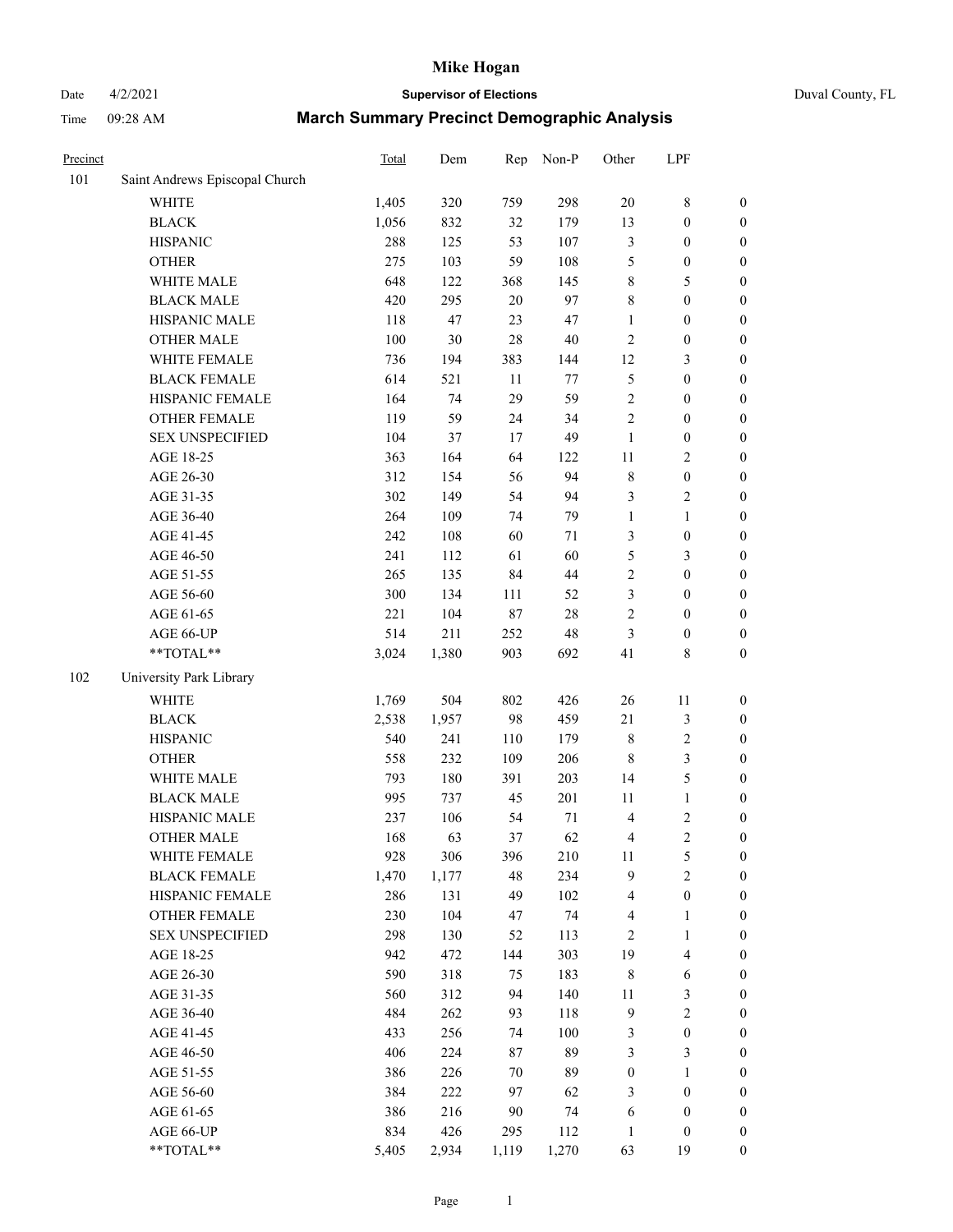# Date 4/2/2021 **Supervisor of Elections** Duval County, FL

| Precinct |                                                           | <b>Total</b> | Dem   | Rep    | Non-P   | Other                   | LPF              |                  |
|----------|-----------------------------------------------------------|--------------|-------|--------|---------|-------------------------|------------------|------------------|
| 103      | River Reach Baptist Church                                |              |       |        |         |                         |                  |                  |
|          | <b>WHITE</b>                                              | 963          | 201   | 531    | 205     | $20\,$                  | 6                | 0                |
|          | <b>BLACK</b>                                              | 502          | 384   | $20\,$ | $88\,$  | $10\,$                  | $\boldsymbol{0}$ | 0                |
|          | <b>HISPANIC</b>                                           | 157          | 58    | 33     | 65      | $\mathbf{1}$            | $\boldsymbol{0}$ | $\boldsymbol{0}$ |
|          | <b>OTHER</b>                                              | 222          | 56    | 61     | 100     | 3                       | $\sqrt{2}$       | $\boldsymbol{0}$ |
|          | WHITE MALE                                                | 463          | 76    | 272    | 105     | 7                       | 3                | $\boldsymbol{0}$ |
|          | <b>BLACK MALE</b>                                         | 228          | 164   | 9      | 48      | 7                       | $\boldsymbol{0}$ | $\boldsymbol{0}$ |
|          | HISPANIC MALE                                             | 69           | 25    | 16     | $28\,$  | $\boldsymbol{0}$        | $\boldsymbol{0}$ | $\boldsymbol{0}$ |
|          | <b>OTHER MALE</b>                                         | 83           | 23    | 24     | 35      | $\boldsymbol{0}$        | $\mathbf{1}$     | $\boldsymbol{0}$ |
|          | WHITE FEMALE                                              | 486          | 121   | 253    | 97      | 13                      | $\sqrt{2}$       | $\boldsymbol{0}$ |
|          | <b>BLACK FEMALE</b>                                       | 266          | 214   | $10\,$ | 39      | 3                       | $\boldsymbol{0}$ | $\boldsymbol{0}$ |
|          | HISPANIC FEMALE                                           | 84           | 31    | 17     | 35      | $\mathbf{1}$            | $\boldsymbol{0}$ | $\boldsymbol{0}$ |
|          | <b>OTHER FEMALE</b>                                       | 106          | 26    | 31     | 45      | 3                       | $\mathbf{1}$     | $\boldsymbol{0}$ |
|          | <b>SEX UNSPECIFIED</b>                                    | 59           | 19    | 13     | $26\,$  | $\boldsymbol{0}$        | $\mathbf{1}$     | $\boldsymbol{0}$ |
|          | AGE 18-25                                                 | 200          | 72    | 50     | 69      | 7                       | $\sqrt{2}$       | $\boldsymbol{0}$ |
|          | AGE 26-30                                                 | 186          | 58    | 54     | 66      | 8                       | $\boldsymbol{0}$ | $\boldsymbol{0}$ |
|          | AGE 31-35                                                 | 195          | 73    | 59     | 60      | $\mathbf{1}$            | $\sqrt{2}$       | $\boldsymbol{0}$ |
|          | AGE 36-40                                                 | 177          | 62    | 50     | 62      | 3                       | $\boldsymbol{0}$ | $\boldsymbol{0}$ |
|          | AGE 41-45                                                 | 143          | 62    | $40\,$ | 38      | $\overline{c}$          | $\mathbf{1}$     | $\boldsymbol{0}$ |
|          | AGE 46-50                                                 | 144          | 67    | 45     | 29      | 3                       | $\boldsymbol{0}$ | $\boldsymbol{0}$ |
|          | AGE 51-55                                                 | 175          | 69    | 68     | 34      | 3                       | 1                | 0                |
|          | AGE 56-60                                                 | 178          | 59    | $78\,$ | 39      | $\overline{c}$          | $\boldsymbol{0}$ | 0                |
|          | AGE 61-65                                                 | 117          | 49    | 52     | 13      | $\overline{c}$          | $\mathbf{1}$     | 0                |
|          | AGE 66-UP                                                 | 329          | 128   | 149    | 48      | 3                       | $\mathbf{1}$     | $\boldsymbol{0}$ |
|          | $\mathrm{*}\mathrm{*}\mathrm{TOTAL} \mathrm{*}\mathrm{*}$ | 1,844        | 699   | 645    | 458     | 34                      | $\,$ $\,$        | $\boldsymbol{0}$ |
| 104      | Arlington Christian Church                                |              |       |        |         |                         |                  |                  |
|          | <b>WHITE</b>                                              | 1,489        | 317   | 804    | 336     | $25\,$                  | $\boldsymbol{7}$ | $\boldsymbol{0}$ |
|          | <b>BLACK</b>                                              | 930          | 731   | 55     | 133     | 9                       | $\sqrt{2}$       | $\boldsymbol{0}$ |
|          | <b>HISPANIC</b>                                           | 339          | 127   | 82     | 123     | 4                       | 3                | $\boldsymbol{0}$ |
|          | <b>OTHER</b>                                              | 327          | 109   | 91     | 125     | 2                       | $\boldsymbol{0}$ | $\boldsymbol{0}$ |
|          | WHITE MALE                                                | 724          | 130   | 397    | 179     | $11\,$                  | $\boldsymbol{7}$ | $\boldsymbol{0}$ |
|          | <b>BLACK MALE</b>                                         | 395          | 286   | $28\,$ | 74      | 5                       | $\sqrt{2}$       | $\boldsymbol{0}$ |
|          | HISPANIC MALE                                             | 149          | 48    | 36     | 62      | $\overline{\mathbf{c}}$ | $\mathbf{1}$     | $\boldsymbol{0}$ |
|          | <b>OTHER MALE</b>                                         | 123          | 34    | 43     | $44\,$  | $\overline{c}$          | $\boldsymbol{0}$ | $\boldsymbol{0}$ |
|          | WHITE FEMALE                                              | 738          | 183   | 390    | 151     | 14                      | 0                | 0                |
|          | <b>BLACK FEMALE</b>                                       | 520          | 434   | 27     | 55      | 4                       | $\boldsymbol{0}$ | $\overline{0}$   |
|          | HISPANIC FEMALE                                           | 181          | 74    | 42     | 61      | 2                       | $\sqrt{2}$       | $\overline{0}$   |
|          | OTHER FEMALE                                              | 156          | 60    | 41     | 55      | $\boldsymbol{0}$        | $\boldsymbol{0}$ | $\overline{0}$   |
|          | <b>SEX UNSPECIFIED</b>                                    | 99           | 35    | 28     | 36      | $\boldsymbol{0}$        | $\boldsymbol{0}$ | 0                |
|          | AGE 18-25                                                 | 351          | 149   | 74     | 118     | 9                       | $\mathbf{1}$     | 0                |
|          | AGE 26-30                                                 | 316          | 126   | 76     | 107     | 5                       | $\sqrt{2}$       | 0                |
|          | AGE 31-35                                                 | 316          | 135   | $80\,$ | 91      | $\boldsymbol{7}$        | $\mathfrak{Z}$   | 0                |
|          | AGE 36-40                                                 | 301          | 104   | 92     | $100\,$ | 3                       | $\sqrt{2}$       | 0                |
|          | AGE 41-45                                                 | 240          | 112   | 71     | 54      | 2                       | $\mathbf{1}$     | 0                |
|          | AGE 46-50                                                 | 254          | 105   | 85     | 58      | 6                       | $\boldsymbol{0}$ | 0                |
|          | AGE 51-55                                                 | 243          | 103   | 91     | 45      | 4                       | $\boldsymbol{0}$ | 0                |
|          | AGE 56-60                                                 | 284          | 124   | 121    | 37      | 2                       | $\boldsymbol{0}$ | $\overline{0}$   |
|          | AGE 61-65                                                 | 261          | 103   | 106    | 50      | $\mathbf{1}$            | $\mathbf{1}$     | 0                |
|          | AGE 66-UP                                                 | 519          | 223   | 236    | 57      | $\mathbf{1}$            | $\sqrt{2}$       | 0                |
|          | **TOTAL**                                                 | 3,085        | 1,284 | 1,032  | 717     | $40\,$                  | 12               | $\boldsymbol{0}$ |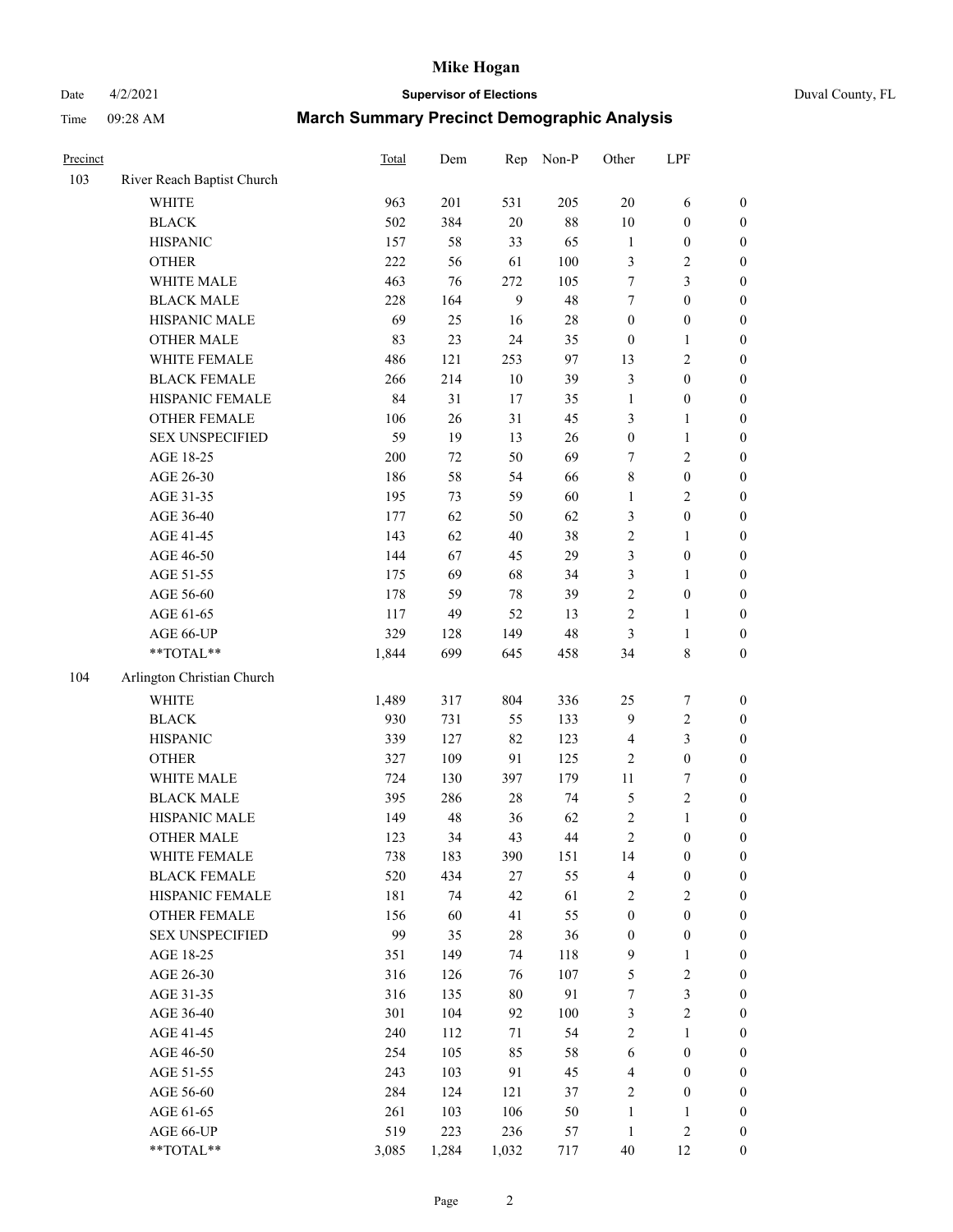Date 4/2/2021 **Supervisor of Elections** Duval County, FL

| Precinct |                               | Total | Dem    | Rep   | Non-P  | Other            | LPF                     |                  |
|----------|-------------------------------|-------|--------|-------|--------|------------------|-------------------------|------------------|
| 105      | Terry Parker Baptist Church   |       |        |       |        |                  |                         |                  |
|          | <b>WHITE</b>                  | 2,451 | 571    | 1,299 | 536    | 31               | 14                      | $\boldsymbol{0}$ |
|          | <b>BLACK</b>                  | 1,141 | 866    | 60    | 200    | 13               | $\sqrt{2}$              | $\boldsymbol{0}$ |
|          | <b>HISPANIC</b>               | 384   | 133    | 112   | 133    | 6                | $\boldsymbol{0}$        | $\boldsymbol{0}$ |
|          | <b>OTHER</b>                  | 407   | 125    | 113   | 164    | $\sqrt{2}$       | $\mathfrak{Z}$          | $\boldsymbol{0}$ |
|          | WHITE MALE                    | 1,126 | 214    | 602   | 281    | 17               | 12                      | $\boldsymbol{0}$ |
|          | <b>BLACK MALE</b>             | 502   | 357    | 32    | 104    | 8                | $\mathbf{1}$            | $\boldsymbol{0}$ |
|          | HISPANIC MALE                 | 153   | 46     | 51    | 52     | 4                | $\boldsymbol{0}$        | $\boldsymbol{0}$ |
|          | <b>OTHER MALE</b>             | 156   | 39     | 51    | 65     | $\boldsymbol{0}$ | $\mathbf{1}$            | $\boldsymbol{0}$ |
|          | WHITE FEMALE                  | 1,287 | 349    | 675   | 247    | 14               | $\sqrt{2}$              | $\boldsymbol{0}$ |
|          | <b>BLACK FEMALE</b>           | 606   | 490    | 26    | 84     | 5                | $\mathbf{1}$            | 0                |
|          | HISPANIC FEMALE               | 223   | 83     | 60    | $78\,$ | $\sqrt{2}$       | $\boldsymbol{0}$        | $\boldsymbol{0}$ |
|          | OTHER FEMALE                  | 169   | 63     | 49    | 53     | $\sqrt{2}$       | $\sqrt{2}$              | $\boldsymbol{0}$ |
|          | <b>SEX UNSPECIFIED</b>        | 161   | 54     | 38    | 69     | $\boldsymbol{0}$ | $\boldsymbol{0}$        | $\boldsymbol{0}$ |
|          | AGE 18-25                     | 512   | 197    | 123   | 183    | 7                | $\sqrt{2}$              | $\boldsymbol{0}$ |
|          | AGE 26-30                     | 383   | 131    | 101   | 142    | $\tau$           | $\overline{2}$          | $\boldsymbol{0}$ |
|          | AGE 31-35                     | 446   | 155    | 115   | 163    | $\boldsymbol{7}$ | $\sqrt{6}$              | $\boldsymbol{0}$ |
|          | AGE 36-40                     | 376   | 149    | 100   | 119    | 4                | $\overline{\mathbf{4}}$ | $\boldsymbol{0}$ |
|          | AGE 41-45                     | 331   | 123    | 114   | 91     | $\mathbf{1}$     | $\sqrt{2}$              | $\boldsymbol{0}$ |
|          | AGE 46-50                     | 301   | 110    | 113   | $72\,$ | 4                | $\overline{2}$          | $\boldsymbol{0}$ |
|          | AGE 51-55                     | 349   | 133    | 154   | 56     | 6                | $\boldsymbol{0}$        | 0                |
|          | AGE 56-60                     | 426   | 166    | 182   | 72     | 6                | $\boldsymbol{0}$        | $\boldsymbol{0}$ |
|          | AGE 61-65                     | 387   | 166    | 166   | 51     | 4                | $\boldsymbol{0}$        | $\boldsymbol{0}$ |
|          | AGE 66-UP                     | 872   | 365    | 416   | 84     | 6                | 1                       | $\boldsymbol{0}$ |
|          | **TOTAL**                     | 4,383 | 1,695  | 1,584 | 1,033  | 52               | 19                      | $\boldsymbol{0}$ |
| 106      | Blue Cypress Community Center |       |        |       |        |                  |                         |                  |
|          | WHITE                         | 2,303 | 552    | 1,264 | 442    | 33               | 12                      | $\boldsymbol{0}$ |
|          | <b>BLACK</b>                  | 2,007 | 1,635  | 77    | 275    | 18               | $\sqrt{2}$              | $\boldsymbol{0}$ |
|          | <b>HISPANIC</b>               | 284   | 106    | 71    | 104    | $\sqrt{2}$       | $\mathbf{1}$            | $\boldsymbol{0}$ |
|          | <b>OTHER</b>                  | 463   | 140    | 140   | 176    | 5                | $\sqrt{2}$              | $\boldsymbol{0}$ |
|          | WHITE MALE                    | 1,078 | 223    | 631   | 206    | 11               | $\boldsymbol{7}$        | $\boldsymbol{0}$ |
|          | <b>BLACK MALE</b>             | 761   | 579    | 35    | 137    | $\mathbf{9}$     | $\mathbf{1}$            | $\boldsymbol{0}$ |
|          | HISPANIC MALE                 | 132   | 48     | 32    | 49     | $\sqrt{2}$       | $\mathbf{1}$            | 0                |
|          | <b>OTHER MALE</b>             | 165   | 46     | 64    | 53     | $\mathbf{1}$     | $\mathbf{1}$            | $\boldsymbol{0}$ |
|          | WHITE FEMALE                  | 1,189 | 319    | 615   | 229    | 21               | 5                       | $\boldsymbol{0}$ |
|          | <b>BLACK FEMALE</b>           | 1,212 | 1,029  | 40    | 134    | 8                | $\mathbf{1}$            | $\boldsymbol{0}$ |
|          | HISPANIC FEMALE               | 148   | 56     | 39    | 53     | $\boldsymbol{0}$ | $\boldsymbol{0}$        | $\overline{0}$   |
|          | OTHER FEMALE                  | 216   | $71\,$ | 66    | 75     | 4                | $\boldsymbol{0}$        | 0                |
|          | <b>SEX UNSPECIFIED</b>        | 156   | 62     | 30    | 61     | $\sqrt{2}$       | $\mathbf{1}$            | 0                |
|          | AGE 18-25                     | 598   | 295    | 122   | 164    | 13               | $\overline{\mathbf{4}}$ | 0                |
|          | AGE 26-30                     | 537   | 271    | 100   | 157    | 7                | $\sqrt{2}$              | 0                |
|          | AGE 31-35                     | 509   | 265    | 113   | 121    | 8                | $\sqrt{2}$              | 0                |
|          | AGE 36-40                     | 432   | 222    | 92    | 111    | 5                | $\sqrt{2}$              | 0                |
|          | AGE 41-45                     | 391   | 211    | 85    | 92     | $\boldsymbol{0}$ | $\mathfrak{Z}$          | 0                |
|          | AGE 46-50                     | 385   | 177    | 126   | $71\,$ | 10               | $\mathbf{1}$            | 0                |
|          | AGE 51-55                     | 377   | 179    | 135   | 61     | $\mathbf{1}$     | $\mathbf{1}$            | 0                |
|          | AGE 56-60                     | 440   | 207    | 161   | 64     | 6                | $\sqrt{2}$              | $\boldsymbol{0}$ |
|          | AGE 61-65                     | 398   | 182    | 159   | 54     | 3                | $\boldsymbol{0}$        | 0                |
|          | AGE 66-UP                     | 990   | 424    | 459   | 102    | 5                | $\boldsymbol{0}$        | 0                |
|          | **TOTAL**                     | 5,057 | 2,433  | 1,552 | 997    | 58               | 17                      | $\overline{0}$   |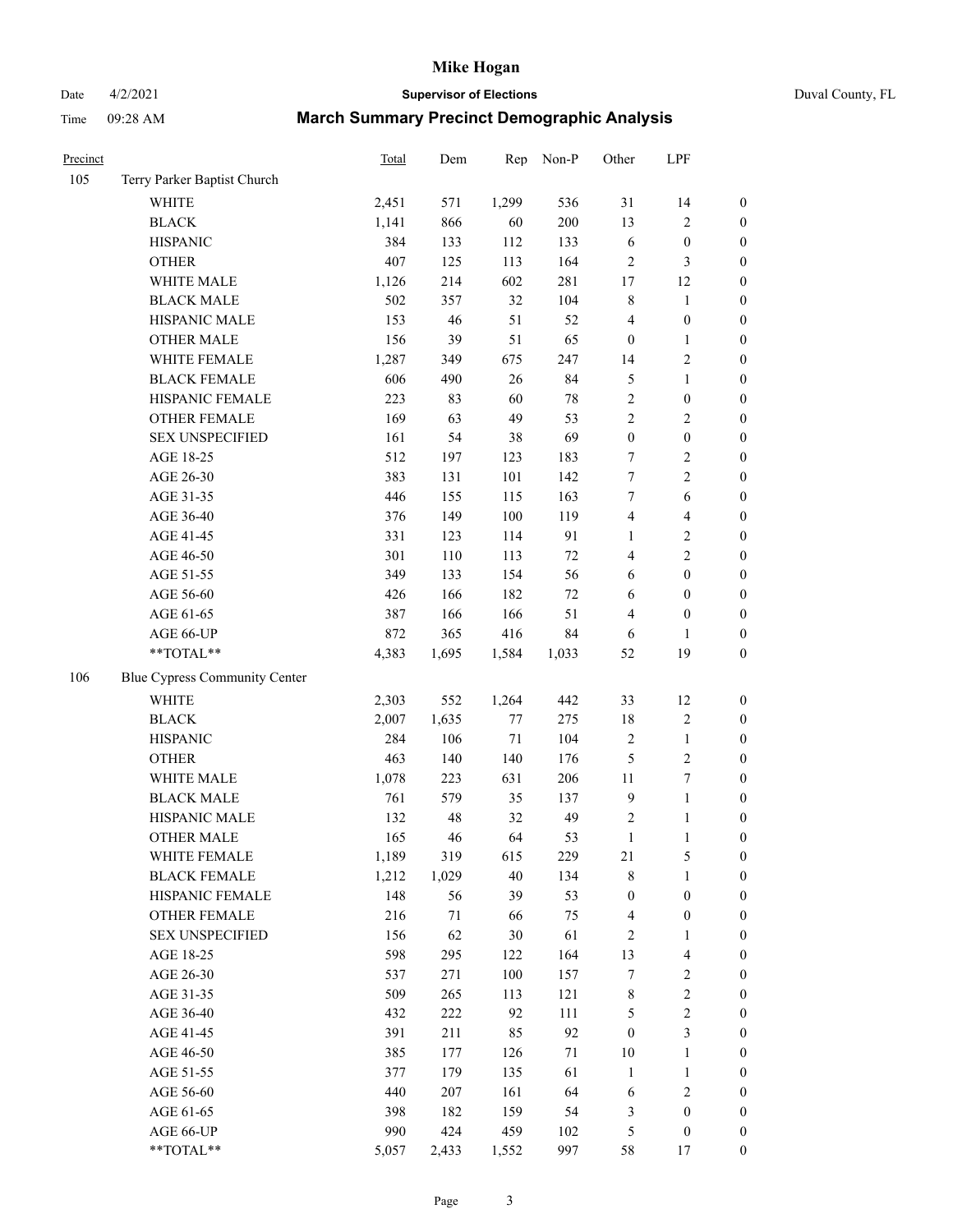Date 4/2/2021 **Supervisor of Elections** Duval County, FL

| Precinct |                                    | <b>Total</b> | Dem    | Rep              | Non-P  | Other            | LPF              |                  |
|----------|------------------------------------|--------------|--------|------------------|--------|------------------|------------------|------------------|
| 107      | Arlington Baptist Church           |              |        |                  |        |                  |                  |                  |
|          | <b>WHITE</b>                       | 645          | 194    | 292              | 148    | 10               | $\mathbf{1}$     | 0                |
|          | <b>BLACK</b>                       | 787          | 616    | 34               | 131    | 4                | $\sqrt{2}$       | 0                |
|          | <b>HISPANIC</b>                    | 111          | 46     | 23               | 39     | 3                | $\boldsymbol{0}$ | $\boldsymbol{0}$ |
|          | <b>OTHER</b>                       | 154          | 64     | 26               | 62     | 1                | 1                | $\boldsymbol{0}$ |
|          | WHITE MALE                         | 309          | 85     | 148              | $72\,$ | 4                | $\boldsymbol{0}$ | $\boldsymbol{0}$ |
|          | <b>BLACK MALE</b>                  | 319          | 238    | 18               | 60     | 2                | 1                | $\boldsymbol{0}$ |
|          | HISPANIC MALE                      | 47           | 18     | 11               | 17     | $\mathbf{1}$     | $\boldsymbol{0}$ | $\boldsymbol{0}$ |
|          | <b>OTHER MALE</b>                  | 55           | 19     | 17               | 18     | $\boldsymbol{0}$ | $\mathbf{1}$     | $\boldsymbol{0}$ |
|          | WHITE FEMALE                       | 329          | 107    | 140              | 75     | 6                | $\mathbf{1}$     | $\boldsymbol{0}$ |
|          | <b>BLACK FEMALE</b>                | 453          | 367    | 15               | 68     | $\overline{c}$   | $\mathbf{1}$     | 0                |
|          | HISPANIC FEMALE                    | 62           | $28\,$ | $11\,$           | 21     | $\overline{c}$   | $\boldsymbol{0}$ | 0                |
|          | <b>OTHER FEMALE</b>                | 66           | 32     | $\boldsymbol{7}$ | 26     | $\mathbf{1}$     | $\boldsymbol{0}$ | $\boldsymbol{0}$ |
|          | <b>SEX UNSPECIFIED</b>             | 57           | 26     | $\,$ 8 $\,$      | 23     | $\boldsymbol{0}$ | $\boldsymbol{0}$ | $\boldsymbol{0}$ |
|          | AGE 18-25                          | 166          | 98     | 25               | 41     | $\overline{c}$   | $\boldsymbol{0}$ | $\boldsymbol{0}$ |
|          | AGE 26-30                          | 165          | 91     | 25               | 48     | $\mathbf{1}$     | $\boldsymbol{0}$ | $\boldsymbol{0}$ |
|          | AGE 31-35                          | 182          | 108    | 16               | 56     | $\overline{c}$   | $\boldsymbol{0}$ | $\boldsymbol{0}$ |
|          | AGE 36-40                          | 139          | $78\,$ | 19               | 38     | 4                | $\boldsymbol{0}$ | $\boldsymbol{0}$ |
|          | AGE 41-45                          | 132          | 67     | 27               | 35     | 3                | $\boldsymbol{0}$ | $\boldsymbol{0}$ |
|          | AGE 46-50                          | 136          | 73     | 29               | 32     | $\mathbf{1}$     | 1                | $\boldsymbol{0}$ |
|          | AGE 51-55                          | 144          | 79     | 36               | $26\,$ | $\mathbf{1}$     | $\sqrt{2}$       | $\boldsymbol{0}$ |
|          | AGE 56-60                          | 156          | 91     | 37               | 27     | $\mathbf{1}$     | $\boldsymbol{0}$ | 0                |
|          | AGE 61-65                          | 156          | 81     | 41               | 32     | 2                | $\boldsymbol{0}$ | $\boldsymbol{0}$ |
|          | AGE 66-UP                          | 321          | 154    | 120              | 45     | $\mathbf{1}$     | 1                | $\boldsymbol{0}$ |
|          | **TOTAL**                          | 1,697        | 920    | 375              | 380    | 18               | $\overline{4}$   | $\boldsymbol{0}$ |
| 108      | The Central Church of the Nazarene |              |        |                  |        |                  |                  |                  |
|          | <b>WHITE</b>                       | 1,479        | 362    | 762              | 329    | 21               | $\mathfrak s$    | $\boldsymbol{0}$ |
|          | <b>BLACK</b>                       | 573          | 464    | $20\,$           | 84     | 4                | $\mathbf{1}$     | $\boldsymbol{0}$ |
|          | <b>HISPANIC</b>                    | 197          | 85     | 42               | 69     | $\mathbf{1}$     | $\boldsymbol{0}$ | $\boldsymbol{0}$ |
|          | <b>OTHER</b>                       | 198          | 83     | 48               | 65     | 2                | $\boldsymbol{0}$ | $\boldsymbol{0}$ |
|          | WHITE MALE                         | 665          | 137    | 358              | 161    | 5                | $\overline{4}$   | $\boldsymbol{0}$ |
|          | <b>BLACK MALE</b>                  | 232          | 174    | 13               | 42     | $\overline{2}$   | $\mathbf{1}$     | $\boldsymbol{0}$ |
|          | HISPANIC MALE                      | 92           | 35     | 24               | 33     | $\boldsymbol{0}$ | $\boldsymbol{0}$ | $\boldsymbol{0}$ |
|          | <b>OTHER MALE</b>                  | 63           | 25     | 21               | 17     | $\boldsymbol{0}$ | $\boldsymbol{0}$ | $\boldsymbol{0}$ |
|          | WHITE FEMALE                       | 805          | 223    | 400              | 165    | 16               | 1                | 0                |
|          | <b>BLACK FEMALE</b>                | 323          | 274    | 7                | 40     | 2                | $\boldsymbol{0}$ | $\overline{0}$   |
|          | HISPANIC FEMALE                    | 101          | 49     | 18               | 33     | $\mathbf{1}$     | $\boldsymbol{0}$ | $\overline{0}$   |
|          | <b>OTHER FEMALE</b>                | 90           | 42     | $20\,$           | 26     | 2                | $\boldsymbol{0}$ | $\overline{0}$   |
|          | <b>SEX UNSPECIFIED</b>             | 76           | 35     | 11               | $30\,$ | $\boldsymbol{0}$ | $\boldsymbol{0}$ | 0                |
|          | AGE 18-25                          | 251          | 117    | 55               | 73     | 5                | $\mathbf{1}$     | 0                |
|          | AGE 26-30                          | 220          | 90     | 51               | 74     | 4                | $\mathbf{1}$     | 0                |
|          | AGE 31-35                          | 235          | 104    | 62               | 63     | 6                | $\boldsymbol{0}$ | 0                |
|          | AGE 36-40                          | 214          | $80\,$ | 60               | 71     | 2                | 1                | 0                |
|          | AGE 41-45                          | 182          | 72     | 49               | 57     | 3                | $\mathbf{1}$     | 0                |
|          | AGE 46-50                          | 178          | 67     | 67               | 42     | 2                | $\boldsymbol{0}$ | 0                |
|          | AGE 51-55                          | 199          | 90     | 79               | $28\,$ | $\overline{c}$   | $\boldsymbol{0}$ | 0                |
|          | AGE 56-60                          | 280          | 118    | 119              | 40     | 2                | 1                | $\overline{0}$   |
|          | AGE 61-65                          | 226          | 86     | 98               | 42     | $\boldsymbol{0}$ | $\boldsymbol{0}$ | $\overline{0}$   |
|          | AGE 66-UP                          | 462          | 170    | 232              | 57     | 2                | $\mathbf{1}$     | 0                |
|          | **TOTAL**                          | 2,447        | 994    | 872              | 547    | $28\,$           | 6                | $\boldsymbol{0}$ |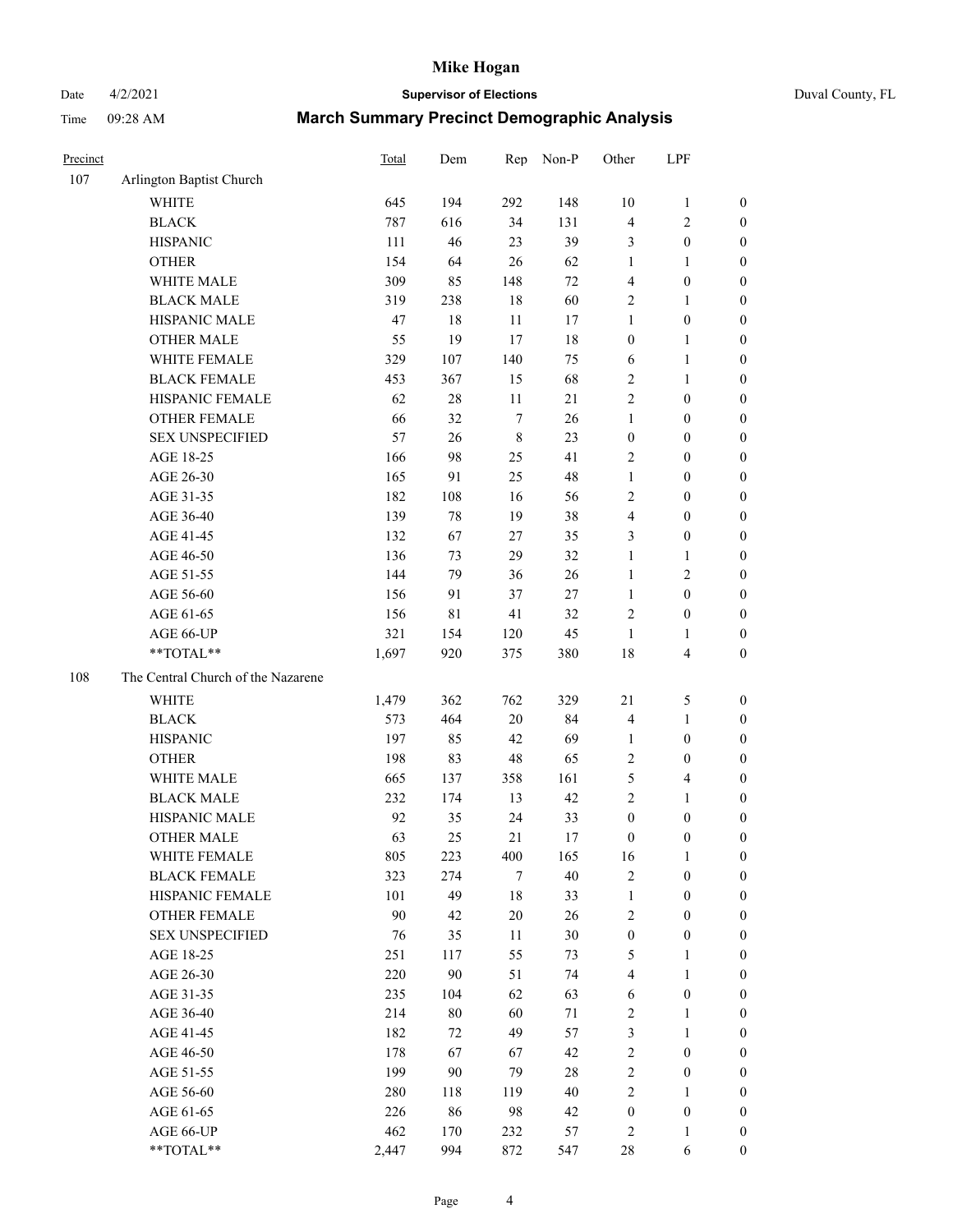# Date 4/2/2021 **Supervisor of Elections** Duval County, FL

| Precinct |                                 | <b>Total</b> | Dem    | Rep         | Non-P       | Other            | LPF              |                  |
|----------|---------------------------------|--------------|--------|-------------|-------------|------------------|------------------|------------------|
| 109      | Arlington Congregational Church |              |        |             |             |                  |                  |                  |
|          | <b>WHITE</b>                    | 867          | 230    | 457         | 161         | 13               | 6                | 0                |
|          | <b>BLACK</b>                    | 446          | 325    | $20\,$      | 95          | 5                | $\mathbf{1}$     | $\boldsymbol{0}$ |
|          | <b>HISPANIC</b>                 | 111          | 55     | 25          | $28\,$      | 2                | $\mathbf{1}$     | $\boldsymbol{0}$ |
|          | <b>OTHER</b>                    | 117          | 44     | 28          | 43          | 2                | $\boldsymbol{0}$ | $\boldsymbol{0}$ |
|          | WHITE MALE                      | 414          | 92     | 225         | 89          | 4                | $\overline{4}$   | $\boldsymbol{0}$ |
|          | <b>BLACK MALE</b>               | 185          | 125    | 11          | 45          | 3                | $\mathbf{1}$     | $\boldsymbol{0}$ |
|          | HISPANIC MALE                   | 44           | 23     | $\,$ 8 $\,$ | 12          | $\boldsymbol{0}$ | $\mathbf{1}$     | $\boldsymbol{0}$ |
|          | <b>OTHER MALE</b>               | 42           | $10\,$ | 12          | 19          | $\mathbf{1}$     | $\boldsymbol{0}$ | $\boldsymbol{0}$ |
|          | WHITE FEMALE                    | 447          | 138    | 227         | $71\,$      | 9                | $\sqrt{2}$       | $\boldsymbol{0}$ |
|          | <b>BLACK FEMALE</b>             | 250          | 194    | $\,$ 8 $\,$ | 46          | $\overline{c}$   | $\boldsymbol{0}$ | $\boldsymbol{0}$ |
|          | HISPANIC FEMALE                 | 61           | $30\,$ | 16          | 13          | $\overline{c}$   | $\boldsymbol{0}$ | $\boldsymbol{0}$ |
|          | <b>OTHER FEMALE</b>             | 54           | $30\,$ | 11          | 12          | $\mathbf{1}$     | $\boldsymbol{0}$ | $\boldsymbol{0}$ |
|          | <b>SEX UNSPECIFIED</b>          | 44           | 12     | 12          | $20\,$      | $\boldsymbol{0}$ | $\boldsymbol{0}$ | $\boldsymbol{0}$ |
|          | AGE 18-25                       | 181          | 73     | 43          | 61          | $\overline{c}$   | $\sqrt{2}$       | $\boldsymbol{0}$ |
|          | AGE 26-30                       | 164          | 73     | 40          | 47          | 4                | $\boldsymbol{0}$ | $\boldsymbol{0}$ |
|          | AGE 31-35                       | 195          | 89     | 46          | 56          | $\overline{c}$   | $\sqrt{2}$       | $\boldsymbol{0}$ |
|          | AGE 36-40                       | 123          | 66     | 26          | $28\,$      | $\overline{c}$   | $\mathbf{1}$     | $\boldsymbol{0}$ |
|          | AGE 41-45                       | 110          | 59     | $28\,$      | $20\,$      | 3                | $\boldsymbol{0}$ | $\boldsymbol{0}$ |
|          | AGE 46-50                       | 95           | 36     | 30          | $27\,$      | $\overline{c}$   | $\boldsymbol{0}$ | $\boldsymbol{0}$ |
|          | AGE 51-55                       | 133          | 50     | 56          | 23          | $\overline{c}$   | $\sqrt{2}$       | $\boldsymbol{0}$ |
|          | AGE 56-60                       | 111          | 41     | 52          | 16          | $\overline{c}$   | $\boldsymbol{0}$ | 0                |
|          | AGE 61-65                       | 128          | 47     | 62          | 18          | $\mathbf{1}$     | $\boldsymbol{0}$ | $\boldsymbol{0}$ |
|          | AGE 66-UP                       | 301          | 120    | 147         | 31          | $\sqrt{2}$       | 1                | $\boldsymbol{0}$ |
|          | $**TOTAL**$                     | 1,541        | 654    | 530         | 327         | $22\,$           | $\,$ 8 $\,$      | $\boldsymbol{0}$ |
|          |                                 |              |        |             |             |                  |                  |                  |
| 110      | St. Pauls Episcopal Church      |              |        |             |             |                  |                  |                  |
|          | <b>WHITE</b>                    | 1,747        | 464    | 941         | 309         | $22\,$           | 11               | $\boldsymbol{0}$ |
|          | <b>BLACK</b>                    | 237          | 173    | $10\,$      | 51          | 3                | $\boldsymbol{0}$ | $\boldsymbol{0}$ |
|          | <b>HISPANIC</b>                 | 113          | 43     | 39          | $30\,$      | $\mathbf{1}$     | $\boldsymbol{0}$ | $\boldsymbol{0}$ |
|          | <b>OTHER</b>                    | 173          | 52     | 52          | 64          | 4                | $\mathbf{1}$     | $\boldsymbol{0}$ |
|          | WHITE MALE                      | 818          | 182    | 457         | 164         | $10\,$           | 5                | $\boldsymbol{0}$ |
|          | <b>BLACK MALE</b>               | 101          | 67     | $\sqrt{5}$  | $27\,$      | $\overline{2}$   | $\boldsymbol{0}$ | $\boldsymbol{0}$ |
|          | HISPANIC MALE                   | 49           | 18     | 23          | $\,$ 8 $\,$ | $\boldsymbol{0}$ | $\boldsymbol{0}$ | $\boldsymbol{0}$ |
|          | <b>OTHER MALE</b>               | 56           | 17     | 20          | 16          | 2                | $\mathbf{1}$     | $\boldsymbol{0}$ |
|          | WHITE FEMALE                    | 908          | 272    | 476         | 142         | 12               | 6                | 0                |
|          | <b>BLACK FEMALE</b>             | 130          | 102    | 5           | 22          | $\mathbf{1}$     | $\boldsymbol{0}$ | $\overline{0}$   |
|          | HISPANIC FEMALE                 | 63           | 25     | 16          | 21          | $\mathbf{1}$     | $\boldsymbol{0}$ | $\overline{0}$   |
|          | <b>OTHER FEMALE</b>             | 83           | 29     | 25          | $28\,$      | $\mathbf{1}$     | $\boldsymbol{0}$ | $\overline{0}$   |
|          | <b>SEX UNSPECIFIED</b>          | 62           | $20\,$ | 15          | 26          | $\mathbf{1}$     | $\boldsymbol{0}$ | 0                |
|          | AGE 18-25                       | 190          | 50     | 82          | 55          | 3                | $\boldsymbol{0}$ | $\theta$         |
|          | AGE 26-30                       | 181          | 63     | 68          | 49          | $\mathbf{1}$     | $\boldsymbol{0}$ | 0                |
|          | AGE 31-35                       | 182          | 55     | 66          | 51          | 6                | $\overline{4}$   | 0                |
|          | AGE 36-40                       | 179          | 57     | 65          | 51          | 3                | $\mathfrak{Z}$   | 0                |
|          | AGE 41-45                       | 156          | 41     | 72          | 42          | $\mathbf{1}$     | $\boldsymbol{0}$ | 0                |
|          | AGE 46-50                       | 168          | 48     | 81          | 34          | 3                | $\sqrt{2}$       | 0                |
|          | AGE 51-55                       | 198          | 63     | 88          | 42          | 4                | $\mathbf{1}$     | 0                |
|          | AGE 56-60                       | 218          | 67     | 109         | 39          | 3                | $\boldsymbol{0}$ | $\overline{0}$   |
|          | AGE 61-65                       | 213          | 73     | 111         | 28          | $\boldsymbol{0}$ | $\mathbf{1}$     | $\overline{0}$   |
|          | AGE 66-UP                       | 585          | 215    | 300         | 63          | 6                | $\mathbf{1}$     | $\boldsymbol{0}$ |
|          | **TOTAL**                       | 2,270        | 732    | 1,042       | 454         | 30               | 12               | $\boldsymbol{0}$ |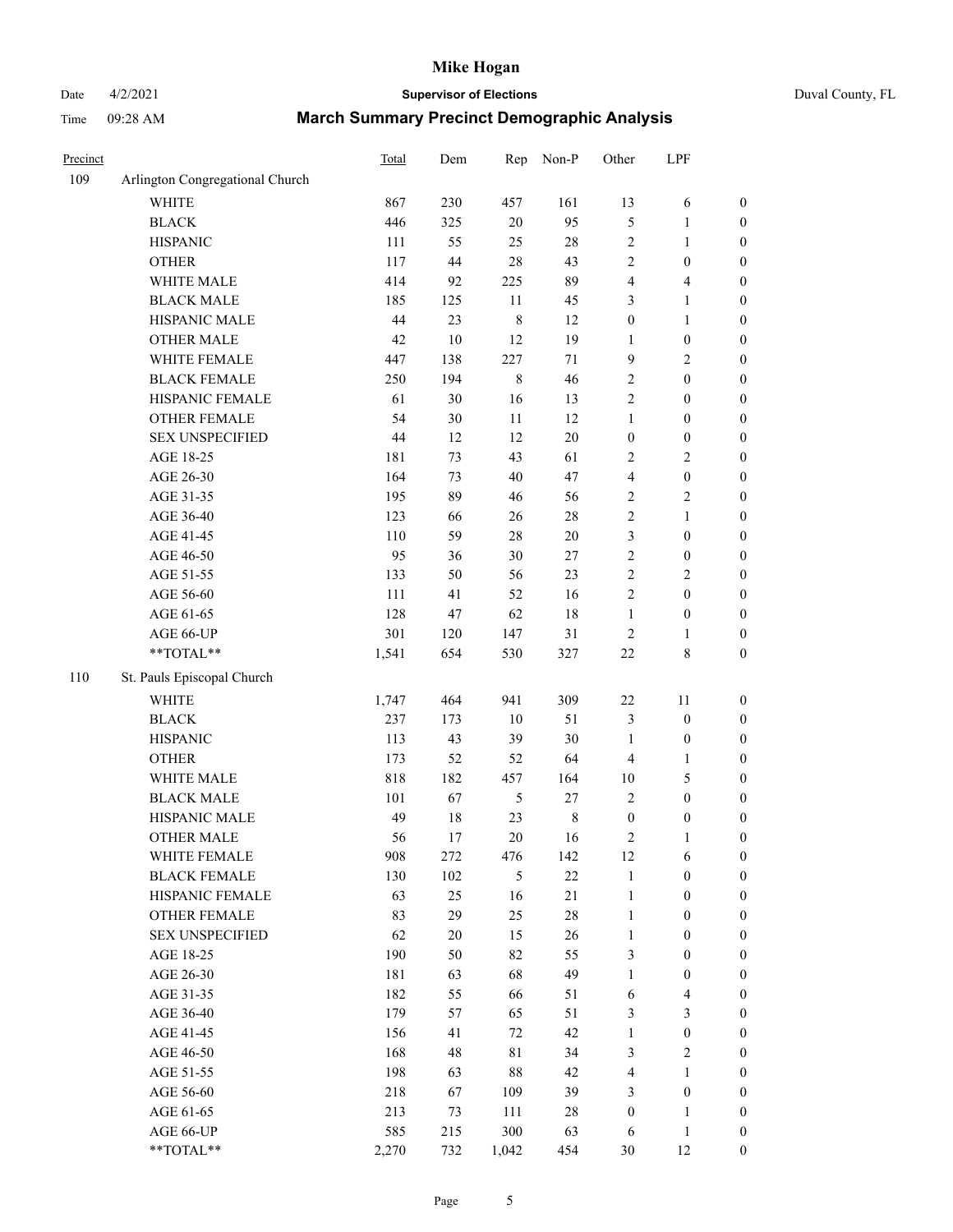# Date 4/2/2021 **Supervisor of Elections** Duval County, FL

| Precinct |                                   | <b>Total</b> | Dem    | Rep            | Non-P  | Other            | LPF              |                  |
|----------|-----------------------------------|--------------|--------|----------------|--------|------------------|------------------|------------------|
| 111      | Fort Caroline Presbyterian Church |              |        |                |        |                  |                  |                  |
|          | <b>WHITE</b>                      | 1,143        | 263    | 660            | 196    | 17               | $\boldsymbol{7}$ | 0                |
|          | <b>BLACK</b>                      | 334          | 263    | 12             | 58     | $\mathbf{1}$     | $\boldsymbol{0}$ | $\boldsymbol{0}$ |
|          | <b>HISPANIC</b>                   | 110          | 45     | $28\,$         | 35     | $\mathbf{1}$     | 1                | $\boldsymbol{0}$ |
|          | <b>OTHER</b>                      | 128          | 37     | 41             | 49     | $\mathbf{1}$     | $\boldsymbol{0}$ | $\boldsymbol{0}$ |
|          | WHITE MALE                        | 549          | 103    | 337            | 95     | 9                | 5                | $\boldsymbol{0}$ |
|          | <b>BLACK MALE</b>                 | 149          | 107    | $\tau$         | 34     | $\mathbf{1}$     | $\boldsymbol{0}$ | $\boldsymbol{0}$ |
|          | HISPANIC MALE                     | 44           | 15     | 14             | 15     | 0                | $\boldsymbol{0}$ | $\boldsymbol{0}$ |
|          | <b>OTHER MALE</b>                 | 46           | 9      | 17             | $20\,$ | $\boldsymbol{0}$ | $\boldsymbol{0}$ | $\boldsymbol{0}$ |
|          | WHITE FEMALE                      | 582          | 158    | 317            | 97     | 8                | $\mathbf{2}$     | $\boldsymbol{0}$ |
|          | <b>BLACK FEMALE</b>               | 182          | 154    | $\mathfrak{S}$ | 23     | $\boldsymbol{0}$ | $\boldsymbol{0}$ | $\boldsymbol{0}$ |
|          | HISPANIC FEMALE                   | 61           | 26     | 14             | 19     | 1                | 1                | 0                |
|          | <b>OTHER FEMALE</b>               | 68           | 26     | 17             | 24     | $\mathbf{1}$     | $\boldsymbol{0}$ | $\boldsymbol{0}$ |
|          | <b>SEX UNSPECIFIED</b>            | 34           | 10     | 13             | 11     | $\boldsymbol{0}$ | $\boldsymbol{0}$ | $\boldsymbol{0}$ |
|          | AGE 18-25                         | 176          | 68     | 59             | 46     | 2                | 1                | $\boldsymbol{0}$ |
|          | AGE 26-30                         | 134          | 42     | 40             | 48     | 3                | $\mathbf{1}$     | $\boldsymbol{0}$ |
|          | AGE 31-35                         | 135          | 47     | 48             | 37     | 3                | $\boldsymbol{0}$ | $\boldsymbol{0}$ |
|          | AGE 36-40                         | 149          | 59     | 45             | 43     | $\mathbf{1}$     | $\mathbf{1}$     | $\boldsymbol{0}$ |
|          | AGE 41-45                         | 127          | 43     | 51             | 29     | $\boldsymbol{0}$ | $\overline{4}$   | $\boldsymbol{0}$ |
|          | AGE 46-50                         | 117          | 46     | 47             | 22     | $\overline{c}$   | $\boldsymbol{0}$ | $\boldsymbol{0}$ |
|          | AGE 51-55                         | 128          | 46     | 62             | $20\,$ | $\boldsymbol{0}$ | $\boldsymbol{0}$ | $\boldsymbol{0}$ |
|          | AGE 56-60                         | 169          | 44     | 94             | 26     | 5                | $\boldsymbol{0}$ | 0                |
|          | AGE 61-65                         | 159          | 44     | $87\,$         | 25     | 2                | 1                | 0                |
|          | AGE 66-UP                         | 421          | 169    | 208            | 42     | $\overline{2}$   | $\boldsymbol{0}$ | $\boldsymbol{0}$ |
|          | **TOTAL**                         | 1,715        | 608    | 741            | 338    | $20\,$           | $\,$ 8 $\,$      | $\boldsymbol{0}$ |
| 112      | Regency Square Regional Library   |              |        |                |        |                  |                  |                  |
|          | <b>WHITE</b>                      | 956          | 249    | 418            | 264    | 18               | $\boldsymbol{7}$ | $\boldsymbol{0}$ |
|          | <b>BLACK</b>                      | 855          | 635    | 39             | 169    | $11\,$           | $\mathbf{1}$     | $\boldsymbol{0}$ |
|          | <b>HISPANIC</b>                   | 197          | 79     | 35             | 79     | 4                | $\boldsymbol{0}$ | $\boldsymbol{0}$ |
|          | <b>OTHER</b>                      | 228          | 89     | 53             | 79     | 5                | $\sqrt{2}$       | $\boldsymbol{0}$ |
|          | WHITE MALE                        | 448          | 91     | 206            | 139    | 8                | $\overline{4}$   | $\boldsymbol{0}$ |
|          | <b>BLACK MALE</b>                 | 328          | 231    | $17\,$         | 75     | 5                | $\boldsymbol{0}$ | $\boldsymbol{0}$ |
|          | HISPANIC MALE                     | $70\,$       | 23     | 14             | 31     | 2                | $\boldsymbol{0}$ | $\boldsymbol{0}$ |
|          | <b>OTHER MALE</b>                 | 86           | $28\,$ | 20             | 34     | $\overline{c}$   | $\mathfrak{2}$   | $\boldsymbol{0}$ |
|          | WHITE FEMALE                      | 501          | 156    | 211            | 122    | 9                | 3                | 0                |
|          | <b>BLACK FEMALE</b>               | 513          | 394    | 22             | 90     | 6                | $\mathbf{1}$     | $\boldsymbol{0}$ |
|          | HISPANIC FEMALE                   | 124          | 55     | 21             | 46     | 2                | $\boldsymbol{0}$ | $\overline{0}$   |
|          | OTHER FEMALE                      | 98           | 50     | 21             | 26     | $\mathbf{1}$     | $\boldsymbol{0}$ | $\overline{0}$   |
|          | <b>SEX UNSPECIFIED</b>            | 68           | 24     | 13             | $28\,$ | 3                | $\boldsymbol{0}$ | 0                |
|          | AGE 18-25                         | 305          | 132    | 57             | 107    | $\boldsymbol{7}$ | $\sqrt{2}$       | 0                |
|          | AGE 26-30                         | 323          | 158    | 50             | 106    | $\boldsymbol{7}$ | $\mathbf{2}$     | 0                |
|          | AGE 31-35                         | 232          | 122    | 37             | 71     | $\overline{c}$   | $\boldsymbol{0}$ | 0                |
|          | AGE 36-40                         | 187          | $88\,$ | 34             | 56     | 7                | $\sqrt{2}$       | 0                |
|          | AGE 41-45                         | 163          | 75     | 37             | 45     | 6                | $\boldsymbol{0}$ | 0                |
|          | AGE 46-50                         | 166          | 82     | 37             | 46     | $\boldsymbol{0}$ | $\mathbf{1}$     | 0                |
|          | AGE 51-55                         | 152          | 77     | 34             | 38     | 3                | $\boldsymbol{0}$ | 0                |
|          | AGE 56-60                         | 162          | 83     | $40\,$         | 35     | 2                | $\sqrt{2}$       | 0                |
|          | AGE 61-65                         | 154          | 67     | 58             | $28\,$ | $\mathbf{1}$     | $\boldsymbol{0}$ | $\overline{0}$   |
|          | AGE 66-UP                         | 392          | 168    | 161            | 59     | 3                | $\mathbf{1}$     | 0                |
|          | **TOTAL**                         | 2,236        | 1,052  | 545            | 591    | 38               | 10               | $\boldsymbol{0}$ |
|          |                                   |              |        |                |        |                  |                  |                  |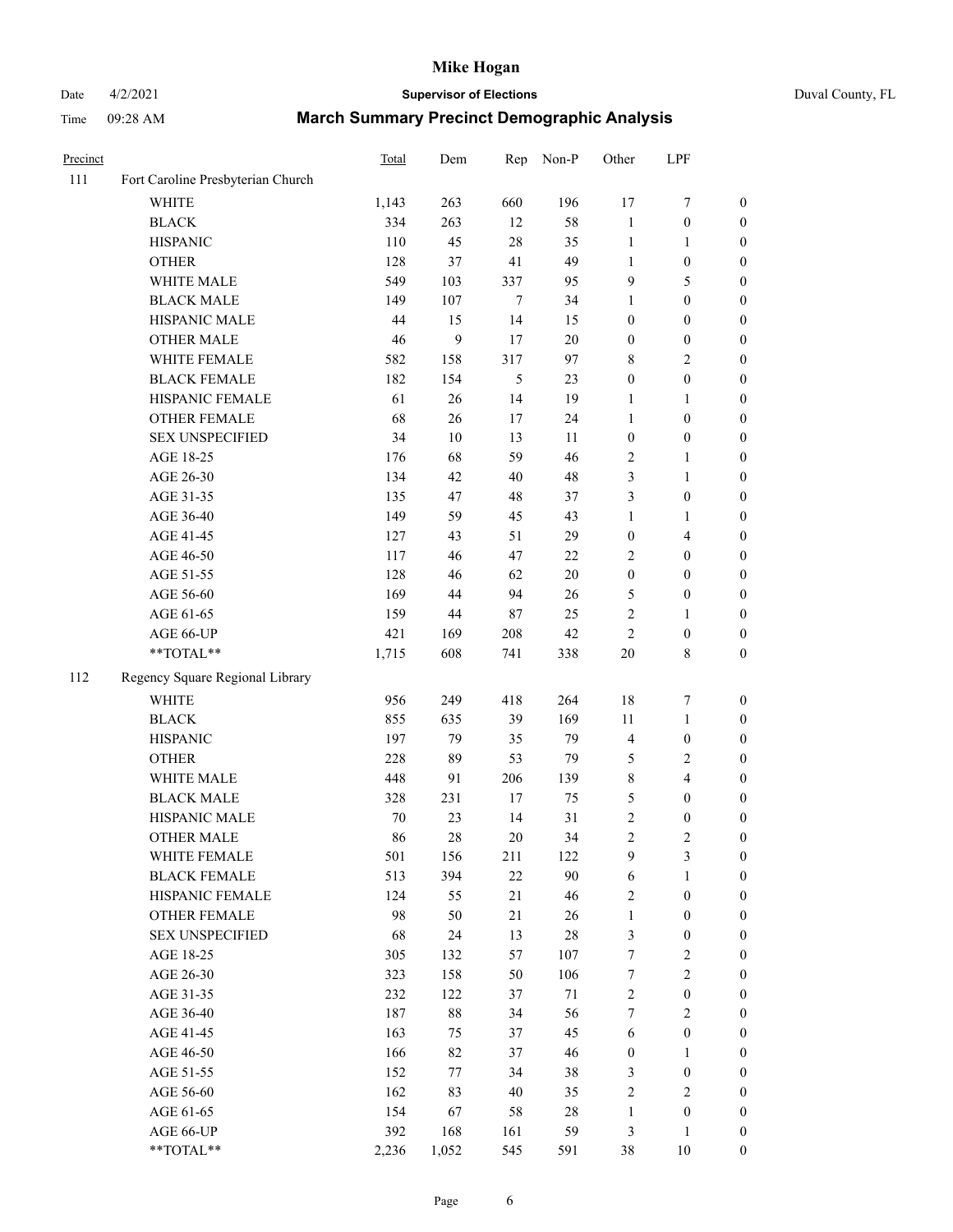Date 4/2/2021 **Supervisor of Elections** Duval County, FL

| Precinct |                                    | Total | Dem    | Rep   | Non-P | Other                   | LPF              |                  |
|----------|------------------------------------|-------|--------|-------|-------|-------------------------|------------------|------------------|
| 113      | Fort Caroline Christian Church     |       |        |       |       |                         |                  |                  |
|          | <b>WHITE</b>                       | 3,107 | 745    | 1,634 | 670   | 43                      | 15               | 0                |
|          | <b>BLACK</b>                       | 2,049 | 1,616  | 70    | 338   | 23                      | $\sqrt{2}$       | 0                |
|          | <b>HISPANIC</b>                    | 490   | 202    | 116   | 167   | 4                       | $\mathbf{1}$     | $\boldsymbol{0}$ |
|          | <b>OTHER</b>                       | 631   | 216    | 136   | 267   | 8                       | $\overline{4}$   | $\boldsymbol{0}$ |
|          | WHITE MALE                         | 1,401 | 276    | 765   | 326   | 23                      | 11               | $\boldsymbol{0}$ |
|          | <b>BLACK MALE</b>                  | 828   | 627    | 43    | 148   | 10                      | $\boldsymbol{0}$ | $\boldsymbol{0}$ |
|          | HISPANIC MALE                      | 232   | $90\,$ | 61    | 77    | 3                       | $\mathbf{1}$     | $\boldsymbol{0}$ |
|          | <b>OTHER MALE</b>                  | 237   | 74     | 58    | 99    | 3                       | 3                | $\boldsymbol{0}$ |
|          | WHITE FEMALE                       | 1,667 | 458    | 852   | 335   | 19                      | $\mathfrak{Z}$   | $\boldsymbol{0}$ |
|          | <b>BLACK FEMALE</b>                | 1,174 | 959    | 26    | 174   | 13                      | $\sqrt{2}$       | 0                |
|          | HISPANIC FEMALE                    | 245   | 107    | 53    | 84    | $\mathbf{1}$            | $\boldsymbol{0}$ | 0                |
|          | OTHER FEMALE                       | 289   | 109    | 62    | 113   | 4                       | $\mathbf{1}$     | $\boldsymbol{0}$ |
|          | <b>SEX UNSPECIFIED</b>             | 203   | 79     | 36    | 85    | $\overline{c}$          | $\mathbf{1}$     | $\boldsymbol{0}$ |
|          | AGE 18-25                          | 793   | 346    | 181   | 239   | 19                      | $\,$ 8 $\,$      | $\boldsymbol{0}$ |
|          | AGE 26-30                          | 646   | 291    | 147   | 195   | 9                       | $\overline{4}$   | $\boldsymbol{0}$ |
|          | AGE 31-35                          | 571   | 258    | 125   | 178   | 8                       | $\sqrt{2}$       | $\boldsymbol{0}$ |
|          | AGE 36-40                          | 579   | 265    | 140   | 160   | 12                      | $\sqrt{2}$       | $\boldsymbol{0}$ |
|          | AGE 41-45                          | 468   | 220    | 112   | 127   | 6                       | 3                | $\overline{0}$   |
|          | AGE 46-50                          | 534   | 243    | 171   | 115   | 4                       | $\mathbf{1}$     | $\boldsymbol{0}$ |
|          | AGE 51-55                          | 562   | 260    | 175   | 118   | 8                       | $\mathbf{1}$     | 0                |
|          | AGE 56-60                          | 540   | 217    | 215   | 102   | 5                       | 1                | 0                |
|          | AGE 61-65                          | 488   | 230    | 189   | 64    | 5                       | $\boldsymbol{0}$ | 0                |
|          | AGE 66-UP                          | 1,096 | 449    | 501   | 144   | $\overline{c}$          | $\boldsymbol{0}$ | $\boldsymbol{0}$ |
|          | $**TOTAL**$                        | 6,277 | 2,779  | 1,956 | 1,442 | 78                      | $22\,$           | $\boldsymbol{0}$ |
| 114      | Destination Church Assembly of God |       |        |       |       |                         |                  |                  |
|          | <b>WHITE</b>                       | 1,012 | 248    | 452   | 289   | 18                      | $\mathfrak s$    | $\boldsymbol{0}$ |
|          | <b>BLACK</b>                       | 1,294 | 991    | 53    | 231   | 15                      | $\overline{4}$   | $\boldsymbol{0}$ |
|          | <b>HISPANIC</b>                    | 251   | 121    | 36    | 88    | 5                       | $\mathbf{1}$     | $\boldsymbol{0}$ |
|          | <b>OTHER</b>                       | 274   | 110    | 37    | 123   | 3                       | $\mathbf{1}$     | $\boldsymbol{0}$ |
|          | WHITE MALE                         | 504   | 106    | 239   | 147   | 8                       | $\overline{4}$   | $\boldsymbol{0}$ |
|          | <b>BLACK MALE</b>                  | 459   | 328    | 20    | 102   | 7                       | $\mathbf{2}$     | $\boldsymbol{0}$ |
|          | HISPANIC MALE                      | 107   | 54     | 17    | 35    | $\mathbf{1}$            | $\boldsymbol{0}$ | 0                |
|          | <b>OTHER MALE</b>                  | 93    | 40     | 15    | 37    | $\mathbf{1}$            | $\boldsymbol{0}$ | $\boldsymbol{0}$ |
|          | WHITE FEMALE                       | 490   | 139    | 203   | 137   | 10                      | 1                | 0                |
|          | <b>BLACK FEMALE</b>                | 790   | 625    | 30    | 125   | 8                       | $\sqrt{2}$       | $\overline{0}$   |
|          | HISPANIC FEMALE                    | 135   | 61     | 18    | 51    | 4                       | $\mathbf{1}$     | $\overline{0}$   |
|          | OTHER FEMALE                       | 104   | 48     | 12    | 41    | $\overline{\mathbf{c}}$ | $\mathbf{1}$     | $\overline{0}$   |
|          | <b>SEX UNSPECIFIED</b>             | 149   | 69     | 24    | 56    | $\boldsymbol{0}$        | $\boldsymbol{0}$ | 0                |
|          | AGE 18-25                          | 420   | 204    | 48    | 157   | 10                      | $\mathbf{1}$     | 0                |
|          | AGE 26-30                          | 375   | 201    | 53    | 111   | 6                       | $\overline{4}$   | 0                |
|          | AGE 31-35                          | 389   | 203    | 50    | 129   | 6                       | $\mathbf{1}$     | 0                |
|          | AGE 36-40                          | 266   | 142    | 40    | 77    | 5                       | $\sqrt{2}$       | 0                |
|          | AGE 41-45                          | 207   | 112    | 46    | 43    | 6                       | $\boldsymbol{0}$ | 0                |
|          | AGE 46-50                          | 231   | 123    | 56    | 47    | 3                       | $\sqrt{2}$       | 0                |
|          | AGE 51-55                          | 218   | 110    | 61    | 44    | 2                       | $\mathbf{1}$     | 0                |
|          | AGE 56-60                          | 234   | 115    | 65    | 51    | 3                       | $\boldsymbol{0}$ | $\overline{0}$   |
|          | AGE 61-65                          | 175   | 96     | 51    | 28    | $\boldsymbol{0}$        | $\boldsymbol{0}$ | $\overline{0}$   |
|          | AGE 66-UP                          | 316   | 164    | 108   | 44    | $\boldsymbol{0}$        | $\boldsymbol{0}$ | 0                |
|          | **TOTAL**                          | 2,831 | 1,470  | 578   | 731   | 41                      | 11               | $\boldsymbol{0}$ |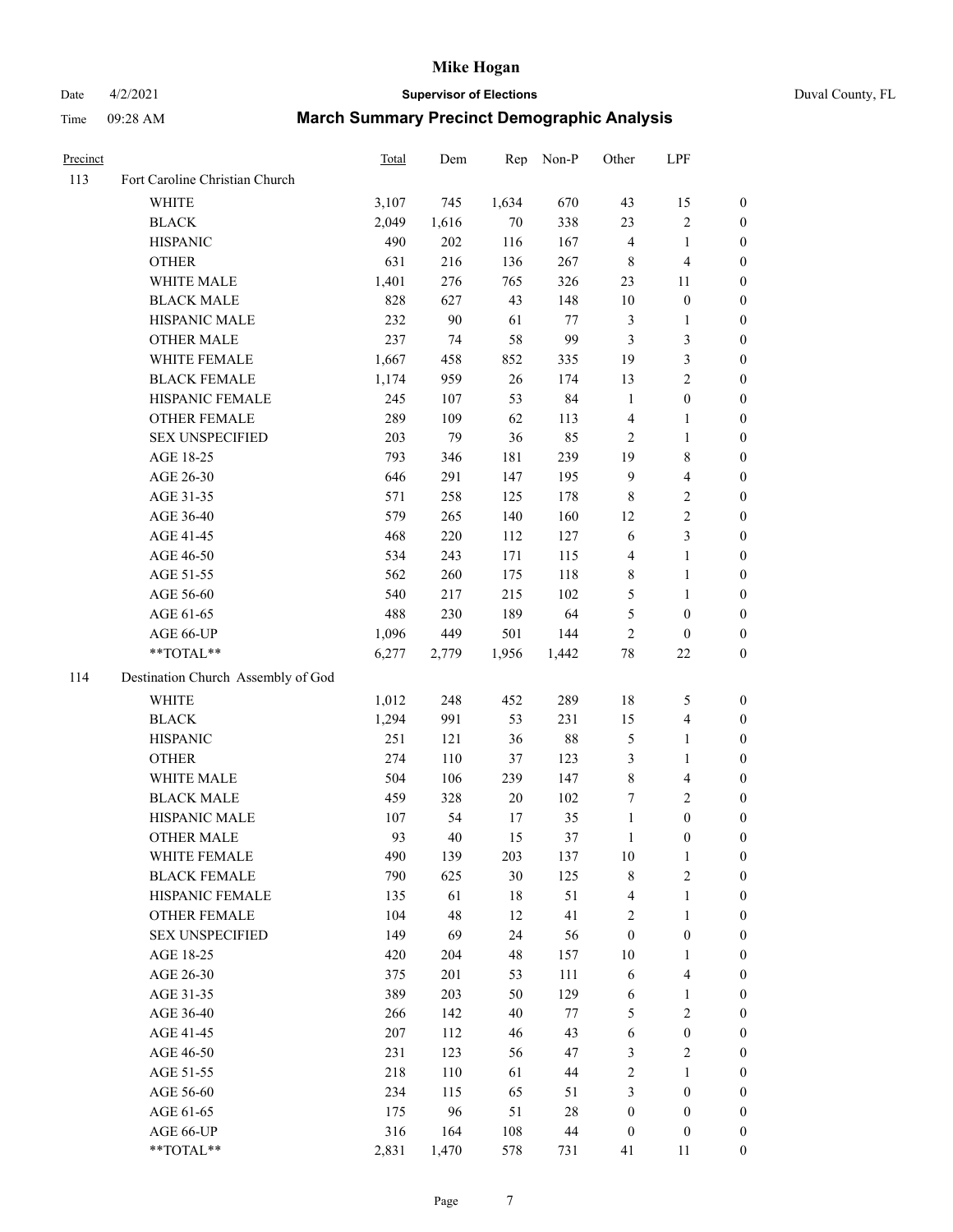# Date 4/2/2021 **Supervisor of Elections** Duval County, FL

| Precinct |                        | <b>Total</b> | Dem    | Rep    | Non-P       | Other                   | LPF              |                  |
|----------|------------------------|--------------|--------|--------|-------------|-------------------------|------------------|------------------|
| 201      | New Berlin Elementary  |              |        |        |             |                         |                  |                  |
|          | <b>WHITE</b>           | 2,087        | 340    | 1,289  | 405         | 37                      | 16               | 0                |
|          | <b>BLACK</b>           | 1,053        | 793    | 47     | 189         | $20\,$                  | $\overline{4}$   | 0                |
|          | <b>HISPANIC</b>        | 317          | 100    | $90\,$ | 122         | 4                       | $\mathbf{1}$     | $\boldsymbol{0}$ |
|          | <b>OTHER</b>           | 353          | 112    | 115    | 121         | 4                       | $\mathbf{1}$     | $\boldsymbol{0}$ |
|          | WHITE MALE             | 1,016        | 136    | 644    | 208         | 17                      | $11\,$           | $\boldsymbol{0}$ |
|          | <b>BLACK MALE</b>      | 470          | 327    | 27     | 102         | 11                      | $\sqrt{3}$       | $\boldsymbol{0}$ |
|          | HISPANIC MALE          | 144          | 34     | 51     | 55          | 3                       | $\mathbf{1}$     | $\boldsymbol{0}$ |
|          | <b>OTHER MALE</b>      | 148          | $44\,$ | 53     | 50          | $\boldsymbol{0}$        | $\mathbf{1}$     | $\boldsymbol{0}$ |
|          | WHITE FEMALE           | 1,047        | 200    | 632    | 191         | 19                      | 5                | $\boldsymbol{0}$ |
|          | <b>BLACK FEMALE</b>    | 567          | 457    | $20\,$ | $80\,$      | 9                       | $\mathbf{1}$     | $\boldsymbol{0}$ |
|          | HISPANIC FEMALE        | 165          | 64     | 36     | 64          | $\mathbf{1}$            | $\boldsymbol{0}$ | $\boldsymbol{0}$ |
|          | OTHER FEMALE           | 163          | 58     | 53     | 49          | 3                       | $\boldsymbol{0}$ | $\boldsymbol{0}$ |
|          | <b>SEX UNSPECIFIED</b> | 90           | 25     | 25     | 38          | $\overline{c}$          | $\boldsymbol{0}$ | $\boldsymbol{0}$ |
|          | AGE 18-25              | 408          | 141    | 128    | 126         | $10\,$                  | $\mathfrak{Z}$   | $\boldsymbol{0}$ |
|          | AGE 26-30              | 418          | 136    | 143    | 126         | 9                       | $\overline{4}$   | $\boldsymbol{0}$ |
|          | AGE 31-35              | 450          | 150    | 188    | 100         | $\,$ 8 $\,$             | $\overline{4}$   | $\boldsymbol{0}$ |
|          | AGE 36-40              | 426          | 158    | 127    | 126         | $10\,$                  | $\mathfrak s$    | $\boldsymbol{0}$ |
|          | AGE 41-45              | 345          | 122    | 130    | $87\,$      | $\overline{\mathbf{4}}$ | $\sqrt{2}$       | $\boldsymbol{0}$ |
|          | AGE 46-50              | 353          | 128    | 144    | 74          | 5                       | $\overline{c}$   | $\boldsymbol{0}$ |
|          | AGE 51-55              | 344          | 140    | 144    | 55          | 5                       | $\boldsymbol{0}$ | $\boldsymbol{0}$ |
|          | AGE 56-60              | 312          | 120    | 146    | 38          | $\boldsymbol{7}$        | 1                | 0                |
|          | AGE 61-65              | 266          | $87\,$ | 135    | 42          | $\overline{c}$          | $\boldsymbol{0}$ | $\boldsymbol{0}$ |
|          | AGE 66-UP              | 488          | 163    | 256    | 63          | 5                       | $\mathbf{1}$     | $\boldsymbol{0}$ |
|          | $**TOTAL**$            | 3,810        | 1,345  | 1,541  | 837         | 65                      | $22\,$           | $\boldsymbol{0}$ |
| 202      | Faith Bridge Church    |              |        |        |             |                         |                  |                  |
|          | <b>WHITE</b>           | 3,620        | 742    | 1,966  | 827         | 64                      | 21               | $\boldsymbol{0}$ |
|          | <b>BLACK</b>           | 861          | 631    | 63     | 157         | $10\,$                  | $\boldsymbol{0}$ | $\boldsymbol{0}$ |
|          | <b>HISPANIC</b>        | 444          | 147    | 131    | 159         | 5                       | $\sqrt{2}$       | $\boldsymbol{0}$ |
|          | <b>OTHER</b>           | 1,013        | 265    | 334    | 399         | 14                      | $\mathbf{1}$     | $\boldsymbol{0}$ |
|          | WHITE MALE             | 1,752        | 299    | 979    | 433         | 28                      | 13               | $\boldsymbol{0}$ |
|          | <b>BLACK MALE</b>      | 410          | 275    | 36     | 95          | 4                       | $\boldsymbol{0}$ | $\boldsymbol{0}$ |
|          | HISPANIC MALE          | 207          | 59     | 63     | $8\sqrt{1}$ | 4                       | $\boldsymbol{0}$ | 0                |
|          | <b>OTHER MALE</b>      | 418          | 110    | 143    | 160         | 4                       | $\mathbf{1}$     | $\boldsymbol{0}$ |
|          | WHITE FEMALE           | 1,829        | 434    | 967    | 384         | 36                      | 8                | 0                |
|          | <b>BLACK FEMALE</b>    | 432          | 340    | 27     | 60          | 5                       | $\boldsymbol{0}$ | $\overline{0}$   |
|          | HISPANIC FEMALE        | 226          | 85     | 66     | $72\,$      | $\mathbf{1}$            | $\sqrt{2}$       | $\overline{0}$   |
|          | <b>OTHER FEMALE</b>    | 490          | 133    | 167    | 181         | 9                       | $\boldsymbol{0}$ | $\overline{0}$   |
|          | <b>SEX UNSPECIFIED</b> | 174          | 50     | 46     | 76          | 2                       | $\boldsymbol{0}$ | 0                |
|          | AGE 18-25              | 767          | 254    | 278    | 204         | 26                      | $\mathfrak s$    | 0                |
|          | AGE 26-30              | 589          | 173    | 222    | 179         | 13                      | $\sqrt{2}$       | 0                |
|          | AGE 31-35              | 687          | 188    | 250    | 232         | $11\,$                  | 6                | 0                |
|          | AGE 36-40              | 580          | 161    | 225    | 183         | 8                       | $\mathfrak{Z}$   | 0                |
|          | AGE 41-45              | 526          | 153    | 196    | 163         | 11                      | $\mathfrak{Z}$   | 0                |
|          | AGE 46-50              | 568          | 164    | 267    | 132         | 3                       | $\sqrt{2}$       | 0                |
|          | AGE 51-55              | 500          | 149    | 236    | 109         | 4                       | $\sqrt{2}$       | 0                |
|          | AGE 56-60              | 518          | 143    | 256    | 114         | 5                       | $\boldsymbol{0}$ | $\overline{0}$   |
|          | AGE 61-65              | 393          | 135    | 178    | 74          | 6                       | $\boldsymbol{0}$ | $\overline{0}$   |
|          | AGE 66-UP              | 810          | 265    | 386    | 152         | 6                       | $\mathbf{1}$     | 0                |
|          | **TOTAL**              | 5,938        | 1,785  | 2,494  | 1,542       | 93                      | 24               | $\boldsymbol{0}$ |
|          |                        |              |        |        |             |                         |                  |                  |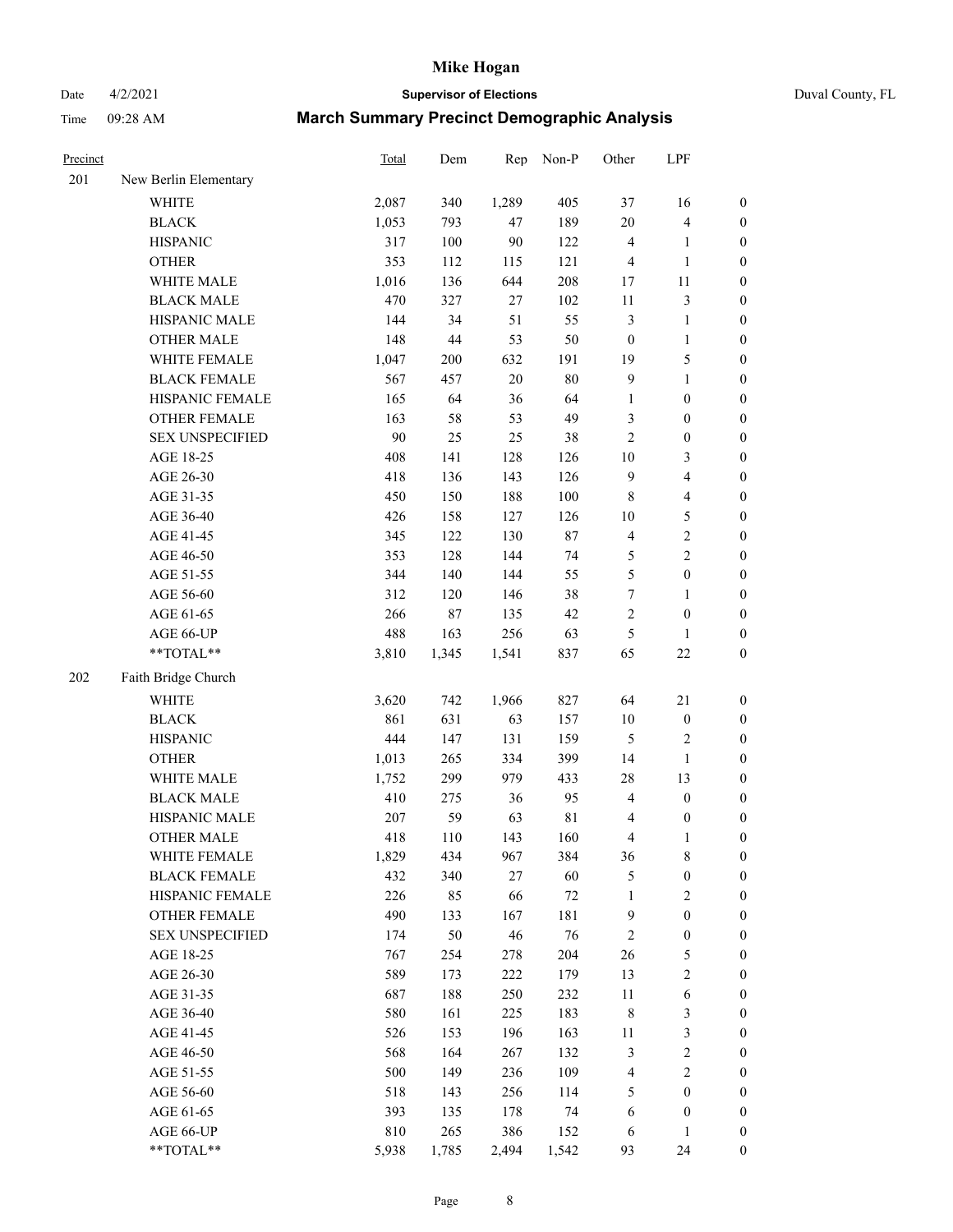# Date 4/2/2021 **Supervisor of Elections** Duval County, FL

| Precinct |                                       | Total | Dem         | Rep   | Non-P  | Other            | LPF              |                                      |
|----------|---------------------------------------|-------|-------------|-------|--------|------------------|------------------|--------------------------------------|
| 203      | Faith Chapel Free Will Baptist Church |       |             |       |        |                  |                  |                                      |
|          | <b>WHITE</b>                          | 2,719 | 587         | 1,483 | 585    | 37               | $27\,$           | $\boldsymbol{0}$                     |
|          | <b>BLACK</b>                          | 1,377 | 1,027       | 50    | 282    | 15               | $\mathfrak{Z}$   | $\boldsymbol{0}$                     |
|          | <b>HISPANIC</b>                       | 391   | 167         | 69    | 150    | 5                | $\boldsymbol{0}$ | $\boldsymbol{0}$                     |
|          | <b>OTHER</b>                          | 473   | 144         | 125   | 191    | 8                | $\mathfrak s$    | $\boldsymbol{0}$                     |
|          | WHITE MALE                            | 1,316 | 248         | 726   | 303    | 21               | 18               | $\boldsymbol{0}$                     |
|          | <b>BLACK MALE</b>                     | 546   | 361         | 27    | 147    | $\,$ $\,$        | 3                | $\boldsymbol{0}$                     |
|          | HISPANIC MALE                         | 179   | 74          | 39    | 65     | $\mathbf{1}$     | $\boldsymbol{0}$ | $\boldsymbol{0}$                     |
|          | <b>OTHER MALE</b>                     | 176   | 54          | 54    | 62     | 4                | $\sqrt{2}$       | $\boldsymbol{0}$                     |
|          | WHITE FEMALE                          | 1,370 | 328         | 742   | 275    | 16               | $\boldsymbol{9}$ | $\boldsymbol{0}$                     |
|          | <b>BLACK FEMALE</b>                   | 807   | 653         | 23    | 124    | $\boldsymbol{7}$ | $\boldsymbol{0}$ | 0                                    |
|          | HISPANIC FEMALE                       | 201   | 89          | 28    | 80     | 4                | $\boldsymbol{0}$ | $\boldsymbol{0}$                     |
|          | OTHER FEMALE                          | 232   | 74          | 59    | 92     | 4                | $\mathfrak{Z}$   | $\boldsymbol{0}$                     |
|          | <b>SEX UNSPECIFIED</b>                | 133   | 44          | 29    | 60     | $\boldsymbol{0}$ | $\boldsymbol{0}$ | $\boldsymbol{0}$                     |
|          | AGE 18-25                             | 594   | 226         | 155   | 197    | 11               | $\mathfrak s$    | $\boldsymbol{0}$                     |
|          | AGE 26-30                             | 565   | 240         | 126   | 182    | 11               | 6                | $\boldsymbol{0}$                     |
|          | AGE 31-35                             | 552   | 233         | 136   | 169    | $\,$ 8 $\,$      | 6                | $\boldsymbol{0}$                     |
|          | AGE 36-40                             | 492   | 192         | 128   | 164    | 3                | 5                | $\boldsymbol{0}$                     |
|          | AGE 41-45                             | 405   | 144         | 139   | 109    | 6                | $\boldsymbol{7}$ | $\boldsymbol{0}$                     |
|          | AGE 46-50                             | 377   | 140         | 140   | 86     | 8                | $\mathfrak{Z}$   | $\boldsymbol{0}$                     |
|          | AGE 51-55                             | 393   | 134         | 175   | 75     | 9                | $\boldsymbol{0}$ | 0                                    |
|          | AGE 56-60                             | 413   | 138         | 194   | $78\,$ | $\mathbf{2}$     | $\mathbf{1}$     | $\boldsymbol{0}$                     |
|          | AGE 61-65                             | 373   | 144         | 170   | 54     | 4                | $\mathbf{1}$     | $\boldsymbol{0}$                     |
|          | AGE 66-UP                             | 796   | 334         | 364   | 94     | 3                | $\mathbf{1}$     |                                      |
|          | $**TOTAL**$                           | 4,960 | 1,925       | 1,727 | 1,208  | 65               | 35               | $\boldsymbol{0}$<br>$\boldsymbol{0}$ |
|          |                                       |       |             |       |        |                  |                  |                                      |
| 204      | Cedar Bay Baptist Church              |       |             |       |        |                  |                  |                                      |
|          | WHITE                                 | 2,102 | 416         | 1,310 | 336    | 31               | $\boldsymbol{9}$ | $\boldsymbol{0}$                     |
|          | <b>BLACK</b>                          | 328   | 253         | 16    | 55     | 3                | $\mathbf{1}$     | $\boldsymbol{0}$                     |
|          | <b>HISPANIC</b>                       | 90    | 29          | 40    | $21\,$ | $\boldsymbol{0}$ | $\boldsymbol{0}$ | $\boldsymbol{0}$                     |
|          | <b>OTHER</b>                          | 165   | 33          | 66    | 63     | 3                | $\boldsymbol{0}$ | $\boldsymbol{0}$                     |
|          | WHITE MALE                            | 938   | 158         | 594   | 168    | 13               | $\mathfrak s$    | $\boldsymbol{0}$                     |
|          | <b>BLACK MALE</b>                     | 139   | 95          | 10    | 32     | $\mathbf{1}$     | $\mathbf{1}$     | $\boldsymbol{0}$                     |
|          | HISPANIC MALE                         | 52    | $18\,$      | 23    | 11     | $\boldsymbol{0}$ | $\boldsymbol{0}$ | 0                                    |
|          | <b>OTHER MALE</b>                     | 68    | $\,$ 8 $\,$ | 26    | 33     | 1                | $\boldsymbol{0}$ | $\boldsymbol{0}$                     |
|          | WHITE FEMALE                          | 1,146 | 256         | 707   | 162    | 18               | 3                | $\overline{0}$                       |
|          | <b>BLACK FEMALE</b>                   | 188   | 157         | 6     | 23     | 2                | $\boldsymbol{0}$ | $\overline{0}$                       |
|          | HISPANIC FEMALE                       | 38    | $11\,$      | 17    | 10     | $\boldsymbol{0}$ | $\boldsymbol{0}$ | $\overline{0}$                       |
|          | OTHER FEMALE                          | 61    | 18          | 27    | 14     | 2                | $\boldsymbol{0}$ | 0                                    |
|          | <b>SEX UNSPECIFIED</b>                | 55    | 10          | 22    | $22\,$ | $\boldsymbol{0}$ | $\mathbf{1}$     | 0                                    |
|          | AGE 18-25                             | 267   | 77          | 114   | 69     | 7                | $\boldsymbol{0}$ | 0                                    |
|          | AGE 26-30                             | 247   | 54          | 106   | $78\,$ | 6                | $\mathfrak z$    | 0                                    |
|          | AGE 31-35                             | 237   | 59          | 106   | 65     | 3                | $\overline{4}$   | 0                                    |
|          | AGE 36-40                             | 214   | 65          | 106   | 39     | 3                | $\mathbf{1}$     | 0                                    |
|          | AGE 41-45                             | 203   | 56          | 86    | 59     | $\overline{c}$   | $\boldsymbol{0}$ | 0                                    |
|          | AGE 46-50                             | 202   | 68          | 94    | 35     | 5                | $\boldsymbol{0}$ | 0                                    |
|          | AGE 51-55                             | 209   | 53          | 123   | 30     | $\overline{c}$   | 1                | 0                                    |
|          | AGE 56-60                             | 262   | 65          | 156   | 36     | 5                | $\boldsymbol{0}$ | $\overline{0}$                       |
|          | AGE 61-65                             | 225   | 55          | 148   | 21     | 1                | $\boldsymbol{0}$ | 0                                    |
|          | AGE 66-UP                             | 619   | 179         | 393   | 43     | 3                | $\mathbf{1}$     | 0                                    |
|          | **TOTAL**                             | 2,685 | 731         | 1,432 | 475    | 37               | 10               | $\boldsymbol{0}$                     |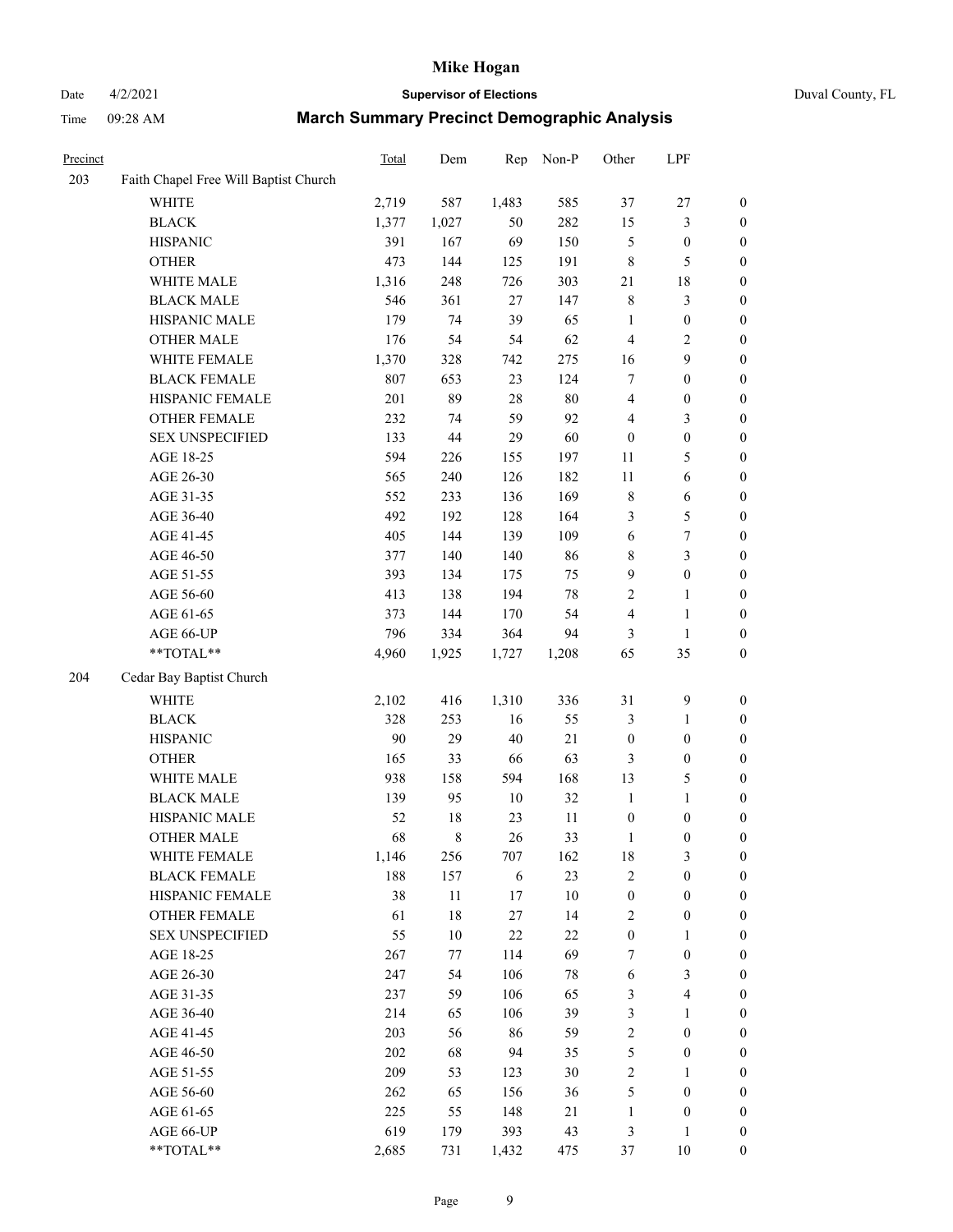# Date 4/2/2021 **Supervisor of Elections** Duval County, FL

| Precinct |                               | Total | Dem         | Rep         | Non-P  | Other            | LPF              |                  |
|----------|-------------------------------|-------|-------------|-------------|--------|------------------|------------------|------------------|
| 205      | Dunns Creek Baptist Church    |       |             |             |        |                  |                  |                  |
|          | <b>WHITE</b>                  | 5,422 | 981         | 3,217       | 1,105  | 79               | 40               | $\boldsymbol{0}$ |
|          | <b>BLACK</b>                  | 2,700 | 2,130       | 111         | 417    | 39               | 3                | $\boldsymbol{0}$ |
|          | <b>HISPANIC</b>               | 615   | 223         | 167         | 218    | 7                | $\boldsymbol{0}$ | $\boldsymbol{0}$ |
|          | <b>OTHER</b>                  | 830   | 233         | 268         | 314    | 11               | $\overline{4}$   | $\boldsymbol{0}$ |
|          | WHITE MALE                    | 2,560 | 375         | 1,554       | 573    | 32               | 26               | $\boldsymbol{0}$ |
|          | <b>BLACK MALE</b>             | 1,200 | 886         | 66          | 228    | 17               | $\mathfrak{Z}$   | $\boldsymbol{0}$ |
|          | HISPANIC MALE                 | 293   | 90          | 92          | 107    | 4                | $\boldsymbol{0}$ | $\boldsymbol{0}$ |
|          | <b>OTHER MALE</b>             | 317   | $8\sqrt{1}$ | 109         | 121    | 3                | $\mathfrak{Z}$   | $\boldsymbol{0}$ |
|          | WHITE FEMALE                  | 2,801 | 599         | 1,621       | 521    | 46               | 14               | $\boldsymbol{0}$ |
|          | <b>BLACK FEMALE</b>           | 1,465 | 1,221       | $44\,$      | 178    | $22\,$           | $\boldsymbol{0}$ | $\boldsymbol{0}$ |
|          | HISPANIC FEMALE               | 316   | 130         | $72\,$      | 111    | 3                | $\boldsymbol{0}$ | $\boldsymbol{0}$ |
|          | OTHER FEMALE                  | 375   | 121         | 122         | 126    | 5                | $\mathbf{1}$     | $\boldsymbol{0}$ |
|          | <b>SEX UNSPECIFIED</b>        | 240   | 64          | 83          | 89     | 4                | $\boldsymbol{0}$ | $\boldsymbol{0}$ |
|          | AGE 18-25                     | 1,108 | 425         | 325         | 320    | 35               | $\mathfrak{Z}$   | $\boldsymbol{0}$ |
|          | AGE 26-30                     | 880   | 311         | 283         | 259    | 16               | 11               | $\boldsymbol{0}$ |
|          | AGE 31-35                     | 1,041 | 319         | 375         | 325    | 15               | $\boldsymbol{7}$ | $\boldsymbol{0}$ |
|          | AGE 36-40                     | 981   | 360         | 337         | 260    | 13               | $11\,$           | $\boldsymbol{0}$ |
|          | AGE 41-45                     | 893   | 354         | 304         | 215    | 13               | 7                | $\boldsymbol{0}$ |
|          | AGE 46-50                     | 918   | 408         | 329         | 170    | $\tau$           | $\overline{4}$   | $\boldsymbol{0}$ |
|          | AGE 51-55                     | 881   | 310         | 399         | 161    | $10\,$           | $\mathbf{1}$     | 0                |
|          | AGE 56-60                     | 852   | 333         | 385         | 123    | $10\,$           | $\mathbf{1}$     | $\boldsymbol{0}$ |
|          | AGE 61-65                     | 646   | 234         | 329         | 76     | 6                | $\mathbf{1}$     | $\boldsymbol{0}$ |
|          | AGE 66-UP                     | 1,367 | 513         | 697         | 145    | $11\,$           | $\mathbf{1}$     | $\boldsymbol{0}$ |
|          | **TOTAL**                     | 9,567 | 3,567       | 3,763       | 2,054  | 136              | 47               | $\boldsymbol{0}$ |
| 206      | Resurrection Episcopal Church |       |             |             |        |                  |                  |                  |
|          | <b>WHITE</b>                  | 3,963 | 705         | 2,553       | 633    | 57               | 15               | $\boldsymbol{0}$ |
|          | <b>BLACK</b>                  | 321   | 250         | 20          | 49     | $\mathbf{1}$     | $\mathbf{1}$     | $\boldsymbol{0}$ |
|          | <b>HISPANIC</b>               | 189   | 54          | 76          | 57     | 2                | $\boldsymbol{0}$ | $\boldsymbol{0}$ |
|          | <b>OTHER</b>                  | 348   | 101         | 135         | 109    | 3                | $\boldsymbol{0}$ | $\boldsymbol{0}$ |
|          | WHITE MALE                    | 1,920 | 280         | 1,260       | 343    | 26               | 11               | $\boldsymbol{0}$ |
|          | <b>BLACK MALE</b>             | 154   | 114         | 12          | 27     | $\boldsymbol{0}$ | $\mathbf{1}$     | $\boldsymbol{0}$ |
|          | HISPANIC MALE                 | 74    | 14          | 31          | $28\,$ | 1                | $\boldsymbol{0}$ | 0                |
|          | <b>OTHER MALE</b>             | 136   | 32          | 55          | 47     | 2                | $\boldsymbol{0}$ | $\boldsymbol{0}$ |
|          | WHITE FEMALE                  | 2,012 | 421         | 1,272       | 284    | 31               | $\overline{4}$   | 0                |
|          | <b>BLACK FEMALE</b>           | 165   | 134         | $\,$ 8 $\,$ | $22\,$ | $\mathbf{1}$     | $\boldsymbol{0}$ | $\overline{0}$   |
|          | HISPANIC FEMALE               | 109   | 38          | 44          | 26     | $\mathbf{1}$     | $\boldsymbol{0}$ | $\overline{0}$   |
|          | <b>OTHER FEMALE</b>           | 161   | 54          | 64          | 43     | $\boldsymbol{0}$ | $\boldsymbol{0}$ | 0                |
|          | <b>SEX UNSPECIFIED</b>        | 90    | 23          | 38          | $28\,$ | $\mathbf{1}$     | $\boldsymbol{0}$ | 0                |
|          | AGE 18-25                     | 441   | 111         | 202         | 116    | $11\,$           | $\mathbf{1}$     | 0                |
|          | AGE 26-30                     | 330   | 87          | 154         | 79     | $\,$ $\,$        | $\sqrt{2}$       | 0                |
|          | AGE 31-35                     | 375   | 96          | 184         | 83     | 9                | $\mathfrak{Z}$   | 0                |
|          | AGE 36-40                     | 381   | 81          | 193         | 97     | 7                | $\mathfrak{Z}$   | 0                |
|          | AGE 41-45                     | 342   | 83          | 169         | 87     | 3                | $\boldsymbol{0}$ | 0                |
|          | AGE 46-50                     | 342   | 75          | 184         | 73     | 7                | 3                | 0                |
|          | AGE 51-55                     | 446   | 82          | 287         | $72\,$ | 3                | $\sqrt{2}$       | $\boldsymbol{0}$ |
|          | AGE 56-60                     | 548   | 120         | 359         | 66     | 2                | $\mathbf{1}$     | $\overline{0}$   |
|          | AGE 61-65                     | 449   | 95          | 299         | 54     | $\mathbf{1}$     | $\boldsymbol{0}$ | 0                |
|          | AGE 66-UP                     | 1,167 | 280         | 753         | 121    | 12               | $\mathbf{1}$     | 0                |
|          | **TOTAL**                     | 4,821 | 1,110       | 2,784       | 848    | 63               | 16               | $\boldsymbol{0}$ |
|          |                               |       |             |             |        |                  |                  |                  |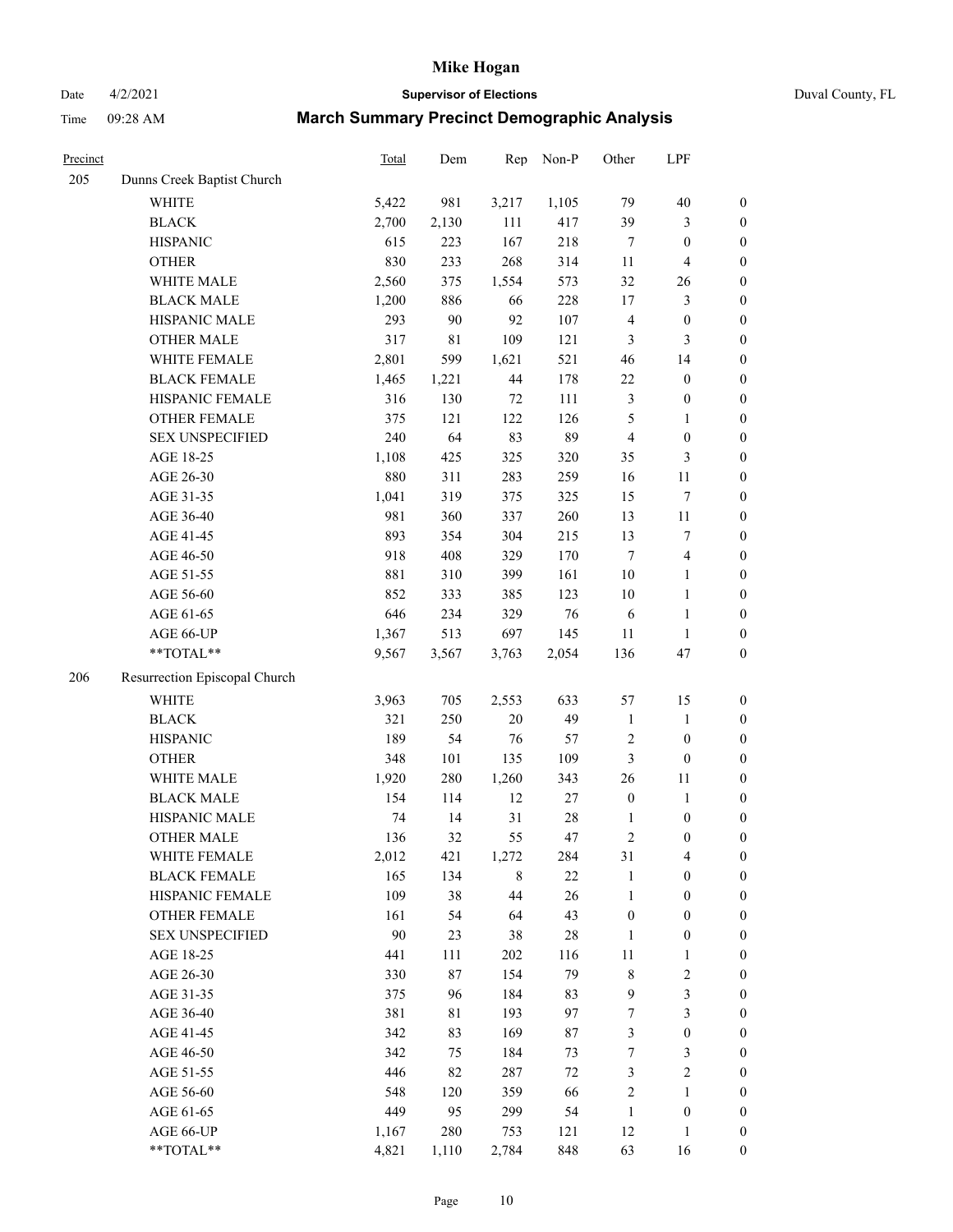# Date 4/2/2021 **Supervisor of Elections** Duval County, FL

| Precinct |                                   | Total | Dem              | Rep          | Non-P       | Other                   | LPF              |                  |
|----------|-----------------------------------|-------|------------------|--------------|-------------|-------------------------|------------------|------------------|
| 207      | Police Athletic League            |       |                  |              |             |                         |                  |                  |
|          | <b>WHITE</b>                      | 3,604 | 760              | 1,979        | 789         | 61                      | 15               | 0                |
|          | <b>BLACK</b>                      | 1,138 | 894              | 29           | 199         | 15                      | $\mathbf{1}$     | 0                |
|          | <b>HISPANIC</b>                   | 455   | 166              | 113          | 170         | 5                       | $\mathbf{1}$     | $\boldsymbol{0}$ |
|          | <b>OTHER</b>                      | 576   | 157              | 192          | 216         | 8                       | $\mathfrak{Z}$   | $\boldsymbol{0}$ |
|          | WHITE MALE                        | 1,704 | 292              | 1,000        | 374         | 32                      | 6                | $\boldsymbol{0}$ |
|          | <b>BLACK MALE</b>                 | 473   | 342              | 17           | 106         | 7                       | $\mathbf{1}$     | $\boldsymbol{0}$ |
|          | HISPANIC MALE                     | 191   | 57               | 53           | 78          | $\overline{c}$          | $\mathbf{1}$     | $\boldsymbol{0}$ |
|          | <b>OTHER MALE</b>                 | 243   | 55               | 88           | 95          | $\overline{4}$          | $\mathbf{1}$     | $\boldsymbol{0}$ |
|          | WHITE FEMALE                      | 1,867 | 462              | 967          | 400         | 29                      | $\boldsymbol{9}$ | $\boldsymbol{0}$ |
|          | <b>BLACK FEMALE</b>               | 648   | 539              | 11           | 90          | 8                       | $\boldsymbol{0}$ | $\boldsymbol{0}$ |
|          | HISPANIC FEMALE                   | 250   | 103              | 59           | 85          | 3                       | $\boldsymbol{0}$ | $\boldsymbol{0}$ |
|          | OTHER FEMALE                      | 251   | 86               | $8\sqrt{1}$  | 79          | 4                       | 1                | $\boldsymbol{0}$ |
|          | <b>SEX UNSPECIFIED</b>            | 146   | 41               | 37           | 67          | $\boldsymbol{0}$        | $\mathbf{1}$     | $\boldsymbol{0}$ |
|          | AGE 18-25                         | 542   | 194              | 141          | 187         | 18                      | $\sqrt{2}$       | $\boldsymbol{0}$ |
|          | AGE 26-30                         | 554   | 185              | 169          | 180         | 16                      | $\overline{4}$   | $\boldsymbol{0}$ |
|          | AGE 31-35                         | 609   | 221              | 184          | 192         | 5                       | $\boldsymbol{7}$ | $\boldsymbol{0}$ |
|          | AGE 36-40                         | 549   | 176              | 193          | 171         | 6                       | 3                | $\boldsymbol{0}$ |
|          | AGE 41-45                         | 457   | 174              | 144          | 130         | 9                       | $\boldsymbol{0}$ | $\boldsymbol{0}$ |
|          | AGE 46-50                         | 423   | 138              | 172          | 104         | 7                       | $\overline{c}$   | $\boldsymbol{0}$ |
|          | AGE 51-55                         | 463   | 170              | 181          | 108         | 3                       | $\mathbf{1}$     | $\boldsymbol{0}$ |
|          | AGE 56-60                         | 555   | 186              | 270          | 92          | 6                       | $\mathbf{1}$     | 0                |
|          | AGE 61-65                         | 509   | 185              | 236          | 80          | 8                       | $\boldsymbol{0}$ | $\boldsymbol{0}$ |
|          | AGE 66-UP                         | 1,112 | 348              | 623          | 130         | 11                      | $\boldsymbol{0}$ | $\boldsymbol{0}$ |
|          | $**TOTAL**$                       | 5,773 | 1,977            | 2,313        | 1,374       | 89                      | 20               | $\boldsymbol{0}$ |
|          |                                   |       |                  |              |             |                         |                  |                  |
| 208      | Christ's Church River City Campus |       |                  |              |             |                         |                  |                  |
|          | WHITE                             | 1,978 | 279              | 1,386        | 290         | 19                      | $\overline{4}$   | $\boldsymbol{0}$ |
|          | <b>BLACK</b>                      | 184   | 131              | 16           | 33          | 4                       | $\boldsymbol{0}$ | $\boldsymbol{0}$ |
|          | <b>HISPANIC</b>                   | 53    | $\boldsymbol{9}$ | 29           | 14          | $\mathbf{1}$            | $\boldsymbol{0}$ | $\boldsymbol{0}$ |
|          | <b>OTHER</b>                      | 106   | 30               | 41           | 33          | $\overline{c}$          | $\boldsymbol{0}$ | $\boldsymbol{0}$ |
|          | WHITE MALE                        | 949   | 119              | 670          | 148         | 10                      | $\mathfrak{2}$   | $\boldsymbol{0}$ |
|          | <b>BLACK MALE</b>                 | 92    | 55               | $\mathbf{9}$ | 24          | $\overline{4}$          | $\boldsymbol{0}$ | $\boldsymbol{0}$ |
|          | HISPANIC MALE                     | 27    | $\mathfrak{Z}$   | 17           | 7           | $\boldsymbol{0}$        | $\boldsymbol{0}$ | $\boldsymbol{0}$ |
|          | <b>OTHER MALE</b>                 | 31    | $\,$ 8 $\,$      | 11           | 12          | $\boldsymbol{0}$        | $\boldsymbol{0}$ | $\boldsymbol{0}$ |
|          | WHITE FEMALE                      | 1,001 | 156              | 697          | 138         | 8                       | 2                | 0                |
|          | <b>BLACK FEMALE</b>               | 90    | 75               | 7            | $\,$ 8 $\,$ | $\boldsymbol{0}$        | $\boldsymbol{0}$ | $\overline{0}$   |
|          | HISPANIC FEMALE                   | 24    | 6                | $11\,$       | 7           | $\boldsymbol{0}$        | $\boldsymbol{0}$ | $\overline{0}$   |
|          | <b>OTHER FEMALE</b>               | 47    | 16               | 21           | 10          | 0                       | $\boldsymbol{0}$ | $\overline{0}$   |
|          | <b>SEX UNSPECIFIED</b>            | 60    | 11               | 29           | 16          | 4                       | $\boldsymbol{0}$ | 0                |
|          | AGE 18-25                         | 208   | 42               | 111          | 51          | 4                       | $\boldsymbol{0}$ | $\theta$         |
|          | AGE 26-30                         | 124   | 29               | 60           | 31          | 4                       | $\boldsymbol{0}$ | 0                |
|          | AGE 31-35                         | 127   | 21               | 71           | 35          | 0                       | $\boldsymbol{0}$ | 0                |
|          | AGE 36-40                         | 167   | 16               | 103          | 43          | 2                       | $\mathfrak{Z}$   | 0                |
|          | AGE 41-45                         | 156   | 31               | 96           | 28          | $\mathbf{1}$            | $\boldsymbol{0}$ | 0                |
|          | AGE 46-50                         | 184   | 24               | 130          | $27\,$      | 3                       | $\boldsymbol{0}$ | 0                |
|          | AGE 51-55                         | 230   | 46               | 152          | 28          | 4                       | $\boldsymbol{0}$ | 0                |
|          | AGE 56-60                         | 276   | 60               | 173          | 40          | 3                       | $\boldsymbol{0}$ | $\overline{0}$   |
|          | AGE 61-65                         | 263   | 57               | 172          | 30          | 3                       | 1                | $\overline{0}$   |
|          | AGE 66-UP                         | 586   | 123              | 404          | 57          | $\overline{\mathbf{c}}$ | $\boldsymbol{0}$ | 0                |
|          | **TOTAL**                         | 2,321 | 449              | 1,472        | 370         | 26                      | $\overline{4}$   | $\boldsymbol{0}$ |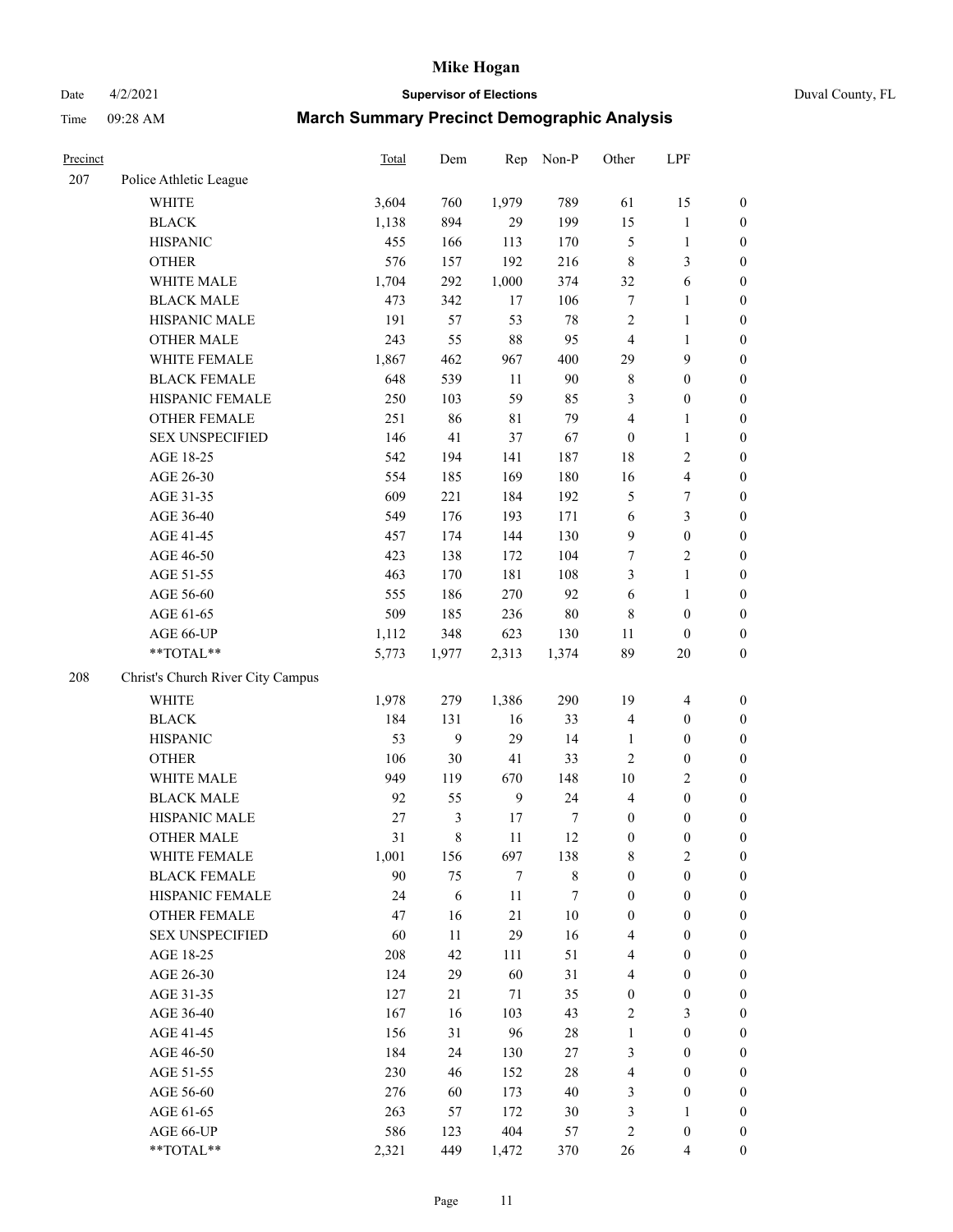# Date 4/2/2021 **Supervisor of Elections** Duval County, FL

| Precinct |                            | Total  | Dem            | Rep              | Non-P            | Other               | LPF              |                  |
|----------|----------------------------|--------|----------------|------------------|------------------|---------------------|------------------|------------------|
| 209      | Monument Pointe Fellowship |        |                |                  |                  |                     |                  |                  |
|          | <b>WHITE</b>               | 2,233  | 430            | 1,395            | 370              | 28                  | 10               | 0                |
|          | <b>BLACK</b>               | 132    | 97             | 17               | 18               | $\boldsymbol{0}$    | $\boldsymbol{0}$ | 0                |
|          | <b>HISPANIC</b>            | 102    | 42             | 38               | 21               | $\mathbf{1}$        | $\boldsymbol{0}$ | $\boldsymbol{0}$ |
|          | <b>OTHER</b>               | 186    | 32             | 89               | 60               | $\overline{4}$      | 1                | $\boldsymbol{0}$ |
|          | WHITE MALE                 | 1,105  | 174            | 709              | 196              | 17                  | 9                | $\boldsymbol{0}$ |
|          | <b>BLACK MALE</b>          | 69     | 44             | 12               | 13               | $\boldsymbol{0}$    | $\boldsymbol{0}$ | $\boldsymbol{0}$ |
|          | HISPANIC MALE              | 50     | 15             | 21               | 13               | $\mathbf{1}$        | $\boldsymbol{0}$ | $\boldsymbol{0}$ |
|          | <b>OTHER MALE</b>          | 61     | 9              | 27               | 24               | $\mathbf{1}$        | $\boldsymbol{0}$ | $\boldsymbol{0}$ |
|          | WHITE FEMALE               | 1,101  | 252            | 668              | 169              | $11\,$              | 1                | $\boldsymbol{0}$ |
|          | <b>BLACK FEMALE</b>        | 63     | 53             | 5                | $\mathfrak s$    | $\boldsymbol{0}$    | $\boldsymbol{0}$ | 0                |
|          | HISPANIC FEMALE            | 51     | $27\,$         | 17               | $\boldsymbol{7}$ | $\boldsymbol{0}$    | $\boldsymbol{0}$ | 0                |
|          | OTHER FEMALE               | 88     | 19             | 48               | $17\,$           | 3                   | $\mathbf{1}$     | $\boldsymbol{0}$ |
|          | <b>SEX UNSPECIFIED</b>     | 65     | $\,$ 8 $\,$    | 32               | 25               | $\boldsymbol{0}$    | $\boldsymbol{0}$ | $\boldsymbol{0}$ |
|          | AGE 18-25                  | 226    | 52             | 117              | 50               | 6                   | $\mathbf{1}$     | $\boldsymbol{0}$ |
|          | AGE 26-30                  | 178    | 49             | 82               | 43               | 3                   | $\mathbf{1}$     | $\boldsymbol{0}$ |
|          | AGE 31-35                  | 231    | 41             | 110              | 75               | 5                   | $\boldsymbol{0}$ | $\boldsymbol{0}$ |
|          | AGE 36-40                  | 225    | 47             | 109              | 61               | $\overline{c}$      | 6                | $\boldsymbol{0}$ |
|          | AGE 41-45                  | 184    | 39             | 98               | 46               | $\mathbf{1}$        | $\boldsymbol{0}$ | $\boldsymbol{0}$ |
|          | AGE 46-50                  | 194    | 30             | 124              | 33               | 6                   | $\mathbf{1}$     | $\boldsymbol{0}$ |
|          | AGE 51-55                  | 215    |                | 128              | 30               |                     | $\mathbf{1}$     |                  |
|          |                            |        | 53             |                  |                  | 3<br>$\overline{c}$ |                  | 0                |
|          | AGE 56-60                  | 273    | 49             | 185              | 36               |                     | $\mathbf{1}$     | 0                |
|          | AGE 61-65                  | 293    | 76             | 187              | $28\,$           | $\overline{c}$      | $\boldsymbol{0}$ | 0                |
|          | AGE 66-UP<br>$**TOTAL**$   | 634    | 165            | 399              | 67               | 3                   | $\boldsymbol{0}$ | $\boldsymbol{0}$ |
|          |                            | 2,653  | 601            | 1,539            | 469              | 33                  | 11               | $\boldsymbol{0}$ |
| 210      | Sisters Creek Marina       |        |                |                  |                  |                     |                  |                  |
|          | <b>WHITE</b>               | 1,306  | 237            | 857              | 185              | 16                  | 11               | $\boldsymbol{0}$ |
|          | <b>BLACK</b>               | 69     | 56             | $\sqrt{2}$       | 10               | $\mathbf{1}$        | $\boldsymbol{0}$ | $\boldsymbol{0}$ |
|          | <b>HISPANIC</b>            | 46     | 13             | 17               | 16               | $\boldsymbol{0}$    | $\boldsymbol{0}$ | $\boldsymbol{0}$ |
|          | <b>OTHER</b>               | 83     | 21             | 40               | 21               | 1                   | $\boldsymbol{0}$ | $\boldsymbol{0}$ |
|          | WHITE MALE                 | 652    | 108            | 443              | 90               | 6                   | $\mathfrak s$    | $\boldsymbol{0}$ |
|          | <b>BLACK MALE</b>          | 39     | 30             | $\boldsymbol{0}$ | $\boldsymbol{9}$ | $\boldsymbol{0}$    | $\boldsymbol{0}$ | $\boldsymbol{0}$ |
|          | HISPANIC MALE              | $20\,$ | $\mathfrak{Z}$ | $\,$ 8 $\,$      | $\boldsymbol{9}$ | $\boldsymbol{0}$    | $\boldsymbol{0}$ | 0                |
|          | <b>OTHER MALE</b>          | 35     | $\tau$         | 18               | 10               | 0                   | $\boldsymbol{0}$ | $\boldsymbol{0}$ |
|          | WHITE FEMALE               | 636    | 125            | 406              | 89               | 10                  | 6                | 0                |
|          | <b>BLACK FEMALE</b>        | 29     | 25             | $\overline{c}$   | $\mathbf{1}$     | 1                   | $\boldsymbol{0}$ | $\overline{0}$   |
|          | HISPANIC FEMALE            | 25     | 9              | 9                | 7                | $\boldsymbol{0}$    | $\boldsymbol{0}$ | $\overline{0}$   |
|          | <b>OTHER FEMALE</b>        | 40     | 14             | 17               | $\,$ 8 $\,$      | 1                   | $\boldsymbol{0}$ | $\overline{0}$   |
|          | <b>SEX UNSPECIFIED</b>     | 28     | 6              | 13               | 9                | $\boldsymbol{0}$    | $\boldsymbol{0}$ | $\overline{0}$   |
|          | AGE 18-25                  | 111    | 24             | 61               | 25               | $\mathbf{1}$        | $\boldsymbol{0}$ | $\theta$         |
|          | AGE 26-30                  | 75     | 16             | 39               | 16               | 3                   | $\mathbf{1}$     | 0                |
|          | AGE 31-35                  | 91     | 10             | 51               | $27\,$           | $\mathbf{1}$        | $\sqrt{2}$       | 0                |
|          | AGE 36-40                  | 74     | 11             | 39               | 20               | 4                   | $\boldsymbol{0}$ | 0                |
|          | AGE 41-45                  | 100    | 20             | 58               | 18               | $\boldsymbol{0}$    | $\overline{4}$   | 0                |
|          | AGE 46-50                  | 103    | 18             | 68               | 13               | 2                   | $\sqrt{2}$       | 0                |
|          | AGE 51-55                  | 125    | 16             | 88               | 19               | $\mathbf{2}$        | $\boldsymbol{0}$ | $\overline{0}$   |
|          | AGE 56-60                  | 182    | 35             | 128              | 17               | $\mathbf{2}$        | $\boldsymbol{0}$ | $\overline{0}$   |
|          | AGE 61-65                  | 208    | 49             | 125              | 31               | 2                   | $\mathbf{1}$     | $\overline{0}$   |
|          | AGE 66-UP                  | 435    | 128            | 259              | 46               | $\mathbf{1}$        | $\mathbf{1}$     | $\boldsymbol{0}$ |
|          | **TOTAL**                  | 1,504  | 327            | 916              | 232              | 18                  | 11               | $\boldsymbol{0}$ |
|          |                            |        |                |                  |                  |                     |                  |                  |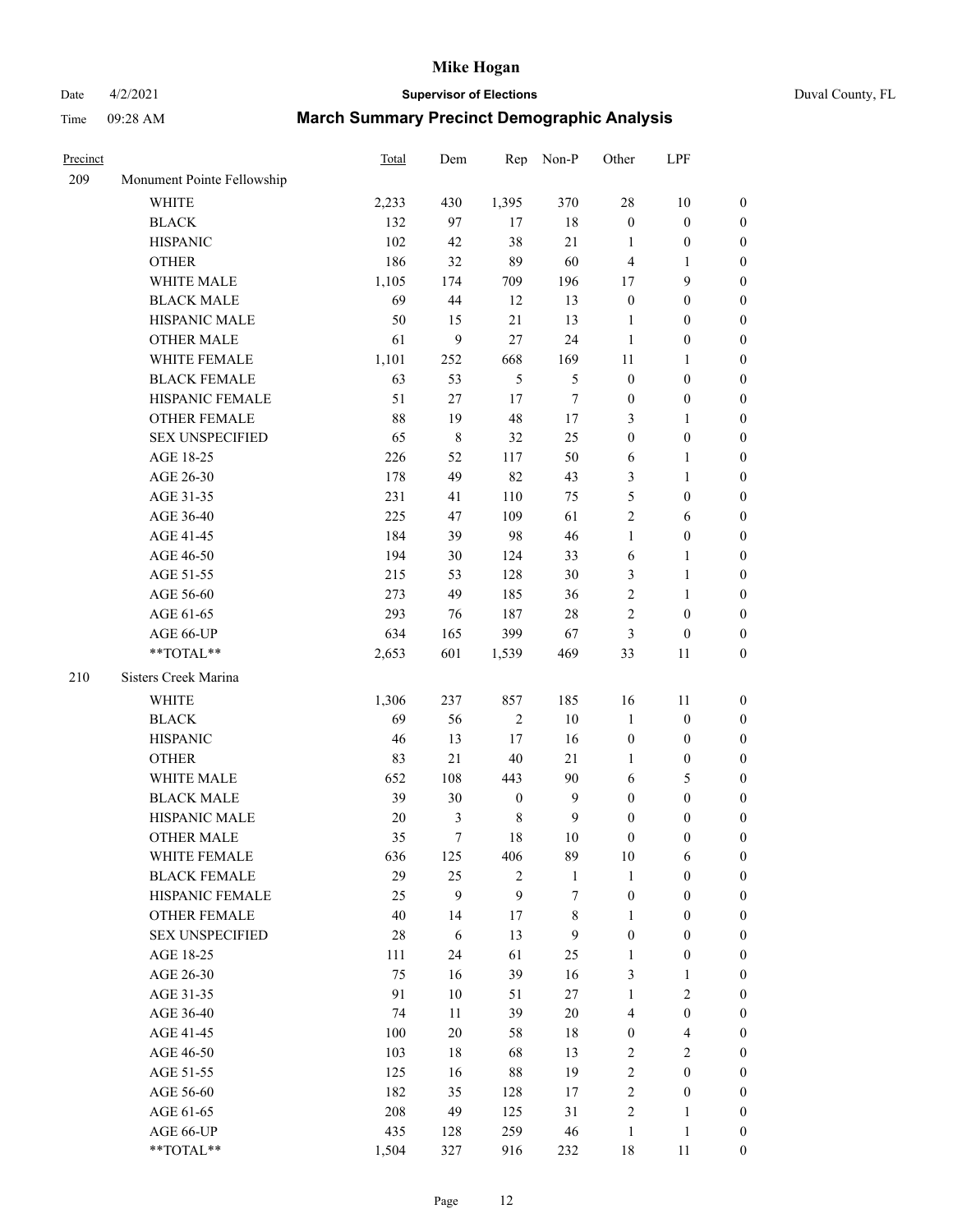Date 4/2/2021 **Supervisor of Elections** Duval County, FL

| Precinct |                                       | Total          | Dem            | Rep              | Non-P            | Other            | LPF              |                  |  |  |
|----------|---------------------------------------|----------------|----------------|------------------|------------------|------------------|------------------|------------------|--|--|
| 211      | Spirit of Life Lutheran Church        |                |                |                  |                  |                  |                  |                  |  |  |
|          | <b>WHITE</b>                          | 3,260          | 551            | 1,948            | 705              | 43               | 13               | $\boldsymbol{0}$ |  |  |
|          | <b>BLACK</b>                          | 1,483          | 1,105          | 74               | 281              | $22\,$           | $\mathbf{1}$     | $\boldsymbol{0}$ |  |  |
|          | <b>HISPANIC</b>                       | 338            | 129            | 97               | 109              | 3                | $\boldsymbol{0}$ | $\boldsymbol{0}$ |  |  |
|          | <b>OTHER</b>                          | 512            | 137            | 155              | 213              | 2                | 5                | $\boldsymbol{0}$ |  |  |
|          | WHITE MALE                            | 1,587          | 216            | 974              | 367              | 19               | 11               | $\boldsymbol{0}$ |  |  |
|          | <b>BLACK MALE</b>                     | 677            | 470            | 38               | 154              | 14               | $\mathbf{1}$     | $\boldsymbol{0}$ |  |  |
|          | HISPANIC MALE                         | 170            | 65             | 54               | 50               | $\mathbf{1}$     | $\boldsymbol{0}$ | $\boldsymbol{0}$ |  |  |
|          | <b>OTHER MALE</b>                     | 206            | 54             | $70\,$           | 78               | $\mathbf{1}$     | $\mathfrak{Z}$   | 0                |  |  |
|          | WHITE FEMALE                          | 1,638          | 329            | 952              | 331              | 24               | $\overline{c}$   | 0                |  |  |
|          | <b>BLACK FEMALE</b>                   | 781            | 614            | 36               | 123              | 8                | $\boldsymbol{0}$ | $\boldsymbol{0}$ |  |  |
|          | HISPANIC FEMALE                       | 163            | 60             | 43               | 58               | $\overline{c}$   | $\boldsymbol{0}$ | $\boldsymbol{0}$ |  |  |
|          | OTHER FEMALE                          | 213            | 69             | 63               | $80\,$           | $\boldsymbol{0}$ | $\mathbf{1}$     | $\boldsymbol{0}$ |  |  |
|          | <b>SEX UNSPECIFIED</b>                | 158            | 45             | 44               | 67               | $\mathbf{1}$     | $\mathbf{1}$     | $\boldsymbol{0}$ |  |  |
|          | AGE 18-25                             | 675            | 221            | 204              | 236              | 9                | 5                | $\boldsymbol{0}$ |  |  |
|          | AGE 26-30                             | 497            | 161            | 165              | 159              | 10               | $\sqrt{2}$       | $\boldsymbol{0}$ |  |  |
|          | AGE 31-35                             | 621            | 198            | 246              | 163              | $11\,$           | $\mathfrak{Z}$   | $\boldsymbol{0}$ |  |  |
|          | AGE 36-40                             | 634            | 221            | 217              | 185              | 5                | 6                | $\boldsymbol{0}$ |  |  |
|          | AGE 41-45                             | 592            | $202\,$        | 226              | 155              | 7                | $\sqrt{2}$       | 0                |  |  |
|          | AGE 46-50                             | 613            | 268            | 224              | 115              | 6                | $\boldsymbol{0}$ | 0                |  |  |
|          | AGE 51-55                             | 516            | 197            | 215              | 95               | 9                | $\boldsymbol{0}$ | $\boldsymbol{0}$ |  |  |
|          | AGE 56-60                             | 441            | 131            | 235              | 71               | 4                | $\boldsymbol{0}$ | $\boldsymbol{0}$ |  |  |
|          | AGE 61-65                             | 348            | 114            | 183              | 46               | 5                | $\boldsymbol{0}$ | $\boldsymbol{0}$ |  |  |
|          | AGE 66-UP                             | 656            | 209            | 359              | 83               | 4                | 1                | $\boldsymbol{0}$ |  |  |
|          | **TOTAL**                             | 5,593          | 1,922          | 2,274            | 1,308            | $70\,$           | 19               | $\boldsymbol{0}$ |  |  |
| 212      | Black Hammock Island Community Center |                |                |                  |                  |                  |                  |                  |  |  |
|          | <b>WHITE</b>                          | 717            | 118            | 470              | 120              | 8                | $\mathbf{1}$     | $\boldsymbol{0}$ |  |  |
|          | <b>BLACK</b>                          | $\tau$         | $\mathfrak{S}$ | $\boldsymbol{0}$ | $\mathbf{1}$     | 1                | $\boldsymbol{0}$ | $\boldsymbol{0}$ |  |  |
|          | <b>HISPANIC</b>                       | 6              | $\overline{4}$ | 2                | $\boldsymbol{0}$ | $\boldsymbol{0}$ | $\boldsymbol{0}$ | $\boldsymbol{0}$ |  |  |
|          | <b>OTHER</b>                          | $28\,$         | 5              | 12               | $11\,$           | 0                | $\boldsymbol{0}$ | $\boldsymbol{0}$ |  |  |
|          | WHITE MALE                            | 349            | 47             | 234              | 63               | 4                | 1                | 0                |  |  |
|          | <b>BLACK MALE</b>                     | $\overline{4}$ | $\overline{4}$ | $\boldsymbol{0}$ | $\boldsymbol{0}$ | 0                | $\boldsymbol{0}$ | 0                |  |  |
|          | HISPANIC MALE                         | 3              | $\mathfrak{2}$ | $\mathbf{1}$     | $\boldsymbol{0}$ | 0                | $\boldsymbol{0}$ | 0                |  |  |
|          | <b>OTHER MALE</b>                     | 12             | $\overline{c}$ | 6                | $\overline{4}$   | 0                | $\boldsymbol{0}$ | $\boldsymbol{0}$ |  |  |
|          | WHITE FEMALE                          | 355            | $70\,$         | 225              | 56               | 4                | $\boldsymbol{0}$ | $\boldsymbol{0}$ |  |  |
|          | <b>BLACK FEMALE</b>                   | 3              | $\mathbf{1}$   | $\boldsymbol{0}$ | 1                | 1                | $\boldsymbol{0}$ | $\overline{0}$   |  |  |
|          | HISPANIC FEMALE                       | $\overline{c}$ | $\mathfrak{2}$ | $\boldsymbol{0}$ | $\boldsymbol{0}$ | $\boldsymbol{0}$ | $\boldsymbol{0}$ | $\overline{0}$   |  |  |
|          | <b>OTHER FEMALE</b>                   | 8              | 3              | 3                | 2                | $\boldsymbol{0}$ | $\boldsymbol{0}$ | $\overline{0}$   |  |  |
|          | <b>SEX UNSPECIFIED</b>                | 22             | $\mathbf{1}$   | 15               | 6                | $\boldsymbol{0}$ | $\boldsymbol{0}$ | $\theta$         |  |  |
|          | AGE 18-25                             | 60             | 6              | 34               | 18               | $\overline{c}$   | $\boldsymbol{0}$ | $\overline{0}$   |  |  |
|          | AGE 26-30                             | 48             | 3              | 30               | 14               | $\boldsymbol{0}$ | $\mathbf{1}$     | 0                |  |  |
|          | AGE 31-35                             | 63             | $\,8\,$        | 38               | 17               | $\boldsymbol{0}$ | $\boldsymbol{0}$ | 0                |  |  |
|          | AGE 36-40                             | 46             | 8              | 28               | 10               | 0                | $\boldsymbol{0}$ | 0                |  |  |
|          | AGE 41-45                             | 38             | 6              | 21               | 11               | $\boldsymbol{0}$ | $\boldsymbol{0}$ | $\overline{0}$   |  |  |
|          | AGE 46-50                             | 65             | 9              | 41               | 13               | 2                | $\boldsymbol{0}$ | $\overline{0}$   |  |  |
|          | AGE 51-55                             | 85             | 16             | 55               | 14               | $\boldsymbol{0}$ | $\boldsymbol{0}$ | $\overline{0}$   |  |  |
|          | AGE 56-60                             | 101            | 14             | 74               | 13               | $\boldsymbol{0}$ | $\boldsymbol{0}$ | $\overline{0}$   |  |  |
|          | AGE 61-65                             | 101            | 28             | 64               | 6                | 3                | $\boldsymbol{0}$ | $\overline{0}$   |  |  |
|          | AGE 66-UP                             | 151            | 34             | 99               | 16               | $\mathbf{2}$     | $\boldsymbol{0}$ | $\overline{0}$   |  |  |
|          | **TOTAL**                             | 758            | 132            | 484              | 132              | 9                | 1                | $\overline{0}$   |  |  |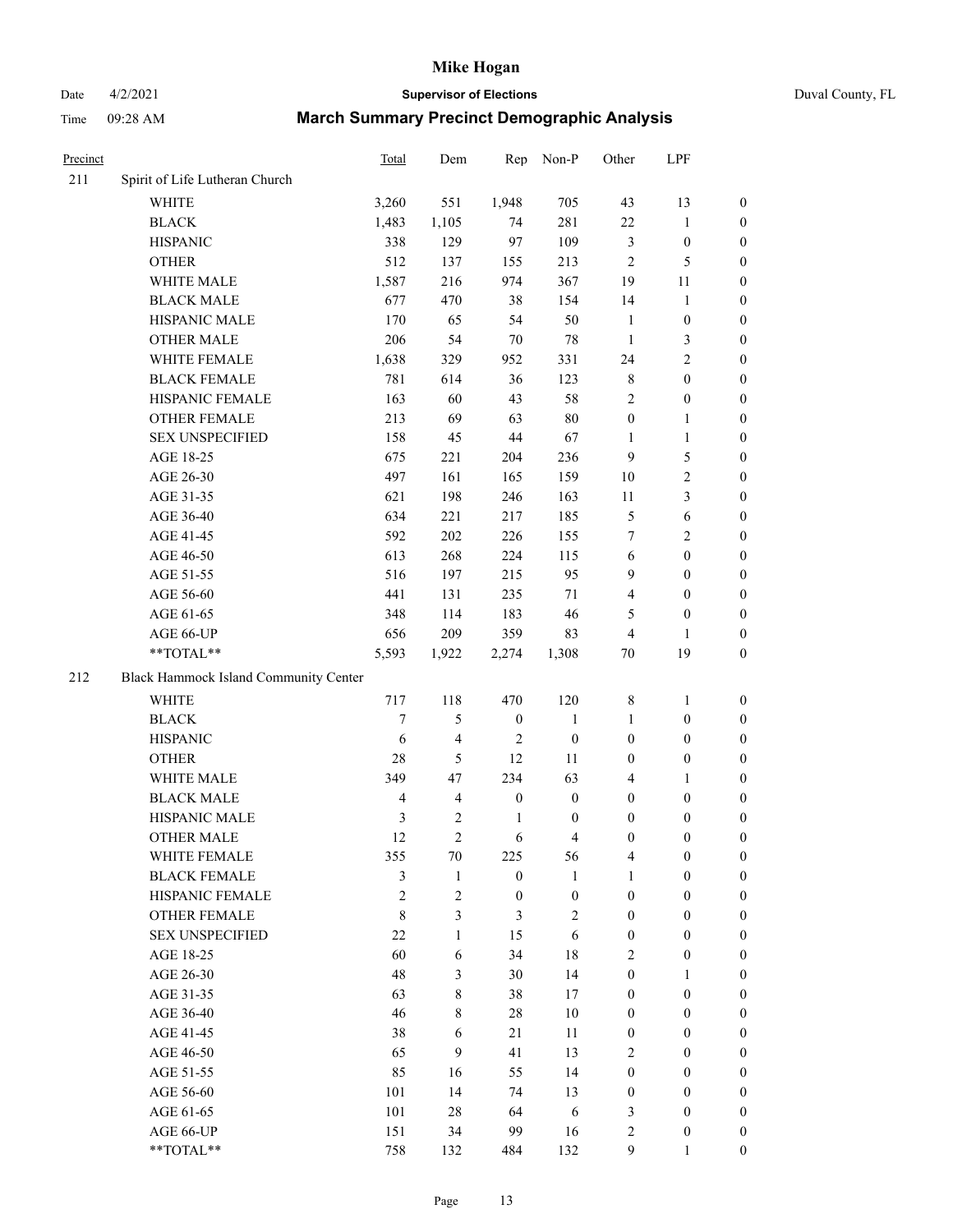Date 4/2/2021 **Supervisor of Elections** Duval County, FL

| Precinct |                                     | Total  | Dem              | Rep              | Non-P          | Other            | LPF              |                  |
|----------|-------------------------------------|--------|------------------|------------------|----------------|------------------|------------------|------------------|
| 213      | Hidden Hills Country Club           |        |                  |                  |                |                  |                  |                  |
|          | <b>WHITE</b>                        | 983    | 172              | 661              | 138            | 11               | $\mathbf{1}$     | 0                |
|          | <b>BLACK</b>                        | 203    | 169              | 13               | 19             | $\overline{c}$   | $\boldsymbol{0}$ | $\boldsymbol{0}$ |
|          | <b>HISPANIC</b>                     | 49     | 17               | 21               | 9              | $\overline{c}$   | $\boldsymbol{0}$ | $\boldsymbol{0}$ |
|          | <b>OTHER</b>                        | 134    | 29               | 69               | 36             | $\boldsymbol{0}$ | $\boldsymbol{0}$ | $\boldsymbol{0}$ |
|          | WHITE MALE                          | 485    | $8\sqrt{1}$      | 328              | 69             | 7                | $\boldsymbol{0}$ | $\boldsymbol{0}$ |
|          | <b>BLACK MALE</b>                   | 96     | 74               | 9                | 12             | 1                | $\boldsymbol{0}$ | $\boldsymbol{0}$ |
|          | HISPANIC MALE                       | 23     | $\,$ $\,$        | 9                | 5              | 1                | $\boldsymbol{0}$ | $\boldsymbol{0}$ |
|          | <b>OTHER MALE</b>                   | 50     | 10               | 27               | 13             | 0                | $\boldsymbol{0}$ | $\boldsymbol{0}$ |
|          | WHITE FEMALE                        | 490    | 91               | 329              | 65             | 4                | 1                | $\boldsymbol{0}$ |
|          | <b>BLACK FEMALE</b>                 | 101    | 90               | $\overline{4}$   | 6              | 1                | $\boldsymbol{0}$ | $\boldsymbol{0}$ |
|          | HISPANIC FEMALE                     | 25     | $\boldsymbol{9}$ | 11               | $\overline{4}$ | $\mathbf{1}$     | $\boldsymbol{0}$ | $\boldsymbol{0}$ |
|          | OTHER FEMALE                        | 63     | 14               | 34               | 15             | 0                | $\boldsymbol{0}$ | $\boldsymbol{0}$ |
|          | <b>SEX UNSPECIFIED</b>              | 36     | 10               | 13               | 13             | $\boldsymbol{0}$ | $\boldsymbol{0}$ | $\boldsymbol{0}$ |
|          | AGE 18-25                           | 134    | 47               | 57               | $27\,$         | 3                | $\boldsymbol{0}$ | $\boldsymbol{0}$ |
|          | AGE 26-30                           | 69     | 19               | 26               | 20             | 3                | $\mathbf{1}$     | $\boldsymbol{0}$ |
|          | AGE 31-35                           | 58     | 14               | 33               | 11             | $\boldsymbol{0}$ | $\boldsymbol{0}$ | $\boldsymbol{0}$ |
|          | AGE 36-40                           | 51     | 15               | 21               | 13             | 2                | $\boldsymbol{0}$ | $\boldsymbol{0}$ |
|          | AGE 41-45                           | 85     | 32               | 35               | 18             | $\boldsymbol{0}$ | $\boldsymbol{0}$ | $\boldsymbol{0}$ |
|          | AGE 46-50                           | 115    | 36               | 54               | 24             | 1                | $\boldsymbol{0}$ | $\boldsymbol{0}$ |
|          | AGE 51-55                           | 129    | 39               | 67               | 23             | $\boldsymbol{0}$ | $\boldsymbol{0}$ | $\boldsymbol{0}$ |
|          | AGE 56-60                           | 156    | 33               | 102              | 19             | 2                | $\boldsymbol{0}$ | 0                |
|          | AGE 61-65                           | 166    | 53               | 99               | 12             | $\overline{c}$   | $\boldsymbol{0}$ | $\boldsymbol{0}$ |
|          | AGE 66-UP                           | 406    | 99               | 270              | 35             | $\overline{c}$   | $\boldsymbol{0}$ | $\boldsymbol{0}$ |
|          | $**TOTAL**$                         | 1,369  | 387              | 764              | $202\,$        | 15               | $\mathbf{1}$     | $\boldsymbol{0}$ |
| 301      | Queen's Harbor Yacht & Country Club |        |                  |                  |                |                  |                  |                  |
|          | <b>WHITE</b>                        | 1,764  | 293              | 1,169            | 272            | 27               | $\mathfrak{Z}$   | $\boldsymbol{0}$ |
|          | <b>BLACK</b>                        | 141    | 109              | $11\,$           | 20             | $\mathbf{1}$     | $\boldsymbol{0}$ | $\boldsymbol{0}$ |
|          | <b>HISPANIC</b>                     | 59     | 11               | 33               | 15             | $\boldsymbol{0}$ | $\boldsymbol{0}$ | $\boldsymbol{0}$ |
|          | <b>OTHER</b>                        | 184    | 34               | $80\,$           | 68             | 2                | $\boldsymbol{0}$ | $\boldsymbol{0}$ |
|          | WHITE MALE                          | 876    | 122              | 596              | 141            | 15               | $\mathbf{2}$     | $\boldsymbol{0}$ |
|          | <b>BLACK MALE</b>                   | 67     | 49               | $\boldsymbol{9}$ | $\mathbf{9}$   | $\boldsymbol{0}$ | $\boldsymbol{0}$ | $\boldsymbol{0}$ |
|          | HISPANIC MALE                       | 26     | $\mathfrak s$    | 15               | 6              | $\boldsymbol{0}$ | $\boldsymbol{0}$ | $\boldsymbol{0}$ |
|          | <b>OTHER MALE</b>                   | 65     | $\tau$           | 28               | 30             | $\boldsymbol{0}$ | $\boldsymbol{0}$ | $\boldsymbol{0}$ |
|          | WHITE FEMALE                        | 867    | 168              | 564              | 122            | 12               | 1                | 0                |
|          | <b>BLACK FEMALE</b>                 | $72\,$ | 59               | $\overline{c}$   | 10             | $\mathbf{1}$     | $\boldsymbol{0}$ | $\overline{0}$   |
|          | HISPANIC FEMALE                     | 31     | 6                | 18               | 7              | $\boldsymbol{0}$ | $\boldsymbol{0}$ | $\overline{0}$   |
|          | OTHER FEMALE                        | 89     | 20               | 39               | 28             | 2                | $\boldsymbol{0}$ | $\overline{0}$   |
|          | <b>SEX UNSPECIFIED</b>              | 55     | 11               | 22               | $22\,$         | $\boldsymbol{0}$ | $\boldsymbol{0}$ | 0                |
|          | AGE 18-25                           | 207    | 55               | 103              | 41             | 8                | $\boldsymbol{0}$ | $\theta$         |
|          | AGE 26-30                           | 98     | 33               | 46               | 17             | $\mathbf{1}$     | $\mathbf{1}$     | $\overline{0}$   |
|          | AGE 31-35                           | 69     | 14               | 36               | 19             | $\boldsymbol{0}$ | $\boldsymbol{0}$ | 0                |
|          | AGE 36-40                           | 101    | 20               | 49               | 31             | 1                | $\boldsymbol{0}$ | 0                |
|          | AGE 41-45                           | 120    | 25               | 61               | 34             | $\boldsymbol{0}$ | $\boldsymbol{0}$ | 0                |
|          | AGE 46-50                           | 173    | 38               | 96               | 35             | 3                | 1                | 0                |
|          | AGE 51-55                           | 192    | 39               | 120              | 29             | 4                | $\boldsymbol{0}$ | $\overline{0}$   |
|          | AGE 56-60                           | 229    | 32               | 162              | 35             | $\boldsymbol{0}$ | $\boldsymbol{0}$ | $\overline{0}$   |
|          | AGE 61-65                           | 243    | 48               | 140              | 45             | 10               | $\boldsymbol{0}$ | $\overline{0}$   |
|          | AGE 66-UP                           | 716    | 143              | 480              | 89             | 3                | $\mathbf{1}$     | 0                |
|          | **TOTAL**                           | 2,148  | 447              | 1,293            | 375            | 30               | 3                | $\boldsymbol{0}$ |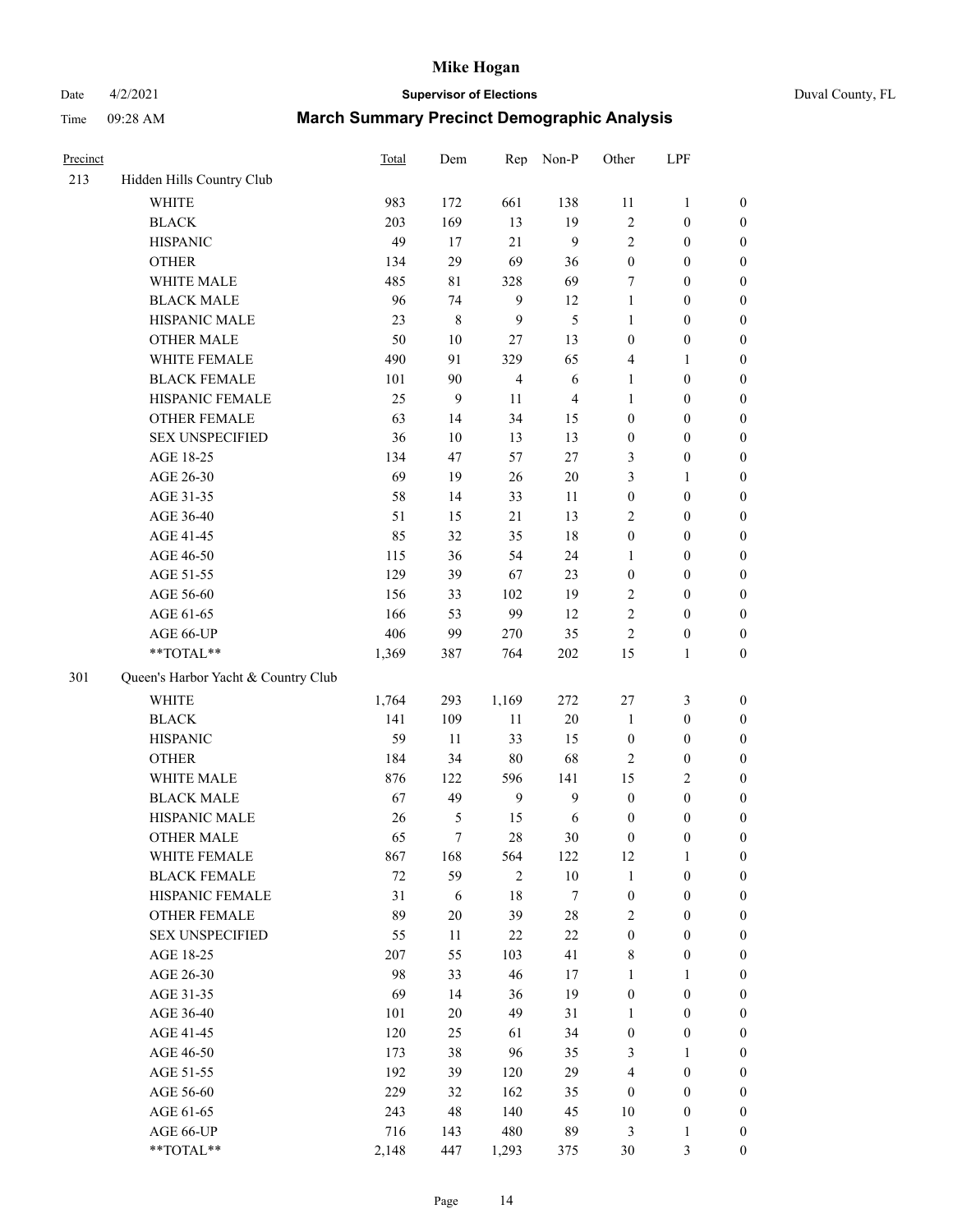#### Date 4/2/2021 **Supervisor of Elections** Duval County, FL

| Precinct |                                       | <b>Total</b> | Dem    | Rep            | Non-P   | Other            | LPF                     |                  |
|----------|---------------------------------------|--------------|--------|----------------|---------|------------------|-------------------------|------------------|
| 302      | Abess Elementary                      |              |        |                |         |                  |                         |                  |
|          | <b>WHITE</b>                          | 1,669        | 387    | 849            | 406     | 18               | $\mathbf{9}$            | 0                |
|          | <b>BLACK</b>                          | 239          | 176    | 16             | 46      | $\mathbf{1}$     | $\boldsymbol{0}$        | 0                |
|          | <b>HISPANIC</b>                       | 170          | 52     | 54             | 59      | $\overline{4}$   | $\mathbf{1}$            | $\boldsymbol{0}$ |
|          | <b>OTHER</b>                          | 322          | 76     | 132            | 109     | 5                | $\boldsymbol{0}$        | $\boldsymbol{0}$ |
|          | WHITE MALE                            | 832          | 155    | 454            | 206     | 9                | $8\,$                   | $\boldsymbol{0}$ |
|          | <b>BLACK MALE</b>                     | 112          | 74     | 11             | 26      | $\mathbf{1}$     | $\boldsymbol{0}$        | $\boldsymbol{0}$ |
|          | HISPANIC MALE                         | 85           | $20\,$ | 24             | 38      | 2                | $\mathbf{1}$            | $\boldsymbol{0}$ |
|          | <b>OTHER MALE</b>                     | 130          | 31     | 52             | $44\,$  | 3                | $\boldsymbol{0}$        | $\boldsymbol{0}$ |
|          | WHITE FEMALE                          | 818          | 227    | 388            | 194     | $\,$ $\,$        | $\mathbf{1}$            | $\boldsymbol{0}$ |
|          | <b>BLACK FEMALE</b>                   | 124          | 100    | 5              | 19      | $\boldsymbol{0}$ | $\boldsymbol{0}$        | 0                |
|          | HISPANIC FEMALE                       | $8\sqrt{1}$  | 29     | 30             | 20      | $\sqrt{2}$       | $\boldsymbol{0}$        | 0                |
|          | <b>OTHER FEMALE</b>                   | 145          | 31     | 68             | 44      | $\overline{c}$   | $\boldsymbol{0}$        | $\boldsymbol{0}$ |
|          | <b>SEX UNSPECIFIED</b>                | 73           | 24     | 19             | 29      | $\mathbf{1}$     | $\boldsymbol{0}$        | $\boldsymbol{0}$ |
|          | AGE 18-25                             | 223          | 68     | 76             | 75      | 3                | $\mathbf{1}$            | $\boldsymbol{0}$ |
|          | AGE 26-30                             | 252          | 78     | 83             | 86      | 3                | $\sqrt{2}$              | $\boldsymbol{0}$ |
|          | AGE 31-35                             | 242          | 54     | 95             | 88      | 3                | $\sqrt{2}$              | $\boldsymbol{0}$ |
|          | AGE 36-40                             | 204          | 49     | 84             | 63      | 6                | $\sqrt{2}$              | $\boldsymbol{0}$ |
|          | AGE 41-45                             | 234          | 67     | 93             | 69      | 4                | $\mathbf{1}$            | $\boldsymbol{0}$ |
|          | AGE 46-50                             | 182          | 47     | 90             | 42      | 3                | $\boldsymbol{0}$        | $\boldsymbol{0}$ |
|          | AGE 51-55                             | 174          | 50     | $80\,$         | 43      | $\mathbf{1}$     | $\boldsymbol{0}$        | 0                |
|          | AGE 56-60                             | 214          | 58     | 108            | 47      | $\boldsymbol{0}$ | $\mathbf{1}$            | 0                |
|          | AGE 61-65                             | 231          | 79     | 112            | 37      | 3                | $\boldsymbol{0}$        | 0                |
|          | AGE 66-UP                             | 444          | 141    | 230            | $70\,$  | $\mathbf{2}$     | 1                       | $\boldsymbol{0}$ |
|          | $**TOTAL**$                           | 2,400        | 691    | 1,051          | 620     | $28\,$           | $10\,$                  | $\boldsymbol{0}$ |
| 303      | Isle of Faith United Methodist Church |              |        |                |         |                  |                         |                  |
|          | <b>WHITE</b>                          | 2,826        | 639    | 1,544          | 591     | 39               | 13                      | $\boldsymbol{0}$ |
|          | <b>BLACK</b>                          | 151          | 110    | $\,$ 8 $\,$    | 29      | 4                | $\boldsymbol{0}$        | $\boldsymbol{0}$ |
|          | <b>HISPANIC</b>                       | 141          | 46     | 54             | 39      | $\mathbf{1}$     | $\mathbf{1}$            | $\boldsymbol{0}$ |
|          | <b>OTHER</b>                          | 287          | 77     | 113            | 95      | $\mathfrak{2}$   | $\boldsymbol{0}$        | $\boldsymbol{0}$ |
|          | <b>WHITE MALE</b>                     | 1,334        | 244    | 765            | 296     | 21               | $8\,$                   | $\boldsymbol{0}$ |
|          | <b>BLACK MALE</b>                     | 75           | 46     | $\mathfrak{Z}$ | 23      | 3                | $\boldsymbol{0}$        | $\boldsymbol{0}$ |
|          | HISPANIC MALE                         | 61           | 16     | 24             | 19      | $\mathbf{1}$     | 1                       | 0                |
|          | <b>OTHER MALE</b>                     | 104          | 26     | 37             | 41      | $\boldsymbol{0}$ | $\boldsymbol{0}$        | 0                |
|          | WHITE FEMALE                          | 1,456        | 387    | 763            | 283     | 18               | 5                       | 0                |
|          | <b>BLACK FEMALE</b>                   | 72           | 60     | 5              | 6       | $\mathbf{1}$     | $\boldsymbol{0}$        | $\boldsymbol{0}$ |
|          | HISPANIC FEMALE                       | 75           | 29     | 29             | $17\,$  | $\boldsymbol{0}$ | $\boldsymbol{0}$        | $\overline{0}$   |
|          | <b>OTHER FEMALE</b>                   | 140          | 42     | 57             | 39      | 2                | $\boldsymbol{0}$        | $\overline{0}$   |
|          | <b>SEX UNSPECIFIED</b>                | 88           | $22\,$ | 36             | 30      | $\boldsymbol{0}$ | $\boldsymbol{0}$        | 0                |
|          | AGE 18-25                             | 333          | 91     | 146            | 89      | $\sqrt{6}$       | $\mathbf{1}$            | $\overline{0}$   |
|          | AGE 26-30                             | 310          | 93     | 141            | 68      | 7                | $\mathbf{1}$            | 0                |
|          | AGE 31-35                             | 304          | 82     | 115            | 101     | 5                | $\mathbf{1}$            | 0                |
|          | AGE 36-40                             | 319          | 70     | 128            | 115     | 4                | $\sqrt{2}$              | 0                |
|          | AGE 41-45                             | 260          | 66     | 113            | 75      | $\overline{c}$   | $\overline{\mathbf{4}}$ | 0                |
|          | AGE 46-50                             | 267          | 62     | 138            | 59      | $\mathfrak s$    | $\mathfrak{Z}$          | 0                |
|          | AGE 51-55                             | 272          | 57     | 162            | 47      | $\overline{4}$   | $\overline{2}$          | $\overline{0}$   |
|          | AGE 56-60                             | 307          | 71     | 190            | 43      | 3                | $\boldsymbol{0}$        | $\boldsymbol{0}$ |
|          | AGE 61-65                             | 302          | 70     | 172            | 57      | 3                | $\boldsymbol{0}$        | $\boldsymbol{0}$ |
|          | AGE 66-UP                             | 731          | 210    | 414            | $100\,$ | 7                | $\boldsymbol{0}$        | $\boldsymbol{0}$ |
|          | **TOTAL**                             | 3,405        | 872    | 1,719          | 754     | 46               | 14                      | $\boldsymbol{0}$ |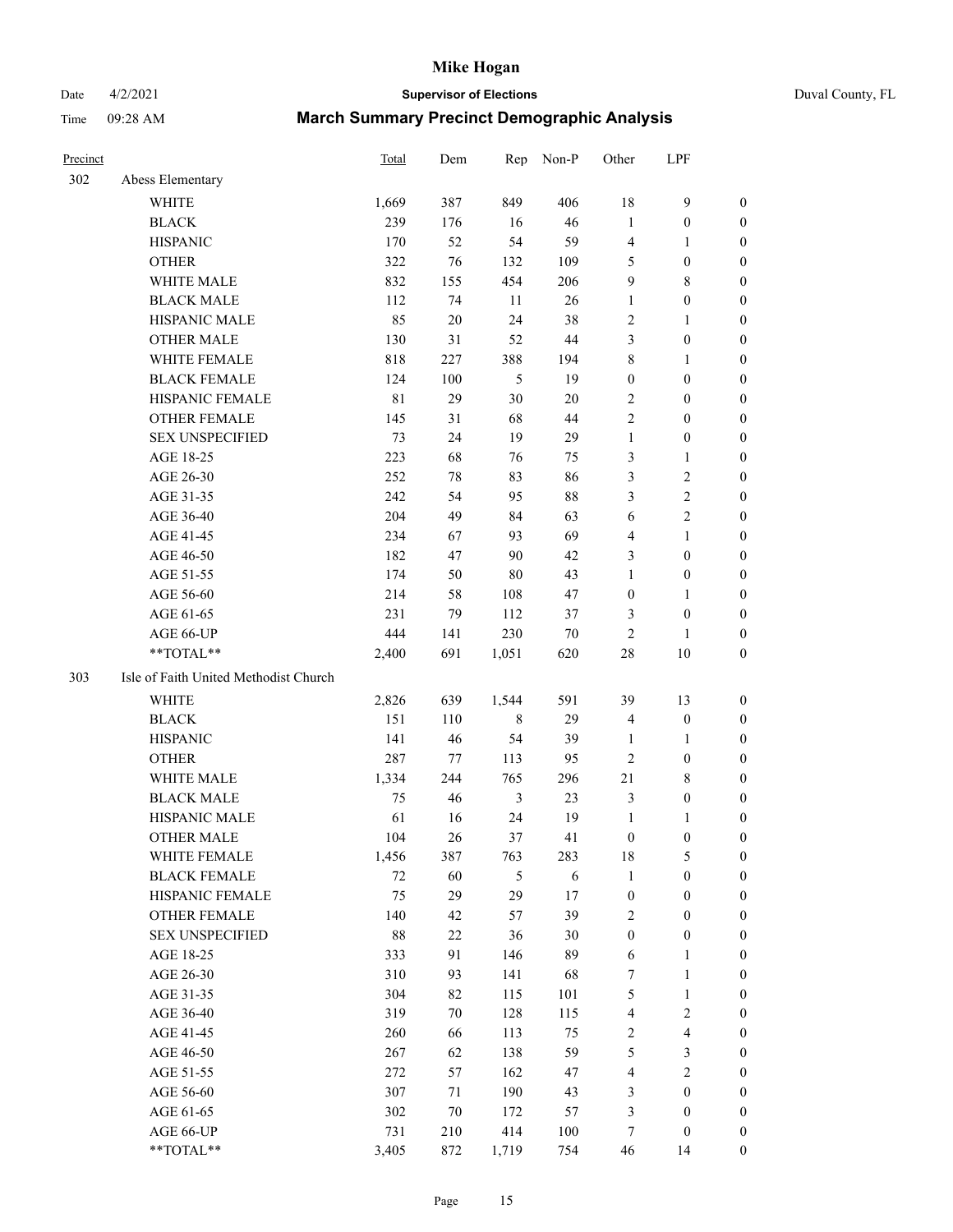# Date 4/2/2021 **Supervisor of Elections** Duval County, FL

| Precinct |                                    | Total  | Dem            | Rep              | Non-P        | Other                   | LPF                     |                  |
|----------|------------------------------------|--------|----------------|------------------|--------------|-------------------------|-------------------------|------------------|
| 304      | Jacksonville Golf and Country Club |        |                |                  |              |                         |                         |                  |
|          | <b>WHITE</b>                       | 1,828  | 296            | 1,177            | 328          | 23                      | $\overline{4}$          | $\boldsymbol{0}$ |
|          | <b>BLACK</b>                       | 55     | $40\,$         | 7                | $\,8\,$      | $\boldsymbol{0}$        | $\boldsymbol{0}$        | $\boldsymbol{0}$ |
|          | <b>HISPANIC</b>                    | 56     | 13             | 26               | 15           | 2                       | $\boldsymbol{0}$        | $\boldsymbol{0}$ |
|          | <b>OTHER</b>                       | 182    | 34             | 63               | 85           | $\boldsymbol{0}$        | $\boldsymbol{0}$        | $\boldsymbol{0}$ |
|          | WHITE MALE                         | 883    | 101            | 605              | 167          | 8                       | $\sqrt{2}$              | $\boldsymbol{0}$ |
|          | <b>BLACK MALE</b>                  | 26     | 15             | 5                | 6            | $\boldsymbol{0}$        | $\boldsymbol{0}$        | $\boldsymbol{0}$ |
|          | HISPANIC MALE                      | $28\,$ | $\,$ 8 $\,$    | 11               | $\,$ 8 $\,$  | 1                       | $\boldsymbol{0}$        | $\boldsymbol{0}$ |
|          | <b>OTHER MALE</b>                  | 76     | 12             | 30               | 34           | $\boldsymbol{0}$        | $\boldsymbol{0}$        | 0                |
|          | WHITE FEMALE                       | 928    | 192            | 564              | 157          | 13                      | $\mathfrak{2}$          | 0                |
|          | <b>BLACK FEMALE</b>                | 28     | 25             | $\overline{2}$   | $\mathbf{1}$ | $\boldsymbol{0}$        | $\boldsymbol{0}$        | $\boldsymbol{0}$ |
|          | HISPANIC FEMALE                    | 26     | $\mathfrak{S}$ | 15               | $\sqrt{6}$   | $\boldsymbol{0}$        | $\boldsymbol{0}$        | $\boldsymbol{0}$ |
|          | OTHER FEMALE                       | 78     | 17             | 23               | 38           | $\boldsymbol{0}$        | $\boldsymbol{0}$        | $\boldsymbol{0}$ |
|          | <b>SEX UNSPECIFIED</b>             | 48     | $\,$ $\,$      | 18               | 19           | 3                       | $\boldsymbol{0}$        | $\boldsymbol{0}$ |
|          | AGE 18-25                          | 234    | 50             | 128              | 51           | 5                       | $\boldsymbol{0}$        | $\boldsymbol{0}$ |
|          | AGE 26-30                          | 108    | 24             | 49               | 33           | $\overline{c}$          | $\boldsymbol{0}$        | $\boldsymbol{0}$ |
|          | AGE 31-35                          | 95     | 11             | 60               | 23           | $\mathbf{1}$            | $\boldsymbol{0}$        | $\boldsymbol{0}$ |
|          | AGE 36-40                          | 129    | $28\,$         | 68               | 31           | 2                       | $\boldsymbol{0}$        | $\boldsymbol{0}$ |
|          | AGE 41-45                          | 146    | $20\,$         | $8\sqrt{1}$      | 40           | $\overline{\mathbf{4}}$ | $\mathbf{1}$            | 0                |
|          | AGE 46-50                          | 162    | 30             | 91               | 40           | $\boldsymbol{0}$        | $\mathbf{1}$            | 0                |
|          | AGE 51-55                          | 185    | 26             | 132              | 25           | $\mathbf{1}$            | $\mathbf{1}$            | 0                |
|          | AGE 56-60                          | 241    | 45             | 145              | 48           | 3                       | $\boldsymbol{0}$        | $\boldsymbol{0}$ |
|          | AGE 61-65                          | 235    | 36             | 152              | $44\,$       | $\overline{c}$          | $\mathbf{1}$            | $\boldsymbol{0}$ |
|          | AGE 66-UP                          | 586    | 113            | 367              | 101          | 5                       | $\boldsymbol{0}$        | $\boldsymbol{0}$ |
|          | **TOTAL**                          | 2,121  | 383            | 1,273            | 436          | 25                      | $\overline{\mathbf{4}}$ | $\boldsymbol{0}$ |
| 305      | Chets Creek Church                 |        |                |                  |              |                         |                         |                  |
|          | WHITE                              | 4,412  | 1,027          | 2,278            | 990          | 87                      | 30                      | $\boldsymbol{0}$ |
|          | <b>BLACK</b>                       | 384    | 268            | 32               | 77           | 7                       | $\boldsymbol{0}$        | $\boldsymbol{0}$ |
|          | <b>HISPANIC</b>                    | 306    | 113            | 86               | 100          | 6                       | $\mathbf{1}$            | $\boldsymbol{0}$ |
|          | <b>OTHER</b>                       | 532    | 156            | 166              | 203          | 6                       | $\mathbf{1}$            | $\boldsymbol{0}$ |
|          | WHITE MALE                         | 2,032  | 365            | 1,103            | 498          | 43                      | 23                      | $\boldsymbol{0}$ |
|          | <b>BLACK MALE</b>                  | 184    | 118            | 23               | $40\,$       | 3                       | $\boldsymbol{0}$        | 0                |
|          | HISPANIC MALE                      | 127    | 43             | 38               | 43           | 3                       | $\boldsymbol{0}$        | 0                |
|          | <b>OTHER MALE</b>                  | 186    | 56             | 57               | 73           | $\boldsymbol{0}$        | $\boldsymbol{0}$        | $\boldsymbol{0}$ |
|          | WHITE FEMALE                       | 2,337  | 647            | 1,161            | 481          | 43                      | $\mathfrak s$           | $\boldsymbol{0}$ |
|          | <b>BLACK FEMALE</b>                | 196    | 147            | $\boldsymbol{9}$ | 36           | 4                       | $\boldsymbol{0}$        | $\boldsymbol{0}$ |
|          | HISPANIC FEMALE                    | 175    | $70\,$         | 47               | 55           | 3                       | $\boldsymbol{0}$        | $\overline{0}$   |
|          | <b>OTHER FEMALE</b>                | 243    | 79             | 77               | 82           | 5                       | $\boldsymbol{0}$        | $\overline{0}$   |
|          | <b>SEX UNSPECIFIED</b>             | 154    | 39             | 47               | 62           | $\sqrt{2}$              | $\overline{\mathbf{4}}$ | $\overline{0}$   |
|          | AGE 18-25                          | 689    | 209            | 232              | 210          | 29                      | $\boldsymbol{9}$        | 0                |
|          | AGE 26-30                          | 577    | 165            | 245              | 152          | $11\,$                  | $\overline{\mathbf{4}}$ | 0                |
|          | AGE 31-35                          | 526    | 162            | 185              | 168          | 8                       | $\mathfrak{Z}$          | 0                |
|          | AGE 36-40                          | 469    | 135            | 174              | 151          | 7                       | $\sqrt{2}$              | 0                |
|          | AGE 41-45                          | 437    | 126            | 180              | 122          | 6                       | $\mathfrak{Z}$          | 0                |
|          | AGE 46-50                          | 502    | 122            | 227              | 136          | 14                      | $\mathfrak{Z}$          | $\boldsymbol{0}$ |
|          | AGE 51-55                          | 493    | 113            | 278              | 93           | 6                       | $\mathfrak{Z}$          | $\boldsymbol{0}$ |
|          | AGE 56-60                          | 447    | 110            | 237              | 83           | 15                      | $\sqrt{2}$              | 0                |
|          | AGE 61-65                          | 401    | 116            | 211              | 67           | 5                       | $\sqrt{2}$              | 0                |
|          | AGE 66-UP                          | 1,093  | 306            | 593              | 188          | 5                       | $\mathbf{1}$            | $\boldsymbol{0}$ |
|          | **TOTAL**                          | 5,634  | 1,564          | 2,562            | 1,370        | 106                     | 32                      | $\boldsymbol{0}$ |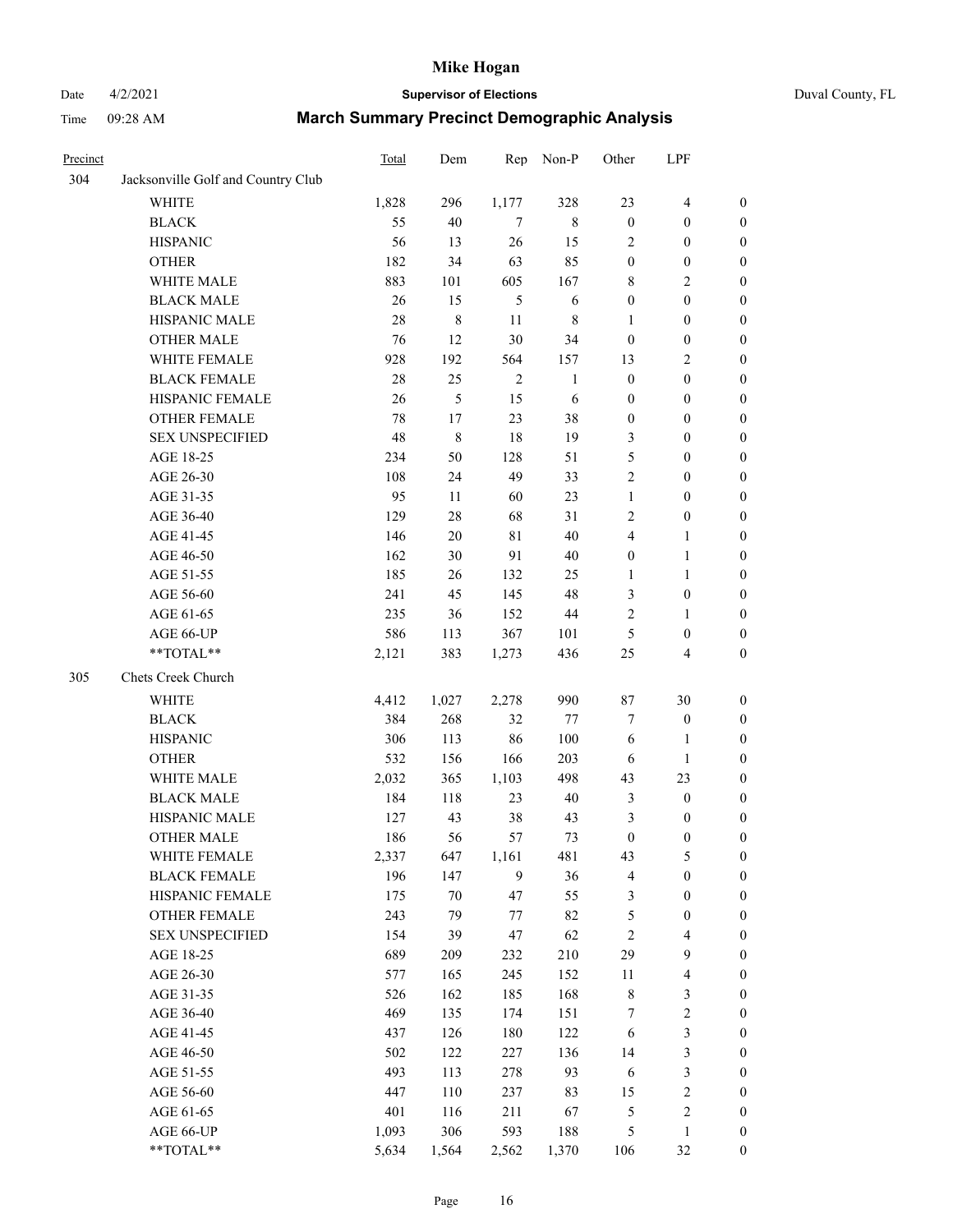# Date 4/2/2021 **Supervisor of Elections** Duval County, FL

| Precinct |                              | Total | Dem   | Rep    | Non-P       | Other                   | LPF                     |                  |
|----------|------------------------------|-------|-------|--------|-------------|-------------------------|-------------------------|------------------|
| 306      | East Pointe Baptist Church   |       |       |        |             |                         |                         |                  |
|          | <b>WHITE</b>                 | 2,311 | 570   | 1,079  | 613         | 34                      | 15                      | 0                |
|          | <b>BLACK</b>                 | 784   | 563   | 36     | 175         | $\,$ 8 $\,$             | $\sqrt{2}$              | $\boldsymbol{0}$ |
|          | <b>HISPANIC</b>              | 450   | 151   | 125    | 166         | 8                       | $\boldsymbol{0}$        | $\boldsymbol{0}$ |
|          | <b>OTHER</b>                 | 1,077 | 309   | 325    | 424         | 17                      | $\mathbf{2}$            | $\boldsymbol{0}$ |
|          | WHITE MALE                   | 1,107 | 241   | 548    | 295         | 13                      | $10\,$                  | $\boldsymbol{0}$ |
|          | <b>BLACK MALE</b>            | 375   | 252   | 24     | 93          | 5                       | $\mathbf{1}$            | $\boldsymbol{0}$ |
|          | HISPANIC MALE                | 202   | 53    | 65     | 77          | 7                       | $\boldsymbol{0}$        | $\boldsymbol{0}$ |
|          | <b>OTHER MALE</b>            | 472   | 128   | 148    | 185         | 9                       | $\overline{2}$          | $\boldsymbol{0}$ |
|          | WHITE FEMALE                 | 1,172 | 325   | 516    | 305         | 21                      | $\mathfrak s$           | $\boldsymbol{0}$ |
|          | <b>BLACK FEMALE</b>          | 399   | 304   | 12     | 79          | 3                       | $\mathbf{1}$            | $\boldsymbol{0}$ |
|          | HISPANIC FEMALE              | 231   | 93    | 56     | $8\sqrt{1}$ | $\mathbf{1}$            | $\boldsymbol{0}$        | 0                |
|          | OTHER FEMALE                 | 500   | 156   | 159    | 179         | $\sqrt{6}$              | $\boldsymbol{0}$        | $\boldsymbol{0}$ |
|          | <b>SEX UNSPECIFIED</b>       | 164   | 41    | 37     | 84          | $\mathbf{2}$            | $\boldsymbol{0}$        | $\boldsymbol{0}$ |
|          | AGE 18-25                    | 595   | 217   | 136    | 224         | 15                      | $\mathfrak{Z}$          | $\boldsymbol{0}$ |
|          | AGE 26-30                    | 462   | 143   | 150    | 158         | 9                       | $\sqrt{2}$              | $\boldsymbol{0}$ |
|          | AGE 31-35                    | 487   | 173   | 151    | 153         | 6                       | $\overline{\mathbf{4}}$ | $\boldsymbol{0}$ |
|          | AGE 36-40                    | 478   | 158   | 148    | 157         | $11\,$                  | $\overline{\mathbf{4}}$ | $\boldsymbol{0}$ |
|          | AGE 41-45                    | 472   | 150   | 153    | 161         | 7                       | $\mathbf{1}$            | $\boldsymbol{0}$ |
|          | AGE 46-50                    | 459   | 168   | 154    | 128         | $\,$ $\,$               | $\mathbf{1}$            | $\boldsymbol{0}$ |
|          | AGE 51-55                    | 393   | 149   | 150    | 91          | $\mathbf{1}$            | $\sqrt{2}$              | $\boldsymbol{0}$ |
|          | AGE 56-60                    | 401   | 136   | 154    | 107         | $\overline{\mathbf{4}}$ | $\boldsymbol{0}$        | 0                |
|          | AGE 61-65                    | 302   | 98    | 130    | $71\,$      | $\mathbf{1}$            | $\overline{2}$          | $\boldsymbol{0}$ |
|          | AGE 66-UP                    | 573   | 201   | 239    | 128         | 5                       | $\boldsymbol{0}$        | $\boldsymbol{0}$ |
|          | **TOTAL**                    | 4,622 | 1,593 | 1,565  | 1,378       | 67                      | 19                      | $\boldsymbol{0}$ |
| 307      | Pablo Creek Regional Library |       |       |        |             |                         |                         |                  |
|          | <b>WHITE</b>                 | 2,046 | 449   | 977    | 563         | $40\,$                  | $17\,$                  | $\boldsymbol{0}$ |
|          | <b>BLACK</b>                 | 322   | 217   | 27     | 74          | 4                       | $\boldsymbol{0}$        | $\boldsymbol{0}$ |
|          | <b>HISPANIC</b>              | 385   | 154   | 78     | 145         | 7                       | $\mathbf{1}$            | $\boldsymbol{0}$ |
|          | <b>OTHER</b>                 | 308   | 76    | 90     | 134         | $\,$ $\,$               | $\boldsymbol{0}$        | $\boldsymbol{0}$ |
|          | WHITE MALE                   | 936   | 163   | 480    | 268         | 13                      | 12                      | $\boldsymbol{0}$ |
|          | <b>BLACK MALE</b>            | 158   | 97    | $18\,$ | 39          | 4                       | $\boldsymbol{0}$        | $\boldsymbol{0}$ |
|          | HISPANIC MALE                | 174   | 64    | 39     | 67          | 3                       | 1                       | $\boldsymbol{0}$ |
|          | OTHER MALE                   | 117   | 30    | 38     | 47          | $\overline{c}$          | $\boldsymbol{0}$        | $\boldsymbol{0}$ |
|          | WHITE FEMALE                 | 1,083 | 281   | 481    | 289         | 27                      | 5                       | 0                |
|          | <b>BLACK FEMALE</b>          | 160   | 117   | 9      | 34          | $\boldsymbol{0}$        | $\boldsymbol{0}$        | $\overline{0}$   |
|          | HISPANIC FEMALE              | 204   | 87    | 37     | 76          | 4                       | $\boldsymbol{0}$        | $\overline{0}$   |
|          | <b>OTHER FEMALE</b>          | 152   | 38    | 46     | 62          | 6                       | $\boldsymbol{0}$        | $\overline{0}$   |
|          | <b>SEX UNSPECIFIED</b>       | 77    | 19    | 24     | 34          | $\boldsymbol{0}$        | $\boldsymbol{0}$        | 0                |
|          | AGE 18-25                    | 406   | 128   | 117    | 147         | 13                      | $\mathbf{1}$            | 0                |
|          | AGE 26-30                    | 402   | 112   | 121    | 158         | $\mathfrak s$           | 6                       | 0                |
|          | AGE 31-35                    | 358   | 107   | 110    | 122         | 15                      | $\overline{\mathbf{4}}$ | 0                |
|          | AGE 36-40                    | 295   | 82    | 93     | 114         | $\sqrt{2}$              | $\overline{\mathbf{4}}$ | 0                |
|          | AGE 41-45                    | 228   | 75    | 78     | $71\,$      | 3                       | $\mathbf{1}$            | 0                |
|          | AGE 46-50                    | 257   | 73    | 111    | 69          | 4                       | $\boldsymbol{0}$        | 0                |
|          | AGE 51-55                    | 232   | 62    | 101    | 62          | 6                       | $\mathbf{1}$            | 0                |
|          | AGE 56-60                    | 269   | 67    | 139    | 62          | 1                       | $\boldsymbol{0}$        | 0                |
|          | AGE 61-65                    | 212   | 61    | 98     | 47          | 5                       | 1                       | $\overline{0}$   |
|          | AGE 66-UP                    | 402   | 129   | 204    | 64          | 5                       | $\boldsymbol{0}$        | 0                |
|          | $**TOTAL**$                  | 3,061 | 896   | 1,172  | 916         | 59                      | 18                      | $\boldsymbol{0}$ |
|          |                              |       |       |        |             |                         |                         |                  |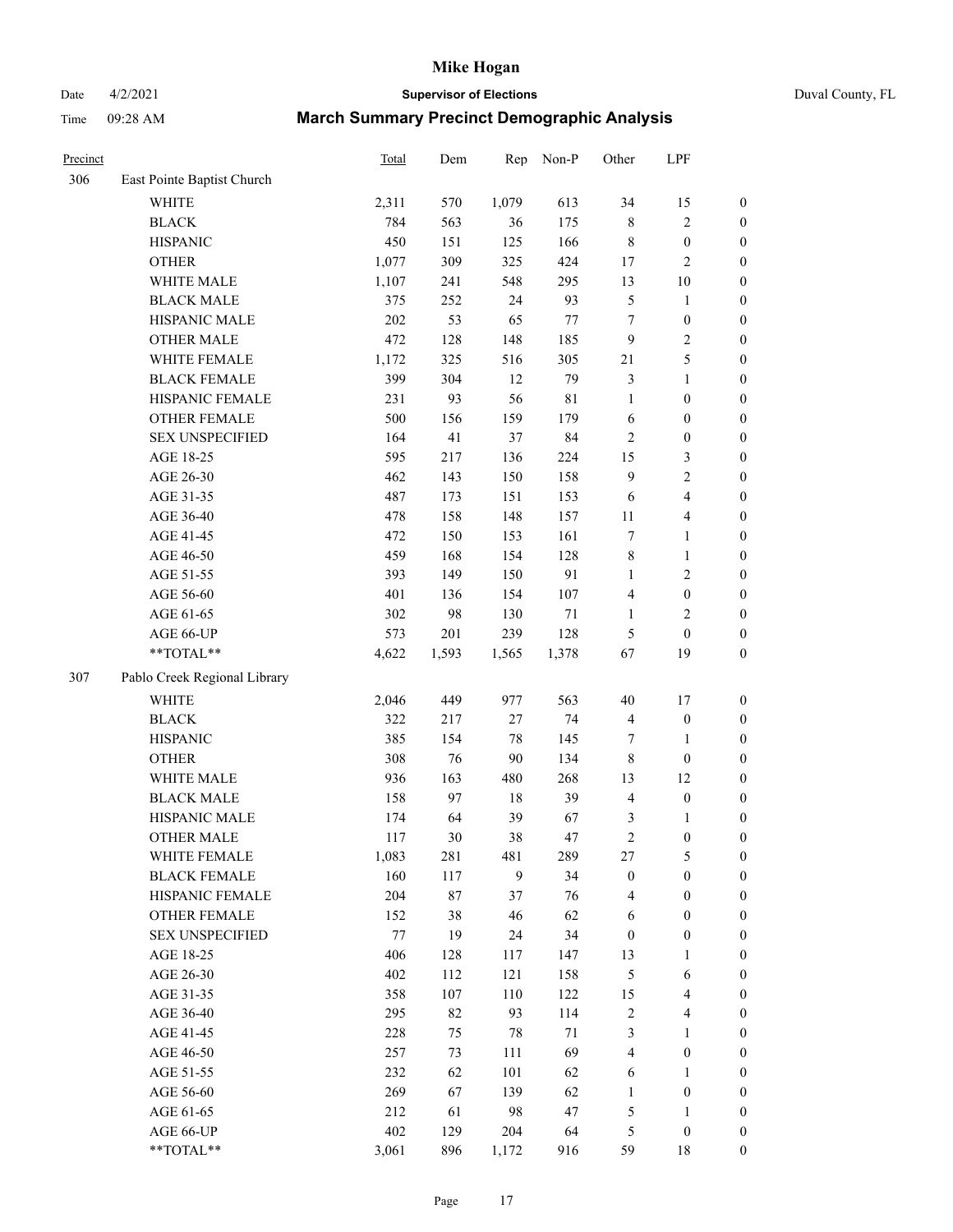# Date 4/2/2021 **Supervisor of Elections** Duval County, FL

| Precinct |                            | <b>Total</b> | Dem    | Rep            | Non-P       | Other            | LPF                     |                  |
|----------|----------------------------|--------------|--------|----------------|-------------|------------------|-------------------------|------------------|
| 308      | The Woods Community Center |              |        |                |             |                  |                         |                  |
|          | <b>WHITE</b>               | 1,454        | 317    | 826            | 279         | 18               | 14                      | $\boldsymbol{0}$ |
|          | <b>BLACK</b>               | 96           | 72     | 7              | 16          | $\mathbf{1}$     | $\boldsymbol{0}$        | $\boldsymbol{0}$ |
|          | <b>HISPANIC</b>            | 73           | 26     | 29             | 17          | $\mathbf{1}$     | $\boldsymbol{0}$        | $\boldsymbol{0}$ |
|          | <b>OTHER</b>               | 144          | 35     | 44             | 59          | 3                | 3                       | $\boldsymbol{0}$ |
|          | WHITE MALE                 | 691          | 122    | 405            | 146         | 9                | 9                       | $\boldsymbol{0}$ |
|          | <b>BLACK MALE</b>          | 50           | 38     | $\overline{4}$ | $\,$ 8 $\,$ | $\boldsymbol{0}$ | $\boldsymbol{0}$        | $\boldsymbol{0}$ |
|          | HISPANIC MALE              | 29           | $10\,$ | 12             | 6           | 1                | $\boldsymbol{0}$        | $\boldsymbol{0}$ |
|          | <b>OTHER MALE</b>          | 58           | 11     | 23             | $20\,$      | 2                | $\overline{2}$          | $\boldsymbol{0}$ |
|          | WHITE FEMALE               | 749          | 193    | 416            | 127         | $\,$ $\,$        | $\mathfrak s$           | $\boldsymbol{0}$ |
|          | <b>BLACK FEMALE</b>        | 43           | 33     | $\sqrt{2}$     | $\tau$      | $\mathbf{1}$     | $\boldsymbol{0}$        | $\boldsymbol{0}$ |
|          | HISPANIC FEMALE            | 44           | 16     | 17             | 11          | $\boldsymbol{0}$ | $\boldsymbol{0}$        | 0                |
|          | <b>OTHER FEMALE</b>        | 69           | 22     | 18             | $28\,$      | $\boldsymbol{0}$ | $\mathbf{1}$            | $\boldsymbol{0}$ |
|          | <b>SEX UNSPECIFIED</b>     | 34           | 5      | 9              | 18          | 2                | $\boldsymbol{0}$        | $\boldsymbol{0}$ |
|          | AGE 18-25                  | 169          | 53     | 57             | 52          | 5                | $\sqrt{2}$              | $\boldsymbol{0}$ |
|          | AGE 26-30                  | 91           | 21     | 41             | 26          | $\boldsymbol{0}$ | $\mathfrak{Z}$          | $\boldsymbol{0}$ |
|          | AGE 31-35                  | 154          | 41     | 71             | 38          | $\overline{c}$   | $\sqrt{2}$              | $\boldsymbol{0}$ |
|          | AGE 36-40                  | 193          | 29     | 111            | 44          | 4                | $\mathfrak s$           | $\boldsymbol{0}$ |
|          | AGE 41-45                  | 169          | 47     | $78\,$         | 41          | $\overline{2}$   | $\mathbf{1}$            | $\boldsymbol{0}$ |
|          | AGE 46-50                  | 158          | 32     | 78             | 44          | $\overline{c}$   | $\sqrt{2}$              | $\boldsymbol{0}$ |
|          | AGE 51-55                  | 141          | 30     | $80\,$         | 29          | $\mathbf{1}$     | $\mathbf{1}$            | $\boldsymbol{0}$ |
|          | AGE 56-60                  | 151          | 40     | 93             | 18          | $\boldsymbol{0}$ | $\boldsymbol{0}$        | 0                |
|          | AGE 61-65                  | 146          | 38     | 79             | 25          | 3                | $\mathbf{1}$            | 0                |
|          | AGE 66-UP                  | 395          | 119    | 218            | 54          | 4                | $\boldsymbol{0}$        | $\boldsymbol{0}$ |
|          | **TOTAL**                  | 1,767        | 450    | 906            | 371         | 23               | $17\,$                  | $\boldsymbol{0}$ |
| 309      | Watson Realty Corporation  |              |        |                |             |                  |                         |                  |
|          | <b>WHITE</b>               | 2,230        | 490    | 1,105          | 582         | 36               | 17                      | $\boldsymbol{0}$ |
|          | <b>BLACK</b>               | 526          | 412    | 23             | $87\,$      | 3                | $\mathbf{1}$            | $\boldsymbol{0}$ |
|          | <b>HISPANIC</b>            | 260          | 101    | 79             | $77\,$      | 3                | $\boldsymbol{0}$        | $\boldsymbol{0}$ |
|          | <b>OTHER</b>               | 479          | 164    | 147            | 163         | 5                | $\boldsymbol{0}$        | $\boldsymbol{0}$ |
|          | WHITE MALE                 | 1,022        | 166    | 547            | 277         | 17               | 15                      | $\boldsymbol{0}$ |
|          | <b>BLACK MALE</b>          | 218          | 159    | 13             | $44\,$      | $\mathbf{1}$     | $\mathbf{1}$            | $\boldsymbol{0}$ |
|          | HISPANIC MALE              | 109          | 38     | 36             | 33          | $\sqrt{2}$       | $\boldsymbol{0}$        | $\boldsymbol{0}$ |
|          | OTHER MALE                 | 203          | 60     | 63             | 77          | 3                | $\boldsymbol{0}$        | $\boldsymbol{0}$ |
|          | WHITE FEMALE               | 1,177        | 315    | 548            | 295         | 18               | 1                       | 0                |
|          | <b>BLACK FEMALE</b>        | 307          | 252    | $10\,$         | 43          | 2                | $\boldsymbol{0}$        | $\boldsymbol{0}$ |
|          | HISPANIC FEMALE            | 145          | 61     | 41             | 42          | $\mathbf{1}$     | $\boldsymbol{0}$        | $\overline{0}$   |
|          | <b>OTHER FEMALE</b>        | 223          | 85     | 75             | 62          | $\mathbf{1}$     | $\boldsymbol{0}$        | $\overline{0}$   |
|          | <b>SEX UNSPECIFIED</b>     | 91           | 31     | 21             | 36          | $\overline{c}$   | $\mathbf{1}$            | 0                |
|          | AGE 18-25                  | 404          | 152    | 121            | 119         | $11\,$           | $\mathbf{1}$            | 0                |
|          | AGE 26-30                  | 361          | 126    | 113            | 113         | 6                | $\mathfrak{Z}$          | 0                |
|          | AGE 31-35                  | 377          | 137    | 105            | 126         | 5                | $\overline{\mathbf{4}}$ | 0                |
|          | AGE 36-40                  | 367          | 109    | 135            | 112         | 4                | 7                       | 0                |
|          | AGE 41-45                  | 280          | 102    | 81             | 94          | 3                | $\boldsymbol{0}$        | 0                |
|          | AGE 46-50                  | 229          | 73     | 97             | 53          | 5                | 1                       | 0                |
|          | AGE 51-55                  | 256          | $80\,$ | 122            | 52          | 2                | $\boldsymbol{0}$        | 0                |
|          | AGE 56-60                  | 299          | 79     | 143            | 76          | 1                | $\boldsymbol{0}$        | 0                |
|          | AGE 61-65                  | 311          | 104    | 154            | 51          | $\mathbf{1}$     | 1                       | $\boldsymbol{0}$ |
|          | AGE 66-UP                  | 611          | 205    | 283            | 113         | 9                | $\mathbf{1}$            | 0                |
|          | **TOTAL**                  | 3,495        | 1,167  | 1,354          | 909         | 47               | 18                      | $\boldsymbol{0}$ |
|          |                            |              |        |                |             |                  |                         |                  |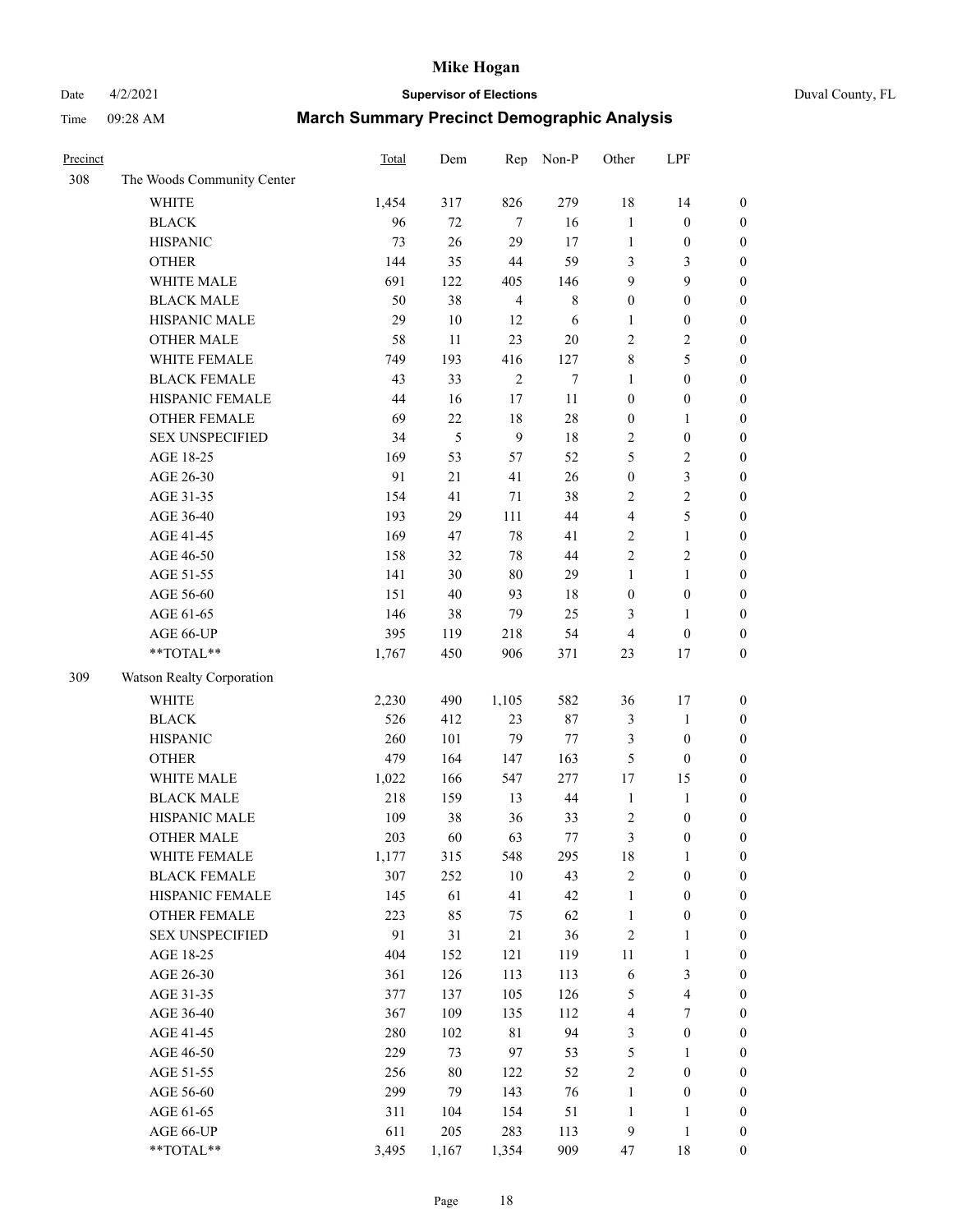#### Date 4/2/2021 **Supervisor of Elections** Duval County, FL

| Precinct |                                       | <b>Total</b> | Dem | Rep            | Non-P          | Other            | LPF                     |                  |
|----------|---------------------------------------|--------------|-----|----------------|----------------|------------------|-------------------------|------------------|
| 310      | Fire Station #59                      |              |     |                |                |                  |                         |                  |
|          | <b>WHITE</b>                          | 2,501        | 495 | 1,500          | 466            | 31               | $\mathbf{9}$            | 0                |
|          | <b>BLACK</b>                          | 87           | 68  | 3              | 15             | $\mathbf{1}$     | $\boldsymbol{0}$        | 0                |
|          | <b>HISPANIC</b>                       | 100          | 26  | 33             | 40             | $\mathbf{1}$     | $\boldsymbol{0}$        | 0                |
|          | <b>OTHER</b>                          | 225          | 76  | 75             | 68             | 4                | $\sqrt{2}$              | $\boldsymbol{0}$ |
|          | WHITE MALE                            | 1,111        | 171 | 684            | 236            | 13               | $\tau$                  | $\boldsymbol{0}$ |
|          | <b>BLACK MALE</b>                     | 45           | 35  | $\mathbf{1}$   | $\,8\,$        | $\mathbf{1}$     | $\boldsymbol{0}$        | 0                |
|          | HISPANIC MALE                         | 38           | 10  | 14             | 14             | $\boldsymbol{0}$ | $\boldsymbol{0}$        | $\boldsymbol{0}$ |
|          | <b>OTHER MALE</b>                     | 79           | 21  | 30             | 25             | $\mathbf{2}$     | $\mathbf{1}$            | $\boldsymbol{0}$ |
|          | WHITE FEMALE                          | 1,371        | 316 | 807            | 228            | 18               | $\overline{2}$          | 0                |
|          | <b>BLACK FEMALE</b>                   | 41           | 32  | $\overline{2}$ | 7              | $\boldsymbol{0}$ | $\boldsymbol{0}$        | 0                |
|          | HISPANIC FEMALE                       | 62           | 16  | 19             | 26             | $\mathbf{1}$     | $\boldsymbol{0}$        | 0                |
|          | OTHER FEMALE                          | 118          | 50  | 36             | 29             | 2                | $\mathbf{1}$            | 0                |
|          | <b>SEX UNSPECIFIED</b>                | 48           | 14  | 18             | 16             | $\boldsymbol{0}$ | $\boldsymbol{0}$        | $\boldsymbol{0}$ |
|          | AGE 18-25                             | 163          | 45  | 64             | 47             | 6                | 1                       | $\boldsymbol{0}$ |
|          | AGE 26-30                             | 130          | 27  | 65             | 35             | 2                | $\mathbf{1}$            | $\boldsymbol{0}$ |
|          | AGE 31-35                             | 199          | 37  | 99             | 57             | 3                | $\mathfrak{Z}$          | $\boldsymbol{0}$ |
|          | AGE 36-40                             | 272          | 64  | 124            | 76             | 6                | $\sqrt{2}$              | $\boldsymbol{0}$ |
|          | AGE 41-45                             | 229          | 53  | 114            | 60             | 2                | $\boldsymbol{0}$        | $\boldsymbol{0}$ |
|          | AGE 46-50                             | 224          | 53  | 119            | 51             | $\mathbf{1}$     | $\boldsymbol{0}$        | 0                |
|          | AGE 51-55                             | 203          | 31  | 125            | 43             | 2                | $\sqrt{2}$              | 0                |
|          | AGE 56-60                             | 206          | 41  | 126            | 38             | $\boldsymbol{0}$ | $\mathbf{1}$            | 0                |
|          | AGE 61-65                             | 179          | 50  | 103            | 24             | $\overline{2}$   | $\boldsymbol{0}$        | 0                |
|          | AGE 66-UP                             | 1,108        | 264 | 672            | 158            | 13               | $\mathbf{1}$            | 0                |
|          | **TOTAL**                             | 2,913        | 665 | 1,611          | 589            | 37               | 11                      | $\boldsymbol{0}$ |
| 311      | Isle of Faith United Methodist Church |              |     |                |                |                  |                         |                  |
|          | <b>WHITE</b>                          | 2,499        | 495 | 1,438          | 516            | 34               | 16                      | $\boldsymbol{0}$ |
|          | <b>BLACK</b>                          | 98           | 74  | 6              | 16             | $\sqrt{2}$       | $\boldsymbol{0}$        | $\boldsymbol{0}$ |
|          | <b>HISPANIC</b>                       | 96           | 31  | 39             | 25             | $\mathbf{1}$     | $\boldsymbol{0}$        | 0                |
|          | <b>OTHER</b>                          | 205          | 65  | 79             | 57             | $\mathbf{2}$     | $\mathbf{2}$            | $\overline{0}$   |
|          | WHITE MALE                            | 1,179        | 162 | 720            | 265            | $20\,$           | 12                      | $\overline{0}$   |
|          | <b>BLACK MALE</b>                     | 45           | 32  | $\overline{4}$ | $\overline{9}$ | $\boldsymbol{0}$ | $\boldsymbol{0}$        | 0                |
|          | HISPANIC MALE                         | 41           | 15  | 14             | 12             | $\boldsymbol{0}$ | $\boldsymbol{0}$        | 0                |
|          | <b>OTHER MALE</b>                     | 83           | 26  | 35             | $20\,$         | 1                | 1                       | 0                |
|          | WHITE FEMALE                          | 1,300        | 328 | 708            | 247            | 13               | 4                       | 0                |
|          | <b>BLACK FEMALE</b>                   | 51           | 40  | $\sqrt{2}$     | 7              | 2                | $\boldsymbol{0}$        | $\overline{0}$   |
|          | HISPANIC FEMALE                       | 53           | 15  | 25             | 12             | $\mathbf{1}$     | $\boldsymbol{0}$        | $\overline{0}$   |
|          | OTHER FEMALE                          | 88           | 30  | 34             | 23             | $\mathbf{1}$     | $\boldsymbol{0}$        | 0                |
|          | <b>SEX UNSPECIFIED</b>                | 58           | 17  | 20             | 19             | $\mathbf{1}$     | $\mathbf{1}$            | 0                |
|          | AGE 18-25                             | 280          | 75  | 129            | 65             | 6                | $\mathfrak{S}$          | 0                |
|          | AGE 26-30                             | 294          | 71  | 125            | 91             | 3                | $\overline{\mathbf{4}}$ | 0                |
|          | AGE 31-35                             | 251          | 58  | 109            | $78\,$         | 4                | $\sqrt{2}$              | 0                |
|          | AGE 36-40                             | 242          | 61  | 110            | 64             | 5                | $\sqrt{2}$              | 0                |
|          | AGE 41-45                             | 187          | 44  | 86             | 55             | $\mathbf{1}$     | $\mathbf{1}$            | 0                |
|          | AGE 46-50                             | 198          | 37  | 119            | $40\,$         | $\mathbf{1}$     | $\mathbf{1}$            | 0                |
|          | AGE 51-55                             | 240          | 49  | 133            | 53             | 3                | $\mathbf{2}$            | 0                |
|          | AGE 56-60                             | 259          | 46  | 168            | 39             | 5                | 1                       | 0                |
|          | AGE 61-65                             | 270          | 58  | 169            | 39             | 4                | $\boldsymbol{0}$        | 0                |
|          | AGE 66-UP                             | 677          | 166 | 414            | 90             | 7                | $\boldsymbol{0}$        | 0                |
|          | **TOTAL**                             | 2,898        | 665 | 1,562          | 614            | 39               | 18                      | $\boldsymbol{0}$ |
|          |                                       |              |     |                |                |                  |                         |                  |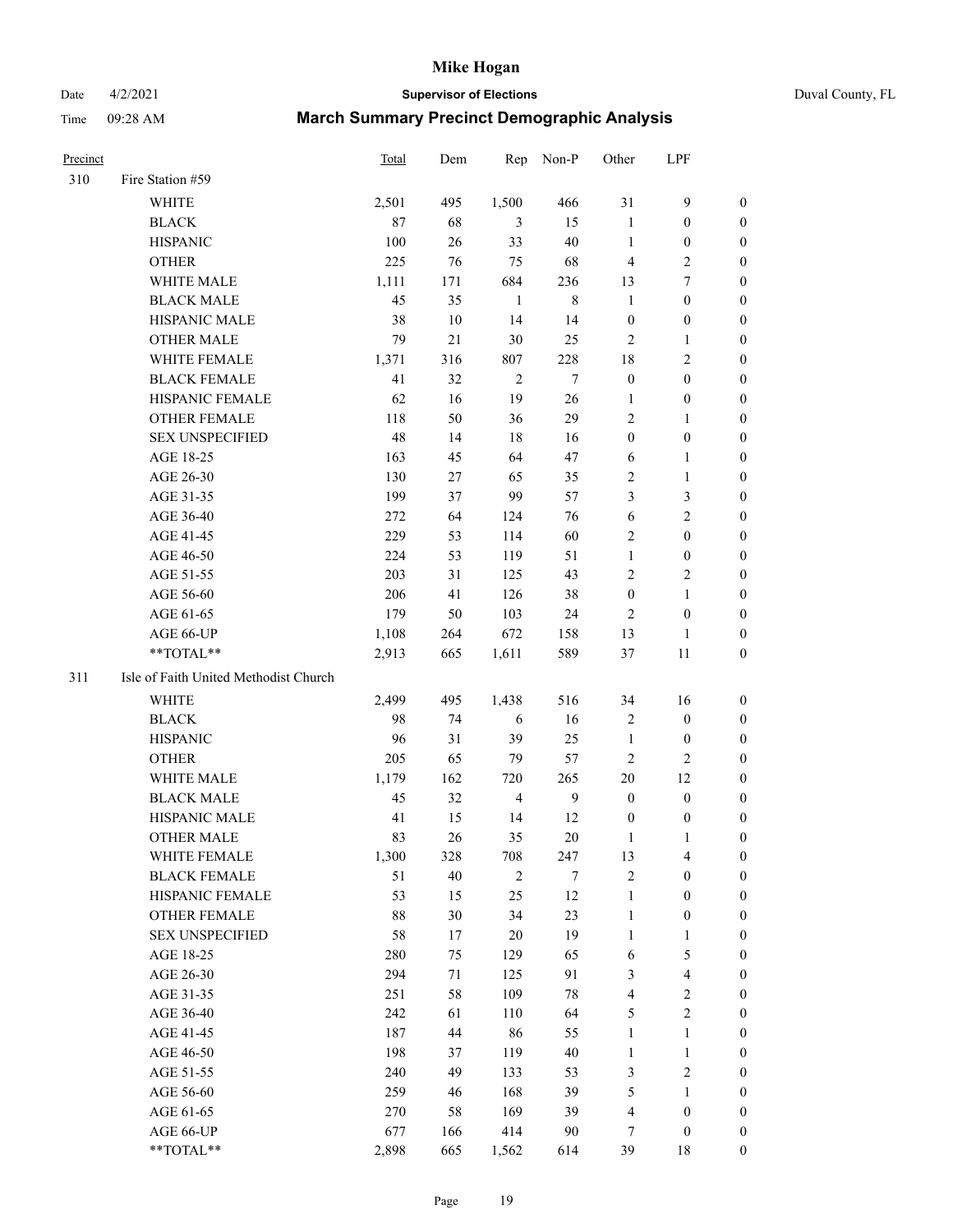# Date 4/2/2021 **Supervisor of Elections** Duval County, FL

| Precinct |                              | Total | Dem   | Rep   | Non-P  | Other                    | LPF              |                  |
|----------|------------------------------|-------|-------|-------|--------|--------------------------|------------------|------------------|
| 312      | Pablo Creek Regional Library |       |       |       |        |                          |                  |                  |
|          | <b>WHITE</b>                 | 6,331 | 1,352 | 3,378 | 1,446  | 113                      | 42               | 0                |
|          | <b>BLACK</b>                 | 860   | 608   | 42    | 194    | 16                       | $\boldsymbol{0}$ | 0                |
|          | <b>HISPANIC</b>              | 652   | 234   | 168   | 234    | 15                       | 1                | $\boldsymbol{0}$ |
|          | <b>OTHER</b>                 | 1,480 | 438   | 437   | 588    | 9                        | $\,$ 8 $\,$      | $\boldsymbol{0}$ |
|          | WHITE MALE                   | 2,954 | 494   | 1,683 | 692    | 53                       | 32               | $\boldsymbol{0}$ |
|          | <b>BLACK MALE</b>            | 405   | 261   | 25    | 109    | 10                       | $\boldsymbol{0}$ | $\boldsymbol{0}$ |
|          | HISPANIC MALE                | 285   | 83    | 74    | 119    | $\,$ $\,$                | $\mathbf{1}$     | $\boldsymbol{0}$ |
|          | <b>OTHER MALE</b>            | 600   | 173   | 174   | 243    | 5                        | $\mathfrak s$    | $\boldsymbol{0}$ |
|          | WHITE FEMALE                 | 3,307 | 839   | 1,663 | 736    | 59                       | $10\,$           | $\boldsymbol{0}$ |
|          | <b>BLACK FEMALE</b>          | 442   | 338   | 15    | 83     | 6                        | $\boldsymbol{0}$ | $\boldsymbol{0}$ |
|          | HISPANIC FEMALE              | 351   | 148   | 89    | 107    | 7                        | $\boldsymbol{0}$ | 0                |
|          | OTHER FEMALE                 | 704   | 222   | 218   | 259    | 3                        | $\sqrt{2}$       | $\boldsymbol{0}$ |
|          | <b>SEX UNSPECIFIED</b>       | 275   | 74    | 84    | 114    | $\overline{c}$           | $\mathbf{1}$     | $\boldsymbol{0}$ |
|          | AGE 18-25                    | 1,070 | 357   | 347   | 328    | 28                       | 10               | $\boldsymbol{0}$ |
|          | AGE 26-30                    | 961   | 257   | 361   | 315    | 17                       | $11\,$           | $\boldsymbol{0}$ |
|          | AGE 31-35                    | 876   | 234   | 321   | 298    | 15                       | $\,$ $\,$        | $\boldsymbol{0}$ |
|          | AGE 36-40                    | 853   | 237   | 321   | 268    | 18                       | $\boldsymbol{9}$ | $\boldsymbol{0}$ |
|          | AGE 41-45                    | 762   | 213   | 289   | 248    | $\mathbf{9}$             | $\mathfrak{Z}$   | $\boldsymbol{0}$ |
|          | AGE 46-50                    | 846   | 251   | 359   | 220    | 13                       | $\mathfrak{Z}$   | $\boldsymbol{0}$ |
|          | AGE 51-55                    | 832   | 219   | 408   | 197    | 6                        | $\sqrt{2}$       | $\boldsymbol{0}$ |
|          | AGE 56-60                    | 800   | 186   | 417   | 177    | 17                       | $\mathfrak{Z}$   | $\boldsymbol{0}$ |
|          | AGE 61-65                    | 741   | 222   | 356   | 146    | 16                       | $\mathbf{1}$     | $\boldsymbol{0}$ |
|          | AGE 66-UP                    | 1,582 | 456   | 846   | 265    | 14                       | $\mathbf{1}$     | $\boldsymbol{0}$ |
|          | $**TOTAL**$                  | 9,323 | 2,632 | 4,025 | 2,462  | 153                      | 51               | $\boldsymbol{0}$ |
| 313      | Coastal Baptist Church       |       |       |       |        |                          |                  |                  |
|          | <b>WHITE</b>                 | 3,007 | 634   | 1,657 | 673    | 30                       | 13               | $\boldsymbol{0}$ |
|          | <b>BLACK</b>                 | 779   | 597   | 34    | 145    | 3                        | $\boldsymbol{0}$ | $\boldsymbol{0}$ |
|          | <b>HISPANIC</b>              | 392   | 148   | 118   | 120    | 6                        | $\boldsymbol{0}$ | $\boldsymbol{0}$ |
|          | <b>OTHER</b>                 | 1,027 | 248   | 356   | 409    | 12                       | $\sqrt{2}$       | $\boldsymbol{0}$ |
|          | WHITE MALE                   | 1,470 | 238   | 874   | 337    | 14                       | $\boldsymbol{7}$ | $\boldsymbol{0}$ |
|          | <b>BLACK MALE</b>            | 373   | 264   | 17    | 90     | $\mathfrak{2}$           | $\boldsymbol{0}$ | $\boldsymbol{0}$ |
|          | HISPANIC MALE                | 165   | 47    | 63    | 55     | $\boldsymbol{0}$         | $\boldsymbol{0}$ | $\boldsymbol{0}$ |
|          | <b>OTHER MALE</b>            | 421   | 93    | 146   | 177    | 4                        | $\mathbf{1}$     | $\boldsymbol{0}$ |
|          | WHITE FEMALE                 | 1,496 | 394   | 764   | 317    | 15                       | 6                | 0                |
|          | <b>BLACK FEMALE</b>          | 389   | 325   | 16    | 47     | 1                        | $\boldsymbol{0}$ | $\overline{0}$   |
|          | HISPANIC FEMALE              | 220   | 98    | 55    | 61     | 6                        | $\boldsymbol{0}$ | $\overline{0}$   |
|          | OTHER FEMALE                 | 498   | 128   | 191   | 172    | 6                        | $\mathbf{1}$     | $\overline{0}$   |
|          | <b>SEX UNSPECIFIED</b>       | 172   | 40    | 39    | 90     | 3                        | $\boldsymbol{0}$ | 0                |
|          | AGE 18-25                    | 573   | 194   | 184   | 182    | 12                       | $\mathbf{1}$     | 0                |
|          | AGE 26-30                    | 517   | 157   | 181   | 163    | 12                       | $\overline{4}$   | 0                |
|          | AGE 31-35                    | 541   | 158   | 215   | 164    | 4                        | $\boldsymbol{0}$ | 0                |
|          | AGE 36-40                    | 567   | 159   | 234   | 168    | 4                        | $\sqrt{2}$       | 0                |
|          | AGE 41-45                    | 465   | 142   | 167   | 149    | 3                        | $\overline{4}$   | 0                |
|          | AGE 46-50                    | 421   | 122   | 187   | 110    | 1                        | $\mathbf{1}$     | 0                |
|          | AGE 51-55                    | 443   | 148   | 191   | 97     | 4                        | 3                | $\boldsymbol{0}$ |
|          | AGE 56-60                    | 521   | 165   | 238   | 113    | 5                        | $\boldsymbol{0}$ | $\boldsymbol{0}$ |
|          | AGE 61-65                    | 443   | 145   | 208   | $88\,$ | $\overline{\mathbf{c}}$  | $\boldsymbol{0}$ | $\boldsymbol{0}$ |
|          | AGE 66-UP                    | 714   | 237   | 360   | 113    | $\overline{\mathcal{L}}$ | $\boldsymbol{0}$ | $\boldsymbol{0}$ |
|          | **TOTAL**                    | 5,205 | 1,627 | 2,165 | 1,347  | 51                       | 15               | $\boldsymbol{0}$ |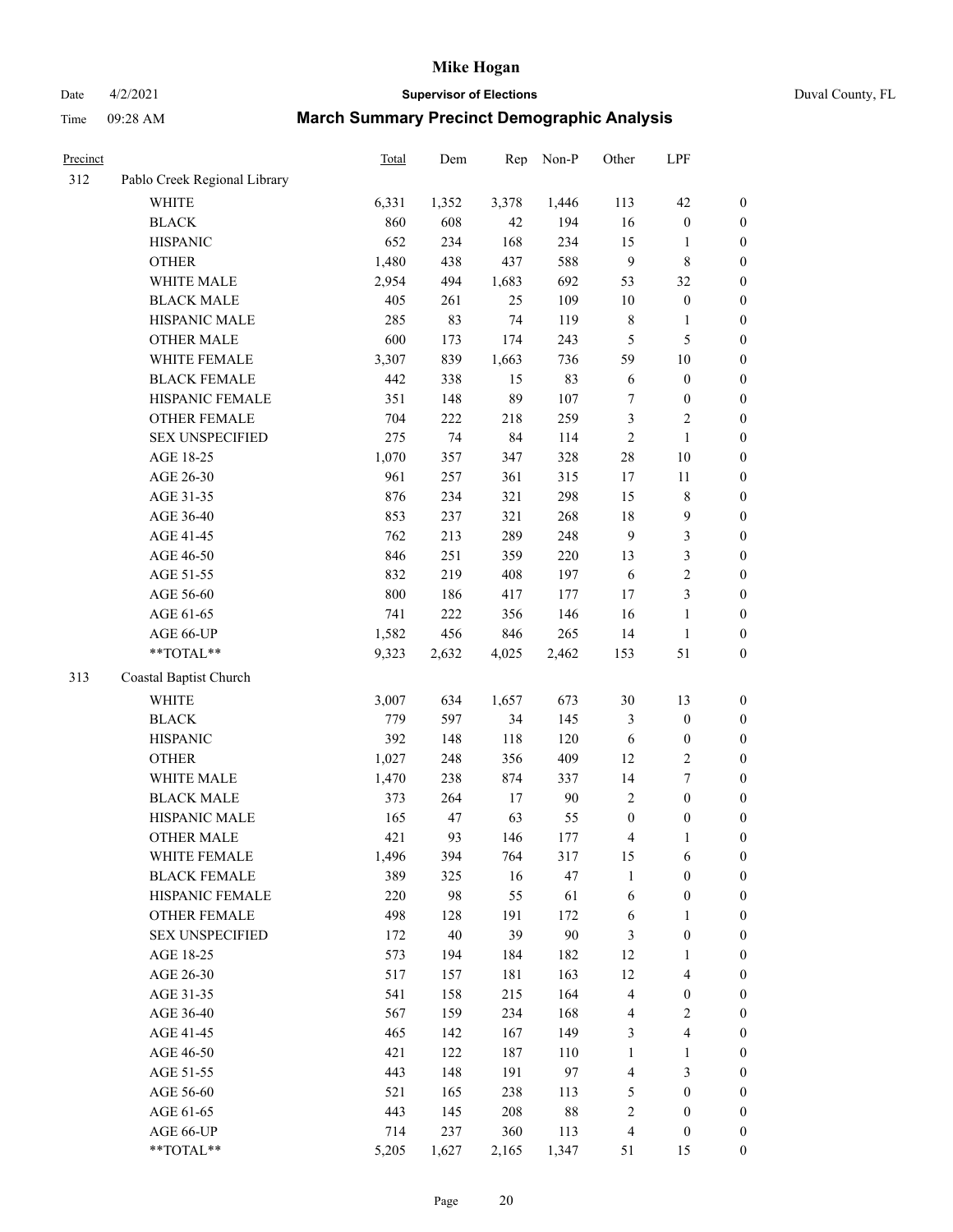# Date 4/2/2021 **Supervisor of Elections** Duval County, FL

| Precinct |                                   | Total | Dem            | Rep            | Non-P | Other            | LPF              |                  |
|----------|-----------------------------------|-------|----------------|----------------|-------|------------------|------------------|------------------|
| 315      | Lighthouse Church of the Nazarene |       |                |                |       |                  |                  |                  |
|          | <b>WHITE</b>                      | 1,266 | 240            | 707            | 296   | 18               | $\mathfrak s$    | 0                |
|          | <b>BLACK</b>                      | 265   | 215            | 15             | 34    | $\mathbf{1}$     | $\boldsymbol{0}$ | $\boldsymbol{0}$ |
|          | <b>HISPANIC</b>                   | 115   | 28             | 44             | 43    | $\boldsymbol{0}$ | $\boldsymbol{0}$ | $\boldsymbol{0}$ |
|          | <b>OTHER</b>                      | 233   | 60             | 72             | 96    | 5                | $\boldsymbol{0}$ | $\boldsymbol{0}$ |
|          | WHITE MALE                        | 615   | 85             | 363            | 157   | 6                | $\overline{4}$   | $\boldsymbol{0}$ |
|          | <b>BLACK MALE</b>                 | 128   | 98             | 10             | 19    | 1                | $\boldsymbol{0}$ | $\boldsymbol{0}$ |
|          | HISPANIC MALE                     | 49    | 10             | 19             | 20    | $\boldsymbol{0}$ | $\boldsymbol{0}$ | $\boldsymbol{0}$ |
|          | <b>OTHER MALE</b>                 | 100   | 25             | 31             | 42    | 2                | $\boldsymbol{0}$ | $\boldsymbol{0}$ |
|          | WHITE FEMALE                      | 630   | 152            | 329            | 136   | 12               | 1                | $\boldsymbol{0}$ |
|          | <b>BLACK FEMALE</b>               | 135   | 116            | $\overline{4}$ | 15    | $\boldsymbol{0}$ | $\boldsymbol{0}$ | 0                |
|          | HISPANIC FEMALE                   | 63    | 17             | 24             | 22    | $\boldsymbol{0}$ | $\boldsymbol{0}$ | $\boldsymbol{0}$ |
|          | OTHER FEMALE                      | 104   | 26             | 36             | 39    | 3                | $\boldsymbol{0}$ | $\boldsymbol{0}$ |
|          | <b>SEX UNSPECIFIED</b>            | 55    | 14             | 22             | 19    | $\boldsymbol{0}$ | $\boldsymbol{0}$ | $\boldsymbol{0}$ |
|          | AGE 18-25                         | 187   | 56             | 64             | 65    | 2                | $\boldsymbol{0}$ | $\boldsymbol{0}$ |
|          | AGE 26-30                         | 177   | 47             | 64             | 60    | 4                | $\mathfrak{2}$   | $\boldsymbol{0}$ |
|          | AGE 31-35                         | 170   | 51             | 61             | 56    | $\overline{c}$   | $\boldsymbol{0}$ | $\boldsymbol{0}$ |
|          | AGE 36-40                         | 185   | 55             | 69             | 58    | $\overline{c}$   | $\mathbf{1}$     | $\boldsymbol{0}$ |
|          | AGE 41-45                         | 151   | 38             | 70             | 40    | 3                | $\boldsymbol{0}$ | $\boldsymbol{0}$ |
|          | AGE 46-50                         | 161   | 42             | $80\,$         | 34    | 3                | $\sqrt{2}$       | $\boldsymbol{0}$ |
|          | AGE 51-55                         | 162   | 46             | 78             | 34    | 4                | $\boldsymbol{0}$ | 0                |
|          | AGE 56-60                         | 209   | 57             | 111            | 40    | $\mathbf{1}$     | $\boldsymbol{0}$ | $\boldsymbol{0}$ |
|          | AGE 61-65                         | 187   | 62             | 91             | 32    | 2                | $\boldsymbol{0}$ | $\boldsymbol{0}$ |
|          | AGE 66-UP                         | 290   | 89             | 150            | 50    | $\mathbf{1}$     | $\boldsymbol{0}$ | $\boldsymbol{0}$ |
|          | $**TOTAL**$                       | 1,879 | 543            | 838            | 469   | 24               | 5                | $\boldsymbol{0}$ |
| 401      | Glendale Community Church         |       |                |                |       |                  |                  |                  |
|          | <b>WHITE</b>                      | 1,069 | 249            | 604            | 194   | 16               | 6                | $\boldsymbol{0}$ |
|          | <b>BLACK</b>                      | 251   | 191            | 13             | 46    | 1                | $\boldsymbol{0}$ | $\boldsymbol{0}$ |
|          | <b>HISPANIC</b>                   | 93    | 31             | 24             | 38    | $\boldsymbol{0}$ | $\boldsymbol{0}$ | $\boldsymbol{0}$ |
|          | <b>OTHER</b>                      | 105   | 24             | 32             | 48    | $\mathbf{1}$     | $\boldsymbol{0}$ | $\boldsymbol{0}$ |
|          | WHITE MALE                        | 501   | 109            | 282            | 99    | 7                | $\overline{4}$   | $\boldsymbol{0}$ |
|          | <b>BLACK MALE</b>                 | 98    | 66             | $\mathfrak{S}$ | 26    | $\mathbf{1}$     | $\boldsymbol{0}$ | $\boldsymbol{0}$ |
|          | HISPANIC MALE                     | 44    | 14             | 10             | 20    | $\boldsymbol{0}$ | $\boldsymbol{0}$ | 0                |
|          | <b>OTHER MALE</b>                 | 36    | $\overline{4}$ | 13             | 18    | 1                | $\boldsymbol{0}$ | $\boldsymbol{0}$ |
|          | WHITE FEMALE                      | 554   | 138            | 316            | 89    | 9                | $\overline{c}$   | $\overline{0}$   |
|          | <b>BLACK FEMALE</b>               | 149   | 122            | $\,$ $\,$      | 19    | $\boldsymbol{0}$ | $\boldsymbol{0}$ | $\overline{0}$   |
|          | HISPANIC FEMALE                   | 45    | 15             | 14             | 16    | 0                | $\boldsymbol{0}$ | $\overline{0}$   |
|          | <b>OTHER FEMALE</b>               | 50    | 16             | 18             | 16    | $\boldsymbol{0}$ | $\boldsymbol{0}$ | $\overline{0}$   |
|          | <b>SEX UNSPECIFIED</b>            | 41    | 11             | 7              | 23    | $\boldsymbol{0}$ | $\boldsymbol{0}$ | 0                |
|          | AGE 18-25                         | 181   | 62             | 50             | 63    | 5                | $\mathbf{1}$     | $\theta$         |
|          | AGE 26-30                         | 131   | 42             | 47             | 37    | $\overline{c}$   | $\mathfrak{Z}$   | 0                |
|          | AGE 31-35                         | 139   | 54             | 40             | 42    | $\overline{c}$   | $\mathbf{1}$     | 0                |
|          | AGE 36-40                         | 120   | 34             | 50             | 33    | 3                | $\boldsymbol{0}$ | 0                |
|          | AGE 41-45                         | 96    | 34             | 30             | 32    | $\boldsymbol{0}$ | $\boldsymbol{0}$ | 0                |
|          | AGE 46-50                         | 121   | 32             | 59             | 28    | 2                | $\boldsymbol{0}$ | $\overline{0}$   |
|          | AGE 51-55                         | 117   | 39             | 53             | 24    | 1                | $\boldsymbol{0}$ | $\boldsymbol{0}$ |
|          | AGE 56-60                         | 130   | 36             | 75             | 19    | $\boldsymbol{0}$ | $\boldsymbol{0}$ | $\boldsymbol{0}$ |
|          | AGE 61-65                         | 136   | 38             | 79             | 15    | 3                | $\mathbf{1}$     | 0                |
|          | AGE 66-UP                         | 347   | 124            | 190            | 33    | $\boldsymbol{0}$ | $\boldsymbol{0}$ | 0                |
|          | **TOTAL**                         | 1,518 | 495            | 673            | 326   | 18               | 6                | $\boldsymbol{0}$ |
|          |                                   |       |                |                |       |                  |                  |                  |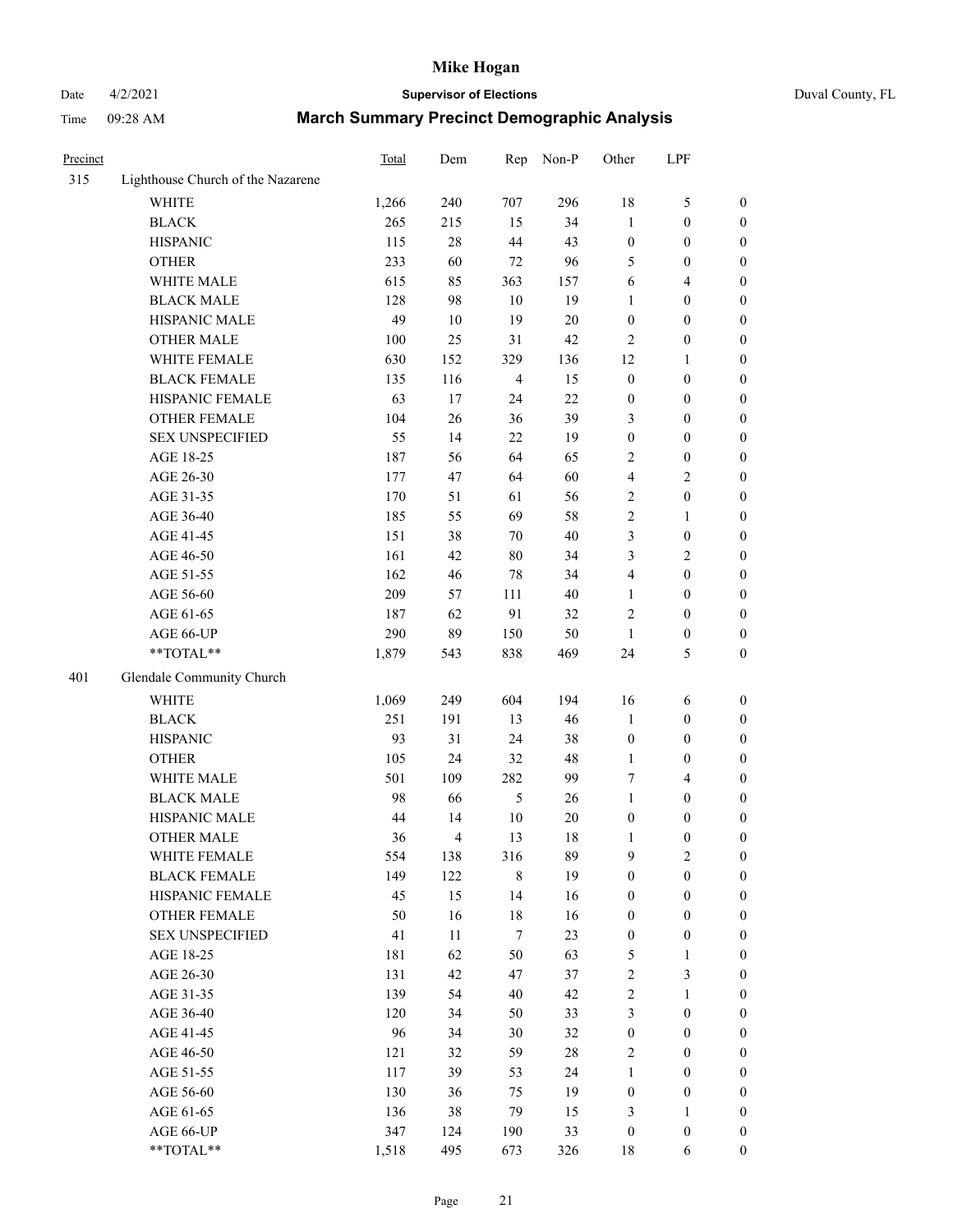# Date 4/2/2021 **Supervisor of Elections** Duval County, FL

| Precinct |                                       | Total | Dem   | Rep    | Non-P   | Other          | LPF                     |                  |
|----------|---------------------------------------|-------|-------|--------|---------|----------------|-------------------------|------------------|
| 402      | Iglesia Pentecostal Presencia De Dios |       |       |        |         |                |                         |                  |
|          | <b>WHITE</b>                          | 2,304 | 537   | 1,125  | 590     | 37             | 15                      | $\boldsymbol{0}$ |
|          | <b>BLACK</b>                          | 845   | 646   | 42     | 143     | 14             | $\boldsymbol{0}$        | $\boldsymbol{0}$ |
|          | <b>HISPANIC</b>                       | 505   | 196   | 120    | 178     | 10             | 1                       | $\boldsymbol{0}$ |
|          | <b>OTHER</b>                          | 641   | 196   | 180    | 257     | 7              | $\mathbf{1}$            | $\boldsymbol{0}$ |
|          | WHITE MALE                            | 1,073 | 195   | 546    | 301     | $21\,$         | 10                      | $\boldsymbol{0}$ |
|          | <b>BLACK MALE</b>                     | 353   | 248   | 20     | 79      | 6              | $\boldsymbol{0}$        | 0                |
|          | HISPANIC MALE                         | 226   | 72    | 70     | $77 \,$ | 6              | $\mathbf{1}$            | 0                |
|          | <b>OTHER MALE</b>                     | 252   | 78    | 72     | 99      | 3              | $\boldsymbol{0}$        | 0                |
|          | WHITE FEMALE                          | 1,198 | 339   | 556    | 282     | 16             | 5                       | 0                |
|          | <b>BLACK FEMALE</b>                   | 481   | 388   | 22     | 63      | 8              | $\boldsymbol{0}$        | 0                |
|          | HISPANIC FEMALE                       | 265   | 116   | 49     | 96      | 4              | $\boldsymbol{0}$        | $\boldsymbol{0}$ |
|          | OTHER FEMALE                          | 301   | 99    | 93     | 105     | 3              | $\mathbf{1}$            | $\boldsymbol{0}$ |
|          | <b>SEX UNSPECIFIED</b>                | 146   | 40    | 39     | 66      | $\mathbf{1}$   | $\boldsymbol{0}$        | $\boldsymbol{0}$ |
|          | AGE 18-25                             | 477   | 182   | 102    | 171     | $21\,$         | $\mathbf{1}$            | $\boldsymbol{0}$ |
|          | AGE 26-30                             | 489   | 171   | 120    | 181     | 12             | $\mathfrak s$           | $\boldsymbol{0}$ |
|          | AGE 31-35                             | 407   | 143   | 105    | 151     | 6              | $\overline{2}$          | $\boldsymbol{0}$ |
|          | AGE 36-40                             | 367   | 141   | 101    | 121     | 4              | $\boldsymbol{0}$        | 0                |
|          | AGE 41-45                             | 350   | 133   | 115    | 95      | 6              | 1                       | 0                |
|          | AGE 46-50                             | 328   | 112   | 119    | 91      | $\mathfrak{S}$ | $\mathbf{1}$            | 0                |
|          | AGE 51-55                             | 343   | 127   | 129    | 84      | $\overline{c}$ | $\mathbf{1}$            | 0                |
|          | AGE 56-60                             | 440   | 166   | 186    | 84      | 4              | $\boldsymbol{0}$        | $\boldsymbol{0}$ |
|          | AGE 61-65                             | 357   | 130   | 146    | 77      | 3              | $\mathbf{1}$            | $\boldsymbol{0}$ |
|          | AGE 66-UP                             | 737   | 270   | 344    | 113     | 5              | $\mathfrak{S}$          | $\boldsymbol{0}$ |
|          | $**TOTAL**$                           | 4,295 | 1,575 | 1,467  | 1,168   | 68             | 17                      | $\boldsymbol{0}$ |
| 403      | Restoration Church                    |       |       |        |         |                |                         |                  |
|          | <b>WHITE</b>                          | 3,265 | 837   | 1,603  | 768     | 45             | 12                      | $\boldsymbol{0}$ |
|          | <b>BLACK</b>                          | 1,465 | 1,129 | 62     | 253     | 19             | $\sqrt{2}$              | $\boldsymbol{0}$ |
|          | <b>HISPANIC</b>                       | 709   | 270   | 165    | 263     | 7              | $\overline{\mathbf{4}}$ | $\boldsymbol{0}$ |
|          | <b>OTHER</b>                          | 800   | 291   | 178    | 323     | 6              | $\sqrt{2}$              | 0                |
|          | WHITE MALE                            | 1,527 | 322   | 819    | 358     | 20             | $\,8\,$                 | 0                |
|          | <b>BLACK MALE</b>                     | 568   | 394   | 34     | 129     | 9              | $\mathfrak{2}$          | 0                |
|          | HISPANIC MALE                         | 296   | 99    | 84     | 110     | 2              | $\mathbf{1}$            | 0                |
|          | <b>OTHER MALE</b>                     | 326   | 119   | 75     | 125     | 5              | $\sqrt{2}$              | $\boldsymbol{0}$ |
|          | WHITE FEMALE                          | 1,702 | 506   | 770    | 398     | 24             | $\overline{\mathbf{4}}$ | $\boldsymbol{0}$ |
|          | <b>BLACK FEMALE</b>                   | 874   | 718   | $28\,$ | 119     | 9              | $\boldsymbol{0}$        | $\boldsymbol{0}$ |
|          | HISPANIC FEMALE                       | 392   | 166   | 76     | 142     | 5              | $\mathfrak{Z}$          | $\overline{0}$   |
|          | <b>OTHER FEMALE</b>                   | 351   | 135   | $87\,$ | 128     | $\mathbf{1}$   | $\boldsymbol{0}$        | $\overline{0}$   |
|          | <b>SEX UNSPECIFIED</b>                | 203   | 68    | 35     | 98      | $\sqrt{2}$     | $\boldsymbol{0}$        | $\theta$         |
|          | AGE 18-25                             | 699   | 277   | 155    | 239     | 26             | $\sqrt{2}$              | 0                |
|          | AGE 26-30                             | 631   | 251   | 153    | 216     | $\mathbf{9}$   | $\sqrt{2}$              | 0                |
|          | AGE 31-35                             | 581   | 233   | 150    | 189     | $\overline{9}$ | $\boldsymbol{0}$        | 0                |
|          | AGE 36-40                             | 561   | 222   | 147    | 180     | 8              | $\overline{4}$          | 0                |
|          | AGE 41-45                             | 511   | 230   | 117    | 158     | 2              | $\overline{4}$          | 0                |
|          | AGE 46-50                             | 485   | 189   | 162    | 125     | 5              | $\overline{4}$          | $\boldsymbol{0}$ |
|          | AGE 51-55                             | 516   | 213   | 187    | 114     | $\mathbf{1}$   | $\mathbf{1}$            | $\boldsymbol{0}$ |
|          | AGE 56-60                             | 607   | 236   | 248    | 115     | 6              | $\sqrt{2}$              | 0                |
|          | AGE 61-65                             | 545   | 203   | 236    | 102     | $\mathfrak{Z}$ | $\mathbf{1}$            | $\boldsymbol{0}$ |
|          | AGE 66-UP                             | 1,103 | 473   | 453    | 169     | $\,$ 8 $\,$    | $\boldsymbol{0}$        | $\overline{0}$   |
|          | **TOTAL**                             | 6,239 | 2,527 | 2,008  | 1,607   | $77 \,$        | 20                      | $\boldsymbol{0}$ |
|          |                                       |       |       |        |         |                |                         |                  |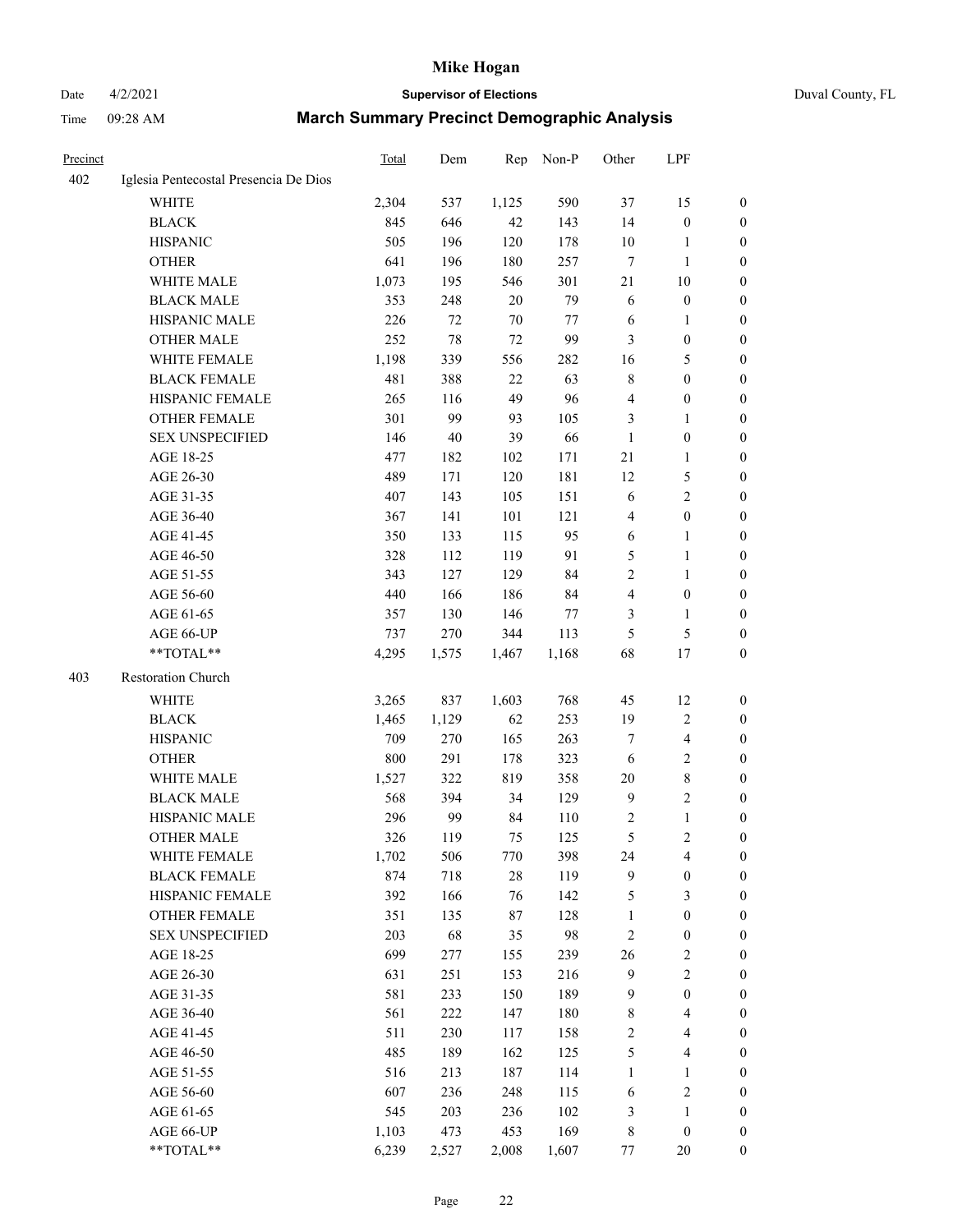Date 4/2/2021 **Supervisor of Elections** Duval County, FL

| Precinct |                                   | <b>Total</b> | Dem    | Rep            | Non-P      | Other            | LPF              |                  |
|----------|-----------------------------------|--------------|--------|----------------|------------|------------------|------------------|------------------|
| 404      | Holiday Hill Baptist Church       |              |        |                |            |                  |                  |                  |
|          | <b>WHITE</b>                      | 2,468        | 575    | 1,449          | 402        | $27\,$           | 15               | 0                |
|          | <b>BLACK</b>                      | 198          | 161    | 11             | 23         | 3                | $\boldsymbol{0}$ | 0                |
|          | <b>HISPANIC</b>                   | 121          | 41     | 41             | 33         | 6                | $\boldsymbol{0}$ | $\boldsymbol{0}$ |
|          | <b>OTHER</b>                      | 213          | 61     | 62             | $87\,$     | 1                | $\sqrt{2}$       | $\boldsymbol{0}$ |
|          | WHITE MALE                        | 1,153        | 233    | 689            | 208        | 15               | $\,$ 8 $\,$      | $\boldsymbol{0}$ |
|          | <b>BLACK MALE</b>                 | 103          | 79     | 6              | 16         | $\overline{c}$   | $\boldsymbol{0}$ | $\boldsymbol{0}$ |
|          | HISPANIC MALE                     | 66           | 21     | 21             | $20\,$     | 4                | $\boldsymbol{0}$ | $\boldsymbol{0}$ |
|          | <b>OTHER MALE</b>                 | 79           | 17     | 23             | 36         | $\mathbf{1}$     | $\overline{2}$   | $\boldsymbol{0}$ |
|          | WHITE FEMALE                      | 1,284        | 337    | 742            | 186        | 12               | 7                | $\boldsymbol{0}$ |
|          | <b>BLACK FEMALE</b>               | 90           | 78     | 5              | $\sqrt{6}$ | $\mathbf{1}$     | $\boldsymbol{0}$ | $\boldsymbol{0}$ |
|          | HISPANIC FEMALE                   | 54           | $20\,$ | 19             | 13         | 2                | $\boldsymbol{0}$ | 0                |
|          | OTHER FEMALE                      | 84           | 33     | 23             | $28\,$     | $\boldsymbol{0}$ | $\boldsymbol{0}$ | $\boldsymbol{0}$ |
|          | <b>SEX UNSPECIFIED</b>            | 87           | $20\,$ | 35             | 32         | $\boldsymbol{0}$ | $\boldsymbol{0}$ | $\boldsymbol{0}$ |
|          | AGE 18-25                         | 278          | 75     | 111            | 82         | 7                | $\mathfrak{Z}$   | $\boldsymbol{0}$ |
|          | AGE 26-30                         | 242          | 62     | 111            | 65         | 3                | $\mathbf{1}$     | $\boldsymbol{0}$ |
|          | AGE 31-35                         | 269          | 76     | 108            | $77\,$     | 3                | $\mathfrak{S}$   | $\boldsymbol{0}$ |
|          | AGE 36-40                         | 251          | $70\,$ | 120            | 57         | 3                | $\mathbf{1}$     | $\boldsymbol{0}$ |
|          | AGE 41-45                         | 207          | 58     | 94             | 43         | 9                | 3                | $\boldsymbol{0}$ |
|          | AGE 46-50                         | 237          | 69     | 116            | 49         | 3                | $\boldsymbol{0}$ | $\boldsymbol{0}$ |
|          | AGE 51-55                         | 216          | 46     | 136            | 31         | 3                | $\boldsymbol{0}$ | 0                |
|          | AGE 56-60                         | 261          | 68     | 141            | 44         | 5                | $\mathfrak{Z}$   | 0                |
|          | AGE 61-65                         | 296          | 80     | 179            | 36         | $\boldsymbol{0}$ | $\mathbf{1}$     | 0                |
|          | AGE 66-UP                         | 743          | 234    | 447            | 61         | $\mathbf{1}$     | $\boldsymbol{0}$ | $\boldsymbol{0}$ |
|          | **TOTAL**                         | 3,000        | 838    | 1,563          | 545        | 37               | $17\,$           | $\boldsymbol{0}$ |
| 405      | Harvest Time Christian Fellowship |              |        |                |            |                  |                  |                  |
|          | <b>WHITE</b>                      | 1,024        | 306    | 461            | 226        | $22\,$           | $\mathbf{9}$     | $\boldsymbol{0}$ |
|          | <b>BLACK</b>                      | 628          | 479    | 18             | 123        | 6                | $\sqrt{2}$       | $\boldsymbol{0}$ |
|          | <b>HISPANIC</b>                   | 211          | 83     | 50             | $71\,$     | 6                | $\mathbf{1}$     | $\boldsymbol{0}$ |
|          | <b>OTHER</b>                      | 194          | 65     | 50             | 79         | $\boldsymbol{0}$ | $\boldsymbol{0}$ | $\boldsymbol{0}$ |
|          | WHITE MALE                        | 484          | 128    | 236            | 101        | 13               | $\sqrt{6}$       | $\boldsymbol{0}$ |
|          | <b>BLACK MALE</b>                 | 260          | 185    | 14             | 57         | 3                | $\mathbf{1}$     | $\boldsymbol{0}$ |
|          | HISPANIC MALE                     | 83           | 32     | 18             | $30\,$     | $\sqrt{2}$       | 1                | 0                |
|          | OTHER MALE                        | 70           | 20     | 16             | 34         | $\boldsymbol{0}$ | $\boldsymbol{0}$ | $\boldsymbol{0}$ |
|          | WHITE FEMALE                      | 524          | 173    | 218            | 121        | 9                | 3                | 0                |
|          | <b>BLACK FEMALE</b>               | 347          | 281    | $\overline{4}$ | 58         | 3                | $\mathbf{1}$     | $\boldsymbol{0}$ |
|          | HISPANIC FEMALE                   | 122          | 50     | 28             | 40         | 4                | $\boldsymbol{0}$ | $\overline{0}$   |
|          | OTHER FEMALE                      | 92           | 36     | 26             | $30\,$     | $\boldsymbol{0}$ | $\boldsymbol{0}$ | $\overline{0}$   |
|          | <b>SEX UNSPECIFIED</b>            | 75           | $28\,$ | 19             | $28\,$     | $\boldsymbol{0}$ | $\boldsymbol{0}$ | 0                |
|          | AGE 18-25                         | 268          | 121    | 39             | 100        | 7                | $\mathbf{1}$     | 0                |
|          | AGE 26-30                         | 251          | 113    | 52             | 79         | 5                | $\sqrt{2}$       | 0                |
|          | AGE 31-35                         | 237          | 108    | 55             | 64         | 7                | $\mathfrak{Z}$   | 0                |
|          | AGE 36-40                         | 187          | 84     | 47             | 49         | 2                | $\mathfrak{S}$   | 0                |
|          | AGE 41-45                         | 173          | 78     | 46             | 45         | $\overline{4}$   | $\boldsymbol{0}$ | 0                |
|          | AGE 46-50                         | 155          | 63     | 47             | 43         | 2                | $\boldsymbol{0}$ | 0                |
|          | AGE 51-55                         | 161          | 86     | 43             | 31         | $\mathbf{1}$     | $\boldsymbol{0}$ | 0                |
|          | AGE 56-60                         | 191          | 95     | 70             | 24         | $\mathbf{1}$     | 1                | $\overline{0}$   |
|          | AGE 61-65                         | 157          | 58     | 75             | 23         | $\mathbf{1}$     | $\boldsymbol{0}$ | 0                |
|          | AGE 66-UP                         | 277          | 127    | 105            | 41         | 4                | $\boldsymbol{0}$ | 0                |
|          | **TOTAL**                         | 2,057        | 933    | 579            | 499        | 34               | 12               | $\boldsymbol{0}$ |
|          |                                   |              |        |                |            |                  |                  |                  |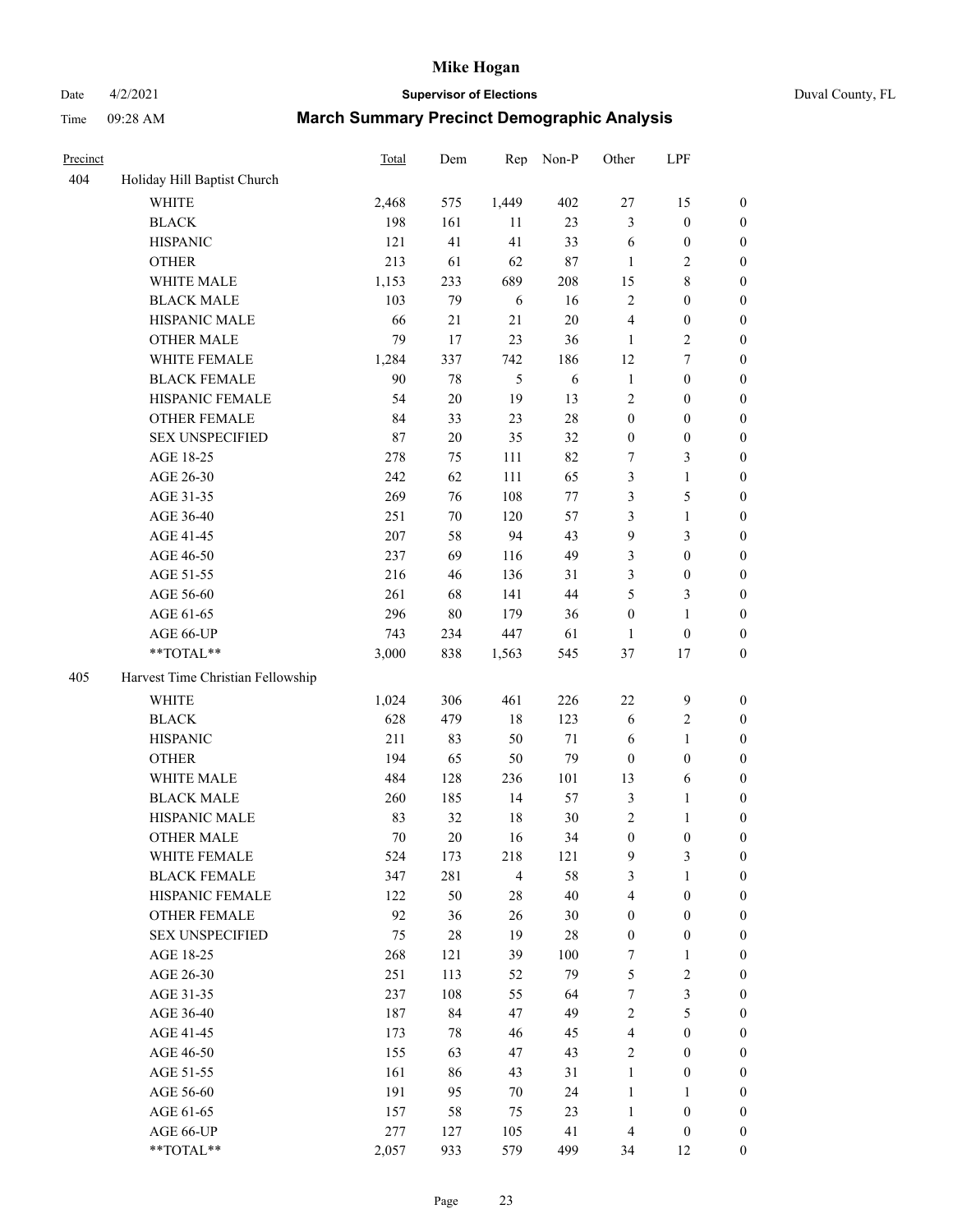# Date 4/2/2021 **Supervisor of Elections** Duval County, FL

| Precinct |                            | <b>Total</b> | Dem    | Rep    | Non-P  | Other            | LPF              |                  |
|----------|----------------------------|--------------|--------|--------|--------|------------------|------------------|------------------|
| 407      | Southpoint Baptist Church  |              |        |        |        |                  |                  |                  |
|          | <b>WHITE</b>               | 3,948        | 968    | 2,038  | 837    | 70               | 35               | 0                |
|          | <b>BLACK</b>               | 1,046        | 820    | 38     | 169    | $17\,$           | $\sqrt{2}$       | 0                |
|          | <b>HISPANIC</b>            | 431          | 175    | 91     | 157    | $\boldsymbol{7}$ | $\mathbf{1}$     | $\boldsymbol{0}$ |
|          | <b>OTHER</b>               | 925          | 338    | 190    | 383    | 11               | $\mathfrak{Z}$   | $\boldsymbol{0}$ |
|          | WHITE MALE                 | 1,860        | 381    | 991    | 433    | 31               | 24               | $\boldsymbol{0}$ |
|          | <b>BLACK MALE</b>          | 418          | 309    | 16     | 83     | 9                | 1                | $\boldsymbol{0}$ |
|          | HISPANIC MALE              | 176          | 64     | 44     | 65     | 3                | $\boldsymbol{0}$ | $\boldsymbol{0}$ |
|          | <b>OTHER MALE</b>          | 380          | 124    | $80\,$ | 167    | 8                | $\mathbf{1}$     | $\boldsymbol{0}$ |
|          | WHITE FEMALE               | 2,042        | 573    | 1,031  | 389    | 39               | $10\,$           | $\boldsymbol{0}$ |
|          | <b>BLACK FEMALE</b>        | 616          | 502    | 21     | 84     | 8                | $\mathbf{1}$     | 0                |
|          | HISPANIC FEMALE            | 249          | 108    | 45     | 91     | 4                | $\mathbf{1}$     | 0                |
|          | <b>OTHER FEMALE</b>        | 411          | 175    | 91     | 142    | 3                | $\boldsymbol{0}$ | $\boldsymbol{0}$ |
|          | <b>SEX UNSPECIFIED</b>     | 198          | 65     | 38     | 92     | $\boldsymbol{0}$ | 3                | $\boldsymbol{0}$ |
|          | AGE 18-25                  | 764          | 309    | 213    | 219    | 15               | $\,$ $\,$        | $\boldsymbol{0}$ |
|          | AGE 26-30                  | 907          | 364    | 268    | 245    | $22\,$           | $\,$ 8 $\,$      | $\boldsymbol{0}$ |
|          | AGE 31-35                  | 743          | 293    | 194    | 234    | 18               | $\overline{4}$   | $\boldsymbol{0}$ |
|          | AGE 36-40                  | 620          | 227    | 192    | 178    | 19               | $\overline{4}$   | $\boldsymbol{0}$ |
|          | AGE 41-45                  | 482          | 173    | 151    | 148    | 5                | $\mathfrak s$    | $\boldsymbol{0}$ |
|          | AGE 46-50                  | 441          | 149    | 170    | 114    | 4                | $\overline{4}$   | $\boldsymbol{0}$ |
|          | AGE 51-55                  | 455          | 159    | 185    | 104    | 4                | $\mathfrak{Z}$   | $\boldsymbol{0}$ |
|          | AGE 56-60                  | 446          | 131    | 228    | 82     | 5                | $\boldsymbol{0}$ | $\boldsymbol{0}$ |
|          | AGE 61-65                  | 414          | 142    | 194    | 68     | 5                | $\mathfrak s$    | $\boldsymbol{0}$ |
|          | AGE 66-UP                  | 1,078        | 354    | 562    | 154    | 8                | $\boldsymbol{0}$ | $\boldsymbol{0}$ |
|          | **TOTAL**                  | 6,350        | 2,301  | 2,357  | 1,546  | 105              | 41               | $\boldsymbol{0}$ |
| 408      | Dean Road Church of Christ |              |        |        |        |                  |                  |                  |
|          | <b>WHITE</b>               | 2,958        | 644    | 1,657  | 600    | 42               | 15               | $\boldsymbol{0}$ |
|          | <b>BLACK</b>               | 575          | 443    | 26     | 99     | 5                | $\sqrt{2}$       | $\boldsymbol{0}$ |
|          | <b>HISPANIC</b>            | 311          | 115    | $72\,$ | 118    | 4                | $\mathfrak{2}$   | $\boldsymbol{0}$ |
|          | <b>OTHER</b>               | 426          | 117    | 149    | 153    | 6                | $\mathbf{1}$     | $\boldsymbol{0}$ |
|          | WHITE MALE                 | 1,382        | 247    | 788    | 316    | 21               | 10               | $\boldsymbol{0}$ |
|          | <b>BLACK MALE</b>          | $207\,$      | 146    | 14     | 45     | $\mathbf{1}$     | $\mathbf{1}$     | $\boldsymbol{0}$ |
|          | HISPANIC MALE              | 143          | 49     | 33     | 58     | 2                | 1                | 0                |
|          | <b>OTHER MALE</b>          | 157          | 32     | 58     | 66     | $\mathbf{1}$     | $\boldsymbol{0}$ | $\boldsymbol{0}$ |
|          | WHITE FEMALE               | 1,537        | 389    | 852    | 270    | 21               | 5                | 0                |
|          | <b>BLACK FEMALE</b>        | 353          | 287    | $11\,$ | 50     | 4                | $\mathbf{1}$     | $\boldsymbol{0}$ |
|          | HISPANIC FEMALE            | 159          | 65     | 37     | 54     | $\overline{c}$   | $\mathbf{1}$     | $\overline{0}$   |
|          | <b>OTHER FEMALE</b>        | 194          | 62     | 74     | 54     | 4                | $\boldsymbol{0}$ | $\overline{0}$   |
|          | <b>SEX UNSPECIFIED</b>     | 138          | 42     | 37     | 57     | $\mathbf{1}$     | $\mathbf{1}$     | 0                |
|          | AGE 18-25                  | 408          | 140    | 109    | 144    | 12               | 3                | 0                |
|          | AGE 26-30                  | 385          | 123    | 121    | 128    | 9                | $\overline{4}$   | 0                |
|          | AGE 31-35                  | 421          | 133    | 153    | 130    | 4                | $\mathbf{1}$     | 0                |
|          | AGE 36-40                  | 352          | 102    | 136    | 108    | 4                | $\sqrt{2}$       | 0                |
|          | AGE 41-45                  | 293          | $87\,$ | 125    | $72\,$ | 4                | 5                | 0                |
|          | AGE 46-50                  | 301          | 84     | 149    | 64     | 3                | $\mathbf{1}$     | 0                |
|          | AGE 51-55                  | 329          | 91     | 160    | $72\,$ | 3                | 3                | 0                |
|          | AGE 56-60                  | 410          | 94     | 222    | 89     | 5                | $\boldsymbol{0}$ | $\boldsymbol{0}$ |
|          | AGE 61-65                  | 414          | 121    | 222    | 69     | 2                | $\boldsymbol{0}$ | $\boldsymbol{0}$ |
|          | AGE 66-UP                  | 957          | 344    | 507    | 94     | 11               | $\mathbf{1}$     | 0                |
|          | **TOTAL**                  | 4,270        | 1,319  | 1,904  | 970    | 57               | 20               | $\boldsymbol{0}$ |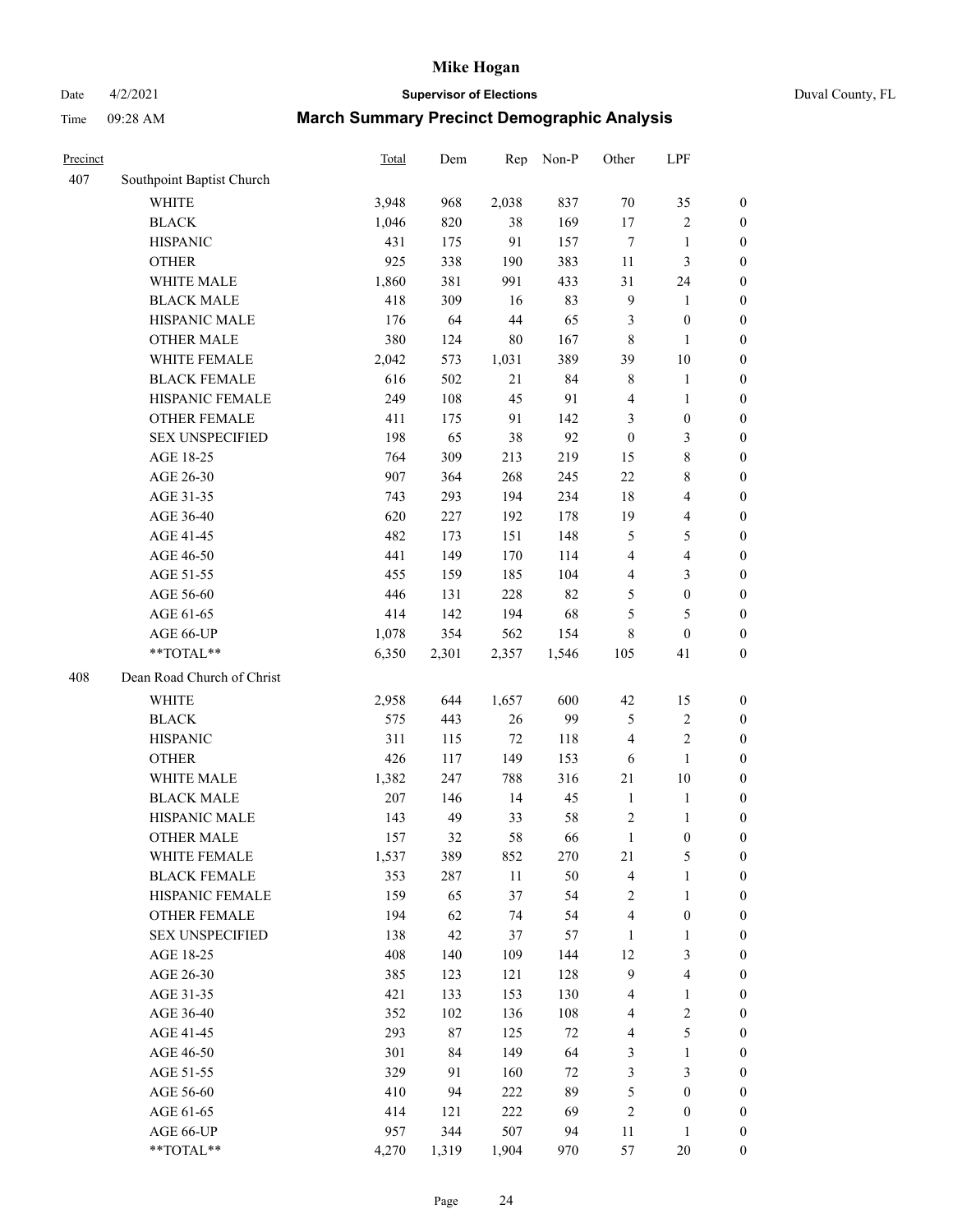# Date 4/2/2021 **Supervisor of Elections** Duval County, FL

| Precinct |                                        | Total | Dem    | Rep   | Non-P   | Other                   | LPF                     |                  |
|----------|----------------------------------------|-------|--------|-------|---------|-------------------------|-------------------------|------------------|
| 409      | Ramallah American Club of Jacksonville |       |        |       |         |                         |                         |                  |
|          | <b>WHITE</b>                           | 1,797 | 483    | 905   | 374     | 23                      | 12                      | $\boldsymbol{0}$ |
|          | <b>BLACK</b>                           | 705   | 541    | 27    | 130     | $\tau$                  | $\boldsymbol{0}$        | $\boldsymbol{0}$ |
|          | <b>HISPANIC</b>                        | 286   | 116    | 58    | 103     | 6                       | $\mathfrak{Z}$          | $\boldsymbol{0}$ |
|          | <b>OTHER</b>                           | 405   | 113    | 104   | 181     | 5                       | $\sqrt{2}$              | $\boldsymbol{0}$ |
|          | WHITE MALE                             | 819   | 193    | 427   | 183     | 10                      | 6                       | $\boldsymbol{0}$ |
|          | <b>BLACK MALE</b>                      | 279   | 200    | 13    | 63      | 3                       | $\boldsymbol{0}$        | $\boldsymbol{0}$ |
|          | HISPANIC MALE                          | 107   | 41     | 27    | 36      | $\mathbf{1}$            | $\overline{2}$          | $\boldsymbol{0}$ |
|          | <b>OTHER MALE</b>                      | 157   | 43     | 44    | 65      | 3                       | $\sqrt{2}$              | $\boldsymbol{0}$ |
|          | WHITE FEMALE                           | 958   | 286    | 469   | 185     | 13                      | 5                       | 0                |
|          | <b>BLACK FEMALE</b>                    | 408   | 328    | 13    | 63      | $\overline{\mathbf{4}}$ | $\boldsymbol{0}$        | 0                |
|          | HISPANIC FEMALE                        | 176   | 73     | 30    | 67      | 5                       | $\mathbf{1}$            | $\boldsymbol{0}$ |
|          | OTHER FEMALE                           | 177   | 59     | 45    | 71      | $\overline{c}$          | $\boldsymbol{0}$        | $\boldsymbol{0}$ |
|          | <b>SEX UNSPECIFIED</b>                 | 112   | 30     | 26    | 55      | $\boldsymbol{0}$        | $\mathbf{1}$            | $\boldsymbol{0}$ |
|          | AGE 18-25                              | 324   | 142    | 69    | 107     | 4                       | $\sqrt{2}$              | $\boldsymbol{0}$ |
|          | AGE 26-30                              | 326   | 133    | 64    | 121     | 5                       | $\mathfrak{Z}$          | $\boldsymbol{0}$ |
|          | AGE 31-35                              | 282   | 97     | 82    | 90      | 7                       | $\sqrt{6}$              | $\boldsymbol{0}$ |
|          | AGE 36-40                              | 266   | 94     | 79    | 86      | 5                       | $\sqrt{2}$              | $\boldsymbol{0}$ |
|          | AGE 41-45                              | 212   | 93     | 53    | 58      | 6                       | $\sqrt{2}$              | $\boldsymbol{0}$ |
|          | AGE 46-50                              | 242   | 104    | 75    | 57      | 4                       | $\sqrt{2}$              | 0                |
|          | AGE 51-55                              | 251   | 89     | 111   | 50      | $\mathbf{1}$            | $\boldsymbol{0}$        | 0                |
|          | AGE 56-60                              | 263   | 106    | 98    | 55      | 4                       | $\boldsymbol{0}$        | $\boldsymbol{0}$ |
|          | AGE 61-65                              | 278   | 94     | 127   | 55      | 2                       | $\boldsymbol{0}$        | $\boldsymbol{0}$ |
|          | AGE 66-UP                              | 749   | 301    | 336   | 109     | 3                       | $\boldsymbol{0}$        | $\boldsymbol{0}$ |
|          | **TOTAL**                              | 3,193 | 1,253  | 1,094 | 788     | 41                      | 17                      | $\boldsymbol{0}$ |
| 410      | St. Barnabas Anglican Church           |       |        |       |         |                         |                         |                  |
|          | <b>WHITE</b>                           | 2,533 | 609    | 1,279 | 584     | 47                      | 14                      | $\boldsymbol{0}$ |
|          | <b>BLACK</b>                           | 873   | 650    | 49    | 162     | 11                      | $\mathbf{1}$            | $\boldsymbol{0}$ |
|          | <b>HISPANIC</b>                        | 441   | 178    | 93    | 163     | 7                       | $\boldsymbol{0}$        | $\boldsymbol{0}$ |
|          | <b>OTHER</b>                           | 783   | 214    | 242   | 317     | $\sqrt{6}$              | $\overline{4}$          | $\boldsymbol{0}$ |
|          | WHITE MALE                             | 1,222 | 255    | 651   | 288     | 19                      | $\mathbf{9}$            | $\boldsymbol{0}$ |
|          | <b>BLACK MALE</b>                      | 369   | 260    | 26    | 76      | 6                       | $\mathbf{1}$            | 0                |
|          | HISPANIC MALE                          | 205   | 70     | 48    | 83      | 4                       | $\boldsymbol{0}$        | 0                |
|          | OTHER MALE                             | 321   | 82     | 109   | 128     | $\mathbf{1}$            | $\mathbf{1}$            | $\boldsymbol{0}$ |
|          | WHITE FEMALE                           | 1,263 | 341    | 607   | 282     | $28\,$                  | $\mathfrak{S}$          | 0                |
|          | <b>BLACK FEMALE</b>                    | 485   | 374    | 21    | 85      | 5                       | $\boldsymbol{0}$        | $\overline{0}$   |
|          | HISPANIC FEMALE                        | 222   | 101    | 41    | $77 \,$ | 3                       | $\boldsymbol{0}$        | $\overline{0}$   |
|          | <b>OTHER FEMALE</b>                    | 344   | 98     | 112   | 127     | 4                       | $\mathfrak{Z}$          | 0                |
|          | <b>SEX UNSPECIFIED</b>                 | 199   | $70\,$ | 48    | $80\,$  | $\mathbf{1}$            | $\boldsymbol{0}$        | 0                |
|          | AGE 18-25                              | 584   | 219    | 150   | 201     | 12                      | $\sqrt{2}$              | 0                |
|          | AGE 26-30                              | 452   | 171    | 113   | 155     | $10\,$                  | $\mathfrak{Z}$          | 0                |
|          | AGE 31-35                              | 409   | 151    | 124   | 122     | $\,$ 8 $\,$             | $\overline{\mathbf{4}}$ | 0                |
|          | AGE 36-40                              | 416   | 149    | 119   | 137     | 8                       | $\mathfrak{Z}$          | 0                |
|          | AGE 41-45                              | 319   | 107    | 95    | 111     | 5                       | $\mathbf{1}$            | 0                |
|          | AGE 46-50                              | 376   | 129    | 138   | 98      | 7                       | $\overline{\mathbf{4}}$ | 0                |
|          | AGE 51-55                              | 389   | 130    | 158   | 97      | 4                       | $\boldsymbol{0}$        | $\boldsymbol{0}$ |
|          | AGE 56-60                              | 449   | 145    | 197   | 101     | 6                       | $\boldsymbol{0}$        | $\overline{0}$   |
|          | AGE 61-65                              | 399   | 131    | 176   | 85      | 6                       | 1                       | 0                |
|          | AGE 66-UP                              | 837   | 319    | 393   | 119     | 5                       | $\mathbf{1}$            | 0                |
|          | **TOTAL**                              | 4,630 | 1,651  | 1,663 | 1,226   | 71                      | 19                      | $\boldsymbol{0}$ |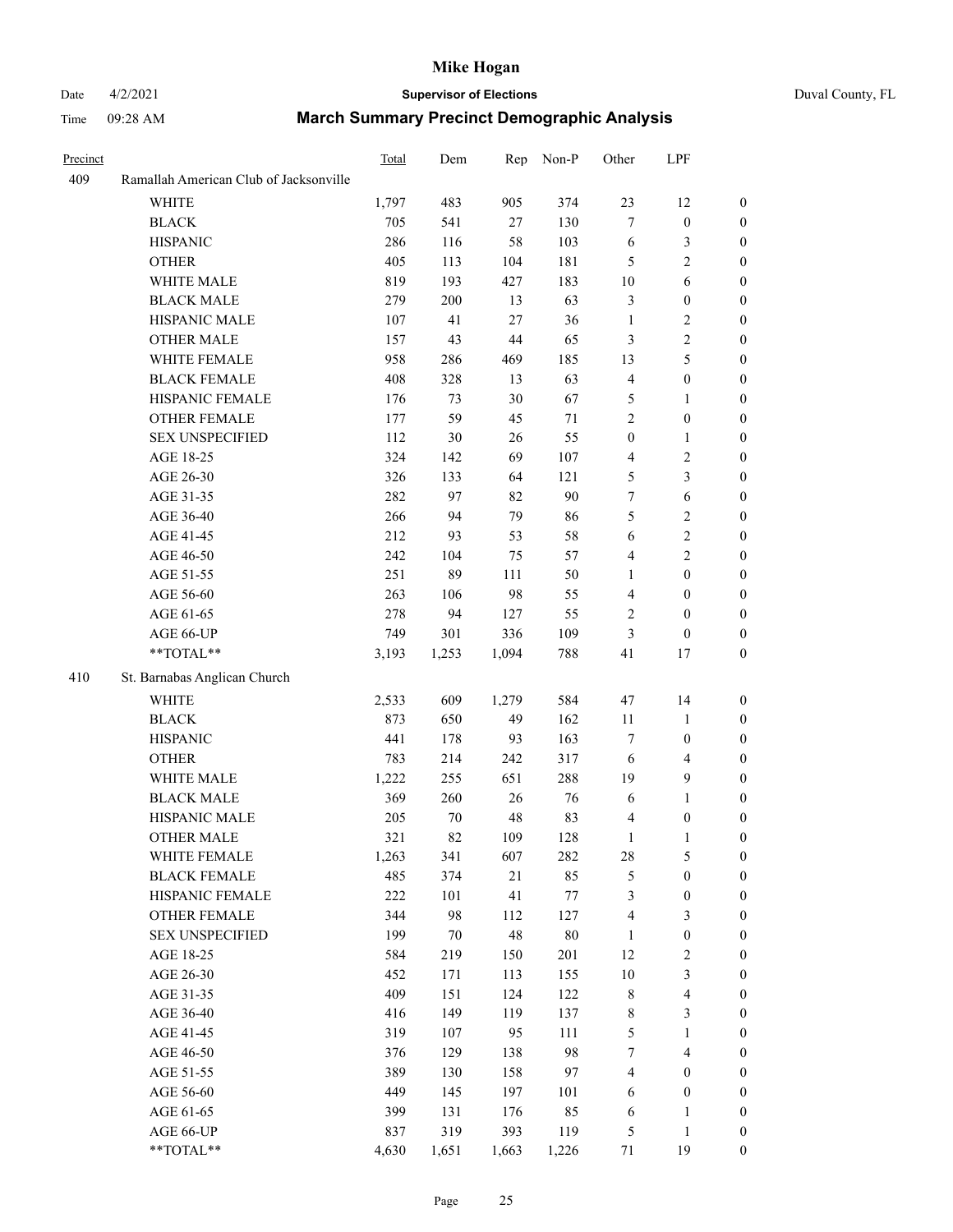Time 09:28 AM

# Date 4/2/2021 **Supervisor of Elections** Duval County, FL

| <b>March Summary Precinct Demographic Analysis</b> |  |
|----------------------------------------------------|--|
|----------------------------------------------------|--|

| Precinct |                             | Total | Dem   | Rep    | Non-P   | Other          | LPF                     |                  |
|----------|-----------------------------|-------|-------|--------|---------|----------------|-------------------------|------------------|
| 411      | Windy Hill Community Center |       |       |        |         |                |                         |                  |
|          | <b>WHITE</b>                | 3,072 | 750   | 1,458  | 788     | 57             | 19                      | $\boldsymbol{0}$ |
|          | <b>BLACK</b>                | 759   | 557   | 35     | 157     | 10             | $\boldsymbol{0}$        | $\boldsymbol{0}$ |
|          | <b>HISPANIC</b>             | 730   | 300   | 138    | 278     | 11             | 3                       | $\boldsymbol{0}$ |
|          | <b>OTHER</b>                | 658   | 221   | 165    | 261     | 9              | $\overline{c}$          | $\boldsymbol{0}$ |
|          | WHITE MALE                  | 1,475 | 289   | 757    | 390     | 28             | 11                      | $\boldsymbol{0}$ |
|          | <b>BLACK MALE</b>           | 287   | 181   | 24     | 77      | 5              | $\boldsymbol{0}$        | $\boldsymbol{0}$ |
|          | HISPANIC MALE               | 329   | 124   | 70     | 129     | 5              | $\mathbf{1}$            | $\boldsymbol{0}$ |
|          | <b>OTHER MALE</b>           | 269   | 83    | $80\,$ | 101     | 3              | $\overline{2}$          | $\boldsymbol{0}$ |
|          | WHITE FEMALE                | 1,552 | 453   | 679    | 383     | 29             | $\,8\,$                 | $\boldsymbol{0}$ |
|          | <b>BLACK FEMALE</b>         | 464   | 372   | 11     | $77 \,$ | $\overline{4}$ | $\boldsymbol{0}$        | $\boldsymbol{0}$ |
|          | HISPANIC FEMALE             | 383   | 169   | 65     | 142     | 5              | $\sqrt{2}$              | 0                |
|          | OTHER FEMALE                | 294   | 112   | 62     | 114     | $\sqrt{6}$     | $\boldsymbol{0}$        | $\boldsymbol{0}$ |
|          | <b>SEX UNSPECIFIED</b>      | 166   | 45    | $48\,$ | $71\,$  | $\sqrt{2}$     | $\boldsymbol{0}$        | $\boldsymbol{0}$ |
|          | AGE 18-25                   | 688   | 268   | 157    | 242     | 17             | $\overline{\mathbf{4}}$ | $\boldsymbol{0}$ |
|          | AGE 26-30                   | 687   | 227   | 207    | 229     | 20             | $\overline{\mathbf{4}}$ | $\boldsymbol{0}$ |
|          | AGE 31-35                   | 625   | 221   | 186    | 202     | 11             | $\mathfrak{S}$          | $\boldsymbol{0}$ |
|          | AGE 36-40                   | 424   | 155   | 110    | 147     | $\,8\,$        | $\overline{\mathbf{4}}$ | $\boldsymbol{0}$ |
|          | AGE 41-45                   | 393   | 135   | 116    | 131     | $\tau$         | $\overline{\mathbf{4}}$ | $\boldsymbol{0}$ |
|          | AGE 46-50                   | 383   | 137   | 141    | 97      | $\tau$         | $\mathbf{1}$            | $\boldsymbol{0}$ |
|          | AGE 51-55                   | 394   | 119   | 146    | 119     | $\overline{9}$ | $\mathbf{1}$            | $\boldsymbol{0}$ |
|          | AGE 56-60                   | 462   | 168   | 173    | 118     | 3              | $\boldsymbol{0}$        | 0                |
|          | AGE 61-65                   | 382   | 127   | 173    | $78\,$  | 3              | $\mathbf{1}$            | 0                |
|          | AGE 66-UP                   | 781   | 271   | 387    | 121     | $\sqrt{2}$     | $\boldsymbol{0}$        | $\boldsymbol{0}$ |
|          | $**TOTAL**$                 | 5,219 | 1,828 | 1,796  | 1,484   | $87\,$         | 24                      | $\boldsymbol{0}$ |
| 412      | CrossRoad Church, UMC       |       |       |        |         |                |                         |                  |
|          | WHITE                       | 2,405 | 652   | 1,018  | 646     | 66             | 23                      | $\boldsymbol{0}$ |
|          | <b>BLACK</b>                | 672   | 493   | 26     | 139     | 13             | $\mathbf{1}$            | $\boldsymbol{0}$ |
|          | <b>HISPANIC</b>             | 329   | 110   | 95     | 121     | 3              | $\boldsymbol{0}$        | $\boldsymbol{0}$ |
|          | <b>OTHER</b>                | 458   | 173   | 82     | 190     | 12             | $\mathbf{1}$            | $\boldsymbol{0}$ |
|          | WHITE MALE                  | 1,121 | 255   | 484    | 332     | 33             | 17                      | $\boldsymbol{0}$ |
|          | <b>BLACK MALE</b>           | 275   | 173   | 14     | $78\,$  | $\overline{9}$ | $\mathbf{1}$            | $\boldsymbol{0}$ |
|          | HISPANIC MALE               | 159   | 46    | 51     | 60      | $\overline{c}$ | $\boldsymbol{0}$        | 0                |
|          | <b>OTHER MALE</b>           | 185   | 60    | 39     | 79      | $\tau$         | $\boldsymbol{0}$        | $\boldsymbol{0}$ |
|          | WHITE FEMALE                | 1,253 | 383   | 528    | 305     | 31             | 6                       | 0                |
|          | <b>BLACK FEMALE</b>         | 385   | 309   | 12     | 60      | 4              | $\boldsymbol{0}$        | $\boldsymbol{0}$ |
|          | HISPANIC FEMALE             | 162   | 61    | 43     | 57      | $\mathbf{1}$   | $\boldsymbol{0}$        | $\overline{0}$   |
|          | OTHER FEMALE                | 215   | 92    | 37     | 81      | $\overline{4}$ | $\mathbf{1}$            | $\overline{0}$   |
|          | <b>SEX UNSPECIFIED</b>      | 109   | 49    | 13     | 44      | 3              | $\boldsymbol{0}$        | 0                |
|          | AGE 18-25                   | 711   | 279   | 195    | 211     | $21\,$         | $\mathfrak{S}$          | 0                |
|          | AGE 26-30                   | 742   | 263   | 228    | 224     | 21             | $\sqrt{6}$              | 0                |
|          | AGE 31-35                   | 480   | 165   | 140    | 163     | $\overline{9}$ | $\mathfrak{Z}$          | 0                |
|          | AGE 36-40                   | 345   | 124   | 98     | 110     | 7              | $\sqrt{6}$              | 0                |
|          | AGE 41-45                   | 288   | 115   | 83     | 83      | 6              | $\mathbf{1}$            | 0                |
|          | AGE 46-50                   | 261   | 114   | 68     | 66      | 10             | $\mathfrak{Z}$          | 0                |
|          | AGE 51-55                   | 256   | 93    | 104    | 54      | 4              | $\mathbf{1}$            | 0                |
|          | AGE 56-60                   | 240   | 81    | $87\,$ | 64      | 8              | $\boldsymbol{0}$        | $\boldsymbol{0}$ |
|          | AGE 61-65                   | 180   | 67    | 69     | 42      | $\overline{c}$ | $\boldsymbol{0}$        | $\boldsymbol{0}$ |
|          | AGE 66-UP                   | 361   | 127   | 149    | 79      | 6              | $\boldsymbol{0}$        | 0                |
|          | **TOTAL**                   | 3,864 | 1,428 | 1,221  | 1,096   | 94             | 25                      | $\boldsymbol{0}$ |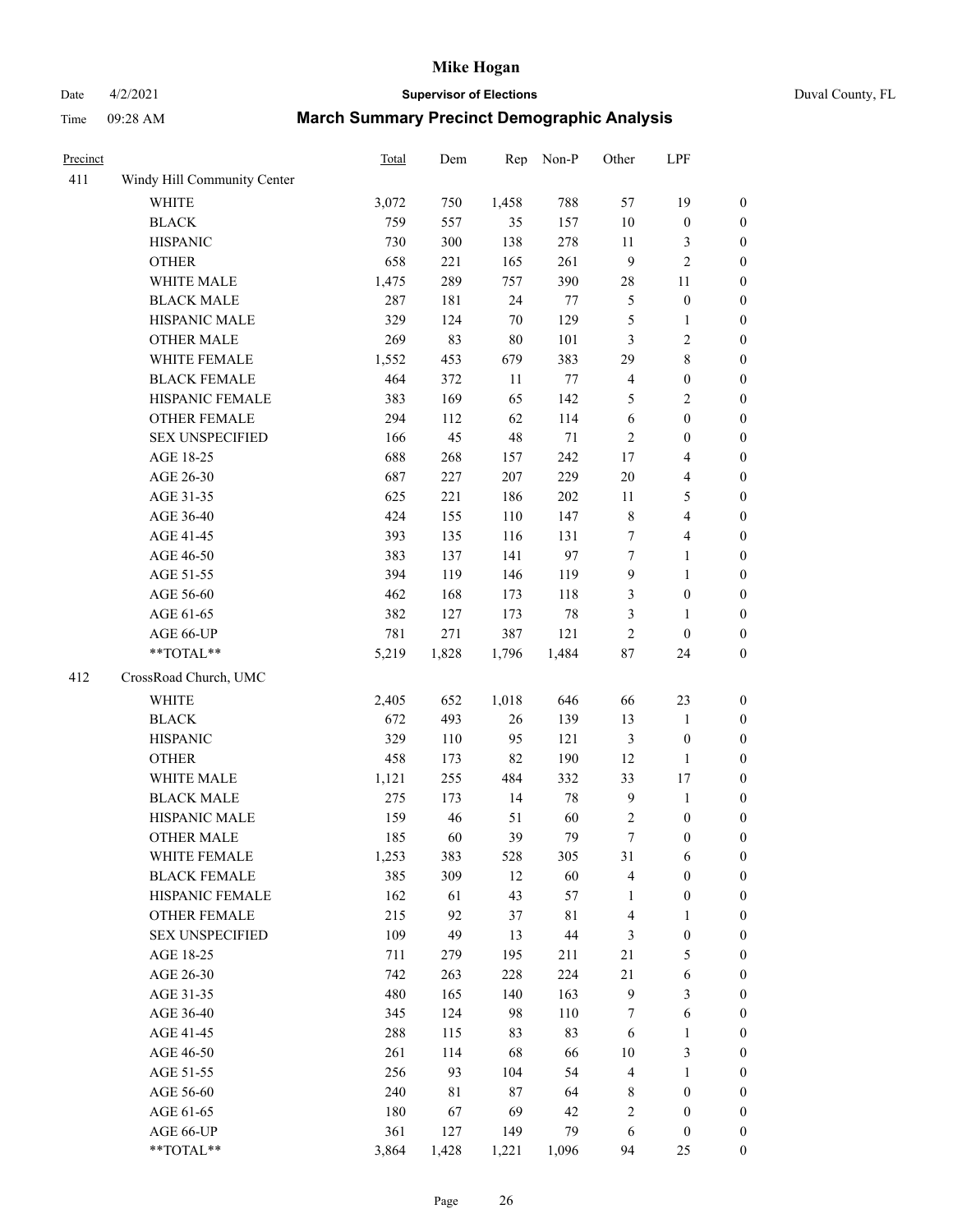# Date 4/2/2021 **Supervisor of Elections** Duval County, FL

| Precinct |                                    | <b>Total</b> | Dem    | Rep            | Non-P            | Other            | LPF              |                  |
|----------|------------------------------------|--------------|--------|----------------|------------------|------------------|------------------|------------------|
| 501      | <b>Balis Community Center</b>      |              |        |                |                  |                  |                  |                  |
|          | <b>WHITE</b>                       | 2,672        | 875    | 1,200          | 536              | 41               | 20               | 0                |
|          | <b>BLACK</b>                       | 240          | 162    | 17             | 54               | 6                | $\mathbf{1}$     | 0                |
|          | <b>HISPANIC</b>                    | 139          | 46     | 45             | 46               | 2                | $\boldsymbol{0}$ | $\boldsymbol{0}$ |
|          | <b>OTHER</b>                       | 286          | 93     | 72             | 115              | 3                | $\mathfrak{Z}$   | $\boldsymbol{0}$ |
|          | WHITE MALE                         | 1,251        | 367    | 579            | 274              | 16               | 15               | $\boldsymbol{0}$ |
|          | <b>BLACK MALE</b>                  | 115          | 78     | $\overline{9}$ | 25               | 3                | $\boldsymbol{0}$ | $\boldsymbol{0}$ |
|          | HISPANIC MALE                      | 69           | 24     | 20             | 25               | $\boldsymbol{0}$ | $\boldsymbol{0}$ | $\boldsymbol{0}$ |
|          | <b>OTHER MALE</b>                  | 110          | $27\,$ | 32             | 49               | $\mathbf{1}$     | $\mathbf{1}$     | $\boldsymbol{0}$ |
|          | WHITE FEMALE                       | 1,382        | 497    | 606            | 249              | 25               | 5                | $\boldsymbol{0}$ |
|          | <b>BLACK FEMALE</b>                | 122          | 82     | $\,$ 8 $\,$    | $28\,$           | 3                | $\mathbf{1}$     | 0                |
|          | HISPANIC FEMALE                    | 68           | 21     | 25             | 20               | $\overline{c}$   | $\boldsymbol{0}$ | 0                |
|          | <b>OTHER FEMALE</b>                | 125          | 52     | 32             | 40               | $\boldsymbol{0}$ | $\mathbf{1}$     | 0                |
|          | <b>SEX UNSPECIFIED</b>             | 95           | 28     | 23             | 41               | $\overline{2}$   | $\mathbf{1}$     | $\boldsymbol{0}$ |
|          | AGE 18-25                          | 296          | 118    | 89             | $77\,$           | $10\,$           | $\sqrt{2}$       | $\boldsymbol{0}$ |
|          | AGE 26-30                          | 351          | 136    | 108            | 97               | 6                | $\overline{4}$   | $\boldsymbol{0}$ |
|          | AGE 31-35                          | 395          | 154    | 120            | 106              | 9                | 6                | $\boldsymbol{0}$ |
|          | AGE 36-40                          | 275          | 100    | 79             | $88\,$           | 4                | $\overline{4}$   | $\boldsymbol{0}$ |
|          | AGE 41-45                          | 237          | 72     | 91             | 68               | 4                | $\sqrt{2}$       | $\boldsymbol{0}$ |
|          | AGE 46-50                          | 262          | 77     | 108            | 68               | 6                | $\mathfrak{Z}$   | $\boldsymbol{0}$ |
|          | AGE 51-55                          | 232          | 66     | 114            | 49               | 3                | $\boldsymbol{0}$ | $\boldsymbol{0}$ |
|          | AGE 56-60                          | 282          | 83     | 141            | 54               | $\overline{2}$   | $\mathbf{2}$     | 0                |
|          | AGE 61-65                          | 290          | 102    | 133            | 49               | $\sqrt{6}$       | $\boldsymbol{0}$ | 0                |
|          | AGE 66-UP                          | 717          | 268    | 351            | 95               | $\overline{2}$   | 1                | $\boldsymbol{0}$ |
|          | **TOTAL**                          | 3,337        | 1,176  | 1,334          | 751              | 52               | 24               | $\boldsymbol{0}$ |
| 502      | St. Nicholas Park Christian Church |              |        |                |                  |                  |                  |                  |
|          | <b>WHITE</b>                       | 958          | 287    | 489            | 163              | 12               | $\boldsymbol{7}$ | $\boldsymbol{0}$ |
|          | <b>BLACK</b>                       | 54           | 36     | $\mathfrak{S}$ | 13               | $\boldsymbol{0}$ | $\boldsymbol{0}$ | $\boldsymbol{0}$ |
|          | <b>HISPANIC</b>                    | 43           | 16     | 12             | 11               | 3                | $\mathbf{1}$     | $\boldsymbol{0}$ |
|          | <b>OTHER</b>                       | 83           | 22     | 28             | 31               | 2                | $\boldsymbol{0}$ | $\boldsymbol{0}$ |
|          | WHITE MALE                         | 424          | 115    | 217            | 83               | 4                | $\mathfrak s$    | $\boldsymbol{0}$ |
|          | <b>BLACK MALE</b>                  | $20\,$       | 11     | $\sqrt{2}$     | $\boldsymbol{7}$ | $\boldsymbol{0}$ | $\boldsymbol{0}$ | $\boldsymbol{0}$ |
|          | HISPANIC MALE                      | $20\,$       | 6      | 7              | 6                | 1                | $\boldsymbol{0}$ | 0                |
|          | <b>OTHER MALE</b>                  | 32           | 10     | 8              | 12               | 2                | $\boldsymbol{0}$ | $\boldsymbol{0}$ |
|          | WHITE FEMALE                       | 521          | 169    | 265            | 77               | 8                | 2                | 0                |
|          | <b>BLACK FEMALE</b>                | 34           | 25     | 3              | 6                | $\boldsymbol{0}$ | $\boldsymbol{0}$ | $\overline{0}$   |
|          | HISPANIC FEMALE                    | 23           | $10\,$ | 5              | $\mathfrak{S}$   | $\overline{2}$   | 1                | $\overline{0}$   |
|          | <b>OTHER FEMALE</b>                | 29           | 7      | 14             | $\,$ 8 $\,$      | $\boldsymbol{0}$ | $\boldsymbol{0}$ | $\overline{0}$   |
|          | <b>SEX UNSPECIFIED</b>             | 35           | 8      | 13             | 14               | $\boldsymbol{0}$ | $\boldsymbol{0}$ | 0                |
|          | AGE 18-25                          | 89           | 31     | 31             | 23               | 4                | $\boldsymbol{0}$ | 0                |
|          | AGE 26-30                          | 126          | 44     | 56             | 24               | 2                | $\boldsymbol{0}$ | 0                |
|          | AGE 31-35                          | 122          | 39     | 56             | 21               | 3                | $\mathfrak z$    | 0                |
|          | AGE 36-40                          | 132          | 39     | 48             | 41               | $\overline{c}$   | $\sqrt{2}$       | 0                |
|          | AGE 41-45                          | 54           | 18     | 22             | 13               | $\mathbf{1}$     | $\boldsymbol{0}$ | 0                |
|          | AGE 46-50                          | 81           | 22     | 40             | 18               | $\boldsymbol{0}$ | 1                | 0                |
|          | AGE 51-55                          | 84           | 27     | 42             | 15               | $\boldsymbol{0}$ | $\boldsymbol{0}$ | 0                |
|          | AGE 56-60                          | 96           | 26     | 53             | 13               | 3                | 1                | 0                |
|          | AGE 61-65                          | 99           | 22     | 62             | 13               | 2                | $\boldsymbol{0}$ | 0                |
|          | AGE 66-UP                          | 255          | 93     | 124            | 37               | $\boldsymbol{0}$ | $\mathbf{1}$     | 0                |
|          | **TOTAL**                          | 1,138        | 361    | 534            | 218              | 17               | 8                | $\boldsymbol{0}$ |
|          |                                    |              |        |                |                  |                  |                  |                  |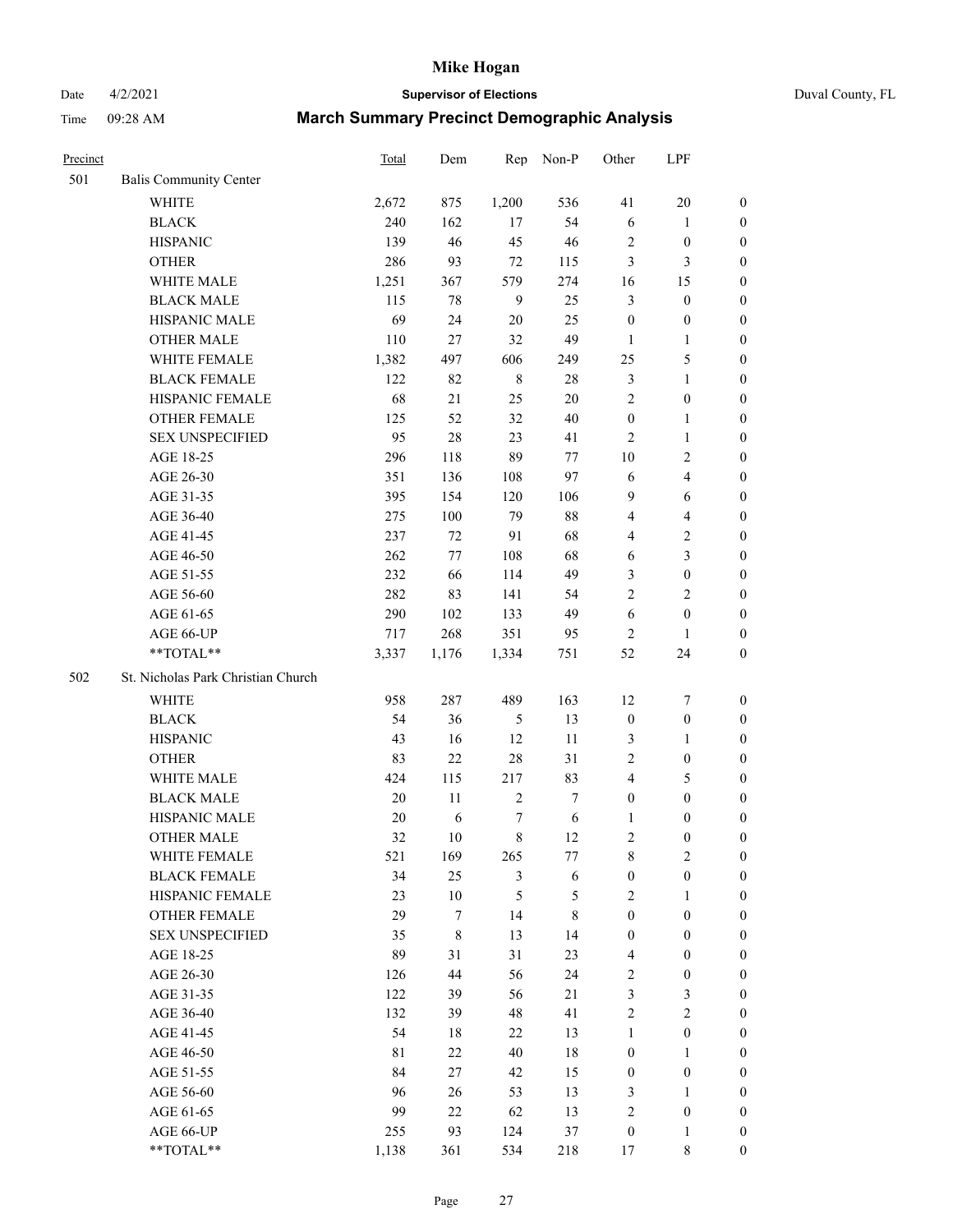# Date 4/2/2021 **Supervisor of Elections** Duval County, FL

| Precinct |                                   | <b>Total</b> | Dem              | Rep            | Non-P        | Other            | LPF              |                  |
|----------|-----------------------------------|--------------|------------------|----------------|--------------|------------------|------------------|------------------|
| 503      | Jacksonville Community Church     |              |                  |                |              |                  |                  |                  |
|          | <b>WHITE</b>                      | 1,252        | 361              | 527            | 331          | 25               | $\,$ 8 $\,$      | 0                |
|          | <b>BLACK</b>                      | 986          | 749              | 38             | 191          | $\boldsymbol{7}$ | $\mathbf{1}$     | 0                |
|          | <b>HISPANIC</b>                   | 336          | 145              | 62             | 124          | 5                | $\boldsymbol{0}$ | $\boldsymbol{0}$ |
|          | <b>OTHER</b>                      | 305          | 117              | 58             | 123          | 5                | $\sqrt{2}$       | $\boldsymbol{0}$ |
|          | WHITE MALE                        | 532          | 127              | 219            | 167          | 12               | $\tau$           | $\boldsymbol{0}$ |
|          | <b>BLACK MALE</b>                 | 404          | 288              | 21             | 91           | 4                | $\boldsymbol{0}$ | $\boldsymbol{0}$ |
|          | HISPANIC MALE                     | 142          | 58               | 30             | 51           | 3                | $\boldsymbol{0}$ | $\boldsymbol{0}$ |
|          | <b>OTHER MALE</b>                 | 120          | 41               | 38             | 39           | $\boldsymbol{0}$ | $\mathbf{2}$     | $\boldsymbol{0}$ |
|          | WHITE FEMALE                      | 693          | 221              | 301            | 157          | 13               | $\mathbf{1}$     | $\boldsymbol{0}$ |
|          | <b>BLACK FEMALE</b>               | 560          | 443              | 16             | 97           | 3                | $\mathbf{1}$     | 0                |
|          | HISPANIC FEMALE                   | 187          | 86               | 31             | 68           | $\overline{c}$   | $\boldsymbol{0}$ | 0                |
|          | <b>OTHER FEMALE</b>               | 119          | 57               | 15             | 42           | 5                | $\boldsymbol{0}$ | $\boldsymbol{0}$ |
|          | <b>SEX UNSPECIFIED</b>            | 122          | 51               | 14             | 57           | $\boldsymbol{0}$ | $\boldsymbol{0}$ | $\boldsymbol{0}$ |
|          | AGE 18-25                         | 337          | 183              | 42             | 101          | 9                | $\sqrt{2}$       | $\boldsymbol{0}$ |
|          | AGE 26-30                         | 329          | 145              | 50             | 124          | 6                | $\overline{4}$   | $\boldsymbol{0}$ |
|          | AGE 31-35                         | 319          | 155              | 44             | 112          | 6                | $\sqrt{2}$       | $\boldsymbol{0}$ |
|          | AGE 36-40                         | 258          | 115              | 49             | 85           | 9                | $\boldsymbol{0}$ | $\boldsymbol{0}$ |
|          | AGE 41-45                         | 209          | 98               | 49             | 59           | 3                | $\boldsymbol{0}$ | $\boldsymbol{0}$ |
|          | AGE 46-50                         | 185          | $90\,$           | 32             | 61           | $\mathbf{1}$     | 1                | $\boldsymbol{0}$ |
|          | AGE 51-55                         | 205          | 107              | 41             | 56           | $\mathbf{1}$     | $\boldsymbol{0}$ | 0                |
|          | AGE 56-60                         | 217          | 112              | 56             | 46           | 3                | $\boldsymbol{0}$ | 0                |
|          | AGE 61-65                         | 213          | 117              | 64             | 29           | 2                | $\mathbf{1}$     | 0                |
|          | AGE 66-UP                         | 607          | 250              | 258            | 96           | $\overline{2}$   | $\mathbf{1}$     | $\boldsymbol{0}$ |
|          | **TOTAL**                         | 2,879        | 1,372            | 685            | 769          | 42               | $11\,$           | $\boldsymbol{0}$ |
| 504      | Southside United Methodist Church |              |                  |                |              |                  |                  |                  |
|          | <b>WHITE</b>                      | 1,612        | 473              | 849            | 265          | 16               | $\mathbf{9}$     | $\boldsymbol{0}$ |
|          | <b>BLACK</b>                      | 64           | 47               | $\overline{4}$ | 12           | $\mathbf{1}$     | $\boldsymbol{0}$ | $\boldsymbol{0}$ |
|          | <b>HISPANIC</b>                   | 57           | 15               | 23             | 19           | $\boldsymbol{0}$ | $\boldsymbol{0}$ | $\boldsymbol{0}$ |
|          | <b>OTHER</b>                      | 110          | 37               | 38             | 32           | 2                | $\mathbf{1}$     | $\boldsymbol{0}$ |
|          | WHITE MALE                        | 760          | 199              | 411            | 140          | 3                | $\tau$           | $\overline{0}$   |
|          | <b>BLACK MALE</b>                 | 27           | 17               | $\sqrt{2}$     | $\,$ 8 $\,$  | $\boldsymbol{0}$ | $\boldsymbol{0}$ | $\overline{0}$   |
|          | HISPANIC MALE                     | 26           | $\boldsymbol{9}$ | $\,$ 8 $\,$    | $\mathbf{9}$ | $\boldsymbol{0}$ | $\boldsymbol{0}$ | 0                |
|          | <b>OTHER MALE</b>                 | 48           | 13               | 19             | 15           | $\boldsymbol{0}$ | $\mathbf{1}$     | 0                |
|          | WHITE FEMALE                      | 836          | 270              | 429            | 122          | 13               | 2                | 0                |
|          | <b>BLACK FEMALE</b>               | 34           | $28\,$           | $\mathbf{2}$   | 3            | $\mathbf{1}$     | $\boldsymbol{0}$ | $\overline{0}$   |
|          | HISPANIC FEMALE                   | 27           | 5                | 13             | 9            | $\boldsymbol{0}$ | $\boldsymbol{0}$ | $\overline{0}$   |
|          | <b>OTHER FEMALE</b>               | 39           | 17               | 13             | $\tau$       | 2                | $\boldsymbol{0}$ | $\overline{0}$   |
|          | <b>SEX UNSPECIFIED</b>            | 46           | 14               | 17             | 15           | $\boldsymbol{0}$ | $\boldsymbol{0}$ | 0                |
|          | AGE 18-25                         | 171          | 54               | 72             | 37           | 8                | $\boldsymbol{0}$ | 0                |
|          | AGE 26-30                         | 141          | 42               | 66             | $30\,$       | $\mathbf{1}$     | $\sqrt{2}$       | 0                |
|          | AGE 31-35                         | 182          | 54               | 68             | 55           | $\overline{c}$   | $\mathfrak{Z}$   | 0                |
|          | AGE 36-40                         | 180          | 59               | 81             | 36           | $\mathbf{1}$     | $\mathfrak{Z}$   | 0                |
|          | AGE 41-45                         | 163          | 53               | 74             | 33           | 3                | $\boldsymbol{0}$ | 0                |
|          | AGE 46-50                         | 160          | 38               | 89             | 33           | $\boldsymbol{0}$ | $\boldsymbol{0}$ | 0                |
|          | AGE 51-55                         | 159          | 45               | 87             | 24           | $\mathbf{1}$     | $\mathfrak{2}$   | 0                |
|          | AGE 56-60                         | 152          | 50               | 85             | 16           | $\mathbf{1}$     | $\boldsymbol{0}$ | $\overline{0}$   |
|          | AGE 61-65                         | 155          | 46               | 85             | 23           | $\mathbf{1}$     | $\boldsymbol{0}$ | $\overline{0}$   |
|          | AGE 66-UP                         | 380          | 131              | 207            | 41           | $\mathbf{1}$     | $\boldsymbol{0}$ | 0                |
|          | **TOTAL**                         | 1,843        | 572              | 914            | 328          | 19               | 10               | $\boldsymbol{0}$ |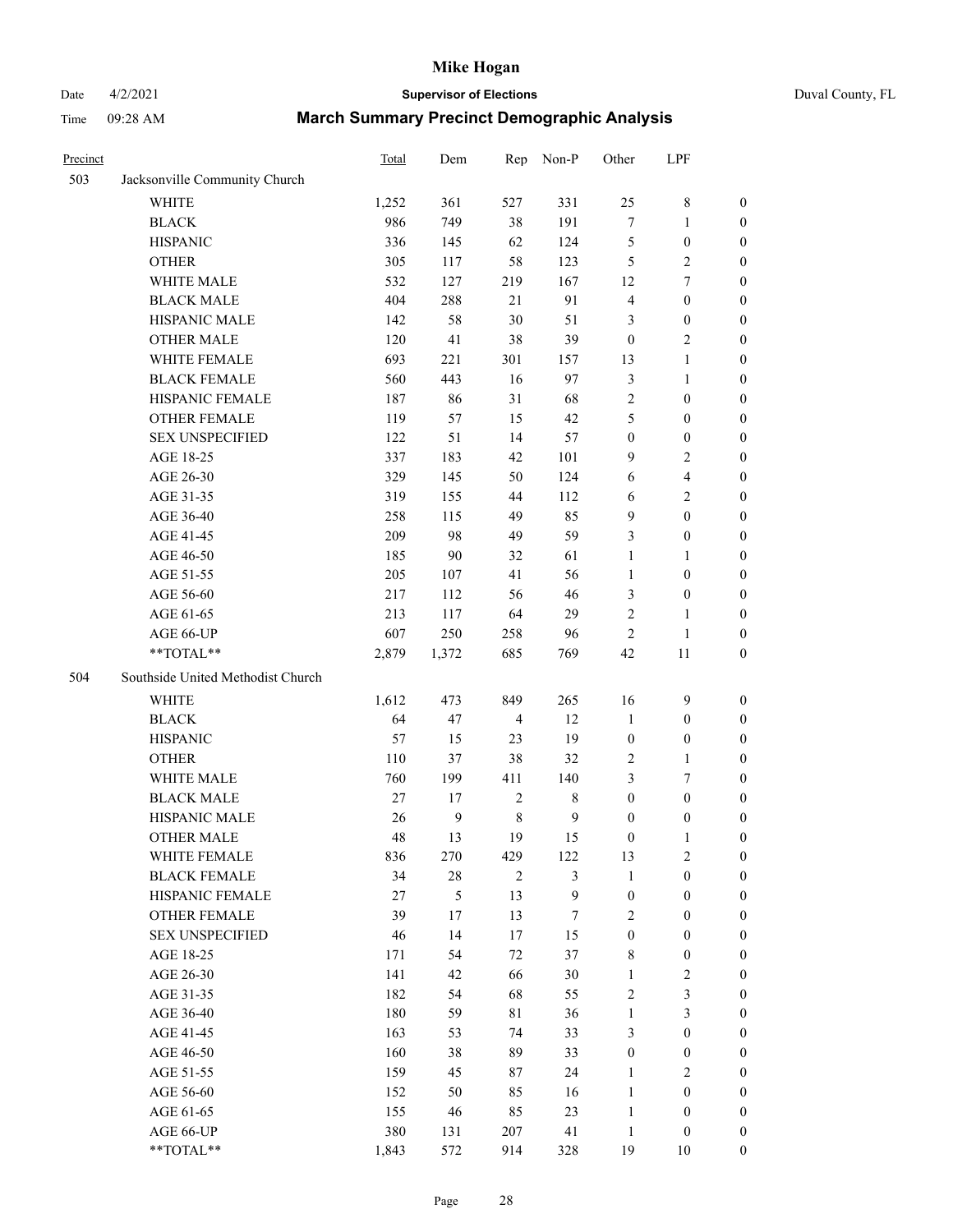#### Date 4/2/2021 **Supervisor of Elections** Duval County, FL

| Precinct |                                           | Total   | Dem    | Rep              | Non-P          | Other            | LPF                     |                  |
|----------|-------------------------------------------|---------|--------|------------------|----------------|------------------|-------------------------|------------------|
| 505      | Saint Mark's Lutheran Church - ELCA       |         |        |                  |                |                  |                         |                  |
|          | <b>WHITE</b>                              | 2,257   | 599    | 1,309            | 317            | 24               | 8                       | $\boldsymbol{0}$ |
|          | <b>BLACK</b>                              | 18      | 8      | -1               | 9              | $\boldsymbol{0}$ | $\boldsymbol{0}$        | $\boldsymbol{0}$ |
|          | <b>HISPANIC</b>                           | 68      | $20\,$ | 28               | 20             | $\boldsymbol{0}$ | $\boldsymbol{0}$        | $\boldsymbol{0}$ |
|          | <b>OTHER</b>                              | 142     | 49     | 44               | 46             | 2                | $\mathbf{1}$            | $\boldsymbol{0}$ |
|          | WHITE MALE                                | 1,042   | 227    | 631              | 170            | 8                | 6                       | 0                |
|          | <b>BLACK MALE</b>                         | 11      | 5      | $\mathbf{1}$     | $\mathfrak{S}$ | $\boldsymbol{0}$ | $\boldsymbol{0}$        | 0                |
|          | HISPANIC MALE                             | 36      | 12     | 15               | $\mathbf{9}$   | $\boldsymbol{0}$ | $\boldsymbol{0}$        | 0                |
|          | <b>OTHER MALE</b>                         | 59      | 18     | $21\,$           | 19             | $\boldsymbol{0}$ | $\mathbf{1}$            | 0                |
|          | WHITE FEMALE                              | 1,191   | 366    | 665              | 142            | 16               | $\mathfrak{2}$          | 0                |
|          | <b>BLACK FEMALE</b>                       | 7       | 3      | $\boldsymbol{0}$ | $\overline{4}$ | $\boldsymbol{0}$ | $\boldsymbol{0}$        | 0                |
|          | HISPANIC FEMALE                           | 30      | 8      | 12               | $10\,$         | $\boldsymbol{0}$ | $\boldsymbol{0}$        | 0                |
|          | OTHER FEMALE                              | 65      | 26     | 18               | $20\,$         | 1                | $\boldsymbol{0}$        | $\boldsymbol{0}$ |
|          | <b>SEX UNSPECIFIED</b>                    | 44      | 11     | 19               | 13             | $\mathbf{1}$     | $\boldsymbol{0}$        | 0                |
|          | AGE 18-25                                 | 248     | 62     | 137              | 39             | 8                | $\mathbf{2}$            | 0                |
|          | AGE 26-30                                 | 170     | 31     | 92               | 44             | 2                | $\mathbf{1}$            | $\boldsymbol{0}$ |
|          | AGE 31-35                                 | 230     | 77     | 112              | 37             | 3                | $\mathbf{1}$            | $\boldsymbol{0}$ |
|          | AGE 36-40                                 | 239     | 77     | 111              | 48             | $\mathbf{1}$     | $\sqrt{2}$              | 0                |
|          | AGE 41-45                                 | $202\,$ | 40     | 94               | 62             | 4                | $\sqrt{2}$              | 0                |
|          | AGE 46-50                                 | 211     | 65     | 111              | 33             | 1                | $\mathbf{1}$            | 0                |
|          | AGE 51-55                                 | 214     | 54     | 126              | 32             | $\overline{2}$   | $\boldsymbol{0}$        | 0                |
|          | AGE 56-60                                 | 213     | 40     | 141              | 30             | $\sqrt{2}$       | $\boldsymbol{0}$        | 0                |
|          | AGE 61-65                                 | 197     | 49     | 125              | 22             | 1                | $\boldsymbol{0}$        | 0                |
|          | AGE 66-UP                                 | 561     | 181    | 333              | 45             | $\overline{c}$   | $\boldsymbol{0}$        | $\boldsymbol{0}$ |
|          | **TOTAL**                                 | 2,485   | 676    | 1,382            | 392            | 26               | 9                       | $\boldsymbol{0}$ |
| 506      | St. John the Divine Greek Orthodox Church |         |        |                  |                |                  |                         |                  |
|          | <b>WHITE</b>                              | 2,184   | 682    | 956              | 507            | 30               | $\mathbf{9}$            | $\boldsymbol{0}$ |
|          | <b>BLACK</b>                              | 1,386   | 1,099  | 49               | 226            | 11               | $\mathbf{1}$            | 0                |
|          | <b>HISPANIC</b>                           | 296     | 134    | 58               | 100            | 3                | $\mathbf{1}$            | $\boldsymbol{0}$ |
|          | <b>OTHER</b>                              | 421     | 143    | 109              | 159            | 8                | $\mathbf{2}$            | 0                |
|          | WHITE MALE                                | 1,011   | 265    | 480              | 250            | $\overline{9}$   | $\boldsymbol{7}$        | 0                |
|          | <b>BLACK MALE</b>                         | 551     | 412    | 22               | 112            | $\overline{4}$   | $\mathbf{1}$            | 0                |
|          | HISPANIC MALE                             | 140     | 61     | 37               | 40             | 2                | $\boldsymbol{0}$        | 0                |
|          | <b>OTHER MALE</b>                         | 143     | 42     | 36               | 59             | 5                | $\mathbf{1}$            | $\boldsymbol{0}$ |
|          | WHITE FEMALE                              | 1,143   | 407    | 466              | 248            | $20\,$           | $\sqrt{2}$              | $\boldsymbol{0}$ |
|          | <b>BLACK FEMALE</b>                       | 804     | 666    | 25               | 106            | 7                | $\boldsymbol{0}$        | $\boldsymbol{0}$ |
|          | HISPANIC FEMALE                           | 148     | 69     | $20\,$           | 57             | $\mathbf{1}$     | $\mathbf{1}$            | $\overline{0}$   |
|          | <b>OTHER FEMALE</b>                       | 184     | 67     | 54               | 59             | $\mathfrak{Z}$   | $\mathbf{1}$            | $\overline{0}$   |
|          | <b>SEX UNSPECIFIED</b>                    | 163     | 69     | 32               | 61             | $\mathbf{1}$     | $\boldsymbol{0}$        | $\overline{0}$   |
|          | AGE 18-25                                 | 480     | 230    | 85               | 147            | 14               | $\overline{\mathbf{4}}$ | 0                |
|          | AGE 26-30                                 | 520     | 235    | $87\,$           | 185            | $\mathbf{9}$     | $\overline{\mathbf{4}}$ | 0                |
|          | AGE 31-35                                 | 447     | 215    | 89               | 130            | $\overline{9}$   | $\overline{\mathbf{4}}$ | 0                |
|          | AGE 36-40                                 | 381     | 188    | 92               | 100            | $\mathbf{1}$     | $\boldsymbol{0}$        | 0                |
|          | AGE 41-45                                 | 311     | 152    | 85               | $72\,$         | 2                | $\boldsymbol{0}$        | $\boldsymbol{0}$ |
|          | AGE 46-50                                 | 344     | 146    | 108              | 87             | $\sqrt{2}$       | $\mathbf{1}$            | $\boldsymbol{0}$ |
|          | AGE 51-55                                 | 374     | 160    | 131              | 81             | $\boldsymbol{2}$ | $\boldsymbol{0}$        | $\boldsymbol{0}$ |
|          | AGE 56-60                                 | 396     | 188    | 136              | 67             | 5                | $\boldsymbol{0}$        | $\boldsymbol{0}$ |
|          | AGE 61-65                                 | 353     | 200    | 111              | 39             | $\mathfrak{Z}$   | $\boldsymbol{0}$        | $\overline{0}$   |
|          | AGE 66-UP                                 | 681     | 344    | 248              | 84             | 5                | $\boldsymbol{0}$        | $\overline{0}$   |
|          | **TOTAL**                                 | 4,287   | 2,058  | 1,172            | 992            | 52               | 13                      | $\boldsymbol{0}$ |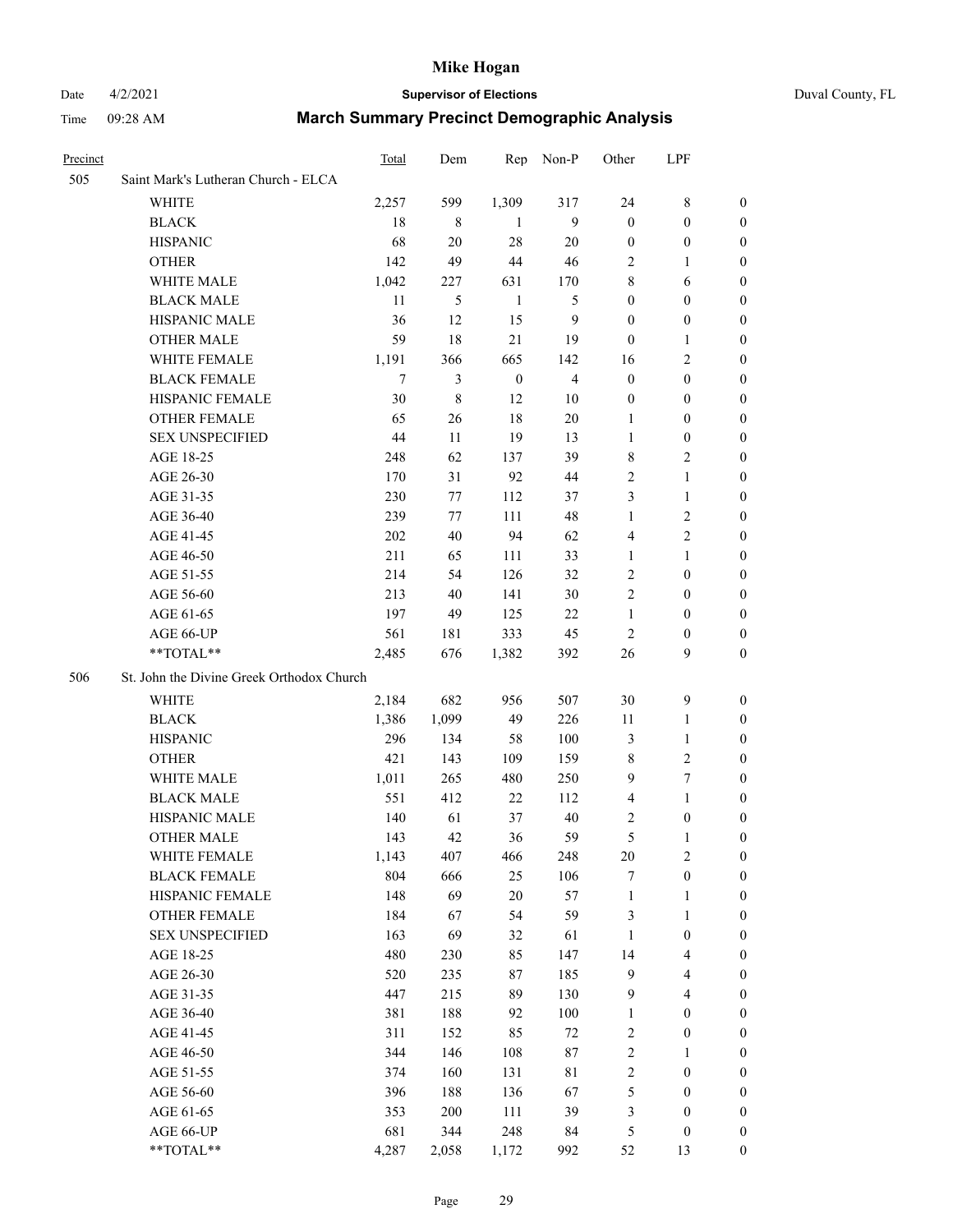Date 4/2/2021 **Supervisor of Elections** Duval County, FL

| Precinct |                                 | Total | Dem    | Rep           | Non-P        | Other            | LPF              |                  |
|----------|---------------------------------|-------|--------|---------------|--------------|------------------|------------------|------------------|
| 507      | Hendricks Avenue Baptist Church |       |        |               |              |                  |                  |                  |
|          | <b>WHITE</b>                    | 965   | 279    | 475           | 183          | 11               | 17               | 0                |
|          | <b>BLACK</b>                    | 734   | 614    | 24            | 91           | $\overline{4}$   | $\mathbf{1}$     | 0                |
|          | <b>HISPANIC</b>                 | 73    | 38     | $\tau$        | 27           | $\mathbf{1}$     | $\boldsymbol{0}$ | $\boldsymbol{0}$ |
|          | <b>OTHER</b>                    | 151   | 45     | 44            | 56           | 4                | $\sqrt{2}$       | $\boldsymbol{0}$ |
|          | WHITE MALE                      | 441   | 97     | 244           | 85           | 7                | $\,$ 8 $\,$      | $\boldsymbol{0}$ |
|          | <b>BLACK MALE</b>               | 316   | 249    | 15            | 49           | $\overline{c}$   | 1                | $\boldsymbol{0}$ |
|          | HISPANIC MALE                   | 35    | 14     | $\mathfrak s$ | 16           | $\boldsymbol{0}$ | $\boldsymbol{0}$ | $\boldsymbol{0}$ |
|          | <b>OTHER MALE</b>               | 60    | 17     | 21            | 21           | 1                | $\boldsymbol{0}$ | $\boldsymbol{0}$ |
|          | WHITE FEMALE                    | 515   | 178    | 229           | 95           | 4                | $\mathbf{9}$     | $\boldsymbol{0}$ |
|          | <b>BLACK FEMALE</b>             | 401   | 352    | $\mathbf{9}$  | 39           | 1                | $\boldsymbol{0}$ | $\boldsymbol{0}$ |
|          | HISPANIC FEMALE                 | 31    | 19     | 2             | $\mathbf{9}$ | $\mathbf{1}$     | $\boldsymbol{0}$ | $\boldsymbol{0}$ |
|          | OTHER FEMALE                    | 66    | 22     | 14            | 25           | 3                | $\sqrt{2}$       | $\boldsymbol{0}$ |
|          | <b>SEX UNSPECIFIED</b>          | 58    | 28     | 11            | 18           | $\mathbf{1}$     | $\boldsymbol{0}$ | $\boldsymbol{0}$ |
|          | AGE 18-25                       | 186   | 87     | 38            | 51           | 5                | $\mathfrak s$    | $\boldsymbol{0}$ |
|          | AGE 26-30                       | 189   | 99     | 39            | 46           | 3                | $\sqrt{2}$       | $\boldsymbol{0}$ |
|          | AGE 31-35                       | 194   | 85     | 52            | 52           | 4                | $\mathbf{1}$     | $\boldsymbol{0}$ |
|          | AGE 36-40                       | 175   | 85     | 47            | 33           | $\mathbf{1}$     | $\mathbf{9}$     | $\boldsymbol{0}$ |
|          | AGE 41-45                       | 136   | 66     | 28            | 41           | $\boldsymbol{0}$ | $\mathbf{1}$     | $\boldsymbol{0}$ |
|          | AGE 46-50                       | 133   | 60     | 55            | 17           | $\mathbf{1}$     | $\boldsymbol{0}$ | $\boldsymbol{0}$ |
|          | AGE 51-55                       | 138   | 64     | 47            | 24           | 3                | $\boldsymbol{0}$ | $\boldsymbol{0}$ |
|          | AGE 56-60                       | 208   | 104    | 61            | 41           | $\mathbf{1}$     | 1                | 0                |
|          | AGE 61-65                       | 186   | 98     | 58            | 28           | $\mathbf{1}$     | $\mathbf{1}$     | $\boldsymbol{0}$ |
|          | AGE 66-UP                       | 378   | 228    | 125           | 24           | $\mathbf{1}$     | $\boldsymbol{0}$ | $\boldsymbol{0}$ |
|          | $**TOTAL**$                     | 1,923 | 976    | 550           | 357          | 20               | 20               | $\boldsymbol{0}$ |
| 508      | San Jose Church of Christ       |       |        |               |              |                  |                  |                  |
|          | <b>WHITE</b>                    | 4,150 | 1,248  | 2,071         | 751          | 54               | 26               | $\boldsymbol{0}$ |
|          | <b>BLACK</b>                    | 267   | 178    | 13            | 73           | 3                | $\boldsymbol{0}$ | $\boldsymbol{0}$ |
|          | <b>HISPANIC</b>                 | 277   | 98     | 80            | 95           | 4                | $\boldsymbol{0}$ | $\boldsymbol{0}$ |
|          | <b>OTHER</b>                    | 344   | 98     | 111           | 128          | $\tau$           | $\mathbf{0}$     | $\boldsymbol{0}$ |
|          | WHITE MALE                      | 1,941 | 514    | 1,007         | 372          | 30               | 18               | $\boldsymbol{0}$ |
|          | <b>BLACK MALE</b>               | 117   | 74     | 7             | 36           | $\boldsymbol{0}$ | $\boldsymbol{0}$ | $\boldsymbol{0}$ |
|          | HISPANIC MALE                   | 128   | 41     | 41            | 46           | $\boldsymbol{0}$ | $\boldsymbol{0}$ | 0                |
|          | <b>OTHER MALE</b>               | 134   | 34     | 48            | 51           | 1                | $\boldsymbol{0}$ | $\boldsymbol{0}$ |
|          | WHITE FEMALE                    | 2,173 | 725    | 1,048         | 369          | 24               | 7                | 0                |
|          | <b>BLACK FEMALE</b>             | 147   | 102    | 6             | 36           | 3                | $\boldsymbol{0}$ | $\boldsymbol{0}$ |
|          | HISPANIC FEMALE                 | 143   | 57     | 36            | 46           | 4                | $\boldsymbol{0}$ | $\overline{0}$   |
|          | OTHER FEMALE                    | 156   | 53     | 48            | 49           | 6                | $\boldsymbol{0}$ | 0                |
|          | <b>SEX UNSPECIFIED</b>          | 99    | $22\,$ | 34            | 42           | $\boldsymbol{0}$ | $\mathbf{1}$     | 0                |
|          | AGE 18-25                       | 441   | 126    | 166           | 137          | 9                | 3                | 0                |
|          | AGE 26-30                       | 417   | 128    | 157           | 113          | 13               | $\sqrt{6}$       | 0                |
|          | AGE 31-35                       | 480   | 169    | 167           | 128          | $11\,$           | 5                | 0                |
|          | AGE 36-40                       | 378   | 129    | 135           | 111          | $\mathbf{1}$     | $\sqrt{2}$       | 0                |
|          | AGE 41-45                       | 337   | 104    | 150           | $72\,$       | $\boldsymbol{9}$ | $\sqrt{2}$       | 0                |
|          | AGE 46-50                       | 378   | 119    | 149           | 102          | 5                | $\mathfrak{Z}$   | 0                |
|          | AGE 51-55                       | 400   | 87     | 215           | 96           | $\mathbf{1}$     | $\mathbf{1}$     | 0                |
|          | AGE 56-60                       | 435   | 131    | 225           | 73           | 4                | $\sqrt{2}$       | $\boldsymbol{0}$ |
|          | AGE 61-65                       | 474   | 156    | 240           | 70           | 7                | $\mathbf{1}$     | $\boldsymbol{0}$ |
|          | AGE 66-UP                       | 1,298 | 473    | 671           | 145          | 8                | $\mathbf{1}$     | 0                |
|          | **TOTAL**                       | 5,038 | 1,622  | 2,275         | 1,047        | 68               | 26               | $\boldsymbol{0}$ |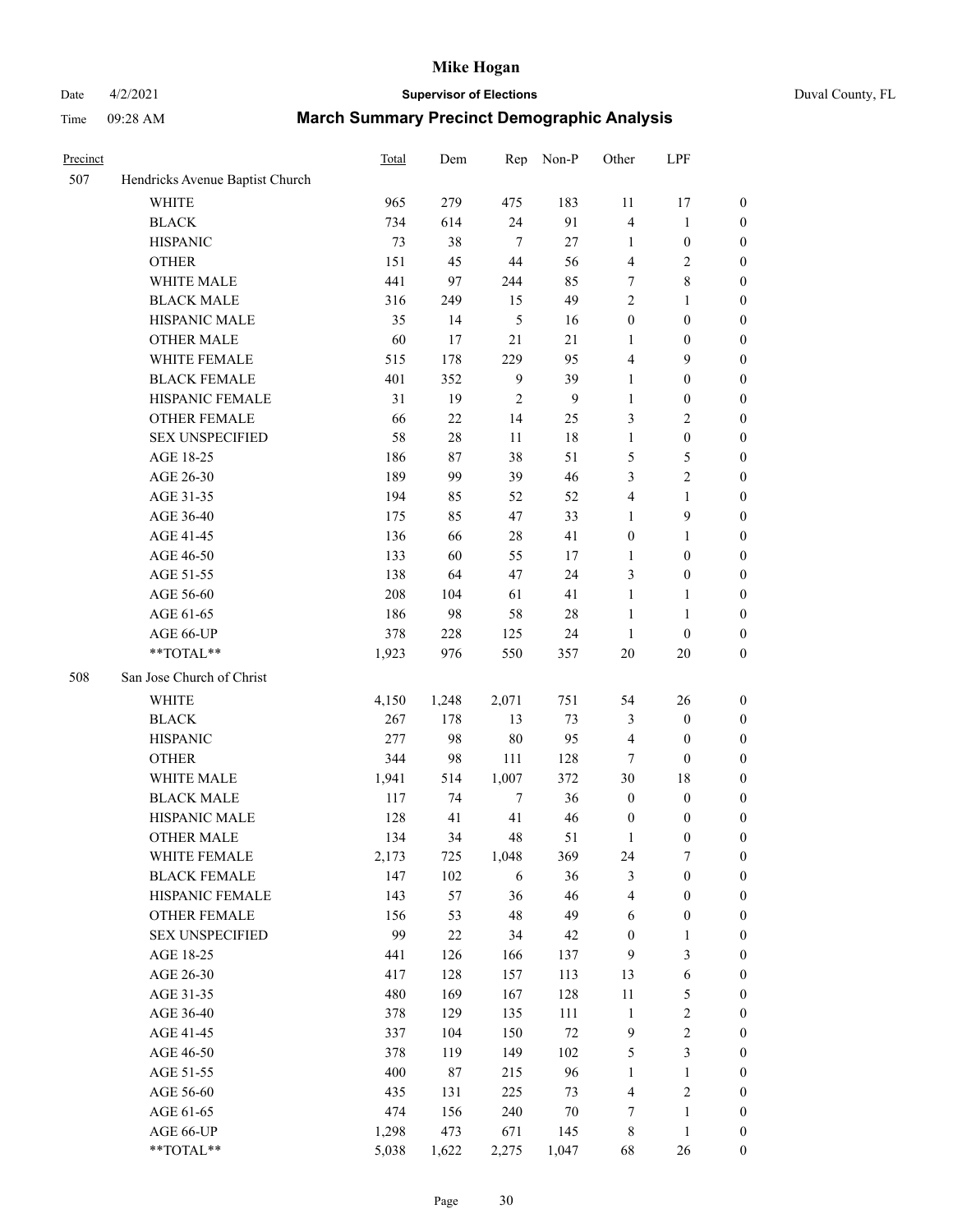Date 4/2/2021 **Supervisor of Elections** Duval County, FL

| Precinct |                           | Total | Dem    | Rep            | Non-P  | Other                   | LPF                     |                  |
|----------|---------------------------|-------|--------|----------------|--------|-------------------------|-------------------------|------------------|
| 509      | Christ the Messiah Church |       |        |                |        |                         |                         |                  |
|          | <b>WHITE</b>              | 3,450 | 943    | 1,913          | 547    | 32                      | 15                      | $\boldsymbol{0}$ |
|          | <b>BLACK</b>              | 374   | 271    | 19             | $81\,$ | 3                       | $\boldsymbol{0}$        | $\boldsymbol{0}$ |
|          | <b>HISPANIC</b>           | 205   | 72     | 65             | 64     | 3                       | $\mathbf{1}$            | $\boldsymbol{0}$ |
|          | <b>OTHER</b>              | 323   | 97     | 117            | 105    | 3                       | $\mathbf{1}$            | $\boldsymbol{0}$ |
|          | WHITE MALE                | 1,595 | 370    | 922            | 284    | 11                      | 8                       | $\boldsymbol{0}$ |
|          | <b>BLACK MALE</b>         | 153   | 102    | $\overline{9}$ | 41     | $\mathbf{1}$            | $\boldsymbol{0}$        | $\boldsymbol{0}$ |
|          | HISPANIC MALE             | 92    | 32     | 31             | $28\,$ | $\mathbf{1}$            | $\boldsymbol{0}$        | $\boldsymbol{0}$ |
|          | <b>OTHER MALE</b>         | 129   | 32     | 59             | 38     | $\boldsymbol{0}$        | $\boldsymbol{0}$        | 0                |
|          | WHITE FEMALE              | 1,820 | 565    | 974            | 255    | 21                      | $\mathfrak{S}$          | 0                |
|          | <b>BLACK FEMALE</b>       | 216   | 166    | $10\,$         | 38     | $\overline{c}$          | $\boldsymbol{0}$        | $\boldsymbol{0}$ |
|          | HISPANIC FEMALE           | 111   | $40\,$ | 33             | 35     | $\overline{c}$          | $\mathbf{1}$            | $\boldsymbol{0}$ |
|          | OTHER FEMALE              | 141   | 57     | 44             | 39     | $\mathbf{1}$            | $\boldsymbol{0}$        | $\boldsymbol{0}$ |
|          | <b>SEX UNSPECIFIED</b>    | 95    | 19     | 32             | 39     | 2                       | $\mathfrak{Z}$          | $\boldsymbol{0}$ |
|          | AGE 18-25                 | 390   | 133    | 142            | 101    | 12                      | $\sqrt{2}$              | $\boldsymbol{0}$ |
|          | AGE 26-30                 | 344   | $88\,$ | 144            | 107    | 4                       | $\mathbf{1}$            | $\boldsymbol{0}$ |
|          | AGE 31-35                 | 342   | 110    | 132            | 94     | $\overline{2}$          | $\overline{4}$          | $\boldsymbol{0}$ |
|          | AGE 36-40                 | 329   | 112    | 118            | 91     | $\overline{\mathbf{4}}$ | $\overline{\mathbf{4}}$ | $\boldsymbol{0}$ |
|          | AGE 41-45                 | 302   | 100    | 121            | 77     | $\overline{c}$          | $\sqrt{2}$              | $\boldsymbol{0}$ |
|          | AGE 46-50                 | 310   | 110    | 133            | 62     | 5                       | $\boldsymbol{0}$        | 0                |
|          | AGE 51-55                 | 344   | 99     | 180            | 60     | $\overline{2}$          | 3                       | $\boldsymbol{0}$ |
|          | AGE 56-60                 | 345   | 102    | 196            | 46     | $\mathbf{1}$            | $\boldsymbol{0}$        | $\boldsymbol{0}$ |
|          | AGE 61-65                 | 378   | 123    | 208            | 46     | $\mathbf{1}$            | $\boldsymbol{0}$        | $\boldsymbol{0}$ |
|          | AGE 66-UP                 | 1,268 | 406    | 740            | 113    | 8                       | $\mathbf{1}$            | $\boldsymbol{0}$ |
|          | **TOTAL**                 | 4,352 | 1,383  | 2,114          | 797    | 41                      | 17                      | $\boldsymbol{0}$ |
| 510      | Wayman Chapel AME Church  |       |        |                |        |                         |                         |                  |
|          | <b>WHITE</b>              | 2,694 | 730    | 1,426          | 490    | $28\,$                  | 20                      | $\boldsymbol{0}$ |
|          | <b>BLACK</b>              | 410   | 298    | $20\,$         | 86     | 5                       | $\mathbf{1}$            | $\boldsymbol{0}$ |
|          | <b>HISPANIC</b>           | 214   | 85     | 53             | 74     | $\mathbf{1}$            | $\mathbf{1}$            | $\boldsymbol{0}$ |
|          | <b>OTHER</b>              | 265   | 62     | 95             | 102    | 5                       | $\mathbf{1}$            | $\boldsymbol{0}$ |
|          | WHITE MALE                | 1,263 | 290    | 696            | 251    | 16                      | 10                      | $\boldsymbol{0}$ |
|          | <b>BLACK MALE</b>         | 160   | 107    | $10\,$         | 39     | $\overline{4}$          | $\boldsymbol{0}$        | 0                |
|          | HISPANIC MALE             | 110   | $40\,$ | 28             | $40\,$ | 1                       | $\mathbf{1}$            | 0                |
|          | <b>OTHER MALE</b>         | 95    | $20\,$ | 39             | 34     | 2                       | $\boldsymbol{0}$        | $\boldsymbol{0}$ |
|          | WHITE FEMALE              | 1,407 | 435    | 720            | 230    | $12\,$                  | $10\,$                  | $\boldsymbol{0}$ |
|          | <b>BLACK FEMALE</b>       | 247   | 188    | $10\,$         | 47     | $\mathbf{1}$            | $\mathbf{1}$            | $\boldsymbol{0}$ |
|          | HISPANIC FEMALE           | 101   | 43     | 25             | 33     | $\boldsymbol{0}$        | $\boldsymbol{0}$        | $\overline{0}$   |
|          | <b>OTHER FEMALE</b>       | 118   | $28\,$ | 42             | $44\,$ | 3                       | $\mathbf{1}$            | $\overline{0}$   |
|          | <b>SEX UNSPECIFIED</b>    | 82    | 24     | 24             | 34     | $\boldsymbol{0}$        | $\boldsymbol{0}$        | $\theta$         |
|          | AGE 18-25                 | 345   | 106    | 127            | 101    | 8                       | $\sqrt{3}$              | 0                |
|          | AGE 26-30                 | 320   | 119    | 105            | 92     | $\mathbf{1}$            | $\sqrt{3}$              | 0                |
|          | AGE 31-35                 | 323   | 126    | 96             | 92     | 6                       | $\sqrt{3}$              | 0                |
|          | AGE 36-40                 | 254   | 73     | 85             | 89     | 4                       | $\mathfrak z$           | 0                |
|          | AGE 41-45                 | 218   | 68     | 75             | 68     | 4                       | $\sqrt{3}$              | $\boldsymbol{0}$ |
|          | AGE 46-50                 | 240   | 67     | 94             | 74     | 2                       | $\mathfrak{Z}$          | $\boldsymbol{0}$ |
|          | AGE 51-55                 | 252   | 86     | 109            | 51     | 3                       | $\mathfrak{Z}$          | $\boldsymbol{0}$ |
|          | AGE 56-60                 | 324   | 101    | 171            | 46     | 5                       | $\mathbf{1}$            | $\boldsymbol{0}$ |
|          | AGE 61-65                 | 363   | 110    | 206            | 45     | 2                       | $\boldsymbol{0}$        | $\overline{0}$   |
|          | AGE 66-UP                 | 944   | 319    | 526            | 94     | 4                       | $\mathbf{1}$            | $\boldsymbol{0}$ |
|          | **TOTAL**                 | 3,583 | 1,175  | 1,594          | 752    | 39                      | 23                      | $\boldsymbol{0}$ |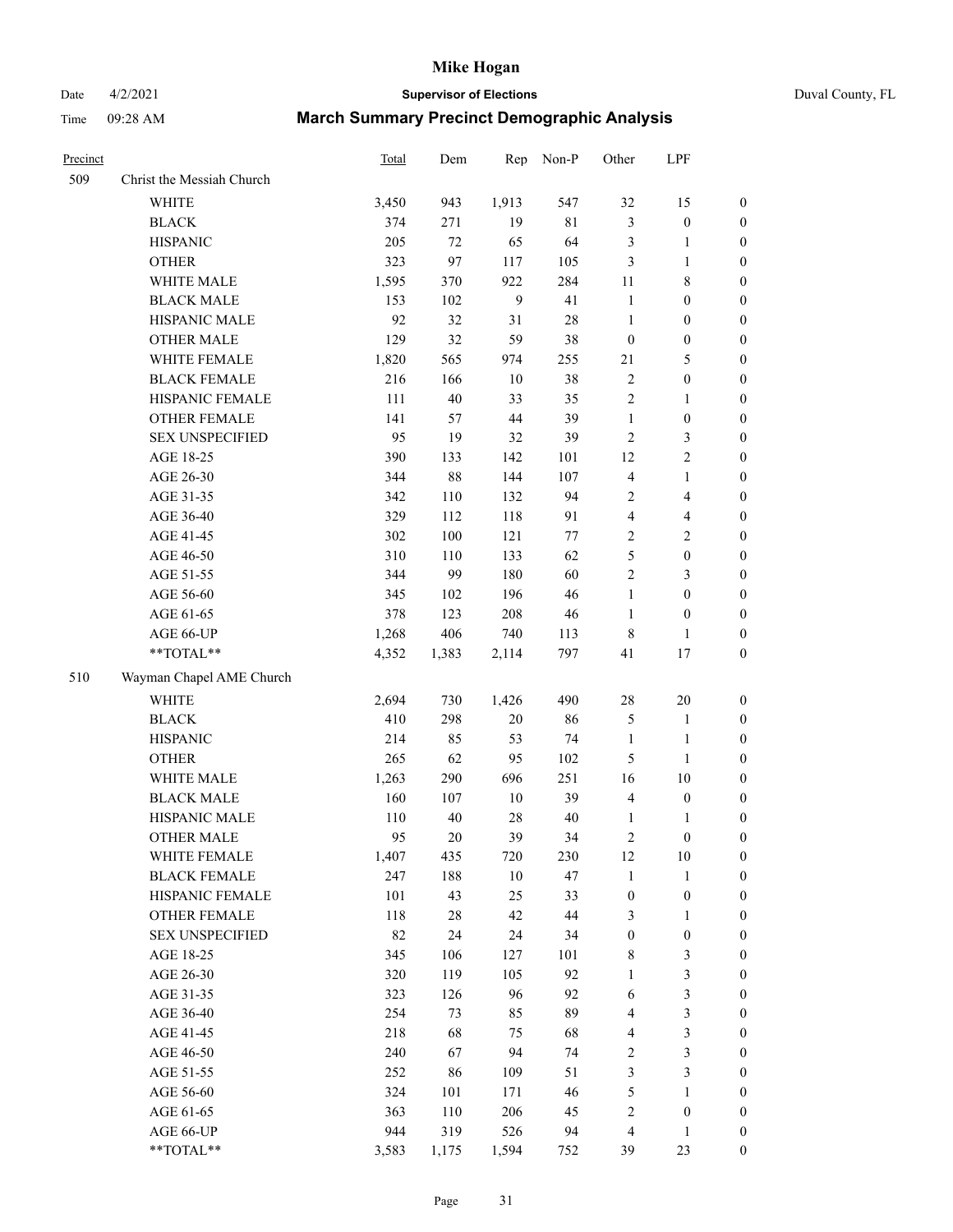# Date 4/2/2021 **Supervisor of Elections** Duval County, FL

| Precinct |                                                            | Total | Dem   | Rep    | Non-P  | Other                   | LPF              |                  |
|----------|------------------------------------------------------------|-------|-------|--------|--------|-------------------------|------------------|------------------|
| 511      | Cuba Hunter Community Center                               |       |       |        |        |                         |                  |                  |
|          | <b>WHITE</b>                                               | 1,848 | 564   | 860    | 388    | 29                      | $\boldsymbol{7}$ | 0                |
|          | <b>BLACK</b>                                               | 805   | 643   | 36     | 123    | 3                       | $\boldsymbol{0}$ | 0                |
|          | <b>HISPANIC</b>                                            | 282   | 113   | 60     | 105    | $\mathbf{1}$            | 3                | $\boldsymbol{0}$ |
|          | <b>OTHER</b>                                               | 366   | 105   | 110    | 145    | 5                       | $\mathbf{1}$     | $\boldsymbol{0}$ |
|          | WHITE MALE                                                 | 843   | 226   | 415    | 187    | 12                      | $\mathfrak{Z}$   | $\boldsymbol{0}$ |
|          | <b>BLACK MALE</b>                                          | 358   | 270   | $18\,$ | 68     | $\overline{c}$          | $\boldsymbol{0}$ | $\boldsymbol{0}$ |
|          | HISPANIC MALE                                              | 118   | 41    | 31     | 42     | $\mathbf{1}$            | 3                | $\boldsymbol{0}$ |
|          | <b>OTHER MALE</b>                                          | 147   | 45    | 47     | 54     | $\mathbf{1}$            | $\boldsymbol{0}$ | $\boldsymbol{0}$ |
|          | WHITE FEMALE                                               | 979   | 328   | 434    | 196    | 17                      | $\overline{4}$   | $\boldsymbol{0}$ |
|          | <b>BLACK FEMALE</b>                                        | 439   | 368   | 17     | 53     | $\mathbf{1}$            | $\boldsymbol{0}$ | $\boldsymbol{0}$ |
|          | HISPANIC FEMALE                                            | 153   | 69    | 27     | 57     | $\boldsymbol{0}$        | $\boldsymbol{0}$ | $\boldsymbol{0}$ |
|          | OTHER FEMALE                                               | 148   | 42    | 48     | 56     | 2                       | $\boldsymbol{0}$ | $\boldsymbol{0}$ |
|          | <b>SEX UNSPECIFIED</b>                                     | 115   | 36    | 29     | 47     | $\mathbf{2}$            | $\mathbf{1}$     | $\boldsymbol{0}$ |
|          | AGE 18-25                                                  | 294   | 132   | 58     | 95     | 8                       | $\mathbf{1}$     | $\boldsymbol{0}$ |
|          | AGE 26-30                                                  | 290   | 111   | 63     | 105    | 9                       | $\sqrt{2}$       | $\boldsymbol{0}$ |
|          | AGE 31-35                                                  | 300   | 116   | 88     | 93     | $\overline{c}$          | $\mathbf{1}$     | $\boldsymbol{0}$ |
|          | AGE 36-40                                                  | 258   | 100   | $80\,$ | 74     | $\mathbf{1}$            | 3                | $\boldsymbol{0}$ |
|          | AGE 41-45                                                  | 226   | 81    | 67     | 74     | 3                       | $\mathbf{1}$     | $\boldsymbol{0}$ |
|          | AGE 46-50                                                  | 251   | 107   | 74     | 65     | 3                       | $\sqrt{2}$       | $\boldsymbol{0}$ |
|          | AGE 51-55                                                  | 259   | 116   | 84     | 56     | 2                       | $\mathbf{1}$     | $\boldsymbol{0}$ |
|          | AGE 56-60                                                  | 364   | 152   | 140    | 68     | 4                       | $\boldsymbol{0}$ | 0                |
|          | AGE 61-65                                                  | 329   | 148   | 126    | 51     | 4                       | $\boldsymbol{0}$ | $\boldsymbol{0}$ |
|          | AGE 66-UP                                                  | 730   | 362   | 286    | 80     | $\overline{c}$          | $\boldsymbol{0}$ | $\boldsymbol{0}$ |
|          | $**TOTAL**$                                                | 3,301 | 1,425 | 1,066  | 761    | 38                      | 11               | $\boldsymbol{0}$ |
| 512      | Community Hospice of NE FL                                 |       |       |        |        |                         |                  |                  |
|          | <b>WHITE</b>                                               | 2,923 | 795   | 1,402  | 661    | 48                      | 17               | $\boldsymbol{0}$ |
|          | <b>BLACK</b>                                               | 1,159 | 875   | 30     | 240    | 13                      | $\mathbf{1}$     | $\boldsymbol{0}$ |
|          | <b>HISPANIC</b>                                            | 483   | 204   | 106    | 167    | 6                       | $\boldsymbol{0}$ | $\boldsymbol{0}$ |
|          | <b>OTHER</b>                                               | 601   | 192   | 162    | 238    | 8                       | $\mathbf{1}$     | $\boldsymbol{0}$ |
|          | WHITE MALE                                                 | 1,289 | 289   | 638    | 326    | 24                      | 12               | $\boldsymbol{0}$ |
|          | <b>BLACK MALE</b>                                          | 436   | 300   | $11\,$ | 115    | $\mathbf{9}$            | $\mathbf{1}$     | $\boldsymbol{0}$ |
|          | HISPANIC MALE                                              | 207   | 83    | 51     | $71\,$ | 2                       | $\boldsymbol{0}$ | 0                |
|          | <b>OTHER MALE</b>                                          | 224   | 69    | 62     | 89     | $\overline{\mathbf{4}}$ | $\boldsymbol{0}$ | $\boldsymbol{0}$ |
|          | WHITE FEMALE                                               | 1,601 | 494   | 753    | 325    | 24                      | 5                | 0                |
|          | <b>BLACK FEMALE</b>                                        | 705   | 563   | 19     | 119    | 4                       | $\boldsymbol{0}$ | 0                |
|          | HISPANIC FEMALE                                            | 263   | 115   | 51     | 93     | 4                       | $\boldsymbol{0}$ | 0                |
|          | OTHER FEMALE                                               | 268   | 95    | 78     | 91     | 3                       | $\mathbf{1}$     | 0                |
|          | <b>SEX UNSPECIFIED</b>                                     | 173   | 58    | 37     | 77     | $\mathbf{1}$            | $\boldsymbol{0}$ | 0                |
|          | AGE 18-25                                                  | 563   | 231   | 126    | 191    | 12                      | $\mathfrak{Z}$   | 0                |
|          | AGE 26-30                                                  | 573   | 235   | 129    | 192    | 13                      | $\overline{4}$   | 0                |
|          | AGE 31-35                                                  | 527   | 244   | 118    | 153    | 7                       | $\mathfrak s$    | 0                |
|          | AGE 36-40                                                  | 476   | 199   | 113    | 159    | 4                       | $\mathbf{1}$     | 0                |
|          | AGE 41-45                                                  | 397   | 160   | 105    | 125    | 5                       | $\sqrt{2}$       | 0                |
|          | AGE 46-50                                                  | 366   | 141   | 121    | 100    | 4                       | $\boldsymbol{0}$ | 0                |
|          | AGE 51-55                                                  | 368   | 146   | 146    | $72\,$ | 3                       | $\mathbf{1}$     | 0                |
|          | AGE 56-60                                                  | 445   | 160   | 188    | 86     | 11                      | $\boldsymbol{0}$ | 0                |
|          | AGE 61-65                                                  | 426   | 175   | 168    | 76     | 6                       | 1                | 0                |
|          | AGE 66-UP                                                  | 1,025 | 375   | 486    | 152    | 10                      | $\sqrt{2}$       | 0                |
|          | $\mathrm{*}\mathrm{*} \mathrm{TOTAL} \mathrm{*}\mathrm{*}$ | 5,166 | 2,066 | 1,700  | 1,306  | 75                      | 19               | $\boldsymbol{0}$ |
|          |                                                            |       |       |        |        |                         |                  |                  |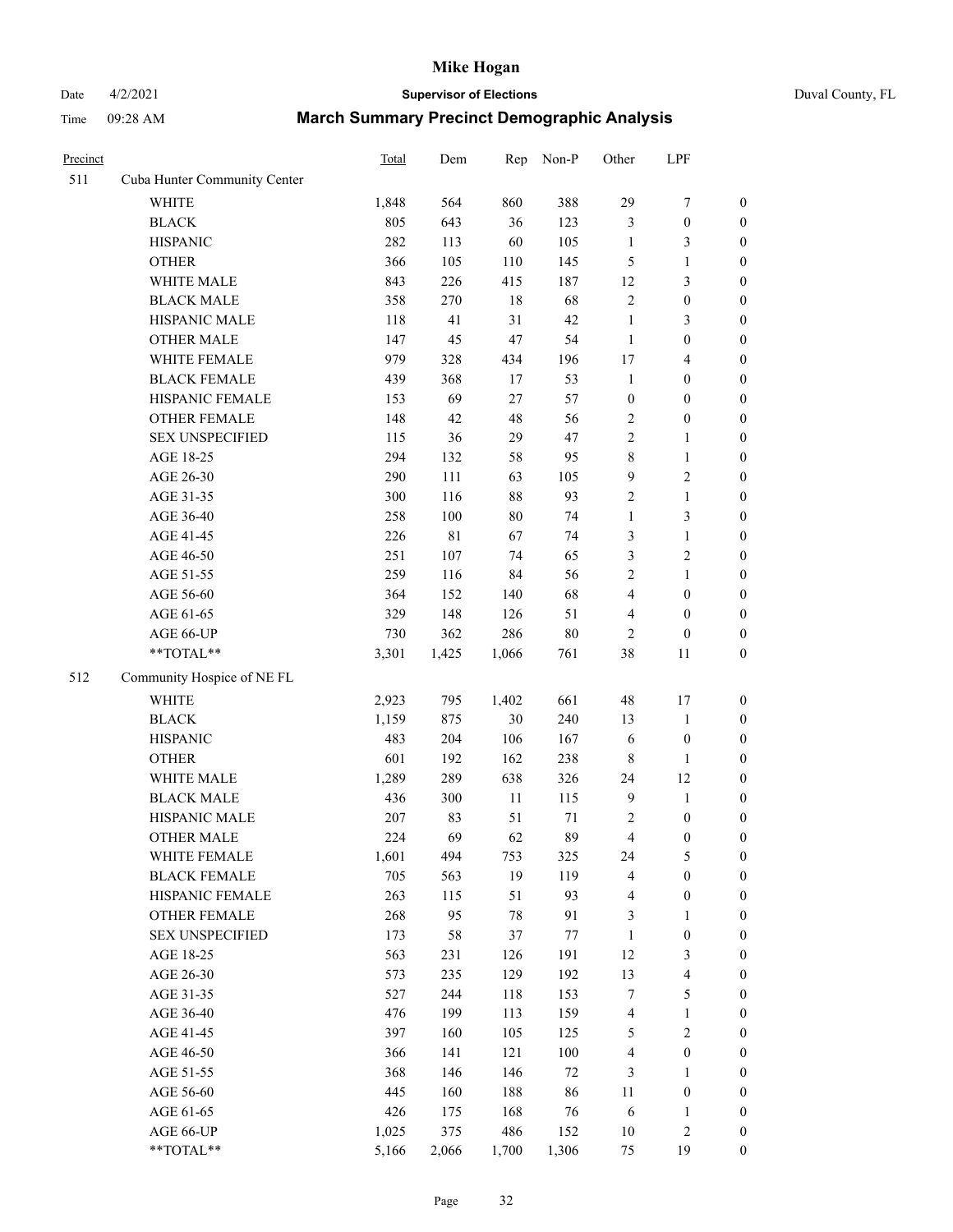# Date 4/2/2021 **Supervisor of Elections** Duval County, FL

| Precinct |                          | Total | Dem    | Rep            | Non-P       | Other            | LPF              |                  |
|----------|--------------------------|-------|--------|----------------|-------------|------------------|------------------|------------------|
| 513      | Englewood Baptist Church |       |        |                |             |                  |                  |                  |
|          | <b>WHITE</b>             | 1,492 | 400    | 761            | 311         | 15               | $\mathfrak s$    | 0                |
|          | <b>BLACK</b>             | 541   | 415    | 27             | 94          | 4                | $\mathbf{1}$     | 0                |
|          | <b>HISPANIC</b>          | 237   | 97     | 61             | 76          | 3                | $\boldsymbol{0}$ | $\boldsymbol{0}$ |
|          | <b>OTHER</b>             | 380   | 87     | 118            | 171         | 3                | 1                | $\boldsymbol{0}$ |
|          | WHITE MALE               | 682   | 157    | 357            | 160         | 5                | $\mathfrak{Z}$   | $\boldsymbol{0}$ |
|          | <b>BLACK MALE</b>        | 257   | 184    | 17             | 52          | 3                | $\mathbf{1}$     | $\boldsymbol{0}$ |
|          | HISPANIC MALE            | 115   | 43     | 34             | 36          | $\overline{c}$   | $\boldsymbol{0}$ | $\boldsymbol{0}$ |
|          | <b>OTHER MALE</b>        | 160   | 31     | 58             | 70          | $\mathbf{1}$     | $\boldsymbol{0}$ | $\boldsymbol{0}$ |
|          | WHITE FEMALE             | 781   | 236    | 390            | 143         | 10               | $\sqrt{2}$       | $\boldsymbol{0}$ |
|          | <b>BLACK FEMALE</b>      | 277   | 224    | $10\,$         | 42          | $\mathbf{1}$     | $\boldsymbol{0}$ | $\boldsymbol{0}$ |
|          | HISPANIC FEMALE          | 110   | 48     | 25             | 37          | $\boldsymbol{0}$ | $\boldsymbol{0}$ | $\boldsymbol{0}$ |
|          | OTHER FEMALE             | 145   | 42     | 43             | 58          | $\mathbf{1}$     | 1                | $\boldsymbol{0}$ |
|          | <b>SEX UNSPECIFIED</b>   | 123   | 34     | 33             | 54          | $\mathbf{2}$     | $\boldsymbol{0}$ | $\boldsymbol{0}$ |
|          | AGE 18-25                | 253   | 108    | 58             | $8\sqrt{1}$ | 6                | $\boldsymbol{0}$ | $\boldsymbol{0}$ |
|          | AGE 26-30                | 207   | 71     | 54             | 76          | 3                | $\mathfrak{Z}$   | $\boldsymbol{0}$ |
|          | AGE 31-35                | 243   | 90     | 77             | 70          | 4                | $\sqrt{2}$       | $\boldsymbol{0}$ |
|          | AGE 36-40                | 196   | 66     | 63             | 60          | 6                | $\mathbf{1}$     | $\boldsymbol{0}$ |
|          | AGE 41-45                | 199   | 61     | $70\,$         | 68          | $\boldsymbol{0}$ | $\boldsymbol{0}$ | $\boldsymbol{0}$ |
|          | AGE 46-50                | 222   | 82     | 69             | 68          | 2                | 1                | $\boldsymbol{0}$ |
|          | AGE 51-55                | 220   | 85     | 79             | 56          | $\boldsymbol{0}$ | $\boldsymbol{0}$ | $\boldsymbol{0}$ |
|          | AGE 56-60                | 260   | 100    | 109            | 50          | 1                | $\boldsymbol{0}$ | 0                |
|          | AGE 61-65                | 242   | 89     | 106            | 47          | $\boldsymbol{0}$ | $\boldsymbol{0}$ | $\boldsymbol{0}$ |
|          | AGE 66-UP                | 608   | 247    | 282            | 76          | 3                | $\boldsymbol{0}$ | $\boldsymbol{0}$ |
|          | $**TOTAL**$              | 2,650 | 999    | 967            | 652         | 25               | $\boldsymbol{7}$ | $\boldsymbol{0}$ |
| 601      | Italian American Club    |       |        |                |             |                  |                  |                  |
|          | <b>WHITE</b>             | 3,085 | 559    | 1,999          | 480         | 31               | 16               | $\boldsymbol{0}$ |
|          | <b>BLACK</b>             | 143   | 96     | 15             | 30          | 2                | $\boldsymbol{0}$ | $\boldsymbol{0}$ |
|          | <b>HISPANIC</b>          | 122   | 25     | 60             | 34          | 3                | $\boldsymbol{0}$ | $\boldsymbol{0}$ |
|          | <b>OTHER</b>             | 224   | 49     | 106            | 61          | 6                | $\mathfrak{2}$   | $\boldsymbol{0}$ |
|          | WHITE MALE               | 1,506 | 224    | 993            | 261         | 17               | 11               | $\boldsymbol{0}$ |
|          | <b>BLACK MALE</b>        | 64    | 35     | $10\,$         | 17          | $\overline{c}$   | $\boldsymbol{0}$ | $\boldsymbol{0}$ |
|          | HISPANIC MALE            | 59    | $11\,$ | 30             | 16          | 2                | $\boldsymbol{0}$ | 0                |
|          | <b>OTHER MALE</b>        | 83    | 20     | 41             | 19          | $\mathbf{1}$     | $\mathfrak{2}$   | $\boldsymbol{0}$ |
|          | WHITE FEMALE             | 1,548 | 331    | 987            | 212         | 14               | 4                | 0                |
|          | <b>BLACK FEMALE</b>      | 78    | 61     | $\overline{4}$ | 13          | $\boldsymbol{0}$ | $\boldsymbol{0}$ | $\overline{0}$   |
|          | HISPANIC FEMALE          | 60    | 12     | 30             | 17          | $\mathbf{1}$     | $\boldsymbol{0}$ | $\overline{0}$   |
|          | OTHER FEMALE             | 111   | 25     | 55             | 26          | 5                | $\boldsymbol{0}$ | $\overline{0}$   |
|          | <b>SEX UNSPECIFIED</b>   | 65    | 10     | 30             | 24          | $\boldsymbol{0}$ | $\mathbf{1}$     | 0                |
|          | AGE 18-25                | 352   | 69     | 192            | 78          | 10               | 3                | 0                |
|          | AGE 26-30                | 193   | 36     | 106            | 48          | $\mathbf{1}$     | $\sqrt{2}$       | 0                |
|          | AGE 31-35                | 225   | 49     | 115            | 58          | $\mathbf{1}$     | $\sqrt{2}$       | 0                |
|          | AGE 36-40                | 269   | 55     | 136            | $72\,$      | 4                | $\sqrt{2}$       | 0                |
|          | AGE 41-45                | 205   | 41     | 118            | 41          | 3                | $\sqrt{2}$       | 0                |
|          | AGE 46-50                | 248   | 48     | 142            | 52          | 3                | $\mathfrak{Z}$   | 0                |
|          | AGE 51-55                | 311   | 46     | 202            | 57          | 5                | $\mathbf{1}$     | 0                |
|          | AGE 56-60                | 382   | 64     | 266            | 46          | 5                | $\mathbf{1}$     | $\overline{0}$   |
|          | AGE 61-65                | 345   | 63     | 237            | 44          | $\boldsymbol{0}$ | $\mathbf{1}$     | $\overline{0}$   |
|          | AGE 66-UP                | 1,044 | 258    | 666            | 109         | 10               | $\mathbf{1}$     | 0                |
|          | **TOTAL**                | 3,574 | 729    | 2,180          | 605         | 42               | 18               | $\boldsymbol{0}$ |
|          |                          |       |        |                |             |                  |                  |                  |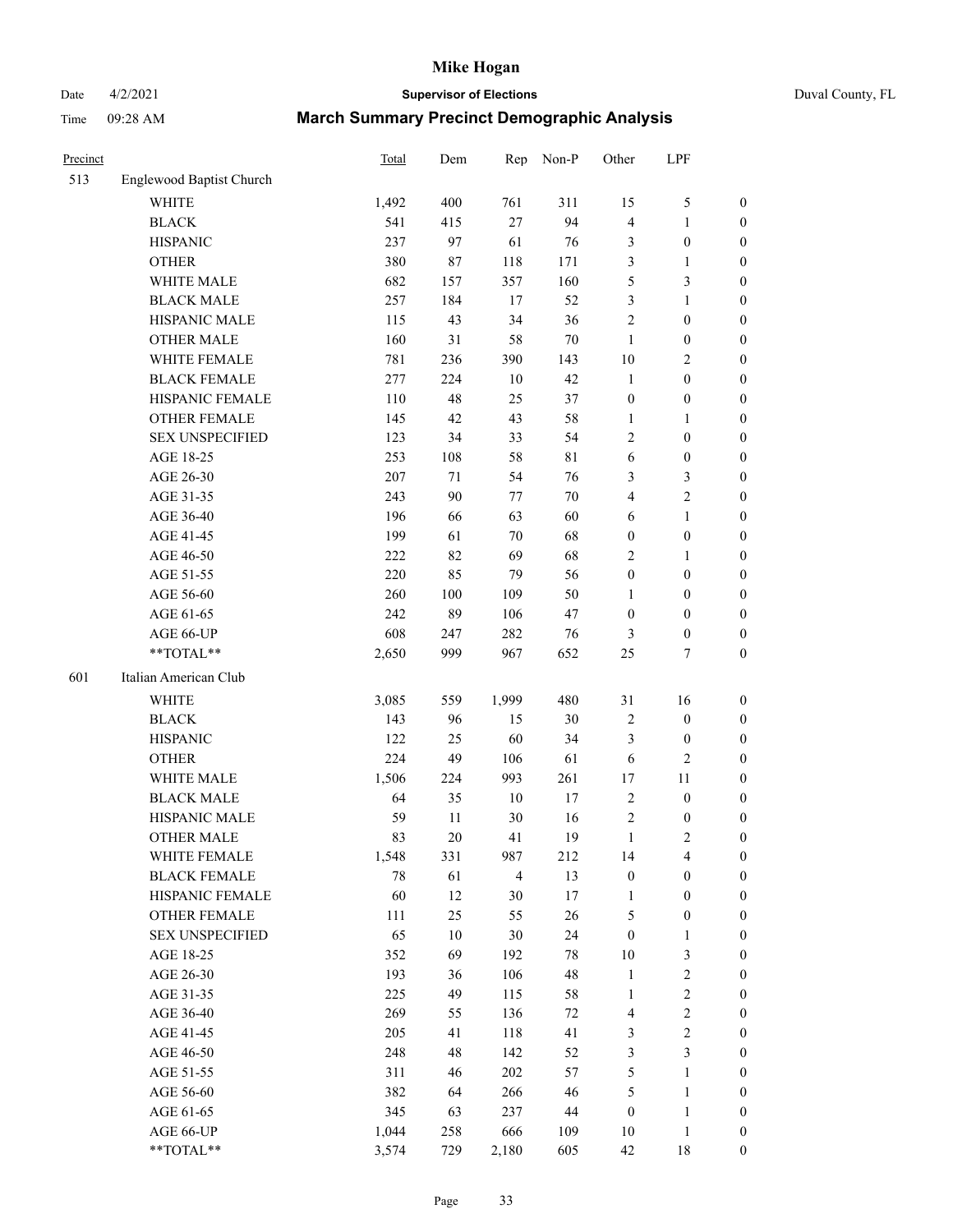Date 4/2/2021 **Supervisor of Elections** Duval County, FL

| Precinct |                           | Total | Dem    | Rep            | Non-P   | Other            | LPF                     |                  |
|----------|---------------------------|-------|--------|----------------|---------|------------------|-------------------------|------------------|
| 602      | All Souls Anglican Church |       |        |                |         |                  |                         |                  |
|          | <b>WHITE</b>              | 3,370 | 740    | 1,888          | 681     | $44\,$           | 17                      | $\boldsymbol{0}$ |
|          | <b>BLACK</b>              | 413   | 321    | 31             | 54      | $\boldsymbol{7}$ | $\boldsymbol{0}$        | $\boldsymbol{0}$ |
|          | <b>HISPANIC</b>           | 300   | 92     | 93             | 108     | 7                | $\boldsymbol{0}$        | $\boldsymbol{0}$ |
|          | <b>OTHER</b>              | 499   | 131    | 154            | 206     | 6                | $\mathbf{2}$            | $\boldsymbol{0}$ |
|          | WHITE MALE                | 1,625 | 304    | 953            | 341     | 15               | 12                      | $\boldsymbol{0}$ |
|          | <b>BLACK MALE</b>         | 195   | 139    | 20             | 31      | 5                | $\boldsymbol{0}$        | $\boldsymbol{0}$ |
|          | HISPANIC MALE             | 128   | 37     | 39             | 49      | 3                | $\boldsymbol{0}$        | $\boldsymbol{0}$ |
|          | OTHER MALE                | 223   | 51     | 70             | $100\,$ | $\overline{c}$   | $\boldsymbol{0}$        | $\boldsymbol{0}$ |
|          | WHITE FEMALE              | 1,720 | 429    | 919            | 339     | 28               | 5                       | $\boldsymbol{0}$ |
|          | <b>BLACK FEMALE</b>       | 214   | 180    | 10             | 22      | 2                | $\boldsymbol{0}$        | 0                |
|          | HISPANIC FEMALE           | 170   | 54     | 54             | 58      | 4                | $\boldsymbol{0}$        | $\boldsymbol{0}$ |
|          | OTHER FEMALE              | 207   | 67     | 63             | $72\,$  | 4                | $\mathbf{1}$            | $\boldsymbol{0}$ |
|          | <b>SEX UNSPECIFIED</b>    | 100   | 23     | 38             | 37      | 1                | $\mathbf{1}$            | $\boldsymbol{0}$ |
|          | AGE 18-25                 | 487   | 132    | 188            | 150     | $11\,$           | 6                       | $\boldsymbol{0}$ |
|          | AGE 26-30                 | 340   | 97     | 140            | 93      | 6                | $\overline{\mathbf{4}}$ | $\boldsymbol{0}$ |
|          | AGE 31-35                 | 425   | 123    | 167            | 128     | 6                | $\mathbf{1}$            | $\boldsymbol{0}$ |
|          | AGE 36-40                 | 441   | 121    | 185            | 127     | $\sqrt{6}$       | $\sqrt{2}$              | $\boldsymbol{0}$ |
|          | AGE 41-45                 | 336   | 99     | 126            | 102     | $\mathbf{9}$     | $\boldsymbol{0}$        | $\boldsymbol{0}$ |
|          | AGE 46-50                 | 352   | 97     | 173            | 73      | 6                | $\mathfrak{Z}$          | $\boldsymbol{0}$ |
|          | AGE 51-55                 | 407   | 85     | 218            | 98      | $\overline{4}$   | $\overline{2}$          | 0                |
|          | AGE 56-60                 | 466   | 136    | 247            | $80\,$  | 3                | $\boldsymbol{0}$        | $\boldsymbol{0}$ |
|          | AGE 61-65                 | 480   | 144    | 266            | 65      | 5                | $\boldsymbol{0}$        | $\boldsymbol{0}$ |
|          | AGE 66-UP                 | 848   | 250    | 456            | 133     | 8                | 1                       | $\boldsymbol{0}$ |
|          | **TOTAL**                 | 4,582 | 1,284  | 2,166          | 1,049   | 64               | 19                      | $\boldsymbol{0}$ |
| 603      | Mandarin Branch Library   |       |        |                |         |                  |                         |                  |
|          | <b>WHITE</b>              | 3,407 | 905    | 1,933          | 519     | 38               | 12                      | $\boldsymbol{0}$ |
|          | <b>BLACK</b>              | 119   | 78     | 10             | 30      | $\mathbf{1}$     | $\boldsymbol{0}$        | $\boldsymbol{0}$ |
|          | <b>HISPANIC</b>           | 156   | 50     | 56             | 49      | $\mathbf{1}$     | $\boldsymbol{0}$        | $\boldsymbol{0}$ |
|          | <b>OTHER</b>              | 284   | $80\,$ | 96             | 106     | $\mathbf{1}$     | $\mathbf{1}$            | $\boldsymbol{0}$ |
|          | WHITE MALE                | 1,561 | 349    | 922            | 267     | 14               | $\mathbf{9}$            | $\boldsymbol{0}$ |
|          | <b>BLACK MALE</b>         | 55    | 30     | $\tau$         | 17      | $\mathbf{1}$     | $\boldsymbol{0}$        | $\boldsymbol{0}$ |
|          | HISPANIC MALE             | 69    | 22     | 24             | 22      | $\mathbf{1}$     | $\boldsymbol{0}$        | 0                |
|          | <b>OTHER MALE</b>         | 109   | 25     | 44             | 40      | $\boldsymbol{0}$ | $\boldsymbol{0}$        | $\boldsymbol{0}$ |
|          | WHITE FEMALE              | 1,824 | 550    | 1,000          | 247     | 24               | 3                       | $\overline{0}$   |
|          | <b>BLACK FEMALE</b>       | 63    | 47     | $\mathfrak{Z}$ | 13      | $\boldsymbol{0}$ | $\boldsymbol{0}$        | $\overline{0}$   |
|          | HISPANIC FEMALE           | 85    | 27     | 32             | 26      | $\boldsymbol{0}$ | $\boldsymbol{0}$        | $\overline{0}$   |
|          | OTHER FEMALE              | 130   | 42     | 39             | 47      | $\mathbf{1}$     | $\mathbf{1}$            | 0                |
|          | <b>SEX UNSPECIFIED</b>    | 70    | 21     | 24             | 25      | $\boldsymbol{0}$ | $\boldsymbol{0}$        | 0                |
|          | AGE 18-25                 | 383   | 106    | 170            | 98      | 8                | $\mathbf{1}$            | 0                |
|          | AGE 26-30                 | 270   | 59     | 139            | 65      | 6                | $\mathbf{1}$            | 0                |
|          | AGE 31-35                 | 265   | 76     | 107            | 74      | $\mathbf{1}$     | $\boldsymbol{7}$        | 0                |
|          | AGE 36-40                 | 249   | 87     | 100            | 58      | 3                | $\mathbf{1}$            | 0                |
|          | AGE 41-45                 | 265   | 70     | 125            | 67      | $\overline{c}$   | $\mathbf{1}$            | 0                |
|          | AGE 46-50                 | 309   | 74     | 167            | 64      | 2                | $\sqrt{2}$              | 0                |
|          | AGE 51-55                 | 284   | 63     | 166            | 52      | 3                | $\boldsymbol{0}$        | 0                |
|          | AGE 56-60                 | 336   | 87     | 190            | 54      | 5                | $\boldsymbol{0}$        | $\boldsymbol{0}$ |
|          | AGE 61-65                 | 335   | 106    | 187            | 38      | 4                | $\boldsymbol{0}$        | 0                |
|          | AGE 66-UP                 | 1,270 | 385    | 744            | 134     | 7                | $\boldsymbol{0}$        | 0                |
|          | **TOTAL**                 | 3,966 | 1,113  | 2,095          | 704     | 41               | 13                      | $\boldsymbol{0}$ |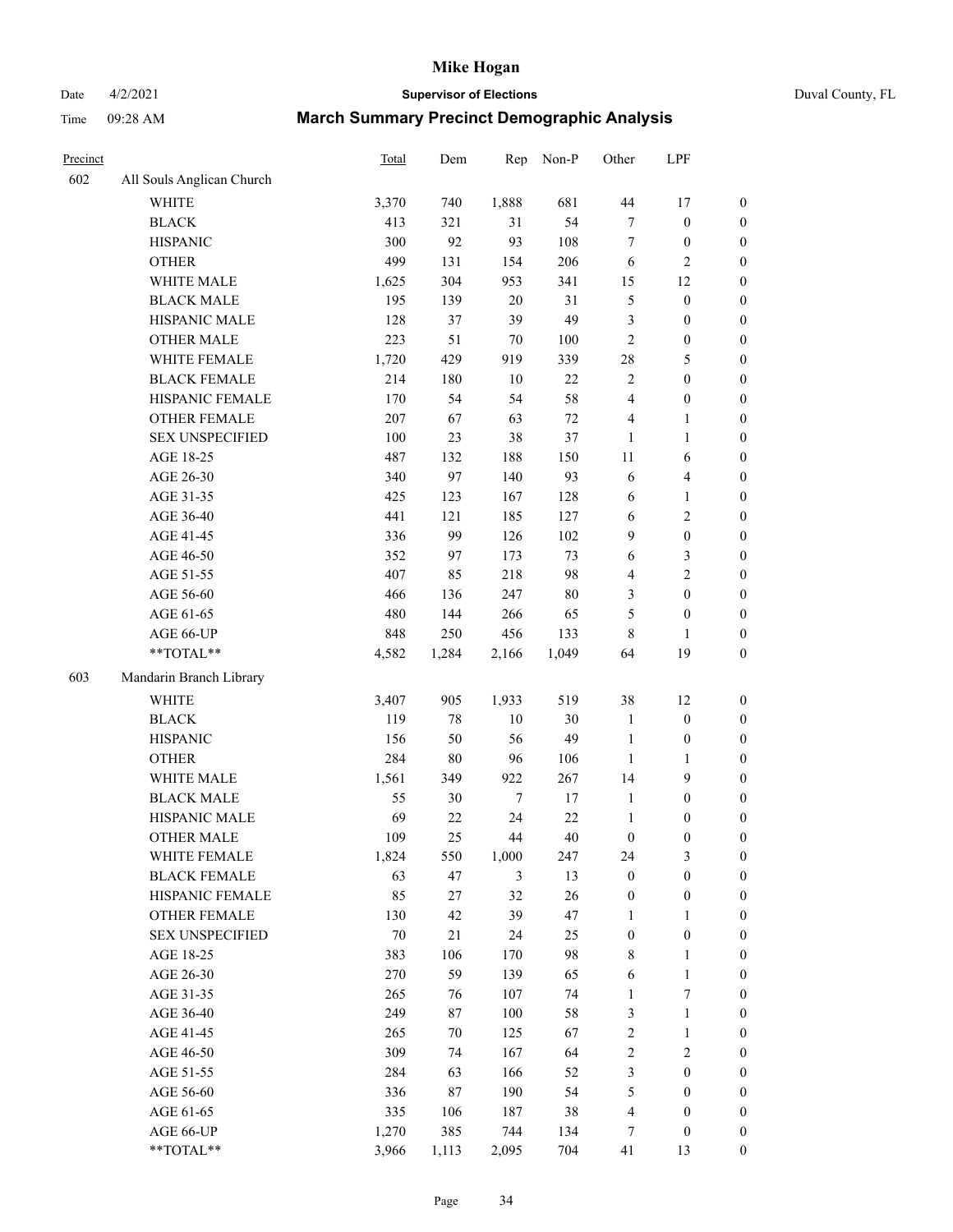# Date 4/2/2021 **Supervisor of Elections** Duval County, FL

| Precinct |                                | <b>Total</b> | Dem     | Rep            | Non-P          | Other            | LPF                      |                  |
|----------|--------------------------------|--------------|---------|----------------|----------------|------------------|--------------------------|------------------|
| 604      | Mandarin Presbyterian Church   |              |         |                |                |                  |                          |                  |
|          | <b>WHITE</b>                   | 1,738        | 353     | 1,073          | 296            | 11               | $\mathfrak s$            | 0                |
|          | <b>BLACK</b>                   | 32           | 18      | 3              | $10\,$         | $\mathbf{1}$     | $\boldsymbol{0}$         | 0                |
|          | <b>HISPANIC</b>                | 80           | 25      | 29             | 25             | $\boldsymbol{0}$ | 1                        | $\boldsymbol{0}$ |
|          | <b>OTHER</b>                   | 116          | 35      | 50             | $28\,$         | 3                | $\boldsymbol{0}$         | $\boldsymbol{0}$ |
|          | WHITE MALE                     | 842          | 135     | 535            | 160            | 7                | 5                        | $\boldsymbol{0}$ |
|          | <b>BLACK MALE</b>              | 16           | $\,8\,$ | $\overline{2}$ | 6              | $\boldsymbol{0}$ | $\boldsymbol{0}$         | $\boldsymbol{0}$ |
|          | HISPANIC MALE                  | 34           | $10\,$  | 14             | 9              | $\boldsymbol{0}$ | 1                        | $\boldsymbol{0}$ |
|          | <b>OTHER MALE</b>              | 49           | 12      | 24             | 11             | 2                | $\boldsymbol{0}$         | $\boldsymbol{0}$ |
|          | WHITE FEMALE                   | 880          | 214     | 530            | 132            | 4                | $\boldsymbol{0}$         | $\boldsymbol{0}$ |
|          | <b>BLACK FEMALE</b>            | 15           | 9       | $\mathbf{1}$   | $\overline{4}$ | $\mathbf{1}$     | $\boldsymbol{0}$         | 0                |
|          | HISPANIC FEMALE                | 46           | 15      | 15             | 16             | $\boldsymbol{0}$ | $\boldsymbol{0}$         | 0                |
|          | <b>OTHER FEMALE</b>            | 49           | 18      | 19             | 11             | $\mathbf{1}$     | $\boldsymbol{0}$         | $\boldsymbol{0}$ |
|          | <b>SEX UNSPECIFIED</b>         | 35           | $10\,$  | 15             | $10\,$         | $\boldsymbol{0}$ | $\boldsymbol{0}$         | $\boldsymbol{0}$ |
|          | AGE 18-25                      | 157          | 38      | 69             | 47             | 2                | 1                        | $\boldsymbol{0}$ |
|          | AGE 26-30                      | 121          | 26      | 56             | 36             | 3                | $\boldsymbol{0}$         | $\boldsymbol{0}$ |
|          | AGE 31-35                      | 144          | 25      | 85             | 33             | $\mathbf{1}$     | $\boldsymbol{0}$         | $\boldsymbol{0}$ |
|          | AGE 36-40                      | 127          | 26      | $70\,$         | 29             | $\mathbf{1}$     | $\mathbf{1}$             | $\boldsymbol{0}$ |
|          | AGE 41-45                      | 143          | 26      | 76             | 39             | 2                | $\boldsymbol{0}$         | $\boldsymbol{0}$ |
|          | AGE 46-50                      | 140          | $28\,$  | $80\,$         | $30\,$         | $\boldsymbol{0}$ | $\sqrt{2}$               | $\boldsymbol{0}$ |
|          | AGE 51-55                      | 157          | 27      | 95             | 32             | 3                | $\boldsymbol{0}$         | $\boldsymbol{0}$ |
|          | AGE 56-60                      | 178          | 36      | 110            | 32             | $\boldsymbol{0}$ | $\boldsymbol{0}$         | 0                |
|          | AGE 61-65                      | 194          | 49      | 125            | 19             | 1                | $\boldsymbol{0}$         | 0                |
|          | AGE 66-UP                      | 605          | 150     | 389            | 62             | $\sqrt{2}$       | $\overline{c}$           | $\boldsymbol{0}$ |
|          | **TOTAL**                      | 1,966        | 431     | 1,155          | 359            | 15               | 6                        | $\boldsymbol{0}$ |
| 605      |                                |              |         |                |                |                  |                          |                  |
|          | Episcopal Church of Our Savior |              |         |                |                |                  |                          |                  |
|          | <b>WHITE</b>                   | 3,485        | 676     | 2,190          | 562            | 36               | $21\,$                   | $\boldsymbol{0}$ |
|          | <b>BLACK</b>                   | 147          | 103     | 13             | 26             | 5                | $\boldsymbol{0}$         | $\boldsymbol{0}$ |
|          | <b>HISPANIC</b>                | 148          | $28\,$  | 76             | $40\,$         | 3                | $\mathbf{1}$             | $\boldsymbol{0}$ |
|          | <b>OTHER</b>                   | 277          | 74      | 112            | 85             | 4                | $\sqrt{2}$               | $\boldsymbol{0}$ |
|          | WHITE MALE                     | 1,667        | 265     | 1,091          | 280            | 19               | 12                       | $\boldsymbol{0}$ |
|          | <b>BLACK MALE</b>              | 74           | 47      | $10\,$         | 15             | $\overline{2}$   | $\boldsymbol{0}$         | $\boldsymbol{0}$ |
|          | HISPANIC MALE                  | 60           | 11      | 32             | 16             | $\boldsymbol{0}$ | 1                        | 0                |
|          | <b>OTHER MALE</b>              | 97           | 27      | 37             | 32             | $\mathbf{1}$     | $\boldsymbol{0}$         | $\boldsymbol{0}$ |
|          | WHITE FEMALE                   | 1,779        | 405     | 1,075          | 273            | 17               | 9                        | 0                |
|          | <b>BLACK FEMALE</b>            | 70           | 54      | 3              | $10\,$         | 3                | $\boldsymbol{0}$         | $\boldsymbol{0}$ |
|          | HISPANIC FEMALE                | 84           | 15      | 44             | $22\,$         | 3                | $\boldsymbol{0}$         | $\overline{0}$   |
|          | OTHER FEMALE                   | 135          | 37      | 66             | 29             | $\mathbf{1}$     | $\sqrt{2}$               | 0                |
|          | <b>SEX UNSPECIFIED</b>         | 91           | $20\,$  | 33             | 36             | 2                | $\boldsymbol{0}$         | 0                |
|          | AGE 18-25                      | 403          | 102     | 190            | 97             | $11\,$           | $\mathfrak{Z}$           | 0                |
|          | AGE 26-30                      | 241          | 50      | 125            | 56             | 6                | $\overline{\mathcal{L}}$ | 0                |
|          | AGE 31-35                      | 255          | 53      | 143            | 52             | 5                | $\sqrt{2}$               | 0                |
|          | AGE 36-40                      | 278          | 57      | 153            | 60             | 5                | $\mathfrak{Z}$           | 0                |
|          | AGE 41-45                      | 231          | 39      | 128            | 56             | 3                | $\mathfrak s$            | 0                |
|          | AGE 46-50                      | 318          | 56      | 174            | 79             | 4                | $\mathfrak s$            | 0                |
|          | AGE 51-55                      | 326          | 52      | 213            | 55             | 5                | $\mathbf{1}$             | 0                |
|          | AGE 56-60                      | 425          | 83      | 249            | $90\,$         | 3                | $\boldsymbol{0}$         | 0                |
|          | AGE 61-65                      | 431          | 116     | 277            | 38             | $\boldsymbol{0}$ | $\boldsymbol{0}$         | 0                |
|          | AGE 66-UP                      | 1,149        | 273     | 739            | 130            | 6                | $\mathbf{1}$             | 0                |
|          | **TOTAL**                      | 4,057        | 881     | 2,391          | 713            | 48               | 24                       | $\boldsymbol{0}$ |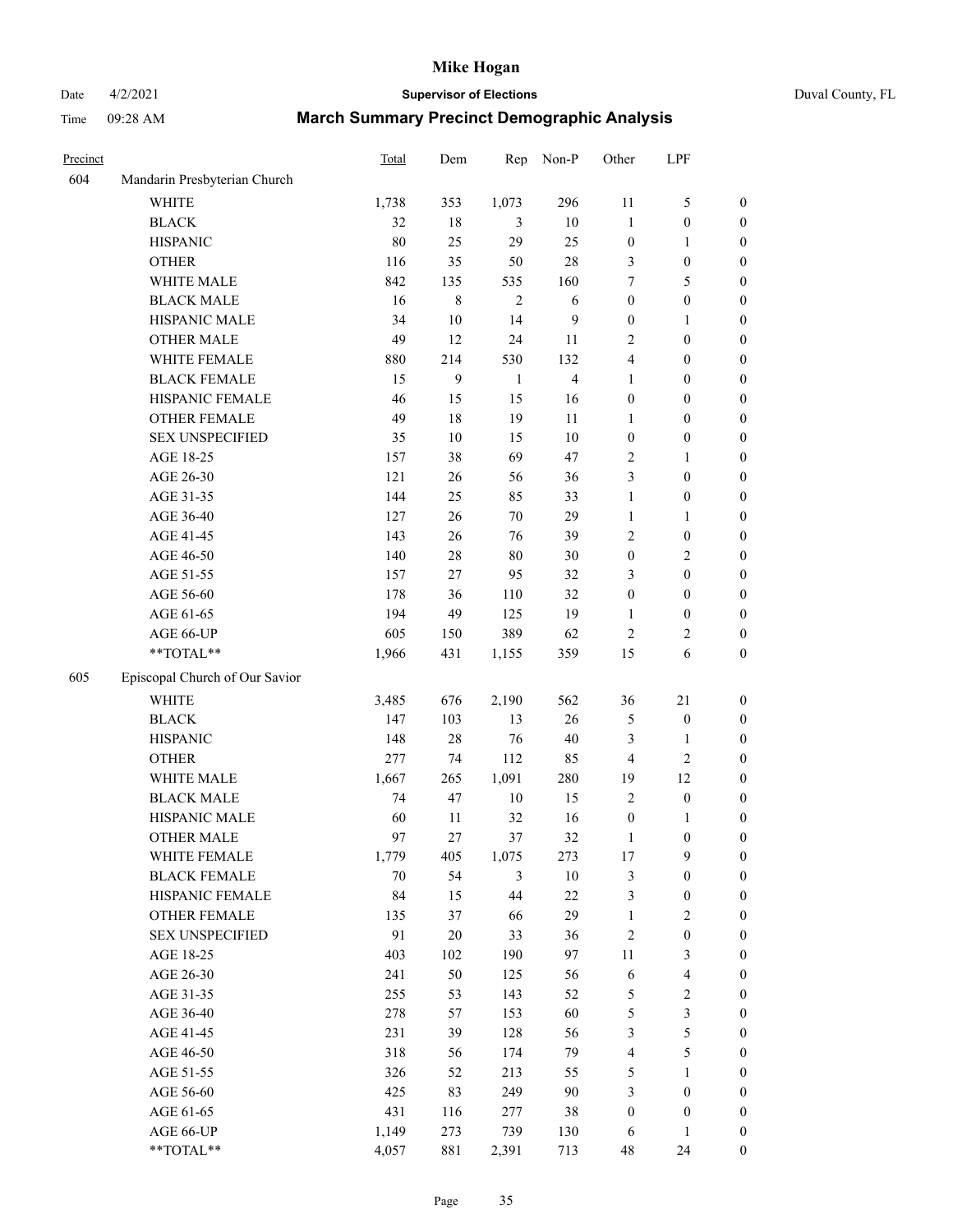# Date 4/2/2021 **Supervisor of Elections** Duval County, FL

| Precinct |                                 | <b>Total</b> | Dem    | Rep            | Non-P       | Other            | LPF                     |                  |
|----------|---------------------------------|--------------|--------|----------------|-------------|------------------|-------------------------|------------------|
| 606      | South Mandarin Regional Library |              |        |                |             |                  |                         |                  |
|          | <b>WHITE</b>                    | 4,939        | 1,013  | 3,038          | 817         | 41               | 30                      | 0                |
|          | <b>BLACK</b>                    | 299          | 211    | 19             | 64          | 4                | $\mathbf{1}$            | $\boldsymbol{0}$ |
|          | <b>HISPANIC</b>                 | 207          | 63     | 86             | 57          | $\mathbf{1}$     | $\boldsymbol{0}$        | $\boldsymbol{0}$ |
|          | <b>OTHER</b>                    | 357          | 90     | 138            | 123         | 4                | $\mathbf{2}$            | $\boldsymbol{0}$ |
|          | WHITE MALE                      | 2,354        | 389    | 1,488          | 439         | 18               | $20\,$                  | $\boldsymbol{0}$ |
|          | <b>BLACK MALE</b>               | 147          | 92     | 15             | 38          | $\overline{c}$   | $\boldsymbol{0}$        | $\boldsymbol{0}$ |
|          | HISPANIC MALE                   | 95           | 24     | 44             | 26          | $\mathbf{1}$     | $\boldsymbol{0}$        | $\boldsymbol{0}$ |
|          | <b>OTHER MALE</b>               | 140          | 27     | 61             | 50          | $\mathbf{2}$     | $\boldsymbol{0}$        | $\boldsymbol{0}$ |
|          | WHITE FEMALE                    | 2,543        | 615    | 1,526          | 369         | 23               | $10\,$                  | $\boldsymbol{0}$ |
|          | <b>BLACK FEMALE</b>             | 149          | 118    | $\overline{4}$ | 24          | $\sqrt{2}$       | $\mathbf{1}$            | 0                |
|          | HISPANIC FEMALE                 | 105          | 37     | 40             | 28          | $\boldsymbol{0}$ | $\boldsymbol{0}$        | 0                |
|          | <b>OTHER FEMALE</b>             | 163          | 55     | 56             | 48          | $\overline{c}$   | $\sqrt{2}$              | $\boldsymbol{0}$ |
|          | <b>SEX UNSPECIFIED</b>          | 106          | $20\,$ | 47             | 39          | $\boldsymbol{0}$ | $\boldsymbol{0}$        | $\boldsymbol{0}$ |
|          | AGE 18-25                       | 532          | 120    | 273            | 130         | 8                | $\mathbf{1}$            | $\boldsymbol{0}$ |
|          | AGE 26-30                       | 400          | 99     | 184            | 102         | 7                | $8\,$                   | $\boldsymbol{0}$ |
|          | AGE 31-35                       | 425          | 95     | 210            | 118         | $\mathbf{1}$     | $\mathbf{1}$            | $\boldsymbol{0}$ |
|          | AGE 36-40                       | 429          | 106    | 199            | 115         | 4                | $\mathfrak s$           | $\boldsymbol{0}$ |
|          | AGE 41-45                       | 370          | 83     | 172            | 107         | $\sqrt{6}$       | $\overline{2}$          | $\boldsymbol{0}$ |
|          | AGE 46-50                       | 414          | 96     | 219            | 92          | 3                | $\overline{4}$          | $\boldsymbol{0}$ |
|          | AGE 51-55                       | 510          | 97     | 322            | $8\sqrt{1}$ | 6                | $\overline{\mathbf{4}}$ | $\boldsymbol{0}$ |
|          | AGE 56-60                       | 583          | 124    | 379            | 78          | $\mathbf{1}$     | 1                       | 0                |
|          | AGE 61-65                       | 547          | 132    | 338            | 69          | 5                | $\mathfrak{Z}$          | $\boldsymbol{0}$ |
|          | AGE 66-UP                       | 1,592        | 425    | 985            | 169         | 9                | $\overline{4}$          | $\boldsymbol{0}$ |
|          | **TOTAL**                       | 5,802        | 1,377  | 3,281          | 1,061       | 50               | 33                      | $\boldsymbol{0}$ |
| 607      | Mandarin Branch Library         |              |        |                |             |                  |                         |                  |
|          | WHITE                           | 1,535        | 363    | 821            | 312         | $26\,$           | 13                      | $\boldsymbol{0}$ |
|          | <b>BLACK</b>                    | 244          | 186    | 10             | 43          | 5                | $\boldsymbol{0}$        | $\boldsymbol{0}$ |
|          | <b>HISPANIC</b>                 | 166          | 54     | 54             | 57          | $\mathbf{1}$     | $\boldsymbol{0}$        | $\boldsymbol{0}$ |
|          | <b>OTHER</b>                    | 150          | 44     | 52             | $46\,$      | 5                | $\mathfrak{Z}$          | $\boldsymbol{0}$ |
|          | WHITE MALE                      | 677          | 134    | 381            | 146         | $10\,$           | $\sqrt{6}$              | $\boldsymbol{0}$ |
|          | <b>BLACK MALE</b>               | 91           | 68     | $\sqrt{2}$     | 19          | $\mathbf{2}$     | $\boldsymbol{0}$        | $\boldsymbol{0}$ |
|          | HISPANIC MALE                   | 72           | 19     | 30             | 23          | $\boldsymbol{0}$ | $\boldsymbol{0}$        | $\boldsymbol{0}$ |
|          | <b>OTHER MALE</b>               | 64           | 18     | 22             | 21          | $\mathbf{1}$     | $\mathbf{2}$            | $\boldsymbol{0}$ |
|          | WHITE FEMALE                    | 843          | 225    | 430            | 165         | 16               | 7                       | 0                |
|          | <b>BLACK FEMALE</b>             | 147          | 114    | $\tau$         | 23          | 3                | $\boldsymbol{0}$        | $\overline{0}$   |
|          | HISPANIC FEMALE                 | 88           | 34     | 23             | $30\,$      | $\mathbf{1}$     | $\boldsymbol{0}$        | $\overline{0}$   |
|          | <b>OTHER FEMALE</b>             | 60           | $20\,$ | 25             | 13          | 2                | $\boldsymbol{0}$        | $\overline{0}$   |
|          | <b>SEX UNSPECIFIED</b>          | 53           | 15     | 17             | 18          | 2                | $\mathbf{1}$            | 0                |
|          | AGE 18-25                       | 182          | 60     | 62             | 56          | 4                | $\boldsymbol{0}$        | 0                |
|          | AGE 26-30                       | 199          | 61     | 66             | 61          | $\tau$           | $\overline{4}$          | 0                |
|          | AGE 31-35                       | 184          | 62     | 53             | 60          | 5                | $\overline{4}$          | 0                |
|          | AGE 36-40                       | 173          | 50     | 63             | 51          | 5                | $\overline{4}$          | 0                |
|          | AGE 41-45                       | 129          | 38     | 54             | 33          | $\overline{4}$   | $\boldsymbol{0}$        | 0                |
|          | AGE 46-50                       | 136          | 47     | 53             | 31          | 4                | $\mathbf{1}$            | 0                |
|          | AGE 51-55                       | 143          | 44     | 70             | 27          | 1                | $\mathbf{1}$            | 0                |
|          | AGE 56-60                       | 170          | 40     | 90             | 36          | 2                | $\sqrt{2}$              | 0                |
|          | AGE 61-65                       | 181          | 60     | 89             | 32          | $\boldsymbol{0}$ | $\boldsymbol{0}$        | $\overline{0}$   |
|          | AGE 66-UP                       | 598          | 185    | 337            | 71          | 5                | $\boldsymbol{0}$        | 0                |
|          | $**TOTAL**$                     | 2,095        | 647    | 937            | 458         | 37               | 16                      | $\boldsymbol{0}$ |
|          |                                 |              |        |                |             |                  |                         |                  |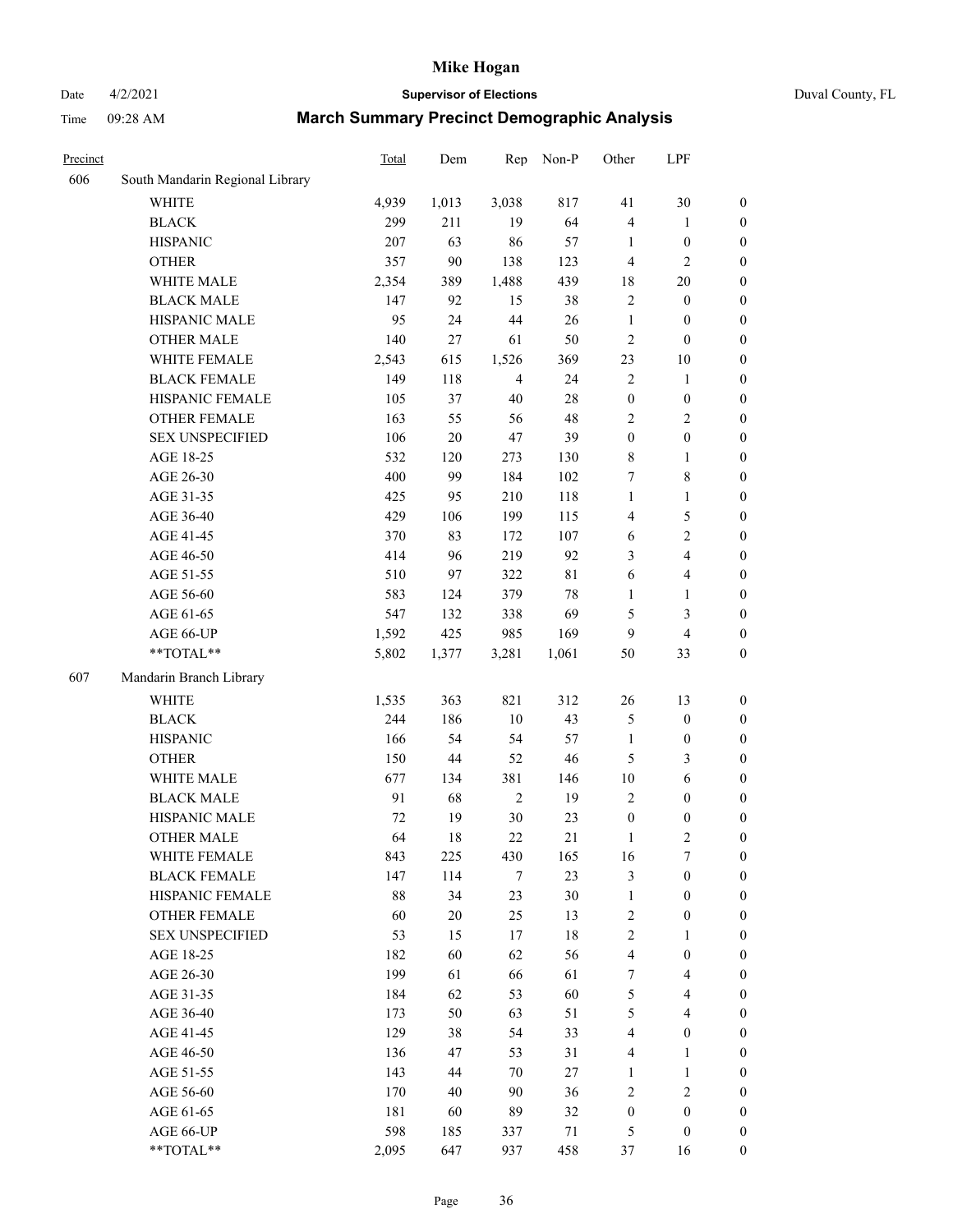Date 4/2/2021 **Supervisor of Elections** Duval County, FL

| Precinct |                                                           | <b>Total</b> | Dem         | Rep     | Non-P  | Other            | LPF              |                  |
|----------|-----------------------------------------------------------|--------------|-------------|---------|--------|------------------|------------------|------------------|
| 608      | Freedom Christian Fellowship                              |              |             |         |        |                  |                  |                  |
|          | <b>WHITE</b>                                              | 4,815        | 1,073       | 2,599   | 1,029  | 83               | 31               | 0                |
|          | <b>BLACK</b>                                              | 662          | 458         | 38      | 157    | $\tau$           | $\sqrt{2}$       | 0                |
|          | <b>HISPANIC</b>                                           | 526          | 179         | 158     | 182    | 6                | $\mathbf{1}$     | $\boldsymbol{0}$ |
|          | <b>OTHER</b>                                              | 548          | 163         | 160     | 203    | 18               | $\overline{4}$   | $\boldsymbol{0}$ |
|          | WHITE MALE                                                | 2,206        | 382         | 1,233   | 526    | 44               | 21               | $\boldsymbol{0}$ |
|          | <b>BLACK MALE</b>                                         | 270          | 184         | 19      | 65     | 2                | $\boldsymbol{0}$ | $\boldsymbol{0}$ |
|          | HISPANIC MALE                                             | 237          | 68          | 75      | 91     | 2                | $\mathbf{1}$     | $\boldsymbol{0}$ |
|          | <b>OTHER MALE</b>                                         | 211          | 63          | 54      | 84     | 8                | $\mathbf{2}$     | $\boldsymbol{0}$ |
|          | WHITE FEMALE                                              | 2,564        | 678         | 1,346   | 491    | 39               | $10\,$           | $\boldsymbol{0}$ |
|          | <b>BLACK FEMALE</b>                                       | 380          | 266         | 18      | 89     | 5                | $\sqrt{2}$       | 0                |
|          | HISPANIC FEMALE                                           | 276          | 109         | 79      | 85     | 3                | $\boldsymbol{0}$ | 0                |
|          | <b>OTHER FEMALE</b>                                       | 259          | $8\sqrt{1}$ | 83      | 83     | 10               | $\overline{c}$   | $\boldsymbol{0}$ |
|          | <b>SEX UNSPECIFIED</b>                                    | 148          | 42          | 48      | 57     | $\mathbf{1}$     | $\boldsymbol{0}$ | $\boldsymbol{0}$ |
|          | AGE 18-25                                                 | 699          | 197         | 251     | 224    | 23               | $\overline{4}$   | $\boldsymbol{0}$ |
|          | AGE 26-30                                                 | 629          | 181         | 239     | 182    | $22\,$           | $\mathfrak s$    | $\boldsymbol{0}$ |
|          | AGE 31-35                                                 | 616          | 199         | 222     | 168    | 12               | 15               | $\boldsymbol{0}$ |
|          | AGE 36-40                                                 | 544          | 143         | 225     | 164    | $\,$ $\,$        | $\overline{4}$   | $\boldsymbol{0}$ |
|          | AGE 41-45                                                 | 526          | 142         | 210     | 165    | 5                | $\overline{4}$   | $\boldsymbol{0}$ |
|          | AGE 46-50                                                 | 493          | 135         | 210     | 137    | $10\,$           | $\mathbf{1}$     | $\boldsymbol{0}$ |
|          | AGE 51-55                                                 | 548          | 134         | 273     | 129    | 11               | $\mathbf{1}$     | 0                |
|          | AGE 56-60                                                 | 560          | 136         | 312     | 107    | 5                | $\boldsymbol{0}$ | 0                |
|          | AGE 61-65                                                 | 498          | 133         | 264     | 91     | $\tau$           | 3                | 0                |
|          | AGE 66-UP                                                 | 1,438        | 473         | 749     | 204    | $11\,$           | $\mathbf{1}$     | $\boldsymbol{0}$ |
|          | **TOTAL**                                                 | 6,551        | 1,873       | 2,955   | 1,571  | 114              | 38               | $\boldsymbol{0}$ |
| 609      | <b>Burnett Park Recreation Center</b>                     |              |             |         |        |                  |                  |                  |
|          | <b>WHITE</b>                                              | 1,520        | 397         | 744     | 335    | 29               | 15               | $\boldsymbol{0}$ |
|          | <b>BLACK</b>                                              | 249          | 183         | $11\,$  | 52     | 3                | $\boldsymbol{0}$ | $\boldsymbol{0}$ |
|          | <b>HISPANIC</b>                                           | 191          | 69          | 47      | $72\,$ | 2                | $\mathbf{1}$     | $\boldsymbol{0}$ |
|          | <b>OTHER</b>                                              | 199          | 54          | 62      | $80\,$ | $\overline{c}$   | $\mathbf{1}$     | $\boldsymbol{0}$ |
|          | WHITE MALE                                                | 693          | 158         | 352     | 163    | 9                | 11               | $\boldsymbol{0}$ |
|          | <b>BLACK MALE</b>                                         | 102          | 67          | $\,8\,$ | 26     | $\mathbf{1}$     | $\boldsymbol{0}$ | $\boldsymbol{0}$ |
|          | HISPANIC MALE                                             | 94           | $28\,$      | $28\,$  | 36     | 2                | $\boldsymbol{0}$ | 0                |
|          | <b>OTHER MALE</b>                                         | 71           | 14          | 23      | 32     | $\mathbf{1}$     | 1                | 0                |
|          | WHITE FEMALE                                              | 810          | 232         | 386     | 168    | 20               | 4                | 0                |
|          | <b>BLACK FEMALE</b>                                       | 145          | 114         | 3       | 26     | 2                | $\boldsymbol{0}$ | $\overline{0}$   |
|          | HISPANIC FEMALE                                           | 92           | 41          | 19      | 31     | $\boldsymbol{0}$ | 1                | $\overline{0}$   |
|          | <b>OTHER FEMALE</b>                                       | 97           | 35          | $28\,$  | 34     | $\boldsymbol{0}$ | $\boldsymbol{0}$ | $\overline{0}$   |
|          | <b>SEX UNSPECIFIED</b>                                    | 55           | 14          | 17      | 23     | $\mathbf{1}$     | $\boldsymbol{0}$ | 0                |
|          | AGE 18-25                                                 | 244          | 75          | 77      | 83     | 7                | $\sqrt{2}$       | 0                |
|          | AGE 26-30                                                 | 231          | 77          | 72      | 74     | 4                | $\overline{4}$   | 0                |
|          | AGE 31-35                                                 | 172          | 57          | 51      | 57     | 5                | $\mathbf{2}$     | 0                |
|          | AGE 36-40                                                 | 192          | 55          | 70      | 60     | $\mathbf{1}$     | 6                | 0                |
|          | AGE 41-45                                                 | 152          | 51          | 45      | 52     | 2                | $\mathbf{2}$     | 0                |
|          | AGE 46-50                                                 | 155          | 48          | 66      | 36     | 4                | $\mathbf{1}$     | 0                |
|          | AGE 51-55                                                 | 174          | 51          | 74      | 46     | 3                | $\boldsymbol{0}$ | 0                |
|          | AGE 56-60                                                 | 165          | 42          | 91      | 27     | 5                | $\boldsymbol{0}$ | 0                |
|          | AGE 61-65                                                 | 160          | 58          | 73      | $28\,$ | 1                | $\boldsymbol{0}$ | 0                |
|          | AGE 66-UP                                                 | 514          | 189         | 245     | 76     | 4                | $\boldsymbol{0}$ | 0                |
|          | $\mathrm{*}\mathrm{*}\mathrm{TOTAL} \mathrm{*}\mathrm{*}$ | 2,159        | 703         | 864     | 539    | 36               | 17               | $\boldsymbol{0}$ |
|          |                                                           |              |             |         |        |                  |                  |                  |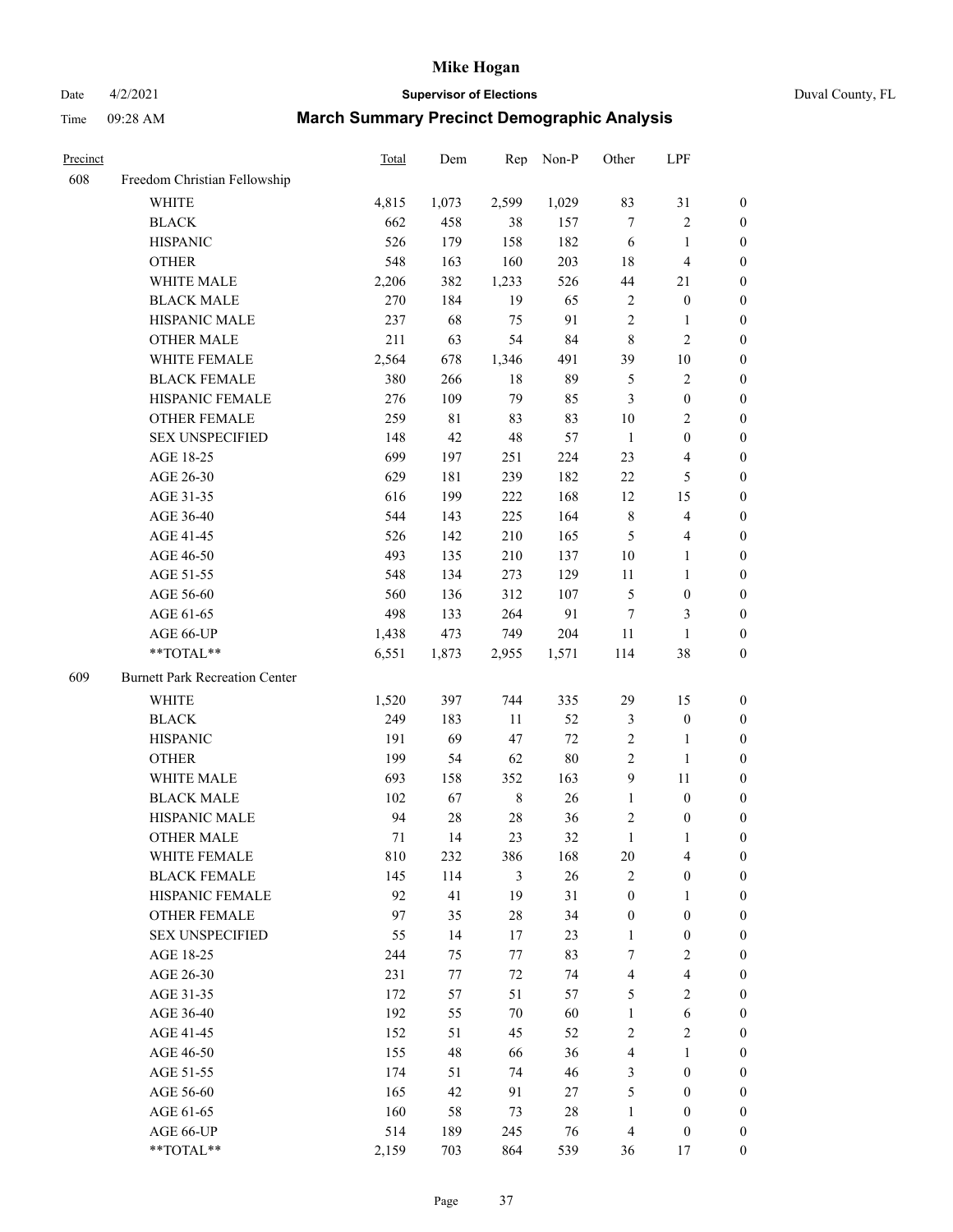Date 4/2/2021 **Supervisor of Elections** Duval County, FL

| Precinct |                        | <b>Total</b> | Dem    | Rep            | Non-P  | Other            | LPF                     |                  |
|----------|------------------------|--------------|--------|----------------|--------|------------------|-------------------------|------------------|
| 610      | St Justin Martyr       |              |        |                |        |                  |                         |                  |
|          | <b>WHITE</b>           | 4,747        | 919    | 2,802          | 936    | 61               | 29                      | $\boldsymbol{0}$ |
|          | <b>BLACK</b>           | 295          | 218    | 17             | 54     | 5                | $\mathbf{1}$            | $\boldsymbol{0}$ |
|          | <b>HISPANIC</b>        | 281          | 92     | 100            | 82     | 4                | 3                       | $\boldsymbol{0}$ |
|          | <b>OTHER</b>           | 402          | 102    | 155            | 138    | 6                | $\mathbf{1}$            | $\boldsymbol{0}$ |
|          | WHITE MALE             | 2,317        | 348    | 1,441          | 477    | 29               | $22\,$                  | $\boldsymbol{0}$ |
|          | <b>BLACK MALE</b>      | 147          | 104    | 9              | 30     | 3                | $\mathbf{1}$            | $\boldsymbol{0}$ |
|          | HISPANIC MALE          | 135          | 36     | 56             | $40\,$ | $\mathbf{1}$     | $\sqrt{2}$              | $\boldsymbol{0}$ |
|          | <b>OTHER MALE</b>      | 159          | 41     | 66             | 48     | 3                | $\mathbf{1}$            | $\boldsymbol{0}$ |
|          | WHITE FEMALE           | 2,380        | 560    | 1,331          | 451    | 31               | $\boldsymbol{7}$        | $\boldsymbol{0}$ |
|          | <b>BLACK FEMALE</b>    | 145          | 112    | $\,$ 8 $\,$    | 23     | 2                | $\boldsymbol{0}$        | 0                |
|          | HISPANIC FEMALE        | 145          | 56     | 43             | 42     | 3                | $\mathbf{1}$            | 0                |
|          | <b>OTHER FEMALE</b>    | 172          | 48     | 73             | 50     | $\mathbf{1}$     | $\boldsymbol{0}$        | $\boldsymbol{0}$ |
|          | <b>SEX UNSPECIFIED</b> | 125          | 26     | $47\,$         | 49     | 3                | $\boldsymbol{0}$        | $\boldsymbol{0}$ |
|          | AGE 18-25              | 611          | 135    | 293            | 171    | $\,$ $\,$        | $\overline{\mathbf{4}}$ | $\boldsymbol{0}$ |
|          | AGE 26-30              | 400          | 100    | 179            | 113    | 7                | $\mathbf{1}$            | $\boldsymbol{0}$ |
|          | AGE 31-35              | 499          | 100    | 234            | 141    | 12               | $12\,$                  | $\boldsymbol{0}$ |
|          | AGE 36-40              | 463          | 107    | 205            | 138    | $\,$ $\,$        | $\mathfrak s$           | $\boldsymbol{0}$ |
|          | AGE 41-45              | 446          | 104    | 220            | 112    | 6                | $\overline{4}$          | $\boldsymbol{0}$ |
|          | AGE 46-50              | 469          | 99     | 257            | 107    | $\overline{4}$   | $\overline{2}$          | $\boldsymbol{0}$ |
|          | AGE 51-55              | 537          | 101    | 316            | 107    | 13               | $\boldsymbol{0}$        | $\boldsymbol{0}$ |
|          | AGE 56-60              | 586          | 125    | 355            | 101    | $\overline{4}$   | $\mathbf{1}$            | 0                |
|          | AGE 61-65              | 559          | 129    | 336            | 89     | $\mathbf{1}$     | $\overline{\mathbf{4}}$ | 0                |
|          | AGE 66-UP              | 1,155        | 331    | 679            | 131    | 13               | $\mathbf{1}$            | $\boldsymbol{0}$ |
|          | **TOTAL**              | 5,725        | 1,331  | 3,074          | 1,210  | 76               | 34                      | $\boldsymbol{0}$ |
| 611      | Mandarin Senior Center |              |        |                |        |                  |                         |                  |
|          | <b>WHITE</b>           | 1,977        | 492    | 1,048          | 403    | $20\,$           | 14                      | $\boldsymbol{0}$ |
|          | <b>BLACK</b>           | 194          | 143    | 11             | 37     | $\boldsymbol{2}$ | $\mathbf{1}$            | $\boldsymbol{0}$ |
|          | <b>HISPANIC</b>        | 174          | 68     | 42             | 61     | 3                | $\boldsymbol{0}$        | $\boldsymbol{0}$ |
|          | <b>OTHER</b>           | 204          | 64     | 49             | 87     | $\mathfrak{2}$   | $\overline{c}$          | $\boldsymbol{0}$ |
|          | <b>WHITE MALE</b>      | 893          | 180    | 493            | 202    | 8                | $10\,$                  | $\boldsymbol{0}$ |
|          | <b>BLACK MALE</b>      | 89           | 60     | $\tau$         | $21\,$ | $\mathbf{1}$     | $\boldsymbol{0}$        | $\boldsymbol{0}$ |
|          | HISPANIC MALE          | 78           | 29     | $20\,$         | 29     | $\boldsymbol{0}$ | $\boldsymbol{0}$        | 0                |
|          | <b>OTHER MALE</b>      | 88           | 24     | 25             | 36     | 1                | $\mathbf{2}$            | $\boldsymbol{0}$ |
|          | WHITE FEMALE           | 1,070        | 310    | 547            | 197    | 12               | 4                       | 0                |
|          | <b>BLACK FEMALE</b>    | 100          | $80\,$ | $\overline{4}$ | 14     | $\mathbf{1}$     | $\mathbf{1}$            | $\boldsymbol{0}$ |
|          | HISPANIC FEMALE        | 93           | 38     | 21             | 31     | $\mathfrak{Z}$   | $\boldsymbol{0}$        | $\overline{0}$   |
|          | <b>OTHER FEMALE</b>    | 87           | 33     | $18\,$         | 35     | $\mathbf{1}$     | $\boldsymbol{0}$        | $\overline{0}$   |
|          | <b>SEX UNSPECIFIED</b> | 51           | 13     | 15             | 23     | $\boldsymbol{0}$ | $\boldsymbol{0}$        | 0                |
|          | AGE 18-25              | 227          | 57     | 79             | 84     | 6                | $\mathbf{1}$            | 0                |
|          | AGE 26-30              | 232          | 70     | 89             | 63     | 6                | $\overline{\mathbf{4}}$ | 0                |
|          | AGE 31-35              | 236          | $80\,$ | 84             | 67     | $\mathfrak{2}$   | $\mathfrak{Z}$          | 0                |
|          | AGE 36-40              | 221          | 62     | 86             | 68     | 4                | $\mathbf{1}$            | 0                |
|          | AGE 41-45              | 177          | 49     | 73             | 52     | $\boldsymbol{0}$ | $\mathfrak{Z}$          | 0                |
|          | AGE 46-50              | 206          | 48     | 94             | 59     | 3                | $\sqrt{2}$              | 0                |
|          | AGE 51-55              | 166          | 57     | 73             | 34     | $\sqrt{2}$       | $\boldsymbol{0}$        | 0                |
|          | AGE 56-60              | 238          | 63     | 133            | 39     | 1                | $\mathfrak{2}$          | 0                |
|          | AGE 61-65              | 235          | 84     | 113            | 37     | $\mathbf{1}$     | $\boldsymbol{0}$        | $\overline{0}$   |
|          | AGE 66-UP              | 611          | 197    | 326            | 85     | 2                | $\mathbf{1}$            | $\boldsymbol{0}$ |
|          | **TOTAL**              | 2,549        | 767    | 1,150          | 588    | 27               | 17                      | $\boldsymbol{0}$ |
|          |                        |              |        |                |        |                  |                         |                  |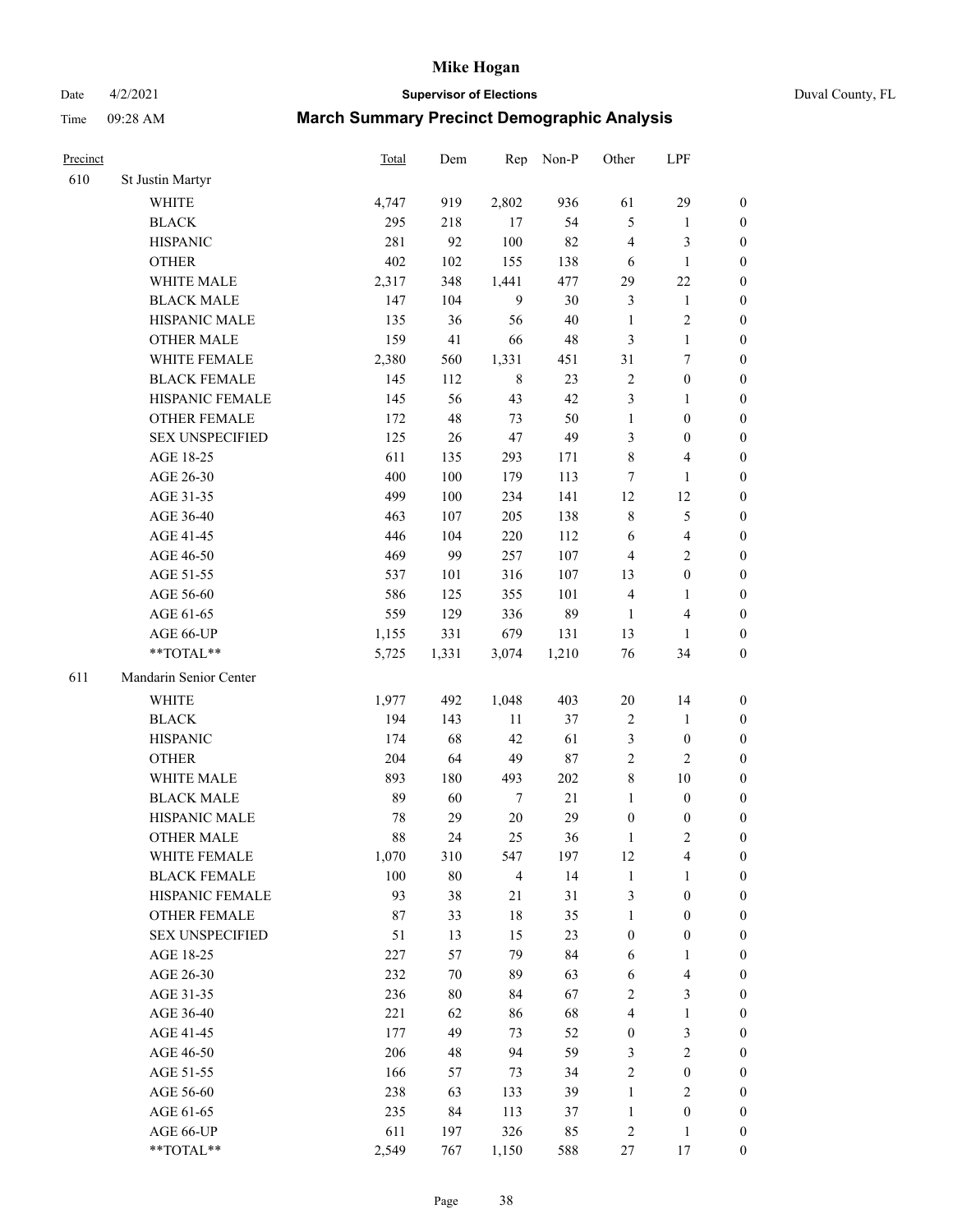Date 4/2/2021 **Supervisor of Elections** Duval County, FL

| Precinct |                           | Total | Dem   | Rep              | Non-P   | Other                   | LPF              |                  |
|----------|---------------------------|-------|-------|------------------|---------|-------------------------|------------------|------------------|
| 612      | Mandarin Church of Christ |       |       |                  |         |                         |                  |                  |
|          | <b>WHITE</b>              | 3,314 | 695   | 1,893            | 667     | 47                      | 12               | 0                |
|          | <b>BLACK</b>              | 472   | 370   | $20\,$           | 76      | 6                       | $\boldsymbol{0}$ | 0                |
|          | <b>HISPANIC</b>           | 316   | 98    | 105              | 104     | 6                       | 3                | $\boldsymbol{0}$ |
|          | <b>OTHER</b>              | 769   | 220   | 229              | 311     | 8                       | $\mathbf{1}$     | $\boldsymbol{0}$ |
|          | WHITE MALE                | 1,587 | 288   | 926              | 345     | 19                      | 9                | $\boldsymbol{0}$ |
|          | <b>BLACK MALE</b>         | 227   | 165   | 12               | 45      | 5                       | $\boldsymbol{0}$ | $\boldsymbol{0}$ |
|          | HISPANIC MALE             | 151   | 39    | 54               | 52      | 3                       | 3                | $\boldsymbol{0}$ |
|          | <b>OTHER MALE</b>         | 314   | 77    | 104              | 131     | 2                       | $\boldsymbol{0}$ | $\boldsymbol{0}$ |
|          | WHITE FEMALE              | 1,696 | 403   | 947              | 315     | 28                      | $\mathfrak{Z}$   | $\boldsymbol{0}$ |
|          | <b>BLACK FEMALE</b>       | 241   | 202   | $\,$ 8 $\,$      | 30      | $\mathbf{1}$            | $\boldsymbol{0}$ | 0                |
|          | HISPANIC FEMALE           | 161   | 58    | 50               | 50      | 3                       | $\boldsymbol{0}$ | 0                |
|          | OTHER FEMALE              | 370   | 128   | 102              | 135     | 5                       | $\boldsymbol{0}$ | $\boldsymbol{0}$ |
|          | <b>SEX UNSPECIFIED</b>    | 124   | 23    | 44               | 55      | $\mathbf{1}$            | $\mathbf{1}$     | $\boldsymbol{0}$ |
|          | AGE 18-25                 | 585   | 186   | 203              | 172     | 22                      | $\sqrt{2}$       | $\boldsymbol{0}$ |
|          | AGE 26-30                 | 360   | 109   | 138              | 105     | 4                       | $\overline{4}$   | $\boldsymbol{0}$ |
|          | AGE 31-35                 | 369   | 107   | 148              | 109     | 3                       | $\sqrt{2}$       | $\boldsymbol{0}$ |
|          | AGE 36-40                 | 408   | 109   | 163              | 128     | 6                       | $\sqrt{2}$       | $\boldsymbol{0}$ |
|          | AGE 41-45                 | 417   | 118   | 159              | 133     | 5                       | $\overline{c}$   | $\boldsymbol{0}$ |
|          | AGE 46-50                 | 460   | 131   | 204              | 118     | $\boldsymbol{7}$        | $\boldsymbol{0}$ | $\boldsymbol{0}$ |
|          | AGE 51-55                 | 511   | 136   | 256              | 110     | 8                       | $\mathbf{1}$     | 0                |
|          | AGE 56-60                 | 488   | 119   | 264              | 103     | $\mathbf{1}$            | $\mathbf{1}$     | 0                |
|          | AGE 61-65                 | 413   | 109   | 220              | 76      | 6                       | $\sqrt{2}$       | 0                |
|          | AGE 66-UP                 | 860   | 259   | 492              | 104     | 5                       | $\boldsymbol{0}$ | $\boldsymbol{0}$ |
|          | $**TOTAL**$               | 4,871 | 1,383 | 2,247            | 1,158   | 67                      | 16               | $\boldsymbol{0}$ |
| 613      | Mandarin Moose Lodge #42  |       |       |                  |         |                         |                  |                  |
|          | <b>WHITE</b>              | 2,500 | 514   | 1,367            | 566     | 37                      | 16               | $\boldsymbol{0}$ |
|          | <b>BLACK</b>              | 334   | 252   | 12               | 62      | 8                       | $\boldsymbol{0}$ | $\boldsymbol{0}$ |
|          | <b>HISPANIC</b>           | 240   | 88    | 57               | 91      | 4                       | $\boldsymbol{0}$ | $\boldsymbol{0}$ |
|          | <b>OTHER</b>              | 317   | 103   | 85               | 120     | 9                       | $\boldsymbol{0}$ | $\boldsymbol{0}$ |
|          | WHITE MALE                | 1,182 | 199   | 656              | 299     | 19                      | 9                | $\boldsymbol{0}$ |
|          | <b>BLACK MALE</b>         | 158   | 107   | $\boldsymbol{7}$ | 37      | 7                       | $\boldsymbol{0}$ | $\boldsymbol{0}$ |
|          | HISPANIC MALE             | 109   | 39    | 29               | 39      | 2                       | $\boldsymbol{0}$ | 0                |
|          | <b>OTHER MALE</b>         | 129   | 38    | 32               | 55      | 4                       | $\boldsymbol{0}$ | $\boldsymbol{0}$ |
|          | WHITE FEMALE              | 1,294 | 312   | 697              | 260     | 18                      | 7                | 0                |
|          | <b>BLACK FEMALE</b>       | 173   | 143   | 5                | 24      | $\mathbf{1}$            | $\boldsymbol{0}$ | $\overline{0}$   |
|          | HISPANIC FEMALE           | 126   | 48    | 26               | 50      | $\overline{c}$          | $\boldsymbol{0}$ | $\overline{0}$   |
|          | OTHER FEMALE              | 143   | 57    | 42               | 42      | $\overline{\mathbf{c}}$ | $\boldsymbol{0}$ | 0                |
|          | <b>SEX UNSPECIFIED</b>    | 77    | 14    | 27               | 33      | 3                       | $\boldsymbol{0}$ | 0                |
|          | AGE 18-25                 | 384   | 108   | 133              | 129     | 12                      | $\sqrt{2}$       | 0                |
|          | AGE 26-30                 | 316   | 74    | 114              | 117     | 6                       | 5                | 0                |
|          | AGE 31-35                 | 339   | 96    | 118              | 116     | 8                       | $\mathbf{1}$     | 0                |
|          | AGE 36-40                 | 296   | 83    | 124              | $77 \,$ | 9                       | $\mathfrak{Z}$   | 0                |
|          | AGE 41-45                 | 286   | 76    | 118              | 86      | 5                       | $\mathbf{1}$     | 0                |
|          | AGE 46-50                 | 272   | 60    | 131              | 77      | 3                       | $\mathbf{1}$     | 0                |
|          | AGE 51-55                 | 281   | 72    | 137              | 65      | 5                       | $\sqrt{2}$       | 0                |
|          | AGE 56-60                 | 291   | 86    | 151              | 48      | 6                       | $\boldsymbol{0}$ | 0                |
|          | AGE 61-65                 | 270   | 84    | 138              | 47      | 1                       | $\boldsymbol{0}$ | 0                |
|          | AGE 66-UP                 | 656   | 218   | 357              | 77      | 3                       | $\mathbf{1}$     | 0                |
|          | **TOTAL**                 | 3,391 | 957   | 1,521            | 839     | 58                      | 16               | $\boldsymbol{0}$ |
|          |                           |       |       |                  |         |                         |                  |                  |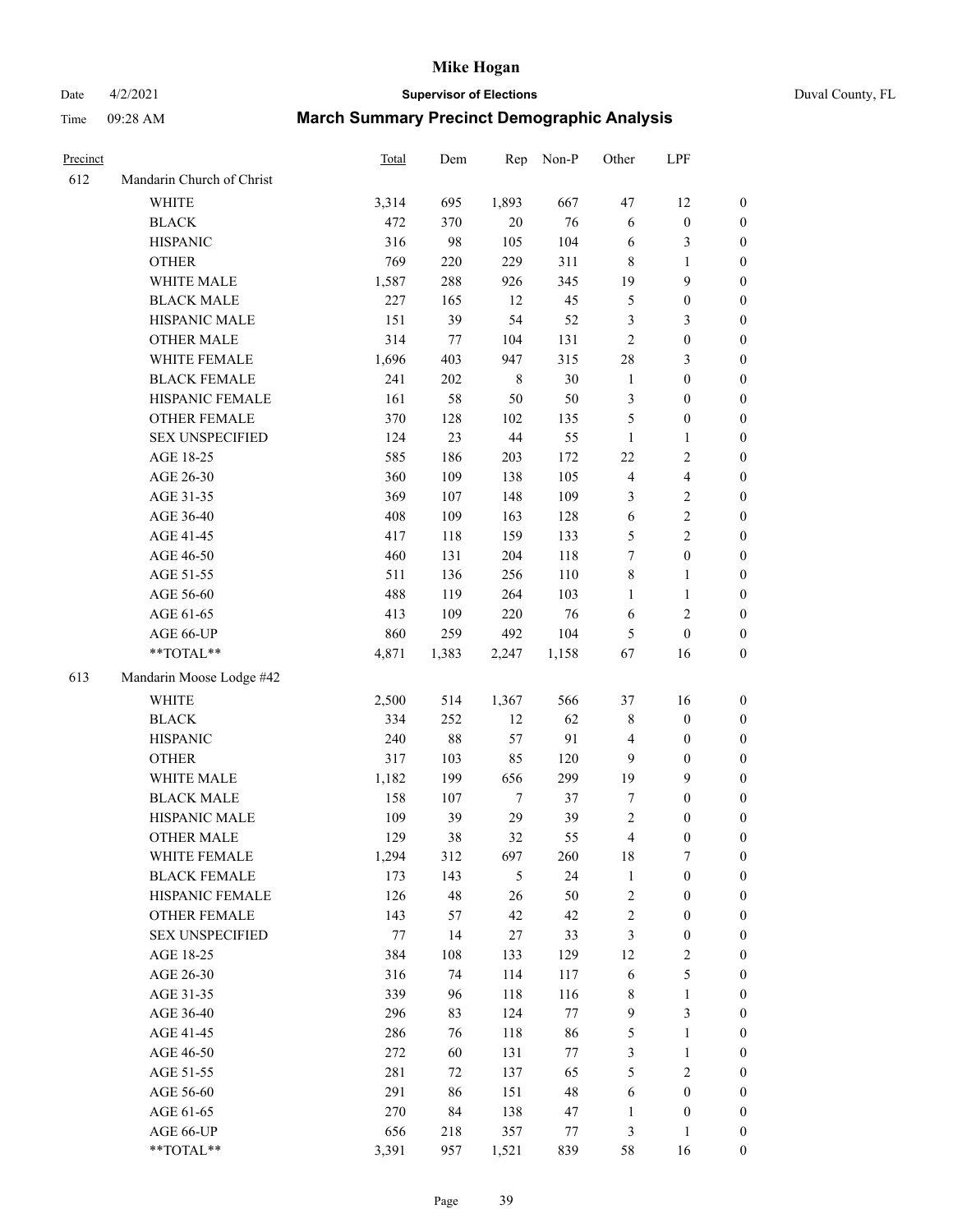Date 4/2/2021 **Supervisor of Elections** Duval County, FL

| Precinct |                                 | Total | Dem         | Rep            | Non-P          | Other            | LPF              |                  |
|----------|---------------------------------|-------|-------------|----------------|----------------|------------------|------------------|------------------|
| 614      | Mandarin Senior Center          |       |             |                |                |                  |                  |                  |
|          | <b>WHITE</b>                    | 1,317 | 262         | 750            | 279            | 17               | $\mathbf{9}$     | 0                |
|          | <b>BLACK</b>                    | 213   | 173         | $\overline{4}$ | 33             | $\mathbf{2}$     | $\mathbf{1}$     | 0                |
|          | <b>HISPANIC</b>                 | 149   | 54          | 40             | 53             | $\mathbf{2}$     | $\boldsymbol{0}$ | $\boldsymbol{0}$ |
|          | <b>OTHER</b>                    | 314   | 80          | 110            | 117            | 5                | $\sqrt{2}$       | $\boldsymbol{0}$ |
|          | WHITE MALE                      | 648   | 99          | 377            | 162            | 6                | $\overline{4}$   | $\boldsymbol{0}$ |
|          | <b>BLACK MALE</b>               | 100   | 78          | $\sqrt{2}$     | 18             | $\overline{c}$   | $\boldsymbol{0}$ | $\boldsymbol{0}$ |
|          | HISPANIC MALE                   | 67    | 21          | 21             | 23             | $\overline{c}$   | $\boldsymbol{0}$ | $\boldsymbol{0}$ |
|          | <b>OTHER MALE</b>               | 144   | 37          | 59             | 46             | $\overline{c}$   | $\boldsymbol{0}$ | $\boldsymbol{0}$ |
|          | WHITE FEMALE                    | 660   | 162         | 368            | 114            | $11\,$           | $\mathfrak s$    | $\boldsymbol{0}$ |
|          | <b>BLACK FEMALE</b>             | 110   | 93          | $\sqrt{2}$     | 14             | $\boldsymbol{0}$ | $\mathbf{1}$     | 0                |
|          | HISPANIC FEMALE                 | 80    | 33          | 18             | 29             | $\boldsymbol{0}$ | $\boldsymbol{0}$ | 0                |
|          | OTHER FEMALE                    | 141   | 39          | 44             | 55             | $\mathbf{1}$     | $\overline{c}$   | $\boldsymbol{0}$ |
|          | <b>SEX UNSPECIFIED</b>          | 43    | $\tau$      | 13             | $21\,$         | $\mathbf{2}$     | $\boldsymbol{0}$ | $\boldsymbol{0}$ |
|          | AGE 18-25                       | 164   | 47          | 63             | 51             | $\mathbf{1}$     | $\sqrt{2}$       | $\boldsymbol{0}$ |
|          | AGE 26-30                       | 178   | 40          | 79             | 56             | 2                | $\mathbf{1}$     | $\boldsymbol{0}$ |
|          | AGE 31-35                       | 242   | 85          | 75             | 75             | 6                | $\mathbf{1}$     | $\boldsymbol{0}$ |
|          | AGE 36-40                       | 221   | 51          | 107            | 57             | 4                | $\sqrt{2}$       | $\boldsymbol{0}$ |
|          | AGE 41-45                       | 208   | 52          | 83             | 67             | 4                | $\sqrt{2}$       | $\boldsymbol{0}$ |
|          | AGE 46-50                       | 155   | 51          | 69             | 30             | $\overline{c}$   | 3                | $\boldsymbol{0}$ |
|          | AGE 51-55                       | 186   | 57          | 95             | 34             | $\boldsymbol{0}$ | $\boldsymbol{0}$ | $\boldsymbol{0}$ |
|          | AGE 56-60                       | 189   | 60          | 84             | 43             | $\overline{c}$   | $\boldsymbol{0}$ | 0                |
|          | AGE 61-65                       | 135   | 26          | 84             | 23             | $\mathbf{1}$     | 1                | 0                |
|          | AGE 66-UP                       | 315   | 100         | 165            | 46             | $\overline{4}$   | $\boldsymbol{0}$ | $\boldsymbol{0}$ |
|          | $**TOTAL**$                     | 1,993 | 569         | 904            | 482            | 26               | 12               | $\boldsymbol{0}$ |
| 701      | Charlie T. Joseph Senior Center |       |             |                |                |                  |                  |                  |
|          | <b>WHITE</b>                    | 465   | 123         | 240            | 92             | $\,$ $\,$        | $\sqrt{2}$       | $\boldsymbol{0}$ |
|          | <b>BLACK</b>                    | 681   | 563         | 24             | $88\,$         | 5                | $\mathbf{1}$     | $\boldsymbol{0}$ |
|          | <b>HISPANIC</b>                 | 32    | 18          | 7              | 5              | $\mathbf{1}$     | $\mathbf{1}$     | $\boldsymbol{0}$ |
|          | <b>OTHER</b>                    | 73    | 34          | 11             | $27\,$         | $\mathbf{1}$     | $\boldsymbol{0}$ | $\boldsymbol{0}$ |
|          | WHITE MALE                      | 217   | 48          | 122            | 44             | 3                | $\boldsymbol{0}$ | $\boldsymbol{0}$ |
|          | <b>BLACK MALE</b>               | 267   | 213         | 13             | 38             | $\overline{c}$   | $\mathbf{1}$     | $\boldsymbol{0}$ |
|          | HISPANIC MALE                   | 17    | 9           | $\overline{4}$ | $\mathfrak{Z}$ | $\boldsymbol{0}$ | 1                | 0                |
|          | <b>OTHER MALE</b>               | 20    | $\,$ 8 $\,$ | 3              | 9              | $\boldsymbol{0}$ | $\boldsymbol{0}$ | $\boldsymbol{0}$ |
|          | WHITE FEMALE                    | 241   | 75          | 114            | 45             | 5                | 2                | 0                |
|          | <b>BLACK FEMALE</b>             | 404   | 343         | 10             | 49             | $\overline{c}$   | $\boldsymbol{0}$ | $\overline{0}$   |
|          | HISPANIC FEMALE                 | 13    | $\tau$      | 3              | $\sqrt{2}$     | 1                | $\boldsymbol{0}$ | $\overline{0}$   |
|          | OTHER FEMALE                    | 35    | 20          | 5              | 9              | 1                | $\boldsymbol{0}$ | $\overline{0}$   |
|          | <b>SEX UNSPECIFIED</b>          | 37    | 15          | 8              | 13             | $\mathbf{1}$     | $\boldsymbol{0}$ | 0                |
|          | AGE 18-25                       | 153   | 79          | 18             | 51             | 5                | $\boldsymbol{0}$ | $\theta$         |
|          | AGE 26-30                       | 95    | 59          | 11             | 24             | $\boldsymbol{0}$ | $\mathbf{1}$     | 0                |
|          | AGE 31-35                       | 114   | 71          | 10             | 29             | 4                | $\boldsymbol{0}$ | 0                |
|          | AGE 36-40                       | 91    | 60          | 18             | 12             | $\boldsymbol{0}$ | $\mathbf{1}$     | 0                |
|          | AGE 41-45                       | 88    | 51          | 15             | 20             | 1                | $\mathbf{1}$     | 0                |
|          | AGE 46-50                       | 103   | 60          | 27             | 15             | 0                | $\mathbf{1}$     | 0                |
|          | AGE 51-55                       | 117   | 69          | 35             | 13             | $\boldsymbol{0}$ | $\boldsymbol{0}$ | 0                |
|          | AGE 56-60                       | 134   | 80          | 36             | 17             | 1                | $\boldsymbol{0}$ | $\overline{0}$   |
|          | AGE 61-65                       | 122   | 77          | 34             | 10             | $\mathbf{1}$     | $\boldsymbol{0}$ | $\overline{0}$   |
|          | AGE 66-UP                       | 234   | 132         | 78             | 21             | 3                | $\boldsymbol{0}$ | 0                |
|          | **TOTAL**                       | 1,251 | 738         | 282            | 212            | 15               | $\overline{4}$   | $\boldsymbol{0}$ |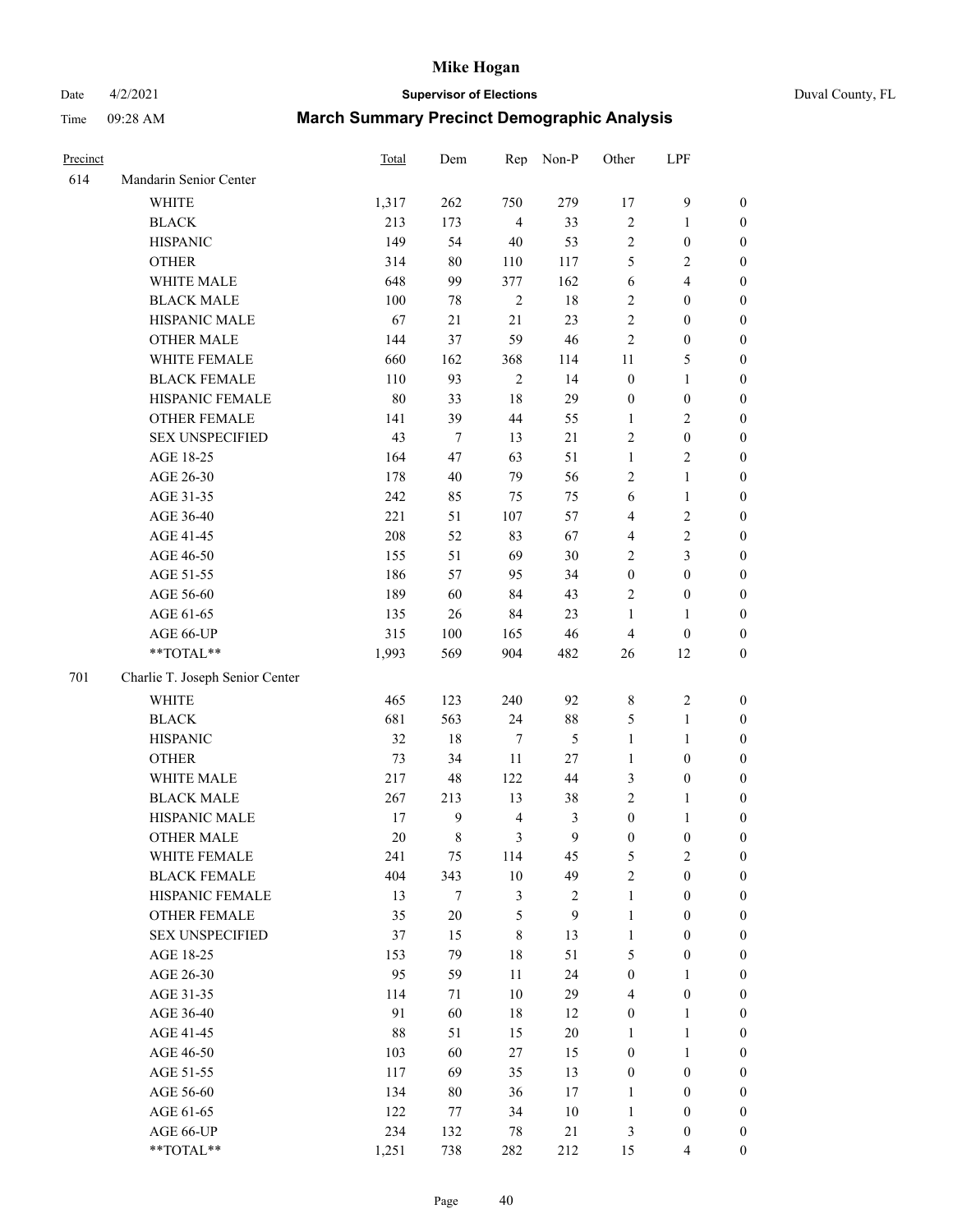# Date 4/2/2021 **Supervisor of Elections** Duval County, FL

| Precinct |                                 | <b>Total</b> | Dem     | Rep            | Non-P          | Other            | LPF              |                  |
|----------|---------------------------------|--------------|---------|----------------|----------------|------------------|------------------|------------------|
| 702      | Unity Missionary Baptist Church |              |         |                |                |                  |                  |                  |
|          | <b>WHITE</b>                    | 251          | 87      | 86             | 72             | 6                | $\boldsymbol{0}$ | 0                |
|          | <b>BLACK</b>                    | 878          | 763     | 21             | 90             | 3                | $\mathbf{1}$     | $\boldsymbol{0}$ |
|          | <b>HISPANIC</b>                 | 32           | 12      | $\,$ 8 $\,$    | 12             | $\boldsymbol{0}$ | $\boldsymbol{0}$ | $\boldsymbol{0}$ |
|          | <b>OTHER</b>                    | 80           | 38      | 6              | 34             | 2                | $\boldsymbol{0}$ | $\boldsymbol{0}$ |
|          | WHITE MALE                      | 112          | 40      | 38             | 32             | 2                | $\boldsymbol{0}$ | $\boldsymbol{0}$ |
|          | <b>BLACK MALE</b>               | 337          | 283     | 10             | 43             | 1                | $\boldsymbol{0}$ | $\boldsymbol{0}$ |
|          | HISPANIC MALE                   | 15           | 3       | $\overline{4}$ | $\,$ 8 $\,$    | $\boldsymbol{0}$ | $\boldsymbol{0}$ | $\boldsymbol{0}$ |
|          | <b>OTHER MALE</b>               | 29           | 12      | $\mathfrak{Z}$ | 14             | $\boldsymbol{0}$ | $\boldsymbol{0}$ | $\boldsymbol{0}$ |
|          | WHITE FEMALE                    | 134          | 47      | 45             | 38             | 4                | $\boldsymbol{0}$ | $\boldsymbol{0}$ |
|          | <b>BLACK FEMALE</b>             | 517          | 461     | 11             | 42             | 2                | $\mathbf{1}$     | $\boldsymbol{0}$ |
|          | HISPANIC FEMALE                 | 16           | $\,8\,$ | $\overline{4}$ | $\overline{4}$ | $\boldsymbol{0}$ | $\boldsymbol{0}$ | $\boldsymbol{0}$ |
|          | <b>OTHER FEMALE</b>             | 30           | $18\,$  | $\mathbf{1}$   | 9              | 2                | $\boldsymbol{0}$ | $\boldsymbol{0}$ |
|          | <b>SEX UNSPECIFIED</b>          | 51           | 28      | 5              | 18             | $\boldsymbol{0}$ | $\boldsymbol{0}$ | $\boldsymbol{0}$ |
|          | AGE 18-25                       | 109          | 61      | $\overline{4}$ | 39             | 4                | 1                | $\boldsymbol{0}$ |
|          | AGE 26-30                       | 88           | 60      | 8              | $20\,$         | $\boldsymbol{0}$ | $\boldsymbol{0}$ | $\boldsymbol{0}$ |
|          | AGE 31-35                       | 111          | 75      | $\overline{4}$ | 31             | $\mathbf{1}$     | $\boldsymbol{0}$ | $\boldsymbol{0}$ |
|          | AGE 36-40                       | 105          | $78\,$  | 5              | 20             | 2                | $\boldsymbol{0}$ | $\boldsymbol{0}$ |
|          | AGE 41-45                       | 65           | 51      | 3              | 11             | $\boldsymbol{0}$ | $\boldsymbol{0}$ | $\boldsymbol{0}$ |
|          | AGE 46-50                       | 89           | 61      | 11             | 16             | $\mathbf{1}$     | $\boldsymbol{0}$ | $\boldsymbol{0}$ |
|          | AGE 51-55                       | 83           | 54      | 10             | 17             | 2                | $\boldsymbol{0}$ | $\boldsymbol{0}$ |
|          | AGE 56-60                       | 146          | 100     | 26             | 19             | $\mathbf{1}$     | $\boldsymbol{0}$ | 0                |
|          | AGE 61-65                       | 141          | 107     | 18             | 16             | $\boldsymbol{0}$ | $\boldsymbol{0}$ | $\boldsymbol{0}$ |
|          | AGE 66-UP                       | 304          | 253     | 32             | 19             | $\boldsymbol{0}$ | $\boldsymbol{0}$ | $\boldsymbol{0}$ |
|          | **TOTAL**                       | 1,241        | 900     | 121            | 208            | 11               | $\mathbf{1}$     | $\boldsymbol{0}$ |
| 703      | Oceanway Community Center       |              |         |                |                |                  |                  |                  |
|          | WHITE                           | 4,978        | 931     | 2,764          | 1,137          | 105              | 41               | $\boldsymbol{0}$ |
|          | <b>BLACK</b>                    | 2,885        | 2,253   | 87             | 520            | 25               | $\boldsymbol{0}$ | $\boldsymbol{0}$ |
|          | <b>HISPANIC</b>                 | 542          | 191     | 123            | 215            | 9                | $\overline{4}$   | $\boldsymbol{0}$ |
|          | <b>OTHER</b>                    | 684          | 208     | 189            | 272            | 9                | 6                | $\boldsymbol{0}$ |
|          | WHITE MALE                      | 2,418        | 377     | 1,376          | 587            | 51               | 27               | $\boldsymbol{0}$ |
|          | <b>BLACK MALE</b>               | 1,201        | 866     | 50             | 271            | 14               | $\boldsymbol{0}$ | $\boldsymbol{0}$ |
|          | HISPANIC MALE                   | 249          | 75      | 67             | 100            | 4                | 3                | $\boldsymbol{0}$ |
|          | <b>OTHER MALE</b>               | 232          | 65      | 66             | 95             | 4                | $\overline{c}$   | $\boldsymbol{0}$ |
|          | WHITE FEMALE                    | 2,498        | 545     | 1,349          | 536            | 54               | 14               | 0                |
|          | <b>BLACK FEMALE</b>             | 1,645        | 1,363   | 35             | 237            | $10\,$           | $\boldsymbol{0}$ | $\boldsymbol{0}$ |
|          | HISPANIC FEMALE                 | 289          | 116     | 56             | 111            | 5                | $\mathbf{1}$     | $\boldsymbol{0}$ |
|          | <b>OTHER FEMALE</b>             | 320          | 109     | 94             | 111            | 3                | $\mathfrak{Z}$   | $\overline{0}$   |
|          | <b>SEX UNSPECIFIED</b>          | 237          | 67      | 70             | 96             | 3                | $\mathbf{1}$     | 0                |
|          | AGE 18-25                       | 1,131        | 434     | 290            | 369            | 26               | 12               | 0                |
|          | AGE 26-30                       | 943          | 347     | 254            | 313            | 18               | 11               | 0                |
|          | AGE 31-35                       | 885          | 313     | 268            | 277            | 16               | $11\,$           | 0                |
|          | AGE 36-40                       | 921          | 354     | 298            | 248            | 16               | $\mathfrak{S}$   | 0                |
|          | AGE 41-45                       | 813          | 330     | 252            | 212            | 13               | 6                | 0                |
|          | AGE 46-50                       | 922          | 391     | 309            | 208            | 12               | $\overline{c}$   | 0                |
|          | AGE 51-55                       | 867          | 370     | 316            | 167            | 14               | $\boldsymbol{0}$ | 0                |
|          | AGE 56-60                       | 763          | 290     | 326            | 132            | 13               | $\sqrt{2}$       | 0                |
|          | AGE 61-65                       | 585          | 240     | 254            | 85             | 5                | $\mathbf{1}$     | $\boldsymbol{0}$ |
|          | AGE 66-UP                       | 1,259        | 514     | 596            | 133            | 15               | $\mathbf{1}$     | 0                |
|          | **TOTAL**                       | 9,089        | 3,583   | 3,163          | 2,144          | 148              | 51               | $\boldsymbol{0}$ |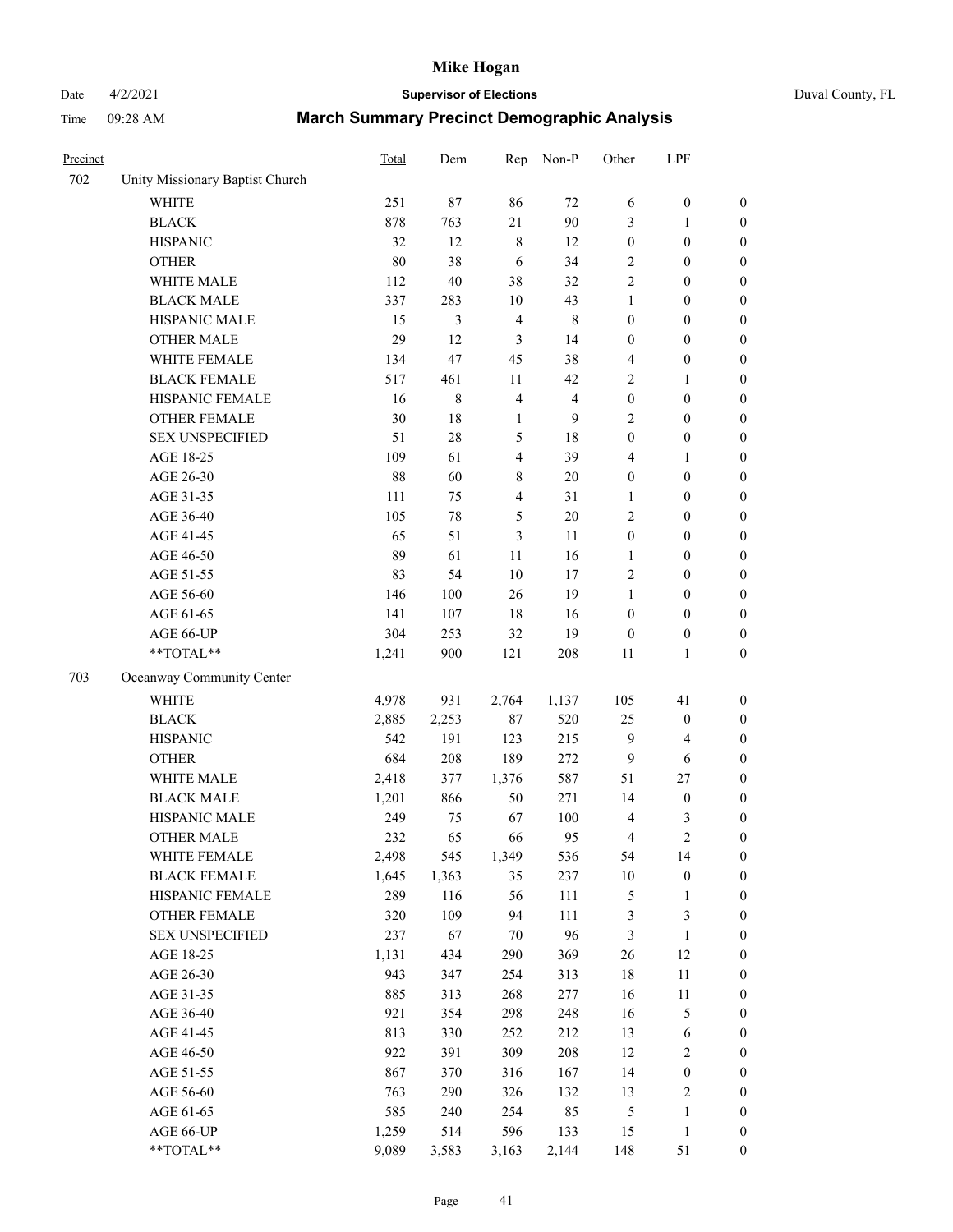# Date 4/2/2021 **Supervisor of Elections** Duval County, FL

| Precinct |                                     | Total | Dem   |              | Rep Non-P | Other                   | LPF              |                  |
|----------|-------------------------------------|-------|-------|--------------|-----------|-------------------------|------------------|------------------|
| 704      | Westside Church of Christ           |       |       |              |           |                         |                  |                  |
|          | WHITE                               | 1,277 | 652   | 311          | 272       | 26                      | 16               | 0                |
|          | <b>BLACK</b>                        | 1,464 | 1,177 | 62           | 211       | 14                      | $\boldsymbol{0}$ | 0                |
|          | <b>HISPANIC</b>                     | 111   | 56    | 17           | 35        | 3                       | $\boldsymbol{0}$ | $\boldsymbol{0}$ |
|          | <b>OTHER</b>                        | 271   | 141   | $20\,$       | 105       | 3                       | $\sqrt{2}$       | $\boldsymbol{0}$ |
|          | WHITE MALE                          | 635   | 291   | 172          | 148       | 12                      | 12               | $\boldsymbol{0}$ |
|          | <b>BLACK MALE</b>                   | 625   | 481   | 33           | 102       | 9                       | $\boldsymbol{0}$ | $\boldsymbol{0}$ |
|          | HISPANIC MALE                       | 54    | 24    | $\mathbf{9}$ | $21\,$    | $\boldsymbol{0}$        | $\boldsymbol{0}$ | $\boldsymbol{0}$ |
|          | <b>OTHER MALE</b>                   | 100   | 45    | 7            | 46        | $\mathbf{1}$            | $\mathbf{1}$     | $\boldsymbol{0}$ |
|          | WHITE FEMALE                        | 627   | 355   | 135          | 120       | 13                      | $\overline{4}$   | $\boldsymbol{0}$ |
|          | <b>BLACK FEMALE</b>                 | 807   | 672   | 29           | 101       | 5                       | $\boldsymbol{0}$ | 0                |
|          | HISPANIC FEMALE                     | 54    | 30    | 8            | 13        | 3                       | $\boldsymbol{0}$ | 0                |
|          | OTHER FEMALE                        | 122   | 76    | 9            | 35        | $\mathbf{1}$            | 1                | 0                |
|          | <b>SEX UNSPECIFIED</b>              | 99    | 52    | 8            | 37        | $\mathbf{2}$            | $\boldsymbol{0}$ | $\boldsymbol{0}$ |
|          | AGE 18-25                           | 348   | 205   | 26           | 107       | 8                       | $\sqrt{2}$       | $\boldsymbol{0}$ |
|          | AGE 26-30                           | 287   | 163   | 40           | 79        | 4                       | $\mathbf{1}$     | $\boldsymbol{0}$ |
|          | AGE 31-35                           | 408   | 249   | 48           | 98        | 9                       | $\overline{4}$   | $\boldsymbol{0}$ |
|          | AGE 36-40                           | 343   | 232   | 35           | 70        | 3                       | $\mathfrak{Z}$   | $\boldsymbol{0}$ |
|          | AGE 41-45                           | 279   | 168   | 37           | 67        | 5                       | $\overline{c}$   | $\overline{0}$   |
|          | AGE 46-50                           | 273   | 165   | 45           | 59        | 3                       | $\mathbf{1}$     | $\boldsymbol{0}$ |
|          | AGE 51-55                           | 230   | 156   | 39           | 31        | 3                       | $\mathbf{1}$     | 0                |
|          | AGE 56-60                           | 240   | 166   | 27           | 42        | 4                       | $\mathbf{1}$     | 0                |
|          | AGE 61-65                           | 226   | 154   | 39           | $27\,$    | 4                       | $\sqrt{2}$       | 0                |
|          | AGE 66-UP                           | 489   | 368   | 74           | 43        | 3                       | $\mathbf{1}$     | $\boldsymbol{0}$ |
|          | $**TOTAL**$                         | 3,123 | 2,026 | 410          | 623       | 46                      | 18               | $\boldsymbol{0}$ |
| 705      | Garden City United Methodist Church |       |       |              |           |                         |                  |                  |
|          | <b>WHITE</b>                        | 1,999 | 349   | 1,187        | 423       | 29                      | 11               | $\boldsymbol{0}$ |
|          | <b>BLACK</b>                        | 2,730 | 2,302 | 73           | 332       | 23                      | $\boldsymbol{0}$ | $\boldsymbol{0}$ |
|          | <b>HISPANIC</b>                     | 222   | 106   | 30           | 82        | 3                       | $\mathbf{1}$     | $\boldsymbol{0}$ |
|          | <b>OTHER</b>                        | 323   | 129   | 68           | 114       | 8                       | $\overline{4}$   | $\boldsymbol{0}$ |
|          | WHITE MALE                          | 948   | 136   | 586          | 206       | 13                      | $\boldsymbol{7}$ | $\boldsymbol{0}$ |
|          | <b>BLACK MALE</b>                   | 1,114 | 896   | 41           | 165       | 12                      | $\boldsymbol{0}$ | $\boldsymbol{0}$ |
|          | HISPANIC MALE                       | 90    | 41    | 13           | 34        | 2                       | $\boldsymbol{0}$ | 0                |
|          | <b>OTHER MALE</b>                   | 116   | 48    | 27           | 33        | 6                       | $\mathfrak{2}$   | 0                |
|          | WHITE FEMALE                        | 1,033 | 208   | 591          | 214       | 16                      | 4                | 0                |
|          | <b>BLACK FEMALE</b>                 | 1,580 | 1,379 | 32           | 158       | 11                      | $\boldsymbol{0}$ | $\boldsymbol{0}$ |
|          | HISPANIC FEMALE                     | 126   | 62    | 15           | 47        | $\mathbf{1}$            | $\mathbf{1}$     | $\overline{0}$   |
|          | <b>OTHER FEMALE</b>                 | 121   | 51    | 30           | 37        | $\overline{\mathbf{c}}$ | $\mathbf{1}$     | $\overline{0}$   |
|          | <b>SEX UNSPECIFIED</b>              | 146   | 65    | 23           | 57        | $\boldsymbol{0}$        | $\mathbf{1}$     | 0                |
|          | AGE 18-25                           | 684   | 309   | 142          | 214       | 14                      | $\mathfrak s$    | 0                |
|          | AGE 26-30                           | 486   | 231   | 109          | 140       | 5                       | $\mathbf{1}$     | 0                |
|          | AGE 31-35                           | 529   | 280   | 109          | 129       | 8                       | $\mathfrak{Z}$   | 0                |
|          | AGE 36-40                           | 480   | 286   | 90           | 97        | 6                       | $\mathbf{1}$     | 0                |
|          | AGE 41-45                           | 454   | 285   | 87           | 73        | 7                       | $\sqrt{2}$       | 0                |
|          | AGE 46-50                           | 487   | 271   | 134          | 77        | 4                       | $\mathbf{1}$     | 0                |
|          | AGE 51-55                           | 471   | 261   | 144          | 61        | 4                       | $\mathbf{1}$     | 0                |
|          | AGE 56-60                           | 450   | 260   | 141          | 45        | 3                       | $\mathbf{1}$     | 0                |
|          | AGE 61-65                           | 402   | 223   | 130          | 42        | 6                       | $\mathbf{1}$     | 0                |
|          | AGE 66-UP                           | 831   | 480   | 272          | 73        | 6                       | $\boldsymbol{0}$ | 0                |
|          | **TOTAL**                           | 5,274 | 2,886 | 1,358        | 951       | 63                      | 16               | $\boldsymbol{0}$ |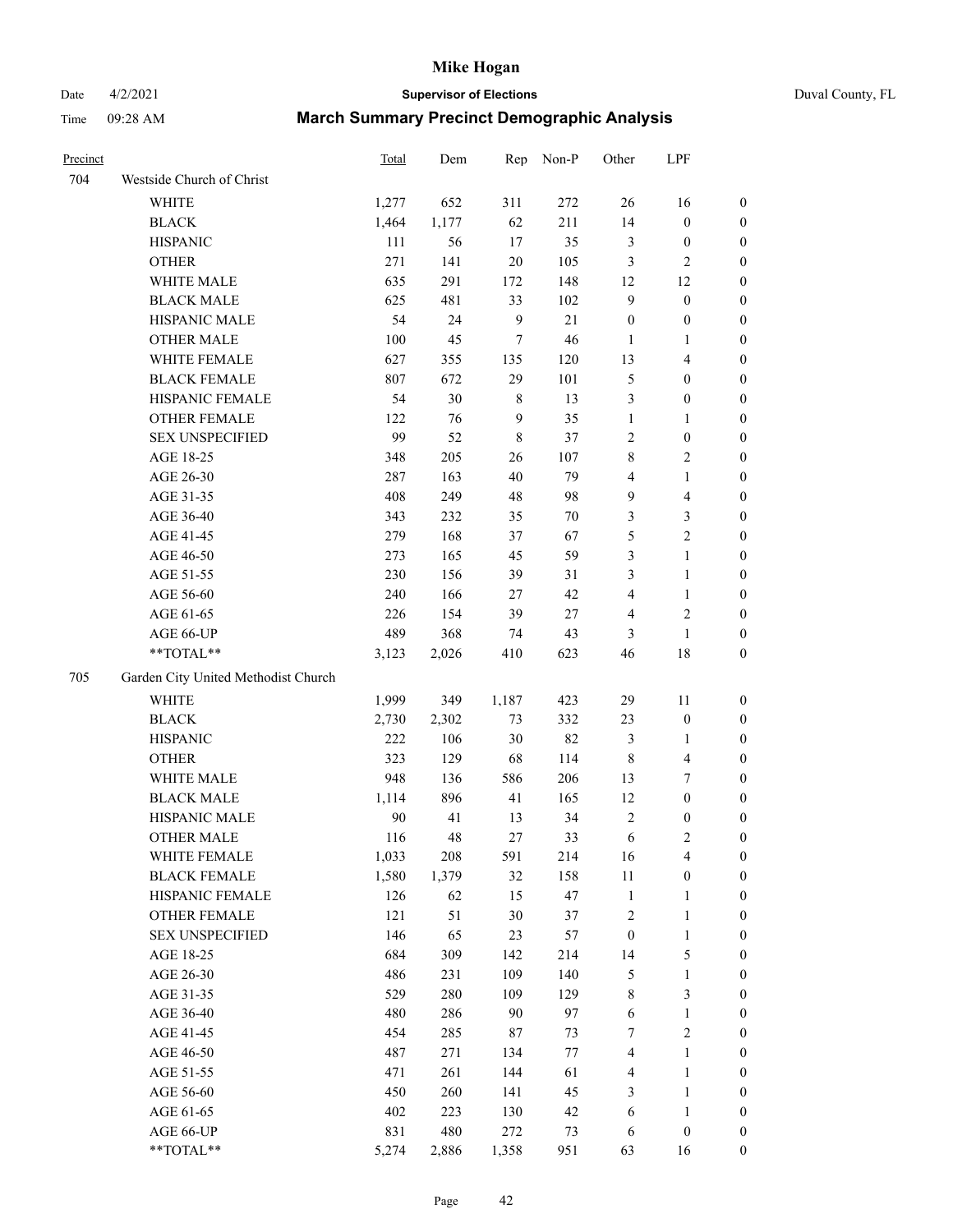Date 4/2/2021 **Supervisor of Elections** Duval County, FL

| Precinct |                             | Total          | Dem            | Rep              | Non-P       | Other                   | LPF              |                  |
|----------|-----------------------------|----------------|----------------|------------------|-------------|-------------------------|------------------|------------------|
| 706      | Long Branch Senior Center   |                |                |                  |             |                         |                  |                  |
|          | <b>WHITE</b>                | 47             | 15             | 15               | 15          | $\overline{c}$          | $\boldsymbol{0}$ | $\boldsymbol{0}$ |
|          | <b>BLACK</b>                | 1,078          | 953            | 22               | 98          | 3                       | $\overline{2}$   | $\boldsymbol{0}$ |
|          | <b>HISPANIC</b>             | 13             | 9              | $\mathbf{1}$     | 3           | $\boldsymbol{0}$        | $\boldsymbol{0}$ | $\boldsymbol{0}$ |
|          | <b>OTHER</b>                | 74             | 35             | $\sqrt{2}$       | 36          | $\boldsymbol{0}$        | 1                | $\boldsymbol{0}$ |
|          | WHITE MALE                  | 17             | 3              | 6                | $\,8\,$     | $\boldsymbol{0}$        | $\boldsymbol{0}$ | $\boldsymbol{0}$ |
|          | <b>BLACK MALE</b>           | 422            | 370            | 12               | 38          | $\mathbf{1}$            | $\mathbf{1}$     | $\boldsymbol{0}$ |
|          | HISPANIC MALE               | $\overline{4}$ | $\overline{c}$ | $\mathbf{1}$     | 1           | $\boldsymbol{0}$        | $\boldsymbol{0}$ | $\boldsymbol{0}$ |
|          | OTHER MALE                  | 21             | 7              | $\mathbf{1}$     | 12          | $\boldsymbol{0}$        | 1                | $\boldsymbol{0}$ |
|          | WHITE FEMALE                | 30             | 12             | 9                | $\tau$      | $\sqrt{2}$              | $\boldsymbol{0}$ | $\boldsymbol{0}$ |
|          | <b>BLACK FEMALE</b>         | 627            | 557            | 10               | 57          | $\overline{2}$          | $\mathbf{1}$     | 0                |
|          | HISPANIC FEMALE             | $\,$ 8 $\,$    | 6              | $\boldsymbol{0}$ | $\sqrt{2}$  | $\boldsymbol{0}$        | $\boldsymbol{0}$ | $\boldsymbol{0}$ |
|          | <b>OTHER FEMALE</b>         | 27             | 19             | $\boldsymbol{0}$ | $\,$ 8 $\,$ | $\boldsymbol{0}$        | $\boldsymbol{0}$ | $\boldsymbol{0}$ |
|          | <b>SEX UNSPECIFIED</b>      | 56             | 36             | $\mathbf{1}$     | 19          | $\boldsymbol{0}$        | $\boldsymbol{0}$ | $\boldsymbol{0}$ |
|          | AGE 18-25                   | 141            | 97             | 3                | 41          | $\boldsymbol{0}$        | $\boldsymbol{0}$ | $\boldsymbol{0}$ |
|          | AGE 26-30                   | 123            | 98             | 5                | 20          | $\boldsymbol{0}$        | $\boldsymbol{0}$ | $\boldsymbol{0}$ |
|          | AGE 31-35                   | 108            | 86             | 3                | 16          | $\mathbf{1}$            | $\sqrt{2}$       | $\boldsymbol{0}$ |
|          | AGE 36-40                   | 99             | 78             | $\tau$           | 12          | 2                       | $\boldsymbol{0}$ | $\boldsymbol{0}$ |
|          | AGE 41-45                   | 91             | 73             | $\overline{4}$   | 14          | $\boldsymbol{0}$        | $\boldsymbol{0}$ | $\boldsymbol{0}$ |
|          | AGE 46-50                   | 94             | 79             | 1                | 13          | 1                       | $\boldsymbol{0}$ | $\boldsymbol{0}$ |
|          | AGE 51-55                   | 87             | 76             | 5                | 6           | $\boldsymbol{0}$        | $\boldsymbol{0}$ | 0                |
|          | AGE 56-60                   | 110            | 91             | $\overline{4}$   | 14          | 1                       | $\boldsymbol{0}$ | $\boldsymbol{0}$ |
|          | AGE 61-65                   | 112            | 105            | $\mathbf{1}$     | 6           | $\boldsymbol{0}$        | $\boldsymbol{0}$ | $\boldsymbol{0}$ |
|          | AGE 66-UP                   | 247            | 229            | 7                | $10\,$      | $\boldsymbol{0}$        | $\mathbf{1}$     | $\boldsymbol{0}$ |
|          | **TOTAL**                   | 1,212          | 1,012          | 40               | 152         | 5                       | $\mathfrak{Z}$   | $\boldsymbol{0}$ |
| 707      | Joseph Lee Community Center |                |                |                  |             |                         |                  |                  |
|          | <b>WHITE</b>                | 253            | 97             | 93               | 56          | $\overline{\mathbf{4}}$ | $\mathfrak{Z}$   | $\boldsymbol{0}$ |
|          | <b>BLACK</b>                | 2,555          | 2,226          | 55               | 267         | 7                       | $\boldsymbol{0}$ | $\boldsymbol{0}$ |
|          | <b>HISPANIC</b>             | 46             | 24             | 9                | 13          | $\boldsymbol{0}$        | $\boldsymbol{0}$ | $\boldsymbol{0}$ |
|          | <b>OTHER</b>                | 177            | 89             | 13               | 74          | $\boldsymbol{0}$        | $\mathbf{1}$     | $\boldsymbol{0}$ |
|          | WHITE MALE                  | 98             | 27             | 46               | 22          | $\mathbf{1}$            | $\sqrt{2}$       | $\boldsymbol{0}$ |
|          | <b>BLACK MALE</b>           | 948            | 794            | 30               | 122         | 2                       | $\boldsymbol{0}$ | $\boldsymbol{0}$ |
|          | HISPANIC MALE               | 20             | 10             | $\overline{4}$   | $\sqrt{6}$  | $\boldsymbol{0}$        | $\boldsymbol{0}$ | 0                |
|          | <b>OTHER MALE</b>           | 50             | 25             | $\overline{4}$   | 21          | $\boldsymbol{0}$        | $\boldsymbol{0}$ | $\boldsymbol{0}$ |
|          | WHITE FEMALE                | 151            | 69             | 47               | $31\,$      | 3                       | $\mathbf{1}$     | $\boldsymbol{0}$ |
|          | <b>BLACK FEMALE</b>         | 1,559          | 1,396          | 25               | 133         | 5                       | $\boldsymbol{0}$ | $\overline{0}$   |
|          | HISPANIC FEMALE             | 26             | 14             | 5                | $\tau$      | $\boldsymbol{0}$        | $\boldsymbol{0}$ | $\overline{0}$   |
|          | <b>OTHER FEMALE</b>         | 83             | 47             | $\,$ $\,$        | $27\,$      | $\boldsymbol{0}$        | $\mathbf{1}$     | $\overline{0}$   |
|          | <b>SEX UNSPECIFIED</b>      | 96             | 54             | $\mathbf{1}$     | 41          | $\boldsymbol{0}$        | $\boldsymbol{0}$ | $\overline{0}$   |
|          | AGE 18-25                   | 332            | 225            | 13               | 93          | $\mathbf{1}$            | $\boldsymbol{0}$ | 0                |
|          | AGE 26-30                   | 268            | 187            | 16               | 64          | $\mathbf{1}$            | $\boldsymbol{0}$ | 0                |
|          | AGE 31-35                   | 289            | 215            | 12               | 58          | $\mathbf{1}$            | $\mathfrak{Z}$   | 0                |
|          | AGE 36-40                   | 254            | 197            | 15               | 41          | $\mathbf{1}$            | $\boldsymbol{0}$ | 0                |
|          | AGE 41-45                   | 213            | 163            | 15               | 34          | $\mathbf{1}$            | $\boldsymbol{0}$ | 0                |
|          | AGE 46-50                   | 232            | 184            | 16               | $30\,$      | 2                       | $\boldsymbol{0}$ | $\boldsymbol{0}$ |
|          | AGE 51-55                   | 215            | 170            | $20\,$           | 24          | $\boldsymbol{0}$        | $\mathbf{1}$     | $\boldsymbol{0}$ |
|          | AGE 56-60                   | 255            | 218            | 21               | 15          | $\mathbf{1}$            | $\boldsymbol{0}$ | $\boldsymbol{0}$ |
|          | AGE 61-65                   | 336            | 295            | 18               | $22\,$      | $\mathbf{1}$            | $\boldsymbol{0}$ | $\boldsymbol{0}$ |
|          | AGE 66-UP                   | 637            | 582            | 24               | 29          | 2                       | $\boldsymbol{0}$ | $\boldsymbol{0}$ |
|          | **TOTAL**                   | 3,031          | 2,436          | 170              | 410         | 11                      | $\overline{4}$   | $\boldsymbol{0}$ |
|          |                             |                |                |                  |             |                         |                  |                  |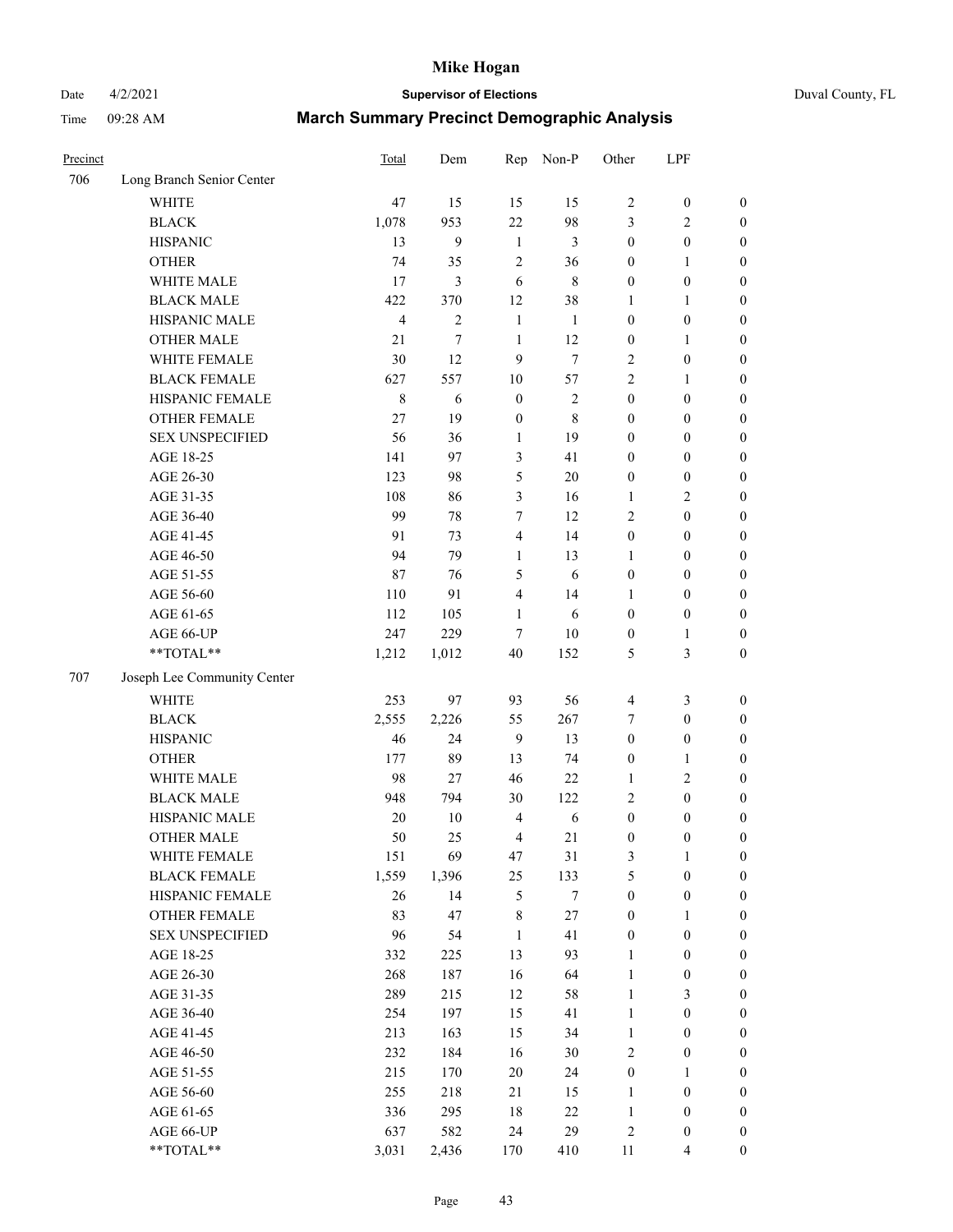# Date 4/2/2021 **Supervisor of Elections** Duval County, FL

| Precinct |                               | Total          | Dem            | Rep              | Non-P        | Other            | LPF              |                  |
|----------|-------------------------------|----------------|----------------|------------------|--------------|------------------|------------------|------------------|
| 708      | Brown Eastside Branch Library |                |                |                  |              |                  |                  |                  |
|          | <b>WHITE</b>                  | 175            | 55             | 72               | 47           | $\mathbf{1}$     | $\boldsymbol{0}$ | $\boldsymbol{0}$ |
|          | <b>BLACK</b>                  | 1,047          | 887            | 33               | 123          | 3                | $\mathbf{1}$     | $\boldsymbol{0}$ |
|          | <b>HISPANIC</b>               | 12             | $\,8\,$        | $\mathbf{1}$     | 3            | $\boldsymbol{0}$ | $\boldsymbol{0}$ | $\boldsymbol{0}$ |
|          | <b>OTHER</b>                  | 91             | 43             | 5                | 43           | $\boldsymbol{0}$ | $\boldsymbol{0}$ | $\boldsymbol{0}$ |
|          | WHITE MALE                    | 77             | 13             | 47               | 17           | $\boldsymbol{0}$ | $\boldsymbol{0}$ | $\boldsymbol{0}$ |
|          | <b>BLACK MALE</b>             | 434            | 348            | 18               | 65           | 3                | $\boldsymbol{0}$ | $\boldsymbol{0}$ |
|          | HISPANIC MALE                 | $\mathfrak{H}$ | $\overline{4}$ | $\boldsymbol{0}$ | $\mathbf{1}$ | $\boldsymbol{0}$ | $\boldsymbol{0}$ | $\boldsymbol{0}$ |
|          | <b>OTHER MALE</b>             | 37             | 19             | $\overline{2}$   | 16           | $\boldsymbol{0}$ | $\boldsymbol{0}$ | $\boldsymbol{0}$ |
|          | WHITE FEMALE                  | 93             | 40             | 24               | $28\,$       | $\mathbf{1}$     | $\boldsymbol{0}$ | $\boldsymbol{0}$ |
|          | <b>BLACK FEMALE</b>           | 586            | 519            | 14               | 53           | $\boldsymbol{0}$ | $\boldsymbol{0}$ | $\boldsymbol{0}$ |
|          | HISPANIC FEMALE               | 7              | $\overline{4}$ | $\mathbf{1}$     | $\sqrt{2}$   | $\boldsymbol{0}$ | $\boldsymbol{0}$ | $\boldsymbol{0}$ |
|          | <b>OTHER FEMALE</b>           | 34             | 17             | $\sqrt{2}$       | 15           | $\boldsymbol{0}$ | $\boldsymbol{0}$ | $\boldsymbol{0}$ |
|          | <b>SEX UNSPECIFIED</b>        | 52             | 29             | 3                | 19           | $\boldsymbol{0}$ | $\mathbf{1}$     | $\boldsymbol{0}$ |
|          | AGE 18-25                     | 171            | 109            | 7                | 54           | $\boldsymbol{0}$ | $\mathbf{1}$     | $\boldsymbol{0}$ |
|          | AGE 26-30                     | 129            | 89             | $\,$ $\,$        | 31           | 1                | $\boldsymbol{0}$ | $\boldsymbol{0}$ |
|          | AGE 31-35                     | 123            | 86             | $\,$ 8 $\,$      | 29           | $\boldsymbol{0}$ | $\boldsymbol{0}$ | $\boldsymbol{0}$ |
|          | AGE 36-40                     | 118            | $88\,$         | 13               | 17           | $\boldsymbol{0}$ | $\boldsymbol{0}$ | $\boldsymbol{0}$ |
|          | AGE 41-45                     | 99             | 75             | $\sqrt{5}$       | 19           | $\boldsymbol{0}$ | $\boldsymbol{0}$ | $\boldsymbol{0}$ |
|          | AGE 46-50                     | 119            | 91             | 12               | 15           | 1                | $\boldsymbol{0}$ | $\boldsymbol{0}$ |
|          | AGE 51-55                     | 100            | 75             | 12               | 13           | $\boldsymbol{0}$ | $\boldsymbol{0}$ |                  |
|          |                               |                |                |                  |              |                  |                  | 0                |
|          | AGE 56-60                     | 133            | 101            | 15               | 16           | 1                | $\boldsymbol{0}$ | $\boldsymbol{0}$ |
|          | AGE 61-65                     | 131            | 108            | 9                | 13<br>9      | $\mathbf{1}$     | $\boldsymbol{0}$ | $\boldsymbol{0}$ |
|          | AGE 66-UP<br>**TOTAL**        | 202            | 171            | 22               |              | $\boldsymbol{0}$ | $\boldsymbol{0}$ | $\boldsymbol{0}$ |
|          |                               | 1,325          | 993            | 111              | 216          | 4                | $\mathbf{1}$     | $\boldsymbol{0}$ |
| 709      | First Timothy Baptist Church  |                |                |                  |              |                  |                  |                  |
|          | <b>WHITE</b>                  | 252            | $70\,$         | 94               | $78\,$       | 9                | $\mathbf{1}$     | $\boldsymbol{0}$ |
|          | <b>BLACK</b>                  | 4,115          | 3,542          | 118              | 432          | $22\,$           | $\mathbf{1}$     | $\boldsymbol{0}$ |
|          | <b>HISPANIC</b>               | 142            | 72             | 21               | 49           | $\boldsymbol{0}$ | $\boldsymbol{0}$ | $\boldsymbol{0}$ |
|          | <b>OTHER</b>                  | 296            | 163            | 23               | 102          | 8                | $\boldsymbol{0}$ | $\boldsymbol{0}$ |
|          | WHITE MALE                    | 103            | 18             | 49               | 32           | 3                | 1                | $\boldsymbol{0}$ |
|          | <b>BLACK MALE</b>             | 1,664          | 1,355          | 57               | 238          | 14               | $\boldsymbol{0}$ | $\boldsymbol{0}$ |
|          | HISPANIC MALE                 | 65             | 37             | 11               | 17           | $\boldsymbol{0}$ | $\boldsymbol{0}$ | 0                |
|          | <b>OTHER MALE</b>             | 89             | 56             | $\,$ 8 $\,$      | 22           | 3                | $\boldsymbol{0}$ | $\boldsymbol{0}$ |
|          | WHITE FEMALE                  | 146            | 52             | 44               | $44\,$       | 6                | $\boldsymbol{0}$ | $\boldsymbol{0}$ |
|          | <b>BLACK FEMALE</b>           | 2,391          | 2,135          | 61               | 186          | 8                | $\mathbf{1}$     | $\boldsymbol{0}$ |
|          | HISPANIC FEMALE               | 75             | 34             | $10\,$           | 31           | $\boldsymbol{0}$ | $\boldsymbol{0}$ | $\overline{0}$   |
|          | <b>OTHER FEMALE</b>           | 131            | 75             | 10               | 43           | 3                | $\boldsymbol{0}$ | $\overline{0}$   |
|          | <b>SEX UNSPECIFIED</b>        | 141            | 85             | 6                | 48           | 2                | $\boldsymbol{0}$ | $\overline{0}$   |
|          | AGE 18-25                     | 607            | 414            | 27               | 156          | 9                | $\mathbf{1}$     | $\overline{0}$   |
|          | AGE 26-30                     | 516            | 370            | 28               | 114          | 3                | $\mathbf{1}$     | 0                |
|          | AGE 31-35                     | 432            | 329            | 14               | $8\sqrt{1}$  | 8                | $\boldsymbol{0}$ | 0                |
|          | AGE 36-40                     | 394            | 313            | 17               | 61           | 3                | $\boldsymbol{0}$ | 0                |
|          | AGE 41-45                     | 366            | 285            | 19               | 61           | $\mathbf{1}$     | $\boldsymbol{0}$ | 0                |
|          | AGE 46-50                     | 390            | 305            | 32               | 49           | 4                | $\boldsymbol{0}$ | $\boldsymbol{0}$ |
|          | AGE 51-55                     | 430            | 364            | 25               | 38           | 3                | $\boldsymbol{0}$ | $\boldsymbol{0}$ |
|          | AGE 56-60                     | 415            | 346            | 30               | 36           | 3                | $\boldsymbol{0}$ | $\boldsymbol{0}$ |
|          | AGE 61-65                     | 447            | 382            | 27               | 34           | 4                | $\boldsymbol{0}$ | $\boldsymbol{0}$ |
|          | AGE 66-UP                     | 808            | 739            | 37               | 31           | $\mathbf{1}$     | $\boldsymbol{0}$ | $\boldsymbol{0}$ |
|          | **TOTAL**                     | 4,805          | 3,847          | 256              | 661          | 39               | $\overline{c}$   | $\boldsymbol{0}$ |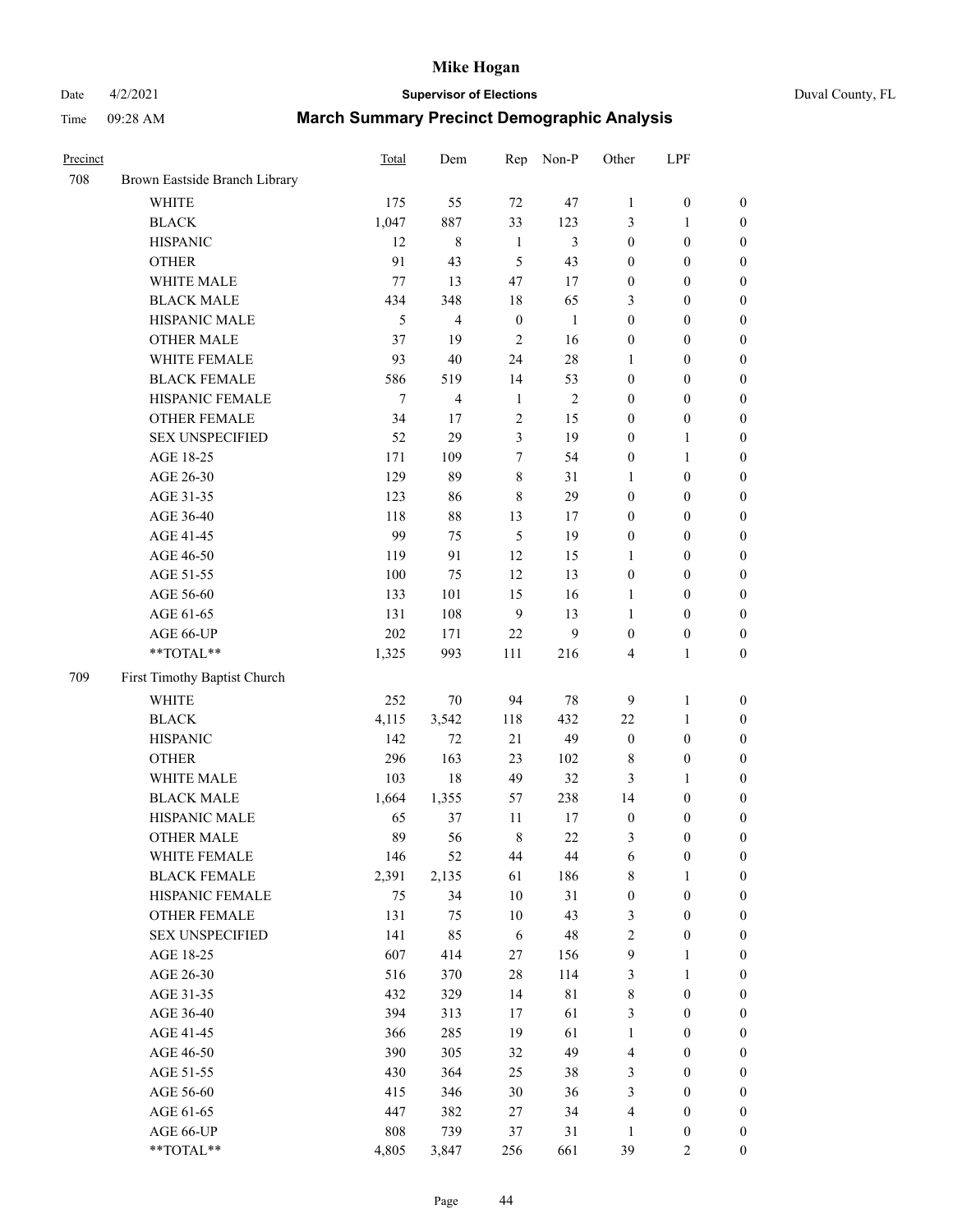Date 4/2/2021 **Supervisor of Elections** Duval County, FL

| Precinct |                                                   | <b>Total</b> | Dem            | Rep              | Non-P                   | Other            | LPF              |                  |
|----------|---------------------------------------------------|--------------|----------------|------------------|-------------------------|------------------|------------------|------------------|
| 710      | Highlands Regional Library                        |              |                |                  |                         |                  |                  |                  |
|          | <b>WHITE</b>                                      | 399          | 84             | 203              | 101                     | 9                | $\sqrt{2}$       | 0                |
|          | <b>BLACK</b>                                      | 3,407        | 2,948          | 73               | 363                     | 22               | $\mathbf{1}$     | 0                |
|          | <b>HISPANIC</b>                                   | 110          | 56             | 14               | 39                      | $\mathbf{1}$     | $\boldsymbol{0}$ | $\boldsymbol{0}$ |
|          | <b>OTHER</b>                                      | 263          | 148            | 15               | 99                      | $\mathbf{1}$     | $\boldsymbol{0}$ | $\boldsymbol{0}$ |
|          | WHITE MALE                                        | 201          | 39             | 102              | 54                      | 5                | 1                | $\boldsymbol{0}$ |
|          | <b>BLACK MALE</b>                                 | 1,381        | 1,138          | 42               | 189                     | 12               | $\boldsymbol{0}$ | $\boldsymbol{0}$ |
|          | HISPANIC MALE                                     | 45           | 21             | 7                | 17                      | $\boldsymbol{0}$ | $\boldsymbol{0}$ | $\boldsymbol{0}$ |
|          | <b>OTHER MALE</b>                                 | 82           | 42             | 5                | 35                      | $\boldsymbol{0}$ | $\boldsymbol{0}$ | $\boldsymbol{0}$ |
|          | WHITE FEMALE                                      | 192          | 44             | 100              | 43                      | 4                | 1                | $\boldsymbol{0}$ |
|          | <b>BLACK FEMALE</b>                               | 1,972        | 1,773          | 29               | 159                     | $10\,$           | 1                | 0                |
|          | HISPANIC FEMALE                                   | 57           | 31             | $\tau$           | 18                      | $\mathbf{1}$     | $\boldsymbol{0}$ | 0                |
|          | OTHER FEMALE                                      | 121          | 77             | $\,$ 8 $\,$      | 35                      | $\mathbf{1}$     | $\boldsymbol{0}$ | $\boldsymbol{0}$ |
|          | <b>SEX UNSPECIFIED</b>                            | 128          | 71             | 5                | 52                      | $\boldsymbol{0}$ | $\boldsymbol{0}$ | $\boldsymbol{0}$ |
|          | AGE 18-25                                         | 633          | 441            | 30               | 153                     | 9                | $\boldsymbol{0}$ | $\boldsymbol{0}$ |
|          | AGE 26-30                                         | 410          | 293            | 26               | $88\,$                  | 2                | $\mathbf{1}$     | $\boldsymbol{0}$ |
|          | AGE 31-35                                         | 350          | 258            | 25               | 64                      | 3                | $\boldsymbol{0}$ | $\boldsymbol{0}$ |
|          | AGE 36-40                                         | 344          | 261            | 23               | 55                      | 4                | $\mathbf{1}$     | $\boldsymbol{0}$ |
|          | AGE 41-45                                         | 339          | 262            | 19               | 53                      | 5                | $\boldsymbol{0}$ | $\boldsymbol{0}$ |
|          | AGE 46-50                                         | 369          | 289            | 23               | 55                      | $\overline{2}$   | $\boldsymbol{0}$ | $\boldsymbol{0}$ |
|          | AGE 51-55                                         | 361          | 299            | 24               | 33                      | 5                | $\boldsymbol{0}$ | $\boldsymbol{0}$ |
|          | AGE 56-60                                         | 359          | 293            | 31               | 33                      | $\overline{c}$   | $\boldsymbol{0}$ | 0                |
|          | AGE 61-65                                         | 331          | 282            | 26               | 21                      | 1                | $\mathbf{1}$     | 0                |
|          | AGE 66-UP                                         | 683          | 558            | $78\,$           | 47                      | $\boldsymbol{0}$ | $\boldsymbol{0}$ | $\boldsymbol{0}$ |
|          | **TOTAL**                                         | 4,179        | 3,236          | 305              | 602                     | 33               | $\mathfrak{Z}$   | $\boldsymbol{0}$ |
| 711      | Robert F. Kennedy Community Center, Gymn and Park |              |                |                  |                         |                  |                  |                  |
|          | WHITE                                             | 110          | 32             | 34               | 41                      | 3                | $\boldsymbol{0}$ | $\boldsymbol{0}$ |
|          | <b>BLACK</b>                                      | 947          | 808            | 24               | 106                     | 8                | $\mathbf{1}$     | $\boldsymbol{0}$ |
|          | <b>HISPANIC</b>                                   | 14           | $\,8\,$        | 2                | $\overline{4}$          | $\boldsymbol{0}$ | $\boldsymbol{0}$ | $\boldsymbol{0}$ |
|          | <b>OTHER</b>                                      | 80           | 46             | $\,8\,$          | 24                      | 1                | $\mathbf{1}$     | $\boldsymbol{0}$ |
|          | WHITE MALE                                        | 45           | 9              | $20\,$           | 15                      | $\mathbf{1}$     | $\boldsymbol{0}$ | $\boldsymbol{0}$ |
|          | <b>BLACK MALE</b>                                 | 378          | 306            | 13               | 54                      | 4                | 1                | $\boldsymbol{0}$ |
|          | HISPANIC MALE                                     | 5            | $\overline{c}$ | $\mathbf{1}$     | $\sqrt{2}$              | $\boldsymbol{0}$ | $\boldsymbol{0}$ | $\boldsymbol{0}$ |
|          | OTHER MALE                                        | 28           | 10             | 5                | 12                      | $\mathbf{1}$     | $\boldsymbol{0}$ | $\boldsymbol{0}$ |
|          | WHITE FEMALE                                      | 61           | 21             | 12               | 26                      | 2                | $\boldsymbol{0}$ | 0                |
|          | <b>BLACK FEMALE</b>                               | 552          | 486            | $11\,$           | 51                      | 4                | $\boldsymbol{0}$ | $\overline{0}$   |
|          | HISPANIC FEMALE                                   | $\,$ 8 $\,$  | 5              | $\mathbf{1}$     | $\sqrt{2}$              | $\boldsymbol{0}$ | $\boldsymbol{0}$ | $\overline{0}$   |
|          | OTHER FEMALE                                      | 34           | 27             | $\boldsymbol{2}$ | $\overline{\mathbf{4}}$ | $\boldsymbol{0}$ | $\mathbf{1}$     | $\overline{0}$   |
|          | <b>SEX UNSPECIFIED</b>                            | 40           | $28\,$         | 3                | 9                       | $\boldsymbol{0}$ | $\boldsymbol{0}$ | 0                |
|          | AGE 18-25                                         | 164          | 121            | 6                | 32                      | 3                | $\mathfrak{2}$   | $\theta$         |
|          | AGE 26-30                                         | 112          | $80\,$         | 7                | 25                      | $\boldsymbol{0}$ | $\boldsymbol{0}$ | 0                |
|          | AGE 31-35                                         | 99           | 71             | 5                | $22\,$                  | $\mathbf{1}$     | $\boldsymbol{0}$ | 0                |
|          | AGE 36-40                                         | 116          | 81             | 10               | 24                      | $\mathbf{1}$     | $\boldsymbol{0}$ | 0                |
|          | AGE 41-45                                         | 94           | 69             | 3                | 21                      | $\mathbf{1}$     | $\boldsymbol{0}$ | 0                |
|          | AGE 46-50                                         | 69           | 51             | 5                | 13                      | $\boldsymbol{0}$ | $\boldsymbol{0}$ | 0                |
|          | AGE 51-55                                         | 105          | 83             | 12               | $10\,$                  | $\boldsymbol{0}$ | $\boldsymbol{0}$ | $\overline{0}$   |
|          | AGE 56-60                                         | 88           | 75             | 5                | 6                       | 2                | $\boldsymbol{0}$ | $\boldsymbol{0}$ |
|          | AGE 61-65                                         | 113          | 96             | 9                | 6                       | 2                | $\boldsymbol{0}$ | $\overline{0}$   |
|          | AGE 66-UP                                         | 191          | 167            | 6                | 16                      | 2                | $\boldsymbol{0}$ | 0                |
|          | **TOTAL**                                         | 1,151        | 894            | 68               | 175                     | 12               | $\mathbf{2}$     | $\boldsymbol{0}$ |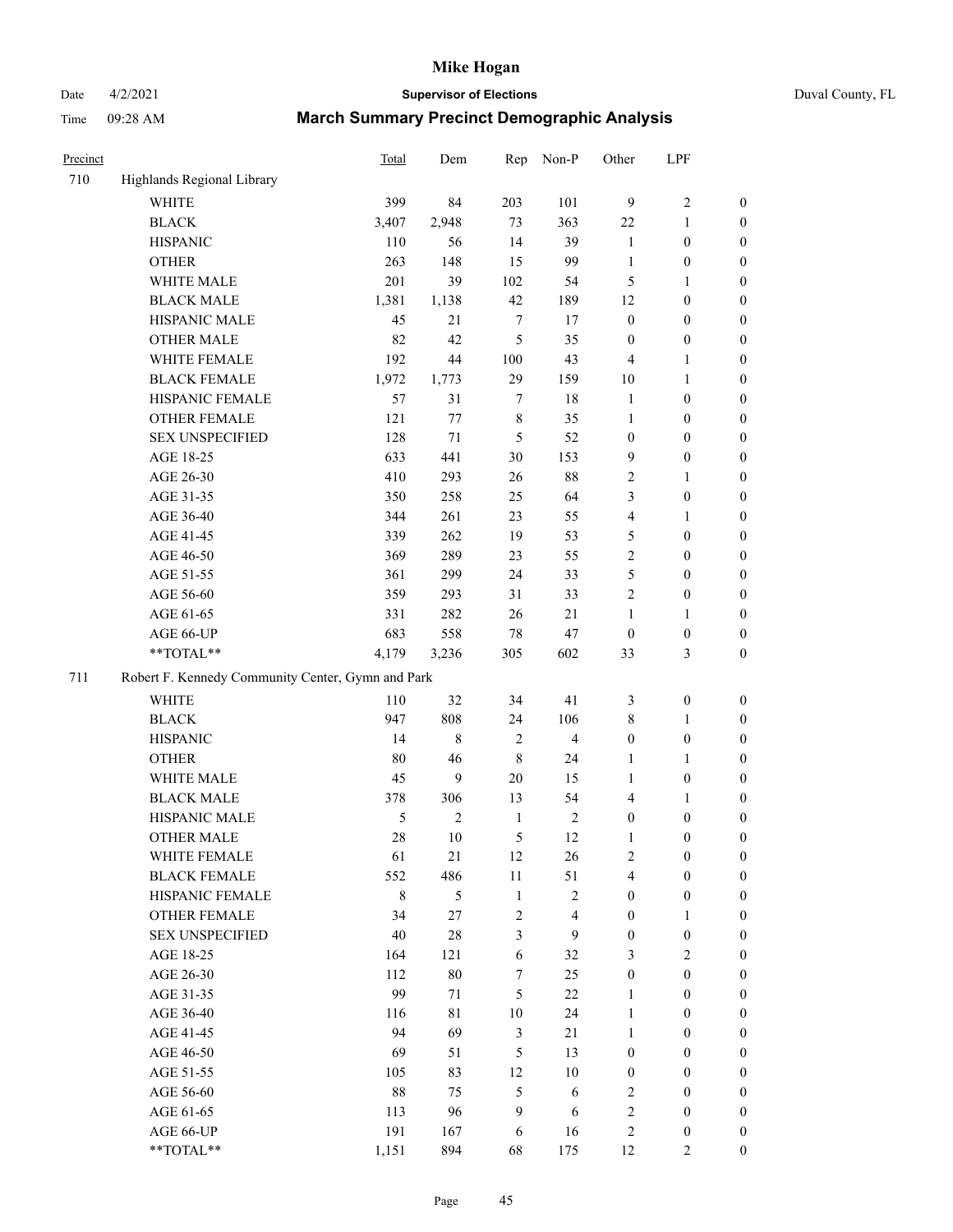# Date 4/2/2021 **Supervisor of Elections** Duval County, FL

| Precinct |                                      | Total        | Dem    |                  | Rep Non-P | Other                  | LPF              |                                      |
|----------|--------------------------------------|--------------|--------|------------------|-----------|------------------------|------------------|--------------------------------------|
| 712      | Mary Singleton Senior Citizen Center |              |        |                  |           |                        |                  |                                      |
|          | <b>WHITE</b>                         | 533          | 233    | 160              | 129       | 7                      | $\overline{4}$   | 0                                    |
|          | <b>BLACK</b>                         | 1,016        | 865    | $28\,$           | 109       | 12                     | $\overline{c}$   | $\boldsymbol{0}$                     |
|          | <b>HISPANIC</b>                      | 72           | 35     | 12               | 24        | $\mathbf{1}$           | $\boldsymbol{0}$ | $\boldsymbol{0}$                     |
|          | <b>OTHER</b>                         | 119          | 53     | 14               | 46        | 4                      | $\sqrt{2}$       | $\boldsymbol{0}$                     |
|          | WHITE MALE                           | 286          | 112    | 91               | 76        | 3                      | $\overline{4}$   | $\boldsymbol{0}$                     |
|          | <b>BLACK MALE</b>                    | 421          | 343    | 15               | 54        | 7                      | $\sqrt{2}$       | $\boldsymbol{0}$                     |
|          | HISPANIC MALE                        | 29           | 14     | $\overline{4}$   | $10\,$    | $\mathbf{1}$           | $\boldsymbol{0}$ | $\boldsymbol{0}$                     |
|          | <b>OTHER MALE</b>                    | 56           | 22     | $\boldsymbol{9}$ | 23        | $\mathbf{1}$           | 1                | $\boldsymbol{0}$                     |
|          | WHITE FEMALE                         | 236          | 116    | 68               | 48        | 4                      | $\boldsymbol{0}$ | $\boldsymbol{0}$                     |
|          | <b>BLACK FEMALE</b>                  | 569          | 504    | 12               | 48        | 5                      | $\boldsymbol{0}$ | 0                                    |
|          | HISPANIC FEMALE                      | 40           | $20\,$ | $\,$ 8 $\,$      | 12        | $\boldsymbol{0}$       | $\boldsymbol{0}$ | $\boldsymbol{0}$                     |
|          | <b>OTHER FEMALE</b>                  | 48           | 26     | 5                | 15        | 1                      | 1                | $\boldsymbol{0}$                     |
|          | <b>SEX UNSPECIFIED</b>               | 55           | 29     | $\sqrt{2}$       | 22        | 2                      | $\boldsymbol{0}$ | $\boldsymbol{0}$                     |
|          | AGE 18-25                            | 152          | 97     | $12\,$           | 40        | 2                      | $\mathbf{1}$     | $\boldsymbol{0}$                     |
|          | AGE 26-30                            | 160          | 114    | 13               | 29        | 2                      | $\sqrt{2}$       | $\boldsymbol{0}$                     |
|          | AGE 31-35                            | 186          | 115    | 26               | $40\,$    | 5                      | $\boldsymbol{0}$ | $\boldsymbol{0}$                     |
|          | AGE 36-40                            | 185          | 108    | $22\,$           | 49        | 4                      | $\sqrt{2}$       | $\boldsymbol{0}$                     |
|          | AGE 41-45                            | 137          | 95     | 16               | 23        | 3                      | $\boldsymbol{0}$ | $\boldsymbol{0}$                     |
|          | AGE 46-50                            | 129          | 73     | 23               | 31        | $\mathbf{1}$           | 1                | $\boldsymbol{0}$                     |
|          | AGE 51-55                            | 129          | 85     | $18\,$           | 23        | 2                      | 1                | 0                                    |
|          |                                      | 171          |        |                  | $22\,$    |                        | $\boldsymbol{0}$ |                                      |
|          | AGE 56-60                            | 197          | 111    | 36<br>$27\,$     | $22\,$    | 2                      | $\boldsymbol{0}$ | 0<br>$\boldsymbol{0}$                |
|          | AGE 61-65                            |              | 145    |                  |           | 3                      |                  |                                      |
|          | AGE 66-UP<br>**TOTAL**               | 294<br>1,740 | 243    | 21<br>214        | 29        | $\boldsymbol{0}$<br>24 | 1<br>$\,$ 8 $\,$ | $\boldsymbol{0}$<br>$\boldsymbol{0}$ |
|          |                                      |              | 1,186  |                  | 308       |                        |                  |                                      |
| 713      | First Baptist Church of Jacksonville |              |        |                  |           |                        |                  |                                      |
|          | <b>WHITE</b>                         | 1,916        | 588    | 814              | 454       | 47                     | 13               | $\boldsymbol{0}$                     |
|          | <b>BLACK</b>                         | 1,437        | 1,090  | 89               | 227       | 27                     | $\overline{4}$   | $\boldsymbol{0}$                     |
|          | <b>HISPANIC</b>                      | 191          | 84     | 44               | 56        | 4                      | $\mathfrak{Z}$   | $\boldsymbol{0}$                     |
|          | <b>OTHER</b>                         | 476          | 221    | 88               | 142       | 23                     | $\sqrt{2}$       | $\boldsymbol{0}$                     |
|          | WHITE MALE                           | 1,081        | 285    | 479              | 279       | $28\,$                 | 10               | $\boldsymbol{0}$                     |
|          | <b>BLACK MALE</b>                    | 668          | 476    | 54               | 122       | 12                     | $\overline{4}$   | $\boldsymbol{0}$                     |
|          | HISPANIC MALE                        | 104          | 38     | 32               | $30\,$    | $\sqrt{2}$             | $\overline{c}$   | 0                                    |
|          | <b>OTHER MALE</b>                    | 210          | 94     | 43               | 62        | 11                     | $\boldsymbol{0}$ | $\boldsymbol{0}$                     |
|          | WHITE FEMALE                         | 806          | 293    | 322              | 169       | 19                     | 3                | $\overline{0}$                       |
|          | <b>BLACK FEMALE</b>                  | 742          | 592    | 34               | 103       | 13                     | $\boldsymbol{0}$ | $\overline{0}$                       |
|          | HISPANIC FEMALE                      | 84           | 46     | $11\,$           | 24        | $\overline{c}$         | $\mathbf{1}$     | $\overline{0}$                       |
|          | <b>OTHER FEMALE</b>                  | 194          | 107    | 32               | 43        | $10\,$                 | $\sqrt{2}$       | 0                                    |
|          | <b>SEX UNSPECIFIED</b>               | 131          | 52     | $28\,$           | 47        | 4                      | $\boldsymbol{0}$ | 0                                    |
|          | AGE 18-25                            | 268          | 134    | 56               | 68        | 6                      | $\overline{4}$   | 0                                    |
|          | AGE 26-30                            | 449          | 212    | 96               | 126       | 9                      | 6                | 0                                    |
|          | AGE 31-35                            | 447          | 203    | 91               | 132       | 17                     | $\overline{4}$   | 0                                    |
|          | AGE 36-40                            | 431          | 194    | 107              | 116       | $11\,$                 | $\mathfrak z$    | 0                                    |
|          | AGE 41-45                            | 379          | 148    | 124              | 95        | 10                     | $\sqrt{2}$       | 0                                    |
|          | AGE 46-50                            | 400          | 152    | 138              | 95        | 13                     | $\sqrt{2}$       | 0                                    |
|          | AGE 51-55                            | 337          | 158    | 108              | 61        | $10\,$                 | $\boldsymbol{0}$ | $\boldsymbol{0}$                     |
|          | AGE 56-60                            | 292          | 141    | 87               | 57        | 7                      | $\boldsymbol{0}$ | $\boldsymbol{0}$                     |
|          | AGE 61-65                            | 276          | 160    | 60               | 49        | 6                      | $\mathbf{1}$     | 0                                    |
|          | AGE 66-UP                            | 741          | 481    | 168              | $80\,$    | 12                     | $\boldsymbol{0}$ | 0                                    |
|          | **TOTAL**                            | 4,020        | 1,983  | 1,035            | 879       | 101                    | $22\,$           | $\boldsymbol{0}$                     |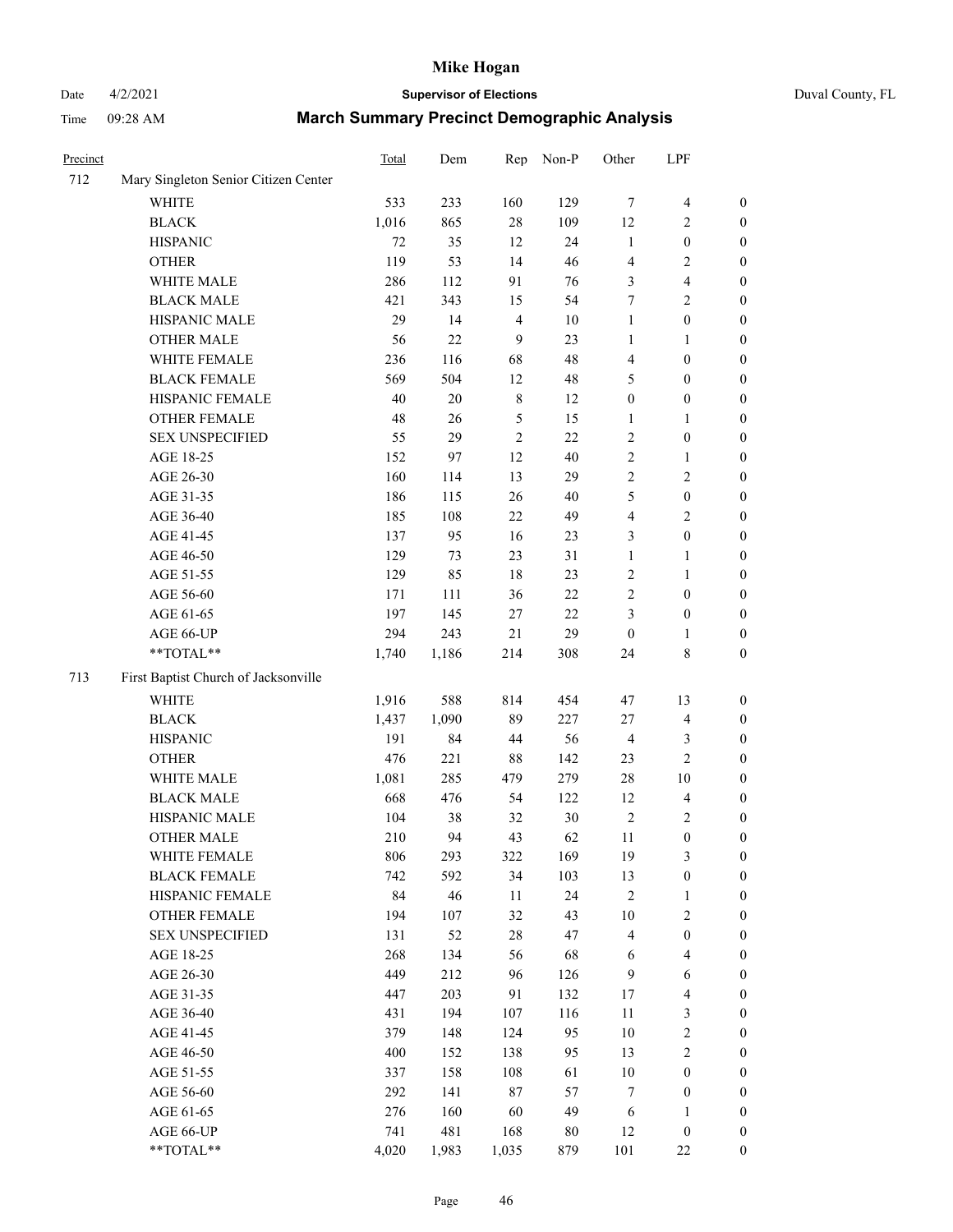# Date 4/2/2021 **Supervisor of Elections** Duval County, FL

| Precinct |                                  | Total | Dem            | Rep              | Non-P       | Other            | LPF              |                  |
|----------|----------------------------------|-------|----------------|------------------|-------------|------------------|------------------|------------------|
| 714      | Grace Baptist Church             |       |                |                  |             |                  |                  |                  |
|          | <b>WHITE</b>                     | 261   | 105            | 74               | $72\,$      | 8                | $\sqrt{2}$       | 0                |
|          | <b>BLACK</b>                     | 1,592 | 1,343          | 47               | 192         | 8                | $\sqrt{2}$       | 0                |
|          | <b>HISPANIC</b>                  | 46    | 23             | $\overline{4}$   | 17          | $\overline{c}$   | $\boldsymbol{0}$ | $\boldsymbol{0}$ |
|          | <b>OTHER</b>                     | 141   | 74             | 10               | 55          | 2                | $\boldsymbol{0}$ | $\boldsymbol{0}$ |
|          | WHITE MALE                       | 135   | 45             | 47               | 37          | 4                | $\sqrt{2}$       | $\boldsymbol{0}$ |
|          | <b>BLACK MALE</b>                | 644   | 514            | 24               | 99          | 5                | $\sqrt{2}$       | $\boldsymbol{0}$ |
|          | HISPANIC MALE                    | 20    | 6              | $\mathfrak{Z}$   | 10          | $\mathbf{1}$     | $\boldsymbol{0}$ | $\boldsymbol{0}$ |
|          | <b>OTHER MALE</b>                | 47    | 22             | 5                | 19          | $\mathbf{1}$     | $\boldsymbol{0}$ | $\boldsymbol{0}$ |
|          | WHITE FEMALE                     | 118   | 56             | 24               | 34          | 4                | $\boldsymbol{0}$ | $\boldsymbol{0}$ |
|          | <b>BLACK FEMALE</b>              | 914   | 807            | 23               | 81          | 3                | $\boldsymbol{0}$ | $\boldsymbol{0}$ |
|          | HISPANIC FEMALE                  | 25    | 16             | $\mathbf{1}$     | $\tau$      | $\mathbf{1}$     | $\boldsymbol{0}$ | $\boldsymbol{0}$ |
|          | OTHER FEMALE                     | 61    | 36             | $\overline{4}$   | 21          | $\boldsymbol{0}$ | $\boldsymbol{0}$ | $\boldsymbol{0}$ |
|          | <b>SEX UNSPECIFIED</b>           | 76    | 43             | $\overline{4}$   | 28          | $\mathbf{1}$     | $\boldsymbol{0}$ | $\boldsymbol{0}$ |
|          | AGE 18-25                        | 243   | 154            | 14               | 71          | 4                | $\boldsymbol{0}$ | $\boldsymbol{0}$ |
|          | AGE 26-30                        | 189   | 135            | 11               | 40          | 3                | $\boldsymbol{0}$ | $\boldsymbol{0}$ |
|          | AGE 31-35                        | 181   | 123            | 14               | 41          | $\overline{c}$   | $\mathbf{1}$     | $\boldsymbol{0}$ |
|          | AGE 36-40                        | 208   | 147            | 11               | 47          | $\overline{c}$   | $\mathbf{1}$     | $\boldsymbol{0}$ |
|          | AGE 41-45                        | 170   | 129            | 12               | 26          | 3                | $\boldsymbol{0}$ | $\boldsymbol{0}$ |
|          | AGE 46-50                        | 146   | 111            | $\boldsymbol{9}$ | 24          | $\overline{c}$   | $\boldsymbol{0}$ | $\boldsymbol{0}$ |
|          | AGE 51-55                        | 171   | 130            | 16               | 25          | $\boldsymbol{0}$ | $\boldsymbol{0}$ | $\boldsymbol{0}$ |
|          | AGE 56-60                        | 202   | 163            | 11               | 24          | $\mathbf{2}$     | $\sqrt{2}$       | 0                |
|          | AGE 61-65                        | 199   | 166            | 12               | 19          | $\overline{c}$   | $\boldsymbol{0}$ | $\boldsymbol{0}$ |
|          | AGE 66-UP                        | 331   | 287            | 25               | 19          | $\boldsymbol{0}$ | $\boldsymbol{0}$ | $\boldsymbol{0}$ |
|          | $**TOTAL**$                      | 2,040 | 1,545          | 135              | 336         | 20               | $\overline{4}$   | $\boldsymbol{0}$ |
| 801      | North Jacksonville Church of God |       |                |                  |             |                  |                  |                  |
|          | <b>WHITE</b>                     | 346   | 95             | 185              | 56          | 7                | $\mathfrak z$    | $\boldsymbol{0}$ |
|          | <b>BLACK</b>                     | 1,815 | 1,558          | 56               | 189         | 9                | $\mathfrak{Z}$   | $\boldsymbol{0}$ |
|          | <b>HISPANIC</b>                  | 23    | 11             | $\overline{4}$   | $\,$ 8 $\,$ | $\boldsymbol{0}$ | $\boldsymbol{0}$ | $\boldsymbol{0}$ |
|          | <b>OTHER</b>                     | 141   | 73             | 10               | 57          | 1                | $\boldsymbol{0}$ | $\boldsymbol{0}$ |
|          | WHITE MALE                       | 168   | 42             | 91               | 29          | 4                | $\mathbf{2}$     | $\overline{0}$   |
|          | <b>BLACK MALE</b>                | 724   | 580            | 30               | 109         | 4                | $\mathbf{1}$     | $\boldsymbol{0}$ |
|          | HISPANIC MALE                    | 10    | $\overline{4}$ | $\overline{4}$   | $\sqrt{2}$  | $\boldsymbol{0}$ | $\boldsymbol{0}$ | 0                |
|          | <b>OTHER MALE</b>                | 42    | 21             | $\overline{4}$   | 17          | $\boldsymbol{0}$ | $\boldsymbol{0}$ | $\boldsymbol{0}$ |
|          | WHITE FEMALE                     | 172   | 52             | 91               | 25          | 3                | 1                | 0                |
|          | <b>BLACK FEMALE</b>              | 1,052 | 948            | 24               | 73          | 5                | $\sqrt{2}$       | $\boldsymbol{0}$ |
|          | HISPANIC FEMALE                  | 12    | 6              | $\boldsymbol{0}$ | 6           | $\boldsymbol{0}$ | $\boldsymbol{0}$ | $\overline{0}$   |
|          | OTHER FEMALE                     | 54    | 35             | 4                | 15          | $\boldsymbol{0}$ | $\boldsymbol{0}$ | $\overline{0}$   |
|          | <b>SEX UNSPECIFIED</b>           | 91    | 49             | $\tau$           | 34          | $\mathbf{1}$     | $\boldsymbol{0}$ | 0                |
|          | AGE 18-25                        | 279   | 187            | 10               | 76          | 3                | 3                | 0                |
|          | AGE 26-30                        | 196   | 139            | $11\,$           | 45          | $\boldsymbol{0}$ | $\mathbf{1}$     | 0                |
|          | AGE 31-35                        | 228   | 167            | 15               | 44          | 2                | $\boldsymbol{0}$ | 0                |
|          | AGE 36-40                        | 188   | 146            | 16               | 23          | 3                | $\boldsymbol{0}$ | 0                |
|          | AGE 41-45                        | 163   | 122            | 20               | 19          | $\mathbf{2}$     | $\boldsymbol{0}$ | 0                |
|          | AGE 46-50                        | 152   | 111            | 16               | 23          | $\mathbf{2}$     | $\boldsymbol{0}$ | 0                |
|          | AGE 51-55                        | 190   | 138            | 31               | 17          | $\overline{c}$   | $\sqrt{2}$       | 0                |
|          | AGE 56-60                        | 196   | 147            | 25               | 24          | $\boldsymbol{0}$ | $\boldsymbol{0}$ | $\overline{0}$   |
|          | AGE 61-65                        | 254   | 208            | 23               | 21          | 2                | $\boldsymbol{0}$ | $\overline{0}$   |
|          | AGE 66-UP                        | 479   | 372            | 88               | 18          | $\,1$            | $\boldsymbol{0}$ | 0                |
|          | **TOTAL**                        | 2,325 | 1,737          | 255              | 310         | 17               | 6                | $\boldsymbol{0}$ |
|          |                                  |       |                |                  |             |                  |                  |                  |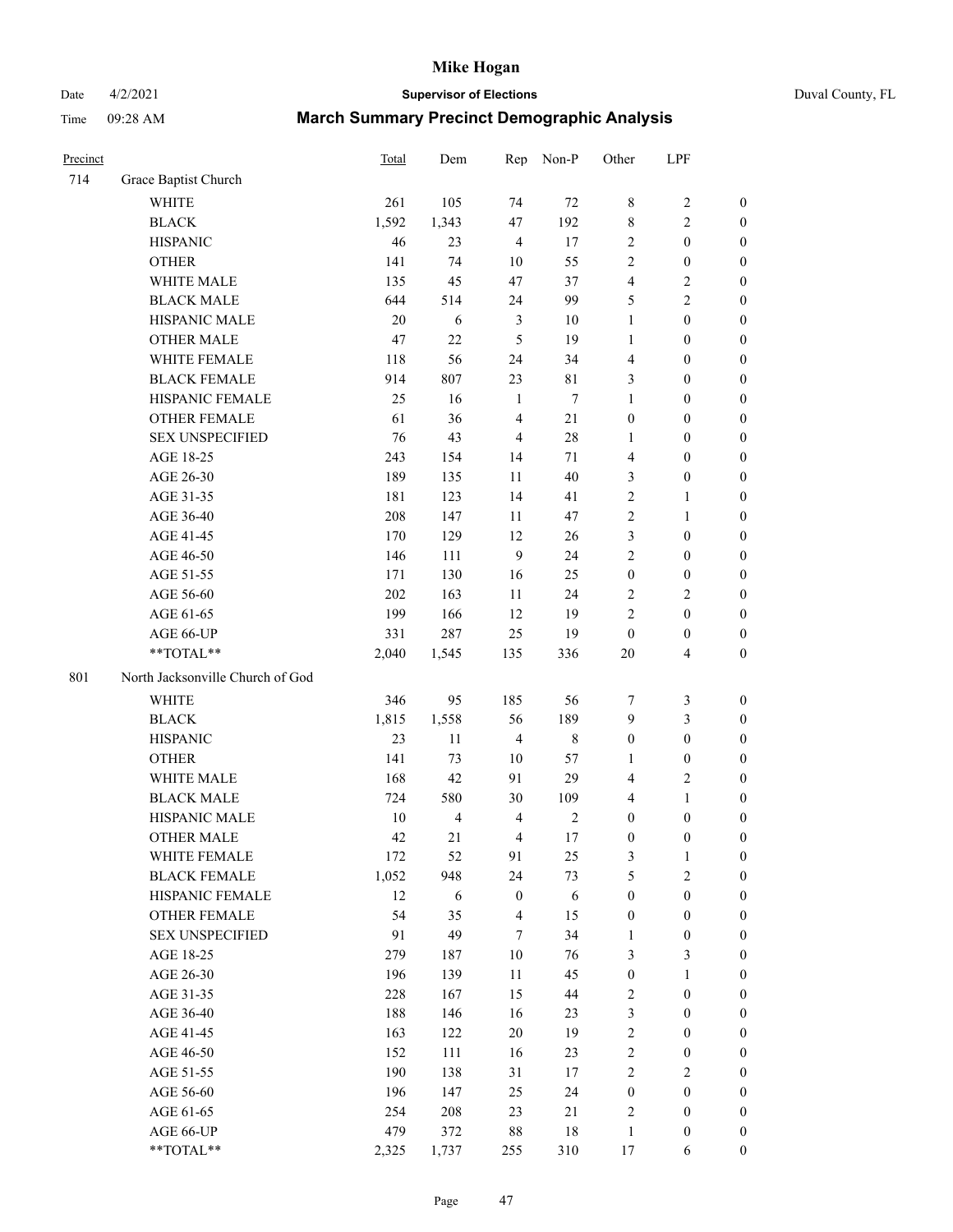### Date 4/2/2021 **Supervisor of Elections** Duval County, FL

| Precinct |                                   | Total          | Dem            | Rep              | Non-P  | Other            | LPF                     |                  |
|----------|-----------------------------------|----------------|----------------|------------------|--------|------------------|-------------------------|------------------|
| 802      | St Paul Missionary Baptist Church |                |                |                  |        |                  |                         |                  |
|          | <b>WHITE</b>                      | 93             | 41             | 25               | 26     | $\mathbf{1}$     | $\boldsymbol{0}$        | $\boldsymbol{0}$ |
|          | <b>BLACK</b>                      | 2,409          | 2,128          | 42               | 227    | 10               | $\sqrt{2}$              | $\boldsymbol{0}$ |
|          | <b>HISPANIC</b>                   | 18             | 6              | 3                | 9      | $\boldsymbol{0}$ | $\boldsymbol{0}$        | $\boldsymbol{0}$ |
|          | <b>OTHER</b>                      | 112            | 60             | 5                | 46     | $\mathbf{1}$     | $\boldsymbol{0}$        | $\boldsymbol{0}$ |
|          | WHITE MALE                        | 39             | 14             | 12               | 12     | 1                | $\boldsymbol{0}$        | $\boldsymbol{0}$ |
|          | <b>BLACK MALE</b>                 | 973            | 825            | 23               | 118    | 7                | $\boldsymbol{0}$        | $\boldsymbol{0}$ |
|          | HISPANIC MALE                     | $\overline{7}$ | $\overline{c}$ | $\sqrt{2}$       | 3      | $\boldsymbol{0}$ | $\boldsymbol{0}$        | $\boldsymbol{0}$ |
|          | <b>OTHER MALE</b>                 | 38             | $20\,$         | 3                | 15     | $\boldsymbol{0}$ | $\boldsymbol{0}$        | $\boldsymbol{0}$ |
|          | WHITE FEMALE                      | 54             | 27             | 13               | 14     | $\boldsymbol{0}$ | $\boldsymbol{0}$        | 0                |
|          | <b>BLACK FEMALE</b>               | 1,397          | 1,271          | 19               | 102    | 3                | $\sqrt{2}$              | $\boldsymbol{0}$ |
|          | HISPANIC FEMALE                   | 11             | $\overline{4}$ | $\mathbf{1}$     | 6      | $\boldsymbol{0}$ | $\boldsymbol{0}$        | $\boldsymbol{0}$ |
|          | <b>OTHER FEMALE</b>               | 45             | 26             | $\sqrt{2}$       | 16     | 1                | $\boldsymbol{0}$        | $\boldsymbol{0}$ |
|          | <b>SEX UNSPECIFIED</b>            | 68             | 46             | $\boldsymbol{0}$ | 22     | $\boldsymbol{0}$ | $\boldsymbol{0}$        | $\boldsymbol{0}$ |
|          | AGE 18-25                         | 294            | 201            | 7                | 84     | 2                | $\boldsymbol{0}$        | $\boldsymbol{0}$ |
|          | AGE 26-30                         | 198            | 143            | 6                | 47     | $\overline{c}$   | $\boldsymbol{0}$        | $\boldsymbol{0}$ |
|          | AGE 31-35                         | 191            | 153            | 11               | $27\,$ | $\boldsymbol{0}$ | $\boldsymbol{0}$        | $\boldsymbol{0}$ |
|          | AGE 36-40                         | 185            | 157            | $\overline{4}$   | 24     | $\boldsymbol{0}$ | $\boldsymbol{0}$        | $\boldsymbol{0}$ |
|          | AGE 41-45                         | 203            | 163            | $\overline{9}$   | 26     | 4                | 1                       | $\boldsymbol{0}$ |
|          | AGE 46-50                         | 204            | 172            | 6                | 24     | 2                | $\boldsymbol{0}$        | 0                |
|          | AGE 51-55                         | 204            | 182            | 7                | 15     | $\boldsymbol{0}$ | $\boldsymbol{0}$        | $\boldsymbol{0}$ |
|          | AGE 56-60                         | 222            | 189            | 5                | 27     | 1                | $\boldsymbol{0}$        | $\boldsymbol{0}$ |
|          | AGE 61-65                         | 203            | 185            | 6                | 12     | $\boldsymbol{0}$ | $\boldsymbol{0}$        | $\boldsymbol{0}$ |
|          | AGE 66-UP                         | 728            | 690            | 14               | $22\,$ | 1                | $\mathbf{1}$            | $\boldsymbol{0}$ |
|          | **TOTAL**                         | 2,632          | 2,235          | 75               | 308    | 12               | $\mathbf{2}$            | $\boldsymbol{0}$ |
| 803      | New Life Community Church         |                |                |                  |        |                  |                         |                  |
|          | <b>WHITE</b>                      | 844            | 211            | 439              | 173    | 14               | $\boldsymbol{7}$        | $\boldsymbol{0}$ |
|          | <b>BLACK</b>                      | 3,590          | 3,110          | 97               | 353    | 25               | $\mathfrak{S}$          | $\boldsymbol{0}$ |
|          | <b>HISPANIC</b>                   | 116            | 46             | 36               | 32     | $\mathbf{2}$     | $\boldsymbol{0}$        | $\boldsymbol{0}$ |
|          | <b>OTHER</b>                      | 286            | 146            | 30               | 101    | 6                | $\mathfrak{Z}$          | $\boldsymbol{0}$ |
|          | WHITE MALE                        | 380            | 74             | 205              | 91     | 6                | $\overline{\mathbf{4}}$ | $\boldsymbol{0}$ |
|          | <b>BLACK MALE</b>                 | 1,356          | 1,102          | 53               | 177    | 21               | 3                       | 0                |
|          | HISPANIC MALE                     | 55             | 20             | 18               | 16     | $\mathbf{1}$     | $\boldsymbol{0}$        | 0                |
|          | <b>OTHER MALE</b>                 | 92             | 46             | 16               | $27\,$ | 2                | $\mathbf{1}$            | $\boldsymbol{0}$ |
|          | WHITE FEMALE                      | 450            | 135            | 229              | 75     | $\,$ $\,$        | $\mathfrak{Z}$          | $\boldsymbol{0}$ |
|          | <b>BLACK FEMALE</b>               | 2,174          | 1,957          | 43               | 168    | 4                | $\sqrt{2}$              | $\boldsymbol{0}$ |
|          | HISPANIC FEMALE                   | 59             | 26             | 16               | 16     | $\mathbf{1}$     | $\boldsymbol{0}$        | $\overline{0}$   |
|          | <b>OTHER FEMALE</b>               | 113            | 66             | $\,$ 8 $\,$      | 35     | $\sqrt{2}$       | $\sqrt{2}$              | $\overline{0}$   |
|          | <b>SEX UNSPECIFIED</b>            | 157            | 87             | 14               | 54     | $\sqrt{2}$       | $\boldsymbol{0}$        | $\overline{0}$   |
|          | AGE 18-25                         | 580            | 397            | 33               | 136    | 12               | $\boldsymbol{2}$        | 0                |
|          | AGE 26-30                         | 395            | 264            | 37               | 85     | $\overline{4}$   | 5                       | 0                |
|          | AGE 31-35                         | 461            | 320            | 42               | 91     | 6                | $\sqrt{2}$              | 0                |
|          | AGE 36-40                         | 419            | 303            | 38               | $71\,$ | 4                | $\mathfrak{Z}$          | 0                |
|          | AGE 41-45                         | 401            | 294            | 44               | 59     | 4                | $\boldsymbol{0}$        | $\boldsymbol{0}$ |
|          | AGE 46-50                         | 417            | 328            | 44               | 41     | 2                | $\sqrt{2}$              | $\boldsymbol{0}$ |
|          | AGE 51-55                         | 422            | 309            | 55               | 52     | 5                | $\mathbf{1}$            | $\boldsymbol{0}$ |
|          | AGE 56-60                         | 450            | 339            | 67               | 41     | 3                | $\boldsymbol{0}$        | $\boldsymbol{0}$ |
|          | AGE 61-65                         | 422            | 308            | 76               | 37     | $\mathbf{1}$     | $\boldsymbol{0}$        | $\overline{0}$   |
|          | AGE 66-UP                         | 869            | 651            | 166              | 46     | 6                | $\boldsymbol{0}$        | $\boldsymbol{0}$ |
|          | **TOTAL**                         | 4,836          | 3,513          | 602              | 659    | 47               | 15                      | $\boldsymbol{0}$ |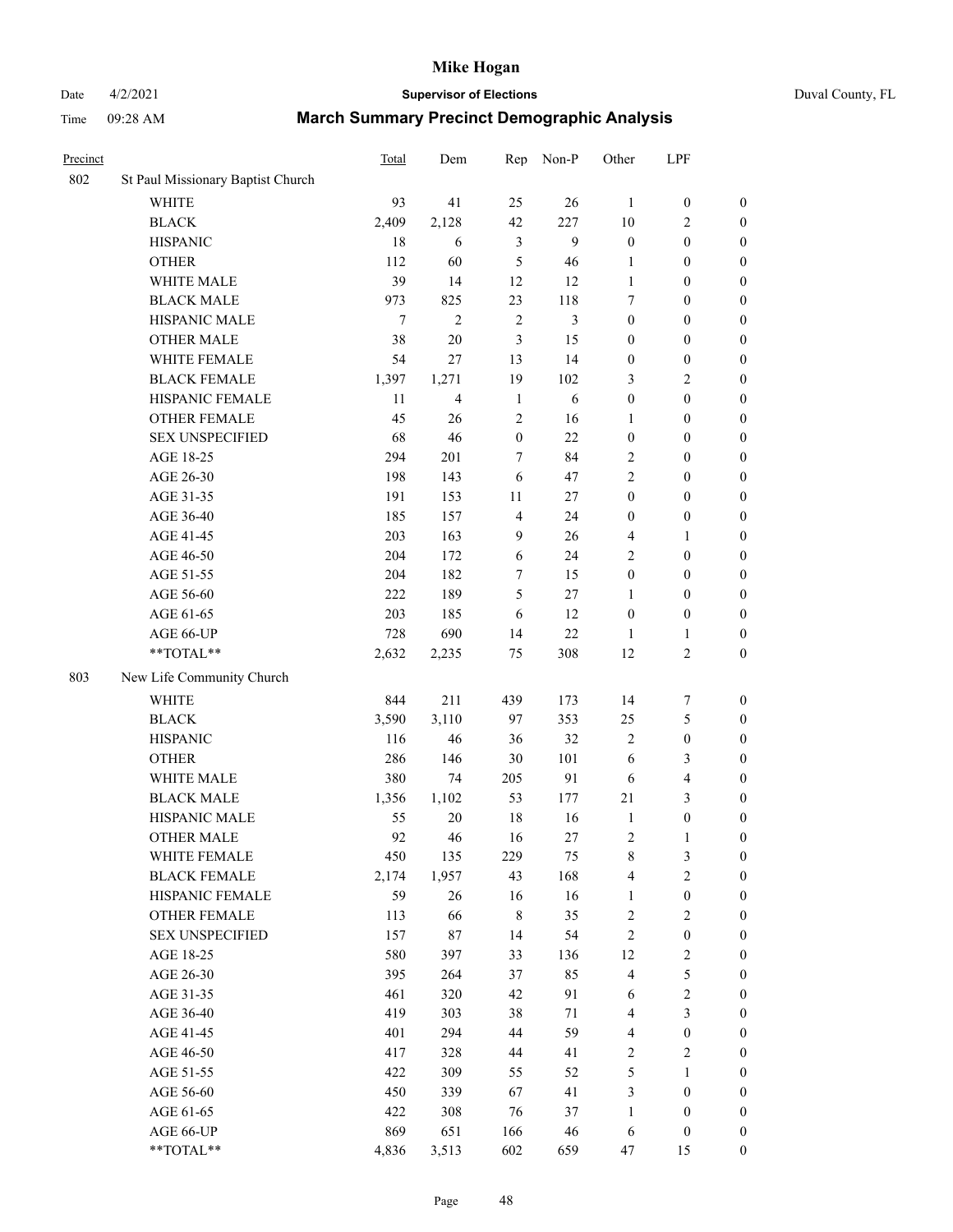# Date 4/2/2021 **Supervisor of Elections** Duval County, FL

| Precinct |                         | Total       | Dem          |        | Rep Non-P        | Other                   | LPF              |                  |
|----------|-------------------------|-------------|--------------|--------|------------------|-------------------------|------------------|------------------|
| 804      | Universal Church        |             |              |        |                  |                         |                  |                  |
|          | <b>WHITE</b>            | 974         | 262          | 491    | 197              | 17                      | $\boldsymbol{7}$ | 0                |
|          | <b>BLACK</b>            | 1,448       | 1,201        | 46     | 191              | $10\,$                  | $\boldsymbol{0}$ | 0                |
|          | <b>HISPANIC</b>         | 69          | 23           | 17     | $28\,$           | $\boldsymbol{0}$        | 1                | 0                |
|          | <b>OTHER</b>            | 183         | 70           | 35     | 78               | $\boldsymbol{0}$        | $\boldsymbol{0}$ | $\boldsymbol{0}$ |
|          | WHITE MALE              | 437         | 106          | 238    | 82               | 8                       | $\mathfrak{Z}$   | $\boldsymbol{0}$ |
|          | <b>BLACK MALE</b>       | 561         | 437          | 25     | 93               | 6                       | $\boldsymbol{0}$ | $\boldsymbol{0}$ |
|          | HISPANIC MALE           | 37          | $\mathbf{9}$ | 10     | 17               | 0                       | $\mathbf{1}$     | $\boldsymbol{0}$ |
|          | <b>OTHER MALE</b>       | 65          | 25           | 12     | 28               | $\boldsymbol{0}$        | $\boldsymbol{0}$ | $\boldsymbol{0}$ |
|          | WHITE FEMALE            | 529         | 154          | 249    | 113              | 9                       | $\overline{4}$   | $\boldsymbol{0}$ |
|          | <b>BLACK FEMALE</b>     | 863         | 745          | 19     | 95               | 4                       | $\boldsymbol{0}$ | $\boldsymbol{0}$ |
|          | HISPANIC FEMALE         | 31          | 14           | 6      | 11               | 0                       | $\boldsymbol{0}$ | 0                |
|          | <b>OTHER FEMALE</b>     | 70          | 32           | 18     | 20               | 0                       | $\boldsymbol{0}$ | $\boldsymbol{0}$ |
|          | <b>SEX UNSPECIFIED</b>  | $8\sqrt{1}$ | 34           | 12     | 35               | $\boldsymbol{0}$        | $\boldsymbol{0}$ | $\boldsymbol{0}$ |
|          | AGE 18-25               | 272         | 140          | 41     | 85               | 4                       | $\sqrt{2}$       | $\boldsymbol{0}$ |
|          | AGE 26-30               | 263         | 143          | 45     | 70               | 5                       | $\boldsymbol{0}$ | $\boldsymbol{0}$ |
|          | AGE 31-35               | 249         | 147          | 37     | 61               | $\overline{c}$          | $\sqrt{2}$       | $\boldsymbol{0}$ |
|          | AGE 36-40               | 217         | 124          | 41     | 48               | 4                       | $\boldsymbol{0}$ | $\boldsymbol{0}$ |
|          | AGE 41-45               | 180         | 95           | 35     | $44\,$           | 5                       | $\mathbf{1}$     | $\boldsymbol{0}$ |
|          | AGE 46-50               | 182         | 109          | 39     | 32               | $\mathbf{1}$            | $\mathbf{1}$     | $\boldsymbol{0}$ |
|          | AGE 51-55               | 227         | 142          | 46     | 35               | 3                       | $\mathbf{1}$     | 0                |
|          | AGE 56-60               | 308         | 192          | 77     | 37               | $\overline{c}$          | $\boldsymbol{0}$ | 0                |
|          | AGE 61-65               | 274         | 163          | $72\,$ | 37               | $\mathbf{1}$            | 1                | 0                |
|          | AGE 66-UP               | 502         | 301          | 156    | 45               | $\boldsymbol{0}$        | $\boldsymbol{0}$ | 0                |
|          | $**TOTAL**$             | 2,674       | 1,556        | 589    | 494              | $27\,$                  | $\,$ 8 $\,$      | $\boldsymbol{0}$ |
| 805      | Riverview Senior Center |             |              |        |                  |                         |                  |                  |
|          | <b>WHITE</b>            | 624         | 161          | 297    | 156              | 7                       | $\mathfrak{Z}$   | $\boldsymbol{0}$ |
|          | <b>BLACK</b>            | 1,900       | 1,582        | 60     | 248              | 9                       | $\mathbf{1}$     | $\boldsymbol{0}$ |
|          | <b>HISPANIC</b>         | 57          | 22           | 10     | $22\,$           | 2                       | $\mathbf{1}$     | $\boldsymbol{0}$ |
|          | <b>OTHER</b>            | 164         | $8\sqrt{1}$  | 18     | 64               | $\mathbf{1}$            | $\boldsymbol{0}$ | $\boldsymbol{0}$ |
|          | WHITE MALE              | 287         | 65           | 146    | 71               | 3                       | $\mathbf{2}$     | $\overline{0}$   |
|          | <b>BLACK MALE</b>       | 752         | 596          | 28     | 123              | 5                       | $\boldsymbol{0}$ | $\boldsymbol{0}$ |
|          | HISPANIC MALE           | 29          | 11           | 6      | 11               | $\mathbf{1}$            | $\boldsymbol{0}$ | 0                |
|          | <b>OTHER MALE</b>       | 59          | 30           | 8      | 20               | $\mathbf{1}$            | $\boldsymbol{0}$ | 0                |
|          | WHITE FEMALE            | 321         | 89           | 145    | 82               | 4                       | 1                | 0                |
|          | <b>BLACK FEMALE</b>     | 1,113       | 961          | 32     | 115              | 4                       | $\mathbf{1}$     | $\boldsymbol{0}$ |
|          | HISPANIC FEMALE         | 25          | $11\,$       | 3      | $\boldsymbol{9}$ | 1                       | $\mathbf{1}$     | $\overline{0}$   |
|          | OTHER FEMALE            | 64          | 38           | 8      | 18               | $\boldsymbol{0}$        | $\boldsymbol{0}$ | $\overline{0}$   |
|          | <b>SEX UNSPECIFIED</b>  | 95          | 45           | 9      | 41               | $\boldsymbol{0}$        | $\boldsymbol{0}$ | 0                |
|          | AGE 18-25               | 354         | 216          | 30     | 102              | 4                       | $\sqrt{2}$       | 0                |
|          | AGE 26-30               | 269         | 151          | 30     | 85               | $\mathbf{2}$            | $\mathbf{1}$     | 0                |
|          | AGE 31-35               | 240         | 162          | 19     | 56               | $\overline{c}$          | $\mathbf{1}$     | 0                |
|          | AGE 36-40               | 256         | 175          | 32     | 46               | $\overline{\mathbf{c}}$ | $\mathbf{1}$     | 0                |
|          | AGE 41-45               | 203         | 138          | 20     | 43               | 2                       | $\boldsymbol{0}$ | 0                |
|          | AGE 46-50               | 204         | 141          | 22     | 40               | $\mathbf{1}$            | $\boldsymbol{0}$ | 0                |
|          | AGE 51-55               | 222         | 155          | 37     | 29               | $\mathbf{1}$            | $\boldsymbol{0}$ | 0                |
|          | AGE 56-60               | 233         | 153          | 44     | 33               | 3                       | $\boldsymbol{0}$ | $\boldsymbol{0}$ |
|          | AGE 61-65               | 259         | 184          | 46     | 28               | 1                       | $\boldsymbol{0}$ | $\overline{0}$   |
|          | AGE 66-UP               | 505         | 371          | 105    | 28               | $\mathbf{1}$            | $\boldsymbol{0}$ | 0                |
|          | **TOTAL**               | 2,745       | 1,846        | 385    | 490              | 19                      | 5                | $\boldsymbol{0}$ |
|          |                         |             |              |        |                  |                         |                  |                  |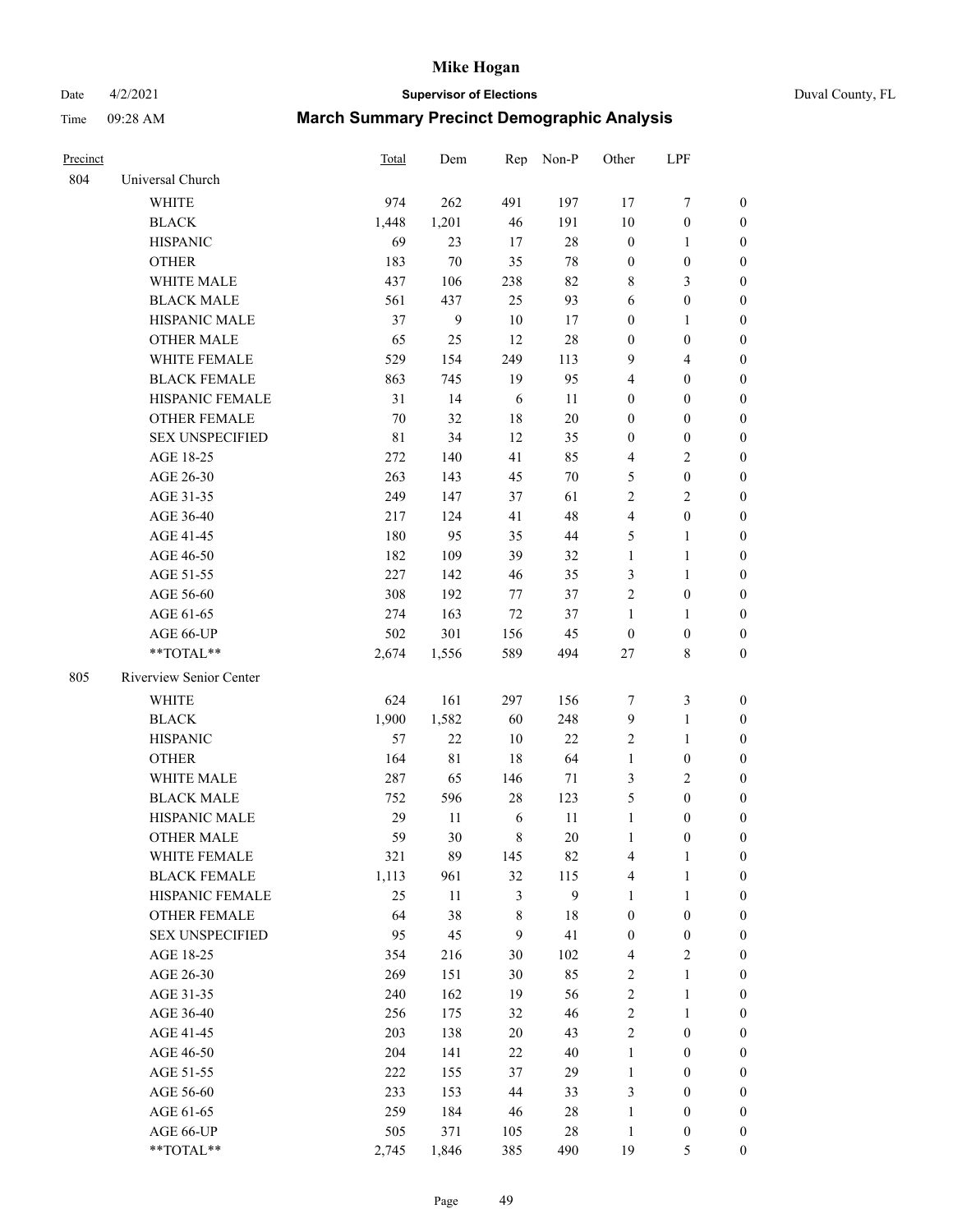### Date 4/2/2021 **Supervisor of Elections** Duval County, FL

| Precinct |                                   | Total          | Dem                     | Rep                     | Non-P                   | Other            | LPF              |                  |
|----------|-----------------------------------|----------------|-------------------------|-------------------------|-------------------------|------------------|------------------|------------------|
| 806      | Clanzel T. Brown Community Center |                |                         |                         |                         |                  |                  |                  |
|          | <b>WHITE</b>                      | 21             | $\,8\,$                 | 9                       | $\overline{4}$          | $\boldsymbol{0}$ | $\boldsymbol{0}$ | $\boldsymbol{0}$ |
|          | <b>BLACK</b>                      | 769            | 660                     | 20                      | 86                      | 3                | $\boldsymbol{0}$ | $\boldsymbol{0}$ |
|          | <b>HISPANIC</b>                   | 3              | 1                       | $\mathbf{1}$            | $\mathbf{1}$            | $\boldsymbol{0}$ | $\boldsymbol{0}$ | $\boldsymbol{0}$ |
|          | <b>OTHER</b>                      | 66             | 39                      | 2                       | 25                      | $\boldsymbol{0}$ | $\boldsymbol{0}$ | $\boldsymbol{0}$ |
|          | WHITE MALE                        | 5              | 3                       | $\mathbf{1}$            | $\mathbf{1}$            | $\boldsymbol{0}$ | $\boldsymbol{0}$ | $\boldsymbol{0}$ |
|          | <b>BLACK MALE</b>                 | 302            | 258                     | $\tau$                  | 35                      | 2                | $\boldsymbol{0}$ | $\boldsymbol{0}$ |
|          | HISPANIC MALE                     | $\mathbf{1}$   | $\boldsymbol{0}$        | $\mathbf{1}$            | $\boldsymbol{0}$        | $\boldsymbol{0}$ | $\boldsymbol{0}$ | $\boldsymbol{0}$ |
|          | <b>OTHER MALE</b>                 | 19             | 10                      | $\sqrt{2}$              | 7                       | $\boldsymbol{0}$ | $\boldsymbol{0}$ | $\boldsymbol{0}$ |
|          | WHITE FEMALE                      | 16             | 5                       | $\,8\,$                 | 3                       | $\boldsymbol{0}$ | $\boldsymbol{0}$ | $\boldsymbol{0}$ |
|          | <b>BLACK FEMALE</b>               | 451            | 388                     | 13                      | 49                      | $\mathbf{1}$     | $\boldsymbol{0}$ | $\boldsymbol{0}$ |
|          | HISPANIC FEMALE                   | $\mathfrak{2}$ | $\mathbf{1}$            | $\boldsymbol{0}$        | $\mathbf{1}$            | $\boldsymbol{0}$ | $\boldsymbol{0}$ | $\boldsymbol{0}$ |
|          | OTHER FEMALE                      | 28             | 21                      | $\boldsymbol{0}$        | 7                       | $\boldsymbol{0}$ | $\boldsymbol{0}$ | $\boldsymbol{0}$ |
|          | <b>SEX UNSPECIFIED</b>            | 35             | 22                      | $\boldsymbol{0}$        | 13                      | $\boldsymbol{0}$ | $\boldsymbol{0}$ | $\boldsymbol{0}$ |
|          | AGE 18-25                         | 116            | 75                      | 5                       | 35                      | $\mathbf{1}$     | $\boldsymbol{0}$ | $\boldsymbol{0}$ |
|          | AGE 26-30                         | 88             | 62                      | 5                       | 21                      | $\boldsymbol{0}$ | $\boldsymbol{0}$ | $\boldsymbol{0}$ |
|          | AGE 31-35                         | 71             | 56                      | 3                       | 11                      | $\mathbf{1}$     | $\boldsymbol{0}$ | $\boldsymbol{0}$ |
|          | AGE 36-40                         | 69             | 50                      | $\mathbf{1}$            | 17                      | $\mathbf{1}$     | $\boldsymbol{0}$ | $\boldsymbol{0}$ |
|          | AGE 41-45                         | 66             | 52                      | 3                       | 11                      | $\boldsymbol{0}$ | $\boldsymbol{0}$ | 0                |
|          | AGE 46-50                         | 73             | 63                      | $\overline{4}$          | 6                       | $\boldsymbol{0}$ | $\boldsymbol{0}$ | $\boldsymbol{0}$ |
|          | AGE 51-55                         | 62             | 54                      | $\mathbf{2}$            | 6                       | $\boldsymbol{0}$ | $\boldsymbol{0}$ | $\boldsymbol{0}$ |
|          | AGE 56-60                         | 76             | 68                      | 4                       | $\overline{4}$          | $\boldsymbol{0}$ | $\boldsymbol{0}$ | $\boldsymbol{0}$ |
|          | AGE 61-65                         | 66             | 61                      | 3                       | $\sqrt{2}$              | $\boldsymbol{0}$ | $\boldsymbol{0}$ | $\boldsymbol{0}$ |
|          | AGE 66-UP                         | 172            | 167                     | $\overline{c}$          | 3                       | $\boldsymbol{0}$ | $\boldsymbol{0}$ | $\boldsymbol{0}$ |
|          | $**TOTAL**$                       | 859            | 708                     | 32                      | 116                     | 3                | $\boldsymbol{0}$ | $\boldsymbol{0}$ |
| 807      | Bradham Brooks Regional Library   |                |                         |                         |                         |                  |                  |                  |
|          | <b>WHITE</b>                      | 27             | 6                       | 13                      | 6                       | 2                | $\boldsymbol{0}$ | $\boldsymbol{0}$ |
|          | <b>BLACK</b>                      | 1,066          | 954                     | 25                      | 84                      | $\boldsymbol{0}$ | 3                | $\boldsymbol{0}$ |
|          | <b>HISPANIC</b>                   | 12             | 5                       | $\mathfrak{Z}$          | $\overline{\mathbf{4}}$ | $\boldsymbol{0}$ | $\boldsymbol{0}$ | $\boldsymbol{0}$ |
|          | <b>OTHER</b>                      | 54             | 22                      | 6                       | 25                      | 1                | $\boldsymbol{0}$ | $\boldsymbol{0}$ |
|          | WHITE MALE                        | 15             | 3                       | $\,8\,$                 | $\overline{2}$          | 2                | $\boldsymbol{0}$ | 0                |
|          | <b>BLACK MALE</b>                 | 398            | 339                     | 14                      | 43                      | $\boldsymbol{0}$ | $\overline{2}$   | 0                |
|          | HISPANIC MALE                     | 3              | 1                       | $\overline{c}$          | $\boldsymbol{0}$        | $\boldsymbol{0}$ | $\boldsymbol{0}$ | $\boldsymbol{0}$ |
|          | <b>OTHER MALE</b>                 | 13             | 8                       | $\boldsymbol{0}$        | 5                       | $\boldsymbol{0}$ | $\boldsymbol{0}$ | $\boldsymbol{0}$ |
|          | WHITE FEMALE                      | 12             | 3                       | 5                       | $\overline{4}$          | $\boldsymbol{0}$ | $\boldsymbol{0}$ | $\boldsymbol{0}$ |
|          | <b>BLACK FEMALE</b>               | 652            | 601                     | 10                      | 40                      | $\boldsymbol{0}$ | $\mathbf{1}$     | $\overline{0}$   |
|          | HISPANIC FEMALE                   | 9              | $\overline{\mathbf{4}}$ | $\mathbf{1}$            | $\overline{\mathbf{4}}$ | $\boldsymbol{0}$ | $\boldsymbol{0}$ | $\theta$         |
|          | <b>OTHER FEMALE</b>               | 17             | 9                       | $\overline{4}$          | $\mathfrak{Z}$          | $\mathbf{1}$     | $\boldsymbol{0}$ | $\overline{0}$   |
|          | <b>SEX UNSPECIFIED</b>            | 40             | 19                      | $\mathfrak{Z}$          | $18\,$                  | $\boldsymbol{0}$ | $\boldsymbol{0}$ | $\overline{0}$   |
|          | AGE 18-25                         | 104            | 72                      | $\overline{\mathbf{4}}$ | $28\,$                  | $\boldsymbol{0}$ | $\boldsymbol{0}$ | 0                |
|          | AGE 26-30                         | 72             | 53                      | $\mathfrak{Z}$          | 16                      | $\boldsymbol{0}$ | $\boldsymbol{0}$ | 0                |
|          | AGE 31-35                         | 83             | 64                      | $\sqrt{2}$              | 16                      | $\boldsymbol{0}$ | $\mathbf{1}$     | $\boldsymbol{0}$ |
|          | AGE 36-40                         | 71             | 55                      | $\overline{4}$          | 10                      | 1                | $\mathbf{1}$     | $\boldsymbol{0}$ |
|          | AGE 41-45                         | 76             | 63                      | $\mathfrak{Z}$          | $10\,$                  | $\boldsymbol{0}$ | $\boldsymbol{0}$ | $\overline{0}$   |
|          | AGE 46-50                         | 88             | $72\,$                  | 7                       | $\mathbf{9}$            | $\boldsymbol{0}$ | $\boldsymbol{0}$ | $\boldsymbol{0}$ |
|          | AGE 51-55                         | $71\,$         | 62                      | $\sqrt{2}$              | 6                       | $\mathbf{1}$     | $\boldsymbol{0}$ | $\boldsymbol{0}$ |
|          | AGE 56-60                         | 101            | 86                      | 7                       | 8                       | $\boldsymbol{0}$ | $\boldsymbol{0}$ | $\overline{0}$   |
|          | AGE 61-65                         | 103            | 87                      | 6                       | $\mathbf{9}$            | $\boldsymbol{0}$ | $\mathbf{1}$     | $\overline{0}$   |
|          | AGE 66-UP                         | 390            | 373                     | $\overline{9}$          | $\tau$                  | $\mathbf{1}$     | $\boldsymbol{0}$ | $\overline{0}$   |
|          | **TOTAL**                         | 1,159          | 987                     | 47                      | 119                     | 3                | $\mathfrak{Z}$   | $\boldsymbol{0}$ |
|          |                                   |                |                         |                         |                         |                  |                  |                  |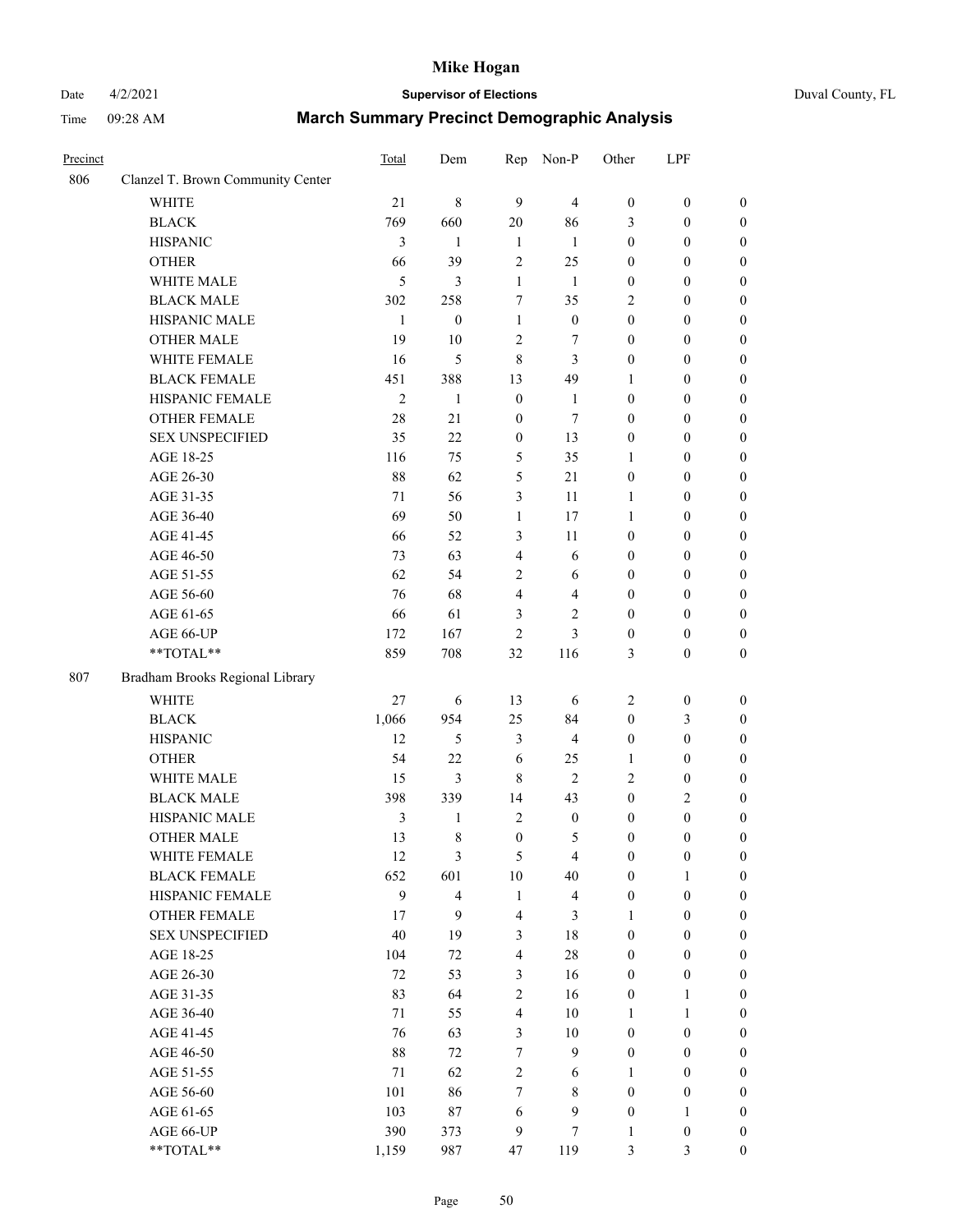Date 4/2/2021 **Supervisor of Elections** Duval County, FL

| Precinct |                                  | Total      | Dem            | Rep                                | Non-P        | Other                                | LPF                                  |                                      |
|----------|----------------------------------|------------|----------------|------------------------------------|--------------|--------------------------------------|--------------------------------------|--------------------------------------|
| 808      | Fairway Oaks                     |            |                |                                    |              |                                      |                                      |                                      |
|          | <b>WHITE</b>                     | 57         | 17             | 15                                 | 22           | 3                                    | $\boldsymbol{0}$                     | $\boldsymbol{0}$                     |
|          | <b>BLACK</b>                     | 1,766      | 1,538          | 37                                 | 184          | 7                                    | $\boldsymbol{0}$                     | $\boldsymbol{0}$                     |
|          | <b>HISPANIC</b>                  | 19         | $\overline{7}$ | $\mathbf{1}$                       | 11           | $\boldsymbol{0}$                     | $\boldsymbol{0}$                     | $\boldsymbol{0}$                     |
|          | <b>OTHER</b>                     | 116        | 60             | 7                                  | 48           | $\boldsymbol{0}$                     | 1                                    | $\boldsymbol{0}$                     |
|          | WHITE MALE                       | 16         | 5              | 6                                  | 3            | $\overline{c}$                       | $\boldsymbol{0}$                     | $\boldsymbol{0}$                     |
|          | <b>BLACK MALE</b>                | 674        | 569            | 18                                 | 84           | 3                                    | $\boldsymbol{0}$                     | $\boldsymbol{0}$                     |
|          | HISPANIC MALE                    | 6          | 3              | $\boldsymbol{0}$                   | 3            | $\boldsymbol{0}$                     | $\boldsymbol{0}$                     | $\boldsymbol{0}$                     |
|          | <b>OTHER MALE</b>                | 30         | 16             | $\mathfrak{Z}$                     | 11           | $\boldsymbol{0}$                     | $\boldsymbol{0}$                     | $\boldsymbol{0}$                     |
|          | WHITE FEMALE                     | 41         | 12             | 9                                  | 19           | 1                                    | $\boldsymbol{0}$                     | $\boldsymbol{0}$                     |
|          | <b>BLACK FEMALE</b>              | 1,073      | 953            | 19                                 | 97           | $\overline{4}$                       | $\boldsymbol{0}$                     | 0                                    |
|          | HISPANIC FEMALE                  | 13         | 4              | $\mathbf{1}$                       | $\,$ 8 $\,$  | $\boldsymbol{0}$                     | $\boldsymbol{0}$                     | $\boldsymbol{0}$                     |
|          | <b>OTHER FEMALE</b>              | 45         | 28             | 3                                  | 13           | $\boldsymbol{0}$                     | $\mathbf{1}$                         | $\boldsymbol{0}$                     |
|          | <b>SEX UNSPECIFIED</b>           | 60         | 32             | $\mathbf{1}$                       | 27           | $\boldsymbol{0}$                     | $\boldsymbol{0}$                     | $\boldsymbol{0}$                     |
|          | AGE 18-25                        | 271        | 194            | 8                                  | 68           | $\mathbf{1}$                         | $\boldsymbol{0}$                     | $\boldsymbol{0}$                     |
|          | AGE 26-30                        | 232        | 173            | 6                                  | 51           | $\overline{c}$                       | $\boldsymbol{0}$                     | $\boldsymbol{0}$                     |
|          | AGE 31-35                        | 239        | 185            | $\tau$                             | 43           | 3                                    | $\mathbf{1}$                         | $\boldsymbol{0}$                     |
|          | AGE 36-40                        | 181        | 142            | 6                                  | 32           | $\mathbf{1}$                         | $\boldsymbol{0}$                     | $\boldsymbol{0}$                     |
|          | AGE 41-45                        | 132        | 107            | $\,$ 8 $\,$                        | 17           | $\boldsymbol{0}$                     | $\boldsymbol{0}$                     | $\boldsymbol{0}$                     |
|          | AGE 46-50                        | 128        | 111            | $\overline{4}$                     | 12           | $\mathbf{1}$                         | $\boldsymbol{0}$                     | $\boldsymbol{0}$                     |
|          | AGE 51-55                        | 152        | 133            | 6                                  | 12           | $\mathbf{1}$                         | $\boldsymbol{0}$                     | 0                                    |
|          | AGE 56-60                        | 165        | 151            | 7                                  | $\tau$       | $\boldsymbol{0}$                     | $\boldsymbol{0}$                     | $\boldsymbol{0}$                     |
|          | AGE 61-65                        | 180        | 168            | 3                                  | 9            | $\boldsymbol{0}$                     | $\boldsymbol{0}$                     | $\boldsymbol{0}$                     |
|          | AGE 66-UP                        | 278        | 258            | 5                                  | 14           | 1                                    | $\boldsymbol{0}$                     | $\boldsymbol{0}$                     |
|          | **TOTAL**                        | 1,958      | 1,622          | 60                                 | 265          | 10                                   | $\mathbf{1}$                         | $\boldsymbol{0}$                     |
| 809      | Simonds-Johnson Community Center |            |                |                                    |              |                                      |                                      |                                      |
|          | <b>WHITE</b>                     | 84         | 33             | 25                                 | 24           | $\sqrt{2}$                           | $\boldsymbol{0}$                     | $\boldsymbol{0}$                     |
|          | <b>BLACK</b>                     | 2,188      | 1,853          | 57                                 | 267          | 10                                   | $\mathbf{1}$                         | $\boldsymbol{0}$                     |
|          | <b>HISPANIC</b>                  | 32         | $20\,$         | $\mathfrak{Z}$                     | $\,$ 8 $\,$  | $\mathbf{1}$                         | $\boldsymbol{0}$                     | $\boldsymbol{0}$                     |
|          | <b>OTHER</b>                     | 176        | 75             | 10                                 | 90           | $\mathbf{1}$                         | $\boldsymbol{0}$                     | $\boldsymbol{0}$                     |
|          | WHITE MALE                       | 37         | 14             | 13                                 | 9            | $\mathbf{1}$                         |                                      | $\boldsymbol{0}$                     |
|          | <b>BLACK MALE</b>                | 855        | 699            |                                    | 128          | 4                                    | $\boldsymbol{0}$                     |                                      |
|          | HISPANIC MALE                    |            | 11             | 24                                 | 3            | $\mathbf{1}$                         | $\boldsymbol{0}$                     | $\boldsymbol{0}$                     |
|          | <b>OTHER MALE</b>                | 15<br>55   | 23             | $\boldsymbol{0}$<br>$\overline{4}$ | 28           | $\boldsymbol{0}$                     | $\boldsymbol{0}$<br>$\boldsymbol{0}$ | 0<br>$\boldsymbol{0}$                |
|          | WHITE FEMALE                     | 44         | 18             | 12                                 | 13           | 1                                    | $\boldsymbol{0}$                     | $\boldsymbol{0}$                     |
|          | <b>BLACK FEMALE</b>              | 1,285      | 1,119          | 33                                 |              |                                      |                                      | $\boldsymbol{0}$                     |
|          | HISPANIC FEMALE                  | 17         | 9              | $\mathfrak{Z}$                     | 126<br>5     | 6<br>$\boldsymbol{0}$                | $\mathbf{1}$<br>$\boldsymbol{0}$     | $\overline{0}$                       |
|          | <b>OTHER FEMALE</b>              | 65         | 35             | $\mathfrak s$                      | 25           | $\boldsymbol{0}$                     | $\boldsymbol{0}$                     | $\overline{0}$                       |
|          | <b>SEX UNSPECIFIED</b>           | 107        | 53             | $\mathbf{1}$                       | 52           | $\mathbf{1}$                         | $\boldsymbol{0}$                     | $\overline{0}$                       |
|          | AGE 18-25                        | 396        | 262            | 16                                 | 115          | 3                                    | $\boldsymbol{0}$                     | $\overline{0}$                       |
|          | AGE 26-30                        | 253        | 176            | 11                                 | 64           | $\sqrt{2}$                           | $\boldsymbol{0}$                     | 0                                    |
|          | AGE 31-35                        | 283        | 205            | $10\,$                             | 64           | $\mathfrak{Z}$                       | $\mathbf{1}$                         | 0                                    |
|          | AGE 36-40                        | 206        | 152            | 11                                 | 43           | $\boldsymbol{0}$                     | $\boldsymbol{0}$                     | 0                                    |
|          | AGE 41-45                        | 183        | 145            | $\overline{9}$                     | $28\,$       | 1                                    | $\boldsymbol{0}$                     | 0                                    |
|          | AGE 46-50                        | 175        | 140            | 8                                  | 23           | 4                                    | $\boldsymbol{0}$                     | $\boldsymbol{0}$                     |
|          |                                  |            |                |                                    |              |                                      |                                      |                                      |
|          | AGE 51-55<br>AGE 56-60           | 170<br>213 | 138<br>197     | 12<br>$\overline{4}$               | $20\,$<br>12 | $\boldsymbol{0}$<br>$\boldsymbol{0}$ | $\boldsymbol{0}$<br>$\boldsymbol{0}$ | $\boldsymbol{0}$<br>$\boldsymbol{0}$ |
|          | AGE 61-65                        | 200        | 187            | 7                                  | 6            | $\boldsymbol{0}$                     | $\boldsymbol{0}$                     | $\boldsymbol{0}$                     |
|          | AGE 66-UP                        | 401        | 379            | $\boldsymbol{7}$                   | 14           | $\mathbf{1}$                         | $\boldsymbol{0}$                     | $\boldsymbol{0}$                     |
|          | **TOTAL**                        | 2,480      | 1,981          | 95                                 | 389          | 14                                   | $\mathbf{1}$                         | $\boldsymbol{0}$                     |
|          |                                  |            |                |                                    |              |                                      |                                      |                                      |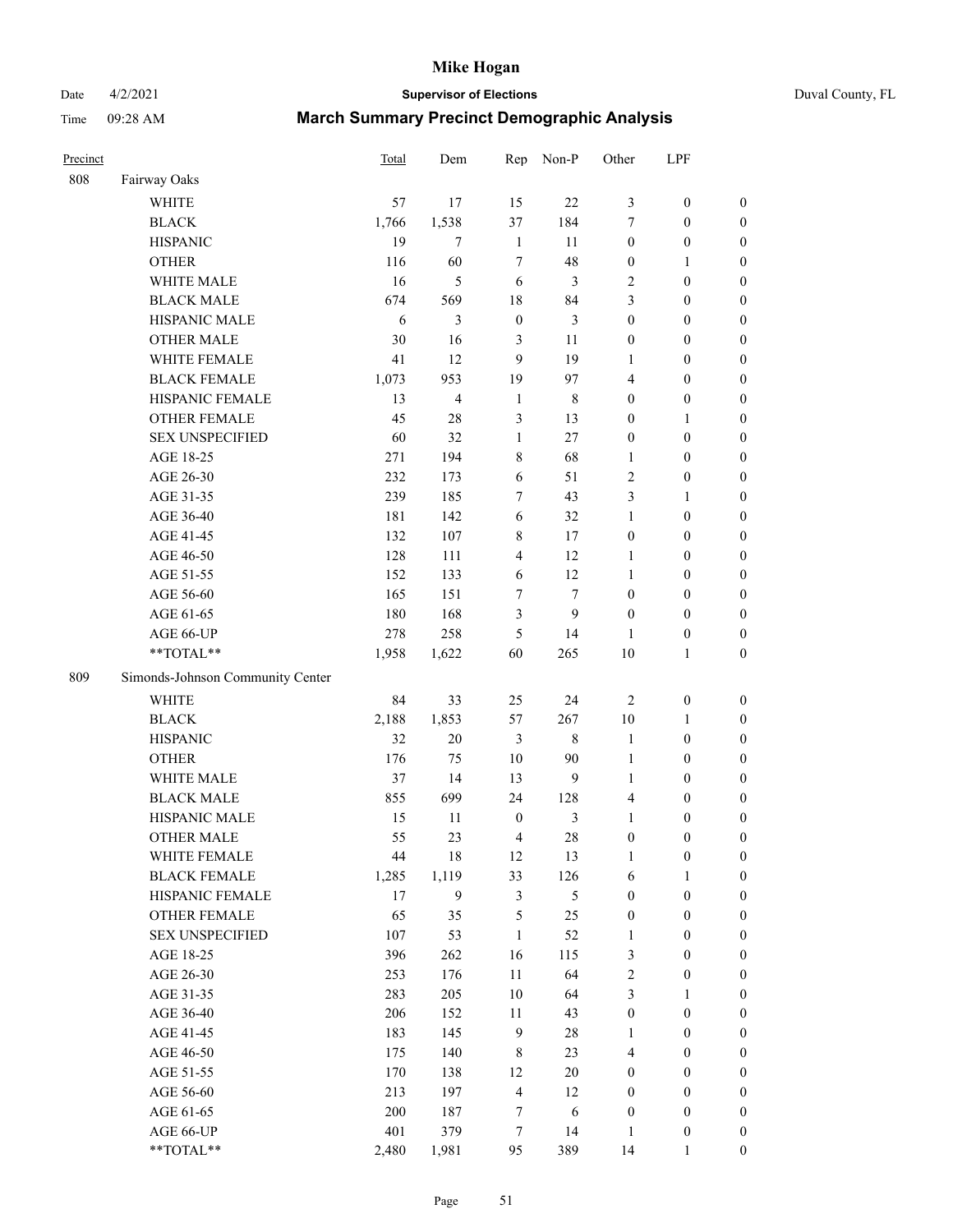# Date 4/2/2021 **Supervisor of Elections** Duval County, FL

| Precinct |                                             | Total | Dem            | Rep              | Non-P            | Other            | LPF              |                  |
|----------|---------------------------------------------|-------|----------------|------------------|------------------|------------------|------------------|------------------|
| 810      | Temple Baptist Church                       |       |                |                  |                  |                  |                  |                  |
|          | <b>WHITE</b>                                | 1,057 | 119            | 787              | 138              | 8                | $\mathfrak s$    | 0                |
|          | <b>BLACK</b>                                | 131   | 108            | $\overline{4}$   | 17               | $\overline{c}$   | $\boldsymbol{0}$ | 0                |
|          | <b>HISPANIC</b>                             | 23    | $\,$ 8 $\,$    | 9                | 6                | $\boldsymbol{0}$ | $\boldsymbol{0}$ | $\boldsymbol{0}$ |
|          | <b>OTHER</b>                                | 71    | 12             | 30               | 28               | 0                | 1                | $\boldsymbol{0}$ |
|          | WHITE MALE                                  | 516   | 53             | 383              | $71\,$           | 6                | $\mathfrak{Z}$   | $\boldsymbol{0}$ |
|          | <b>BLACK MALE</b>                           | 51    | 40             | $\mathbf{2}$     | $\boldsymbol{9}$ | 0                | $\boldsymbol{0}$ | $\boldsymbol{0}$ |
|          | HISPANIC MALE                               | 10    | $\mathfrak{Z}$ | 5                | $\sqrt{2}$       | 0                | $\boldsymbol{0}$ | $\boldsymbol{0}$ |
|          | <b>OTHER MALE</b>                           | 27    | 5              | 10               | 11               | 0                | $\mathbf{1}$     | $\boldsymbol{0}$ |
|          | WHITE FEMALE                                | 525   | 65             | 396              | 60               | 2                | $\sqrt{2}$       | $\boldsymbol{0}$ |
|          | <b>BLACK FEMALE</b>                         | 75    | 64             | 2                | $\,$ 8 $\,$      | 1                | $\boldsymbol{0}$ | $\boldsymbol{0}$ |
|          | HISPANIC FEMALE                             | 13    | $\mathfrak s$  | $\overline{4}$   | $\overline{4}$   | $\boldsymbol{0}$ | $\boldsymbol{0}$ | $\boldsymbol{0}$ |
|          | OTHER FEMALE                                | 28    | 5              | 14               | 9                | 0                | $\boldsymbol{0}$ | $\boldsymbol{0}$ |
|          | <b>SEX UNSPECIFIED</b>                      | 37    | $\tau$         | 14               | 15               | $\mathbf{1}$     | $\boldsymbol{0}$ | $\boldsymbol{0}$ |
|          | AGE 18-25                                   | 120   | 24             | 64               | 30               | $\mathbf{1}$     | $\mathbf{1}$     | $\boldsymbol{0}$ |
|          | AGE 26-30                                   | 91    | 17             | 49               | $22\,$           | 2                | $\mathbf{1}$     | $\boldsymbol{0}$ |
|          | AGE 31-35                                   | 91    | 21             | 48               | 20               | $\boldsymbol{0}$ | $\sqrt{2}$       | $\boldsymbol{0}$ |
|          | AGE 36-40                                   | 102   | 15             | 60               | 25               | 2                | $\boldsymbol{0}$ | $\boldsymbol{0}$ |
|          | AGE 41-45                                   | 104   | 17             | 60               | 26               | $\boldsymbol{0}$ | $\mathbf{1}$     | $\boldsymbol{0}$ |
|          | AGE 46-50                                   | 108   | 28             | 69               | 10               | 1                | $\boldsymbol{0}$ | $\boldsymbol{0}$ |
|          | AGE 51-55                                   | 125   | 17             | 95               | 13               | $\boldsymbol{0}$ | $\boldsymbol{0}$ | $\boldsymbol{0}$ |
|          | AGE 56-60                                   | 128   | 25             | 86               | 15               | 2                | $\boldsymbol{0}$ | 0                |
|          | AGE 61-65                                   | 147   | 24             | 107              | 14               | $\mathbf{1}$     | 1                | $\boldsymbol{0}$ |
|          | AGE 66-UP                                   | 266   | 59             | 192              | 14               | $\mathbf{1}$     | $\boldsymbol{0}$ | $\boldsymbol{0}$ |
|          | $**TOTAL**$                                 | 1,282 | 247            | 830              | 189              | 10               | 6                | $\boldsymbol{0}$ |
| 811      | Police Athletic League of Jacksonville, Inc |       |                |                  |                  |                  |                  |                  |
|          | WHITE                                       | 49    | 17             | 15               | 17               | $\boldsymbol{0}$ | $\boldsymbol{0}$ | $\boldsymbol{0}$ |
|          | <b>BLACK</b>                                | 1,274 | 1,108          | 28               | 128              | 10               | $\boldsymbol{0}$ | $\boldsymbol{0}$ |
|          | <b>HISPANIC</b>                             | 13    | 3              | 3                | 6                | $\mathbf{1}$     | $\boldsymbol{0}$ | $\boldsymbol{0}$ |
|          | <b>OTHER</b>                                | 97    | 55             | 3                | 38               | 1                | $\boldsymbol{0}$ | $\boldsymbol{0}$ |
|          | WHITE MALE                                  | 15    | 6              | 6                | $\mathfrak{Z}$   | $\boldsymbol{0}$ | $\boldsymbol{0}$ | $\boldsymbol{0}$ |
|          | <b>BLACK MALE</b>                           | 518   | 429            | 17               | 65               | 7                | $\boldsymbol{0}$ | $\boldsymbol{0}$ |
|          | HISPANIC MALE                               | 3     | $\mathbf{1}$   | $\mathbf{1}$     | $\mathbf{1}$     | $\boldsymbol{0}$ | $\boldsymbol{0}$ | $\boldsymbol{0}$ |
|          | <b>OTHER MALE</b>                           | 35    | 20             | $\boldsymbol{0}$ | 15               | $\boldsymbol{0}$ | $\boldsymbol{0}$ | $\boldsymbol{0}$ |
|          | WHITE FEMALE                                | 31    | 10             | 8                | 13               | 0                | 0                | 0                |
|          | <b>BLACK FEMALE</b>                         | 738   | 666            | $11\,$           | 58               | 3                | $\boldsymbol{0}$ | $\overline{0}$   |
|          | HISPANIC FEMALE                             | 9     | $\mathbf{1}$   | $\overline{c}$   | $\mathfrak s$    | 1                | $\boldsymbol{0}$ | $\overline{0}$   |
|          | OTHER FEMALE                                | 37    | $22\,$         | $\sqrt{2}$       | 13               | $\boldsymbol{0}$ | $\boldsymbol{0}$ | $\overline{0}$   |
|          | <b>SEX UNSPECIFIED</b>                      | 47    | $28\,$         | $\mathbf{2}$     | 16               | $\mathbf{1}$     | $\boldsymbol{0}$ | $\overline{0}$   |
|          | AGE 18-25                                   | 198   | 142            | 5                | 48               | 3                | $\boldsymbol{0}$ | $\overline{0}$   |
|          | AGE 26-30                                   | 132   | 97             | $\,$ 8 $\,$      | 25               | $\overline{c}$   | $\boldsymbol{0}$ | $\overline{0}$   |
|          | AGE 31-35                                   | 146   | 105            | 10               | 29               | $\overline{c}$   | $\boldsymbol{0}$ | $\overline{0}$   |
|          | AGE 36-40                                   | 124   | 94             | $\mathbf{1}$     | 28               | 1                | $\boldsymbol{0}$ | 0                |
|          | AGE 41-45                                   | 124   | 100            | 5                | 18               | $\mathbf{1}$     | $\boldsymbol{0}$ | 0                |
|          | AGE 46-50                                   | 114   | 101            | $\overline{c}$   | 10               | $\mathbf{1}$     | $\boldsymbol{0}$ | $\boldsymbol{0}$ |
|          | AGE 51-55                                   | 95    | 85             | 5                | $\overline{4}$   | $\mathbf{1}$     | $\boldsymbol{0}$ | $\boldsymbol{0}$ |
|          | AGE 56-60                                   | 126   | 113            | 3                | 10               | $\boldsymbol{0}$ | $\boldsymbol{0}$ | $\boldsymbol{0}$ |
|          | AGE 61-65                                   | 114   | 102            | 5                | 7                | $\boldsymbol{0}$ | $\boldsymbol{0}$ | $\boldsymbol{0}$ |
|          | AGE 66-UP                                   | 260   | 244            | 5                | 10               | $\mathbf{1}$     | $\boldsymbol{0}$ | $\boldsymbol{0}$ |
|          | **TOTAL**                                   | 1,433 | 1,183          | 49               | 189              | 12               | $\boldsymbol{0}$ | $\boldsymbol{0}$ |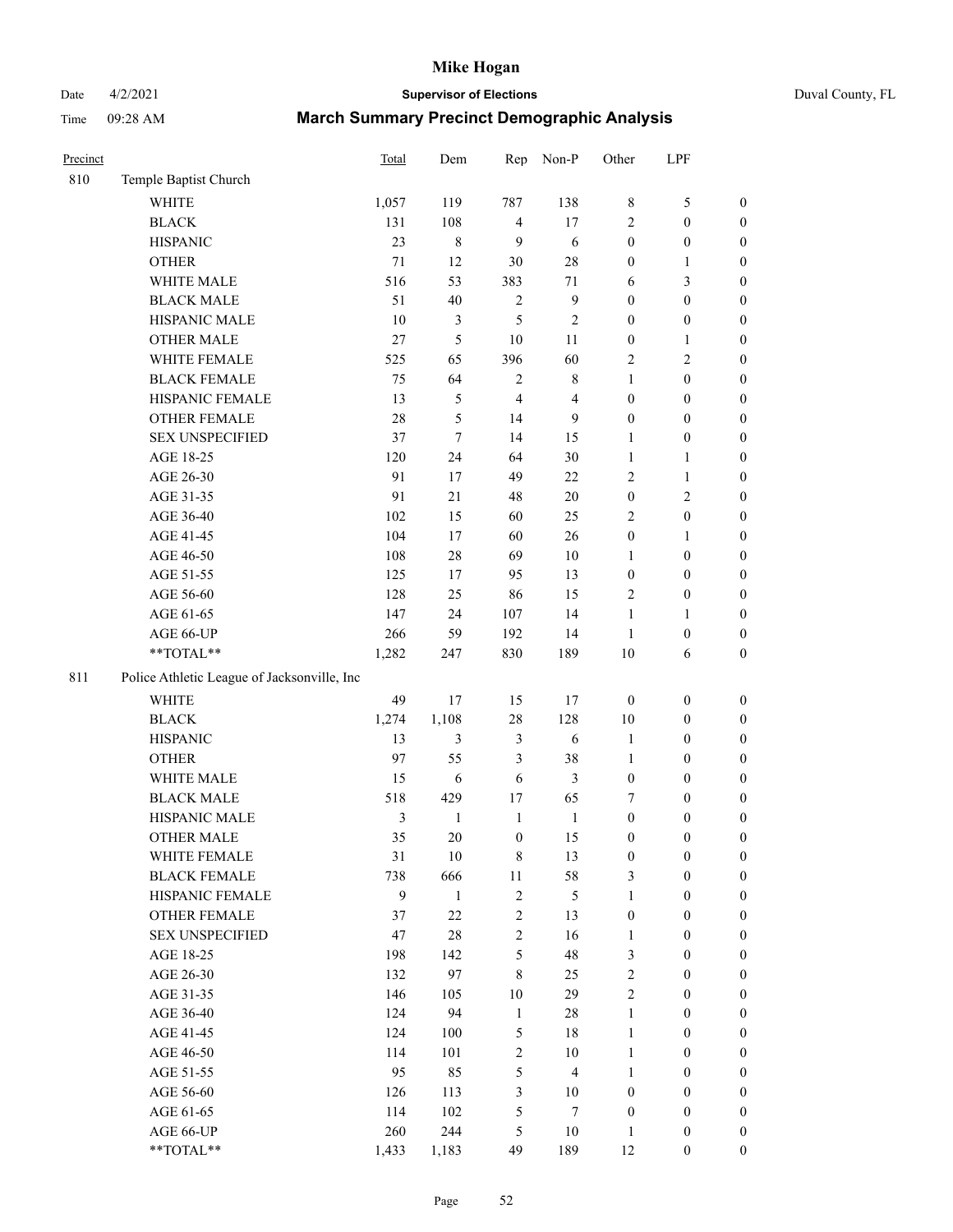# Date 4/2/2021 **Supervisor of Elections** Duval County, FL

| Precinct |                              | <b>Total</b> | Dem         | Rep                     | Non-P          | Other                   | LPF              |                  |
|----------|------------------------------|--------------|-------------|-------------------------|----------------|-------------------------|------------------|------------------|
| 812      | <b>Emmett Reed Center</b>    |              |             |                         |                |                         |                  |                  |
|          | <b>WHITE</b>                 | 68           | 29          | 14                      | 23             | $\mathbf{1}$            | $\mathbf{1}$     | 0                |
|          | <b>BLACK</b>                 | 1,224        | 1,067       | 22                      | 131            | 4                       | $\boldsymbol{0}$ | 0                |
|          | <b>HISPANIC</b>              | 26           | 13          | $\mathfrak s$           | $\,$ 8 $\,$    | $\boldsymbol{0}$        | $\boldsymbol{0}$ | $\boldsymbol{0}$ |
|          | <b>OTHER</b>                 | 85           | 44          | 3                       | 37             | 1                       | $\boldsymbol{0}$ | $\boldsymbol{0}$ |
|          | WHITE MALE                   | 23           | 9           | 6                       | $\,$ 8 $\,$    | $\boldsymbol{0}$        | $\boldsymbol{0}$ | $\boldsymbol{0}$ |
|          | <b>BLACK MALE</b>            | 480          | 403         | 10                      | 64             | 3                       | $\boldsymbol{0}$ | $\boldsymbol{0}$ |
|          | HISPANIC MALE                | 12           | 6           | 3                       | 3              | 0                       | $\boldsymbol{0}$ | $\boldsymbol{0}$ |
|          | <b>OTHER MALE</b>            | 25           | 12          | 2                       | 10             | 1                       | $\boldsymbol{0}$ | $\boldsymbol{0}$ |
|          | WHITE FEMALE                 | 43           | 20          | 7                       | 14             | $\mathbf{1}$            | 1                | $\boldsymbol{0}$ |
|          | <b>BLACK FEMALE</b>          | 720          | 647         | 11                      | 61             | 1                       | $\boldsymbol{0}$ | 0                |
|          | HISPANIC FEMALE              | 12           | 6           | 2                       | $\overline{4}$ | 0                       | $\boldsymbol{0}$ | 0                |
|          | <b>OTHER FEMALE</b>          | 31           | 21          | $\mathbf{1}$            | 9              | 0                       | $\boldsymbol{0}$ | $\boldsymbol{0}$ |
|          | <b>SEX UNSPECIFIED</b>       | 57           | 29          | $\mathbf{2}$            | 26             | $\boldsymbol{0}$        | $\boldsymbol{0}$ | $\boldsymbol{0}$ |
|          | AGE 18-25                    | 153          | 89          | 5                       | 58             | $\mathbf{1}$            | $\boldsymbol{0}$ | $\boldsymbol{0}$ |
|          | AGE 26-30                    | 103          | 70          | 5                       | 26             | 1                       | $\mathbf{1}$     | $\boldsymbol{0}$ |
|          | AGE 31-35                    | 116          | 95          | 5                       | 15             | $\mathbf{1}$            | $\boldsymbol{0}$ | $\boldsymbol{0}$ |
|          | AGE 36-40                    | 109          | 88          | 3                       | 18             | 0                       | $\boldsymbol{0}$ | $\boldsymbol{0}$ |
|          | AGE 41-45                    | 104          | 82          | $\boldsymbol{7}$        | 14             | $\mathbf{1}$            | $\boldsymbol{0}$ | $\boldsymbol{0}$ |
|          | AGE 46-50                    | 100          | $8\sqrt{1}$ | $\mathbf{2}$            | 17             | $\boldsymbol{0}$        | $\boldsymbol{0}$ | $\boldsymbol{0}$ |
|          | AGE 51-55                    | 100          | 78          | $\overline{\mathbf{4}}$ | 16             | 2                       | $\boldsymbol{0}$ | $\boldsymbol{0}$ |
|          | AGE 56-60                    | 127          | 115         | 5                       | $\tau$         | $\boldsymbol{0}$        | $\boldsymbol{0}$ | 0                |
|          | AGE 61-65                    | 157          | 142         | $\overline{c}$          | 13             | $\boldsymbol{0}$        | $\boldsymbol{0}$ | 0                |
|          | AGE 66-UP                    | 334          | 313         | 6                       | 15             | $\boldsymbol{0}$        | $\boldsymbol{0}$ | $\boldsymbol{0}$ |
|          | $**TOTAL**$                  | 1,403        | 1,153       | 44                      | 199            | 6                       | $\mathbf{1}$     | $\boldsymbol{0}$ |
| 813      | Our Redeemer Lutheran Church |              |             |                         |                |                         |                  |                  |
|          | <b>WHITE</b>                 | 2,329        | 415         | 1,477                   | 396            | 32                      | $\mathbf{9}$     | $\boldsymbol{0}$ |
|          | <b>BLACK</b>                 | 3,713        | 3,164       | 97                      | 420            | 30                      | $\sqrt{2}$       | $\boldsymbol{0}$ |
|          | <b>HISPANIC</b>              | 158          | 61          | 42                      | 52             | 2                       | $\mathbf{1}$     | $\boldsymbol{0}$ |
|          | <b>OTHER</b>                 | 351          | 156         | 59                      | 133            | $\overline{c}$          | $\mathbf{1}$     | $\boldsymbol{0}$ |
|          | WHITE MALE                   | 1,123        | 180         | 729                     | 194            | 14                      | 6                | $\boldsymbol{0}$ |
|          | <b>BLACK MALE</b>            | 1,594        | 1,297       | 60                      | 221            | 14                      | $\mathfrak{2}$   | $\boldsymbol{0}$ |
|          | HISPANIC MALE                | 75           | 20          | 25                      | 29             | $\mathbf{1}$            | $\boldsymbol{0}$ | 0                |
|          | <b>OTHER MALE</b>            | 135          | 51          | 22                      | 61             | $\boldsymbol{0}$        | $\mathbf{1}$     | 0                |
|          | WHITE FEMALE                 | 1,182        | 232         | 732                     | 197            | 18                      | 3                | 0                |
|          | <b>BLACK FEMALE</b>          | 2,078        | 1,839       | 36                      | 187            | 16                      | $\boldsymbol{0}$ | 0                |
|          | HISPANIC FEMALE              | 82           | 41          | 16                      | 23             | $\mathbf{1}$            | 1                | 0                |
|          | OTHER FEMALE                 | 137          | $72\,$      | 31                      | 33             | $\mathbf{1}$            | $\boldsymbol{0}$ | 0                |
|          | <b>SEX UNSPECIFIED</b>       | 145          | 64          | 24                      | 56             | $\mathbf{1}$            | $\boldsymbol{0}$ | 0                |
|          | AGE 18-25                    | 806          | 472         | 126                     | 191            | 15                      | $\sqrt{2}$       | 0                |
|          | AGE 26-30                    | 527          | 267         | 113                     | 141            | 6                       | $\boldsymbol{0}$ | 0                |
|          | AGE 31-35                    | 508          | 280         | 107                     | 110            | 6                       | $\mathfrak s$    | 0                |
|          | AGE 36-40                    | 598          | 360         | 125                     | 108            | 4                       | $\mathbf{1}$     | 0                |
|          | AGE 41-45                    | 533          | 355         | 87                      | 84             | 7                       | $\boldsymbol{0}$ | 0                |
|          | AGE 46-50                    | 666          | 418         | 146                     | 96             | 5                       | 1                | 0                |
|          | AGE 51-55                    | 699          | 428         | 191                     | 69             | 10                      | $\mathbf{1}$     | 0                |
|          | AGE 56-60                    | 595          | 322         | 189                     | 78             | 6                       | $\boldsymbol{0}$ | 0                |
|          | AGE 61-65                    | 597          | 339         | 189                     | 62             | 5                       | $\sqrt{2}$       | 0                |
|          | AGE 66-UP                    | 1,022        | 555         | 402                     | 62             | $\overline{\mathbf{c}}$ | 1                | 0                |
|          | **TOTAL**                    | 6,551        | 3,796       | 1,675                   | 1,001          | 66                      | 13               | $\boldsymbol{0}$ |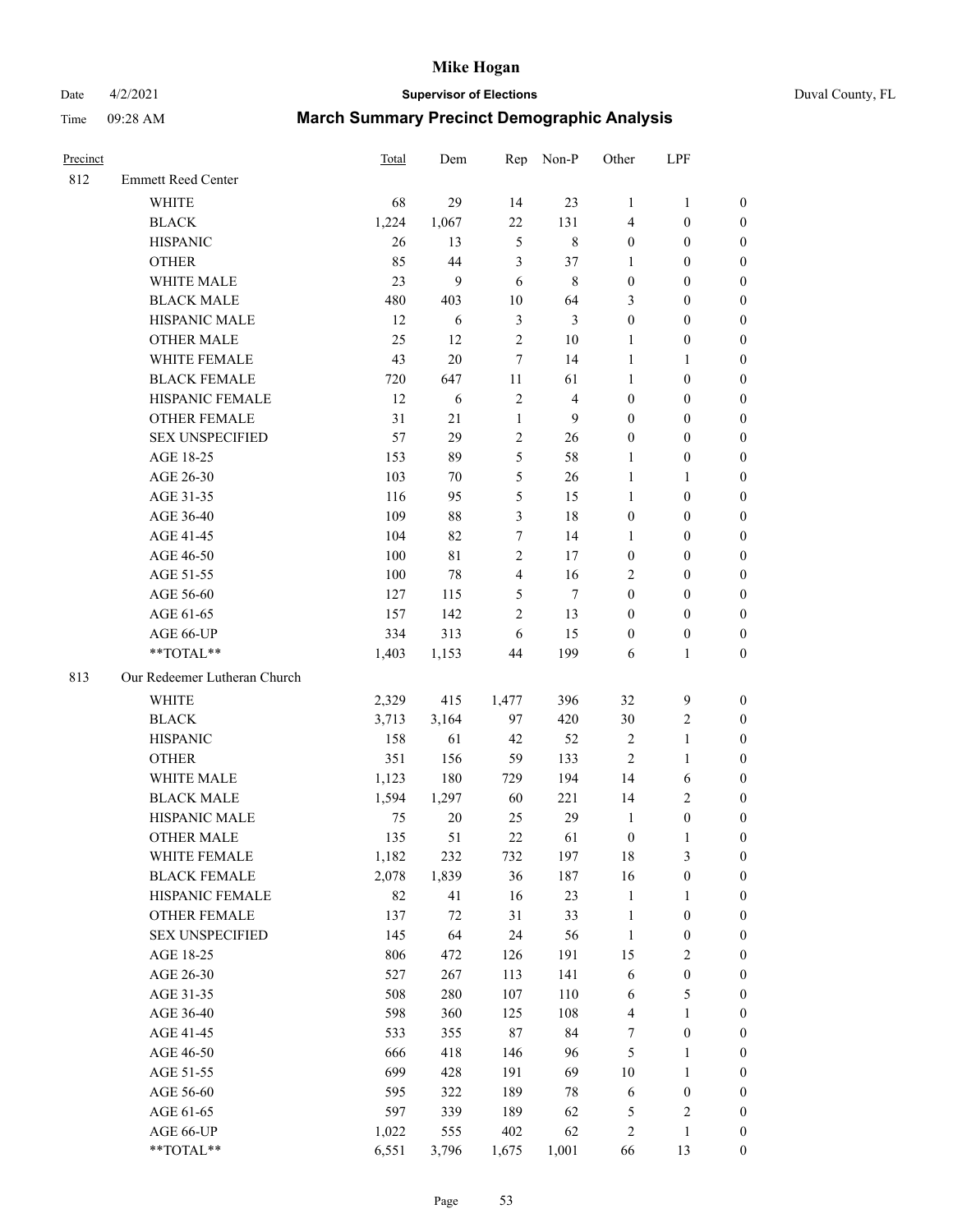### Date 4/2/2021 **Supervisor of Elections** Duval County, FL

| Precinct |                                 | Total       | Dem        | Rep              | Non-P            | Other                 | LPF                                  |                                      |
|----------|---------------------------------|-------------|------------|------------------|------------------|-----------------------|--------------------------------------|--------------------------------------|
| 814      | Cisco Garden Community Center   |             |            |                  |                  |                       |                                      |                                      |
|          | <b>WHITE</b>                    | 2,814       | 417        | 2,012            | 366              | 15                    | $\overline{\mathbf{4}}$              | $\boldsymbol{0}$                     |
|          | <b>BLACK</b>                    | 463         | 393        | 17               | 51               | $\overline{2}$        | $\boldsymbol{0}$                     | $\boldsymbol{0}$                     |
|          | <b>HISPANIC</b>                 | 62          | 22         | 23               | 17               | $\boldsymbol{0}$      | $\boldsymbol{0}$                     | $\boldsymbol{0}$                     |
|          | <b>OTHER</b>                    | 154         | 33         | 59               | 59               | 3                     | $\boldsymbol{0}$                     | $\boldsymbol{0}$                     |
|          | WHITE MALE                      | 1,348       | 169        | 982              | 189              | 6                     | $\sqrt{2}$                           | $\boldsymbol{0}$                     |
|          | <b>BLACK MALE</b>               | 204         | 164        | 12               | $27\,$           | $\mathbf{1}$          | $\boldsymbol{0}$                     | $\boldsymbol{0}$                     |
|          | HISPANIC MALE                   | 33          | 11         | $11\,$           | 11               | $\boldsymbol{0}$      | $\boldsymbol{0}$                     | $\boldsymbol{0}$                     |
|          | <b>OTHER MALE</b>               | 50          | 11         | 20               | 17               | $\overline{2}$        | $\boldsymbol{0}$                     | $\boldsymbol{0}$                     |
|          | WHITE FEMALE                    | 1,433       | 245        | 1,006            | 171              | $\boldsymbol{9}$      | $\sqrt{2}$                           | $\boldsymbol{0}$                     |
|          | <b>BLACK FEMALE</b>             | 254         | 225        | 5                | 23               | $\mathbf{1}$          | $\boldsymbol{0}$                     | 0                                    |
|          | HISPANIC FEMALE                 | 26          | 9          | 11               | 6                | $\boldsymbol{0}$      | $\boldsymbol{0}$                     | $\boldsymbol{0}$                     |
|          | OTHER FEMALE                    | 64          | 15         | 22               | 26               | $\mathbf{1}$          | $\boldsymbol{0}$                     | $\boldsymbol{0}$                     |
|          | <b>SEX UNSPECIFIED</b>          | 81          | 16         | 42               | 23               | $\boldsymbol{0}$      | $\boldsymbol{0}$                     | $\boldsymbol{0}$                     |
|          | AGE 18-25                       | 389         | 90         | 204              | 89               | 4                     | $\sqrt{2}$                           | $\boldsymbol{0}$                     |
|          | AGE 26-30                       | 243         | 42         | 140              | 58               | $\sqrt{2}$            | $\mathbf{1}$                         | $\boldsymbol{0}$                     |
|          | AGE 31-35                       | 267         | 59         | 155              | 49               | 3                     | $\mathbf{1}$                         | $\boldsymbol{0}$                     |
|          | AGE 36-40                       | 279         | 74         | 153              | 51               | $\mathbf{1}$          | $\boldsymbol{0}$                     | $\boldsymbol{0}$                     |
|          | AGE 41-45                       | 211         | 56         | 115              | 39               | $\mathbf{1}$          | $\boldsymbol{0}$                     | $\boldsymbol{0}$                     |
|          | AGE 46-50                       | 280         | 67         | 178              | 34               | $\mathbf{1}$          | $\boldsymbol{0}$                     | $\boldsymbol{0}$                     |
|          | AGE 51-55                       | 325         | 94         | 183              | 46               | 2                     | $\boldsymbol{0}$                     | 0                                    |
|          | AGE 56-60                       | 373         | 90         | 234              | 46               | 3                     | $\boldsymbol{0}$                     | $\boldsymbol{0}$                     |
|          | AGE 61-65                       | 337         | 88         | 222              | 26               | $\mathbf{1}$          | $\boldsymbol{0}$                     | $\boldsymbol{0}$                     |
|          | AGE 66-UP                       | 789         | 205        | 527              | 55               | $\mathbf{2}$          | $\boldsymbol{0}$                     | $\boldsymbol{0}$                     |
|          | **TOTAL**                       | 3,493       | 865        | 2,111            | 493              | $20\,$                | $\overline{4}$                       | $\boldsymbol{0}$                     |
| 815      | Graham Branch Library           |             |            |                  |                  |                       |                                      |                                      |
|          | <b>WHITE</b>                    | 64          | 23         | $17\,$           | $22\,$           | $\overline{c}$        | $\boldsymbol{0}$                     | $\boldsymbol{0}$                     |
|          |                                 | 1,573       | 1,358      | 34               | 171              | 8                     | $\sqrt{2}$                           |                                      |
|          | <b>BLACK</b><br><b>HISPANIC</b> | 22          | 13         | $\mathbf{1}$     | $\,$ 8 $\,$      | $\boldsymbol{0}$      | $\boldsymbol{0}$                     | $\boldsymbol{0}$<br>$\boldsymbol{0}$ |
|          | <b>OTHER</b>                    | 111         | 59         | $\overline{4}$   | 48               |                       | $\boldsymbol{0}$                     | $\boldsymbol{0}$                     |
|          | WHITE MALE                      | 20          | 7          | 6                | $\mathfrak s$    | $\boldsymbol{0}$<br>2 |                                      | $\boldsymbol{0}$                     |
|          | <b>BLACK MALE</b>               | 682         | 577        | $18\,$           | 83               | 4                     | $\boldsymbol{0}$<br>$\boldsymbol{0}$ |                                      |
|          | HISPANIC MALE                   | $\,$ 8 $\,$ | 6          | $\boldsymbol{0}$ | $\sqrt{2}$       | $\boldsymbol{0}$      | $\boldsymbol{0}$                     | $\boldsymbol{0}$                     |
|          | OTHER MALE                      | 34          | 19         | $\boldsymbol{0}$ | 15               | $\boldsymbol{0}$      | $\boldsymbol{0}$                     | 0<br>$\boldsymbol{0}$                |
|          | WHITE FEMALE                    | 44          | 16         | $11\,$           | $17\,$           | $\boldsymbol{0}$      | $\boldsymbol{0}$                     | $\boldsymbol{0}$                     |
|          | <b>BLACK FEMALE</b>             | 862         | 757        | 16               | 83               | 4                     | $\sqrt{2}$                           | $\overline{0}$                       |
|          | HISPANIC FEMALE                 | 14          | 7          | $\mathbf{1}$     | $\sqrt{6}$       | $\boldsymbol{0}$      | $\boldsymbol{0}$                     | $\overline{0}$                       |
|          | <b>OTHER FEMALE</b>             | 49          | 30         | $\overline{4}$   | 15               | $\boldsymbol{0}$      | $\boldsymbol{0}$                     | $\overline{0}$                       |
|          | <b>SEX UNSPECIFIED</b>          | 57          | 34         | $\boldsymbol{0}$ | 23               | $\boldsymbol{0}$      | $\boldsymbol{0}$                     | $\overline{0}$                       |
|          | AGE 18-25                       | 195         | 128        | $\mathbf{1}$     | 63               | 2                     | $\mathbf{1}$                         | $\overline{0}$                       |
|          | AGE 26-30                       | 154         |            | $\overline{4}$   | 34               | $\boldsymbol{0}$      | $\mathbf{1}$                         | 0                                    |
|          | AGE 31-35                       | 170         | 115<br>130 | 7                | 33               | $\boldsymbol{0}$      | $\boldsymbol{0}$                     | 0                                    |
|          | AGE 36-40                       | 162         | 126        | 3                | 32               | $\mathbf{1}$          | $\boldsymbol{0}$                     | 0                                    |
|          | AGE 41-45                       | 133         | 101        | $\,$ 8 $\,$      | 22               | 2                     | $\boldsymbol{0}$                     | 0                                    |
|          | AGE 46-50                       | 127         | 101        | 9                | 16               | $\mathbf{1}$          | $\boldsymbol{0}$                     | $\boldsymbol{0}$                     |
|          | AGE 51-55                       | 137         | 119        | 6                | $10\,$           | 2                     | $\boldsymbol{0}$                     | $\boldsymbol{0}$                     |
|          | AGE 56-60                       | 170         | 147        | 7                | 15               | $\mathbf{1}$          | $\boldsymbol{0}$                     | $\overline{0}$                       |
|          | AGE 61-65                       | 178         | 165        | 5                | $\boldsymbol{7}$ | $\mathbf{1}$          | $\boldsymbol{0}$                     | $\boldsymbol{0}$                     |
|          | AGE 66-UP                       | 344         | 321        | 6                | 17               | $\boldsymbol{0}$      | $\boldsymbol{0}$                     | $\boldsymbol{0}$                     |
|          | **TOTAL**                       | 1,770       | 1,453      | 56               | 249              | $10\,$                | $\overline{2}$                       | $\boldsymbol{0}$                     |
|          |                                 |             |            |                  |                  |                       |                                      |                                      |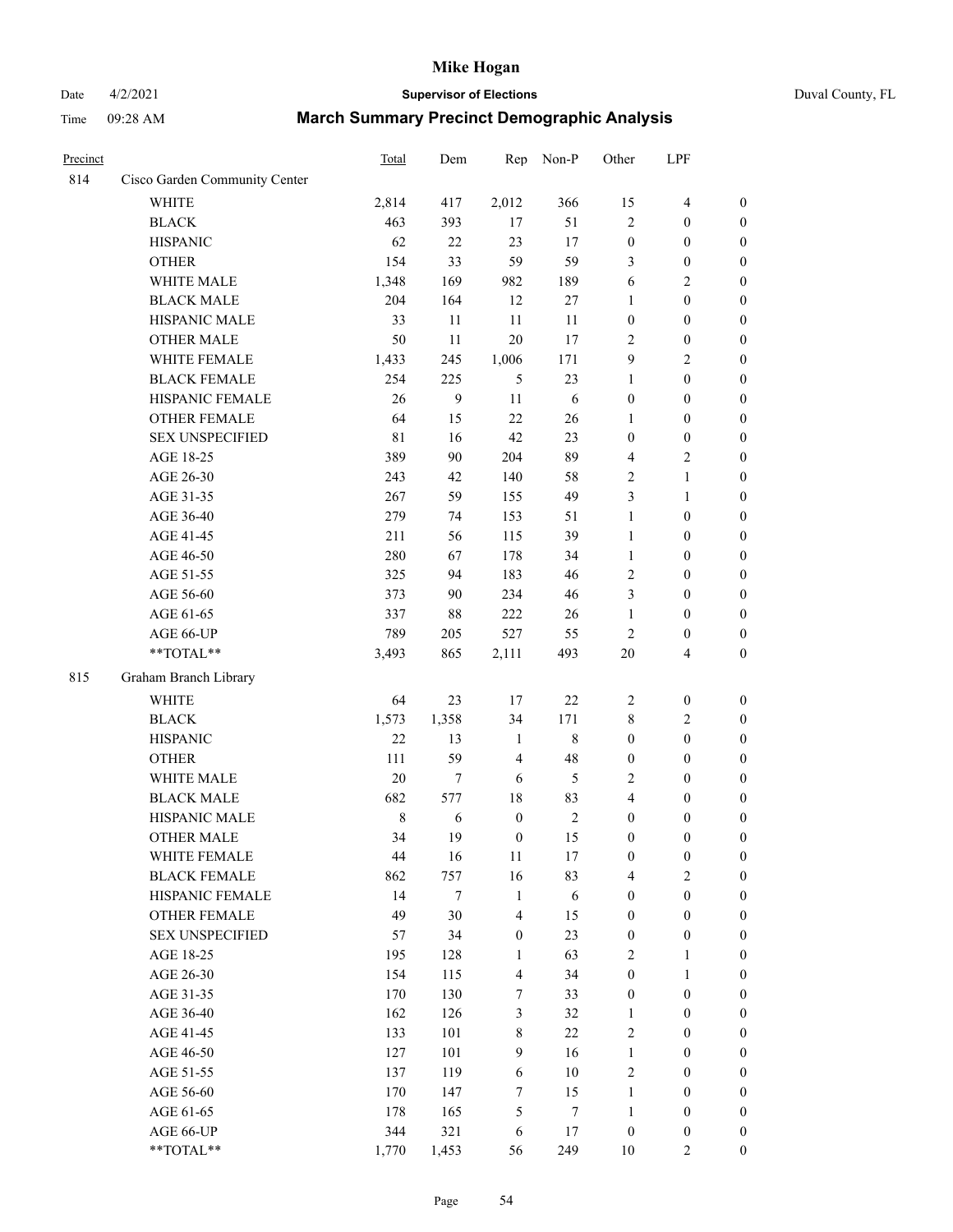# Date 4/2/2021 **Supervisor of Elections** Duval County, FL

| Precinct |                          | <b>Total</b> | Dem   | Rep                     | Non-P          | Other            | LPF              |                  |
|----------|--------------------------|--------------|-------|-------------------------|----------------|------------------|------------------|------------------|
| 816      | Norwood Community Church |              |       |                         |                |                  |                  |                  |
|          | <b>WHITE</b>             | 107          | 34    | 37                      | 30             | 5                | $\mathbf{1}$     | 0                |
|          | <b>BLACK</b>             | 684          | 568   | 17                      | 95             | 4                | $\boldsymbol{0}$ | $\boldsymbol{0}$ |
|          | <b>HISPANIC</b>          | 19           | 14    | $\sqrt{2}$              | $\mathfrak{Z}$ | $\boldsymbol{0}$ | $\boldsymbol{0}$ | $\boldsymbol{0}$ |
|          | <b>OTHER</b>             | 69           | 29    | 3                       | 36             | 1                | $\boldsymbol{0}$ | $\boldsymbol{0}$ |
|          | WHITE MALE               | 51           | 17    | 20                      | 12             | 1                | 1                | $\boldsymbol{0}$ |
|          | <b>BLACK MALE</b>        | 278          | 214   | $\,$ $\,$               | 52             | 4                | $\boldsymbol{0}$ | $\boldsymbol{0}$ |
|          | HISPANIC MALE            | $\,$ 8 $\,$  | 5     | $\mathbf{1}$            | $\sqrt{2}$     | $\boldsymbol{0}$ | $\boldsymbol{0}$ | $\boldsymbol{0}$ |
|          | <b>OTHER MALE</b>        | 25           | 11    | $\overline{c}$          | 12             | $\boldsymbol{0}$ | $\boldsymbol{0}$ | $\boldsymbol{0}$ |
|          | WHITE FEMALE             | 52           | 16    | 15                      | 17             | 4                | $\boldsymbol{0}$ | $\boldsymbol{0}$ |
|          | <b>BLACK FEMALE</b>      | 392          | 342   | $\boldsymbol{9}$        | 41             | $\boldsymbol{0}$ | $\boldsymbol{0}$ | $\boldsymbol{0}$ |
|          | HISPANIC FEMALE          | 11           | 9     | $\mathbf{1}$            | $\mathbf{1}$   | $\boldsymbol{0}$ | $\boldsymbol{0}$ | $\boldsymbol{0}$ |
|          | <b>OTHER FEMALE</b>      | 21           | 14    | $\boldsymbol{0}$        | $\tau$         | $\boldsymbol{0}$ | $\boldsymbol{0}$ | $\boldsymbol{0}$ |
|          | <b>SEX UNSPECIFIED</b>   | 41           | 17    | 3                       | $20\,$         | $\mathbf{1}$     | $\boldsymbol{0}$ | $\boldsymbol{0}$ |
|          | AGE 18-25                | 121          | 68    | $\overline{\mathbf{4}}$ | 48             | $\mathbf{1}$     | $\boldsymbol{0}$ | $\boldsymbol{0}$ |
|          | AGE 26-30                | 85           | 54    | 7                       | 24             | $\boldsymbol{0}$ | $\boldsymbol{0}$ | $\boldsymbol{0}$ |
|          | AGE 31-35                | 87           | 65    | 3                       | 19             | $\boldsymbol{0}$ | $\boldsymbol{0}$ | $\boldsymbol{0}$ |
|          | AGE 36-40                | 86           | 64    | 3                       | 17             | $\mathbf{1}$     | $\mathbf{1}$     | $\boldsymbol{0}$ |
|          | AGE 41-45                | 81           | 59    | 3                       | 18             | $\mathbf{1}$     | $\boldsymbol{0}$ | $\boldsymbol{0}$ |
|          | AGE 46-50                | 76           | 56    | $\overline{4}$          | 13             | 3                | $\boldsymbol{0}$ | $\boldsymbol{0}$ |
|          | AGE 51-55                | 63           | 52    | $\overline{\mathbf{4}}$ | $\mathfrak{S}$ | 2                | $\boldsymbol{0}$ | $\boldsymbol{0}$ |
|          | AGE 56-60                | 75           | 55    | 10                      | $\mathbf{9}$   | $\mathbf{1}$     | $\boldsymbol{0}$ | 0                |
|          | AGE 61-65                | 79           | 66    | 6                       | 7              | $\boldsymbol{0}$ | $\boldsymbol{0}$ | $\boldsymbol{0}$ |
|          | AGE 66-UP                | 126          | 106   | 15                      | $\overline{4}$ | 1                | $\boldsymbol{0}$ | $\boldsymbol{0}$ |
|          | **TOTAL**                | 879          | 645   | 59                      | 164            | 10               | $\mathbf{1}$     | $\boldsymbol{0}$ |
|          |                          |              |       |                         |                |                  |                  |                  |
| 817      | Highlands Baptist Church |              |       |                         |                |                  |                  |                  |
|          | <b>WHITE</b>             | 1,464        | 348   | 731                     | 352            | 24               | $\boldsymbol{9}$ | $\boldsymbol{0}$ |
|          | <b>BLACK</b>             | 2,418        | 2,005 | 66                      | 326            | 16               | $\mathfrak s$    | $\boldsymbol{0}$ |
|          | <b>HISPANIC</b>          | 187          | 79    | 35                      | $71\,$         | 2                | $\boldsymbol{0}$ | $\boldsymbol{0}$ |
|          | <b>OTHER</b>             | 288          | 103   | 54                      | 125            | 3                | $\mathfrak{Z}$   | $\boldsymbol{0}$ |
|          | WHITE MALE               | 655          | 134   | 344                     | 161            | 9                | $\tau$           | $\boldsymbol{0}$ |
|          | <b>BLACK MALE</b>        | 917          | 713   | 30                      | 157            | 12               | 5                | $\boldsymbol{0}$ |
|          | HISPANIC MALE            | 88           | 29    | $22\,$                  | 36             | $\mathbf{1}$     | $\boldsymbol{0}$ | $\boldsymbol{0}$ |
|          | <b>OTHER MALE</b>        | 98           | 32    | 22                      | 41             | $\mathbf{1}$     | $\mathfrak{2}$   | $\boldsymbol{0}$ |
|          | WHITE FEMALE             | 788          | 209   | 376                     | 186            | 15               | $\overline{c}$   | 0                |
|          | <b>BLACK FEMALE</b>      | 1,454        | 1,256 | 33                      | 161            | 4                | $\boldsymbol{0}$ | $\boldsymbol{0}$ |
|          | HISPANIC FEMALE          | 95           | 48    | 12                      | 34             | $\mathbf{1}$     | $\boldsymbol{0}$ | $\overline{0}$   |
|          | <b>OTHER FEMALE</b>      | 120          | 52    | 23                      | 43             | 2                | $\boldsymbol{0}$ | $\overline{0}$   |
|          | <b>SEX UNSPECIFIED</b>   | 142          | 62    | 24                      | 55             | $\boldsymbol{0}$ | $\mathbf{1}$     | 0                |
|          | AGE 18-25                | 611          | 325   | 77                      | 195            | 13               | $\mathbf{1}$     | $\theta$         |
|          | AGE 26-30                | 487          | 263   | 65                      | 149            | 4                | 6                | 0                |
|          | AGE 31-35                | 446          | 252   | 60                      | 129            | $\mathbf{1}$     | $\overline{4}$   | 0                |
|          | AGE 36-40                | 401          | 242   | 66                      | $87\,$         | 5                | $\mathbf{1}$     | 0                |
|          | AGE 41-45                | 330          | 217   | 48                      | 63             | $\overline{c}$   | $\boldsymbol{0}$ | 0                |
|          | AGE 46-50                | 312          | 177   | 66                      | 63             | 5                | 1                | 0                |
|          | AGE 51-55                | 346          | 204   | 85                      | 48             | 6                | 3                | 0                |
|          | AGE 56-60                | 385          | 240   | 104                     | 37             | 4                | $\boldsymbol{0}$ | $\overline{0}$   |
|          | AGE 61-65                | 343          | 218   | 89                      | 35             | 1                | $\boldsymbol{0}$ | $\overline{0}$   |
|          | AGE 66-UP                | 696          | 397   | 226                     | 68             | 4                | $\mathbf{1}$     | 0                |
|          | **TOTAL**                | 4,357        | 2,535 | 886                     | 874            | 45               | 17               | $\boldsymbol{0}$ |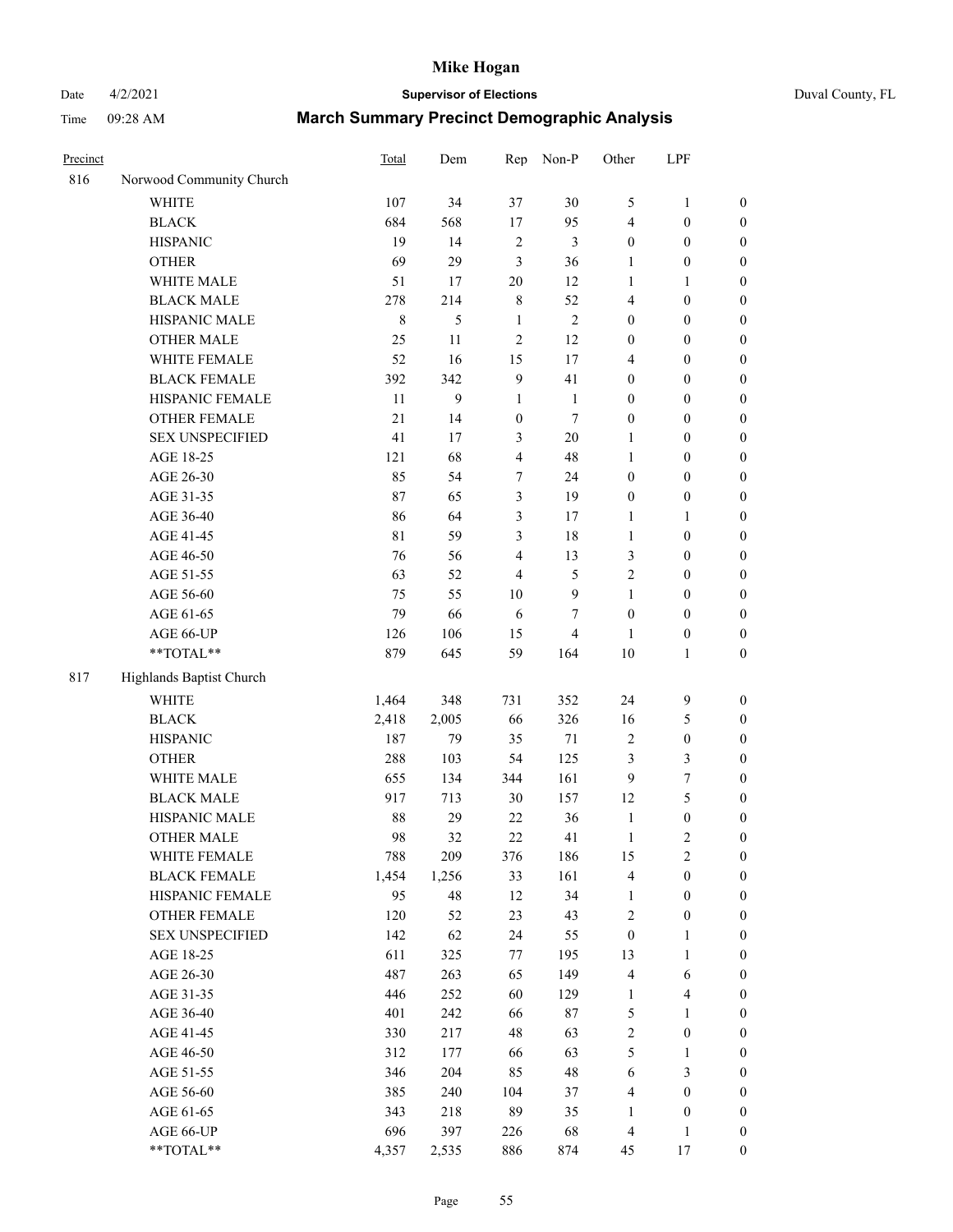### Date 4/2/2021 **Supervisor of Elections** Duval County, FL

|                                      | Total                                                                                                                                                                                                                                                                                                                                                                                                                                                  | Dem                                                                                                                                                                                                     | Rep                                                                                                                                                                     | Non-P                                                                                                                                          | Other                                                                                                                                                                               | LPF                                                                                                                                                                                                                                        |                                                                                                                                                                                                                                                                                                                                                |
|--------------------------------------|--------------------------------------------------------------------------------------------------------------------------------------------------------------------------------------------------------------------------------------------------------------------------------------------------------------------------------------------------------------------------------------------------------------------------------------------------------|---------------------------------------------------------------------------------------------------------------------------------------------------------------------------------------------------------|-------------------------------------------------------------------------------------------------------------------------------------------------------------------------|------------------------------------------------------------------------------------------------------------------------------------------------|-------------------------------------------------------------------------------------------------------------------------------------------------------------------------------------|--------------------------------------------------------------------------------------------------------------------------------------------------------------------------------------------------------------------------------------------|------------------------------------------------------------------------------------------------------------------------------------------------------------------------------------------------------------------------------------------------------------------------------------------------------------------------------------------------|
| Greater Harvest Christian Fellowship |                                                                                                                                                                                                                                                                                                                                                                                                                                                        |                                                                                                                                                                                                         |                                                                                                                                                                         |                                                                                                                                                |                                                                                                                                                                                     |                                                                                                                                                                                                                                            |                                                                                                                                                                                                                                                                                                                                                |
| <b>WHITE</b>                         | 317                                                                                                                                                                                                                                                                                                                                                                                                                                                    | 83                                                                                                                                                                                                      | 164                                                                                                                                                                     | 65                                                                                                                                             | 5                                                                                                                                                                                   | $\boldsymbol{0}$                                                                                                                                                                                                                           | $\boldsymbol{0}$                                                                                                                                                                                                                                                                                                                               |
| <b>BLACK</b>                         | 1,036                                                                                                                                                                                                                                                                                                                                                                                                                                                  | 892                                                                                                                                                                                                     | 30                                                                                                                                                                      | 110                                                                                                                                            | 4                                                                                                                                                                                   | $\boldsymbol{0}$                                                                                                                                                                                                                           | $\boldsymbol{0}$                                                                                                                                                                                                                                                                                                                               |
| <b>HISPANIC</b>                      | 25                                                                                                                                                                                                                                                                                                                                                                                                                                                     | $\tau$                                                                                                                                                                                                  | 6                                                                                                                                                                       | 12                                                                                                                                             | $\boldsymbol{0}$                                                                                                                                                                    | $\boldsymbol{0}$                                                                                                                                                                                                                           | $\boldsymbol{0}$                                                                                                                                                                                                                                                                                                                               |
| <b>OTHER</b>                         | 90                                                                                                                                                                                                                                                                                                                                                                                                                                                     | 43                                                                                                                                                                                                      | 10                                                                                                                                                                      | 36                                                                                                                                             | $\boldsymbol{0}$                                                                                                                                                                    | $\mathbf{1}$                                                                                                                                                                                                                               | $\boldsymbol{0}$                                                                                                                                                                                                                                                                                                                               |
| WHITE MALE                           | 144                                                                                                                                                                                                                                                                                                                                                                                                                                                    | 23                                                                                                                                                                                                      | 79                                                                                                                                                                      | 38                                                                                                                                             | 4                                                                                                                                                                                   | $\boldsymbol{0}$                                                                                                                                                                                                                           | $\boldsymbol{0}$                                                                                                                                                                                                                                                                                                                               |
| <b>BLACK MALE</b>                    | 423                                                                                                                                                                                                                                                                                                                                                                                                                                                    | 351                                                                                                                                                                                                     | 21                                                                                                                                                                      | 47                                                                                                                                             | 4                                                                                                                                                                                   | $\boldsymbol{0}$                                                                                                                                                                                                                           | $\boldsymbol{0}$                                                                                                                                                                                                                                                                                                                               |
| HISPANIC MALE                        | 11                                                                                                                                                                                                                                                                                                                                                                                                                                                     | 3                                                                                                                                                                                                       | $\overline{4}$                                                                                                                                                          | $\overline{\mathbf{4}}$                                                                                                                        | $\boldsymbol{0}$                                                                                                                                                                    | $\boldsymbol{0}$                                                                                                                                                                                                                           | $\boldsymbol{0}$                                                                                                                                                                                                                                                                                                                               |
| OTHER MALE                           | 29                                                                                                                                                                                                                                                                                                                                                                                                                                                     | 14                                                                                                                                                                                                      | 5                                                                                                                                                                       | $\mathbf{9}$                                                                                                                                   | $\boldsymbol{0}$                                                                                                                                                                    | $\mathbf{1}$                                                                                                                                                                                                                               | $\boldsymbol{0}$                                                                                                                                                                                                                                                                                                                               |
| WHITE FEMALE                         | 168                                                                                                                                                                                                                                                                                                                                                                                                                                                    | 58                                                                                                                                                                                                      | 83                                                                                                                                                                      | 26                                                                                                                                             | 1                                                                                                                                                                                   | $\boldsymbol{0}$                                                                                                                                                                                                                           | 0                                                                                                                                                                                                                                                                                                                                              |
| <b>BLACK FEMALE</b>                  | 597                                                                                                                                                                                                                                                                                                                                                                                                                                                    | 526                                                                                                                                                                                                     | $\overline{9}$                                                                                                                                                          | 62                                                                                                                                             | $\boldsymbol{0}$                                                                                                                                                                    | $\boldsymbol{0}$                                                                                                                                                                                                                           | $\boldsymbol{0}$                                                                                                                                                                                                                                                                                                                               |
|                                      | 12                                                                                                                                                                                                                                                                                                                                                                                                                                                     | $\overline{\mathcal{L}}$                                                                                                                                                                                |                                                                                                                                                                         |                                                                                                                                                | $\boldsymbol{0}$                                                                                                                                                                    | $\boldsymbol{0}$                                                                                                                                                                                                                           | $\boldsymbol{0}$                                                                                                                                                                                                                                                                                                                               |
| OTHER FEMALE                         | 36                                                                                                                                                                                                                                                                                                                                                                                                                                                     | 21                                                                                                                                                                                                      | $\overline{4}$                                                                                                                                                          | $11\,$                                                                                                                                         | $\boldsymbol{0}$                                                                                                                                                                    | $\boldsymbol{0}$                                                                                                                                                                                                                           | $\boldsymbol{0}$                                                                                                                                                                                                                                                                                                                               |
| <b>SEX UNSPECIFIED</b>               | 48                                                                                                                                                                                                                                                                                                                                                                                                                                                     | 25                                                                                                                                                                                                      | 3                                                                                                                                                                       | $20\,$                                                                                                                                         | $\boldsymbol{0}$                                                                                                                                                                    | $\boldsymbol{0}$                                                                                                                                                                                                                           | $\boldsymbol{0}$                                                                                                                                                                                                                                                                                                                               |
| AGE 18-25                            | 180                                                                                                                                                                                                                                                                                                                                                                                                                                                    | 110                                                                                                                                                                                                     | 17                                                                                                                                                                      | 52                                                                                                                                             | $\mathbf{1}$                                                                                                                                                                        | $\boldsymbol{0}$                                                                                                                                                                                                                           | $\boldsymbol{0}$                                                                                                                                                                                                                                                                                                                               |
| AGE 26-30                            | 114                                                                                                                                                                                                                                                                                                                                                                                                                                                    | 78                                                                                                                                                                                                      | 11                                                                                                                                                                      | 23                                                                                                                                             | $\mathbf{1}$                                                                                                                                                                        | $\mathbf{1}$                                                                                                                                                                                                                               | $\boldsymbol{0}$                                                                                                                                                                                                                                                                                                                               |
| AGE 31-35                            |                                                                                                                                                                                                                                                                                                                                                                                                                                                        |                                                                                                                                                                                                         | 11                                                                                                                                                                      |                                                                                                                                                | 2                                                                                                                                                                                   |                                                                                                                                                                                                                                            | $\boldsymbol{0}$                                                                                                                                                                                                                                                                                                                               |
| AGE 36-40                            | 133                                                                                                                                                                                                                                                                                                                                                                                                                                                    | 89                                                                                                                                                                                                      | 16                                                                                                                                                                      | $28\,$                                                                                                                                         | $\boldsymbol{0}$                                                                                                                                                                    | $\boldsymbol{0}$                                                                                                                                                                                                                           | $\boldsymbol{0}$                                                                                                                                                                                                                                                                                                                               |
|                                      |                                                                                                                                                                                                                                                                                                                                                                                                                                                        |                                                                                                                                                                                                         | 15                                                                                                                                                                      |                                                                                                                                                |                                                                                                                                                                                     |                                                                                                                                                                                                                                            | $\boldsymbol{0}$                                                                                                                                                                                                                                                                                                                               |
|                                      |                                                                                                                                                                                                                                                                                                                                                                                                                                                        | 93                                                                                                                                                                                                      | 14                                                                                                                                                                      | 19                                                                                                                                             | 2                                                                                                                                                                                   | $\boldsymbol{0}$                                                                                                                                                                                                                           | 0                                                                                                                                                                                                                                                                                                                                              |
|                                      |                                                                                                                                                                                                                                                                                                                                                                                                                                                        | 75                                                                                                                                                                                                      | 23                                                                                                                                                                      |                                                                                                                                                | 3                                                                                                                                                                                   | $\boldsymbol{0}$                                                                                                                                                                                                                           | $\boldsymbol{0}$                                                                                                                                                                                                                                                                                                                               |
|                                      |                                                                                                                                                                                                                                                                                                                                                                                                                                                        |                                                                                                                                                                                                         |                                                                                                                                                                         |                                                                                                                                                |                                                                                                                                                                                     | $\boldsymbol{0}$                                                                                                                                                                                                                           | $\boldsymbol{0}$                                                                                                                                                                                                                                                                                                                               |
|                                      |                                                                                                                                                                                                                                                                                                                                                                                                                                                        | 89                                                                                                                                                                                                      | 23                                                                                                                                                                      | 9                                                                                                                                              | $\boldsymbol{0}$                                                                                                                                                                    | $\boldsymbol{0}$                                                                                                                                                                                                                           | $\boldsymbol{0}$                                                                                                                                                                                                                                                                                                                               |
|                                      |                                                                                                                                                                                                                                                                                                                                                                                                                                                        |                                                                                                                                                                                                         | 54                                                                                                                                                                      |                                                                                                                                                | $\boldsymbol{0}$                                                                                                                                                                    |                                                                                                                                                                                                                                            | $\boldsymbol{0}$                                                                                                                                                                                                                                                                                                                               |
| **TOTAL**                            |                                                                                                                                                                                                                                                                                                                                                                                                                                                        |                                                                                                                                                                                                         | 210                                                                                                                                                                     | 223                                                                                                                                            | 9                                                                                                                                                                                   | $\mathbf{1}$                                                                                                                                                                                                                               | $\boldsymbol{0}$                                                                                                                                                                                                                                                                                                                               |
|                                      |                                                                                                                                                                                                                                                                                                                                                                                                                                                        |                                                                                                                                                                                                         |                                                                                                                                                                         |                                                                                                                                                |                                                                                                                                                                                     |                                                                                                                                                                                                                                            |                                                                                                                                                                                                                                                                                                                                                |
|                                      |                                                                                                                                                                                                                                                                                                                                                                                                                                                        |                                                                                                                                                                                                         |                                                                                                                                                                         |                                                                                                                                                |                                                                                                                                                                                     |                                                                                                                                                                                                                                            | $\boldsymbol{0}$                                                                                                                                                                                                                                                                                                                               |
|                                      |                                                                                                                                                                                                                                                                                                                                                                                                                                                        |                                                                                                                                                                                                         |                                                                                                                                                                         |                                                                                                                                                |                                                                                                                                                                                     |                                                                                                                                                                                                                                            | $\boldsymbol{0}$                                                                                                                                                                                                                                                                                                                               |
|                                      |                                                                                                                                                                                                                                                                                                                                                                                                                                                        |                                                                                                                                                                                                         |                                                                                                                                                                         |                                                                                                                                                |                                                                                                                                                                                     |                                                                                                                                                                                                                                            | $\boldsymbol{0}$                                                                                                                                                                                                                                                                                                                               |
|                                      |                                                                                                                                                                                                                                                                                                                                                                                                                                                        |                                                                                                                                                                                                         |                                                                                                                                                                         |                                                                                                                                                |                                                                                                                                                                                     |                                                                                                                                                                                                                                            | $\boldsymbol{0}$                                                                                                                                                                                                                                                                                                                               |
|                                      |                                                                                                                                                                                                                                                                                                                                                                                                                                                        |                                                                                                                                                                                                         |                                                                                                                                                                         |                                                                                                                                                |                                                                                                                                                                                     |                                                                                                                                                                                                                                            | 0                                                                                                                                                                                                                                                                                                                                              |
|                                      |                                                                                                                                                                                                                                                                                                                                                                                                                                                        |                                                                                                                                                                                                         |                                                                                                                                                                         |                                                                                                                                                |                                                                                                                                                                                     |                                                                                                                                                                                                                                            | 0                                                                                                                                                                                                                                                                                                                                              |
|                                      |                                                                                                                                                                                                                                                                                                                                                                                                                                                        |                                                                                                                                                                                                         |                                                                                                                                                                         |                                                                                                                                                |                                                                                                                                                                                     |                                                                                                                                                                                                                                            | 0                                                                                                                                                                                                                                                                                                                                              |
|                                      |                                                                                                                                                                                                                                                                                                                                                                                                                                                        |                                                                                                                                                                                                         |                                                                                                                                                                         |                                                                                                                                                |                                                                                                                                                                                     |                                                                                                                                                                                                                                            | $\boldsymbol{0}$                                                                                                                                                                                                                                                                                                                               |
|                                      |                                                                                                                                                                                                                                                                                                                                                                                                                                                        |                                                                                                                                                                                                         |                                                                                                                                                                         |                                                                                                                                                |                                                                                                                                                                                     |                                                                                                                                                                                                                                            | $\boldsymbol{0}$                                                                                                                                                                                                                                                                                                                               |
|                                      |                                                                                                                                                                                                                                                                                                                                                                                                                                                        |                                                                                                                                                                                                         |                                                                                                                                                                         |                                                                                                                                                |                                                                                                                                                                                     |                                                                                                                                                                                                                                            | $\overline{0}$                                                                                                                                                                                                                                                                                                                                 |
|                                      |                                                                                                                                                                                                                                                                                                                                                                                                                                                        |                                                                                                                                                                                                         |                                                                                                                                                                         |                                                                                                                                                |                                                                                                                                                                                     |                                                                                                                                                                                                                                            | $\overline{0}$                                                                                                                                                                                                                                                                                                                                 |
|                                      |                                                                                                                                                                                                                                                                                                                                                                                                                                                        |                                                                                                                                                                                                         |                                                                                                                                                                         |                                                                                                                                                |                                                                                                                                                                                     |                                                                                                                                                                                                                                            | $\theta$                                                                                                                                                                                                                                                                                                                                       |
|                                      |                                                                                                                                                                                                                                                                                                                                                                                                                                                        |                                                                                                                                                                                                         |                                                                                                                                                                         |                                                                                                                                                |                                                                                                                                                                                     |                                                                                                                                                                                                                                            | $\theta$                                                                                                                                                                                                                                                                                                                                       |
|                                      |                                                                                                                                                                                                                                                                                                                                                                                                                                                        |                                                                                                                                                                                                         |                                                                                                                                                                         |                                                                                                                                                |                                                                                                                                                                                     |                                                                                                                                                                                                                                            | $\overline{0}$                                                                                                                                                                                                                                                                                                                                 |
|                                      |                                                                                                                                                                                                                                                                                                                                                                                                                                                        |                                                                                                                                                                                                         |                                                                                                                                                                         |                                                                                                                                                |                                                                                                                                                                                     |                                                                                                                                                                                                                                            | 0                                                                                                                                                                                                                                                                                                                                              |
|                                      |                                                                                                                                                                                                                                                                                                                                                                                                                                                        |                                                                                                                                                                                                         |                                                                                                                                                                         |                                                                                                                                                |                                                                                                                                                                                     |                                                                                                                                                                                                                                            | 0                                                                                                                                                                                                                                                                                                                                              |
| AGE 36-40                            |                                                                                                                                                                                                                                                                                                                                                                                                                                                        |                                                                                                                                                                                                         |                                                                                                                                                                         |                                                                                                                                                |                                                                                                                                                                                     |                                                                                                                                                                                                                                            | 0                                                                                                                                                                                                                                                                                                                                              |
|                                      |                                                                                                                                                                                                                                                                                                                                                                                                                                                        |                                                                                                                                                                                                         |                                                                                                                                                                         |                                                                                                                                                |                                                                                                                                                                                     |                                                                                                                                                                                                                                            | $\overline{0}$                                                                                                                                                                                                                                                                                                                                 |
|                                      |                                                                                                                                                                                                                                                                                                                                                                                                                                                        |                                                                                                                                                                                                         |                                                                                                                                                                         |                                                                                                                                                |                                                                                                                                                                                     | $\mathbf{1}$                                                                                                                                                                                                                               | $\boldsymbol{0}$                                                                                                                                                                                                                                                                                                                               |
|                                      |                                                                                                                                                                                                                                                                                                                                                                                                                                                        |                                                                                                                                                                                                         |                                                                                                                                                                         |                                                                                                                                                |                                                                                                                                                                                     |                                                                                                                                                                                                                                            | $\overline{0}$                                                                                                                                                                                                                                                                                                                                 |
| AGE 56-60                            | 273                                                                                                                                                                                                                                                                                                                                                                                                                                                    | 160                                                                                                                                                                                                     | 70                                                                                                                                                                      | 38                                                                                                                                             | 4                                                                                                                                                                                   | $\mathbf{1}$                                                                                                                                                                                                                               | $\overline{0}$                                                                                                                                                                                                                                                                                                                                 |
| AGE 61-65                            | 263                                                                                                                                                                                                                                                                                                                                                                                                                                                    | 161                                                                                                                                                                                                     | 73                                                                                                                                                                      | 28                                                                                                                                             | $\boldsymbol{0}$                                                                                                                                                                    | $\mathbf{1}$                                                                                                                                                                                                                               | $\overline{0}$                                                                                                                                                                                                                                                                                                                                 |
| AGE 66-UP                            | 418                                                                                                                                                                                                                                                                                                                                                                                                                                                    | 270                                                                                                                                                                                                     | 100                                                                                                                                                                     | 46                                                                                                                                             | $\mathbf{1}$                                                                                                                                                                        | $\mathbf{1}$                                                                                                                                                                                                                               | $\overline{0}$                                                                                                                                                                                                                                                                                                                                 |
| **TOTAL**                            | 3,298                                                                                                                                                                                                                                                                                                                                                                                                                                                  | 1,906                                                                                                                                                                                                   | 603                                                                                                                                                                     | 710                                                                                                                                            | 50                                                                                                                                                                                  | 29                                                                                                                                                                                                                                         | $\boldsymbol{0}$                                                                                                                                                                                                                                                                                                                               |
|                                      | HISPANIC FEMALE<br>AGE 41-45<br>AGE 46-50<br>AGE 51-55<br>AGE 56-60<br>AGE 61-65<br>AGE 66-UP<br>CWA AFL-CIO Local #3106<br>WHITE<br><b>BLACK</b><br><b>HISPANIC</b><br><b>OTHER</b><br>WHITE MALE<br><b>BLACK MALE</b><br>HISPANIC MALE<br><b>OTHER MALE</b><br>WHITE FEMALE<br><b>BLACK FEMALE</b><br>HISPANIC FEMALE<br><b>OTHER FEMALE</b><br><b>SEX UNSPECIFIED</b><br>AGE 18-25<br>AGE 26-30<br>AGE 31-35<br>AGE 41-45<br>AGE 46-50<br>AGE 51-55 | 116<br>164<br>128<br>119<br>129<br>121<br>264<br>1,468<br>1,660<br>1,248<br>130<br>260<br>822<br>526<br>$70\,$<br>93<br>817<br>701<br>55<br>109<br>105<br>322<br>470<br>438<br>337<br>273<br>252<br>252 | 76<br>129<br>87<br>199<br>1,025<br>715<br>1,015<br>61<br>115<br>326<br>406<br>34<br>40<br>377<br>594<br>26<br>52<br>51<br>170<br>255<br>247<br>215<br>156<br>138<br>134 | $\sqrt{2}$<br>26<br>488<br>46<br>20<br>49<br>260<br>26<br>10<br>18<br>225<br>$20\,$<br>9<br>21<br>14<br>36<br>69<br>57<br>40<br>53<br>48<br>57 | $\sqrt{6}$<br>$27\,$<br>$20\,$<br>18<br>16<br>11<br>399<br>176<br>46<br>89<br>204<br>86<br>24<br>33<br>189<br>84<br>19<br>32<br>39<br>105<br>127<br>113<br>$78\,$<br>57<br>59<br>59 | $\boldsymbol{0}$<br>$\boldsymbol{0}$<br>35<br>9<br>$\sqrt{2}$<br>4<br>17<br>$\sqrt{6}$<br>$\overline{c}$<br>$\boldsymbol{0}$<br>18<br>3<br>$\boldsymbol{0}$<br>3<br>$\mathbf{1}$<br>8<br>$\overline{9}$<br>13<br>$\sqrt{2}$<br>5<br>6<br>2 | $\boldsymbol{0}$<br>$\boldsymbol{0}$<br>$\boldsymbol{0}$<br>23<br>$\sqrt{2}$<br>$\mathbf{1}$<br>$\mathfrak{Z}$<br>15<br>$\mathbf{2}$<br>$\boldsymbol{0}$<br>$\sqrt{2}$<br>$\,8\,$<br>$\boldsymbol{0}$<br>$\mathbf{1}$<br>$\mathbf{1}$<br>$\boldsymbol{0}$<br>$\mathfrak{Z}$<br>$10\,$<br>$8\,$<br>$\sqrt{2}$<br>$\sqrt{2}$<br>$\boldsymbol{0}$ |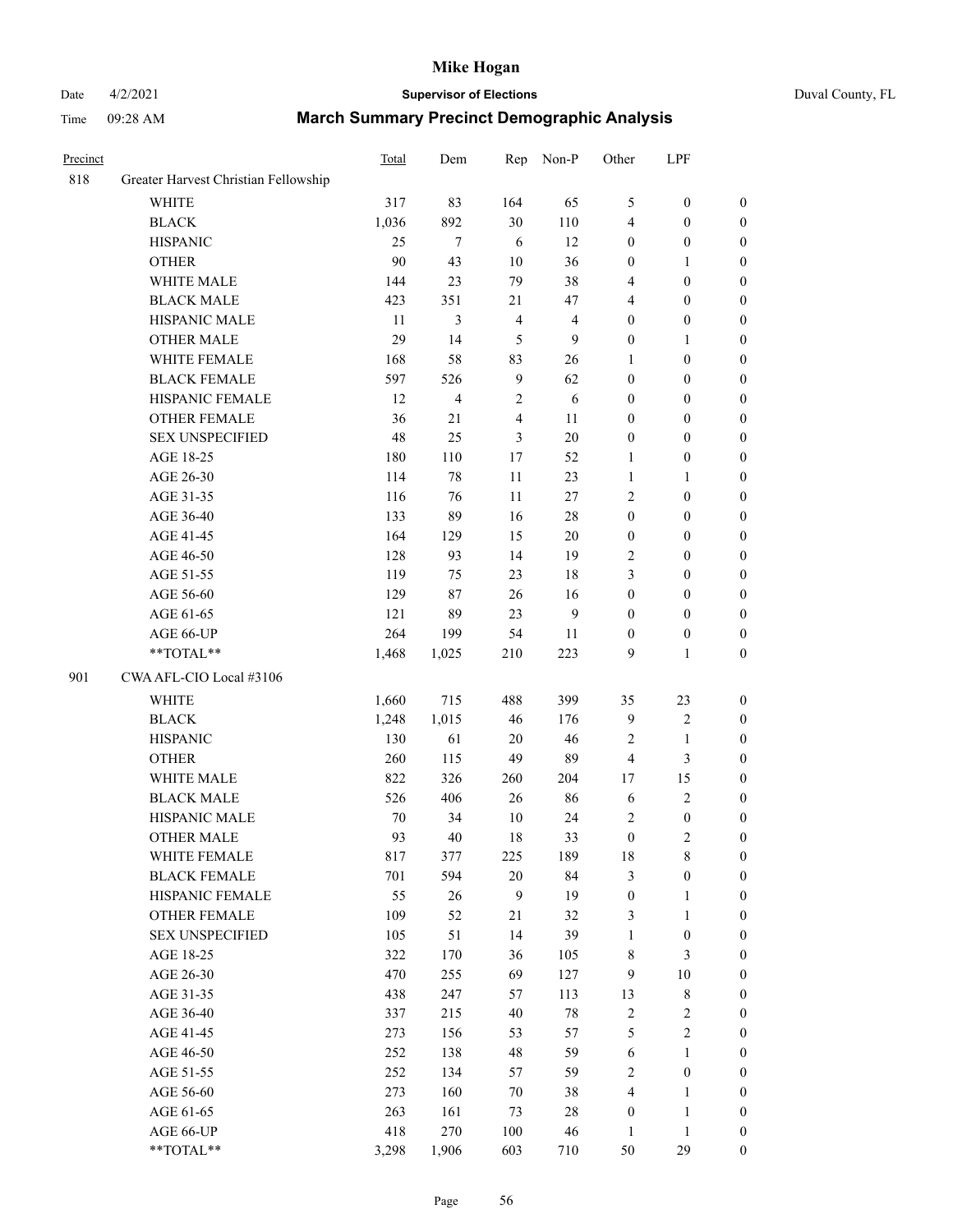### Date 4/2/2021 **Supervisor of Elections** Duval County, FL

| Precinct |                                       | Total   | Dem    | Rep            | Non-P        | Other            | LPF                     |                  |
|----------|---------------------------------------|---------|--------|----------------|--------------|------------------|-------------------------|------------------|
| 902      | Schell-Sweet Resource Wellness Center |         |        |                |              |                  |                         |                  |
|          | <b>WHITE</b>                          | 68      | 29     | 10             | $28\,$       | $\mathbf{1}$     | $\boldsymbol{0}$        | $\boldsymbol{0}$ |
|          | <b>BLACK</b>                          | 2,589   | 2,239  | 63             | 269          | 14               | $\overline{\mathbf{4}}$ | $\boldsymbol{0}$ |
|          | <b>HISPANIC</b>                       | 20      | 11     | $\mathfrak{Z}$ | 6            | $\boldsymbol{0}$ | $\boldsymbol{0}$        | $\boldsymbol{0}$ |
|          | <b>OTHER</b>                          | 159     | 76     | $\mathbf{9}$   | 71           | 3                | $\boldsymbol{0}$        | $\boldsymbol{0}$ |
|          | WHITE MALE                            | 28      | $\tau$ | 7              | 14           | $\boldsymbol{0}$ | $\boldsymbol{0}$        | $\boldsymbol{0}$ |
|          | <b>BLACK MALE</b>                     | 1,044   | 861    | 37             | 138          | 5                | $\mathfrak{Z}$          | $\boldsymbol{0}$ |
|          | HISPANIC MALE                         | 10      | 6      | $\mathbf{1}$   | 3            | $\boldsymbol{0}$ | $\boldsymbol{0}$        | 0                |
|          | <b>OTHER MALE</b>                     | 57      | 31     | $\overline{4}$ | 21           | 1                | $\boldsymbol{0}$        | 0                |
|          | WHITE FEMALE                          | 39      | 22     | $\mathfrak{Z}$ | 13           | $\mathbf{1}$     | $\boldsymbol{0}$        | 0                |
|          | <b>BLACK FEMALE</b>                   | 1,493   | 1,335  | 25             | 123          | 9                | $\mathbf{1}$            | $\boldsymbol{0}$ |
|          | HISPANIC FEMALE                       | $\,8\,$ | 5      | $\sqrt{2}$     | $\mathbf{1}$ | $\boldsymbol{0}$ | $\boldsymbol{0}$        | $\boldsymbol{0}$ |
|          | OTHER FEMALE                          | 58      | 30     | $\overline{4}$ | 22           | 2                | $\boldsymbol{0}$        | $\boldsymbol{0}$ |
|          | <b>SEX UNSPECIFIED</b>                | 99      | 58     | $\overline{2}$ | 39           | $\boldsymbol{0}$ | $\boldsymbol{0}$        | $\boldsymbol{0}$ |
|          | AGE 18-25                             | 316     | 187    | 16             | 106          | 6                | $\mathbf{1}$            | $\boldsymbol{0}$ |
|          | AGE 26-30                             | 266     | 208    | 7              | 49           | $\boldsymbol{0}$ | $\mathbf{2}$            | $\boldsymbol{0}$ |
|          | AGE 31-35                             | 260     | 192    | $\,$ 8 $\,$    | 54           | 6                | $\boldsymbol{0}$        | $\boldsymbol{0}$ |
|          | AGE 36-40                             | 226     | 178    | $\,$ 8 $\,$    | 39           | 1                | $\boldsymbol{0}$        | $\boldsymbol{0}$ |
|          | AGE 41-45                             | 190     | 150    | 5              | 34           | 1                | $\boldsymbol{0}$        | 0                |
|          | AGE 46-50                             | 178     | 156    | 5              | 17           | $\boldsymbol{0}$ | $\boldsymbol{0}$        | 0                |
|          | AGE 51-55                             | 230     | 207    | 7              | 16           | $\boldsymbol{0}$ | $\boldsymbol{0}$        | $\boldsymbol{0}$ |
|          | AGE 56-60                             | 248     | 220    | 11             | 15           | 1                | 1                       | $\boldsymbol{0}$ |
|          | AGE 61-65                             | 239     | 219    | 6              | 14           | $\boldsymbol{0}$ | $\boldsymbol{0}$        | $\boldsymbol{0}$ |
|          | AGE 66-UP                             | 683     | 638    | 12             | 30           | 3                | $\boldsymbol{0}$        | $\boldsymbol{0}$ |
|          | **TOTAL**                             | 2,836   | 2,355  | 85             | 374          | 18               | $\overline{4}$          | $\boldsymbol{0}$ |
|          |                                       |         |        |                |              |                  |                         |                  |
| 903      | Redemption Church                     |         |        |                |              |                  |                         |                  |
|          | <b>WHITE</b>                          | 1,191   | 344    | 583            | 236          | $21\,$           | $\boldsymbol{7}$        | $\boldsymbol{0}$ |
|          | <b>BLACK</b>                          | 1,450   | 1,149  | 49             | 237          | 14               | $\mathbf{1}$            | $\boldsymbol{0}$ |
|          | <b>HISPANIC</b>                       | 176     | $70\,$ | 21             | $77 \,$      | 7                | $\mathbf{1}$            | $\boldsymbol{0}$ |
|          | <b>OTHER</b>                          | 269     | 102    | 67             | 92           | $\tau$           | $\mathbf{1}$            | 0                |
|          | WHITE MALE                            | 537     | 141    | 267            | 114          | $10\,$           | $\mathfrak{S}$          | 0                |
|          | <b>BLACK MALE</b>                     | 566     | 430    | 22             | 109          | 5                | $\boldsymbol{0}$        | 0                |
|          | HISPANIC MALE                         | 78      | 28     | 13             | 33           | $\mathfrak{Z}$   | 1                       | 0                |
|          | <b>OTHER MALE</b>                     | 100     | 30     | 29             | 40           | $\mathbf{1}$     | $\boldsymbol{0}$        | $\boldsymbol{0}$ |
|          | WHITE FEMALE                          | 642     | 198    | 310            | 121          | 11               | $\sqrt{2}$              | $\boldsymbol{0}$ |
|          | <b>BLACK FEMALE</b>                   | 843     | 686    | $27\,$         | 120          | 9                | $\mathbf{1}$            | $\overline{0}$   |
|          | HISPANIC FEMALE                       | 91      | 38     | $\,$ 8 $\,$    | 42           | 3                | $\boldsymbol{0}$        | $\theta$         |
|          | <b>OTHER FEMALE</b>                   | 122     | 56     | 30             | 33           | 3                | $\boldsymbol{0}$        | 0                |
|          | <b>SEX UNSPECIFIED</b>                | 107     | 58     | 14             | 30           | 4                | $\mathbf{1}$            | 0                |
|          | AGE 18-25                             | 377     | 208    | 48             | 110          | 8                | $\mathfrak{Z}$          | 0                |
|          | AGE 26-30                             | 341     | 184    | 51             | 97           | 7                | $\sqrt{2}$              | 0                |
|          | AGE 31-35                             | 298     | 163    | 38             | 88           | 9                | $\boldsymbol{0}$        | 0                |
|          | AGE 36-40                             | 255     | 135    | 42             | $70\,$       | 5                | 3                       | $\overline{0}$   |
|          | AGE 41-45                             | 225     | 118    | 46             | 55           | 5                | 1                       | $\boldsymbol{0}$ |
|          | AGE 46-50                             | 219     | 118    | 52             | 46           | 3                | $\boldsymbol{0}$        | $\overline{0}$   |
|          | AGE 51-55                             | 247     | 135    | 66             | 42           | 4                | $\boldsymbol{0}$        | $\overline{0}$   |
|          | AGE 56-60                             | 278     | 153    | 84             | 38           | 3                | $\boldsymbol{0}$        | $\overline{0}$   |
|          | AGE 61-65                             | 267     | 152    | 76             | 37           | $\sqrt{2}$       | $\boldsymbol{0}$        | $\overline{0}$   |
|          | AGE 66-UP                             | 579     | 299    | 217            | 59           | 3                | $\mathbf{1}$            | $\boldsymbol{0}$ |
|          | **TOTAL**                             | 3,086   | 1,665  | 720            | 642          | 49               | 10                      | $\boldsymbol{0}$ |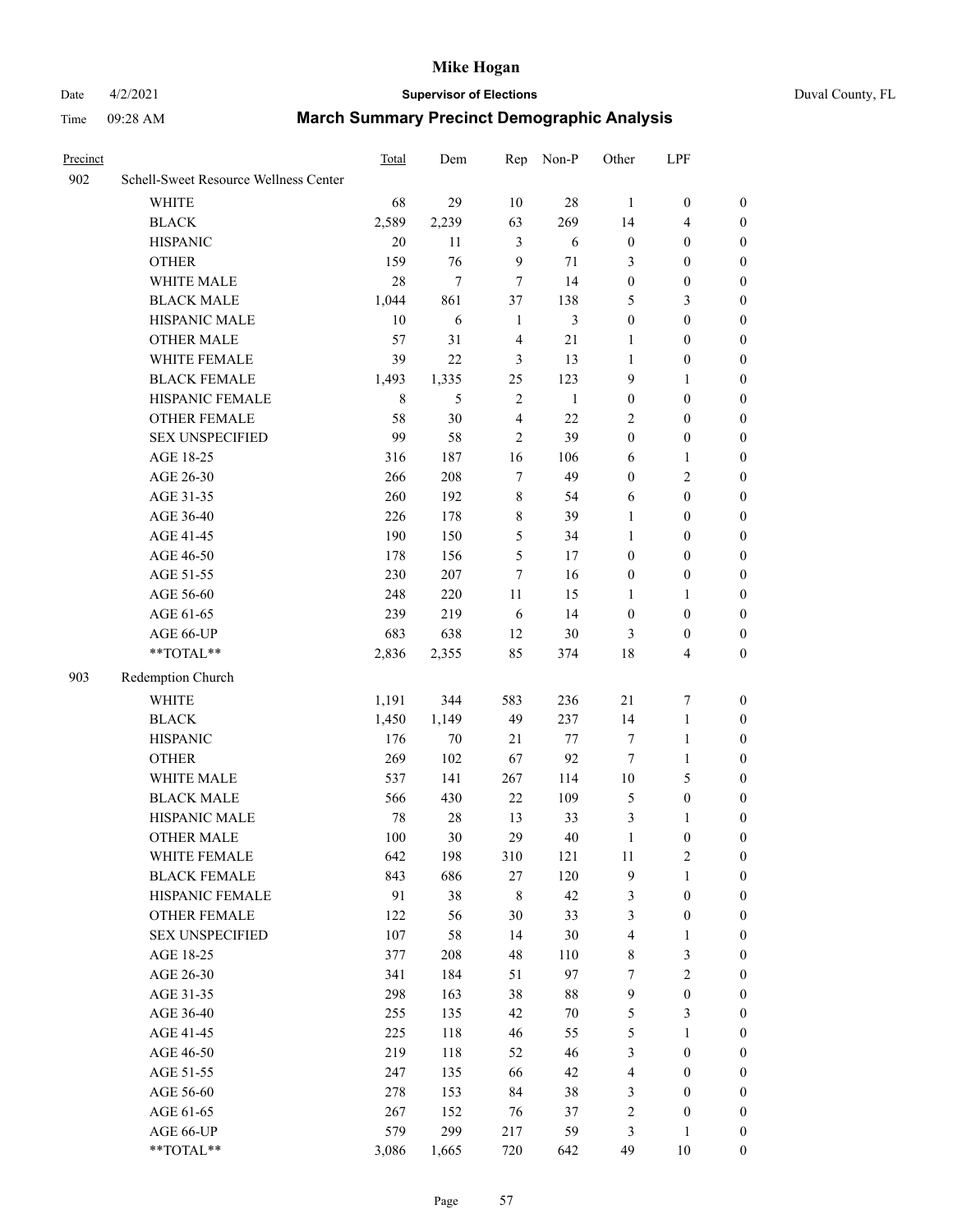### Date 4/2/2021 **Supervisor of Elections** Duval County, FL

| Precinct |                                    | Total | Dem          | Rep              | Non-P          | Other            | LPF                     |                  |
|----------|------------------------------------|-------|--------------|------------------|----------------|------------------|-------------------------|------------------|
| 904      | Johnnie W. Walker Community Center |       |              |                  |                |                  |                         |                  |
|          | <b>WHITE</b>                       | 42    | 22           | 6                | 14             | $\boldsymbol{0}$ | $\boldsymbol{0}$        | $\boldsymbol{0}$ |
|          | <b>BLACK</b>                       | 2,421 | 2,135        | 50               | 228            | 7                | 1                       | $\boldsymbol{0}$ |
|          | <b>HISPANIC</b>                    | 11    | $\tau$       | $\boldsymbol{0}$ | $\overline{4}$ | $\boldsymbol{0}$ | $\boldsymbol{0}$        | $\boldsymbol{0}$ |
|          | <b>OTHER</b>                       | 125   | 65           | 6                | 53             | $\boldsymbol{0}$ | 1                       | $\boldsymbol{0}$ |
|          | WHITE MALE                         | 20    | 9            | 5                | 6              | $\boldsymbol{0}$ | $\boldsymbol{0}$        | $\boldsymbol{0}$ |
|          | <b>BLACK MALE</b>                  | 946   | 812          | 17               | 113            | 4                | $\boldsymbol{0}$        | $\boldsymbol{0}$ |
|          | HISPANIC MALE                      | 3     | $\mathbf{2}$ | $\boldsymbol{0}$ | $\mathbf{1}$   | $\boldsymbol{0}$ | $\boldsymbol{0}$        | $\boldsymbol{0}$ |
|          | <b>OTHER MALE</b>                  | 35    | $20\,$       | $\mathbf{1}$     | 14             | $\boldsymbol{0}$ | $\boldsymbol{0}$        | $\boldsymbol{0}$ |
|          | WHITE FEMALE                       | 22    | 13           | $\mathbf{1}$     | 8              | $\boldsymbol{0}$ | $\boldsymbol{0}$        | 0                |
|          | <b>BLACK FEMALE</b>                | 1,428 | 1,288        | 30               | 106            | 3                | $\mathbf{1}$            | 0                |
|          | HISPANIC FEMALE                    | 7     | 5            | $\boldsymbol{0}$ | $\mathbf{2}$   | $\boldsymbol{0}$ | $\boldsymbol{0}$        | $\boldsymbol{0}$ |
|          | OTHER FEMALE                       | 49    | 30           | $\overline{4}$   | 15             | $\boldsymbol{0}$ | $\boldsymbol{0}$        | $\boldsymbol{0}$ |
|          | <b>SEX UNSPECIFIED</b>             | 89    | 50           | $\overline{4}$   | 34             | $\boldsymbol{0}$ | 1                       | $\boldsymbol{0}$ |
|          | AGE 18-25                          | 281   | 199          | 8                | 71             | 2                | $\mathbf{1}$            | $\boldsymbol{0}$ |
|          | AGE 26-30                          | 219   | 164          | 4                | 49             | 2                | $\boldsymbol{0}$        | $\boldsymbol{0}$ |
|          | AGE 31-35                          | 221   | 178          | $\overline{4}$   | 37             | $\overline{c}$   | $\boldsymbol{0}$        | $\boldsymbol{0}$ |
|          | AGE 36-40                          | 176   | 141          | 8                | 26             | $\boldsymbol{0}$ | $\mathbf{1}$            | $\boldsymbol{0}$ |
|          | AGE 41-45                          | 163   | 136          | 3                | 24             | $\boldsymbol{0}$ | $\boldsymbol{0}$        | $\boldsymbol{0}$ |
|          | AGE 46-50                          | 195   | 163          | 5                | 27             | $\boldsymbol{0}$ | $\boldsymbol{0}$        | $\boldsymbol{0}$ |
|          | AGE 51-55                          | 215   | 186          | $\tau$           | 22             | $\boldsymbol{0}$ | $\boldsymbol{0}$        | 0                |
|          | AGE 56-60                          | 243   | 224          | 6                | 13             | $\boldsymbol{0}$ | $\boldsymbol{0}$        | 0                |
|          | AGE 61-65                          | 228   | 208          | 8                | 12             | $\boldsymbol{0}$ | $\boldsymbol{0}$        | $\boldsymbol{0}$ |
|          | AGE 66-UP                          | 658   | 630          | 9                | 18             | 1                | $\boldsymbol{0}$        | $\boldsymbol{0}$ |
|          | **TOTAL**                          | 2,599 | 2,229        | 62               | 299            | 7                | $\mathfrak{2}$          | $\boldsymbol{0}$ |
| 905      | Webb Wesconnett Regional Library   |       |              |                  |                |                  |                         |                  |
|          | <b>WHITE</b>                       | 759   | 182          | 369              | 188            | 12               | $\,$ 8 $\,$             | $\boldsymbol{0}$ |
|          | <b>BLACK</b>                       | 1,305 | 1,048        | 44               | 202            | 10               | $\mathbf{1}$            | $\boldsymbol{0}$ |
|          | <b>HISPANIC</b>                    | 193   | 71           | 43               | $77\,$         | $\mathbf{1}$     | $\mathbf{1}$            | $\boldsymbol{0}$ |
|          | <b>OTHER</b>                       | 240   | 88           | 51               | 97             | 3                | $\mathbf{1}$            | $\boldsymbol{0}$ |
|          | WHITE MALE                         | 317   | 63           | 162              | 83             | 4                | 5                       | $\boldsymbol{0}$ |
|          | <b>BLACK MALE</b>                  | 485   | 354          | 21               | 101            | 9                | $\boldsymbol{0}$        | $\boldsymbol{0}$ |
|          | HISPANIC MALE                      | 83    | 22           | 21               | 39             | $\boldsymbol{0}$ | 1                       | 0                |
|          | <b>OTHER MALE</b>                  | 97    | 36           | 26               | 35             | $\boldsymbol{0}$ | $\boldsymbol{0}$        | $\boldsymbol{0}$ |
|          | WHITE FEMALE                       | 427   | 115          | 201              | 100            | 8                | 3                       | $\overline{0}$   |
|          | <b>BLACK FEMALE</b>                | 802   | 679          | 23               | 98             | $\mathbf{1}$     | $\mathbf{1}$            | $\boldsymbol{0}$ |
|          | HISPANIC FEMALE                    | 108   | 47           | 22               | 38             | $\mathbf{1}$     | $\boldsymbol{0}$        | $\overline{0}$   |
|          | OTHER FEMALE                       | 112   | 46           | 21               | 41             | 3                | $\mathbf{1}$            | 0                |
|          | <b>SEX UNSPECIFIED</b>             | 66    | 27           | 10               | 29             | $\boldsymbol{0}$ | $\boldsymbol{0}$        | 0                |
|          | AGE 18-25                          | 296   | 168          | 38               | 85             | 2                | $\mathfrak{Z}$          | 0                |
|          | AGE 26-30                          | 285   | 152          | 27               | 97             | 5                | $\overline{\mathbf{4}}$ | 0                |
|          | AGE 31-35                          | 279   | 147          | 42               | $80\,$         | 9                | $\mathbf{1}$            | 0                |
|          | AGE 36-40                          | 244   | 147          | 40               | 53             | 3                | $\mathbf{1}$            | 0                |
|          | AGE 41-45                          | 207   | 118          | 36               | 51             | $\mathbf{1}$     | $\mathbf{1}$            | 0                |
|          | AGE 46-50                          | 196   | 113          | 42               | $40\,$         | $\mathbf{1}$     | $\boldsymbol{0}$        | 0                |
|          | AGE 51-55                          | 227   | 124          | 56               | 45             | $\mathbf{1}$     | 1                       | 0                |
|          | AGE 56-60                          | 190   | 106          | 56               | 27             | $\mathbf{1}$     | $\boldsymbol{0}$        | $\overline{0}$   |
|          | AGE 61-65                          | 170   | 100          | 37               | 31             | 2                | $\boldsymbol{0}$        | 0                |
|          | AGE 66-UP                          | 403   | 214          | 133              | 55             | $\mathbf{1}$     | $\boldsymbol{0}$        | 0                |
|          | **TOTAL**                          | 2,497 | 1,389        | 507              | 564            | 26               | 11                      | $\boldsymbol{0}$ |
|          |                                    |       |              |                  |                |                  |                         |                  |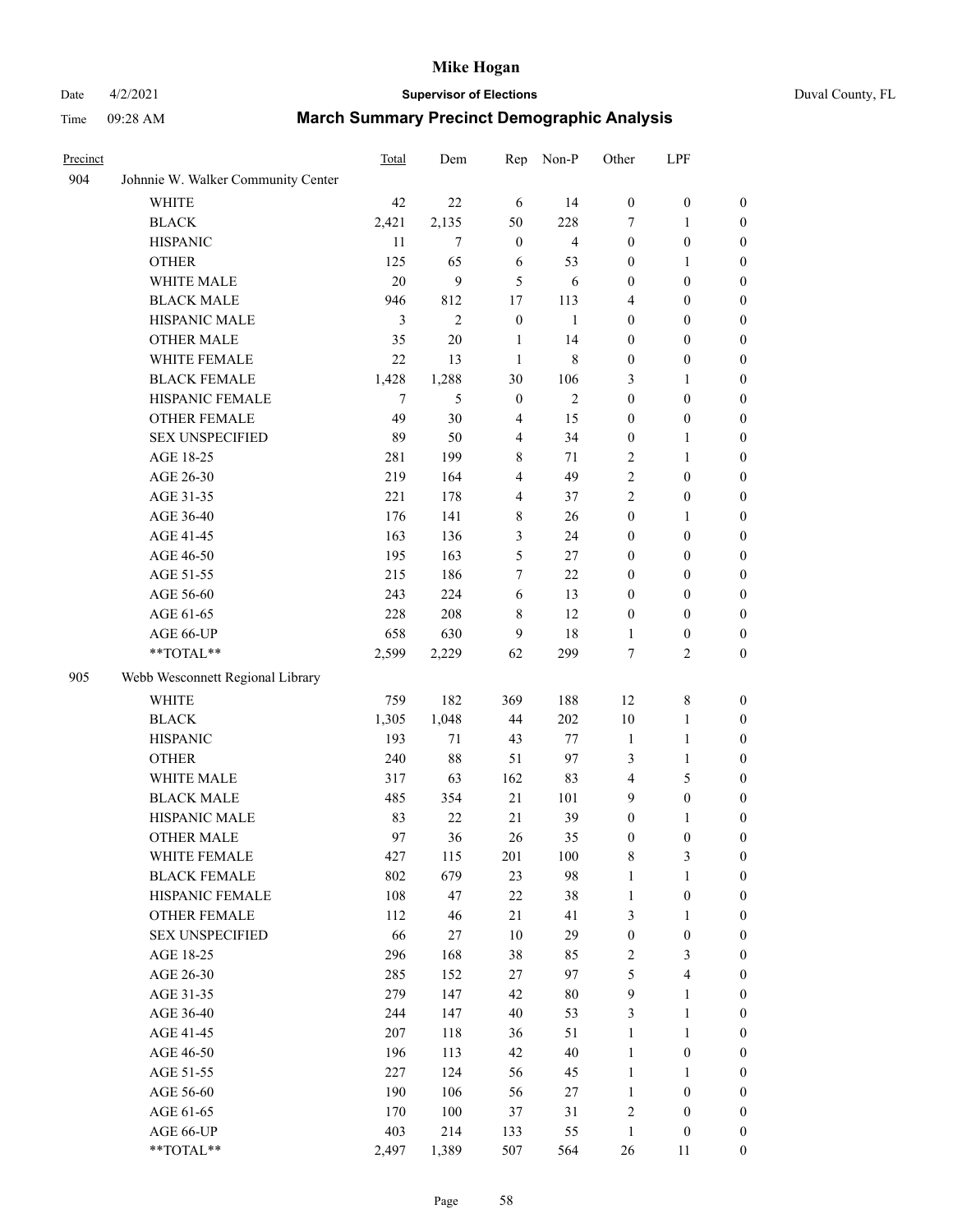### Date 4/2/2021 **Supervisor of Elections** Duval County, FL

| Precinct |                                | Total | Dem    |                | Rep Non-P | Other            | LPF              |                  |
|----------|--------------------------------|-------|--------|----------------|-----------|------------------|------------------|------------------|
| 906      | St Andrews Presbyterian Church |       |        |                |           |                  |                  |                  |
|          | <b>WHITE</b>                   | 1,055 | 259    | 537            | 227       | 21               | 11               | $\boldsymbol{0}$ |
|          | <b>BLACK</b>                   | 343   | 273    | 12             | 53        | 5                | $\boldsymbol{0}$ | $\boldsymbol{0}$ |
|          | <b>HISPANIC</b>                | 84    | 25     | 19             | 40        | $\boldsymbol{0}$ | $\boldsymbol{0}$ | $\boldsymbol{0}$ |
|          | <b>OTHER</b>                   | 132   | 46     | 42             | 39        | 3                | $\sqrt{2}$       | $\boldsymbol{0}$ |
|          | WHITE MALE                     | 512   | 105    | 279            | 109       | 12               | 7                | $\boldsymbol{0}$ |
|          | <b>BLACK MALE</b>              | 147   | 112    | $\overline{4}$ | 29        | 2                | $\boldsymbol{0}$ | $\boldsymbol{0}$ |
|          | HISPANIC MALE                  | 39    | 11     | $11\,$         | 17        | $\boldsymbol{0}$ | $\boldsymbol{0}$ | $\boldsymbol{0}$ |
|          | <b>OTHER MALE</b>              | 51    | 13     | 22             | 14        | $\mathbf{1}$     | 1                | $\boldsymbol{0}$ |
|          | WHITE FEMALE                   | 532   | 150    | 256            | 115       | 8                | $\mathfrak{Z}$   | $\boldsymbol{0}$ |
|          | <b>BLACK FEMALE</b>            | 193   | 160    | $\,$ 8 $\,$    | 22        | 3                | $\boldsymbol{0}$ | 0                |
|          | HISPANIC FEMALE                | 43    | 12     | $\,$ 8 $\,$    | 23        | $\boldsymbol{0}$ | $\boldsymbol{0}$ | $\boldsymbol{0}$ |
|          | OTHER FEMALE                   | 61    | 24     | 17             | 18        | $\mathbf{1}$     | $\mathbf{1}$     | $\boldsymbol{0}$ |
|          | <b>SEX UNSPECIFIED</b>         | 36    | 16     | 5              | 12        | 2                | $\mathbf{1}$     | $\boldsymbol{0}$ |
|          | AGE 18-25                      | 173   | 67     | 40             | 62        | 3                | $\mathbf{1}$     | $\boldsymbol{0}$ |
|          | AGE 26-30                      | 135   | 56     | 35             | 40        | $\overline{c}$   | $\sqrt{2}$       | $\boldsymbol{0}$ |
|          | AGE 31-35                      | 133   | 57     | $27\,$         | 42        | 5                | $\sqrt{2}$       | $\boldsymbol{0}$ |
|          | AGE 36-40                      | 139   | 48     | 45             | 39        | 4                | 3                | $\boldsymbol{0}$ |
|          | AGE 41-45                      | 135   | 52     | 46             | 36        | $\mathbf{1}$     | $\boldsymbol{0}$ | $\boldsymbol{0}$ |
|          | AGE 46-50                      | 122   | 50     | 35             | 31        | 6                | $\boldsymbol{0}$ | $\boldsymbol{0}$ |
|          | AGE 51-55                      | 115   | 39     | 50             | 25        | $\boldsymbol{0}$ | 1                | 0                |
|          | AGE 56-60                      | 154   | 49     | 83             | 17        | 5                | $\boldsymbol{0}$ | $\boldsymbol{0}$ |
|          | AGE 61-65                      | 163   | 60     | 73             | $27\,$    | 2                | $\mathbf{1}$     | $\boldsymbol{0}$ |
|          | AGE 66-UP                      | 345   | 125    | 176            | $40\,$    | $\mathbf{1}$     | $\mathfrak{Z}$   | $\boldsymbol{0}$ |
|          | **TOTAL**                      | 1,614 | 603    | 610            | 359       | 29               | 13               | $\boldsymbol{0}$ |
| 907      | Wesconnett Church of Christ    |       |        |                |           |                  |                  |                  |
|          | WHITE                          | 958   | 222    | 520            | 197       | 15               | $\overline{4}$   | $\boldsymbol{0}$ |
|          | <b>BLACK</b>                   | 796   | 637    | 23             | 121       | 12               | $\mathfrak{Z}$   | $\boldsymbol{0}$ |
|          | <b>HISPANIC</b>                | 75    | 40     | $\tau$         | 27        | $\mathbf{1}$     | $\boldsymbol{0}$ | $\boldsymbol{0}$ |
|          | <b>OTHER</b>                   | 148   | 48     | 36             | 62        | $\mathbf{1}$     | $\mathbf{1}$     | $\boldsymbol{0}$ |
|          | WHITE MALE                     | 453   | 82     | 262            | 99        | 6                | $\overline{4}$   | $\boldsymbol{0}$ |
|          | <b>BLACK MALE</b>              | 312   | 235    | 13             | 53        | 8                | $\mathfrak{Z}$   | $\boldsymbol{0}$ |
|          | HISPANIC MALE                  | 29    | 15     | $\mathfrak{Z}$ | 10        | $\mathbf{1}$     | $\boldsymbol{0}$ | 0                |
|          | <b>OTHER MALE</b>              | 64    | 20     | 14             | 29        | $\mathbf{1}$     | $\boldsymbol{0}$ | $\boldsymbol{0}$ |
|          | WHITE FEMALE                   | 491   | 138    | 254            | $90\,$    | 9                | $\boldsymbol{0}$ | $\boldsymbol{0}$ |
|          | <b>BLACK FEMALE</b>            | 471   | 391    | 9              | 67        | 4                | $\boldsymbol{0}$ | $\overline{0}$   |
|          | HISPANIC FEMALE                | 44    | 24     | 4              | 16        | $\boldsymbol{0}$ | $\boldsymbol{0}$ | $\overline{0}$   |
|          | <b>OTHER FEMALE</b>            | 65    | $22\,$ | $20\,$         | $22\,$    | $\boldsymbol{0}$ | $\mathbf{1}$     | $\overline{0}$   |
|          | <b>SEX UNSPECIFIED</b>         | 48    | $20\,$ | 7              | $21\,$    | $\boldsymbol{0}$ | $\boldsymbol{0}$ | $\overline{0}$   |
|          | AGE 18-25                      | 218   | 110    | 35             | 66        | 5                | $\mathbf{2}$     | 0                |
|          | AGE 26-30                      | 188   | 107    | 32             | 46        | 3                | $\boldsymbol{0}$ | 0                |
|          | AGE 31-35                      | 211   | 127    | 29             | 49        | 4                | $\sqrt{2}$       | 0                |
|          | AGE 36-40                      | 191   | 92     | 38             | 53        | 7                | $\mathbf{1}$     | 0                |
|          | AGE 41-45                      | 161   | 97     | 24             | 36        | 2                | $\sqrt{2}$       | 0                |
|          | AGE 46-50                      | 146   | 75     | 40             | $30\,$    | $\mathbf{1}$     | $\boldsymbol{0}$ | $\overline{0}$   |
|          | AGE 51-55                      | 151   | 64     | 53             | 32        | $\mathbf{1}$     | $\mathbf{1}$     | $\boldsymbol{0}$ |
|          | AGE 56-60                      | 158   | 64     | 70             | $22\,$    | 2                | $\boldsymbol{0}$ | $\overline{0}$   |
|          | AGE 61-65                      | 162   | 64     | 74             | 23        | $\mathbf{1}$     | $\boldsymbol{0}$ | 0                |
|          | AGE 66-UP                      | 391   | 147    | 191            | 50        | 3                | $\boldsymbol{0}$ | 0                |
|          | **TOTAL**                      | 1,977 | 947    | 586            | 407       | 29               | 8                | $\boldsymbol{0}$ |
|          |                                |       |        |                |           |                  |                  |                  |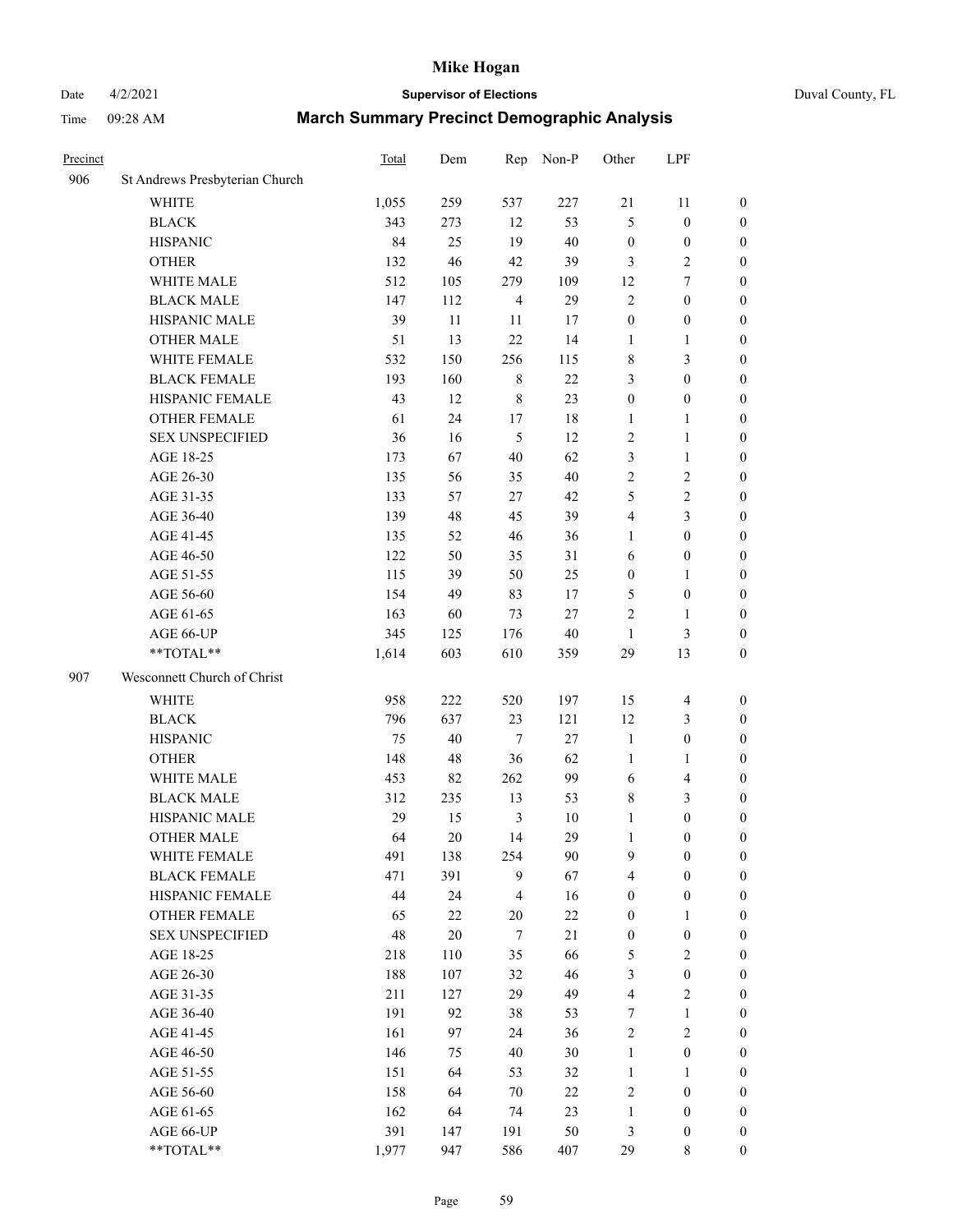# Date 4/2/2021 **Supervisor of Elections** Duval County, FL

| Precinct |                                                           | Total | Dem              |                | Rep Non-P | Other            | LPF              |                  |
|----------|-----------------------------------------------------------|-------|------------------|----------------|-----------|------------------|------------------|------------------|
| 908      | West Jacksonville Baptist Church                          |       |                  |                |           |                  |                  |                  |
|          | <b>WHITE</b>                                              | 2,154 | 691              | 913            | 484       | 46               | 20               | $\boldsymbol{0}$ |
|          | <b>BLACK</b>                                              | 1,595 | 1,220            | 67             | 291       | 16               | $\mathbf{1}$     | $\boldsymbol{0}$ |
|          | <b>HISPANIC</b>                                           | 195   | 83               | 36             | 69        | 6                | $\mathbf{1}$     | $\boldsymbol{0}$ |
|          | <b>OTHER</b>                                              | 365   | 124              | 74             | 161       | 6                | $\boldsymbol{0}$ | $\boldsymbol{0}$ |
|          | WHITE MALE                                                | 982   | 267              | 452            | 229       | 21               | 13               | $\boldsymbol{0}$ |
|          | <b>BLACK MALE</b>                                         | 554   | 393              | 26             | 128       | 7                | $\boldsymbol{0}$ | $\boldsymbol{0}$ |
|          | HISPANIC MALE                                             | 76    | $27\,$           | 21             | 23        | $\overline{4}$   | $\mathbf{1}$     | $\boldsymbol{0}$ |
|          | <b>OTHER MALE</b>                                         | 121   | 36               | 32             | 51        | 2                | $\boldsymbol{0}$ | $\boldsymbol{0}$ |
|          | WHITE FEMALE                                              | 1,148 | 415              | 452            | 249       | $25\,$           | 7                | 0                |
|          | <b>BLACK FEMALE</b>                                       | 1,012 | 804              | 41             | 157       | 9                | $\mathbf{1}$     | 0                |
|          | HISPANIC FEMALE                                           | 110   | 51               | 13             | 44        | 2                | $\boldsymbol{0}$ | $\boldsymbol{0}$ |
|          | OTHER FEMALE                                              | 167   | 64               | 32             | 67        | 4                | $\boldsymbol{0}$ | $\boldsymbol{0}$ |
|          | <b>SEX UNSPECIFIED</b>                                    | 139   | 61               | 21             | 57        | $\boldsymbol{0}$ | $\boldsymbol{0}$ | $\boldsymbol{0}$ |
|          | AGE 18-25                                                 | 571   | 289              | 67             | 191       | $22\,$           | $\sqrt{2}$       | $\boldsymbol{0}$ |
|          | AGE 26-30                                                 | 529   | 250              | 101            | 159       | 16               | $\sqrt{3}$       | $\boldsymbol{0}$ |
|          | AGE 31-35                                                 | 504   | 268              | 79             | 144       | $10\,$           | 3                | $\boldsymbol{0}$ |
|          | AGE 36-40                                                 | 420   | 213              | $80\,$         | 113       | 9                | 5                | $\boldsymbol{0}$ |
|          | AGE 41-45                                                 | 346   | 173              | 78             | 83        | $\,$ 8 $\,$      | $\overline{4}$   | $\boldsymbol{0}$ |
|          | AGE 46-50                                                 | 345   | 186              | $8\sqrt{1}$    | 74        | $\mathbf{1}$     | $\mathfrak{Z}$   | $\boldsymbol{0}$ |
|          | AGE 51-55                                                 | 310   | 143              | 110            | 56        | $\mathbf{1}$     | $\boldsymbol{0}$ | 0                |
|          | AGE 56-60                                                 | 351   | 179              | 114            | 54        | $\overline{c}$   | $\sqrt{2}$       | $\boldsymbol{0}$ |
|          | AGE 61-65                                                 | 288   | 133              | 109            | 44        | $\overline{c}$   | $\boldsymbol{0}$ | $\boldsymbol{0}$ |
|          | AGE 66-UP                                                 | 645   | 284              | 271            | 87        | 3                | $\boldsymbol{0}$ | $\boldsymbol{0}$ |
|          | $\mathrm{*}\mathrm{*}\mathrm{TOTAL} \mathrm{*}\mathrm{*}$ | 4,309 | 2,118            | 1,090          | 1,005     | 74               | $22\,$           | $\boldsymbol{0}$ |
| 909      | City Rescue Mission                                       |       |                  |                |           |                  |                  |                  |
|          | WHITE                                                     | 176   | 61               | 46             | 64        | $\overline{4}$   | $\mathbf{1}$     | $\boldsymbol{0}$ |
|          | <b>BLACK</b>                                              | 1,311 | 1,111            | 35             | 157       | 7                | $\mathbf{1}$     | $\boldsymbol{0}$ |
|          | <b>HISPANIC</b>                                           | 41    | 23               | $\overline{4}$ | 13        | $\mathbf{1}$     | $\boldsymbol{0}$ | $\boldsymbol{0}$ |
|          | <b>OTHER</b>                                              | 122   | 68               | $\overline{9}$ | $44\,$    | $\mathbf{1}$     | $\boldsymbol{0}$ | $\boldsymbol{0}$ |
|          | WHITE MALE                                                | 73    | $20\,$           | 22             | 29        | $\mathbf{1}$     | $\mathbf{1}$     | $\boldsymbol{0}$ |
|          | <b>BLACK MALE</b>                                         | 516   | 424              | 19             | 68        | 4                | $\mathbf{1}$     | $\boldsymbol{0}$ |
|          | HISPANIC MALE                                             | 14    | $\boldsymbol{7}$ | $\sqrt{2}$     | 5         | $\boldsymbol{0}$ | $\boldsymbol{0}$ | 0                |
|          | <b>OTHER MALE</b>                                         | 35    | 19               | $\mathfrak{Z}$ | 13        | 0                | $\boldsymbol{0}$ | $\boldsymbol{0}$ |
|          | WHITE FEMALE                                              | 102   | 41               | 23             | 35        | 3                | $\boldsymbol{0}$ | $\boldsymbol{0}$ |
|          | <b>BLACK FEMALE</b>                                       | 769   | 666              | 13             | $87\,$    | 3                | $\boldsymbol{0}$ | $\overline{0}$   |
|          | HISPANIC FEMALE                                           | 25    | 16               | $\mathbf{1}$   | 7         | $\mathbf{1}$     | $\boldsymbol{0}$ | $\overline{0}$   |
|          | <b>OTHER FEMALE</b>                                       | 57    | 38               | 3              | 16        | $\boldsymbol{0}$ | $\boldsymbol{0}$ | $\overline{0}$   |
|          | <b>SEX UNSPECIFIED</b>                                    | 59    | 32               | $\,$ 8 $\,$    | 18        | $\mathbf{1}$     | $\boldsymbol{0}$ | $\overline{0}$   |
|          | AGE 18-25                                                 | 213   | 130              | 12             | 69        | 2                | $\boldsymbol{0}$ | $\overline{0}$   |
|          | AGE 26-30                                                 | 175   | 116              | $10\,$         | 49        | $\boldsymbol{0}$ | $\boldsymbol{0}$ | 0                |
|          | AGE 31-35                                                 | 199   | 141              | $11\,$         | 43        | 4                | $\boldsymbol{0}$ | 0                |
|          | AGE 36-40                                                 | 157   | 118              | $10\,$         | 29        | $\boldsymbol{0}$ | $\boldsymbol{0}$ | 0                |
|          | AGE 41-45                                                 | 108   | 82               | $\,8\,$        | 16        | 2                | $\boldsymbol{0}$ | 0                |
|          | AGE 46-50                                                 | 141   | 106              | $\,$ 8 $\,$    | 25        | $\mathbf{1}$     | 1                | $\boldsymbol{0}$ |
|          | AGE 51-55                                                 | 127   | 103              | 7              | 16        | $\mathbf{1}$     | $\boldsymbol{0}$ | $\boldsymbol{0}$ |
|          | AGE 56-60                                                 | 156   | 131              | 8              | 15        | 2                | $\boldsymbol{0}$ | $\overline{0}$   |
|          | AGE 61-65                                                 | 137   | 117              | 10             | 9         | $\boldsymbol{0}$ | $\mathbf{1}$     | $\boldsymbol{0}$ |
|          | AGE 66-UP                                                 | 237   | 219              | 10             | 7         | $\mathbf{1}$     | $\boldsymbol{0}$ | 0                |
|          | **TOTAL**                                                 | 1,650 | 1,263            | 94             | 278       | 13               | $\mathbf{2}$     | $\boldsymbol{0}$ |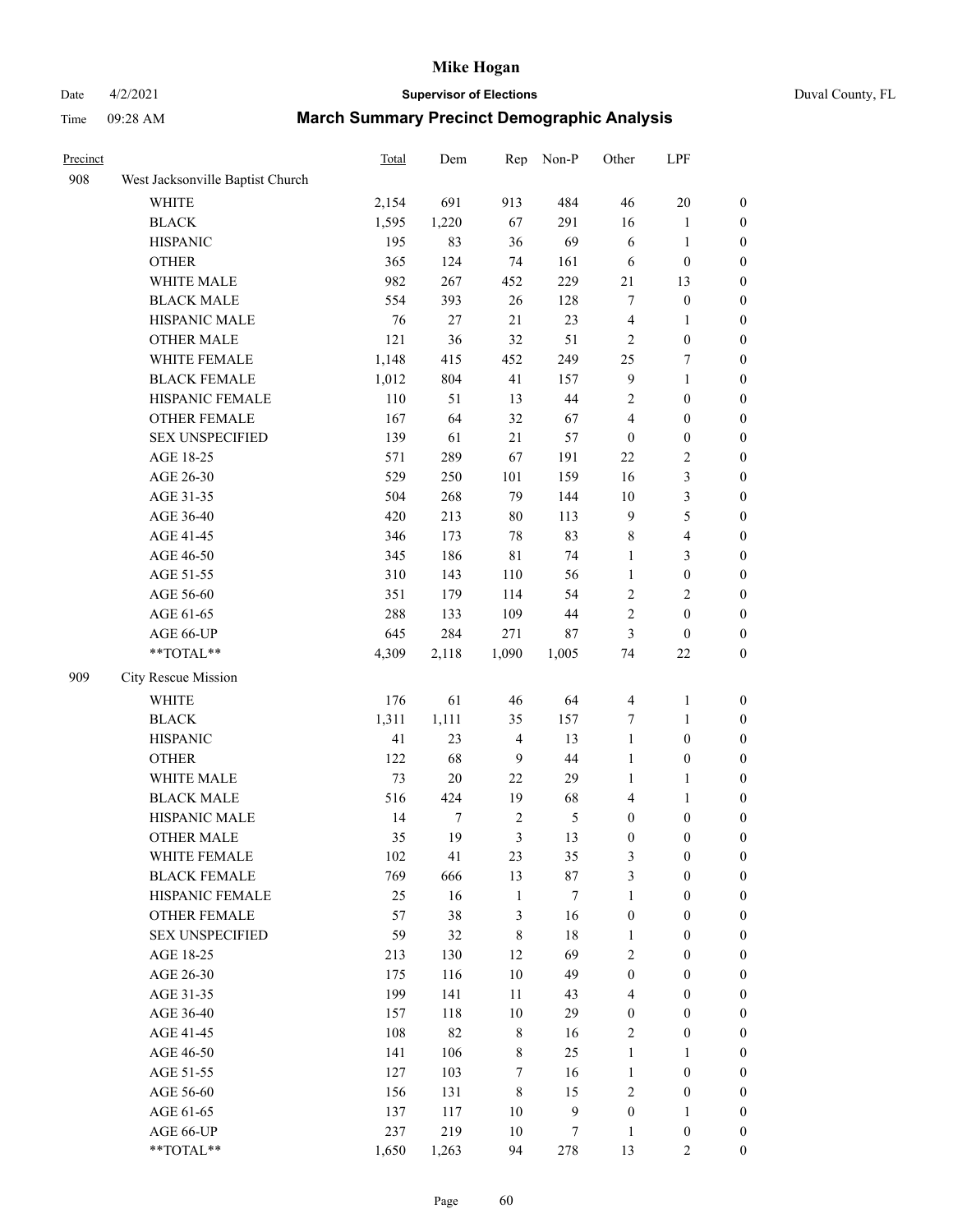# Date 4/2/2021 **Supervisor of Elections** Duval County, FL

| Precinct |                                     | Total | Dem   |                 | Rep Non-P      | Other            | LPF              |                  |
|----------|-------------------------------------|-------|-------|-----------------|----------------|------------------|------------------|------------------|
| 910      | Wallace Small Senior Citizen Center |       |       |                 |                |                  |                  |                  |
|          | <b>WHITE</b>                        | 296   | 99    | 131             | 61             | 3                | $\sqrt{2}$       | $\boldsymbol{0}$ |
|          | <b>BLACK</b>                        | 2,047 | 1,741 | 58              | 239            | 8                | $\mathbf{1}$     | $\boldsymbol{0}$ |
|          | <b>HISPANIC</b>                     | 36    | 17    | 6               | 13             | $\boldsymbol{0}$ | $\boldsymbol{0}$ | $\boldsymbol{0}$ |
|          | <b>OTHER</b>                        | 163   | 81    | $7\phantom{.0}$ | 74             | 1                | $\boldsymbol{0}$ | $\boldsymbol{0}$ |
|          | WHITE MALE                          | 115   | 34    | 56              | 21             | 3                | $\mathbf{1}$     | $\boldsymbol{0}$ |
|          | <b>BLACK MALE</b>                   | 815   | 676   | 22              | 109            | 7                | $\mathbf{1}$     | $\boldsymbol{0}$ |
|          | HISPANIC MALE                       | 11    | 5     | $\mathbf{1}$    | $\mathfrak{S}$ | $\boldsymbol{0}$ | $\boldsymbol{0}$ | $\boldsymbol{0}$ |
|          | <b>OTHER MALE</b>                   | 55    | 27    | $\mathfrak{Z}$  | 25             | $\boldsymbol{0}$ | $\boldsymbol{0}$ | $\boldsymbol{0}$ |
|          | WHITE FEMALE                        | 177   | 64    | 75              | 37             | $\boldsymbol{0}$ | $\mathbf{1}$     | $\boldsymbol{0}$ |
|          | <b>BLACK FEMALE</b>                 | 1,183 | 1,029 | 34              | 119            | 1                | $\boldsymbol{0}$ | 0                |
|          | HISPANIC FEMALE                     | 24    | 11    | $\mathfrak{S}$  | $\,$ 8 $\,$    | $\boldsymbol{0}$ | $\boldsymbol{0}$ | $\boldsymbol{0}$ |
|          | OTHER FEMALE                        | 70    | 43    | $\overline{4}$  | 23             | $\boldsymbol{0}$ | $\boldsymbol{0}$ | $\boldsymbol{0}$ |
|          | <b>SEX UNSPECIFIED</b>              | 92    | 49    | $\overline{2}$  | 40             | 1                | $\boldsymbol{0}$ | $\boldsymbol{0}$ |
|          | AGE 18-25                           | 328   | 227   | 22              | 76             | 3                | $\boldsymbol{0}$ | $\boldsymbol{0}$ |
|          | AGE 26-30                           | 248   | 173   | 16              | 58             | $\boldsymbol{0}$ | $\mathbf{1}$     | $\boldsymbol{0}$ |
|          | AGE 31-35                           | 294   | 207   | 15              | 69             | 3                | $\boldsymbol{0}$ | $\boldsymbol{0}$ |
|          | AGE 36-40                           | 222   | 162   | 14              | 44             | $\mathbf{1}$     | $\mathbf{1}$     | $\boldsymbol{0}$ |
|          | AGE 41-45                           | 184   | 146   | 11              | 26             | $\boldsymbol{0}$ | $\mathbf{1}$     | $\boldsymbol{0}$ |
|          | AGE 46-50                           | 221   | 173   | 19              | 27             | 2                | $\boldsymbol{0}$ | $\boldsymbol{0}$ |
|          | AGE 51-55                           | 207   | 159   | 22              | 26             | $\boldsymbol{0}$ | $\boldsymbol{0}$ | 0                |
|          | AGE 56-60                           | 226   | 174   | 23              | 27             | 2                | $\boldsymbol{0}$ | 0                |
|          | AGE 61-65                           | 227   | 186   | 20              | 21             | $\boldsymbol{0}$ | $\boldsymbol{0}$ | $\boldsymbol{0}$ |
|          | AGE 66-UP                           | 385   | 331   | $40\,$          | 13             | 1                | $\boldsymbol{0}$ | $\boldsymbol{0}$ |
|          | **TOTAL**                           | 2,542 | 1,938 | 202             | 387            | 12               | $\mathfrak{Z}$   | $\boldsymbol{0}$ |
| 911      | Edith Brown Ford Community Center   |       |       |                 |                |                  |                  |                  |
|          | WHITE                               | 780   | 237   | 322             | 204            | 14               | $\mathfrak{Z}$   | $\boldsymbol{0}$ |
|          | <b>BLACK</b>                        | 2,630 | 2,182 | 97              | 333            | 16               | $\mathbf{2}$     | $\boldsymbol{0}$ |
|          | <b>HISPANIC</b>                     | 99    | 45    | 17              | 35             | $\overline{c}$   | $\boldsymbol{0}$ | $\boldsymbol{0}$ |
|          | <b>OTHER</b>                        | 248   | 102   | 39              | 106            | $\mathbf{1}$     | $\boldsymbol{0}$ | $\boldsymbol{0}$ |
|          | WHITE MALE                          | 367   | 91    | 171             | 97             | 7                | $\mathbf{1}$     | $\boldsymbol{0}$ |
|          | <b>BLACK MALE</b>                   | 995   | 790   | 46              | 154            | $\overline{4}$   | $\mathbf{1}$     | 0                |
|          | HISPANIC MALE                       | 42    | 17    | 11              | 14             | $\boldsymbol{0}$ | $\boldsymbol{0}$ | 0                |
|          | <b>OTHER MALE</b>                   | 80    | 33    | 12              | 34             | 1                | $\boldsymbol{0}$ | $\boldsymbol{0}$ |
|          | WHITE FEMALE                        | 396   | 143   | 144             | 102            | 5                | $\overline{c}$   | $\overline{0}$   |
|          | <b>BLACK FEMALE</b>                 | 1,561 | 1,330 | 47              | 172            | 11               | $\mathbf{1}$     | $\boldsymbol{0}$ |
|          | HISPANIC FEMALE                     | 56    | 27    | 6               | 21             | $\overline{c}$   | $\boldsymbol{0}$ | $\overline{0}$   |
|          | <b>OTHER FEMALE</b>                 | 100   | 49    | 18              | 33             | $\boldsymbol{0}$ | $\boldsymbol{0}$ | 0                |
|          | <b>SEX UNSPECIFIED</b>              | 160   | 86    | $20\,$          | 51             | 3                | $\boldsymbol{0}$ | 0                |
|          | AGE 18-25                           | 471   | 271   | 37              | 157            | $\sqrt{6}$       | $\boldsymbol{0}$ | 0                |
|          | AGE 26-30                           | 380   | 251   | 33              | $90\,$         | 4                | $\sqrt{2}$       | 0                |
|          | AGE 31-35                           | 372   | 253   | 34              | $80\,$         | 5                | $\boldsymbol{0}$ | 0                |
|          | AGE 36-40                           | 345   | 236   | 26              | 82             | $\mathbf{1}$     | $\boldsymbol{0}$ | 0                |
|          | AGE 41-45                           | 286   | 189   | 33              | 60             | 2                | $\overline{c}$   | 0                |
|          | AGE 46-50                           | 294   | 195   | 41              | 54             | 4                | $\boldsymbol{0}$ | 0                |
|          | AGE 51-55                           | 275   | 198   | 32              | 41             | 4                | $\boldsymbol{0}$ | $\boldsymbol{0}$ |
|          | AGE 56-60                           | 368   | 261   | 68              | 36             | 2                | 1                | $\boldsymbol{0}$ |
|          | AGE 61-65                           | 359   | 252   | 64              | 39             | 4                | $\boldsymbol{0}$ | 0                |
|          | AGE 66-UP                           | 607   | 460   | 107             | 39             | 1                | $\boldsymbol{0}$ | 0                |
|          | **TOTAL**                           | 3,757 | 2,566 | 475             | 678            | 33               | 5                | $\boldsymbol{0}$ |
|          |                                     |       |       |                 |                |                  |                  |                  |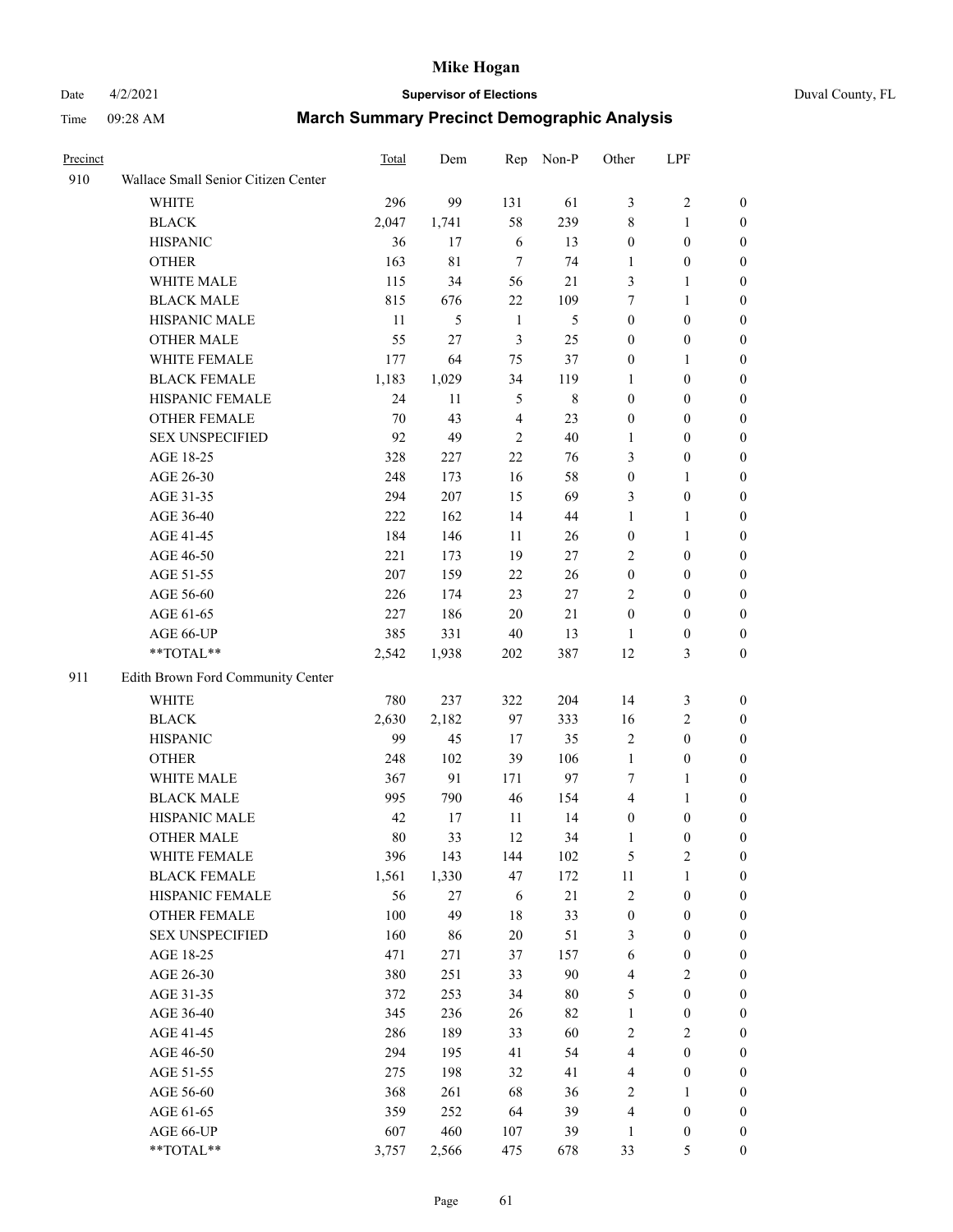Date 4/2/2021 **Supervisor of Elections** Duval County, FL

| Precinct |                             | Total  | Dem            | Rep                     | Non-P          | Other                   | LPF              |                  |
|----------|-----------------------------|--------|----------------|-------------------------|----------------|-------------------------|------------------|------------------|
| 912      | Beaver St Enterprise Center |        |                |                         |                |                         |                  |                  |
|          | <b>WHITE</b>                | 60     | 22             | 14                      | 21             | 3                       | $\boldsymbol{0}$ | $\boldsymbol{0}$ |
|          | <b>BLACK</b>                | 1,568  | 1,291          | 41                      | 223            | $11\,$                  | $\sqrt{2}$       | $\boldsymbol{0}$ |
|          | <b>HISPANIC</b>             | 17     | 6              | $\sqrt{2}$              | 9              | $\boldsymbol{0}$        | $\boldsymbol{0}$ | $\boldsymbol{0}$ |
|          | <b>OTHER</b>                | 162    | 75             | 3                       | 81             | 2                       | 1                | $\boldsymbol{0}$ |
|          | WHITE MALE                  | 20     | 9              | 5                       | 5              | $\mathbf{1}$            | $\boldsymbol{0}$ | $\boldsymbol{0}$ |
|          | <b>BLACK MALE</b>           | 682    | 541            | 15                      | 120            | 4                       | $\sqrt{2}$       | $\boldsymbol{0}$ |
|          | HISPANIC MALE               | $\tau$ | $\mathfrak{2}$ | $\boldsymbol{0}$        | $\mathfrak s$  | $\boldsymbol{0}$        | $\boldsymbol{0}$ | $\boldsymbol{0}$ |
|          | <b>OTHER MALE</b>           | 60     | 34             | $\mathbf{1}$            | 23             | $\mathbf{1}$            | 1                | $\boldsymbol{0}$ |
|          | WHITE FEMALE                | 36     | 13             | 6                       | 15             | $\overline{c}$          | $\boldsymbol{0}$ | $\boldsymbol{0}$ |
|          | <b>BLACK FEMALE</b>         | 849    | 726            | 25                      | 91             | $\tau$                  | $\boldsymbol{0}$ | 0                |
|          | HISPANIC FEMALE             | 10     | $\overline{4}$ | 2                       | $\overline{4}$ | $\boldsymbol{0}$        | $\boldsymbol{0}$ | $\boldsymbol{0}$ |
|          | <b>OTHER FEMALE</b>         | 44     | 26             | $\mathbf{2}$            | 16             | $\boldsymbol{0}$        | $\boldsymbol{0}$ | $\boldsymbol{0}$ |
|          | <b>SEX UNSPECIFIED</b>      | 99     | 39             | $\overline{\mathbf{4}}$ | 55             | $\mathbf{1}$            | $\boldsymbol{0}$ | $\boldsymbol{0}$ |
|          | AGE 18-25                   | 343    | 221            | 6                       | 112            | 3                       | $\mathbf{1}$     | $\boldsymbol{0}$ |
|          | AGE 26-30                   | 236    | 170            | 4                       | 59             | 2                       | $\mathbf{1}$     | $\boldsymbol{0}$ |
|          | AGE 31-35                   | 211    | 158            | 7                       | 44             | $\mathbf{1}$            | $\mathbf{1}$     | $\boldsymbol{0}$ |
|          | AGE 36-40                   | 184    | 131            | $\boldsymbol{7}$        | 43             | 3                       | $\boldsymbol{0}$ | $\boldsymbol{0}$ |
|          | AGE 41-45                   | 106    | 82             | $\mathfrak{Z}$          | 20             | $\mathbf{1}$            | $\boldsymbol{0}$ | $\boldsymbol{0}$ |
|          | AGE 46-50                   | 111    | 89             | 6                       | 15             | $\mathbf{1}$            | $\boldsymbol{0}$ | $\boldsymbol{0}$ |
|          | AGE 51-55                   | 114    | 93             | $\tau$                  | 13             | $\mathbf{1}$            | $\boldsymbol{0}$ | $\boldsymbol{0}$ |
|          | AGE 56-60                   | 144    | 120            | 8                       | 14             | 2                       | $\boldsymbol{0}$ | $\boldsymbol{0}$ |
|          | AGE 61-65                   | 134    | 122            | $\overline{4}$          | $\tau$         | $\mathbf{1}$            | $\boldsymbol{0}$ | $\boldsymbol{0}$ |
|          | AGE 66-UP                   | 224    | 208            | 8                       | 7              | $\mathbf{1}$            | $\boldsymbol{0}$ | $\boldsymbol{0}$ |
|          | $**TOTAL**$                 | 1,807  | 1,394          | 60                      | 334            | 16                      | $\mathfrak{Z}$   | $\boldsymbol{0}$ |
|          |                             |        |                |                         |                |                         |                  |                  |
| 913      | Wesconnett Assembly of God  |        |                |                         |                |                         |                  |                  |
|          | <b>WHITE</b>                | 789    | 200            | 387                     | 177            | $21\,$                  | $\overline{4}$   | $\boldsymbol{0}$ |
|          | <b>BLACK</b>                | 1,181  | 935            | 44                      | 188            | 10                      | $\overline{4}$   | $\boldsymbol{0}$ |
|          | <b>HISPANIC</b>             | 228    | 93             | 28                      | 102            | 5                       | $\boldsymbol{0}$ | $\boldsymbol{0}$ |
|          | <b>OTHER</b>                | 202    | 68             | 48                      | 83             | 2                       | $\mathbf{1}$     | $\boldsymbol{0}$ |
|          | WHITE MALE                  | 350    | 75             | 193                     | 66             | 12                      | $\overline{4}$   | $\boldsymbol{0}$ |
|          | <b>BLACK MALE</b>           | 366    | 273            | $18\,$                  | 71             | $\overline{4}$          | $\boldsymbol{0}$ | $\boldsymbol{0}$ |
|          | HISPANIC MALE               | 88     | 30             | 14                      | 42             | 2                       | $\boldsymbol{0}$ | 0                |
|          | <b>OTHER MALE</b>           | 70     | 18             | 17                      | 33             | $\mathbf{1}$            | $\mathbf{1}$     | $\boldsymbol{0}$ |
|          | WHITE FEMALE                | 429    | 123            | 190                     | 107            | 9                       | $\boldsymbol{0}$ | $\boldsymbol{0}$ |
|          | <b>BLACK FEMALE</b>         | 790    | 644            | 24                      | 113            | 5                       | $\overline{4}$   | $\boldsymbol{0}$ |
|          | HISPANIC FEMALE             | 136    | 59             | 14                      | 60             | 3                       | $\boldsymbol{0}$ | $\overline{0}$   |
|          | <b>OTHER FEMALE</b>         | 107    | 42             | 30                      | 35             | $\boldsymbol{0}$        | $\boldsymbol{0}$ | $\overline{0}$   |
|          | <b>SEX UNSPECIFIED</b>      | 64     | 32             | 7                       | 23             | $\overline{c}$          | $\boldsymbol{0}$ | 0                |
|          | AGE 18-25                   | 279    | 135            | 43                      | 97             | 4                       | $\boldsymbol{0}$ | $\theta$         |
|          | AGE 26-30                   | 306    | 163            | 46                      | 90             | 4                       | $\sqrt{3}$       | 0                |
|          | AGE 31-35                   | 272    | 146            | 34                      | 84             | 5                       | $\mathfrak{Z}$   | 0                |
|          | AGE 36-40                   | 213    | 118            | 32                      | 59             | 4                       | $\boldsymbol{0}$ | 0                |
|          | AGE 41-45                   | 187    | 105            | 37                      | 39             | 5                       | 1                | 0                |
|          | AGE 46-50                   | 201    | 113            | 37                      | 48             | 2                       | $\mathbf{1}$     | 0                |
|          | AGE 51-55                   | 195    | 110            | 48                      | 32             | 4                       | $\mathbf{1}$     | 0                |
|          | AGE 56-60                   | 195    | 120            | 43                      | 29             | 3                       | $\boldsymbol{0}$ | $\boldsymbol{0}$ |
|          | AGE 61-65                   | 171    | 102            | 44                      | 23             | $\overline{\mathbf{c}}$ | $\boldsymbol{0}$ | 0                |
|          | AGE 66-UP                   | 381    | 184            | 143                     | 49             | 5                       | $\boldsymbol{0}$ | 0                |
|          | **TOTAL**                   | 2,400  | 1,296          | 507                     | 550            | 38                      | $\boldsymbol{9}$ | $\boldsymbol{0}$ |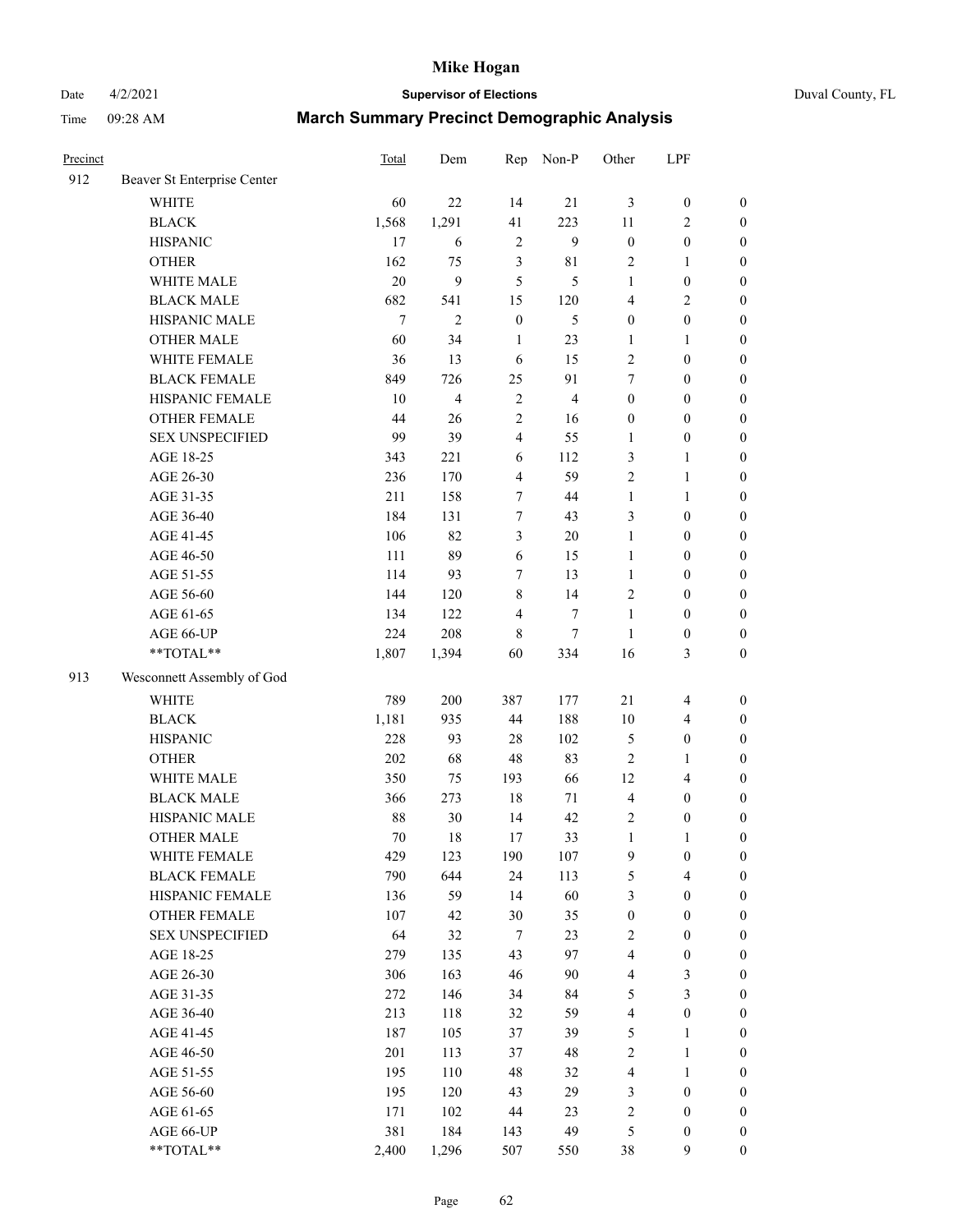## Date 4/2/2021 **Supervisor of Elections** Duval County, FL

| Precinct |                                | Total | Dem   | Rep            | Non-P       | Other            | LPF                     |                  |
|----------|--------------------------------|-------|-------|----------------|-------------|------------------|-------------------------|------------------|
| 914      | Elks Lodge #2605               |       |       |                |             |                  |                         |                  |
|          | <b>WHITE</b>                   | 1,866 | 412   | 957            | 448         | 35               | 14                      | 0                |
|          | <b>BLACK</b>                   | 2,196 | 1,684 | 74             | 414         | 24               | $\boldsymbol{0}$        | 0                |
|          | <b>HISPANIC</b>                | 557   | 216   | 99             | 233         | $\tau$           | $\sqrt{2}$              | $\boldsymbol{0}$ |
|          | <b>OTHER</b>                   | 638   | 220   | 160            | 243         | 14               | 1                       | $\boldsymbol{0}$ |
|          | WHITE MALE                     | 899   | 153   | 494            | 222         | 21               | 9                       | $\boldsymbol{0}$ |
|          | <b>BLACK MALE</b>              | 864   | 606   | 39             | 206         | 13               | $\boldsymbol{0}$        | $\boldsymbol{0}$ |
|          | HISPANIC MALE                  | 250   | 92    | 56             | 97          | 5                | $\boldsymbol{0}$        | $\boldsymbol{0}$ |
|          | <b>OTHER MALE</b>              | 222   | 66    | 57             | 91          | $\tau$           | $\mathbf{1}$            | $\boldsymbol{0}$ |
|          | WHITE FEMALE                   | 946   | 253   | 456            | 218         | 14               | $\mathfrak{S}$          | $\boldsymbol{0}$ |
|          | <b>BLACK FEMALE</b>            | 1,299 | 1,050 | 35             | 203         | 11               | $\boldsymbol{0}$        | 0                |
|          | HISPANIC FEMALE                | 285   | 116   | 40             | 127         | $\boldsymbol{0}$ | $\sqrt{2}$              | 0                |
|          | <b>OTHER FEMALE</b>            | 336   | 129   | 89             | 112         | 6                | $\boldsymbol{0}$        | $\boldsymbol{0}$ |
|          | <b>SEX UNSPECIFIED</b>         | 156   | 67    | 24             | 62          | 3                | $\boldsymbol{0}$        | $\boldsymbol{0}$ |
|          | AGE 18-25                      | 680   | 313   | 110            | 235         | $20\,$           | $\sqrt{2}$              | $\boldsymbol{0}$ |
|          | AGE 26-30                      | 640   | 282   | 114            | 225         | 17               | $\sqrt{2}$              | $\boldsymbol{0}$ |
|          | AGE 31-35                      | 598   | 312   | 98             | 176         | $\,$ $\,$        | $\overline{\mathbf{4}}$ | $\boldsymbol{0}$ |
|          | AGE 36-40                      | 547   | 290   | 105            | 142         | 9                | $\mathbf{1}$            | $\boldsymbol{0}$ |
|          | AGE 41-45                      | 503   | 264   | 98             | 131         | $\,$ $\,$        | $\overline{2}$          | $\boldsymbol{0}$ |
|          | AGE 46-50                      | 425   | 221   | 102            | 99          | 3                | $\boldsymbol{0}$        | $\boldsymbol{0}$ |
|          | AGE 51-55                      | 392   | 206   | 100            | $8\sqrt{1}$ | 5                | $\boldsymbol{0}$        | $\boldsymbol{0}$ |
|          | AGE 56-60                      | 416   | 197   | 135            | $78\,$      | $\mathbf{1}$     | 5                       | 0                |
|          | AGE 61-65                      | 357   | 158   | 128            | 68          | 3                | $\boldsymbol{0}$        | $\boldsymbol{0}$ |
|          | AGE 66-UP                      | 699   | 289   | 300            | 103         | 6                | $\mathbf{1}$            | $\boldsymbol{0}$ |
|          | **TOTAL**                      | 5,257 | 2,532 | 1,290          | 1,338       | $80\,$           | 17                      | $\boldsymbol{0}$ |
| 1001     | Charles Clark Community Center |       |       |                |             |                  |                         |                  |
|          | WHITE                          | 250   | 66    | 115            | 63          | 3                | $\mathfrak{Z}$          | $\boldsymbol{0}$ |
|          | <b>BLACK</b>                   | 2,824 | 2,466 | 69             | 269         | 19               | $\mathbf{1}$            | $\boldsymbol{0}$ |
|          | <b>HISPANIC</b>                | 37    | 15    | $\overline{9}$ | 13          | $\boldsymbol{0}$ | $\boldsymbol{0}$        | $\boldsymbol{0}$ |
|          | <b>OTHER</b>                   | 190   | 114   | 12             | 61          | 2                | $\mathbf{1}$            | $\boldsymbol{0}$ |
|          | WHITE MALE                     | 118   | 29    | 53             | 32          | $\mathbf{1}$     | 3                       | $\boldsymbol{0}$ |
|          | <b>BLACK MALE</b>              | 1,142 | 960   | 38             | 133         | 11               | $\boldsymbol{0}$        | $\boldsymbol{0}$ |
|          | HISPANIC MALE                  | 19    | 6     | 5              | $\,$ 8 $\,$ | $\boldsymbol{0}$ | $\boldsymbol{0}$        | 0                |
|          | OTHER MALE                     | 69    | 41    | $\tau$         | 20          | $\boldsymbol{0}$ | $\mathbf{1}$            | $\boldsymbol{0}$ |
|          | WHITE FEMALE                   | 126   | 34    | 59             | 31          | 2                | $\boldsymbol{0}$        | 0                |
|          | <b>BLACK FEMALE</b>            | 1,625 | 1,458 | 30             | 128         | 8                | $\mathbf{1}$            | $\boldsymbol{0}$ |
|          | HISPANIC FEMALE                | 17    | 9     | 3              | 5           | $\boldsymbol{0}$ | $\boldsymbol{0}$        | $\overline{0}$   |
|          | <b>OTHER FEMALE</b>            | 73    | 48    | 4              | 19          | 2                | $\boldsymbol{0}$        | $\overline{0}$   |
|          | <b>SEX UNSPECIFIED</b>         | 112   | 76    | 6              | $30\,$      | $\boldsymbol{0}$ | $\boldsymbol{0}$        | 0                |
|          | AGE 18-25                      | 379   | 235   | 22             | 115         | 6                | $\mathbf{1}$            | 0                |
|          | AGE 26-30                      | 278   | 196   | 16             | 61          | 4                | $\mathbf{1}$            | 0                |
|          | AGE 31-35                      | 265   | 192   | 20             | 49          | 3                | $\mathbf{1}$            | 0                |
|          | AGE 36-40                      | 242   | 188   | 21             | 32          | $\mathbf{1}$     | $\boldsymbol{0}$        | 0                |
|          | AGE 41-45                      | 224   | 174   | 18             | 27          | 3                | $\mathbf{2}$            | 0                |
|          | AGE 46-50                      | 284   | 229   | 21             | 31          | 3                | $\boldsymbol{0}$        | 0                |
|          | AGE 51-55                      | 236   | 190   | 16             | $28\,$      | 2                | $\boldsymbol{0}$        | 0                |
|          | AGE 56-60                      | 298   | 257   | 16             | 25          | $\boldsymbol{0}$ | $\boldsymbol{0}$        | $\overline{0}$   |
|          | AGE 61-65                      | 272   | 231   | 22             | 17          | 2                | $\boldsymbol{0}$        | $\overline{0}$   |
|          | AGE 66-UP                      | 823   | 769   | 33             | 21          | $\boldsymbol{0}$ | $\boldsymbol{0}$        | 0                |
|          | **TOTAL**                      | 3,301 | 2,661 | 205            | 406         | 24               | 5                       | $\boldsymbol{0}$ |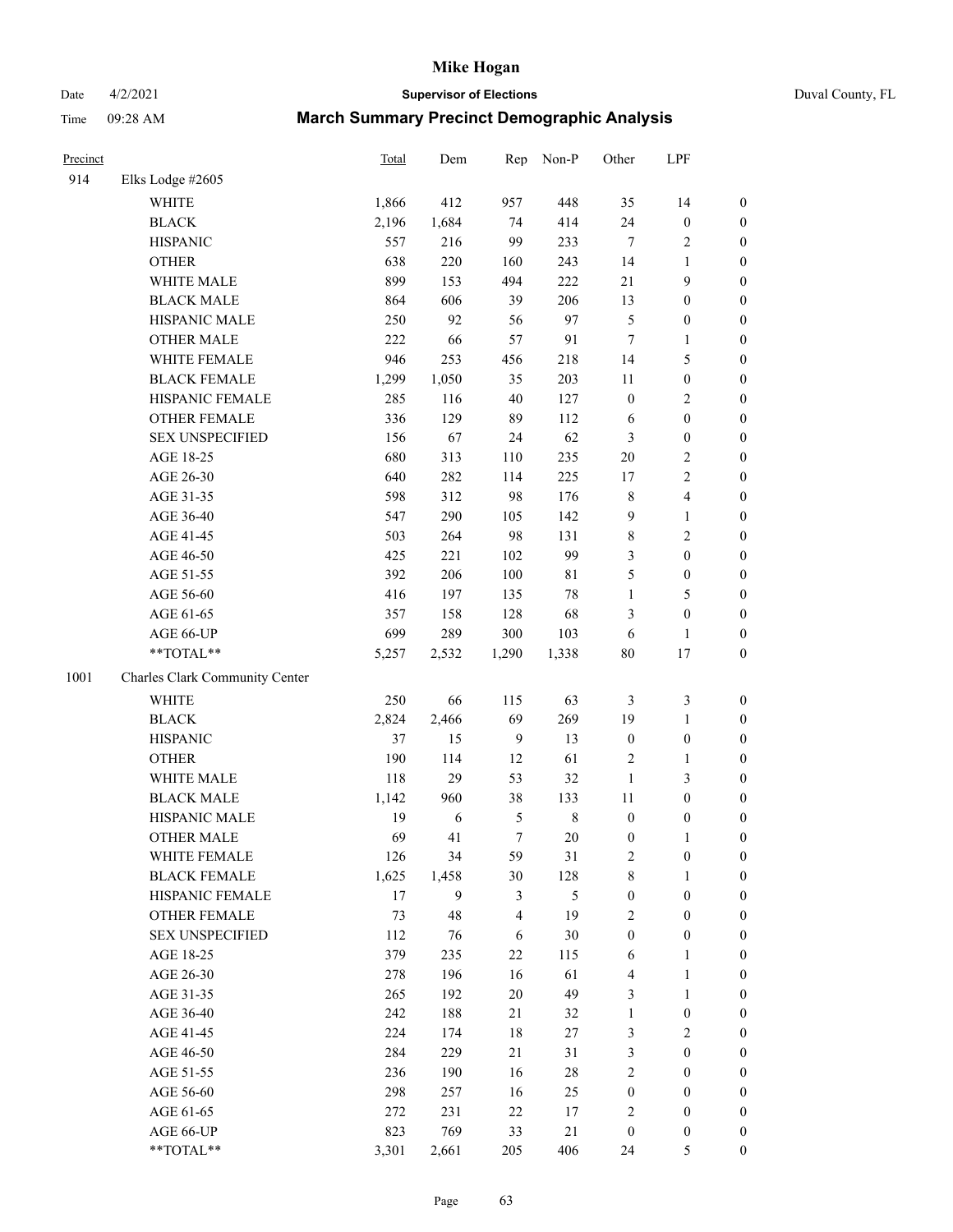### Date 4/2/2021 **Supervisor of Elections** Duval County, FL

| Precinct |                                     | <b>Total</b> | Dem            | Rep                     | Non-P          | Other                            | LPF                                  |                  |
|----------|-------------------------------------|--------------|----------------|-------------------------|----------------|----------------------------------|--------------------------------------|------------------|
| 1002     | Woodlawn Presbyterian Church        |              |                |                         |                |                                  |                                      |                  |
|          | <b>WHITE</b>                        | 83           | 30             | 33                      | 16             | $\overline{4}$                   | $\boldsymbol{0}$                     | 0                |
|          | <b>BLACK</b>                        | 3,126        | 2,736          | $70\,$                  | 307            | 12                               | 1                                    | 0                |
|          | <b>HISPANIC</b>                     | 19           | 8              | $\overline{2}$          | 9              | $\boldsymbol{0}$                 | $\boldsymbol{0}$                     | $\boldsymbol{0}$ |
|          | <b>OTHER</b>                        | 191          | 96             | $\overline{4}$          | 89             | 2                                | $\boldsymbol{0}$                     | $\boldsymbol{0}$ |
|          | WHITE MALE                          | 36           | 11             | 14                      | 9              | 2                                | $\boldsymbol{0}$                     | $\boldsymbol{0}$ |
|          | <b>BLACK MALE</b>                   | 1,240        | 1,054          | 34                      | 143            | 8                                | 1                                    | $\boldsymbol{0}$ |
|          | HISPANIC MALE                       | 6            | 3              | $\mathbf{1}$            | $\overline{2}$ | $\boldsymbol{0}$                 | $\boldsymbol{0}$                     | $\boldsymbol{0}$ |
|          | <b>OTHER MALE</b>                   | 70           | 37             | $\mathbf{1}$            | 31             | 1                                | $\boldsymbol{0}$                     | $\boldsymbol{0}$ |
|          | WHITE FEMALE                        | 42           | 18             | 15                      | $\tau$         | $\overline{c}$                   | $\boldsymbol{0}$                     | $\boldsymbol{0}$ |
|          | <b>BLACK FEMALE</b>                 | 1,833        | 1,642          | 34                      | 154            | 3                                | $\boldsymbol{0}$                     | 0                |
|          | HISPANIC FEMALE                     | 13           | $\mathfrak{H}$ | $\mathbf{1}$            | $\tau$         | $\boldsymbol{0}$                 | $\boldsymbol{0}$                     | 0                |
|          | <b>OTHER FEMALE</b>                 | 64           | 36             | $\boldsymbol{0}$        | $27\,$         | 1                                | $\boldsymbol{0}$                     | $\boldsymbol{0}$ |
|          | <b>SEX UNSPECIFIED</b>              | 115          | 64             | 9                       | 41             | $\mathbf{1}$                     | $\boldsymbol{0}$                     | $\boldsymbol{0}$ |
|          | AGE 18-25                           | 386          | 261            | 9                       | 114            | 1                                | 1                                    | $\boldsymbol{0}$ |
|          | AGE 26-30                           | 281          | 209            | $\mathbf{9}$            | 63             | $\boldsymbol{0}$                 | $\boldsymbol{0}$                     | $\boldsymbol{0}$ |
|          | AGE 31-35                           | 285          | 225            | $\overline{\mathbf{4}}$ | 53             | 3                                | $\boldsymbol{0}$                     | $\boldsymbol{0}$ |
|          | AGE 36-40                           | 244          | 194            | 8                       | 38             | 4                                | $\boldsymbol{0}$                     | $\boldsymbol{0}$ |
|          | AGE 41-45                           | 243          | 195            | 12                      | 36             | $\boldsymbol{0}$                 | $\boldsymbol{0}$                     | $\boldsymbol{0}$ |
|          | AGE 46-50                           | 257          | 223            | $\tau$                  | 26             | 1                                | $\boldsymbol{0}$                     | $\boldsymbol{0}$ |
|          | AGE 51-55                           | 234          | 198            | $\,$ 8 $\,$             | 25             | 3                                | $\boldsymbol{0}$                     | $\boldsymbol{0}$ |
|          | AGE 56-60                           | 316          | 273            | 16                      | 24             | 3                                | $\boldsymbol{0}$                     | 0                |
|          | AGE 61-65                           | 320          | 281            | 17                      | 21             | $\mathbf{1}$                     | $\boldsymbol{0}$                     | 0                |
|          | AGE 66-UP                           | 853          | 811            | 19                      | 21             | $\overline{c}$                   | $\boldsymbol{0}$                     | $\boldsymbol{0}$ |
|          | $**TOTAL**$                         | 3,419        | 2,870          | 109                     | 421            | 18                               | $\mathbf{1}$                         | $\boldsymbol{0}$ |
| 1003     | Zion Hope Missionary Baptist Church |              |                |                         |                |                                  |                                      |                  |
|          |                                     |              |                |                         |                |                                  |                                      |                  |
|          | <b>WHITE</b>                        | 36           | 12             | 14                      | $10\,$         | $\boldsymbol{0}$                 | $\boldsymbol{0}$                     | $\boldsymbol{0}$ |
|          | <b>BLACK</b>                        | 1,885        | 1,663          | 48                      | 167            | 7                                | $\boldsymbol{0}$                     | $\boldsymbol{0}$ |
|          | <b>HISPANIC</b>                     | 17           | 9              | $\boldsymbol{0}$        | $\,8\,$        | $\boldsymbol{0}$                 | $\boldsymbol{0}$                     | $\boldsymbol{0}$ |
|          | <b>OTHER</b>                        | 104          | 56             | $\overline{\mathbf{4}}$ | 44             | 0                                | $\boldsymbol{0}$                     | $\boldsymbol{0}$ |
|          | WHITE MALE                          | 15           | 3              | $\sqrt{6}$              | $\sqrt{6}$     | $\boldsymbol{0}$                 | $\boldsymbol{0}$                     | $\boldsymbol{0}$ |
|          | <b>BLACK MALE</b>                   | 694          | 589            | 21                      | 79             | 5                                | $\boldsymbol{0}$                     | $\boldsymbol{0}$ |
|          | HISPANIC MALE                       | $\tau$       | $\overline{4}$ | $\boldsymbol{0}$        | $\mathfrak{Z}$ | $\boldsymbol{0}$                 | $\boldsymbol{0}$                     | 0                |
|          | <b>OTHER MALE</b>                   | 41           | 25             | $\mathbf{1}$            | 15             | $\boldsymbol{0}$                 | $\boldsymbol{0}$                     | $\boldsymbol{0}$ |
|          | WHITE FEMALE                        | 21           | 9              | 8                       | 4              | 0                                | 0                                    | 0                |
|          | <b>BLACK FEMALE</b>                 | 1,148        | 1,041          | 25                      | 80             | $\overline{c}$                   | $\boldsymbol{0}$                     | $\overline{0}$   |
|          | HISPANIC FEMALE                     | $\tau$       | 5              | $\boldsymbol{0}$        | $\sqrt{2}$     | $\boldsymbol{0}$                 | $\boldsymbol{0}$                     | $\overline{0}$   |
|          | OTHER FEMALE                        | 34           | 16<br>48       | $\sqrt{2}$              | 16             | $\boldsymbol{0}$                 | $\boldsymbol{0}$                     | $\overline{0}$   |
|          | <b>SEX UNSPECIFIED</b>              | 75           |                | 3                       | 24             | $\boldsymbol{0}$                 | $\boldsymbol{0}$                     | $\overline{0}$   |
|          | AGE 18-25                           | 225          | 156            | $\boldsymbol{7}$        | 60             | $\mathbf{2}$                     | $\boldsymbol{0}$                     | $\overline{0}$   |
|          | AGE 26-30                           | 193<br>199   | 155<br>169     | $\sqrt{6}$<br>5         | 31<br>25       | $\mathbf{1}$<br>$\boldsymbol{0}$ | $\boldsymbol{0}$                     | $\overline{0}$   |
|          | AGE 31-35                           |              |                |                         |                |                                  | $\boldsymbol{0}$                     | 0                |
|          | AGE 36-40                           | 160<br>151   | 122<br>119     | $\sqrt{6}$<br>5         | 32<br>26       | 0<br>1                           | $\boldsymbol{0}$<br>$\boldsymbol{0}$ | 0                |
|          | AGE 41-45                           |              |                |                         |                |                                  |                                      | 0                |
|          | AGE 46-50                           | 144          | 123            | 11                      | 9              | 1                                | $\boldsymbol{0}$                     | 0                |
|          | AGE 51-55                           | 139          | 118            | $\boldsymbol{7}$        | 13<br>9        | $\mathbf{1}$                     | $\boldsymbol{0}$                     | $\boldsymbol{0}$ |
|          | AGE 56-60                           | 179          | 165            | 5                       |                | $\boldsymbol{0}$                 | $\boldsymbol{0}$                     | $\boldsymbol{0}$ |
|          | AGE 61-65                           | 180          | 162            | 7                       | 10             | 1                                | $\boldsymbol{0}$                     | $\overline{0}$   |
|          | AGE 66-UP                           | 472          | 451            | $\boldsymbol{7}$        | 14             | $\boldsymbol{0}$                 | $\boldsymbol{0}$                     | $\boldsymbol{0}$ |
|          | **TOTAL**                           | 2,042        | 1,740          | 66                      | 229            | $\tau$                           | $\boldsymbol{0}$                     | $\boldsymbol{0}$ |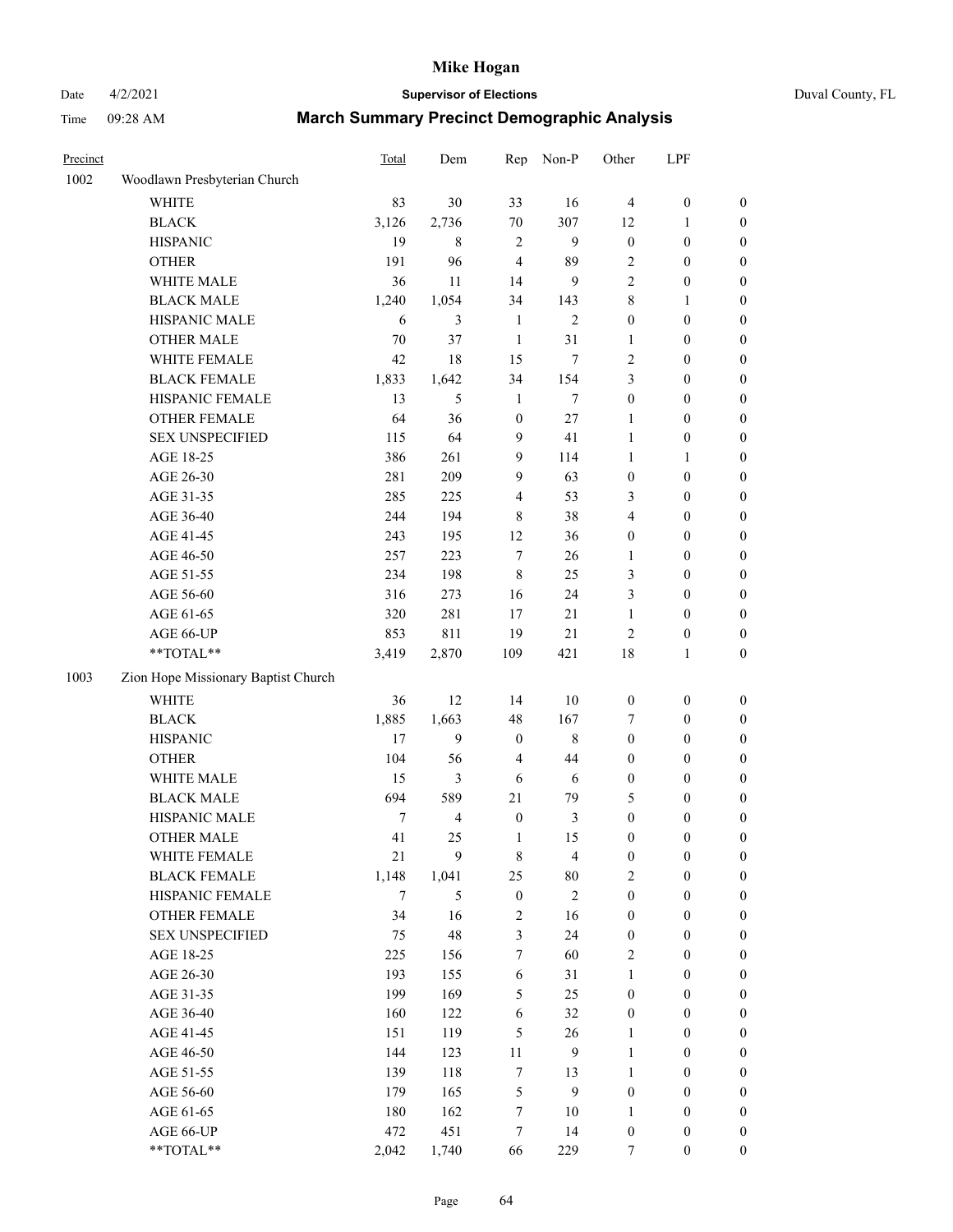# Date 4/2/2021 **Supervisor of Elections** Duval County, FL

| Precinct |                          | Total  | Dem            | Rep                     | Non-P                   | Other            | LPF              |                  |
|----------|--------------------------|--------|----------------|-------------------------|-------------------------|------------------|------------------|------------------|
| 1004     | St Paul AME Church       |        |                |                         |                         |                  |                  |                  |
|          | <b>WHITE</b>             | 33     | 15             | 11                      | 7                       | $\boldsymbol{0}$ | $\boldsymbol{0}$ | $\boldsymbol{0}$ |
|          | <b>BLACK</b>             | 2,418  | 2,170          | 34                      | 202                     | 12               | $\boldsymbol{0}$ | $\boldsymbol{0}$ |
|          | <b>HISPANIC</b>          | 13     | 6              | $\mathbf{1}$            | $\sqrt{6}$              | $\boldsymbol{0}$ | $\boldsymbol{0}$ | $\boldsymbol{0}$ |
|          | <b>OTHER</b>             | 121    | 76             | 9                       | 35                      | $\mathbf{1}$     | $\boldsymbol{0}$ | $\boldsymbol{0}$ |
|          | WHITE MALE               | 14     | $\overline{4}$ | 6                       | 4                       | $\boldsymbol{0}$ | $\boldsymbol{0}$ | $\boldsymbol{0}$ |
|          | <b>BLACK MALE</b>        | 954    | 818            | $20\,$                  | 110                     | 6                | $\boldsymbol{0}$ | $\boldsymbol{0}$ |
|          | HISPANIC MALE            | 6      | $\overline{2}$ | $\boldsymbol{0}$        | $\overline{\mathbf{4}}$ | $\boldsymbol{0}$ | $\boldsymbol{0}$ | $\boldsymbol{0}$ |
|          | <b>OTHER MALE</b>        | 32     | $20\,$         | $\overline{4}$          | 7                       | $\mathbf{1}$     | $\boldsymbol{0}$ | $\boldsymbol{0}$ |
|          | WHITE FEMALE             | 17     | 11             | $\overline{4}$          | $\overline{c}$          | $\boldsymbol{0}$ | $\boldsymbol{0}$ | $\boldsymbol{0}$ |
|          | <b>BLACK FEMALE</b>      | 1,432  | 1,324          | 14                      | $88\,$                  | 6                | $\boldsymbol{0}$ | 0                |
|          | HISPANIC FEMALE          | $\tau$ | $\overline{4}$ | $\mathbf{1}$            | $\mathfrak{2}$          | $\boldsymbol{0}$ | $\boldsymbol{0}$ | $\boldsymbol{0}$ |
|          | OTHER FEMALE             | 56     | 46             | $\overline{4}$          | 6                       | $\boldsymbol{0}$ | $\boldsymbol{0}$ | $\boldsymbol{0}$ |
|          | <b>SEX UNSPECIFIED</b>   | 67     | 38             | $\sqrt{2}$              | $27\,$                  | $\boldsymbol{0}$ | $\boldsymbol{0}$ | $\boldsymbol{0}$ |
|          | AGE 18-25                | 245    | 171            | $\,8\,$                 | 60                      | 6                | $\boldsymbol{0}$ | $\boldsymbol{0}$ |
|          | AGE 26-30                | 197    | 160            | $\tau$                  | 30                      | $\boldsymbol{0}$ | $\boldsymbol{0}$ | $\boldsymbol{0}$ |
|          | AGE 31-35                | 224    | 169            | $\boldsymbol{7}$        | 46                      | $\mathfrak{2}$   | $\boldsymbol{0}$ | $\boldsymbol{0}$ |
|          | AGE 36-40                | 168    | 143            | $\sqrt{6}$              | 18                      | $\mathbf{1}$     | $\boldsymbol{0}$ | $\boldsymbol{0}$ |
|          | AGE 41-45                | 143    | 120            | $\sqrt{2}$              | 19                      | $\mathfrak{2}$   | $\boldsymbol{0}$ | $\boldsymbol{0}$ |
|          | AGE 46-50                | 159    | 139            | 3                       | 16                      | $\mathbf{1}$     | $\boldsymbol{0}$ | $\boldsymbol{0}$ |
|          | AGE 51-55                | 219    | 198            | 5                       | 15                      | $\mathbf{1}$     | $\boldsymbol{0}$ | 0                |
|          | AGE 56-60                | 216    | 196            | $\boldsymbol{7}$        | 13                      | $\boldsymbol{0}$ | $\boldsymbol{0}$ | $\boldsymbol{0}$ |
|          | AGE 61-65                | 207    | 189            | 3                       | 15                      | $\boldsymbol{0}$ | $\boldsymbol{0}$ | $\boldsymbol{0}$ |
|          | AGE 66-UP                | 807    | 782            | $\tau$                  | 18                      | $\boldsymbol{0}$ | $\boldsymbol{0}$ | $\boldsymbol{0}$ |
|          | **TOTAL**                | 2,585  | 2,267          | 55                      | 250                     | 13               | $\boldsymbol{0}$ | $\boldsymbol{0}$ |
| 1005     | Legends Community Center |        |                |                         |                         |                  |                  |                  |
|          | <b>WHITE</b>             | 135    | 39             | 51                      | 35                      | 9                | $\mathbf{1}$     | $\boldsymbol{0}$ |
|          | <b>BLACK</b>             | 3,549  | 3,153          | $72\,$                  | 310                     | 13               | $\mathbf{1}$     | $\boldsymbol{0}$ |
|          | <b>HISPANIC</b>          | 30     | 17             | 5                       | $\,8\,$                 | $\boldsymbol{0}$ | $\boldsymbol{0}$ | $\boldsymbol{0}$ |
|          | <b>OTHER</b>             | 179    | 105            | $\,$ 8 $\,$             | 65                      | $\mathbf{1}$     | $\boldsymbol{0}$ | $\boldsymbol{0}$ |
|          | WHITE MALE               | 60     | 16             | 23                      | $18\,$                  | 3                | $\boldsymbol{0}$ | $\boldsymbol{0}$ |
|          | <b>BLACK MALE</b>        | 1,405  | 1,201          | 36                      | 162                     | 5                | $\mathbf{1}$     | $\boldsymbol{0}$ |
|          | HISPANIC MALE            | 13     | 5              | $\overline{\mathbf{4}}$ | $\overline{4}$          | $\boldsymbol{0}$ | $\boldsymbol{0}$ | 0                |
|          | <b>OTHER MALE</b>        | 60     | 31             | $\sqrt{2}$              | $27\,$                  | $\boldsymbol{0}$ | $\boldsymbol{0}$ | $\boldsymbol{0}$ |
|          | WHITE FEMALE             | 71     | $20\,$         | 27                      | 17                      | 6                | 1                | $\boldsymbol{0}$ |
|          | <b>BLACK FEMALE</b>      | 2,086  | 1,901          | 36                      | 141                     | 8                | $\boldsymbol{0}$ | $\boldsymbol{0}$ |
|          | HISPANIC FEMALE          | 15     | $11\,$         | $\mathbf{1}$            | $\mathfrak{Z}$          | $\boldsymbol{0}$ | $\boldsymbol{0}$ | $\overline{0}$   |
|          | OTHER FEMALE             | 63     | 48             | $\overline{\mathbf{4}}$ | 11                      | $\boldsymbol{0}$ | $\boldsymbol{0}$ | 0                |
|          | <b>SEX UNSPECIFIED</b>   | 120    | $8\sqrt{1}$    | 3                       | 35                      | $\mathbf{1}$     | $\boldsymbol{0}$ | 0                |
|          | AGE 18-25                | 404    | 294            | 13                      | 93                      | 3                | $\mathbf{1}$     | $\overline{0}$   |
|          | AGE 26-30                | 289    | 216            | 13                      | 57                      | 3                | $\boldsymbol{0}$ | 0                |
|          | AGE 31-35                | 297    | 238            | $\,8\,$                 | $50\,$                  | $\mathbf{1}$     | $\boldsymbol{0}$ | 0                |
|          | AGE 36-40                | 286    | 227            | 14                      | 43                      | $\sqrt{2}$       | $\boldsymbol{0}$ | 0                |
|          | AGE 41-45                | 282    | 230            | $10\,$                  | 39                      | 3                | $\boldsymbol{0}$ | 0                |
|          | AGE 46-50                | 279    | 224            | 16                      | 37                      | 2                | $\boldsymbol{0}$ | 0                |
|          | AGE 51-55                | 301    | 257            | $10\,$                  | 33                      | $\mathbf{1}$     | $\boldsymbol{0}$ | $\boldsymbol{0}$ |
|          | AGE 56-60                | 347    | 302            | 15                      | 26                      | 4                | $\boldsymbol{0}$ | $\boldsymbol{0}$ |
|          | AGE 61-65                | 327    | 297            | 14                      | 15                      | $\mathbf{1}$     | $\boldsymbol{0}$ | 0                |
|          | AGE 66-UP                | 1,081  | 1,029          | 23                      | 25                      | 3                | 1                | 0                |
|          | **TOTAL**                | 3,893  | 3,314          | 136                     | 418                     | 23               | 2                | $\overline{0}$   |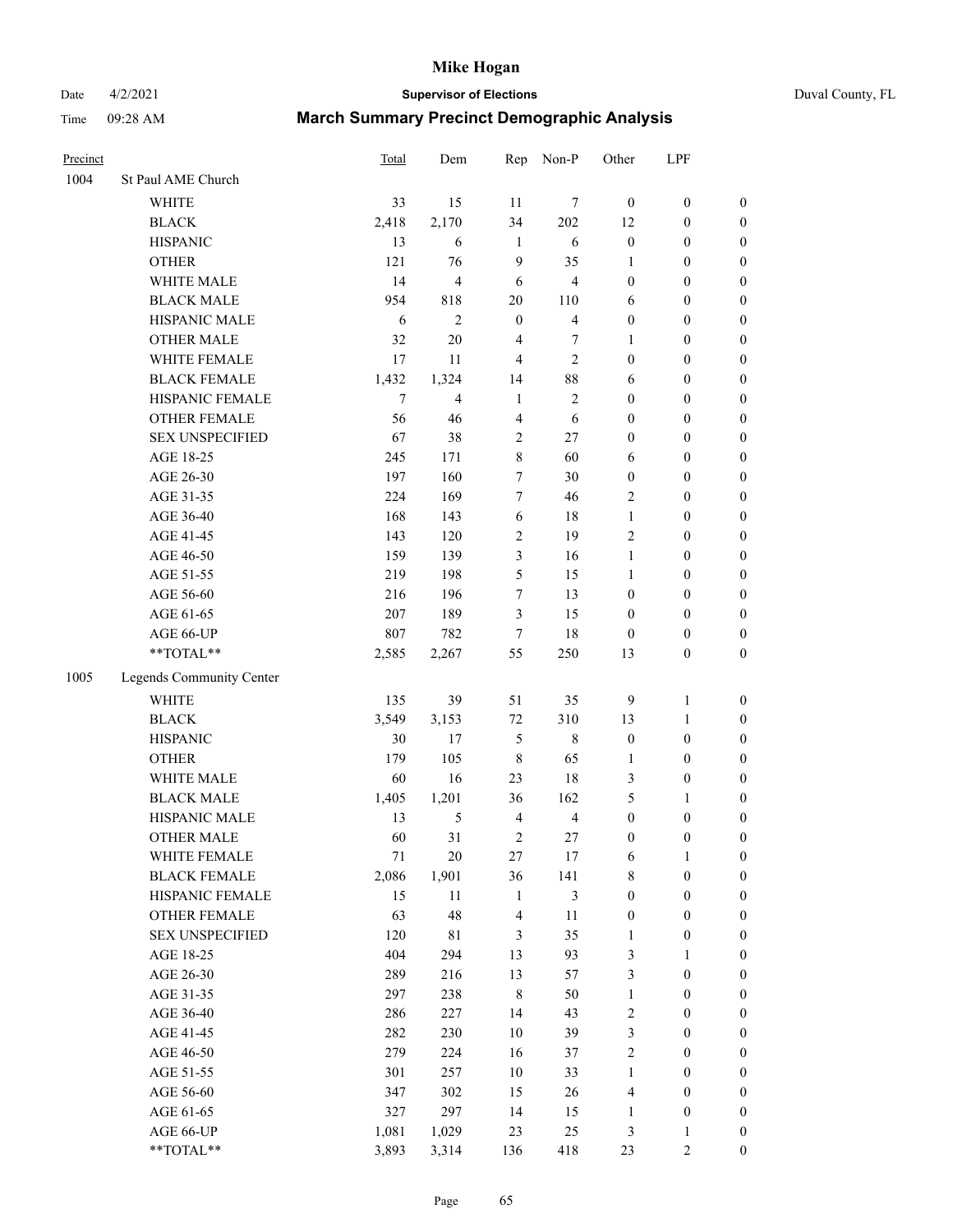# Date 4/2/2021 **Supervisor of Elections** Duval County, FL

| Precinct |                                | Total  | Dem    | Rep    | Non-P  | Other                   | LPF              |                  |
|----------|--------------------------------|--------|--------|--------|--------|-------------------------|------------------|------------------|
| 1006     | Church of God - N Lane Ave     |        |        |        |        |                         |                  |                  |
|          | <b>WHITE</b>                   | 1,114  | 234    | 610    | 243    | 21                      | 6                | 0                |
|          | <b>BLACK</b>                   | 851    | 699    | 30     | 119    | $\mathfrak{Z}$          | $\boldsymbol{0}$ | 0                |
|          | <b>HISPANIC</b>                | 69     | 25     | 19     | 24     | $\mathbf{1}$            | $\boldsymbol{0}$ | $\boldsymbol{0}$ |
|          | <b>OTHER</b>                   | 149    | 55     | 30     | 62     | 2                       | $\boldsymbol{0}$ | $\boldsymbol{0}$ |
|          | WHITE MALE                     | 498    | 95     | 280    | 111    | 8                       | $\overline{4}$   | $\boldsymbol{0}$ |
|          | <b>BLACK MALE</b>              | 354    | 274    | 18     | 60     | $\sqrt{2}$              | $\boldsymbol{0}$ | $\boldsymbol{0}$ |
|          | HISPANIC MALE                  | 34     | 12     | 9      | 12     | $\mathbf{1}$            | $\boldsymbol{0}$ | $\boldsymbol{0}$ |
|          | <b>OTHER MALE</b>              | 60     | 18     | 16     | 26     | $\boldsymbol{0}$        | $\boldsymbol{0}$ | $\boldsymbol{0}$ |
|          | WHITE FEMALE                   | 599    | 137    | 321    | 126    | 13                      | $\mathbf{2}$     | $\boldsymbol{0}$ |
|          | <b>BLACK FEMALE</b>            | 478    | 409    | 12     | 56     | $\mathbf{1}$            | $\boldsymbol{0}$ | 0                |
|          | HISPANIC FEMALE                | 34     | 13     | 9      | 12     | $\boldsymbol{0}$        | $\boldsymbol{0}$ | 0                |
|          | OTHER FEMALE                   | 53     | 21     | $10\,$ | 21     | $\mathbf{1}$            | $\boldsymbol{0}$ | $\boldsymbol{0}$ |
|          | <b>SEX UNSPECIFIED</b>         | 73     | 34     | 14     | 24     | $\mathbf{1}$            | $\boldsymbol{0}$ | $\boldsymbol{0}$ |
|          | AGE 18-25                      | 240    | 108    | 42     | 82     | 7                       | 1                | $\boldsymbol{0}$ |
|          | AGE 26-30                      | 209    | 93     | 47     | 65     | $\overline{\mathbf{4}}$ | $\boldsymbol{0}$ | $\boldsymbol{0}$ |
|          | AGE 31-35                      | 213    | 103    | 58     | 50     | $\mathbf{1}$            | $\mathbf{1}$     | $\boldsymbol{0}$ |
|          | AGE 36-40                      | 191    | 98     | 38     | 51     | $\sqrt{2}$              | $\mathfrak{2}$   | $\boldsymbol{0}$ |
|          | AGE 41-45                      | 149    | 72     | 50     | 25     | $\overline{2}$          | $\boldsymbol{0}$ | $\boldsymbol{0}$ |
|          | AGE 46-50                      | 212    | 103    | 67     | 36     | 5                       | $\mathbf{1}$     | $\boldsymbol{0}$ |
|          | AGE 51-55                      | 196    | 96     | 68     | 31     | $\mathbf{1}$            | $\boldsymbol{0}$ | 0                |
|          | AGE 56-60                      | 214    | $88\,$ | 83     | 41     | 1                       | 1                | 0                |
|          | AGE 61-65                      | 176    | $80\,$ | 65     | $28\,$ | 3                       | $\boldsymbol{0}$ | 0                |
|          | AGE 66-UP                      | 383    | 172    | 171    | 39     | $\mathbf{1}$            | $\boldsymbol{0}$ | $\boldsymbol{0}$ |
|          | **TOTAL**                      | 2,183  | 1,013  | 689    | 448    | 27                      | 6                | $\boldsymbol{0}$ |
| 1007     | Evangel Temple Assembly of God |        |        |        |        |                         |                  |                  |
|          | <b>WHITE</b>                   | 948    | 252    | 470    | 210    | 14                      | $\sqrt{2}$       | $\boldsymbol{0}$ |
|          | <b>BLACK</b>                   | 594    | 477    | 24     | 91     | $\mathbf{1}$            | $\mathbf{1}$     | $\boldsymbol{0}$ |
|          | <b>HISPANIC</b>                | 105    | 49     | 19     | 36     | $\mathbf{1}$            | $\boldsymbol{0}$ | $\boldsymbol{0}$ |
|          | <b>OTHER</b>                   | 154    | 62     | 41     | 50     | $\boldsymbol{0}$        | $\mathbf{1}$     | $\boldsymbol{0}$ |
|          | WHITE MALE                     | 430    | 110    | 228    | 84     | 7                       | $\mathbf{1}$     | $\boldsymbol{0}$ |
|          | <b>BLACK MALE</b>              | 227    | 159    | 16     | $50\,$ | $\mathbf{1}$            | $\mathbf{1}$     | $\boldsymbol{0}$ |
|          | HISPANIC MALE                  | 39     | 15     | 9      | 14     | $\mathbf{1}$            | $\boldsymbol{0}$ | 0                |
|          | <b>OTHER MALE</b>              | 45     | 13     | 16     | 15     | $\boldsymbol{0}$        | $\mathbf{1}$     | 0                |
|          | WHITE FEMALE                   | 509    | 139    | 238    | 124    | 7                       | 1                | 0                |
|          | <b>BLACK FEMALE</b>            | 358    | 310    | $8\,$  | $40\,$ | $\boldsymbol{0}$        | $\boldsymbol{0}$ | $\overline{0}$   |
|          | HISPANIC FEMALE                | 66     | 34     | $10\,$ | $22\,$ | $\boldsymbol{0}$        | $\boldsymbol{0}$ | $\overline{0}$   |
|          | OTHER FEMALE                   | $72\,$ | 32     | 19     | 21     | $\boldsymbol{0}$        | $\boldsymbol{0}$ | $\overline{0}$   |
|          | <b>SEX UNSPECIFIED</b>         | 55     | $28\,$ | $10\,$ | 17     | $\boldsymbol{0}$        | $\boldsymbol{0}$ | 0                |
|          | AGE 18-25                      | 193    | 93     | 37     | 60     | $\mathbf{1}$            | $\sqrt{2}$       | 0                |
|          | AGE 26-30                      | 182    | 97     | 29     | 54     | $\mathbf{1}$            | $\mathbf{1}$     | 0                |
|          | AGE 31-35                      | 174    | 86     | 38     | 47     | 3                       | $\boldsymbol{0}$ | 0                |
|          | AGE 36-40                      | 156    | 79     | 41     | 33     | 2                       | $\mathbf{1}$     | 0                |
|          | AGE 41-45                      | 157    | 75     | 39     | 42     | $\mathbf{1}$            | $\boldsymbol{0}$ | 0                |
|          | AGE 46-50                      | 120    | 48     | 33     | 38     | $\mathbf{1}$            | $\boldsymbol{0}$ | 0                |
|          | AGE 51-55                      | 150    | 57     | 60     | 30     | 3                       | $\boldsymbol{0}$ | 0                |
|          | AGE 56-60                      | 155    | 77     | 53     | 25     | $\boldsymbol{0}$        | $\boldsymbol{0}$ | $\overline{0}$   |
|          | AGE 61-65                      | 163    | 62     | 73     | 28     | $\boldsymbol{0}$        | $\boldsymbol{0}$ | 0                |
|          | AGE 66-UP                      | 351    | 166    | 151    | $30\,$ | 4                       | $\boldsymbol{0}$ | 0                |
|          | **TOTAL**                      | 1,801  | 840    | 554    | 387    | 16                      | $\overline{4}$   | $\boldsymbol{0}$ |
|          |                                |        |        |        |        |                         |                  |                  |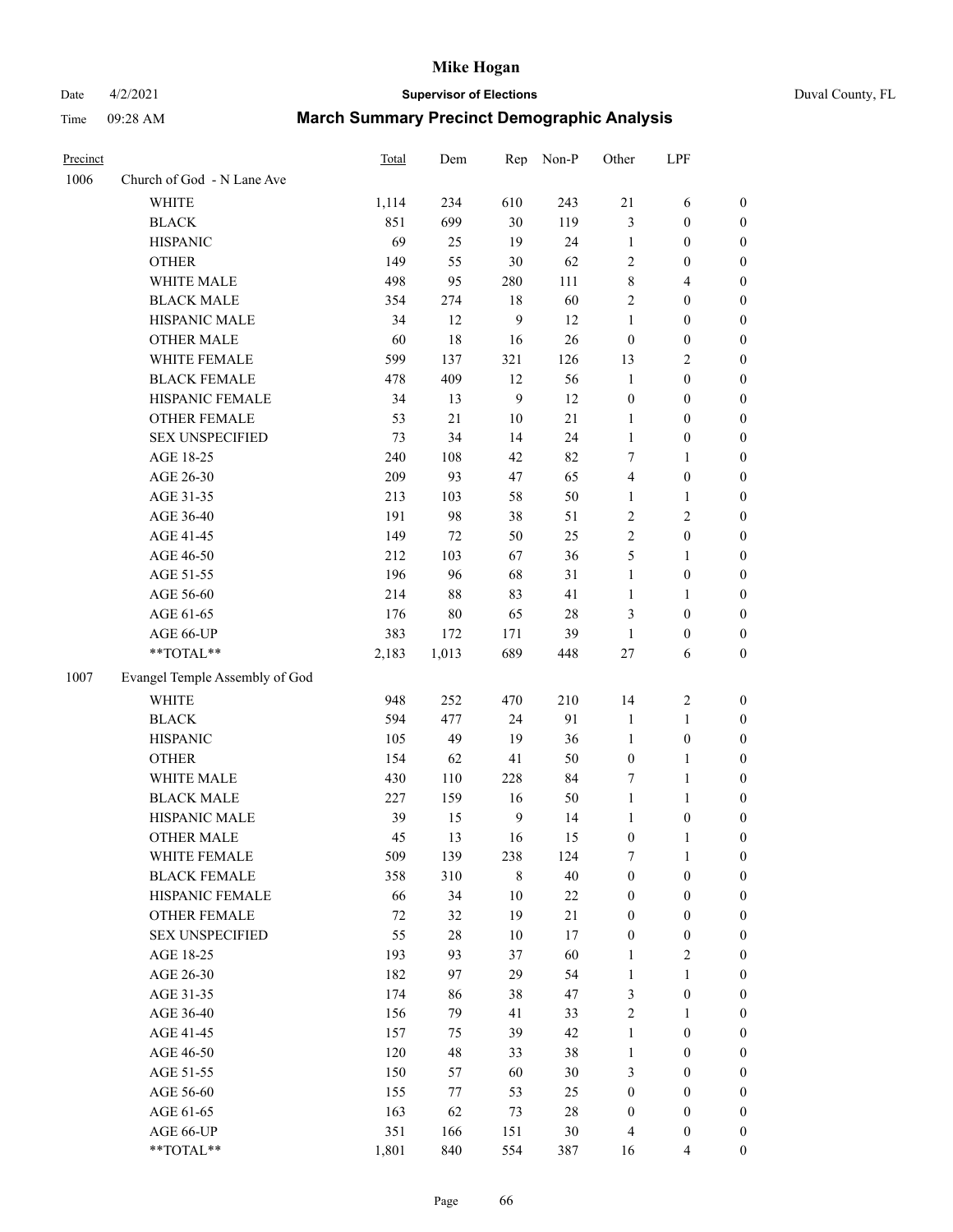# Date 4/2/2021 **Supervisor of Elections** Duval County, FL

| Precinct |                                 | <b>Total</b> | Dem    | Rep         | Non-P  | Other            | LPF                     |                  |
|----------|---------------------------------|--------------|--------|-------------|--------|------------------|-------------------------|------------------|
| 1008     | Mary Lena Gibbs Center          |              |        |             |        |                  |                         |                  |
|          | <b>WHITE</b>                    | 1,263        | 296    | 666         | 267    | 22               | 12                      | 0                |
|          | <b>BLACK</b>                    | 2,211        | 1,791  | 84          | 323    | 12               | $\mathbf{1}$            | 0                |
|          | <b>HISPANIC</b>                 | 229          | 92     | 39          | 96     | $\mathbf{2}$     | $\boldsymbol{0}$        | $\boldsymbol{0}$ |
|          | <b>OTHER</b>                    | 418          | 145    | 114         | 154    | 4                | 1                       | $\boldsymbol{0}$ |
|          | WHITE MALE                      | 587          | 115    | 325         | 132    | 9                | 6                       | $\boldsymbol{0}$ |
|          | <b>BLACK MALE</b>               | 901          | 692    | 43          | 161    | 5                | $\boldsymbol{0}$        | $\boldsymbol{0}$ |
|          | HISPANIC MALE                   | 99           | 36     | 25          | 37     | $\mathbf{1}$     | $\boldsymbol{0}$        | $\boldsymbol{0}$ |
|          | <b>OTHER MALE</b>               | 164          | 43     | 55          | 64     | $\mathbf{2}$     | $\boldsymbol{0}$        | $\boldsymbol{0}$ |
|          | WHITE FEMALE                    | 655          | 176    | 332         | 128    | 13               | 6                       | $\boldsymbol{0}$ |
|          | <b>BLACK FEMALE</b>             | 1,270        | 1,069  | 40          | 153    | 7                | $\mathbf{1}$            | 0                |
|          | HISPANIC FEMALE                 | 125          | 55     | 14          | 55     | $\mathbf{1}$     | $\boldsymbol{0}$        | 0                |
|          | OTHER FEMALE                    | 187          | $80\,$ | 48          | 57     | $\mathbf{1}$     | $\mathbf{1}$            | $\boldsymbol{0}$ |
|          | <b>SEX UNSPECIFIED</b>          | 133          | 58     | 21          | 53     | $\mathbf{1}$     | $\boldsymbol{0}$        | $\boldsymbol{0}$ |
|          | AGE 18-25                       | 542          | 276    | 69          | 188    | 7                | $\sqrt{2}$              | $\boldsymbol{0}$ |
|          | AGE 26-30                       | 395          | 209    | 66          | 113    | 5                | $\sqrt{2}$              | $\boldsymbol{0}$ |
|          | AGE 31-35                       | 416          | 215    | 72          | 120    | 5                | $\overline{4}$          | $\boldsymbol{0}$ |
|          | AGE 36-40                       | 415          | 253    | 51          | 101    | $10\,$           | $\boldsymbol{0}$        | $\boldsymbol{0}$ |
|          | AGE 41-45                       | 327          | 187    | 65          | 73     | $\sqrt{2}$       | $\boldsymbol{0}$        | $\boldsymbol{0}$ |
|          | AGE 46-50                       | 346          | 210    | 60          | $70\,$ | $\sqrt{2}$       | $\overline{4}$          | $\boldsymbol{0}$ |
|          | AGE 51-55                       | 283          | 172    | 72          | 37     | $\sqrt{2}$       | $\boldsymbol{0}$        | $\boldsymbol{0}$ |
|          | AGE 56-60                       | 353          | 207    | 98          | 45     | $\sqrt{2}$       | 1                       | 0                |
|          | AGE 61-65                       | 309          | 173    | 96          | 38     | $\overline{c}$   | $\boldsymbol{0}$        | $\boldsymbol{0}$ |
|          | AGE 66-UP                       | 735          | 422    | 254         | 55     | 3                | $\mathbf{1}$            | $\boldsymbol{0}$ |
|          | **TOTAL**                       | 4,121        | 2,324  | 903         | 840    | 40               | 14                      | $\boldsymbol{0}$ |
| 1009     | Oak Hill Church of the Nazarene |              |        |             |        |                  |                         |                  |
|          | <b>WHITE</b>                    | 955          | 219    | 541         | 180    | $\mathbf{9}$     | 6                       | $\boldsymbol{0}$ |
|          | <b>BLACK</b>                    | 1,504        | 1,172  | 59          | 243    | 27               | $\mathfrak{Z}$          | $\boldsymbol{0}$ |
|          | <b>HISPANIC</b>                 | 215          | 94     | 51          | 67     | $\mathbf{1}$     | $\mathbf{2}$            | $\boldsymbol{0}$ |
|          | <b>OTHER</b>                    | 306          | 101    | 82          | 118    | 3                | $\overline{c}$          | $\boldsymbol{0}$ |
|          | WHITE MALE                      | 432          | 84     | 267         | 73     | $\overline{4}$   | $\overline{\mathbf{4}}$ | $\boldsymbol{0}$ |
|          | <b>BLACK MALE</b>               | 613          | 449    | 30          | 123    | $\mathbf{9}$     | $\overline{c}$          | $\boldsymbol{0}$ |
|          | HISPANIC MALE                   | 108          | 45     | 27          | 33     | $\mathbf{1}$     | $\overline{c}$          | 0                |
|          | <b>OTHER MALE</b>               | 119          | 42     | 34          | 40     | $\mathbf{1}$     | $\overline{2}$          | $\boldsymbol{0}$ |
|          | WHITE FEMALE                    | 517          | 132    | 272         | 106    | 5                | $\overline{c}$          | 0                |
|          | <b>BLACK FEMALE</b>             | 865          | 702    | 29          | 116    | 17               | $\mathbf{1}$            | 0                |
|          | HISPANIC FEMALE                 | 100          | 46     | 23          | 31     | $\boldsymbol{0}$ | $\boldsymbol{0}$        | 0                |
|          | <b>OTHER FEMALE</b>             | 139          | 50     | 43          | 46     | $\boldsymbol{0}$ | $\boldsymbol{0}$        | 0                |
|          | <b>SEX UNSPECIFIED</b>          | 87           | 36     | 8           | $40\,$ | 3                | $\boldsymbol{0}$        | 0                |
|          | AGE 18-25                       | 375          | 192    | 49          | 122    | 11               | $\mathbf{1}$            | 0                |
|          | AGE 26-30                       | 282          | 147    | 46          | 83     | 4                | $\sqrt{2}$              | 0                |
|          | AGE 31-35                       | 266          | 142    | 51          | 66     | 4                | 3                       | 0                |
|          | AGE 36-40                       | 260          | 150    | 44          | 60     | 5                | $\mathbf{1}$            | 0                |
|          | AGE 41-45                       | 259          | 159    | 42          | 54     | 3                | $\mathbf{1}$            | 0                |
|          | AGE 46-50                       | 274          | 142    | 77          | 51     | $\sqrt{2}$       | $\sqrt{2}$              | 0                |
|          | AGE 51-55                       | 233          | 140    | 55          | 35     | $\sqrt{2}$       | $\mathbf{1}$            | 0                |
|          | AGE 56-60                       | 266          | 139    | $8\sqrt{1}$ | 43     | 3                | $\boldsymbol{0}$        | 0                |
|          | AGE 61-65                       | 272          | 123    | 106         | 40     | 3                | $\boldsymbol{0}$        | 0                |
|          | AGE 66-UP                       | 493          | 252    | 182         | 54     | 3                | $\mathfrak{2}$          | 0                |
|          | **TOTAL**                       | 2,980        | 1,586  | 733         | 608    | 40               | 13                      | $\boldsymbol{0}$ |
|          |                                 |              |        |             |        |                  |                         |                  |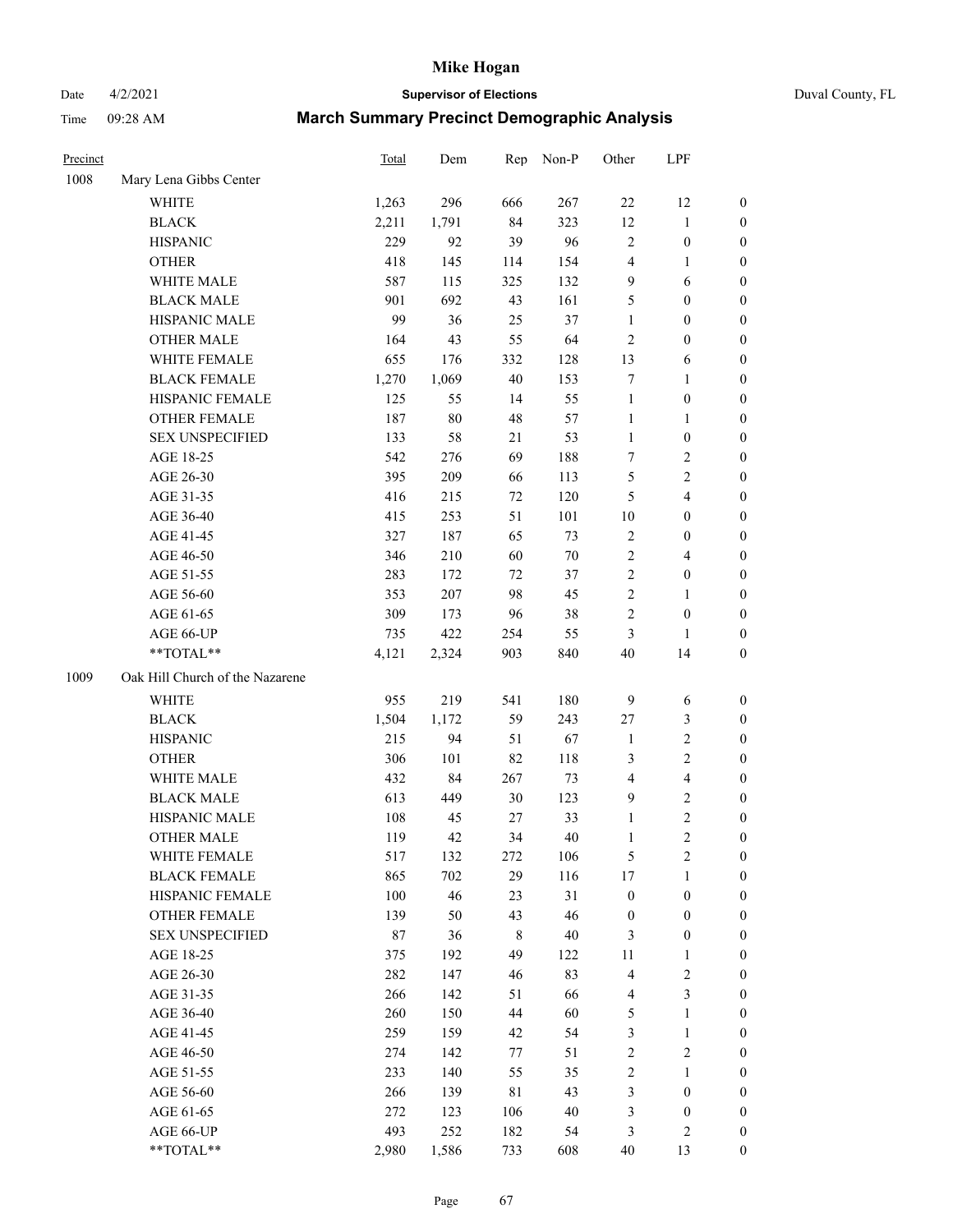# Date 4/2/2021 **Supervisor of Elections** Duval County, FL

| Precinct |                             | <b>Total</b> | Dem          | Rep              | Non-P        | Other                   | LPF              |                  |
|----------|-----------------------------|--------------|--------------|------------------|--------------|-------------------------|------------------|------------------|
| 1010     | Sweetwater Church of Christ |              |              |                  |              |                         |                  |                  |
|          | <b>WHITE</b>                | 1,374        | 316          | 718              | 303          | 34                      | $\mathfrak{Z}$   | 0                |
|          | <b>BLACK</b>                | 781          | 623          | 27               | 118          | 11                      | $\sqrt{2}$       | 0                |
|          | <b>HISPANIC</b>             | 164          | 77           | 30               | 52           | 4                       | $\mathbf{1}$     | $\boldsymbol{0}$ |
|          | <b>OTHER</b>                | 224          | 79           | 57               | 84           | 4                       | $\boldsymbol{0}$ | $\boldsymbol{0}$ |
|          | WHITE MALE                  | 620          | 116          | 347              | 142          | 13                      | $\sqrt{2}$       | $\boldsymbol{0}$ |
|          | <b>BLACK MALE</b>           | 301          | 217          | 14               | 61           | 7                       | $\sqrt{2}$       | $\boldsymbol{0}$ |
|          | HISPANIC MALE               | 75           | 29           | 16               | 28           | $\mathbf{1}$            | $\mathbf{1}$     | $\boldsymbol{0}$ |
|          | <b>OTHER MALE</b>           | $87\,$       | 31           | 18               | 35           | 3                       | $\boldsymbol{0}$ | $\boldsymbol{0}$ |
|          | WHITE FEMALE                | 738          | 196          | 364              | 157          | $20\,$                  | 1                | $\boldsymbol{0}$ |
|          | <b>BLACK FEMALE</b>         | 471          | 399          | 12               | 56           | 4                       | $\boldsymbol{0}$ | 0                |
|          | HISPANIC FEMALE             | 83           | 43           | 14               | 23           | 3                       | $\boldsymbol{0}$ | 0                |
|          | OTHER FEMALE                | 97           | 36           | 31               | 29           | $\mathbf{1}$            | $\boldsymbol{0}$ | $\boldsymbol{0}$ |
|          | <b>SEX UNSPECIFIED</b>      | 71           | 28           | 16               | 26           | $\mathbf{1}$            | $\boldsymbol{0}$ | $\boldsymbol{0}$ |
|          | AGE 18-25                   | 315          | 134          | 48               | 118          | 15                      | $\boldsymbol{0}$ | $\boldsymbol{0}$ |
|          | AGE 26-30                   | 242          | 103          | 62               | $71\,$       | 4                       | $\sqrt{2}$       | $\boldsymbol{0}$ |
|          | AGE 31-35                   | 225          | 97           | 41               | 79           | 6                       | $\sqrt{2}$       | $\boldsymbol{0}$ |
|          | AGE 36-40                   | 200          | 96           | 50               | 53           | $\boldsymbol{0}$        | $\mathbf{1}$     | $\boldsymbol{0}$ |
|          | AGE 41-45                   | 194          | 96           | 50               | 45           | 3                       | $\boldsymbol{0}$ | $\boldsymbol{0}$ |
|          | AGE 46-50                   | 212          | 103          | 58               | 43           | 8                       | $\boldsymbol{0}$ | $\boldsymbol{0}$ |
|          | AGE 51-55                   | 210          | 102          | 77               | 26           | 5                       | $\boldsymbol{0}$ | $\boldsymbol{0}$ |
|          | AGE 56-60                   | 236          | 92           | 104              | 39           | $\mathbf{1}$            | $\boldsymbol{0}$ | 0                |
|          | AGE 61-65                   | 219          | $8\sqrt{1}$  | 103              | 29           | 6                       | $\boldsymbol{0}$ | 0                |
|          | AGE 66-UP                   | 490          | 191          | 239              | 54           | 5                       | 1                | $\boldsymbol{0}$ |
|          | **TOTAL**                   | 2,543        | 1,095        | 832              | 557          | 53                      | 6                | $\boldsymbol{0}$ |
| 1011     | Teamsters 512               |              |              |                  |              |                         |                  |                  |
|          | <b>WHITE</b>                | 1,099        | 212          | 650              | 221          | 8                       | $\,$ $\,$        | $\boldsymbol{0}$ |
|          | <b>BLACK</b>                | 438          | 342          | 16               | 76           | 3                       | $\mathbf{1}$     | $\boldsymbol{0}$ |
|          | <b>HISPANIC</b>             | 72           | 32           | $20\,$           | 19           | $\mathbf{1}$            | $\boldsymbol{0}$ | $\boldsymbol{0}$ |
|          | <b>OTHER</b>                | 77           | $18\,$       | 31               | 27           | $\mathbf{1}$            | $\boldsymbol{0}$ | $\boldsymbol{0}$ |
|          | WHITE MALE                  | 506          | 87           | 309              | 100          | 5                       | $\mathfrak s$    | $\boldsymbol{0}$ |
|          | <b>BLACK MALE</b>           | 174          | 119          | $\boldsymbol{7}$ | 45           | $\overline{c}$          | $\mathbf{1}$     | $\boldsymbol{0}$ |
|          | HISPANIC MALE               | 39           | 15           | 14               | 10           | $\boldsymbol{0}$        | $\boldsymbol{0}$ | 0                |
|          | <b>OTHER MALE</b>           | 26           | 6            | $10\,$           | 10           | 0                       | $\boldsymbol{0}$ | $\boldsymbol{0}$ |
|          | WHITE FEMALE                | 576          | 120          | 336              | 115          | 2                       | 3                | 0                |
|          | <b>BLACK FEMALE</b>         | 256          | 217          | 7                | 31           | $\mathbf{1}$            | $\boldsymbol{0}$ | $\overline{0}$   |
|          | HISPANIC FEMALE             | 32           | 16           | 6                | $\mathbf{9}$ | $\mathbf{1}$            | $\boldsymbol{0}$ | $\overline{0}$   |
|          | OTHER FEMALE                | 37           | $\mathbf{9}$ | 16               | $11\,$       | 1                       | $\boldsymbol{0}$ | 0                |
|          | <b>SEX UNSPECIFIED</b>      | $40\,$       | 15           | 12               | 12           | $\mathbf{1}$            | $\boldsymbol{0}$ | 0                |
|          | AGE 18-25                   | 167          | 58           | 51               | 54           | 3                       | $\mathbf{1}$     | 0                |
|          | AGE 26-30                   | 141          | 48           | 36               | 52           | 4                       | $\mathbf{1}$     | 0                |
|          | AGE 31-35                   | 150          | 63           | 46               | 39           | 1                       | $\mathbf{1}$     | 0                |
|          | AGE 36-40                   | 156          | 67           | 55               | 32           | 1                       | $\mathbf{1}$     | 0                |
|          | AGE 41-45                   | 154          | 60           | 65               | 28           | $\boldsymbol{0}$        | $\mathbf{1}$     | 0                |
|          | AGE 46-50                   | 156          | 50           | $72\,$           | 31           | 1                       | $\sqrt{2}$       | 0                |
|          | AGE 51-55                   | 132          | 59           | 49               | 22           | 0                       | $\mathbf{2}$     | 0                |
|          | AGE 56-60                   | 158          | 58           | 71               | 28           | 1                       | $\boldsymbol{0}$ | 0                |
|          | AGE 61-65                   | 147          | 43           | 79               | 23           | $\overline{\mathbf{c}}$ | $\boldsymbol{0}$ | 0                |
|          | AGE 66-UP                   | 325          | 98           | 193              | 34           | $\boldsymbol{0}$        | $\boldsymbol{0}$ | 0                |
|          | **TOTAL**                   | 1,686        | 604          | 717              | 343          | 13                      | 9                | $\boldsymbol{0}$ |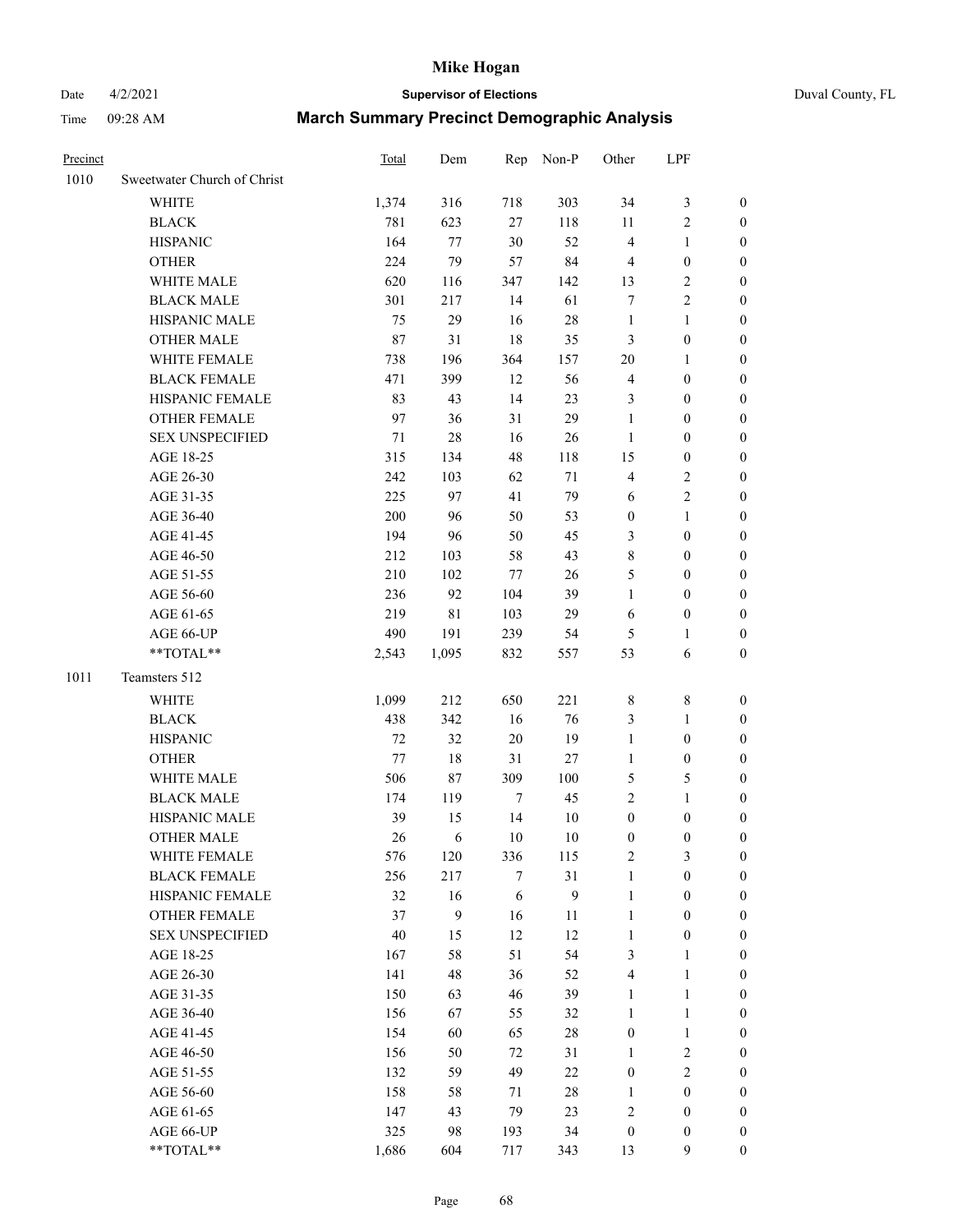# Date 4/2/2021 **Supervisor of Elections** Duval County, FL

| Precinct |                                | Total | Dem         | Rep            | Non-P  | Other            | LPF              |                  |
|----------|--------------------------------|-------|-------------|----------------|--------|------------------|------------------|------------------|
| 1012     | <b>Gregory West Apartments</b> |       |             |                |        |                  |                  |                  |
|          | <b>WHITE</b>                   | 718   | 179         | 329            | 198    | 9                | $\mathfrak{Z}$   | 0                |
|          | <b>BLACK</b>                   | 1,867 | 1,460       | 67             | 324    | 16               | $\boldsymbol{0}$ | $\boldsymbol{0}$ |
|          | <b>HISPANIC</b>                | 368   | 180         | 51             | 132    | 5                | $\boldsymbol{0}$ | $\boldsymbol{0}$ |
|          | <b>OTHER</b>                   | 340   | 122         | 66             | 150    | $\overline{c}$   | $\boldsymbol{0}$ | $\boldsymbol{0}$ |
|          | WHITE MALE                     | 317   | 54          | 168            | 90     | 2                | $\mathfrak{Z}$   | $\boldsymbol{0}$ |
|          | <b>BLACK MALE</b>              | 670   | 478         | 40             | 141    | 11               | $\boldsymbol{0}$ | $\boldsymbol{0}$ |
|          | HISPANIC MALE                  | 165   | 63          | 23             | 77     | $\overline{c}$   | $\boldsymbol{0}$ | $\boldsymbol{0}$ |
|          | <b>OTHER MALE</b>              | 120   | 37          | 31             | 50     | $\overline{c}$   | $\boldsymbol{0}$ | $\boldsymbol{0}$ |
|          | WHITE FEMALE                   | 385   | 121         | 157            | 100    | 7                | $\boldsymbol{0}$ | $\boldsymbol{0}$ |
|          | <b>BLACK FEMALE</b>            | 1,174 | 966         | 27             | 176    | 5                | $\boldsymbol{0}$ | $\boldsymbol{0}$ |
|          | HISPANIC FEMALE                | 193   | 110         | 27             | 53     | 3                | $\boldsymbol{0}$ | $\boldsymbol{0}$ |
|          | OTHER FEMALE                   | 168   | 68          | 32             | 68     | $\boldsymbol{0}$ | $\boldsymbol{0}$ | $\boldsymbol{0}$ |
|          | <b>SEX UNSPECIFIED</b>         | 101   | 44          | 8              | 49     | $\boldsymbol{0}$ | $\boldsymbol{0}$ | $\boldsymbol{0}$ |
|          | AGE 18-25                      | 465   | 267         | 28             | 166    | 4                | $\boldsymbol{0}$ | $\boldsymbol{0}$ |
|          | AGE 26-30                      | 378   | 201         | 43             | 124    | 10               | $\boldsymbol{0}$ | $\boldsymbol{0}$ |
|          | AGE 31-35                      | 375   | 235         | 35             | 101    | 3                | $\mathbf{1}$     | $\boldsymbol{0}$ |
|          | AGE 36-40                      | 342   | 215         | 35             | 88     | 4                | $\boldsymbol{0}$ | $\boldsymbol{0}$ |
|          | AGE 41-45                      | 306   | 204         | 35             | 65     | $\mathbf{1}$     | $\mathbf{1}$     | $\boldsymbol{0}$ |
|          | AGE 46-50                      | 295   | 186         | 45             | 60     | 4                | $\boldsymbol{0}$ | $\boldsymbol{0}$ |
|          | AGE 51-55                      | 245   | 144         | 52             | 49     | $\boldsymbol{0}$ | $\boldsymbol{0}$ | $\boldsymbol{0}$ |
|          | AGE 56-60                      | 255   | 139         | 62             | 52     | $\mathbf{2}$     | $\boldsymbol{0}$ | $\boldsymbol{0}$ |
|          | AGE 61-65                      | 228   | 134         | 50             | 42     | $\overline{c}$   | $\boldsymbol{0}$ | $\boldsymbol{0}$ |
|          | AGE 66-UP                      | 404   | 216         | 128            | 57     | $\sqrt{2}$       | 1                | $\boldsymbol{0}$ |
|          | $**TOTAL**$                    | 3,293 | 1,941       | 513            | 804    | 32               | $\mathfrak{Z}$   | $\boldsymbol{0}$ |
| 1013     | Cedar Creek Baptist Church     |       |             |                |        |                  |                  |                  |
|          | <b>WHITE</b>                   | 799   | 189         | 461            | 132    | $10\,$           | $\boldsymbol{7}$ | $\boldsymbol{0}$ |
|          | <b>BLACK</b>                   | 496   | 383         | 11             | 95     | 7                | $\boldsymbol{0}$ | $\boldsymbol{0}$ |
|          | <b>HISPANIC</b>                | 79    | 37          | 12             | 28     | 2                | $\boldsymbol{0}$ | $\boldsymbol{0}$ |
|          | <b>OTHER</b>                   | 83    | 19          | 28             | 35     | $\boldsymbol{0}$ | $\mathbf{1}$     | $\boldsymbol{0}$ |
|          | WHITE MALE                     | 365   | 79          | 208            | 68     | 4                | 6                | $\boldsymbol{0}$ |
|          | <b>BLACK MALE</b>              | 172   | 117         | 5              | 46     | 4                | $\boldsymbol{0}$ | $\boldsymbol{0}$ |
|          | HISPANIC MALE                  | 29    | 11          | $\overline{4}$ | 13     | 1                | $\boldsymbol{0}$ | $\boldsymbol{0}$ |
|          | <b>OTHER MALE</b>              | 33    | 5           | 11             | 17     | $\boldsymbol{0}$ | $\boldsymbol{0}$ | $\boldsymbol{0}$ |
|          | WHITE FEMALE                   | 427   | 108         | 249            | 63     | 6                | 1                | 0                |
|          | <b>BLACK FEMALE</b>            | 312   | 256         | 6              | 47     | 3                | $\boldsymbol{0}$ | $\overline{0}$   |
|          | HISPANIC FEMALE                | 48    | 25          | 8              | 14     | 1                | $\boldsymbol{0}$ | $\overline{0}$   |
|          | OTHER FEMALE                   | 27    | $\,$ 8 $\,$ | 10             | 9      | $\boldsymbol{0}$ | $\boldsymbol{0}$ | $\overline{0}$   |
|          | <b>SEX UNSPECIFIED</b>         | 44    | 19          | 11             | 13     | $\boldsymbol{0}$ | $\mathbf{1}$     | 0                |
|          | AGE 18-25                      | 168   | 68          | 46             | 48     | 6                | $\boldsymbol{0}$ | 0                |
|          | AGE 26-30                      | 162   | 76          | 34             | 47     | 4                | $\mathbf{1}$     | 0                |
|          | AGE 31-35                      | 149   | 67          | 35             | 43     | 1                | $\mathfrak{Z}$   | 0                |
|          | AGE 36-40                      | 128   | 54          | 40             | 32     | 2                | $\boldsymbol{0}$ | 0                |
|          | AGE 41-45                      | 96    | 47          | 25             | 22     | $\mathbf{1}$     | $\mathbf{1}$     | 0                |
|          | AGE 46-50                      | 101   | 55          | 29             | 15     | $\mathbf{1}$     | $\mathbf{1}$     | 0                |
|          | AGE 51-55                      | 125   | 50          | 45             | 27     | 2                | $\mathbf{1}$     | 0                |
|          | AGE 56-60                      | 132   | 58          | 50             | 22     | $\mathbf{1}$     | $\mathbf{1}$     | 0                |
|          | AGE 61-65                      | 113   | 56          | 45             | 12     | $\boldsymbol{0}$ | $\boldsymbol{0}$ | 0                |
|          | AGE 66-UP                      | 283   | 97          | 163            | $22\,$ | $\mathbf{1}$     | $\boldsymbol{0}$ | 0                |
|          | **TOTAL**                      | 1,457 | 628         | 512            | 290    | 19               | 8                | $\boldsymbol{0}$ |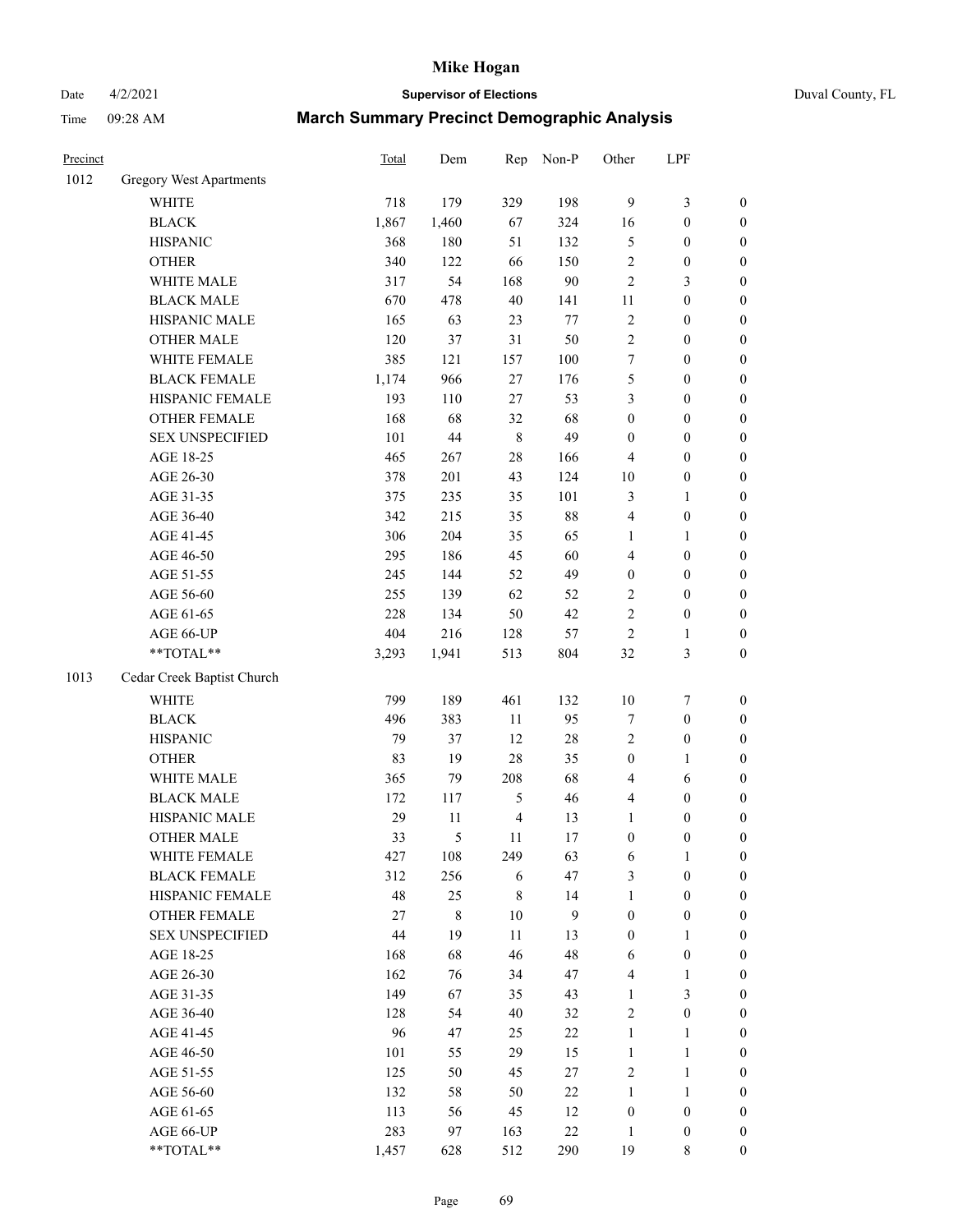# Date 4/2/2021 **Supervisor of Elections** Duval County, FL

| Precinct |                             | <b>Total</b> | Dem    | Rep           | Non-P     | Other                                     | LPF                                |                                      |
|----------|-----------------------------|--------------|--------|---------------|-----------|-------------------------------------------|------------------------------------|--------------------------------------|
| 1014     | McGirts Creek Regional Park |              |        |               |           |                                           |                                    |                                      |
|          | <b>WHITE</b>                | 1,308        | 318    | 662           | 300       | 19                                        | $\boldsymbol{9}$                   | 0                                    |
|          | <b>BLACK</b>                | 1,853        | 1,500  | 60            | 267       | 25                                        | $\mathbf{1}$                       | $\boldsymbol{0}$                     |
|          | <b>HISPANIC</b>             | 273          | 112    | 51            | 108       | $\mathbf{2}$                              | $\boldsymbol{0}$                   | $\boldsymbol{0}$                     |
|          | <b>OTHER</b>                | 379          | 124    | 115           | 133       | 5                                         | $\sqrt{2}$                         | $\boldsymbol{0}$                     |
|          | WHITE MALE                  | 634          | 136    | 326           | 152       | 12                                        | $\,$ 8 $\,$                        | $\boldsymbol{0}$                     |
|          | <b>BLACK MALE</b>           | 755          | 566    | 32            | 144       | 13                                        | $\boldsymbol{0}$                   | $\boldsymbol{0}$                     |
|          | HISPANIC MALE               | 124          | 42     | 30            | 51        | $\mathbf{1}$                              | $\boldsymbol{0}$                   | $\boldsymbol{0}$                     |
|          | <b>OTHER MALE</b>           | 142          | 40     | 51            | 51        | $\boldsymbol{0}$                          | $\boldsymbol{0}$                   | $\boldsymbol{0}$                     |
|          | WHITE FEMALE                | 662          | 180    | 328           | 146       | 7                                         | $\mathbf{1}$                       | $\boldsymbol{0}$                     |
|          | <b>BLACK FEMALE</b>         | 1,062        | 906    | 27            | 117       | 11                                        | $\mathbf{1}$                       | $\boldsymbol{0}$                     |
|          | HISPANIC FEMALE             | 144          | 67     | $20\,$        | 56        | $\mathbf{1}$                              | $\boldsymbol{0}$                   | $\boldsymbol{0}$                     |
|          | OTHER FEMALE                | 179          | 67     | 57            | 49        | 4                                         | $\sqrt{2}$                         | $\boldsymbol{0}$                     |
|          | <b>SEX UNSPECIFIED</b>      | 111          | 50     | 17            | 42        | $\overline{c}$                            | $\boldsymbol{0}$                   | $\boldsymbol{0}$                     |
|          | AGE 18-25                   | 443          | 227    | 63            | 146       | 6                                         | $\mathbf{1}$                       | $\boldsymbol{0}$                     |
|          | AGE 26-30                   | 390          | 185    | 71            | 122       | 7                                         | 5                                  | $\boldsymbol{0}$                     |
|          | AGE 31-35                   | 378          | 196    | 61            | 115       | 6                                         | $\boldsymbol{0}$                   | $\boldsymbol{0}$                     |
|          | AGE 36-40                   | 300          | 166    | 51            | $78\,$    | 5                                         | $\boldsymbol{0}$                   | $\boldsymbol{0}$                     |
|          | AGE 41-45                   | 289          | 172    | 46            | 63        | 8                                         | $\boldsymbol{0}$                   | $\boldsymbol{0}$                     |
|          | AGE 46-50                   | 325          | 184    | 75            | 57        | 8                                         | 1                                  | $\boldsymbol{0}$                     |
|          | AGE 51-55                   | 335          | 185    | 81            | 63        | $\mathbf{2}$                              | $\overline{4}$                     | $\boldsymbol{0}$                     |
|          | AGE 56-60                   | 320          | 184    | 82            | 52        | $\overline{c}$                            | $\boldsymbol{0}$                   | $\boldsymbol{0}$                     |
|          | AGE 61-65                   | 311          | 181    | 92            | 36        | $\mathbf{1}$                              | 1                                  | $\boldsymbol{0}$                     |
|          | AGE 66-UP                   | 722          | 374    | 266           | 76        | 6                                         | $\boldsymbol{0}$                   | $\boldsymbol{0}$                     |
|          | $**TOTAL**$                 | 3,813        | 2,054  | 888           | 808       | 51                                        | 12                                 | $\boldsymbol{0}$                     |
| 1015     | River City Community Church |              |        |               |           |                                           |                                    |                                      |
|          | <b>WHITE</b>                | 1,240        | 312    | 653           | 246       | 24                                        | $\mathfrak{S}$                     | $\boldsymbol{0}$                     |
|          | <b>BLACK</b>                | 1,287        | 1,038  | 33            | 196       | $20\,$                                    | $\boldsymbol{0}$                   |                                      |
|          | <b>HISPANIC</b>             | 228          | 94     | 41            | $87\,$    | 4                                         | $\sqrt{2}$                         | $\boldsymbol{0}$<br>$\boldsymbol{0}$ |
|          | <b>OTHER</b>                | 379          | 106    | 122           | 142       |                                           |                                    |                                      |
|          |                             |              |        |               |           | 8                                         | $\mathbf{1}$                       | $\boldsymbol{0}$                     |
|          | WHITE MALE                  | 589<br>539   | 109    | 331<br>$17\,$ | 130<br>95 | 15<br>$10\,$                              | $\overline{4}$<br>$\boldsymbol{0}$ | $\boldsymbol{0}$                     |
|          | <b>BLACK MALE</b>           |              | 417    |               |           |                                           |                                    | $\boldsymbol{0}$                     |
|          | HISPANIC MALE               | 98           | 32     | 25            | $38\,$    | $\overline{\mathbf{c}}$<br>$\overline{c}$ | 1                                  | $\boldsymbol{0}$                     |
|          | <b>OTHER MALE</b>           | 149          | 36     | 57            | 53        |                                           | $\mathbf{1}$                       | $\boldsymbol{0}$                     |
|          | WHITE FEMALE                | 637          | 200    | 315           | 112       | 9                                         | 1                                  | 0                                    |
|          | <b>BLACK FEMALE</b>         | 721          | 599    | 16            | 97        | 9                                         | $\boldsymbol{0}$                   | $\overline{0}$                       |
|          | HISPANIC FEMALE             | 128          | 62     | 16            | 47        | $\mathbf{2}$                              | $\mathbf{1}$                       | $\overline{0}$                       |
|          | OTHER FEMALE                | 177          | 55     | 52            | 65        | 5                                         | $\boldsymbol{0}$                   | $\overline{0}$                       |
|          | <b>SEX UNSPECIFIED</b>      | 96           | $40\,$ | 20            | 34        | 2                                         | $\boldsymbol{0}$                   | 0                                    |
|          | AGE 18-25                   | 390          | 179    | 66            | 133       | $10\,$                                    | $\sqrt{2}$                         | 0                                    |
|          | AGE 26-30                   | 299          | 144    | 60            | 86        | 8                                         | $\mathbf{1}$                       | 0                                    |
|          | AGE 31-35                   | 289          | 151    | 54            | 76        | 6                                         | $\sqrt{2}$                         | 0                                    |
|          | AGE 36-40                   | 258          | 132    | 46            | 73        | 5                                         | $\sqrt{2}$                         | 0                                    |
|          | AGE 41-45                   | 240          | 121    | 55            | 58        | 6                                         | $\boldsymbol{0}$                   | 0                                    |
|          | AGE 46-50                   | 258          | 137    | 67            | 51        | 3                                         | $\boldsymbol{0}$                   | 0                                    |
|          | AGE 51-55                   | 253          | 138    | 62            | 50        | 3                                         | $\boldsymbol{0}$                   | 0                                    |
|          | AGE 56-60                   | 285          | 153    | 85            | 42        | 5                                         | $\boldsymbol{0}$                   | $\overline{0}$                       |
|          | AGE 61-65                   | 301          | 150    | 103           | 45        | 3                                         | $\boldsymbol{0}$                   | $\overline{0}$                       |
|          | AGE 66-UP                   | 561          | 245    | 251           | 57        | 7                                         | $\mathbf{1}$                       | 0                                    |
|          | **TOTAL**                   | 3,134        | 1,550  | 849           | 671       | 56                                        | $\,$ 8 $\,$                        | $\boldsymbol{0}$                     |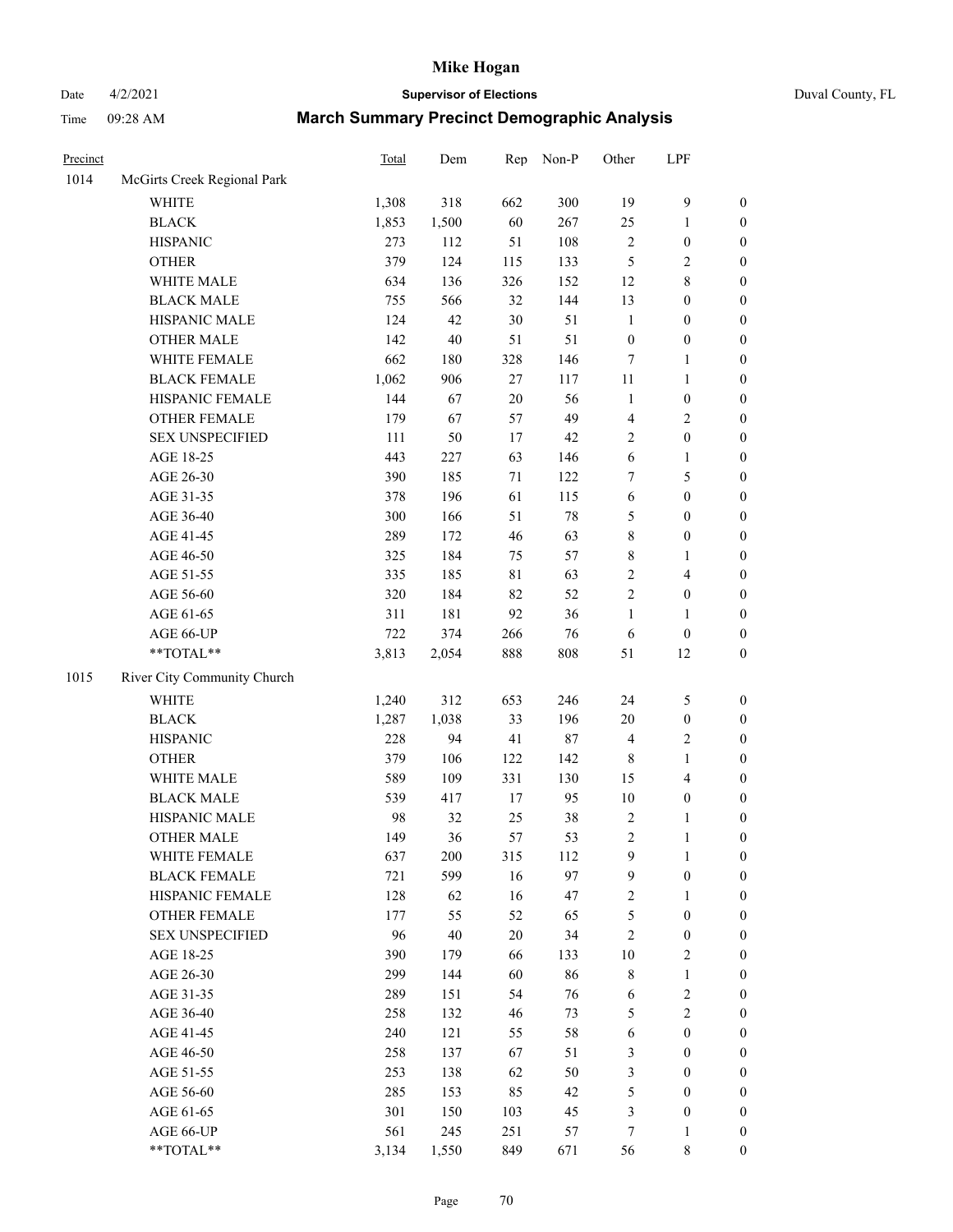# Date 4/2/2021 **Supervisor of Elections** Duval County, FL

| Precinct |                         | <b>Total</b> | Dem         | Rep              | Non-P       | Other            | LPF              |                  |
|----------|-------------------------|--------------|-------------|------------------|-------------|------------------|------------------|------------------|
| 1016     | Argyle Church of Christ |              |             |                  |             |                  |                  |                  |
|          | <b>WHITE</b>            | 862          | 184         | 451              | 211         | 8                | $\,$ $\,$        | 0                |
|          | <b>BLACK</b>            | 825          | 636         | 44               | 136         | 9                | $\boldsymbol{0}$ | 0                |
|          | <b>HISPANIC</b>         | 205          | 61          | 54               | 83          | 5                | $\mathbf{2}$     | $\boldsymbol{0}$ |
|          | <b>OTHER</b>            | 252          | 87          | 76               | 87          | 1                | 1                | $\boldsymbol{0}$ |
|          | WHITE MALE              | 414          | 76          | 229              | 98          | 3                | $\,$ 8 $\,$      | $\boldsymbol{0}$ |
|          | <b>BLACK MALE</b>       | 340          | 228         | 24               | 83          | 5                | $\boldsymbol{0}$ | $\boldsymbol{0}$ |
|          | HISPANIC MALE           | 96           | 30          | 24               | 38          | 3                | $\mathbf{1}$     | $\boldsymbol{0}$ |
|          | <b>OTHER MALE</b>       | 85           | 24          | 31               | 30          | $\boldsymbol{0}$ | $\boldsymbol{0}$ | $\boldsymbol{0}$ |
|          | WHITE FEMALE            | 439          | 106         | 219              | 109         | 5                | $\boldsymbol{0}$ | $\boldsymbol{0}$ |
|          | <b>BLACK FEMALE</b>     | 472          | 398         | 19               | 51          | 4                | $\boldsymbol{0}$ | $\boldsymbol{0}$ |
|          | HISPANIC FEMALE         | 105          | 29          | 30               | 43          | $\overline{c}$   | 1                | 0                |
|          | OTHER FEMALE            | 123          | 48          | 37               | 38          | $\boldsymbol{0}$ | $\boldsymbol{0}$ | $\boldsymbol{0}$ |
|          | <b>SEX UNSPECIFIED</b>  | $70\,$       | 29          | 12               | 27          | $\mathbf{1}$     | $\mathbf{1}$     | $\boldsymbol{0}$ |
|          | AGE 18-25               | 286          | 134         | 64               | 78          | 7                | $\mathfrak{Z}$   | $\boldsymbol{0}$ |
|          | AGE 26-30               | 280          | 140         | 51               | 82          | 2                | 5                | $\boldsymbol{0}$ |
|          | AGE 31-35               | 205          | 94          | 38               | 72          | $\mathbf{1}$     | $\boldsymbol{0}$ | $\boldsymbol{0}$ |
|          | AGE 36-40               | 185          | 78          | 41               | 60          | 5                | $\mathbf{1}$     | $\boldsymbol{0}$ |
|          | AGE 41-45               | 163          | 82          | 42               | 39          | $\boldsymbol{0}$ | $\boldsymbol{0}$ | $\boldsymbol{0}$ |
|          | AGE 46-50               | 182          | 94          | 46               | 38          | 3                | $\mathbf{1}$     | $\boldsymbol{0}$ |
|          | AGE 51-55               | 191          | 85          | 69               | 35          | 1                | $\mathbf{1}$     | 0                |
|          | AGE 56-60               | 207          | 85          | 74               | 46          | 2                | $\boldsymbol{0}$ | 0                |
|          | AGE 61-65               | 169          | 65          | $78\,$           | 25          | $\mathbf{1}$     | $\boldsymbol{0}$ | 0                |
|          | AGE 66-UP               | 276          | 111         | 122              | 42          | $\mathbf{1}$     | $\boldsymbol{0}$ | $\boldsymbol{0}$ |
|          | $**TOTAL**$             | 2,144        | 968         | 625              | 517         | 23               | 11               | $\boldsymbol{0}$ |
| 1101     | FSCJ - Deerwood Center  |              |             |                  |             |                  |                  |                  |
|          | <b>WHITE</b>            | 720          | 169         | 380              | 153         | 13               | 5                | $\boldsymbol{0}$ |
|          | <b>BLACK</b>            | 147          | 117         | $\tau$           | $21\,$      | 2                | $\boldsymbol{0}$ | $\boldsymbol{0}$ |
|          | <b>HISPANIC</b>         | 72           | 24          | 22               | 25          | $\mathbf{1}$     | $\boldsymbol{0}$ | $\boldsymbol{0}$ |
|          | <b>OTHER</b>            | 172          | 39          | 47               | $8\sqrt{1}$ | 5                | $\boldsymbol{0}$ | $\boldsymbol{0}$ |
|          | WHITE MALE              | 333          | 63          | 185              | 74          | $10\,$           | $\mathbf{1}$     | $\boldsymbol{0}$ |
|          | <b>BLACK MALE</b>       | 55           | 41          | $\overline{4}$   | $10\,$      | $\boldsymbol{0}$ | $\boldsymbol{0}$ | $\boldsymbol{0}$ |
|          | HISPANIC MALE           | 33           | $10\,$      | $\boldsymbol{9}$ | 13          | 1                | $\boldsymbol{0}$ | 0                |
|          | <b>OTHER MALE</b>       | 66           | 9           | 21               | 36          | $\boldsymbol{0}$ | $\boldsymbol{0}$ | $\boldsymbol{0}$ |
|          | WHITE FEMALE            | 377          | 105         | 190              | 75          | 3                | 4                | 0                |
|          | <b>BLACK FEMALE</b>     | $90\,$       | 74          | 3                | 11          | $\mathbf{2}$     | $\boldsymbol{0}$ | $\overline{0}$   |
|          | HISPANIC FEMALE         | 39           | 14          | 13               | 12          | $\boldsymbol{0}$ | $\boldsymbol{0}$ | $\overline{0}$   |
|          | OTHER FEMALE            | 85           | 25          | 21               | 35          | 4                | $\boldsymbol{0}$ | $\overline{0}$   |
|          | <b>SEX UNSPECIFIED</b>  | 33           | $\,$ 8 $\,$ | $10\,$           | 14          | 1                | $\boldsymbol{0}$ | 0                |
|          | AGE 18-25               | 95           | 28          | 33               | 31          | 3                | $\boldsymbol{0}$ | 0                |
|          | AGE 26-30               | 89           | 32          | 31               | 18          | 5                | 3                | 0                |
|          | AGE 31-35               | 107          | 54          | 21               | 31          | 1                | $\boldsymbol{0}$ | 0                |
|          | AGE 36-40               | $8\sqrt{1}$  | 31          | 23               | $27\,$      | $\boldsymbol{0}$ | $\boldsymbol{0}$ | 0                |
|          | AGE 41-45               | 87           | 24          | 32               | 31          | $\boldsymbol{0}$ | $\boldsymbol{0}$ | 0                |
|          | AGE 46-50               | 115          | 26          | 49               | 37          | 1                | $\overline{c}$   | 0                |
|          | AGE 51-55               | 124          | 30          | 59               | 32          | 3                | $\boldsymbol{0}$ | 0                |
|          | AGE 56-60               | 128          | 42          | 56               | 26          | 4                | $\boldsymbol{0}$ | $\overline{0}$   |
|          | AGE 61-65               | 76           | 27          | 35               | 14          | 0                | $\boldsymbol{0}$ | 0                |
|          | AGE 66-UP               | 209          | 55          | 117              | 33          | 4                | $\boldsymbol{0}$ | 0                |
|          | **TOTAL**               | 1,111        | 349         | 456              | 280         | 21               | $\mathfrak s$    | $\boldsymbol{0}$ |
|          |                         |              |             |                  |             |                  |                  |                  |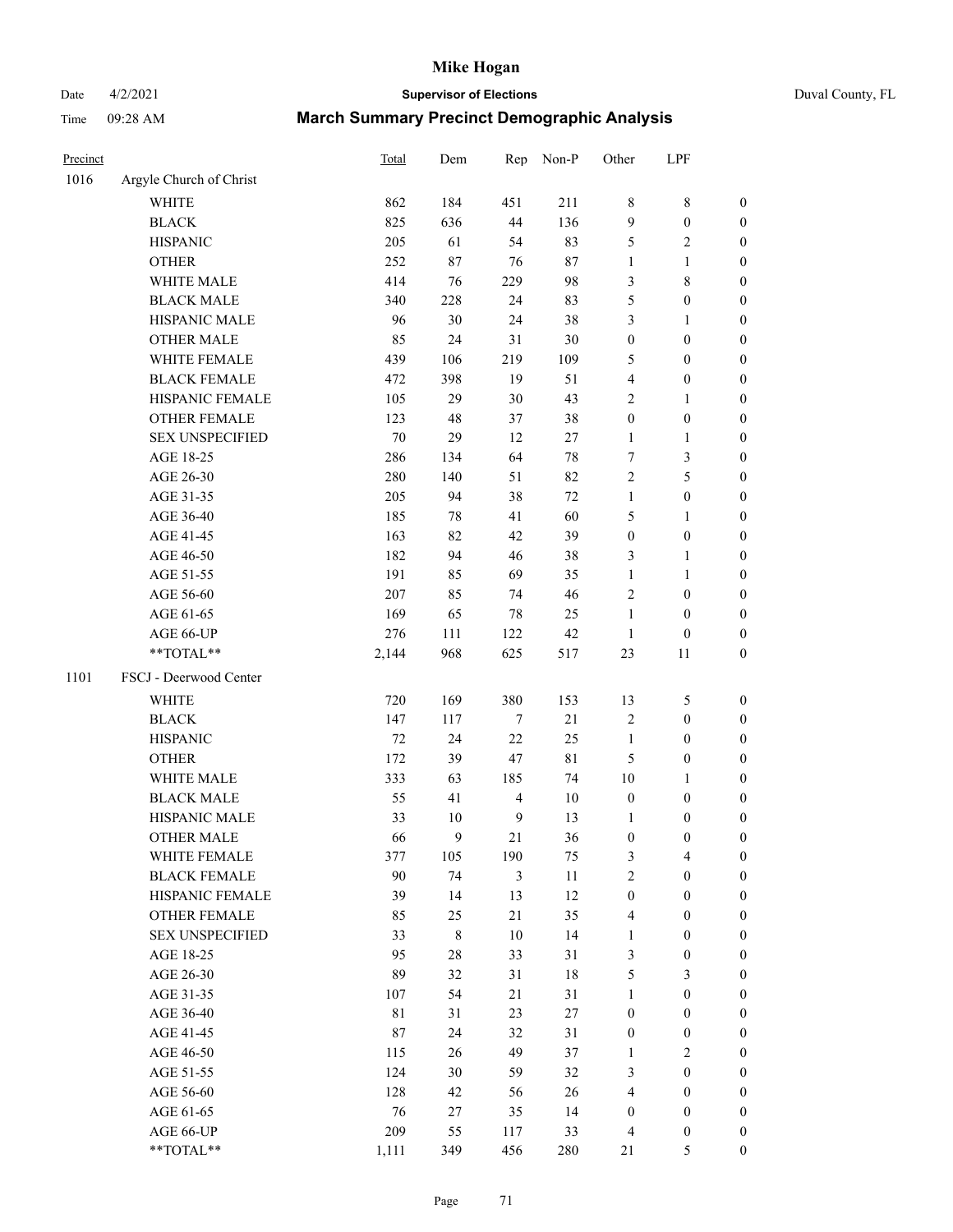### Date 4/2/2021 **Supervisor of Elections** Duval County, FL

| Precinct |                                   | Total | Dem            | Rep              | Non-P          | Other            | LPF              |                  |
|----------|-----------------------------------|-------|----------------|------------------|----------------|------------------|------------------|------------------|
| 1102     | Glen Kernan Golf and Country Club |       |                |                  |                |                  |                  |                  |
|          | <b>WHITE</b>                      | 376   | 64             | 238              | 65             | 8                | $\mathbf{1}$     | 0                |
|          | <b>BLACK</b>                      | 31    | 22             | 2                | $\tau$         | $\boldsymbol{0}$ | $\boldsymbol{0}$ | 0                |
|          | <b>HISPANIC</b>                   | 18    | $\overline{2}$ | 9                | $\tau$         | $\boldsymbol{0}$ | $\boldsymbol{0}$ | $\boldsymbol{0}$ |
|          | <b>OTHER</b>                      | 157   | 50             | $28\,$           | 74             | 4                | 1                | $\boldsymbol{0}$ |
|          | WHITE MALE                        | 181   | 25             | 122              | 32             | 2                | $\boldsymbol{0}$ | $\boldsymbol{0}$ |
|          | <b>BLACK MALE</b>                 | 18    | 12             | $\sqrt{2}$       | $\overline{4}$ | $\boldsymbol{0}$ | $\boldsymbol{0}$ | $\boldsymbol{0}$ |
|          | HISPANIC MALE                     | 5     | $\mathbf{1}$   | $\mathbf{1}$     | 3              | $\boldsymbol{0}$ | $\boldsymbol{0}$ | $\boldsymbol{0}$ |
|          | <b>OTHER MALE</b>                 | 72    | 25             | 14               | 31             | $\mathbf{1}$     | $\mathbf{1}$     | $\boldsymbol{0}$ |
|          | WHITE FEMALE                      | 193   | 39             | 115              | 32             | 6                | $\mathbf{1}$     | $\boldsymbol{0}$ |
|          | <b>BLACK FEMALE</b>               | 11    | $\,$ 8 $\,$    | $\boldsymbol{0}$ | 3              | $\boldsymbol{0}$ | $\boldsymbol{0}$ | $\boldsymbol{0}$ |
|          | HISPANIC FEMALE                   | 13    | $\mathbf{1}$   | $8\,$            | $\overline{4}$ | $\boldsymbol{0}$ | $\boldsymbol{0}$ | $\boldsymbol{0}$ |
|          | OTHER FEMALE                      | 63    | 22             | $10\,$           | $30\,$         | $\mathbf{1}$     | $\boldsymbol{0}$ | $\boldsymbol{0}$ |
|          | <b>SEX UNSPECIFIED</b>            | 26    | 5              | 5                | 14             | $\mathbf{2}$     | $\boldsymbol{0}$ | $\boldsymbol{0}$ |
|          | AGE 18-25                         | 111   | 36             | 39               | 31             | 4                | $\mathbf{1}$     | $\boldsymbol{0}$ |
|          | AGE 26-30                         | 21    | $\mathfrak{S}$ | $10\,$           | $\sqrt{6}$     | $\boldsymbol{0}$ | $\boldsymbol{0}$ | $\boldsymbol{0}$ |
|          | AGE 31-35                         | 21    | 6              | 5                | 7              | $\sqrt{2}$       | $\mathbf{1}$     | $\boldsymbol{0}$ |
|          | AGE 36-40                         | 36    | 11             | 15               | 9              | $\mathbf{1}$     | $\boldsymbol{0}$ | $\boldsymbol{0}$ |
|          | AGE 41-45                         | 43    | 10             | 15               | 18             | $\boldsymbol{0}$ | $\boldsymbol{0}$ | $\boldsymbol{0}$ |
|          | AGE 46-50                         | 74    | 17             | 33               | 22             | 2                | $\boldsymbol{0}$ | $\boldsymbol{0}$ |
|          | AGE 51-55                         | 71    | 14             | 38               | 19             | $\boldsymbol{0}$ | $\boldsymbol{0}$ | $\boldsymbol{0}$ |
|          | AGE 56-60                         | 67    | 12             | 36               | 18             | 1                | $\boldsymbol{0}$ | $\boldsymbol{0}$ |
|          | AGE 61-65                         | 37    | 5              | 23               | $\,$ 8 $\,$    | $\mathbf{1}$     | $\boldsymbol{0}$ | $\boldsymbol{0}$ |
|          | AGE 66-UP                         | 101   | 22             | 63               | 15             | $\mathbf{1}$     | $\boldsymbol{0}$ | $\boldsymbol{0}$ |
|          | **TOTAL**                         | 582   | 138            | 277              | 153            | 12               | $\sqrt{2}$       | $\boldsymbol{0}$ |
| 1103     | Hampton Glen                      |       |                |                  |                |                  |                  |                  |
|          | <b>WHITE</b>                      | 2,072 | 504            | 1,101            | 425            | 31               | $11\,$           | $\boldsymbol{0}$ |
|          | <b>BLACK</b>                      | 380   | 273            | $18\,$           | 83             | 5                | $\mathbf{1}$     | $\boldsymbol{0}$ |
|          | <b>HISPANIC</b>                   | 219   | 96             | 56               | 61             | 5                | $\mathbf{1}$     | $\boldsymbol{0}$ |
|          | <b>OTHER</b>                      | 657   | 213            | 147              | 294            | 3                | $\boldsymbol{0}$ | $\boldsymbol{0}$ |
|          | WHITE MALE                        | 956   | 197            | 530              | 210            | 12               | $\boldsymbol{7}$ | $\boldsymbol{0}$ |
|          | <b>BLACK MALE</b>                 | 162   | 102            | 11               | $46\,$         | $\mathfrak{Z}$   | $\boldsymbol{0}$ | $\boldsymbol{0}$ |
|          | HISPANIC MALE                     | 99    | 41             | $26\,$           | 29             | 3                | $\boldsymbol{0}$ | $\boldsymbol{0}$ |
|          | <b>OTHER MALE</b>                 | 277   | 84             | 67               | 124            | $\mathfrak{2}$   | $\boldsymbol{0}$ | $\boldsymbol{0}$ |
|          | WHITE FEMALE                      | 1,101 | 306            | 560              | 212            | 19               | 4                | 0                |
|          | <b>BLACK FEMALE</b>               | 215   | 168            | $\tau$           | 37             | $\sqrt{2}$       | $\mathbf{1}$     | $\boldsymbol{0}$ |
|          | HISPANIC FEMALE                   | 112   | 51             | $27\,$           | 31             | $\sqrt{2}$       | $\mathbf{1}$     | $\overline{0}$   |
|          | <b>OTHER FEMALE</b>               | 321   | 114            | $72\,$           | 135            | $\boldsymbol{0}$ | $\boldsymbol{0}$ | 0                |
|          | <b>SEX UNSPECIFIED</b>            | 85    | 23             | 22               | 39             | $\mathbf{1}$     | $\boldsymbol{0}$ | 0                |
|          | AGE 18-25                         | 492   | 185            | 141              | 146            | 16               | $\overline{4}$   | 0                |
|          | AGE 26-30                         | 341   | 145            | 95               | 95             | 5                | $\mathbf{1}$     | 0                |
|          | AGE 31-35                         | 257   | $100\,$        | 85               | 69             | 3                | $\boldsymbol{0}$ | 0                |
|          | AGE 36-40                         | 224   | 79             | 64               | 77             | $\sqrt{2}$       | $\sqrt{2}$       | 0                |
|          | AGE 41-45                         | 232   | $88\,$         | 82               | 58             | $\sqrt{2}$       | $\mathbf{2}$     | 0                |
|          | AGE 46-50                         | 290   | 71             | 128              | 89             | $\sqrt{2}$       | $\boldsymbol{0}$ | 0                |
|          | AGE 51-55                         | 335   | 94             | 131              | 103            | 6                | $\mathbf{1}$     | 0                |
|          | AGE 56-60                         | 337   | 96             | 157              | 83             | $\boldsymbol{0}$ | $\mathbf{1}$     | 0                |
|          | AGE 61-65                         | 245   | 62             | 138              | 42             | $\overline{c}$   | $\mathbf{1}$     | 0                |
|          | AGE 66-UP                         | 575   | 166            | 301              | 101            | 6                | $\,1$            | 0                |
|          | **TOTAL**                         | 3,328 | 1,086          | 1,322            | 863            | 44               | 13               | $\boldsymbol{0}$ |
|          |                                   |       |                |                  |                |                  |                  |                  |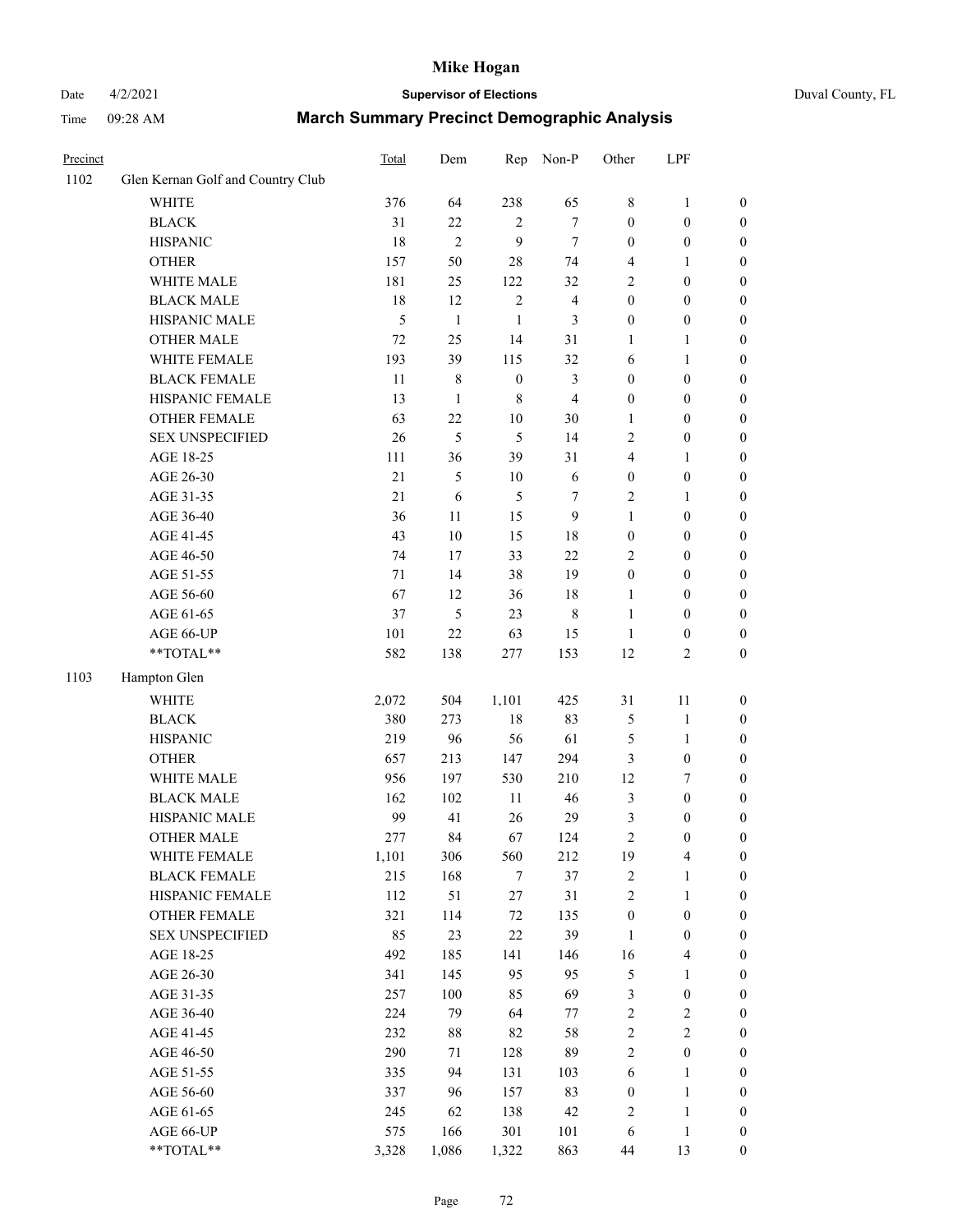# Date 4/2/2021 **Supervisor of Elections** Duval County, FL

| Precinct |                            | Total | Dem    | Rep    | Non-P       | Other          | LPF                     |                  |
|----------|----------------------------|-------|--------|--------|-------------|----------------|-------------------------|------------------|
| 1104     | Julington Baptist Church   |       |        |        |             |                |                         |                  |
|          | <b>WHITE</b>               | 3,477 | 784    | 1,807  | 787         | 77             | $22\,$                  | $\boldsymbol{0}$ |
|          | <b>BLACK</b>               | 898   | 685    | 40     | 160         | 12             | $\mathbf{1}$            | $\boldsymbol{0}$ |
|          | <b>HISPANIC</b>            | 470   | 147    | 132    | 179         | 10             | $\sqrt{2}$              | $\boldsymbol{0}$ |
|          | <b>OTHER</b>               | 992   | 319    | 260    | 395         | 13             | $\mathfrak s$           | $\boldsymbol{0}$ |
|          | WHITE MALE                 | 1,640 | 320    | 881    | 397         | 28             | 14                      | $\boldsymbol{0}$ |
|          | <b>BLACK MALE</b>          | 391   | 275    | 23     | 83          | $\overline{9}$ | $\mathbf{1}$            | $\boldsymbol{0}$ |
|          | HISPANIC MALE              | 220   | $72\,$ | 66     | $8\sqrt{1}$ | $\mathbf{1}$   | $\boldsymbol{0}$        | $\boldsymbol{0}$ |
|          | <b>OTHER MALE</b>          | 414   | 129    | 107    | 169         | 5              | $\overline{4}$          | $\boldsymbol{0}$ |
|          | WHITE FEMALE               | 1,798 | 459    | 905    | 378         | 49             | 7                       | $\boldsymbol{0}$ |
|          | <b>BLACK FEMALE</b>        | 494   | 403    | 16     | 72          | 3              | $\boldsymbol{0}$        | $\boldsymbol{0}$ |
|          | HISPANIC FEMALE            | 239   | 68     | 66     | 94          | 9              | $\sqrt{2}$              | $\boldsymbol{0}$ |
|          | OTHER FEMALE               | 485   | 172    | 127    | 178         | 7              | $\mathbf{1}$            | $\boldsymbol{0}$ |
|          | <b>SEX UNSPECIFIED</b>     | 156   | 37     | 48     | 69          | $\mathbf{1}$   | $\mathbf{1}$            | $\boldsymbol{0}$ |
|          | AGE 18-25                  | 704   | 241    | 224    | 209         | $20\,$         | $10\,$                  | $\boldsymbol{0}$ |
|          | AGE 26-30                  | 688   | 209    | 237    | 220         | 19             | $\mathfrak{Z}$          | $\boldsymbol{0}$ |
|          | AGE 31-35                  | 653   | 214    | 225    | 192         | 15             | $\boldsymbol{7}$        | $\boldsymbol{0}$ |
|          | AGE 36-40                  | 567   | 214    | 171    | 172         | $\mathfrak s$  | $\mathfrak s$           | $\boldsymbol{0}$ |
|          | AGE 41-45                  | 518   | 162    | 178    | 169         | 8              | $\mathbf{1}$            | $\boldsymbol{0}$ |
|          | AGE 46-50                  | 556   | 176    | 209    | 159         | 9              | $\mathfrak{Z}$          | $\boldsymbol{0}$ |
|          | AGE 51-55                  | 500   | 132    | 230    | 128         | $10\,$         | $\boldsymbol{0}$        | 0                |
|          | AGE 56-60                  | 501   | 177    | 240    | 75          | 9              | $\boldsymbol{0}$        | $\boldsymbol{0}$ |
|          | AGE 61-65                  | 394   | 125    | 174    | $87\,$      | 8              | $\boldsymbol{0}$        | $\boldsymbol{0}$ |
|          | AGE 66-UP                  | 756   | 285    | 351    | 110         | 9              | 1                       | $\boldsymbol{0}$ |
|          | **TOTAL**                  | 5,837 | 1,935  | 2,239  | 1,521       | 112            | 30                      | $\boldsymbol{0}$ |
| 1105     | Kernan Blvd Baptist Church |       |        |        |             |                |                         |                  |
|          | <b>WHITE</b>               | 3,220 | 805    | 1,416  | 895         | 75             | 29                      | $\boldsymbol{0}$ |
|          | <b>BLACK</b>               | 713   | 479    | 38     | 182         | 12             | $\sqrt{2}$              | $\boldsymbol{0}$ |
|          | <b>HISPANIC</b>            | 436   | 190    | 89     | 149         | $\mathfrak{Z}$ | $\mathfrak s$           | $\boldsymbol{0}$ |
|          | <b>OTHER</b>               | 670   | 216    | 166    | 276         | $11\,$         | $\mathbf{1}$            | $\boldsymbol{0}$ |
|          | WHITE MALE                 | 1,507 | 294    | 733    | 431         | 29             | $20\,$                  | $\boldsymbol{0}$ |
|          | <b>BLACK MALE</b>          | 296   | 180    | 19     | $90\,$      | 6              | $\mathbf{1}$            | $\boldsymbol{0}$ |
|          | HISPANIC MALE              | 194   | 66     | 48     | 75          | $\overline{c}$ | $\mathfrak{Z}$          | 0                |
|          | OTHER MALE                 | 246   | 68     | 68     | 107         | $\overline{c}$ | $\mathbf{1}$            | $\boldsymbol{0}$ |
|          | WHITE FEMALE               | 1,644 | 493    | 657    | 442         | 43             | $\mathbf{9}$            | 0                |
|          | <b>BLACK FEMALE</b>        | 385   | 279    | 16     | 83          | 6              | $\mathbf{1}$            | $\boldsymbol{0}$ |
|          | HISPANIC FEMALE            | 231   | 120    | 37     | $72\,$      | $\mathbf{1}$   | $\mathbf{1}$            | $\overline{0}$   |
|          | <b>OTHER FEMALE</b>        | 277   | 108    | $70\,$ | 95          | 4              | $\boldsymbol{0}$        | 0                |
|          | <b>SEX UNSPECIFIED</b>     | 259   | 82     | 61     | 107         | $\,$ 8 $\,$    | $\mathbf{1}$            | 0                |
|          | AGE 18-25                  | 1,241 | 511    | 321    | 369         | 32             | $\,$ 8 $\,$             | 0                |
|          | AGE 26-30                  | 860   | 276    | 253    | 304         | $20\,$         | $\boldsymbol{7}$        | 0                |
|          | AGE 31-35                  | 626   | 208    | 187    | 206         | 19             | 6                       | 0                |
|          | AGE 36-40                  | 426   | 129    | 133    | 151         | 7              | 6                       | 0                |
|          | AGE 41-45                  | 321   | 100    | 102    | 112         | 4              | $\mathfrak{Z}$          | 0                |
|          | AGE 46-50                  | 320   | 105    | 128    | 76          | 7              | $\overline{\mathbf{4}}$ | 0                |
|          | AGE 51-55                  | 304   | 86     | 135    | $78\,$      | 4              | 1                       | $\boldsymbol{0}$ |
|          | AGE 56-60                  | 308   | 78     | 150    | 79          | 1              | $\boldsymbol{0}$        | $\overline{0}$   |
|          | AGE 61-65                  | 236   | 70     | 103    | 60          | 3              | $\boldsymbol{0}$        | 0                |
|          | AGE 66-UP                  | 397   | 127    | 197    | 67          | 4              | $\sqrt{2}$              | 0                |
|          | **TOTAL**                  | 5,039 | 1,690  | 1,709  | 1,502       | 101            | $37\,$                  | $\boldsymbol{0}$ |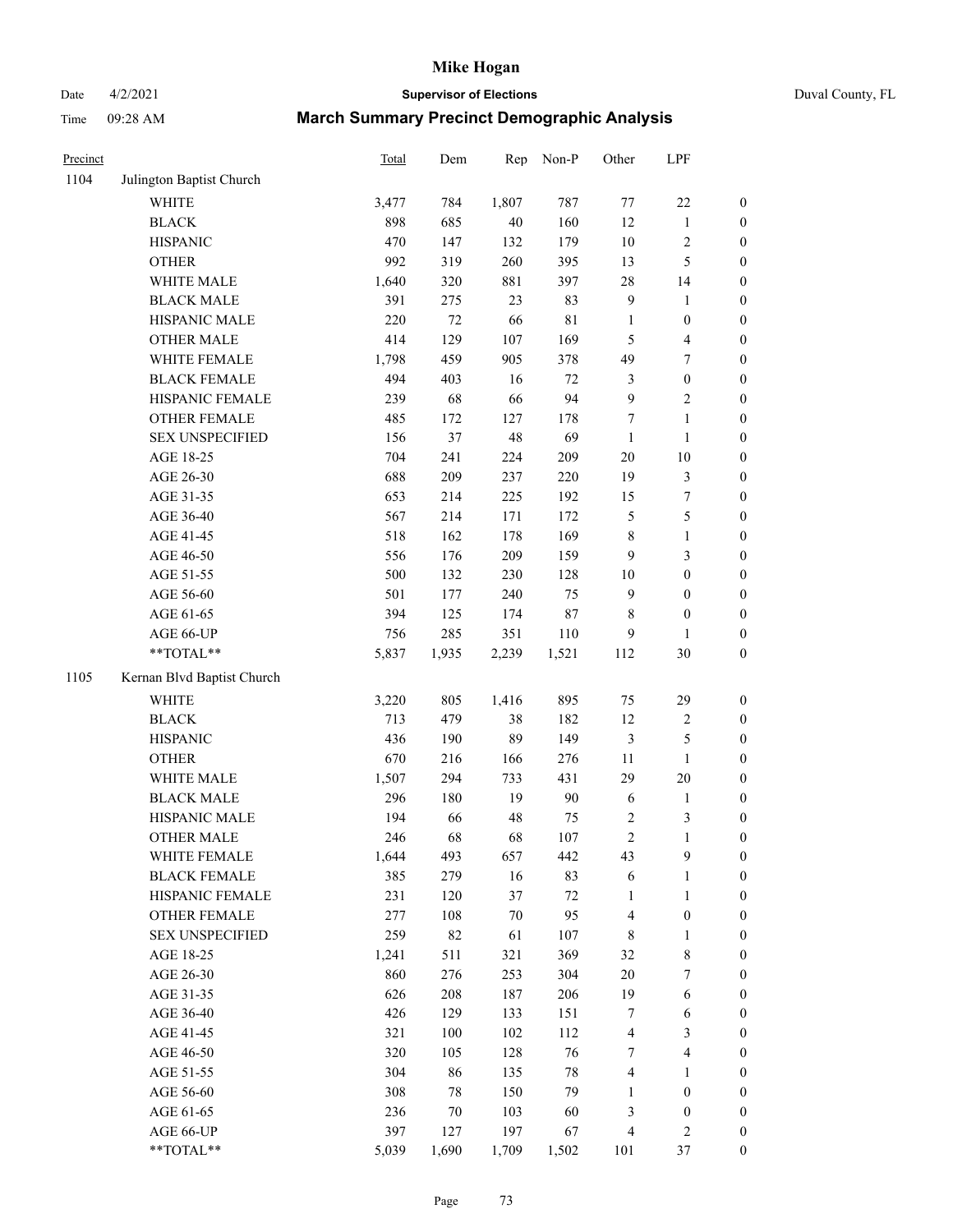# Date 4/2/2021 **Supervisor of Elections** Duval County, FL

| Precinct |                        | Total | Dem     | Rep            | Non-P  | Other                   | LPF              |                  |
|----------|------------------------|-------|---------|----------------|--------|-------------------------|------------------|------------------|
| 1106     | Church of Eleven 22    |       |         |                |        |                         |                  |                  |
|          | <b>WHITE</b>           | 4,470 | 1,055   | 2,396          | 926    | 71                      | $22\,$           | 0                |
|          | <b>BLACK</b>           | 755   | 545     | 27             | 161    | $20\,$                  | $\sqrt{2}$       | $\boldsymbol{0}$ |
|          | <b>HISPANIC</b>        | 475   | 184     | 122            | 164    | 3                       | $\sqrt{2}$       | $\boldsymbol{0}$ |
|          | <b>OTHER</b>           | 860   | 322     | 189            | 334    | 13                      | $\sqrt{2}$       | $\boldsymbol{0}$ |
|          | WHITE MALE             | 1,979 | 393     | 1,073          | 463    | 36                      | 14               | $\boldsymbol{0}$ |
|          | <b>BLACK MALE</b>      | 322   | 213     | $18\,$         | 81     | 9                       | $\mathbf{1}$     | $\boldsymbol{0}$ |
|          | HISPANIC MALE          | 196   | 68      | 53             | 74     | $\boldsymbol{0}$        | $\mathbf{1}$     | $\boldsymbol{0}$ |
|          | <b>OTHER MALE</b>      | 368   | 110     | 86             | 166    | $\overline{\mathbf{4}}$ | $\mathfrak{2}$   | $\boldsymbol{0}$ |
|          | WHITE FEMALE           | 2,455 | 650     | 1,310          | 453    | 34                      | $\,$ $\,$        | $\boldsymbol{0}$ |
|          | <b>BLACK FEMALE</b>    | 426   | 328     | 9              | 78     | $10\,$                  | $\mathbf{1}$     | 0                |
|          | HISPANIC FEMALE        | 274   | 114     | 67             | 89     | 3                       | $\mathbf{1}$     | 0                |
|          | OTHER FEMALE           | 411   | 177     | 90             | 136    | 8                       | $\boldsymbol{0}$ | $\boldsymbol{0}$ |
|          | <b>SEX UNSPECIFIED</b> | 129   | 53      | $28\,$         | 45     | 3                       | $\boldsymbol{0}$ | $\boldsymbol{0}$ |
|          | AGE 18-25              | 736   | 287     | 224            | 197    | $22\,$                  | 6                | $\boldsymbol{0}$ |
|          | AGE 26-30              | 629   | 201     | 210            | 187    | 21                      | 10               | $\boldsymbol{0}$ |
|          | AGE 31-35              | 519   | 178     | 162            | 164    | $10\,$                  | $\mathfrak s$    | $\boldsymbol{0}$ |
|          | AGE 36-40              | 494   | 172     | 162            | 149    | 9                       | $\sqrt{2}$       | $\boldsymbol{0}$ |
|          | AGE 41-45              | 469   | 153     | 177            | 136    | $\sqrt{2}$              | $\mathbf{1}$     | $\boldsymbol{0}$ |
|          | AGE 46-50              | 460   | 141     | 170            | 139    | $10\,$                  | $\boldsymbol{0}$ | $\boldsymbol{0}$ |
|          | AGE 51-55              | 455   | 144     | 201            | 104    | $\sqrt{6}$              | $\boldsymbol{0}$ | $\boldsymbol{0}$ |
|          | AGE 56-60              | 481   | 148     | 198            | 126    | 9                       | $\boldsymbol{0}$ | $\boldsymbol{0}$ |
|          | AGE 61-65              | 431   | 129     | 210            | 86     | 5                       | $\mathbf{1}$     | $\boldsymbol{0}$ |
|          | AGE 66-UP              | 1,886 | 553     | 1,020          | 297    | 13                      | $\mathfrak{Z}$   | $\boldsymbol{0}$ |
|          | **TOTAL**              | 6,560 | 2,106   | 2,734          | 1,585  | 107                     | 28               | $\boldsymbol{0}$ |
| 1107     | Deercreek Country Club |       |         |                |        |                         |                  |                  |
|          | <b>WHITE</b>           | 1,113 | 171     | 752            | 175    | 12                      | $\mathfrak z$    | $\boldsymbol{0}$ |
|          | <b>BLACK</b>           | 98    | 64      | $\,8\,$        | 25     | $\mathbf{1}$            | $\boldsymbol{0}$ | $\boldsymbol{0}$ |
|          | <b>HISPANIC</b>        | 64    | 14      | 24             | $26\,$ | $\boldsymbol{0}$        | $\boldsymbol{0}$ | $\boldsymbol{0}$ |
|          | <b>OTHER</b>           | 446   | 138     | 109            | 189    | 8                       | $\sqrt{2}$       | $\boldsymbol{0}$ |
|          | WHITE MALE             | 540   | 75      | 365            | 92     | 5                       | $\mathfrak{Z}$   | $\boldsymbol{0}$ |
|          | <b>BLACK MALE</b>      | 44    | 25      | $\mathfrak{Z}$ | 15     | $\mathbf{1}$            | $\boldsymbol{0}$ | $\boldsymbol{0}$ |
|          | HISPANIC MALE          | 37    | $\,8\,$ | 14             | 15     | $\boldsymbol{0}$        | $\boldsymbol{0}$ | $\boldsymbol{0}$ |
|          | <b>OTHER MALE</b>      | 193   | 53      | 52             | 82     | 4                       | $\mathfrak{2}$   | $\boldsymbol{0}$ |
|          | WHITE FEMALE           | 558   | 96      | 380            | 75     | 7                       | 0                | 0                |
|          | <b>BLACK FEMALE</b>    | 53    | 39      | 5              | 9      | $\boldsymbol{0}$        | $\boldsymbol{0}$ | $\overline{0}$   |
|          | HISPANIC FEMALE        | 27    | 6       | $10\,$         | 11     | $\boldsymbol{0}$        | $\boldsymbol{0}$ | $\overline{0}$   |
|          | OTHER FEMALE           | 218   | 75      | 52             | 87     | 4                       | $\boldsymbol{0}$ | 0                |
|          | <b>SEX UNSPECIFIED</b> | 51    | 10      | 12             | 29     | $\boldsymbol{0}$        | $\boldsymbol{0}$ | 0                |
|          | AGE 18-25              | 205   | 61      | 79             | 56     | 8                       | $\mathbf{1}$     | 0                |
|          | AGE 26-30              | 112   | 35      | 41             | 34     | $\mathbf{1}$            | $\mathbf{1}$     | 0                |
|          | AGE 31-35              | 77    | 19      | 32             | 23     | 2                       | $\mathbf{1}$     | 0                |
|          | AGE 36-40              | 76    | $18\,$  | 24             | 33     | $\mathbf{1}$            | $\boldsymbol{0}$ | 0                |
|          | AGE 41-45              | 85    | 23      | 34             | 27     | $\boldsymbol{0}$        | $\mathbf{1}$     | 0                |
|          | AGE 46-50              | 126   | 25      | 65             | 35     | $\mathbf{1}$            | $\boldsymbol{0}$ | 0                |
|          | AGE 51-55              | 152   | 31      | $70\,$         | 50     | $\mathbf{1}$            | $\boldsymbol{0}$ | 0                |
|          | AGE 56-60              | 190   | 33      | 101            | 52     | 3                       | 1                | 0                |
|          | AGE 61-65              | 192   | 34      | 126            | 32     | $\boldsymbol{0}$        | $\boldsymbol{0}$ | 0                |
|          | AGE 66-UP              | 506   | 108     | 321            | 73     | 4                       | $\boldsymbol{0}$ | 0                |
|          | **TOTAL**              | 1,721 | 387     | 893            | 415    | 21                      | 5                | $\boldsymbol{0}$ |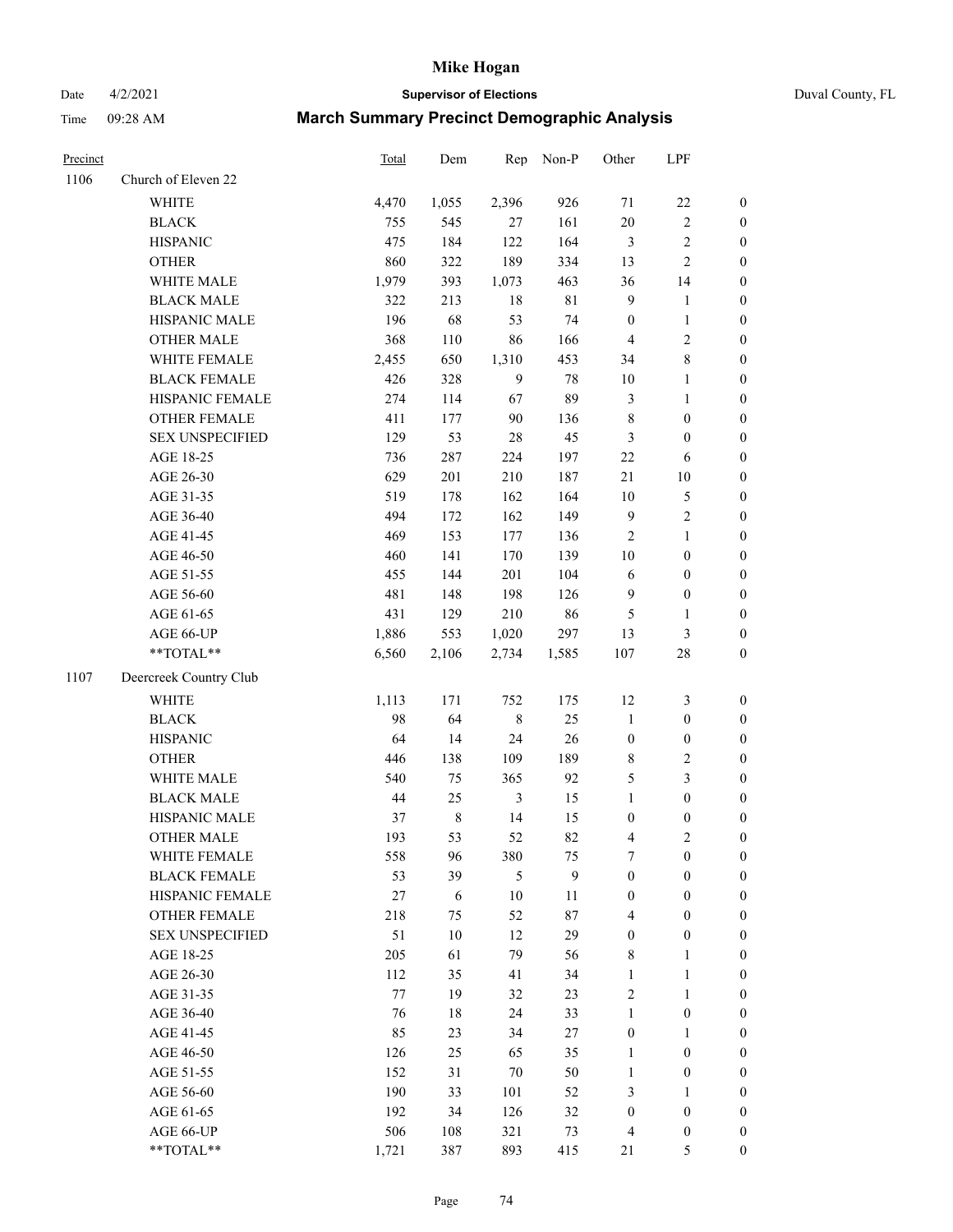Date 4/2/2021 **Supervisor of Elections** Duval County, FL

| Precinct |                        | Total  | Dem        | Rep            | Non-P          | Other            | LPF              |                  |
|----------|------------------------|--------|------------|----------------|----------------|------------------|------------------|------------------|
| 1108     | FSCJ - Deerwood Center |        |            |                |                |                  |                  |                  |
|          | WHITE                  | 2,161  | 637        | 941            | 526            | 45               | 12               | $\boldsymbol{0}$ |
|          | <b>BLACK</b>           | 753    | 547        | 30             | 161            | 14               | $\mathbf{1}$     | $\boldsymbol{0}$ |
|          | <b>HISPANIC</b>        | 304    | 111        | 82             | 103            | 8                | $\boldsymbol{0}$ | $\boldsymbol{0}$ |
|          | <b>OTHER</b>           | 314    | 124        | 55             | 123            | 9                | $\mathfrak{Z}$   | $\boldsymbol{0}$ |
|          | WHITE MALE             | 1,020  | 258        | 454            | 283            | 15               | 10               | $\boldsymbol{0}$ |
|          | <b>BLACK MALE</b>      | 298    | 194        | 14             | $80\,$         | 9                | $\mathbf{1}$     | $\boldsymbol{0}$ |
|          | HISPANIC MALE          | 124    | 41         | 34             | 45             | 4                | $\boldsymbol{0}$ | $\boldsymbol{0}$ |
|          | <b>OTHER MALE</b>      | 108    | 43         | 16             | 44             | 3                | $\sqrt{2}$       | $\boldsymbol{0}$ |
|          | WHITE FEMALE           | 1,119  | 374        | 479            | 235            | 29               | $\overline{c}$   | $\boldsymbol{0}$ |
|          | <b>BLACK FEMALE</b>    | 443    | 344        | 16             | 78             | 5                | $\boldsymbol{0}$ | 0                |
|          | HISPANIC FEMALE        | 178    | 69         | 48             | 57             | 4                | $\boldsymbol{0}$ | $\boldsymbol{0}$ |
|          | <b>OTHER FEMALE</b>    | 152    | $70\,$     | 26             | 50             | 6                | $\boldsymbol{0}$ | $\boldsymbol{0}$ |
|          | <b>SEX UNSPECIFIED</b> | $90\,$ | 26         | 21             | 41             | $\mathbf{1}$     | $\mathbf{1}$     | $\boldsymbol{0}$ |
|          | AGE 18-25              | 507    | 200        | 138            | 145            | 21               | $\mathfrak{Z}$   | $\boldsymbol{0}$ |
|          | AGE 26-30              | 499    | 225        | 99             | 159            | 13               | $\mathfrak{Z}$   | $\boldsymbol{0}$ |
|          | AGE 31-35              | 433    | 188        | 102            | 126            | 12               | 5                | $\boldsymbol{0}$ |
|          | AGE 36-40              | 294    | 125        | $70\,$         | 94             | 4                | $\mathbf{1}$     | $\boldsymbol{0}$ |
|          | AGE 41-45              | 264    | 118        | 61             | $8\sqrt{1}$    | $\mathbf{2}$     | $\overline{c}$   | $\boldsymbol{0}$ |
|          | AGE 46-50              | 257    | 96         | 88             | 65             | 6                | $\sqrt{2}$       | $\boldsymbol{0}$ |
|          | AGE 51-55              | 230    | 94         | 83             | 48             | 5                | $\boldsymbol{0}$ | 0                |
|          | AGE 56-60              | 270    | 89         | 123            | 55             | 3                | $\boldsymbol{0}$ | $\boldsymbol{0}$ |
|          | AGE 61-65              | 236    | 88         | 96             | 46             | 6                | $\boldsymbol{0}$ | $\boldsymbol{0}$ |
|          | AGE 66-UP              | 542    | 196        | 248            | 94             | 4                | $\boldsymbol{0}$ | $\boldsymbol{0}$ |
|          | **TOTAL**              | 3,532  | 1,419      | 1,108          | 913            | 76               | 16               | $\boldsymbol{0}$ |
| 1109     | Deerwood Country Club  |        |            |                |                |                  |                  |                  |
|          | <b>WHITE</b>           | 1,769  | 303        | 1,202          | 242            | 18               | $\overline{4}$   | $\boldsymbol{0}$ |
|          | <b>BLACK</b>           | 52     | 34         | $\overline{4}$ | 11             | 3                | $\boldsymbol{0}$ | $\boldsymbol{0}$ |
|          | <b>HISPANIC</b>        | 88     | 15         | 48             | 23             | $\overline{c}$   | $\boldsymbol{0}$ | $\boldsymbol{0}$ |
|          | <b>OTHER</b>           | 208    | 55         | 75             | 77             | $\mathbf{1}$     | $\boldsymbol{0}$ | $\boldsymbol{0}$ |
|          | WHITE MALE             | 843    | 117        | 586            | 128            | 8                | $\overline{4}$   | $\boldsymbol{0}$ |
|          | <b>BLACK MALE</b>      | 24     | 13         | $\sqrt{2}$     | $\,$ 8 $\,$    | 1                | $\boldsymbol{0}$ | $\boldsymbol{0}$ |
|          | HISPANIC MALE          | 40     | $\sqrt{6}$ | 21             | 13             | 0                | $\boldsymbol{0}$ | 0                |
|          | <b>OTHER MALE</b>      | 78     | 22         | 26             | 30             | $\boldsymbol{0}$ | $\boldsymbol{0}$ | $\boldsymbol{0}$ |
|          | WHITE FEMALE           | 917    | 183        | 612            | 112            | 10               | $\boldsymbol{0}$ | $\overline{0}$   |
|          | <b>BLACK FEMALE</b>    | $26\,$ | $20\,$     | $\overline{c}$ | $\overline{c}$ | $\overline{c}$   | $\boldsymbol{0}$ | $\overline{0}$   |
|          | HISPANIC FEMALE        | 47     | $\,8\,$    | 27             | $10\,$         | $\overline{c}$   | $\boldsymbol{0}$ | $\overline{0}$   |
|          | <b>OTHER FEMALE</b>    | 94     | 31         | 35             | $27\,$         | 1                | $\boldsymbol{0}$ | $\overline{0}$   |
|          | <b>SEX UNSPECIFIED</b> | 48     | 7          | 18             | 23             | $\boldsymbol{0}$ | $\boldsymbol{0}$ | 0                |
|          | AGE 18-25              | 231    | 46         | 124            | 57             | 4                | $\boldsymbol{0}$ | $\theta$         |
|          | AGE 26-30              | 116    | 21         | 68             | 26             | 1                | $\boldsymbol{0}$ | 0                |
|          | AGE 31-35              | 114    | 22         | $70\,$         | 19             | 3                | $\boldsymbol{0}$ | 0                |
|          | AGE 36-40              | 140    | 32         | 79             | 29             | $\boldsymbol{0}$ | $\boldsymbol{0}$ | 0                |
|          | AGE 41-45              | 148    | 24         | 84             | 35             | 3                | $\sqrt{2}$       | 0                |
|          | AGE 46-50              | 203    | 30         | 139            | 29             | 4                | $\mathbf{1}$     | $\overline{0}$   |
|          | AGE 51-55              | 161    | 26         | 106            | 29             | 0                | $\boldsymbol{0}$ | $\boldsymbol{0}$ |
|          | AGE 56-60              | 176    | 36         | 100            | 37             | 3                | $\boldsymbol{0}$ | $\boldsymbol{0}$ |
|          | AGE 61-65              | 173    | 29         | 120            | 23             | 1                | $\boldsymbol{0}$ | 0                |
|          | AGE 66-UP              | 655    | 141        | 439            | 69             | 5                | 1                | 0                |
|          | **TOTAL**              | 2,117  | 407        | 1,329          | 353            | 24               | $\overline{4}$   | $\boldsymbol{0}$ |
|          |                        |        |            |                |                |                  |                  |                  |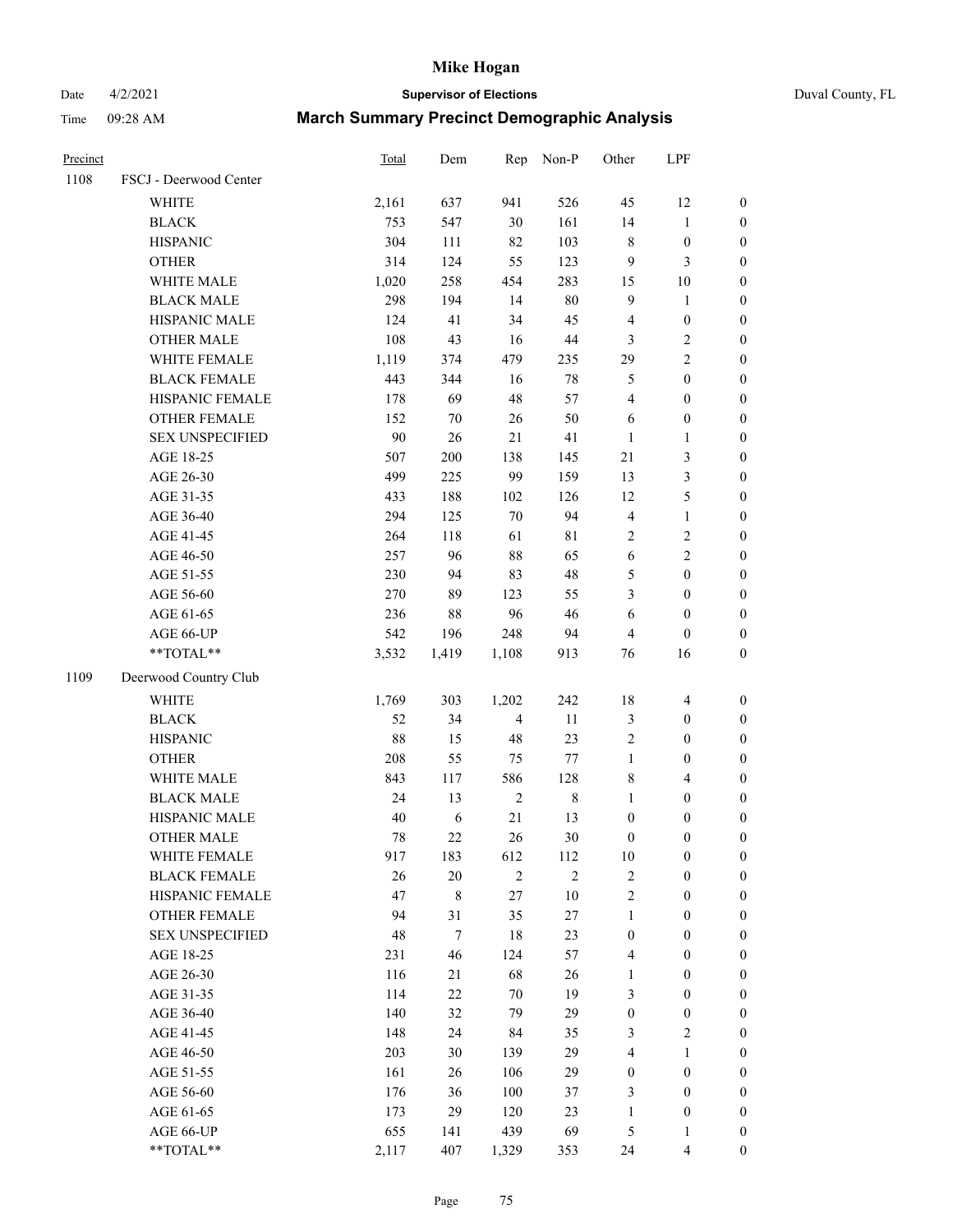# Date 4/2/2021 **Supervisor of Elections** Duval County, FL Time 09:28 AM **March Summary Precinct Demographic Analysis**

| Precinct |                                       | Total | Dem   | Rep            | Non-P  | Other            | LPF                     |                  |
|----------|---------------------------------------|-------|-------|----------------|--------|------------------|-------------------------|------------------|
| 1110     | Mission Way Church                    |       |       |                |        |                  |                         |                  |
|          | <b>WHITE</b>                          | 4,829 | 1,089 | 2,451          | 1,128  | 136              | 25                      | $\boldsymbol{0}$ |
|          | <b>BLACK</b>                          | 1,073 | 760   | 60             | 227    | 24               | $\sqrt{2}$              | $\boldsymbol{0}$ |
|          | <b>HISPANIC</b>                       | 667   | 252   | 175            | 226    | $\overline{9}$   | $\mathfrak{S}$          | $\boldsymbol{0}$ |
|          | <b>OTHER</b>                          | 761   | 233   | 224            | 289    | 12               | $\mathfrak{Z}$          | $\boldsymbol{0}$ |
|          | WHITE MALE                            | 2,104 | 402   | 1,091          | 544    | 53               | 14                      | $\boldsymbol{0}$ |
|          | <b>BLACK MALE</b>                     | 444   | 276   | $30\,$         | 128    | 10               | $\boldsymbol{0}$        | $\boldsymbol{0}$ |
|          | HISPANIC MALE                         | 295   | 97    | $8\sqrt{1}$    | 108    | 5                | $\overline{\mathbf{4}}$ | 0                |
|          | <b>OTHER MALE</b>                     | 299   | 79    | 89             | 122    | $\,$ 8 $\,$      | 1                       | 0                |
|          | WHITE FEMALE                          | 2,687 | 677   | 1,346          | 572    | 81               | 11                      | 0                |
|          | <b>BLACK FEMALE</b>                   | 618   | 477   | 28             | 97     | 14               | $\sqrt{2}$              | 0                |
|          | HISPANIC FEMALE                       | 367   | 153   | 94             | 115    | 4                | $\mathbf{1}$            | $\boldsymbol{0}$ |
|          | OTHER FEMALE                          | 373   | 128   | 113            | 127    | 3                | $\sqrt{2}$              | $\boldsymbol{0}$ |
|          | <b>SEX UNSPECIFIED</b>                | 143   | 45    | 38             | 57     | $\mathfrak{Z}$   | $\boldsymbol{0}$        | $\boldsymbol{0}$ |
|          | AGE 18-25                             | 730   | 226   | 252            | 221    | 24               | $\boldsymbol{7}$        | $\boldsymbol{0}$ |
|          | AGE 26-30                             | 963   | 295   | 379            | 254    | 28               | $\boldsymbol{7}$        | $\boldsymbol{0}$ |
|          | AGE 31-35                             | 962   | 312   | 358            | 268    | 16               | $\,$ 8 $\,$             | $\boldsymbol{0}$ |
|          | AGE 36-40                             | 787   | 249   | 256            | 259    | 19               | $\overline{\mathbf{4}}$ | $\boldsymbol{0}$ |
|          | AGE 41-45                             | 672   | 247   | 217            | 189    | 16               | $\mathfrak{Z}$          | 0                |
|          | AGE 46-50                             | 572   | 183   | 219            | 151    | 14               | $\mathfrak{S}$          | 0                |
|          | AGE 51-55                             | 534   | 167   | 233            | 124    | 10               | $\boldsymbol{0}$        | 0                |
|          | AGE 56-60                             | 507   | 138   | 235            | 118    | 15               | $\mathbf{1}$            | $\boldsymbol{0}$ |
|          | AGE 61-65                             | 480   | 150   | 240            | 86     | $\overline{4}$   | $\boldsymbol{0}$        | $\boldsymbol{0}$ |
|          | AGE 66-UP                             | 1,123 | 367   | 521            | 200    | 35               | $\boldsymbol{0}$        | $\boldsymbol{0}$ |
|          | $**TOTAL**$                           | 7,330 | 2,334 | 2,910          | 1,870  | 181              | 35                      | $\boldsymbol{0}$ |
| 1111     | Shepherd of the Woods Lutheran Church |       |       |                |        |                  |                         |                  |
|          | WHITE                                 | 1,026 | 299   | 395            | 302    | $21\,$           | $\mathbf{9}$            | $\boldsymbol{0}$ |
|          | <b>BLACK</b>                          | 599   | 454   | 16             | 119    | 7                | $\mathfrak{Z}$          | $\boldsymbol{0}$ |
|          | <b>HISPANIC</b>                       | 235   | 105   | 36             | 89     | $\sqrt{2}$       | $\mathfrak{Z}$          | $\boldsymbol{0}$ |
|          | <b>OTHER</b>                          | 205   | 82    | 37             | 82     | 3                | $\mathbf{1}$            | $\boldsymbol{0}$ |
|          | WHITE MALE                            | 455   | 112   | 185            | 142    | $\overline{9}$   | $\boldsymbol{7}$        | 0                |
|          | <b>BLACK MALE</b>                     | 233   | 153   | 11             | 65     | 3                | $\mathbf{1}$            | 0                |
|          | HISPANIC MALE                         | 93    | 37    | 17             | 36     | $\mathbf{1}$     | $\sqrt{2}$              | 0                |
|          | <b>OTHER MALE</b>                     | 68    | 23    | $18\,$         | 25     | $\overline{c}$   | $\boldsymbol{0}$        | $\boldsymbol{0}$ |
|          | WHITE FEMALE                          | 554   | 180   | 206            | 154    | $12\,$           | $\sqrt{2}$              | $\boldsymbol{0}$ |
|          | <b>BLACK FEMALE</b>                   | 358   | 293   | $\mathfrak{S}$ | 54     | 4                | $\sqrt{2}$              | $\overline{0}$   |
|          | HISPANIC FEMALE                       | 135   | 66    | 16             | 51     | $\mathbf{1}$     | $\mathbf{1}$            | $\overline{0}$   |
|          | <b>OTHER FEMALE</b>                   | 103   | 48    | 15             | 39     | $\mathbf{1}$     | $\boldsymbol{0}$        | $\overline{0}$   |
|          | <b>SEX UNSPECIFIED</b>                | 66    | 28    | $11\,$         | $26\,$ | $\boldsymbol{0}$ | $\mathbf{1}$            | 0                |
|          | AGE 18-25                             | 326   | 135   | 65             | 108    | $11\,$           | $\boldsymbol{7}$        | 0                |
|          | AGE 26-30                             | 366   | 180   | 58             | 119    | 6                | $\mathfrak{Z}$          | 0                |
|          | AGE 31-35                             | 290   | 131   | 51             | 102    | $\overline{4}$   | $\sqrt{2}$              | 0                |
|          | AGE 36-40                             | 181   | 85    | 36             | 55     | 3                | $\sqrt{2}$              | 0                |
|          | AGE 41-45                             | 131   | 62    | 31             | 38     | $\boldsymbol{0}$ | $\boldsymbol{0}$        | 0                |
|          | AGE 46-50                             | 149   | 72    | 28             | 45     | 3                | $\mathbf{1}$            | $\boldsymbol{0}$ |
|          | AGE 51-55                             | 101   | 50    | $22\,$         | 29     | $\boldsymbol{0}$ | $\boldsymbol{0}$        | $\overline{0}$   |
|          | AGE 56-60                             | 139   | 72    | 39             | 26     | $\overline{c}$   | $\boldsymbol{0}$        | $\overline{0}$   |
|          | AGE 61-65                             | 108   | 52    | 33             | 22     | $\mathbf{1}$     | $\boldsymbol{0}$        | $\overline{0}$   |
|          | AGE 66-UP                             | 274   | 101   | 121            | 48     | 3                | $\mathbf{1}$            | $\boldsymbol{0}$ |
|          | **TOTAL**                             | 2,065 | 940   | 484            | 592    | 33               | 16                      | $\boldsymbol{0}$ |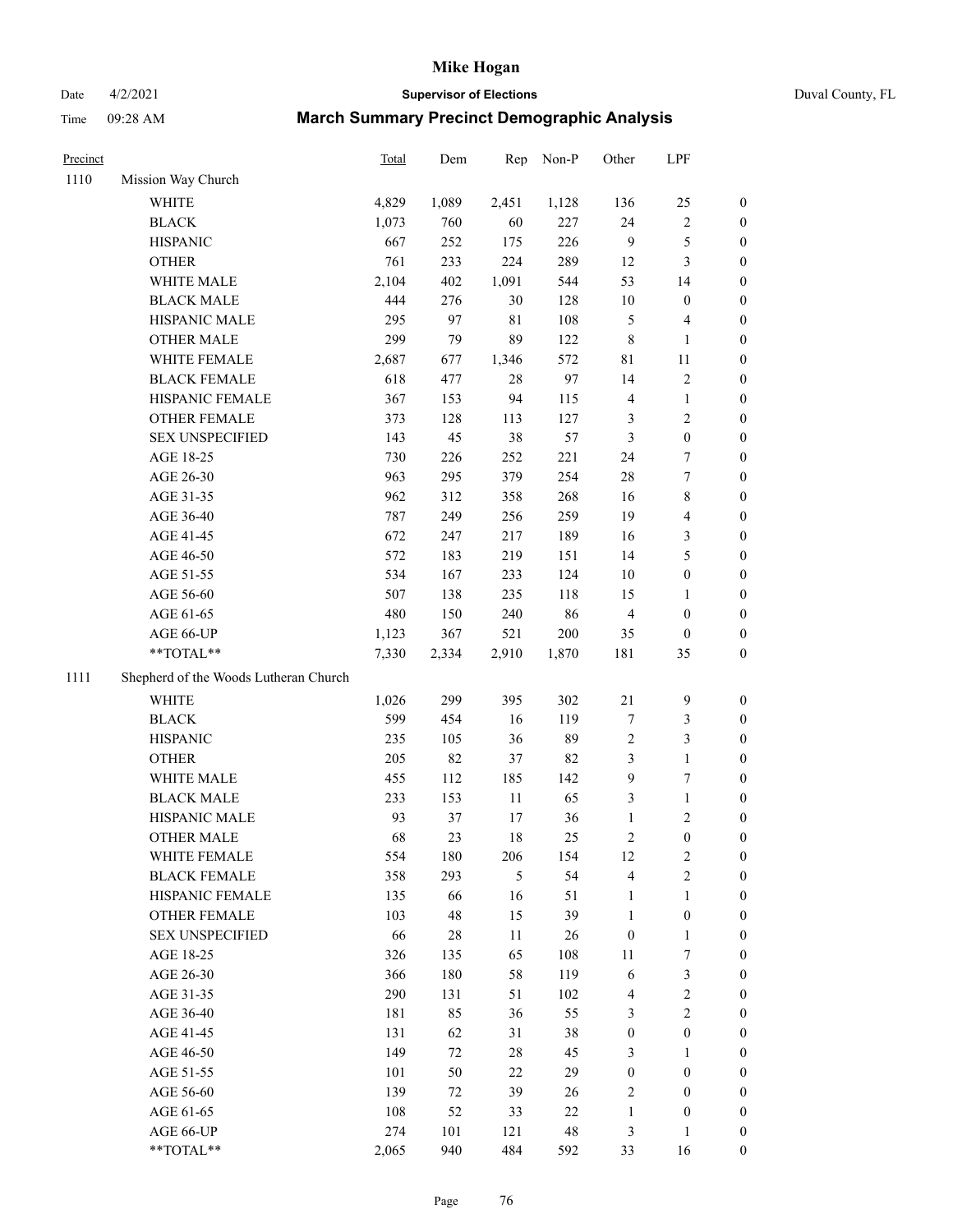# Date 4/2/2021 **Supervisor of Elections** Duval County, FL

| Precinct |                                                             | <b>Total</b> | Dem    | Rep    | Non-P  | Other                   | LPF              |                  |
|----------|-------------------------------------------------------------|--------------|--------|--------|--------|-------------------------|------------------|------------------|
| 1112     | Southeast Regional Library                                  |              |        |        |        |                         |                  |                  |
|          | <b>WHITE</b>                                                | 2,494        | 568    | 1,328  | 533    | 49                      | 16               | 0                |
|          | <b>BLACK</b>                                                | 497          | 358    | 26     | 101    | 11                      | $\mathbf{1}$     | 0                |
|          | <b>HISPANIC</b>                                             | 258          | $80\,$ | 82     | $88\,$ | 6                       | $\sqrt{2}$       | $\boldsymbol{0}$ |
|          | <b>OTHER</b>                                                | 620          | 232    | 141    | 237    | 9                       | $\mathbf{1}$     | $\boldsymbol{0}$ |
|          | WHITE MALE                                                  | 1,150        | 211    | 641    | 267    | 19                      | 12               | $\boldsymbol{0}$ |
|          | <b>BLACK MALE</b>                                           | 213          | 134    | 15     | 61     | 3                       | $\boldsymbol{0}$ | $\boldsymbol{0}$ |
|          | HISPANIC MALE                                               | 106          | 31     | 31     | 41     | $\mathbf{1}$            | $\sqrt{2}$       | $\boldsymbol{0}$ |
|          | <b>OTHER MALE</b>                                           | 269          | 84     | 71     | 108    | 5                       | $\mathbf{1}$     | $\boldsymbol{0}$ |
|          | WHITE FEMALE                                                | 1,323        | 354    | 676    | 261    | 29                      | $\mathfrak{Z}$   | $\boldsymbol{0}$ |
|          | <b>BLACK FEMALE</b>                                         | 279          | 220    | $11\,$ | 39     | 8                       | $\mathbf{1}$     | $\boldsymbol{0}$ |
|          | HISPANIC FEMALE                                             | 146          | 47     | 48     | 46     | 5                       | $\boldsymbol{0}$ | $\boldsymbol{0}$ |
|          | OTHER FEMALE                                                | 275          | 118    | 57     | 97     | 3                       | $\boldsymbol{0}$ | $\boldsymbol{0}$ |
|          | <b>SEX UNSPECIFIED</b>                                      | 108          | 39     | 27     | 39     | $\mathbf{2}$            | $\mathbf{1}$     | $\boldsymbol{0}$ |
|          | AGE 18-25                                                   | 561          | 196    | 189    | 149    | 25                      | $\sqrt{2}$       | $\boldsymbol{0}$ |
|          | AGE 26-30                                                   | 464          | 169    | 130    | 150    | $11\,$                  | $\overline{4}$   | $\boldsymbol{0}$ |
|          | AGE 31-35                                                   | 351          | 114    | 117    | 110    | 8                       | $\sqrt{2}$       | $\boldsymbol{0}$ |
|          | AGE 36-40                                                   | 312          | 106    | 112    | 86     | 5                       | 3                | $\boldsymbol{0}$ |
|          | AGE 41-45                                                   | 301          | 106    | 103    | 88     | 3                       | $\mathbf{1}$     | $\boldsymbol{0}$ |
|          | AGE 46-50                                                   | 361          | 110    | 152    | $87\,$ | 8                       | $\overline{4}$   | $\boldsymbol{0}$ |
|          | AGE 51-55                                                   | 323          | 84     | 154    | $80\,$ | 5                       | $\boldsymbol{0}$ | $\boldsymbol{0}$ |
|          | AGE 56-60                                                   | 331          | 93     | 175    | 59     | 3                       | $\mathbf{1}$     | $\boldsymbol{0}$ |
|          | AGE 61-65                                                   | 295          | 82     | 150    | 60     | $\overline{c}$          | $\mathbf{1}$     | $\boldsymbol{0}$ |
|          | AGE 66-UP                                                   | 570          | 178    | 295    | 90     | 5                       | $\sqrt{2}$       | $\boldsymbol{0}$ |
|          | $\mathrm{*}\mathrm{*} \mathrm{TOTAL} \mathrm{*} \mathrm{*}$ | 3,869        | 1,238  | 1,577  | 959    | 75                      | $20\,$           | $\boldsymbol{0}$ |
| 1113     | Deermeadows Church                                          |              |        |        |        |                         |                  |                  |
|          | <b>WHITE</b>                                                | 1,970        | 597    | 769    | 532    | 55                      | 17               | $\boldsymbol{0}$ |
|          | <b>BLACK</b>                                                | 1,197        | 867    | 47     | 260    | 22                      | $\mathbf{1}$     | $\boldsymbol{0}$ |
|          | <b>HISPANIC</b>                                             | 372          | 163    | 74     | 130    | 3                       | $\sqrt{2}$       | $\boldsymbol{0}$ |
|          | <b>OTHER</b>                                                | 385          | 169    | 64     | 142    | 8                       | $\sqrt{2}$       | $\boldsymbol{0}$ |
|          | WHITE MALE                                                  | 895          | 248    | 363    | 256    | 19                      | $\boldsymbol{9}$ | $\boldsymbol{0}$ |
|          | <b>BLACK MALE</b>                                           | 480          | 315    | 21     | 137    | $\boldsymbol{7}$        | $\boldsymbol{0}$ | $\boldsymbol{0}$ |
|          | HISPANIC MALE                                               | 173          | 75     | 40     | 54     | $\overline{\mathbf{c}}$ | $\sqrt{2}$       | $\boldsymbol{0}$ |
|          | <b>OTHER MALE</b>                                           | 153          | 52     | 33     | 64     | 3                       | $\mathbf{1}$     | $\boldsymbol{0}$ |
|          | WHITE FEMALE                                                | 1,054        | 343    | 401    | 267    | 35                      | 8                | 0                |
|          | <b>BLACK FEMALE</b>                                         | 704          | 540    | 26     | 122    | 15                      | $\mathbf{1}$     | $\boldsymbol{0}$ |
|          | HISPANIC FEMALE                                             | 189          | 81     | 33     | 74     | 1                       | $\boldsymbol{0}$ | $\overline{0}$   |
|          | OTHER FEMALE                                                | 176          | 97     | 25     | 49     | 4                       | $\mathbf{1}$     | $\overline{0}$   |
|          | <b>SEX UNSPECIFIED</b>                                      | 100          | 45     | 12     | 41     | 2                       | $\boldsymbol{0}$ | 0                |
|          | AGE 18-25                                                   | 594          | 257    | 108    | 201    | 23                      | $\mathfrak s$    | 0                |
|          | AGE 26-30                                                   | 704          | 324    | 130    | 226    | 18                      | 6                | 0                |
|          | AGE 31-35                                                   | 517          | 247    | 94     | 157    | 13                      | 6                | 0                |
|          | AGE 36-40                                                   | 364          | 169    | 66     | 117    | 9                       | $\mathfrak{Z}$   | 0                |
|          | AGE 41-45                                                   | 281          | 148    | 49     | 78     | 6                       | $\boldsymbol{0}$ | 0                |
|          | AGE 46-50                                                   | 262          | 118    | 84     | 57     | 3                       | $\boldsymbol{0}$ | 0                |
|          | AGE 51-55                                                   | 262          | 140    | 53     | 64     | 4                       | $\mathbf{1}$     | 0                |
|          | AGE 56-60                                                   | 246          | 104    | 83     | 55     | 4                       | $\boldsymbol{0}$ | $\boldsymbol{0}$ |
|          | AGE 61-65                                                   | 199          | 87     | 68     | 39     | 4                       | 1                | $\boldsymbol{0}$ |
|          | AGE 66-UP                                                   | 495          | 202    | 219    | 70     | 4                       | $\boldsymbol{0}$ | 0                |
|          | **TOTAL**                                                   | 3,924        | 1,796  | 954    | 1,064  | 88                      | $22\,$           | $\boldsymbol{0}$ |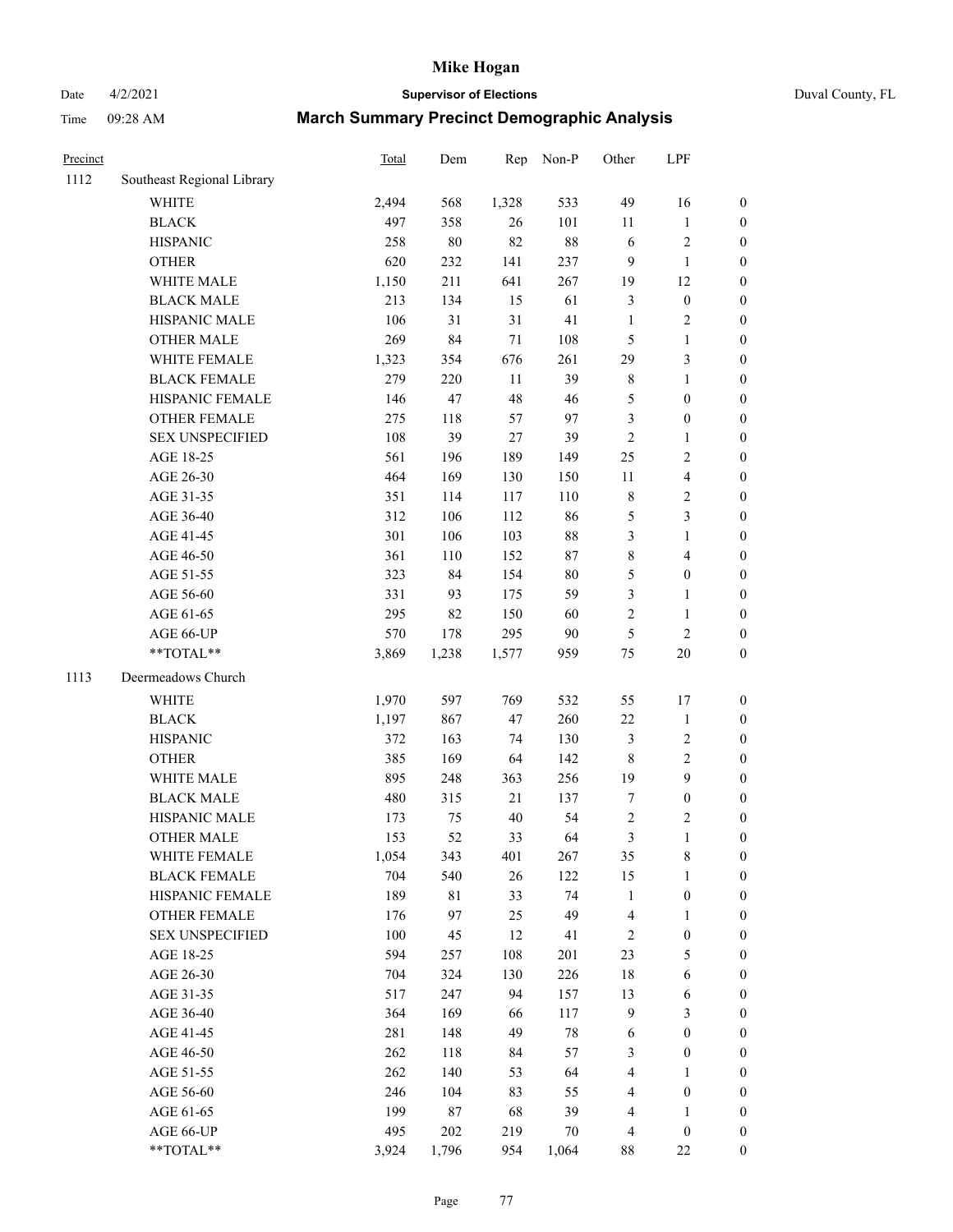# Date 4/2/2021 **Supervisor of Elections** Duval County, FL

| Precinct |                           | <b>Total</b> | Dem         |        | Rep Non-P | Other            | LPF              |                  |
|----------|---------------------------|--------------|-------------|--------|-----------|------------------|------------------|------------------|
| 1114     | The Salem Center          |              |             |        |           |                  |                  |                  |
|          | <b>WHITE</b>              | 2,393        | 684         | 1,051  | 574       | 66               | 18               | 0                |
|          | <b>BLACK</b>              | 916          | 682         | 23     | 191       | 17               | $\mathfrak{Z}$   | $\boldsymbol{0}$ |
|          | <b>HISPANIC</b>           | 377          | 135         | 75     | 162       | $\overline{4}$   | $\mathbf{1}$     | $\boldsymbol{0}$ |
|          | <b>OTHER</b>              | 479          | 177         | 101    | 188       | 11               | $\sqrt{2}$       | $\boldsymbol{0}$ |
|          | WHITE MALE                | 1,037        | 262         | 477    | 258       | $27\,$           | 13               | $\boldsymbol{0}$ |
|          | <b>BLACK MALE</b>         | 341          | 233         | 6      | 96        | 5                | 1                | $\boldsymbol{0}$ |
|          | HISPANIC MALE             | 177          | 52          | 47     | 76        | 2                | $\boldsymbol{0}$ | $\boldsymbol{0}$ |
|          | <b>OTHER MALE</b>         | 192          | 56          | $47\,$ | 83        | 5                | $\mathbf{1}$     | $\boldsymbol{0}$ |
|          | WHITE FEMALE              | 1,320        | 406         | 568    | 305       | 36               | $\mathfrak s$    | $\boldsymbol{0}$ |
|          | <b>BLACK FEMALE</b>       | 558          | 440         | 16     | $88\,$    | 12               | $\sqrt{2}$       | 0                |
|          | HISPANIC FEMALE           | 197          | $8\sqrt{1}$ | 28     | 85        | $\sqrt{2}$       | $\mathbf{1}$     | 0                |
|          | OTHER FEMALE              | 219          | 101         | 41     | $70\,$    | $\sqrt{6}$       | $\mathbf{1}$     | $\boldsymbol{0}$ |
|          | <b>SEX UNSPECIFIED</b>    | 124          | 47          | $20\,$ | 54        | 3                | $\boldsymbol{0}$ | $\boldsymbol{0}$ |
|          | AGE 18-25                 | 661          | 263         | 168    | 199       | $25\,$           | 6                | $\boldsymbol{0}$ |
|          | AGE 26-30                 | 836          | 342         | 204    | 268       | 19               | $\mathfrak{Z}$   | $\boldsymbol{0}$ |
|          | AGE 31-35                 | 549          | 227         | 127    | 178       | 12               | 5                | $\boldsymbol{0}$ |
|          | AGE 36-40                 | 340          | 155         | 82     | 93        | $\boldsymbol{7}$ | $\mathfrak{Z}$   | $\boldsymbol{0}$ |
|          | AGE 41-45                 | 292          | 112         | 73     | 96        | 9                | $\sqrt{2}$       | $\boldsymbol{0}$ |
|          | AGE 46-50                 | 243          | 101         | 60     | $76\,$    | 3                | $\mathfrak{Z}$   | $\boldsymbol{0}$ |
|          | AGE 51-55                 | 236          | 108         | 77     | $44\,$    | 7                | $\boldsymbol{0}$ | $\boldsymbol{0}$ |
|          | AGE 56-60                 | 227          | 82          | 101    | 39        | 5                | $\boldsymbol{0}$ | 0                |
|          | AGE 61-65                 | 200          | 68          | 85     | 39        | 8                | $\boldsymbol{0}$ | 0                |
|          | AGE 66-UP                 | 581          | 220         | 273    | 83        | 3                | $\mathbf{2}$     | $\boldsymbol{0}$ |
|          | $**TOTAL**$               | 4,165        | 1,678       | 1,250  | 1,115     | 98               | 24               | $\boldsymbol{0}$ |
| 1115     | Bartram Springs Clubhouse |              |             |        |           |                  |                  |                  |
|          | <b>WHITE</b>              | 2,752        | 563         | 1,460  | 665       | 43               | 21               | $\boldsymbol{0}$ |
|          | <b>BLACK</b>              | 714          | 525         | 39     | 141       | 9                | $\boldsymbol{0}$ | $\boldsymbol{0}$ |
|          | <b>HISPANIC</b>           | 357          | 128         | 89     | 138       | $\sqrt{2}$       | $\boldsymbol{0}$ | $\boldsymbol{0}$ |
|          | <b>OTHER</b>              | 590          | 199         | 173    | 206       | $10\,$           | $\mathfrak{2}$   | $\boldsymbol{0}$ |
|          | WHITE MALE                | 1,293        | 212         | 712    | 331       | 23               | 15               | $\boldsymbol{0}$ |
|          | <b>BLACK MALE</b>         | 307          | 208         | 25     | 68        | $\sqrt{6}$       | $\boldsymbol{0}$ | $\boldsymbol{0}$ |
|          | HISPANIC MALE             | 165          | 52          | 45     | 68        | $\boldsymbol{0}$ | $\boldsymbol{0}$ | 0                |
|          | <b>OTHER MALE</b>         | 238          | 71          | 77     | 87        | 2                | $\mathbf{1}$     | $\boldsymbol{0}$ |
|          | WHITE FEMALE              | 1,435        | 347         | 736    | 326       | 20               | 6                | 0                |
|          | <b>BLACK FEMALE</b>       | 401          | 312         | 14     | 73        | 2                | $\boldsymbol{0}$ | $\boldsymbol{0}$ |
|          | HISPANIC FEMALE           | 186          | 73          | 42     | 69        | $\overline{c}$   | $\boldsymbol{0}$ | $\overline{0}$   |
|          | <b>OTHER FEMALE</b>       | 287          | 109         | 82     | $88\,$    | 7                | $\mathbf{1}$     | $\overline{0}$   |
|          | <b>SEX UNSPECIFIED</b>    | 101          | 31          | 28     | $40\,$    | $\overline{c}$   | $\boldsymbol{0}$ | 0                |
|          | AGE 18-25                 | 513          | 188         | 159    | 148       | 16               | $\sqrt{2}$       | 0                |
|          | AGE 26-30                 | 404          | 140         | 131    | 123       | 8                | $\sqrt{2}$       | 0                |
|          | AGE 31-35                 | 463          | 145         | 148    | 158       | 6                | 6                | 0                |
|          | AGE 36-40                 | 493          | 139         | 195    | 149       | 8                | $\sqrt{2}$       | 0                |
|          | AGE 41-45                 | 507          | 153         | 194    | 147       | 7                | 6                | 0                |
|          | AGE 46-50                 | 473          | 149         | 194    | 125       | 3                | $\sqrt{2}$       | 0                |
|          | AGE 51-55                 | 405          | 124         | 181    | 96        | 3                | $\mathbf{1}$     | $\boldsymbol{0}$ |
|          | AGE 56-60                 | 369          | 115         | 182    | 66        | 4                | $\sqrt{2}$       | $\overline{0}$   |
|          | AGE 61-65                 | 265          | 92          | 131    | 38        | 4                | $\boldsymbol{0}$ | $\overline{0}$   |
|          | AGE 66-UP                 | 521          | 170         | 246    | 100       | 5                | $\boldsymbol{0}$ | $\boldsymbol{0}$ |
|          | **TOTAL**                 | 4,413        | 1,415       | 1,761  | 1,150     | 64               | 23               | $\boldsymbol{0}$ |
|          |                           |              |             |        |           |                  |                  |                  |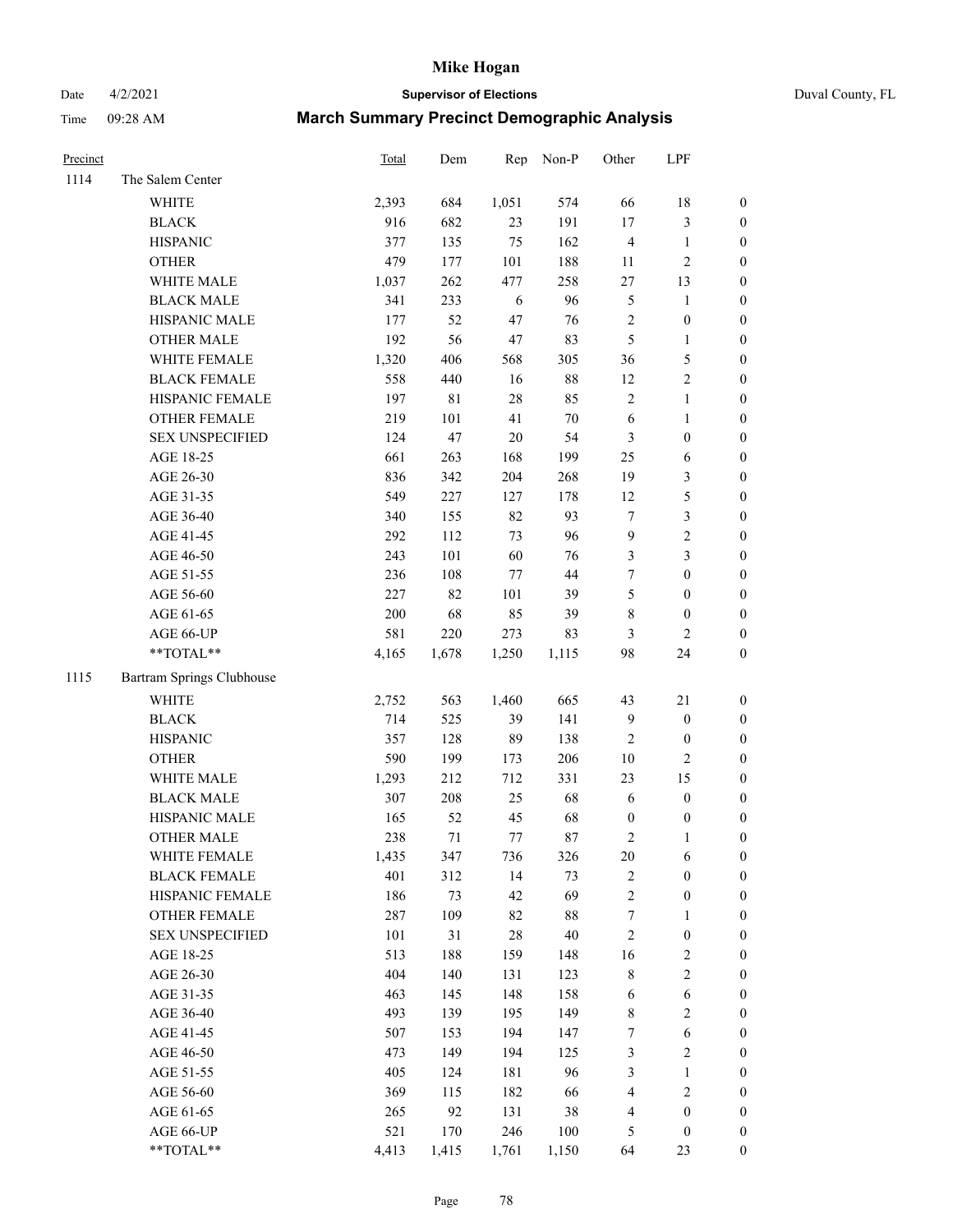# Date 4/2/2021 **Supervisor of Elections** Duval County, FL

| Precinct |                                                 | Total       | Dem    | Rep            | Non-P          | Other                   | LPF              |                  |
|----------|-------------------------------------------------|-------------|--------|----------------|----------------|-------------------------|------------------|------------------|
| 1116     | First Baptist Church of Jacksonville at Nocatee |             |        |                |                |                         |                  |                  |
|          | <b>WHITE</b>                                    | 1,709       | 381    | 941            | 340            | 42                      | $\mathfrak s$    | $\boldsymbol{0}$ |
|          | <b>BLACK</b>                                    | 79          | 54     | $\sqrt{6}$     | 16             | 3                       | $\boldsymbol{0}$ | $\boldsymbol{0}$ |
|          | <b>HISPANIC</b>                                 | 88          | 31     | 35             | $22\,$         | $\boldsymbol{0}$        | $\boldsymbol{0}$ | $\boldsymbol{0}$ |
|          | <b>OTHER</b>                                    | 109         | 29     | 38             | 41             | $\boldsymbol{0}$        | $\mathbf{1}$     | $\boldsymbol{0}$ |
|          | WHITE MALE                                      | 819         | 144    | 470            | 178            | 24                      | $\mathfrak{Z}$   | $\boldsymbol{0}$ |
|          | <b>BLACK MALE</b>                               | 42          | 26     | $\mathfrak{Z}$ | $11\,$         | $\sqrt{2}$              | $\boldsymbol{0}$ | $\boldsymbol{0}$ |
|          | HISPANIC MALE                                   | 41          | 14     | 16             | $11\,$         | $\boldsymbol{0}$        | $\boldsymbol{0}$ | $\boldsymbol{0}$ |
|          | <b>OTHER MALE</b>                               | 42          | 13     | 13             | 15             | $\boldsymbol{0}$        | $\mathbf{1}$     | 0                |
|          | WHITE FEMALE                                    | 881         | 236    | 465            | 160            | $18\,$                  | $\sqrt{2}$       | 0                |
|          | <b>BLACK FEMALE</b>                             | 37          | $28\,$ | $\mathfrak{Z}$ | 5              | $\mathbf{1}$            | $\boldsymbol{0}$ | $\boldsymbol{0}$ |
|          | HISPANIC FEMALE                                 | 46          | 17     | 19             | $10\,$         | $\boldsymbol{0}$        | $\boldsymbol{0}$ | $\boldsymbol{0}$ |
|          | OTHER FEMALE                                    | 51          | 14     | $20\,$         | 17             | $\boldsymbol{0}$        | $\boldsymbol{0}$ | $\boldsymbol{0}$ |
|          | <b>SEX UNSPECIFIED</b>                          | 26          | 3      | 11             | 12             | $\boldsymbol{0}$        | $\boldsymbol{0}$ | $\boldsymbol{0}$ |
|          | AGE 18-25                                       | 126         | 43     | 43             | 33             | 5                       | $\sqrt{2}$       | $\boldsymbol{0}$ |
|          | AGE 26-30                                       | $8\sqrt{1}$ | 16     | 35             | $28\,$         | $\mathbf{1}$            | $\mathbf{1}$     | $\boldsymbol{0}$ |
|          | AGE 31-35                                       | 125         | 33     | 52             | 39             | $\mathbf{1}$            | $\boldsymbol{0}$ | $\boldsymbol{0}$ |
|          | AGE 36-40                                       | 132         | 33     | 57             | 39             | $\mathbf{1}$            | $\sqrt{2}$       | $\boldsymbol{0}$ |
|          | AGE 41-45                                       | 121         | 29     | 50             | 41             | $\mathbf{1}$            | $\boldsymbol{0}$ | 0                |
|          | AGE 46-50                                       | 114         | 33     | 47             | 29             | 5                       | $\boldsymbol{0}$ | 0                |
|          | AGE 51-55                                       | 178         | 37     | $88\,$         | 47             | $\sqrt{6}$              | $\boldsymbol{0}$ | $\boldsymbol{0}$ |
|          | AGE 56-60                                       | 212         | 46     | 125            | 35             | 5                       | $\mathbf{1}$     | $\boldsymbol{0}$ |
|          | AGE 61-65                                       | 230         | 61     | 129            | 38             | $\overline{c}$          | $\boldsymbol{0}$ | $\boldsymbol{0}$ |
|          | AGE 66-UP                                       | 666         | 164    | 394            | 90             | $18\,$                  | $\boldsymbol{0}$ | $\boldsymbol{0}$ |
|          | $**TOTAL**$                                     | 1,985       | 495    | 1,020          | 419            | 45                      | 6                | $\boldsymbol{0}$ |
| 1201     | Church of God Marietta                          |             |        |                |                |                         |                  |                  |
|          | WHITE                                           | 2,294       | 393    | 1,502          | 373            | 17                      | $\boldsymbol{9}$ | $\boldsymbol{0}$ |
|          | <b>BLACK</b>                                    | 388         | 302    | 25             | 55             | 3                       | $\mathfrak{Z}$   | $\boldsymbol{0}$ |
|          | <b>HISPANIC</b>                                 | 123         | 55     | 41             | 26             | $\mathbf{1}$            | $\boldsymbol{0}$ | $\boldsymbol{0}$ |
|          | <b>OTHER</b>                                    | 198         | 50     | 84             | 60             | $\overline{4}$          | $\boldsymbol{0}$ | $\boldsymbol{0}$ |
|          | WHITE MALE                                      | 1,047       | 157    | 702            | 174            | $10\,$                  | $\overline{4}$   | 0                |
|          | <b>BLACK MALE</b>                               | 172         | 123    | 17             | 30             | $\mathbf{1}$            | $\mathbf{1}$     | 0                |
|          | HISPANIC MALE                                   | 55          | 27     | 19             | $\overline{9}$ | $\boldsymbol{0}$        | $\boldsymbol{0}$ | 0                |
|          | <b>OTHER MALE</b>                               | 76          | 19     | 36             | 21             | $\boldsymbol{0}$        | $\boldsymbol{0}$ | $\boldsymbol{0}$ |
|          | WHITE FEMALE                                    | 1,222       | 232    | 785            | 193            | 7                       | 5                | $\boldsymbol{0}$ |
|          | <b>BLACK FEMALE</b>                             | 208         | 173    | $\,8\,$        | 23             | $\overline{c}$          | $\overline{2}$   | $\overline{0}$   |
|          | HISPANIC FEMALE                                 | 65          | 26     | $22\,$         | 16             | $\mathbf{1}$            | $\boldsymbol{0}$ | 0                |
|          | <b>OTHER FEMALE</b>                             | 80          | 26     | 33             | $17$           | $\overline{\mathbf{4}}$ | $\boldsymbol{0}$ | 0                |
|          | <b>SEX UNSPECIFIED</b>                          | 78          | 17     | $30\,$         | 31             | $\boldsymbol{0}$        | $\boldsymbol{0}$ | 0                |
|          | AGE 18-25                                       | 270         | 67     | 119            | 74             | $\,$ 8 $\,$             | $\sqrt{2}$       | 0                |
|          | AGE 26-30                                       | 230         | 45     | 119            | 64             | 2                       | $\boldsymbol{0}$ | 0                |
|          | AGE 31-35                                       | 236         | 64     | 101            | 65             | 5                       | $\mathbf{1}$     | 0                |
|          | AGE 36-40                                       | 235         | 54     | 124            | 54             | $\mathbf{1}$            | $\sqrt{2}$       | 0                |
|          | AGE 41-45                                       | 209         | 69     | $87\,$         | 52             | $\boldsymbol{0}$        | $\mathbf{1}$     | 0                |
|          | AGE 46-50                                       | 201         | 52     | 112            | 32             | 3                       | $\sqrt{2}$       | $\boldsymbol{0}$ |
|          | AGE 51-55                                       | 250         | 65     | 142            | 39             | 3                       | $\mathbf{1}$     | $\overline{0}$   |
|          | AGE 56-60                                       | 290         | 79     | 170            | 39             | $\overline{c}$          | $\boldsymbol{0}$ | 0                |
|          | AGE 61-65                                       | 302         | 87     | 178            | 36             | $\mathbf{1}$            | $\boldsymbol{0}$ | 0                |
|          | AGE 66-UP                                       | 780         | 218    | 500            | 59             | $\boldsymbol{0}$        | 3                | 0                |
|          | **TOTAL**                                       | 3,003       | 800    | 1,652          | 514            | 25                      | 12               | $\boldsymbol{0}$ |
|          |                                                 |             |        |                |                |                         |                  |                  |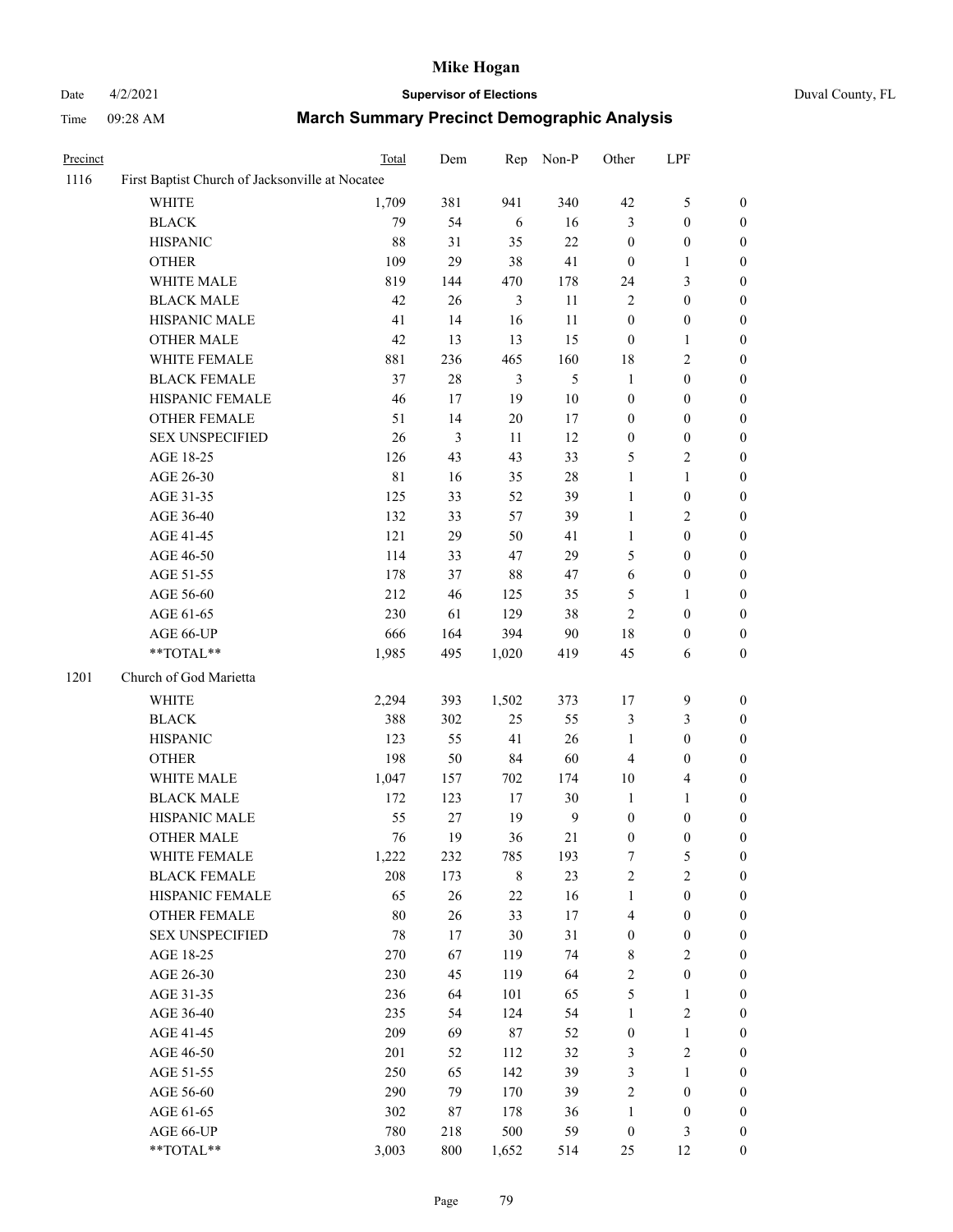# Date 4/2/2021 **Supervisor of Elections** Duval County, FL

| Precinct |                                | Total       | Dem              | Rep            | Non-P       | Other            | LPF              |                  |
|----------|--------------------------------|-------------|------------------|----------------|-------------|------------------|------------------|------------------|
| 1202     | Hillcrest at Crystal Springs   |             |                  |                |             |                  |                  |                  |
|          | <b>WHITE</b>                   | 1,622       | 252              | 1,138          | 206         | 17               | $\mathbf{9}$     | 0                |
|          | <b>BLACK</b>                   | 603         | 481              | 26             | 90          | 6                | $\boldsymbol{0}$ | 0                |
|          | <b>HISPANIC</b>                | 83          | 27               | 34             | 21          | $\mathbf{1}$     | $\boldsymbol{0}$ | $\boldsymbol{0}$ |
|          | <b>OTHER</b>                   | 178         | 48               | 75             | 55          | $\boldsymbol{0}$ | $\boldsymbol{0}$ | $\boldsymbol{0}$ |
|          | WHITE MALE                     | 782         | 111              | 552            | 106         | 9                | $\overline{4}$   | $\boldsymbol{0}$ |
|          | <b>BLACK MALE</b>              | 273         | 206              | 16             | 50          | $\mathbf{1}$     | $\boldsymbol{0}$ | $\boldsymbol{0}$ |
|          | HISPANIC MALE                  | 42          | 14               | $18\,$         | $10\,$      | $\boldsymbol{0}$ | $\boldsymbol{0}$ | $\boldsymbol{0}$ |
|          | <b>OTHER MALE</b>              | 60          | 14               | 30             | 16          | $\boldsymbol{0}$ | $\boldsymbol{0}$ | $\boldsymbol{0}$ |
|          | WHITE FEMALE                   | 809         | 136              | 570            | $90\,$      | 8                | 5                | $\boldsymbol{0}$ |
|          | <b>BLACK FEMALE</b>            | 321         | 268              | 9              | 39          | 5                | $\boldsymbol{0}$ | $\boldsymbol{0}$ |
|          | HISPANIC FEMALE                | 38          | $11\,$           | 15             | 11          | $\mathbf{1}$     | $\boldsymbol{0}$ | $\boldsymbol{0}$ |
|          | OTHER FEMALE                   | $8\sqrt{1}$ | 29               | 33             | 19          | $\boldsymbol{0}$ | $\boldsymbol{0}$ | $\boldsymbol{0}$ |
|          | <b>SEX UNSPECIFIED</b>         | $80\,$      | 19               | 30             | 31          | $\boldsymbol{0}$ | $\boldsymbol{0}$ | $\boldsymbol{0}$ |
|          | AGE 18-25                      | 271         | 85               | 113            | 65          | 6                | $\sqrt{2}$       | $\boldsymbol{0}$ |
|          | AGE 26-30                      | 209         | 60               | 93             | 50          | 6                | $\boldsymbol{0}$ | $\boldsymbol{0}$ |
|          | AGE 31-35                      | 161         | 50               | 66             | $44\,$      | $\boldsymbol{0}$ | $\mathbf{1}$     | $\boldsymbol{0}$ |
|          | AGE 36-40                      | 200         | 65               | 103            | 29          | $\mathbf{1}$     | $\sqrt{2}$       | $\boldsymbol{0}$ |
|          | AGE 41-45                      | 171         | 54               | 86             | $28\,$      | $\sqrt{2}$       | $\mathbf{1}$     | $\boldsymbol{0}$ |
|          | AGE 46-50                      | 166         | 45               | 86             | 31          | 3                | $\mathbf{1}$     | $\boldsymbol{0}$ |
|          | AGE 51-55                      | 240         | 87               | 119            | 29          | $\mathfrak{Z}$   | $\sqrt{2}$       | 0                |
|          | AGE 56-60                      | 302         | 105              | 166            | $30\,$      | $\mathbf{1}$     | $\boldsymbol{0}$ | 0                |
|          | AGE 61-65                      | 245         | 82               | 142            | $20\,$      | $\mathbf{1}$     | $\boldsymbol{0}$ | $\boldsymbol{0}$ |
|          | AGE 66-UP                      | 521         | 175              | 299            | $46\,$      | $\mathbf{1}$     | $\boldsymbol{0}$ | $\boldsymbol{0}$ |
|          | **TOTAL**                      | 2,486       | $808\,$          | 1,273          | 372         | 24               | 9                | $\boldsymbol{0}$ |
| 1203     | Leroy D. Clemons Senior Center |             |                  |                |             |                  |                  |                  |
|          | <b>WHITE</b>                   | 1,177       | 170              | 785            | 204         | 9                | $\boldsymbol{9}$ | $\boldsymbol{0}$ |
|          | <b>BLACK</b>                   | 121         | 97               | 5              | 19          | $\boldsymbol{0}$ | $\boldsymbol{0}$ | $\boldsymbol{0}$ |
|          | <b>HISPANIC</b>                | 37          | $\boldsymbol{7}$ | 16             | 14          | $\boldsymbol{0}$ | $\boldsymbol{0}$ | $\boldsymbol{0}$ |
|          | <b>OTHER</b>                   | 62          | 11               | 25             | 25          | $\mathbf{1}$     | $\boldsymbol{0}$ | $\boldsymbol{0}$ |
|          | WHITE MALE                     | 548         | 66               | 381            | 91          | $\sqrt{6}$       | $\overline{4}$   | $\boldsymbol{0}$ |
|          | <b>BLACK MALE</b>              | 55          | 43               | $\overline{4}$ | $\,$ 8 $\,$ | $\boldsymbol{0}$ | $\boldsymbol{0}$ | $\boldsymbol{0}$ |
|          | HISPANIC MALE                  | $20\,$      | $\overline{4}$   | 9              | 7           | $\boldsymbol{0}$ | $\boldsymbol{0}$ | 0                |
|          | <b>OTHER MALE</b>              | 24          | 3                | 11             | 9           | $\mathbf{1}$     | $\boldsymbol{0}$ | $\boldsymbol{0}$ |
|          | WHITE FEMALE                   | 615         | 101              | 396            | 110         | 3                | 5                | 0                |
|          | <b>BLACK FEMALE</b>            | 62          | 52               | $\mathbf{1}$   | 9           | $\boldsymbol{0}$ | $\boldsymbol{0}$ | $\overline{0}$   |
|          | HISPANIC FEMALE                | 16          | $\mathfrak{Z}$   | 7              | $\sqrt{6}$  | $\boldsymbol{0}$ | $\boldsymbol{0}$ | $\overline{0}$   |
|          | OTHER FEMALE                   | 23          | 7                | 9              | 7           | $\boldsymbol{0}$ | $\boldsymbol{0}$ | $\overline{0}$   |
|          | <b>SEX UNSPECIFIED</b>         | 34          | 6                | 13             | 15          | $\boldsymbol{0}$ | $\boldsymbol{0}$ | 0                |
|          | AGE 18-25                      | 127         | 24               | 65             | 35          | $\mathbf{1}$     | $\sqrt{2}$       | 0                |
|          | AGE 26-30                      | 124         | 23               | 69             | $30\,$      | $\boldsymbol{0}$ | $\overline{c}$   | 0                |
|          | AGE 31-35                      | 126         | 21               | 65             | 37          | 3                | $\boldsymbol{0}$ | 0                |
|          | AGE 36-40                      | 123         | $20\,$           | 70             | $28\,$      | 3                | $\sqrt{2}$       | 0                |
|          | AGE 41-45                      | 87          | 9                | 55             | 23          | $\boldsymbol{0}$ | $\boldsymbol{0}$ | 0                |
|          | AGE 46-50                      | 108         | 13               | 68             | 26          | $\boldsymbol{0}$ | $\mathbf{1}$     | 0                |
|          | AGE 51-55                      | 115         | 26               | 67             | 21          | $\boldsymbol{0}$ | $\mathbf{1}$     | 0                |
|          | AGE 56-60                      | 155         | 35               | 101            | 19          | $\boldsymbol{0}$ | $\boldsymbol{0}$ | $\overline{0}$   |
|          | AGE 61-65                      | 153         | 30               | 94             | 25          | 3                | $\mathbf{1}$     | $\overline{0}$   |
|          | AGE 66-UP                      | 279         | 84               | 177            | 18          | $\boldsymbol{0}$ | $\boldsymbol{0}$ | 0                |
|          | **TOTAL**                      | 1,397       | 285              | 831            | 262         | 10               | 9                | $\boldsymbol{0}$ |
|          |                                |             |                  |                |             |                  |                  |                  |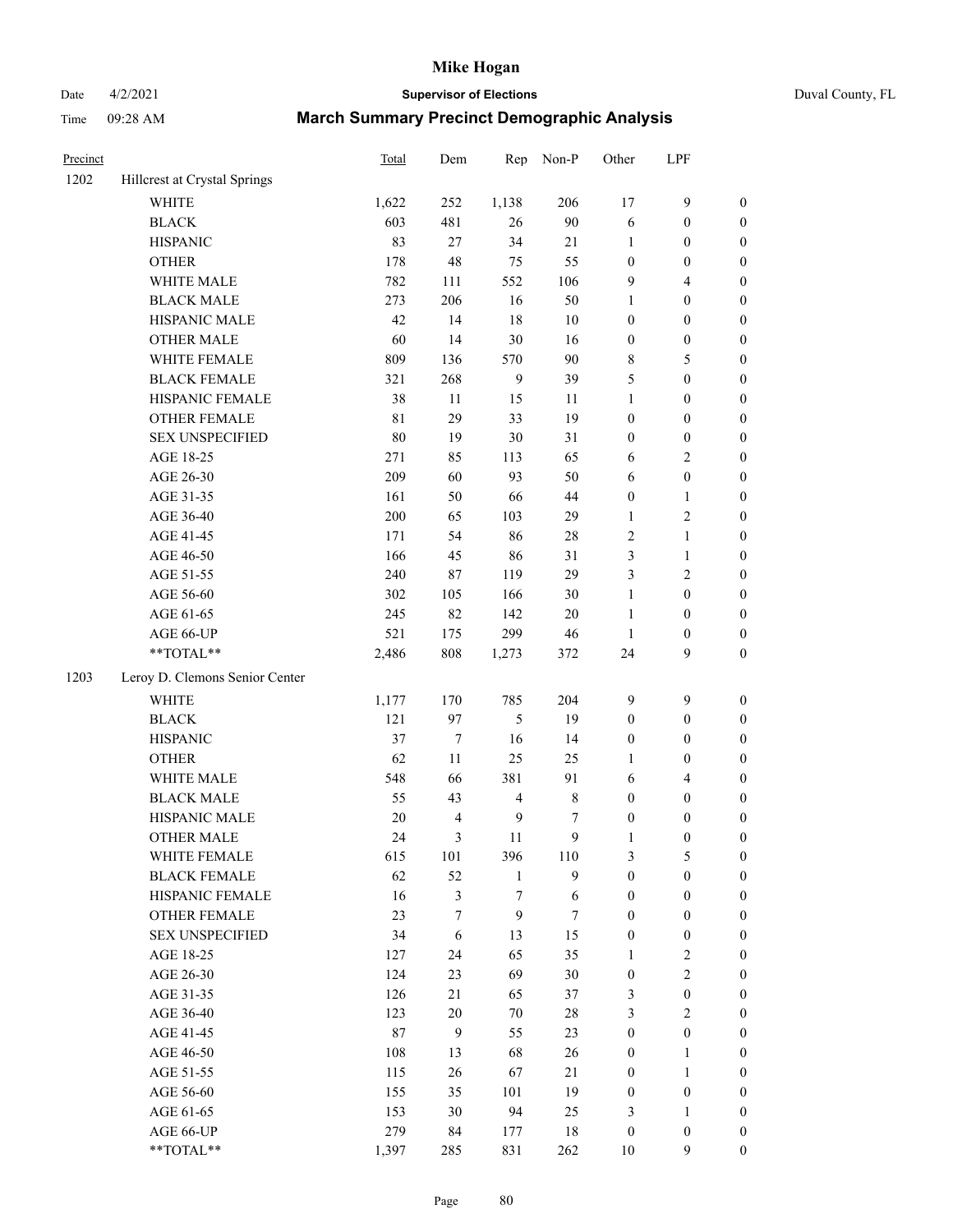# Date 4/2/2021 **Supervisor of Elections** Duval County, FL

| Precinct |                                                             | <b>Total</b> | Dem          | Rep              | Non-P       | Other                   | LPF              |                  |
|----------|-------------------------------------------------------------|--------------|--------------|------------------|-------------|-------------------------|------------------|------------------|
| 1204     | Maxville Community Center                                   |              |              |                  |             |                         |                  |                  |
|          | <b>WHITE</b>                                                | 1,638        | 236          | 1,103            | 273         | 18                      | $\,$ 8 $\,$      | 0                |
|          | <b>BLACK</b>                                                | 391          | 316          | 16               | 57          | $\overline{c}$          | $\boldsymbol{0}$ | $\boldsymbol{0}$ |
|          | <b>HISPANIC</b>                                             | 77           | 25           | $28\,$           | 24          | $\boldsymbol{0}$        | $\boldsymbol{0}$ | $\boldsymbol{0}$ |
|          | <b>OTHER</b>                                                | 121          | 33           | 43               | 43          | $\boldsymbol{0}$        | $\sqrt{2}$       | $\boldsymbol{0}$ |
|          | WHITE MALE                                                  | 770          | $88\,$       | 542              | 129         | 5                       | 6                | $\boldsymbol{0}$ |
|          | <b>BLACK MALE</b>                                           | 165          | 129          | $\,8\,$          | 26          | $\overline{c}$          | $\boldsymbol{0}$ | $\boldsymbol{0}$ |
|          | HISPANIC MALE                                               | 40           | $\mathbf{9}$ | 19               | 12          | $\boldsymbol{0}$        | $\boldsymbol{0}$ | $\boldsymbol{0}$ |
|          | <b>OTHER MALE</b>                                           | 47           | $11\,$       | 18               | 16          | $\boldsymbol{0}$        | $\sqrt{2}$       | $\boldsymbol{0}$ |
|          | WHITE FEMALE                                                | 844          | 145          | 541              | 143         | 13                      | $\sqrt{2}$       | $\boldsymbol{0}$ |
|          | <b>BLACK FEMALE</b>                                         | 219          | 181          | 7                | 31          | $\boldsymbol{0}$        | $\boldsymbol{0}$ | $\boldsymbol{0}$ |
|          | HISPANIC FEMALE                                             | 35           | 14           | $\boldsymbol{9}$ | 12          | $\boldsymbol{0}$        | $\boldsymbol{0}$ | $\boldsymbol{0}$ |
|          | <b>OTHER FEMALE</b>                                         | 44           | 17           | 13               | 14          | $\boldsymbol{0}$        | $\boldsymbol{0}$ | $\boldsymbol{0}$ |
|          | <b>SEX UNSPECIFIED</b>                                      | 63           | 16           | 33               | 14          | $\boldsymbol{0}$        | $\boldsymbol{0}$ | $\boldsymbol{0}$ |
|          | AGE 18-25                                                   | 276          | 65           | 137              | 70          | 4                       | $\boldsymbol{0}$ | $\boldsymbol{0}$ |
|          | AGE 26-30                                                   | 185          | 36           | 94               | 49          | $\overline{\mathbf{c}}$ | $\overline{4}$   | $\boldsymbol{0}$ |
|          | AGE 31-35                                                   | 199          | 47           | 87               | 60          | 3                       | $\sqrt{2}$       | $\boldsymbol{0}$ |
|          | AGE 36-40                                                   | 193          | 77           | 78               | 34          | 3                       | $\mathbf{1}$     | $\boldsymbol{0}$ |
|          | AGE 41-45                                                   | 180          | 62           | 66               | $\sqrt{48}$ | $\mathbf{1}$            | 3                | $\boldsymbol{0}$ |
|          | AGE 46-50                                                   | 178          | 48           | 104              | $25\,$      | $\mathbf{1}$            | $\boldsymbol{0}$ | $\boldsymbol{0}$ |
|          | AGE 51-55                                                   | 206          | 54           | 114              | 34          | 4                       | $\boldsymbol{0}$ | $\boldsymbol{0}$ |
|          | AGE 56-60                                                   | 236          | 59           | 151              | 25          | $\mathbf{1}$            | $\boldsymbol{0}$ | $\boldsymbol{0}$ |
|          | AGE 61-65                                                   | 190          | 57           | 109              | 24          | $\boldsymbol{0}$        | $\boldsymbol{0}$ | $\boldsymbol{0}$ |
|          | AGE 66-UP                                                   | 384          | 105          | 250              | $28\,$      | 1                       | $\boldsymbol{0}$ | $\boldsymbol{0}$ |
|          | $\mathrm{*}\mathrm{*} \mathrm{TOTAL} \mathrm{*} \mathrm{*}$ | 2,227        | 610          | 1,190            | 397         | $20\,$                  | $10\,$           | $\boldsymbol{0}$ |
| 1205     | Midnight Cry Ministries                                     |              |              |                  |             |                         |                  |                  |
|          | <b>WHITE</b>                                                | 2,217        | 418          | 1,280            | 473         | $30\,$                  | 16               | $\boldsymbol{0}$ |
|          | <b>BLACK</b>                                                | 1,623        | 1,316        | 58               | 236         | 13                      | $\boldsymbol{0}$ | $\boldsymbol{0}$ |
|          | <b>HISPANIC</b>                                             | 317          | 126          | 62               | 128         | $\boldsymbol{0}$        | $\mathbf{1}$     | $\boldsymbol{0}$ |
|          | <b>OTHER</b>                                                | 405          | 107          | 126              | 162         | 8                       | $\sqrt{2}$       | $\boldsymbol{0}$ |
|          | WHITE MALE                                                  | 1,050        | 169          | 623              | 232         | 15                      | $11\,$           | $\boldsymbol{0}$ |
|          | <b>BLACK MALE</b>                                           | 668          | 511          | 33               | 119         | 5                       | $\boldsymbol{0}$ | $\boldsymbol{0}$ |
|          | HISPANIC MALE                                               | 133          | 60           | 27               | 46          | $\boldsymbol{0}$        | $\boldsymbol{0}$ | 0                |
|          | <b>OTHER MALE</b>                                           | 149          | 31           | 59               | 54          | 4                       | $\mathbf{1}$     | $\boldsymbol{0}$ |
|          | WHITE FEMALE                                                | 1,136        | 243          | 642              | 231         | 15                      | 5                | 0                |
|          | <b>BLACK FEMALE</b>                                         | 922          | 781          | 24               | 109         | 8                       | $\boldsymbol{0}$ | $\overline{0}$   |
|          | HISPANIC FEMALE                                             | 176          | 63           | 34               | 78          | $\boldsymbol{0}$        | $\mathbf{1}$     | $\overline{0}$   |
|          | <b>OTHER FEMALE</b>                                         | 182          | 56           | 53               | 69          | 3                       | $\mathbf{1}$     | 0                |
|          | <b>SEX UNSPECIFIED</b>                                      | 145          | 53           | 31               | 60          | $\mathbf{1}$            | $\boldsymbol{0}$ | 0                |
|          | AGE 18-25                                                   | 610          | 260          | 138              | 200         | 9                       | 3                | 0                |
|          | AGE 26-30                                                   | 424          | 158          | 110              | 143         | 12                      | $\mathbf{1}$     | 0                |
|          | AGE 31-35                                                   | 417          | 167          | 114              | 133         | $\mathbf{1}$            | $\sqrt{2}$       | 0                |
|          | AGE 36-40                                                   | 395          | 178          | 93               | 117         | 4                       | $\mathfrak{Z}$   | 0                |
|          | AGE 41-45                                                   | 358          | 187          | 99               | 68          | 4                       | $\boldsymbol{0}$ | 0                |
|          | AGE 46-50                                                   | 407          | 183          | 128              | 87          | 6                       | $\mathfrak{Z}$   | 0                |
|          | AGE 51-55                                                   | 396          | 176          | 143              | $70\,$      | 5                       | $\sqrt{2}$       | 0                |
|          | AGE 56-60                                                   | 465          | 209          | 183              | 66          | 4                       | 3                | 0                |
|          | AGE 61-65                                                   | 347          | 142          | 157              | 46          | $\mathbf{1}$            | $\mathbf{1}$     | 0                |
|          | AGE 66-UP                                                   | 743          | 307          | 361              | 69          | 5                       | $\mathbf{1}$     | 0                |
|          | **TOTAL**                                                   | 4,562        | 1,967        | 1,526            | 999         | 51                      | 19               | $\boldsymbol{0}$ |
|          |                                                             |              |              |                  |             |                         |                  |                  |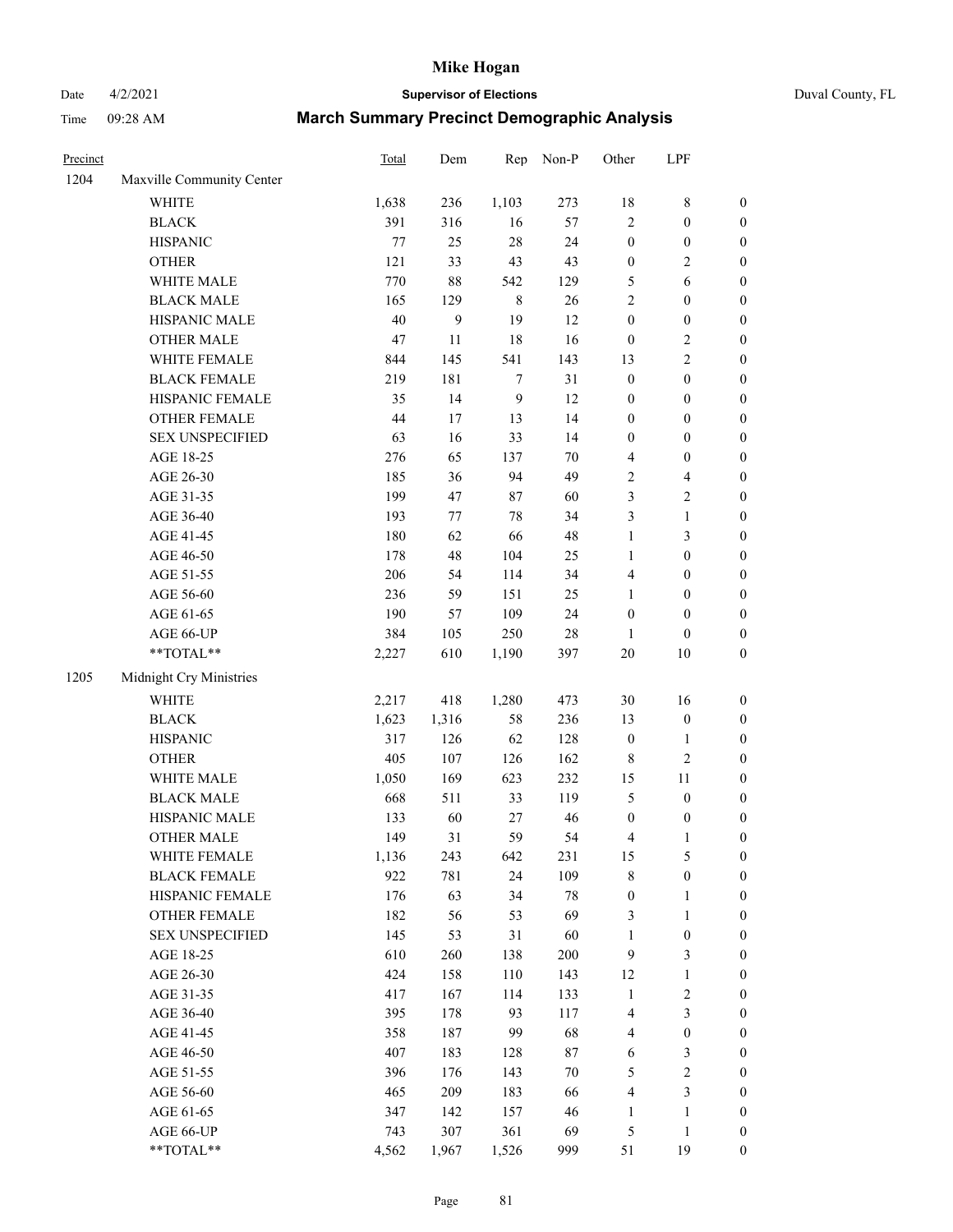# Date 4/2/2021 **Supervisor of Elections** Duval County, FL

| Precinct |                             | Total  | Dem          | Rep              | Non-P            | Other            | LPF              |                  |
|----------|-----------------------------|--------|--------------|------------------|------------------|------------------|------------------|------------------|
| 1206     | Promise Land Baptist Church |        |              |                  |                  |                  |                  |                  |
|          | <b>WHITE</b>                | 2,026  | 280          | 1,449            | 275              | 15               | $\boldsymbol{7}$ | $\boldsymbol{0}$ |
|          | <b>BLACK</b>                | 1,326  | 1,040        | 54               | 217              | 12               | $\mathfrak{Z}$   | $\boldsymbol{0}$ |
|          | <b>HISPANIC</b>             | 99     | 39           | 32               | $27\,$           | $\mathbf{1}$     | $\boldsymbol{0}$ | $\boldsymbol{0}$ |
|          | <b>OTHER</b>                | 314    | 104          | 100              | 100              | 10               | $\boldsymbol{0}$ | $\boldsymbol{0}$ |
|          | WHITE MALE                  | 958    | 104          | 719              | 122              | 8                | $\mathfrak s$    | $\boldsymbol{0}$ |
|          | <b>BLACK MALE</b>           | 597    | 436          | 35               | 119              | 5                | $\overline{c}$   | $\boldsymbol{0}$ |
|          | HISPANIC MALE               | $40\,$ | 17           | 14               | $\mathbf{9}$     | $\boldsymbol{0}$ | $\boldsymbol{0}$ | $\boldsymbol{0}$ |
|          | <b>OTHER MALE</b>           | 102    | 33           | 35               | 31               | 3                | $\boldsymbol{0}$ | 0                |
|          | WHITE FEMALE                | 1,041  | 173          | 711              | 148              | $\tau$           | $\sqrt{2}$       | 0                |
|          | <b>BLACK FEMALE</b>         | 695    | 579          | 17               | 91               | $\boldsymbol{7}$ | $\mathbf{1}$     | $\boldsymbol{0}$ |
|          | HISPANIC FEMALE             | 57     | 21           | 18               | 17               | $\mathbf{1}$     | $\boldsymbol{0}$ | $\boldsymbol{0}$ |
|          | OTHER FEMALE                | 155    | 56           | 50               | 44               | 5                | $\boldsymbol{0}$ | $\boldsymbol{0}$ |
|          | <b>SEX UNSPECIFIED</b>      | 120    | 44           | 36               | 38               | 2                | $\boldsymbol{0}$ | $\boldsymbol{0}$ |
|          | AGE 18-25                   | 464    | 162          | 158              | 134              | 9                | $\mathbf{1}$     | $\boldsymbol{0}$ |
|          | AGE 26-30                   | 290    | 97           | 96               | 90               | 4                | 3                | $\boldsymbol{0}$ |
|          | AGE 31-35                   | 290    | 101          | 113              | 68               | 5                | 3                | $\boldsymbol{0}$ |
|          | AGE 36-40                   | 300    | 111          | 133              | 53               | 3                | $\boldsymbol{0}$ | $\boldsymbol{0}$ |
|          | AGE 41-45                   | 324    | 152          | 116              | 52               | $\overline{c}$   | $\sqrt{2}$       | $\boldsymbol{0}$ |
|          | AGE 46-50                   | 323    | 137          | 127              | 58               | $\mathbf{1}$     | $\boldsymbol{0}$ | 0                |
|          | AGE 51-55                   | 351    | 164          | 151              | 36               | $\boldsymbol{0}$ | $\boldsymbol{0}$ | $\boldsymbol{0}$ |
|          | AGE 56-60                   | 422    | 161          | 211              | 49               | $\mathbf{1}$     | $\boldsymbol{0}$ | $\boldsymbol{0}$ |
|          | AGE 61-65                   | 337    | 139          | 147              | 48               | 2                | 1                | $\boldsymbol{0}$ |
|          | AGE 66-UP                   | 664    | 239          | 383              | 31               | 11               | $\boldsymbol{0}$ | $\boldsymbol{0}$ |
|          | $**TOTAL**$                 | 3,765  | 1,463        | 1,635            | 619              | 38               | 10               | $\boldsymbol{0}$ |
| 1207     | Baldwin Town Hall           |        |              |                  |                  |                  |                  |                  |
|          | <b>WHITE</b>                | 669    | 130          | 407              | 120              | 9                | $\mathfrak{Z}$   | $\boldsymbol{0}$ |
|          | <b>BLACK</b>                | 244    | 218          | $\mathbf{9}$     | 17               | $\boldsymbol{0}$ | $\boldsymbol{0}$ | $\boldsymbol{0}$ |
|          | <b>HISPANIC</b>             | $10\,$ | $\sqrt{2}$   | $\boldsymbol{7}$ | $\mathbf{1}$     | $\boldsymbol{0}$ | $\boldsymbol{0}$ | $\boldsymbol{0}$ |
|          | <b>OTHER</b>                | 36     | $\,$ $\,$    | 13               | 14               | 1                | $\boldsymbol{0}$ | $\boldsymbol{0}$ |
|          | WHITE MALE                  | 299    | 57           | 183              | 51               | 7                | 1                | $\boldsymbol{0}$ |
|          | <b>BLACK MALE</b>           | 87     | 74           | $\sqrt{6}$       | 7                | $\boldsymbol{0}$ | $\boldsymbol{0}$ | 0                |
|          | HISPANIC MALE               | 5      | $\mathbf{1}$ | 3                | $\mathbf{1}$     | 0                | $\boldsymbol{0}$ | 0                |
|          | <b>OTHER MALE</b>           | 16     | 6            | 4                | 6                | $\boldsymbol{0}$ | $\boldsymbol{0}$ | $\boldsymbol{0}$ |
|          | WHITE FEMALE                | 361    | 72           | 220              | 65               | $\overline{c}$   | $\sqrt{2}$       | $\boldsymbol{0}$ |
|          | <b>BLACK FEMALE</b>         | 149    | 139          | 3                | 7                | $\boldsymbol{0}$ | $\boldsymbol{0}$ | $\overline{0}$   |
|          | HISPANIC FEMALE             | 5      | $\mathbf{1}$ | 4                | $\boldsymbol{0}$ | $\boldsymbol{0}$ | $\boldsymbol{0}$ | $\overline{0}$   |
|          | <b>OTHER FEMALE</b>         | 9      | $\mathbf{1}$ | 6                | $\mathbf{1}$     | 1                | $\boldsymbol{0}$ | $\overline{0}$   |
|          | <b>SEX UNSPECIFIED</b>      | 28     | $\tau$       | 7                | 14               | $\boldsymbol{0}$ | $\boldsymbol{0}$ | $\theta$         |
|          | AGE 18-25                   | 91     | 31           | 34               | 25               | 0                | $\mathbf{1}$     | $\overline{0}$   |
|          | AGE 26-30                   | 83     | 23           | 40               | 18               | 2                | $\boldsymbol{0}$ | 0                |
|          | AGE 31-35                   | 75     | 20           | 36               | 18               | $\boldsymbol{0}$ | $\mathbf{1}$     | 0                |
|          | AGE 36-40                   | 87     | 24           | 46               | 16               | $\mathbf{1}$     | $\boldsymbol{0}$ | 0                |
|          | AGE 41-45                   | 59     | 20           | 26               | 11               | 2                | $\boldsymbol{0}$ | $\overline{0}$   |
|          | AGE 46-50                   | 65     | 24           | 31               | $\,$ $\,$        | $\mathbf{1}$     | 1                | $\boldsymbol{0}$ |
|          | AGE 51-55                   | 74     | 25           | 38               | $\mathbf{9}$     | 2                | $\boldsymbol{0}$ | $\overline{0}$   |
|          | AGE 56-60                   | 93     | 36           | 39               | 17               | $\mathbf{1}$     | $\boldsymbol{0}$ | $\overline{0}$   |
|          | AGE 61-65                   | 88     | 34           | 46               | $\,$ 8 $\,$      | $\boldsymbol{0}$ | $\boldsymbol{0}$ | $\overline{0}$   |
|          | AGE 66-UP                   | 244    | 121          | 100              | $22\,$           | $\mathbf{1}$     | $\boldsymbol{0}$ | $\overline{0}$   |
|          | $**TOTAL**$                 | 959    | 358          | 436              | 152              | $10\,$           | 3                | $\boldsymbol{0}$ |
|          |                             |        |              |                  |                  |                  |                  |                  |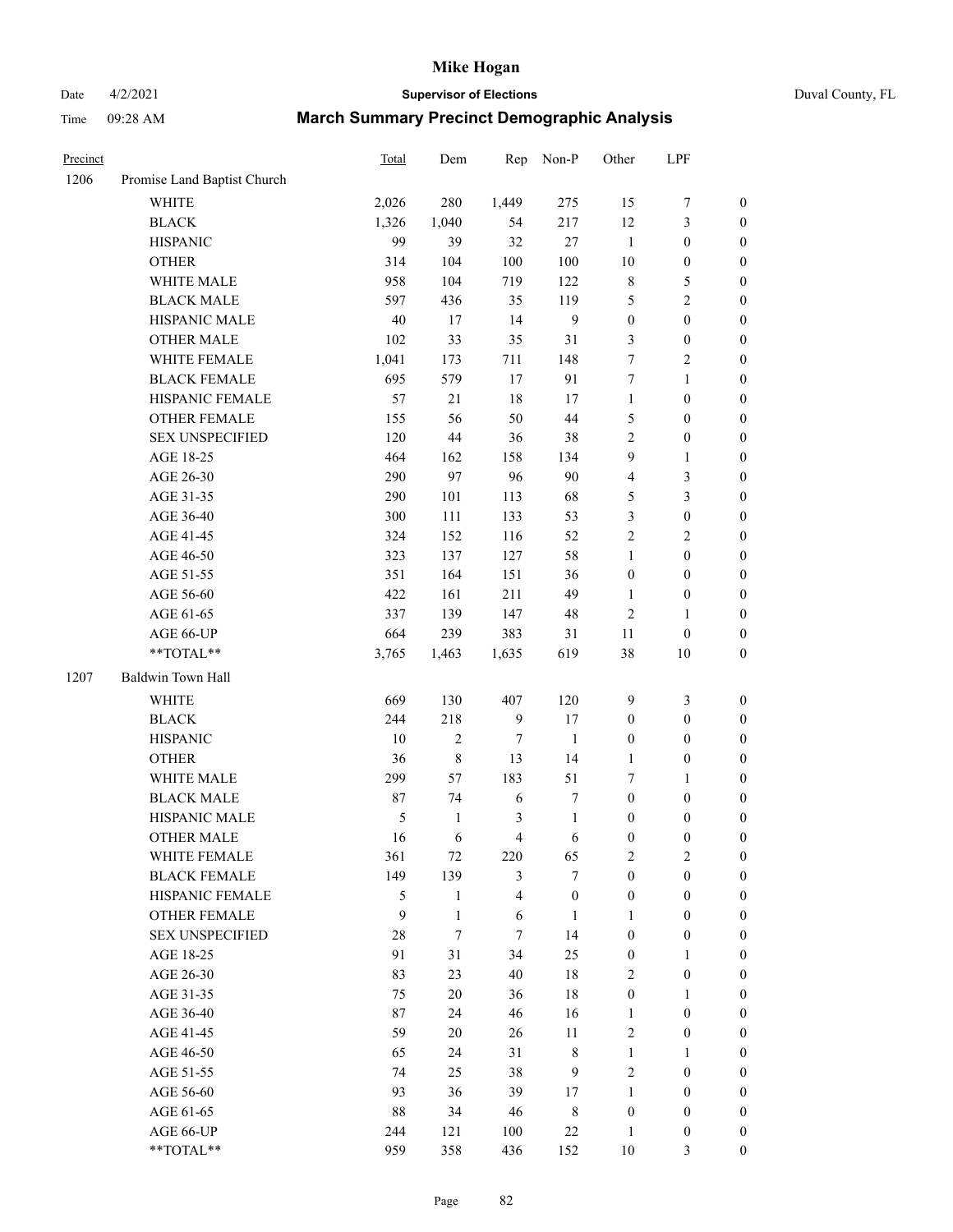# Date 4/2/2021 **Supervisor of Elections** Duval County, FL

| Precinct |                           | <b>Total</b> | Dem   | Rep    | Non-P  | Other            | LPF              |                  |
|----------|---------------------------|--------------|-------|--------|--------|------------------|------------------|------------------|
| 1208     | <b>Harvest Ministries</b> |              |       |        |        |                  |                  |                  |
|          | <b>WHITE</b>              | 1,963        | 409   | 1,134  | 383    | 28               | $\mathbf{9}$     | 0                |
|          | <b>BLACK</b>              | 1,444        | 1,126 | 48     | 248    | 21               | $\mathbf{1}$     | 0                |
|          | <b>HISPANIC</b>           | 248          | 99    | 52     | 94     | 3                | $\boldsymbol{0}$ | $\boldsymbol{0}$ |
|          | <b>OTHER</b>              | 458          | 136   | 148    | 168    | 5                | $\mathbf{1}$     | $\boldsymbol{0}$ |
|          | WHITE MALE                | 910          | 160   | 559    | 179    | 5                | 7                | $\boldsymbol{0}$ |
|          | <b>BLACK MALE</b>         | 519          | 367   | 28     | 111    | 12               | $\mathbf{1}$     | $\boldsymbol{0}$ |
|          | HISPANIC MALE             | 120          | 47    | 29     | 43     | $\mathbf{1}$     | $\boldsymbol{0}$ | $\boldsymbol{0}$ |
|          | OTHER MALE                | 168          | 47    | 57     | 63     | $\mathbf{1}$     | $\boldsymbol{0}$ | $\boldsymbol{0}$ |
|          | WHITE FEMALE              | 1,035        | 248   | 566    | 197    | $22\,$           | $\sqrt{2}$       | $\boldsymbol{0}$ |
|          | <b>BLACK FEMALE</b>       | 905          | 744   | 19     | 133    | 9                | $\boldsymbol{0}$ | $\boldsymbol{0}$ |
|          | HISPANIC FEMALE           | 125          | 50    | $22\,$ | 51     | $\mathbf{2}$     | $\boldsymbol{0}$ | $\boldsymbol{0}$ |
|          | OTHER FEMALE              | 219          | 71    | 73     | $72\,$ | $\overline{c}$   | $\mathbf{1}$     | $\boldsymbol{0}$ |
|          | <b>SEX UNSPECIFIED</b>    | 111          | 36    | 29     | 43     | 3                | $\boldsymbol{0}$ | $\boldsymbol{0}$ |
|          | AGE 18-25                 | 472          | 200   | 101    | 157    | 14               | $\boldsymbol{0}$ | $\boldsymbol{0}$ |
|          | AGE 26-30                 | 382          | 165   | 92     | 112    | $10\,$           | $\mathfrak{Z}$   | $\boldsymbol{0}$ |
|          | AGE 31-35                 | 426          | 195   | 99     | 127    | $\overline{c}$   | $\mathfrak{Z}$   | $\boldsymbol{0}$ |
|          | AGE 36-40                 | 363          | 157   | 99     | 100    | 5                | $\sqrt{2}$       | $\boldsymbol{0}$ |
|          | AGE 41-45                 | 316          | 144   | 89     | 76     | $\boldsymbol{7}$ | $\boldsymbol{0}$ | $\boldsymbol{0}$ |
|          | AGE 46-50                 | 364          | 173   | 121    | 60     | 9                | $\mathbf{1}$     | $\boldsymbol{0}$ |
|          | AGE 51-55                 | 310          | 134   | 113    | 60     | 2                | $\mathbf{1}$     | $\boldsymbol{0}$ |
|          | AGE 56-60                 | 390          | 161   | 166    | 61     | $\mathbf{1}$     | $\mathbf{1}$     | 0                |
|          | AGE 61-65                 | 374          | 157   | 161    | 53     | 3                | $\boldsymbol{0}$ | $\boldsymbol{0}$ |
|          | AGE 66-UP                 | 716          | 284   | 341    | $87\,$ | 4                | $\boldsymbol{0}$ | $\boldsymbol{0}$ |
|          | $**TOTAL**$               | 4,113        | 1,770 | 1,382  | 893    | 57               | $11\,$           | $\boldsymbol{0}$ |
| 1209     | Whitehouse Baptist Church |              |       |        |        |                  |                  |                  |
|          | <b>WHITE</b>              | 2,794        | 424   | 1,896  | 428    | 33               | 13               | $\boldsymbol{0}$ |
|          | <b>BLACK</b>              | 516          | 402   | 26     | 84     | 4                | $\boldsymbol{0}$ | $\boldsymbol{0}$ |
|          | <b>HISPANIC</b>           | 108          | 34    | 39     | 34     | $\boldsymbol{0}$ | $\mathbf{1}$     | $\boldsymbol{0}$ |
|          | <b>OTHER</b>              | 199          | 43    | $80\,$ | 68     | $\boldsymbol{7}$ | $\mathbf{1}$     | $\boldsymbol{0}$ |
|          | WHITE MALE                | 1,335        | 180   | 926    | 204    | 21               | $\overline{4}$   | $\boldsymbol{0}$ |
|          | <b>BLACK MALE</b>         | 216          | 158   | 20     | 38     | $\boldsymbol{0}$ | $\boldsymbol{0}$ | $\boldsymbol{0}$ |
|          | HISPANIC MALE             | 64           | 17    | 26     | 21     | $\boldsymbol{0}$ | $\boldsymbol{0}$ | $\boldsymbol{0}$ |
|          | <b>OTHER MALE</b>         | 66           | 11    | 30     | 23     | 2                | $\boldsymbol{0}$ | $\boldsymbol{0}$ |
|          | WHITE FEMALE              | 1,428        | 240   | 955    | 213    | 12               | 8                | 0                |
|          | <b>BLACK FEMALE</b>       | 289          | 238   | 6      | 41     | 4                | $\boldsymbol{0}$ | 0                |
|          | HISPANIC FEMALE           | 41           | 15    | 13     | 12     | $\boldsymbol{0}$ | $\mathbf{1}$     | 0                |
|          | OTHER FEMALE              | 79           | 18    | 37     | $21\,$ | 3                | $\boldsymbol{0}$ | 0                |
|          | <b>SEX UNSPECIFIED</b>    | 99           | 26    | 28     | 41     | 2                | $\sqrt{2}$       | 0                |
|          | AGE 18-25                 | 381          | 93    | 178    | 94     | 13               | 3                | 0                |
|          | AGE 26-30                 | 269          | 69    | 138    | 56     | 3                | 3                | 0                |
|          | AGE 31-35                 | 319          | 67    | 165    | 74     | $11\,$           | $\sqrt{2}$       | 0                |
|          | AGE 36-40                 | 303          | 69    | 148    | 83     | 3                | $\boldsymbol{0}$ | 0                |
|          | AGE 41-45                 | 300          | 75    | 164    | 56     | $\mathbf{2}$     | 3                | 0                |
|          | AGE 46-50                 | 330          | 74    | 193    | 57     | 5                | $\mathbf{1}$     | 0                |
|          | AGE 51-55                 | 342          | 98    | 195    | 48     | $\mathbf{1}$     | $\boldsymbol{0}$ | 0                |
|          | AGE 56-60                 | 369          | 95    | 217    | 55     | 1                | 1                | 0                |
|          | AGE 61-65                 | 316          | 82    | 194    | 36     | 3                | $\mathbf{1}$     | 0                |
|          | AGE 66-UP                 | 688          | 181   | 449    | 55     | 2                | $\mathbf{1}$     | 0                |
|          | **TOTAL**                 | 3,617        | 903   | 2,041  | 614    | 44               | 15               | $\boldsymbol{0}$ |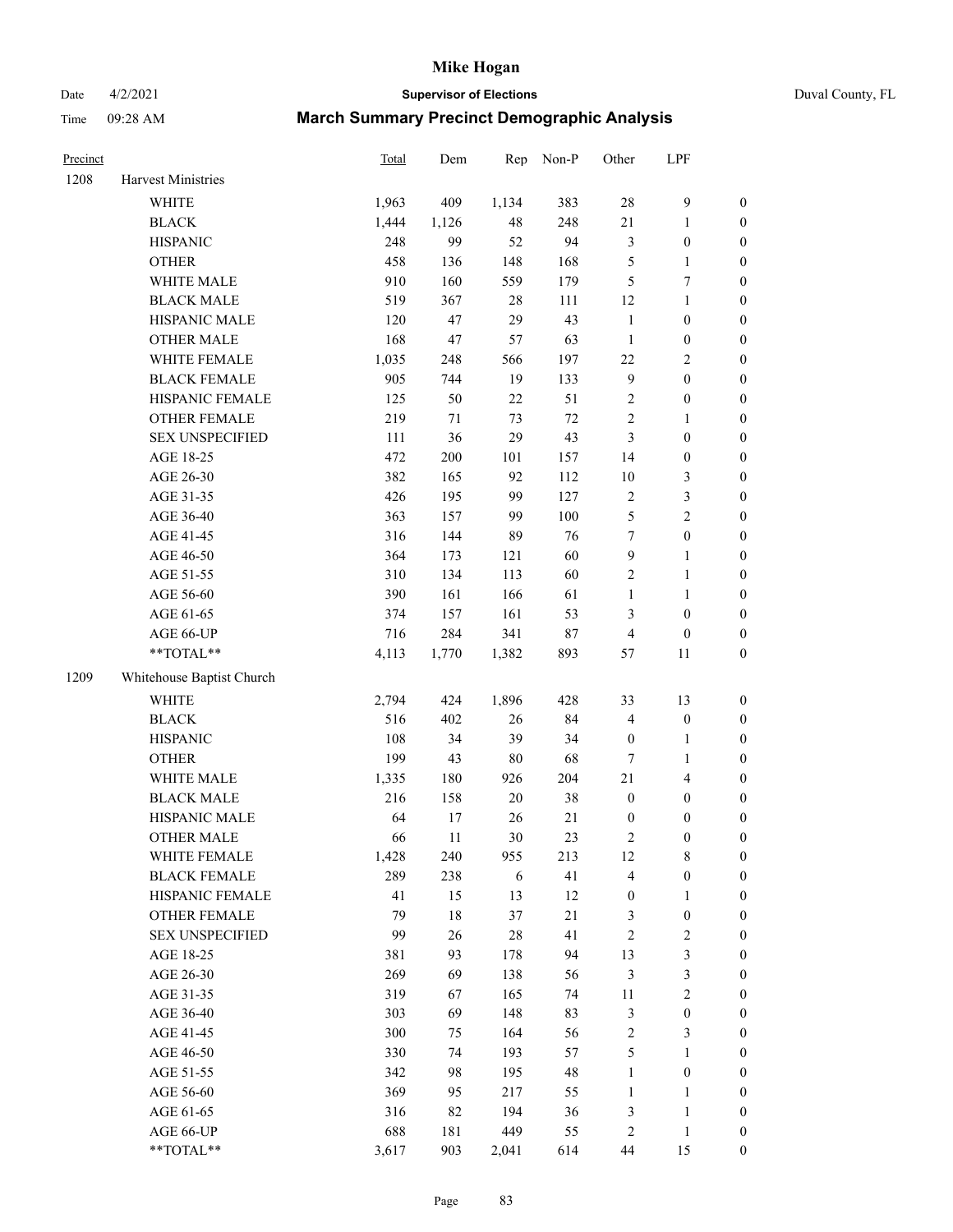Date 4/2/2021 **Supervisor of Elections** Duval County, FL

| Precinct |                             | <b>Total</b> | Dem         | Rep    | Non-P  | Other          | LPF              |                  |
|----------|-----------------------------|--------------|-------------|--------|--------|----------------|------------------|------------------|
| 1210     | Shindler Dr Baptist Church  |              |             |        |        |                |                  |                  |
|          | <b>WHITE</b>                | 1,759        | 330         | 1,012  | 376    | 25             | 16               | 0                |
|          | <b>BLACK</b>                | 762          | 583         | 43     | 128    | 8              | $\boldsymbol{0}$ | $\boldsymbol{0}$ |
|          | <b>HISPANIC</b>             | 271          | 107         | 55     | 102    | 4              | $\mathfrak{Z}$   | $\boldsymbol{0}$ |
|          | <b>OTHER</b>                | 263          | 93          | $80\,$ | 83     | 6              | $\mathbf{1}$     | $\boldsymbol{0}$ |
|          | WHITE MALE                  | 839          | 125         | 511    | 181    | $10\,$         | 12               | $\boldsymbol{0}$ |
|          | <b>BLACK MALE</b>           | 329          | 232         | 24     | 66     | 7              | $\boldsymbol{0}$ | $\boldsymbol{0}$ |
|          | HISPANIC MALE               | 128          | 47          | 32     | 46     | $\mathbf{1}$   | $\sqrt{2}$       | $\boldsymbol{0}$ |
|          | <b>OTHER MALE</b>           | 92           | 26          | 35     | 30     | $\mathbf{1}$   | $\boldsymbol{0}$ | $\boldsymbol{0}$ |
|          | WHITE FEMALE                | 899          | 201         | 489    | 190    | 15             | $\overline{4}$   | $\boldsymbol{0}$ |
|          | <b>BLACK FEMALE</b>         | 418          | 342         | 18     | 57     | $\mathbf{1}$   | $\boldsymbol{0}$ | 0                |
|          | HISPANIC FEMALE             | 139          | 57          | 23     | 55     | 3              | $\mathbf{1}$     | $\boldsymbol{0}$ |
|          | OTHER FEMALE                | 137          | 51          | 41     | 42     | 3              | $\boldsymbol{0}$ | $\boldsymbol{0}$ |
|          | <b>SEX UNSPECIFIED</b>      | 74           | 32          | 17     | $22\,$ | $\overline{c}$ | $\mathbf{1}$     | $\boldsymbol{0}$ |
|          | AGE 18-25                   | 359          | 128         | 108    | 108    | $11\,$         | $\overline{4}$   | $\boldsymbol{0}$ |
|          | AGE 26-30                   | 308          | 104         | 94     | 97     | 8              | $\mathfrak{S}$   | $\boldsymbol{0}$ |
|          | AGE 31-35                   | 267          | 103         | 83     | 75     | 4              | $\sqrt{2}$       | $\boldsymbol{0}$ |
|          | AGE 36-40                   | 260          | 95          | 81     | 76     | 5              | $\mathfrak{Z}$   | $\boldsymbol{0}$ |
|          | AGE 41-45                   | 233          | $8\sqrt{1}$ | 87     | 60     | 3              | $\sqrt{2}$       | $\boldsymbol{0}$ |
|          | AGE 46-50                   | 256          | 91          | 103    | 59     | 3              | $\boldsymbol{0}$ | $\boldsymbol{0}$ |
|          | AGE 51-55                   | 295          | 111         | 124    | 57     | $\mathbf{2}$   | $\mathbf{1}$     | 0                |
|          | AGE 56-60                   | 282          | 100         | 131    | 48     | $\overline{c}$ | $\mathbf{1}$     | $\boldsymbol{0}$ |
|          | AGE 61-65                   | 259          | 105         | 112    | 39     | $\mathbf{1}$   | $\sqrt{2}$       | $\boldsymbol{0}$ |
|          | AGE 66-UP                   | 536          | 195         | 267    | $70\,$ | 4              | $\boldsymbol{0}$ | $\boldsymbol{0}$ |
|          | **TOTAL**                   | 3,055        | 1,113       | 1,190  | 689    | 43             | 20               | $\boldsymbol{0}$ |
| 1211     | Christian Family Fellowship |              |             |        |        |                |                  |                  |
|          | <b>WHITE</b>                | 2,545        | 447         | 1,498  | 536    | 54             | $10\,$           | $\boldsymbol{0}$ |
|          | <b>BLACK</b>                | 2,217        | 1,702       | 82     | 404    | 26             | $\mathfrak{Z}$   | $\boldsymbol{0}$ |
|          | <b>HISPANIC</b>             | 557          | 199         | 151    | 198    | 8              | $\mathbf{1}$     | $\boldsymbol{0}$ |
|          | <b>OTHER</b>                | 673          | 201         | 193    | 262    | 16             | $\mathbf{1}$     | $\boldsymbol{0}$ |
|          | WHITE MALE                  | 1,230        | 172         | 747    | 279    | 26             | 6                | $\boldsymbol{0}$ |
|          | <b>BLACK MALE</b>           | 972          | 689         | 48     | 219    | 15             | $\mathbf{1}$     | $\boldsymbol{0}$ |
|          | HISPANIC MALE               | 268          | 82          | 85     | 98     | $\mathbf{2}$   | $\mathbf{1}$     | 0                |
|          | <b>OTHER MALE</b>           | 257          | 69          | 82     | 101    | 4              | $\mathbf{1}$     | $\boldsymbol{0}$ |
|          | WHITE FEMALE                | 1,292        | 273         | 734    | 253    | 28             | $\overline{4}$   | $\boldsymbol{0}$ |
|          | <b>BLACK FEMALE</b>         | 1,219        | 993         | 34     | 179    | $11\,$         | $\sqrt{2}$       | $\boldsymbol{0}$ |
|          | HISPANIC FEMALE             | 279          | 114         | 62     | 97     | 6              | $\boldsymbol{0}$ | $\overline{0}$   |
|          | <b>OTHER FEMALE</b>         | 341          | 106         | 94     | 130    | 11             | $\boldsymbol{0}$ | 0                |
|          | <b>SEX UNSPECIFIED</b>      | 134          | 51          | 38     | 44     | $\mathbf{1}$   | $\boldsymbol{0}$ | 0                |
|          | AGE 18-25                   | 740          | 304         | 172    | 244    | 19             | $\mathbf{1}$     | 0                |
|          | AGE 26-30                   | 630          | 232         | 164    | 204    | 25             | 5                | 0                |
|          | AGE 31-35                   | 582          | 254         | 147    | 170    | $10\,$         | $\mathbf{1}$     | 0                |
|          | AGE 36-40                   | 569          | 255         | 149    | 149    | 11             | 5                | 0                |
|          | AGE 41-45                   | 522          | 222         | 139    | 153    | 7              | $\mathbf{1}$     | 0                |
|          | AGE 46-50                   | 581          | 278         | 193    | 100    | 9              | $\mathbf{1}$     | 0                |
|          | AGE 51-55                   | 556          | 266         | 189    | 94     | 6              | $\mathbf{1}$     | 0                |
|          | AGE 56-60                   | 568          | 243         | 211    | 111    | 3              | $\boldsymbol{0}$ | $\boldsymbol{0}$ |
|          | AGE 61-65                   | 466          | 205         | 192    | 66     | 3              | $\boldsymbol{0}$ | 0                |
|          | AGE 66-UP                   | 778          | 290         | 368    | 109    | 11             | $\boldsymbol{0}$ | 0                |
|          | **TOTAL**                   | 5,992        | 2,549       | 1,924  | 1,400  | 104            | 15               | $\boldsymbol{0}$ |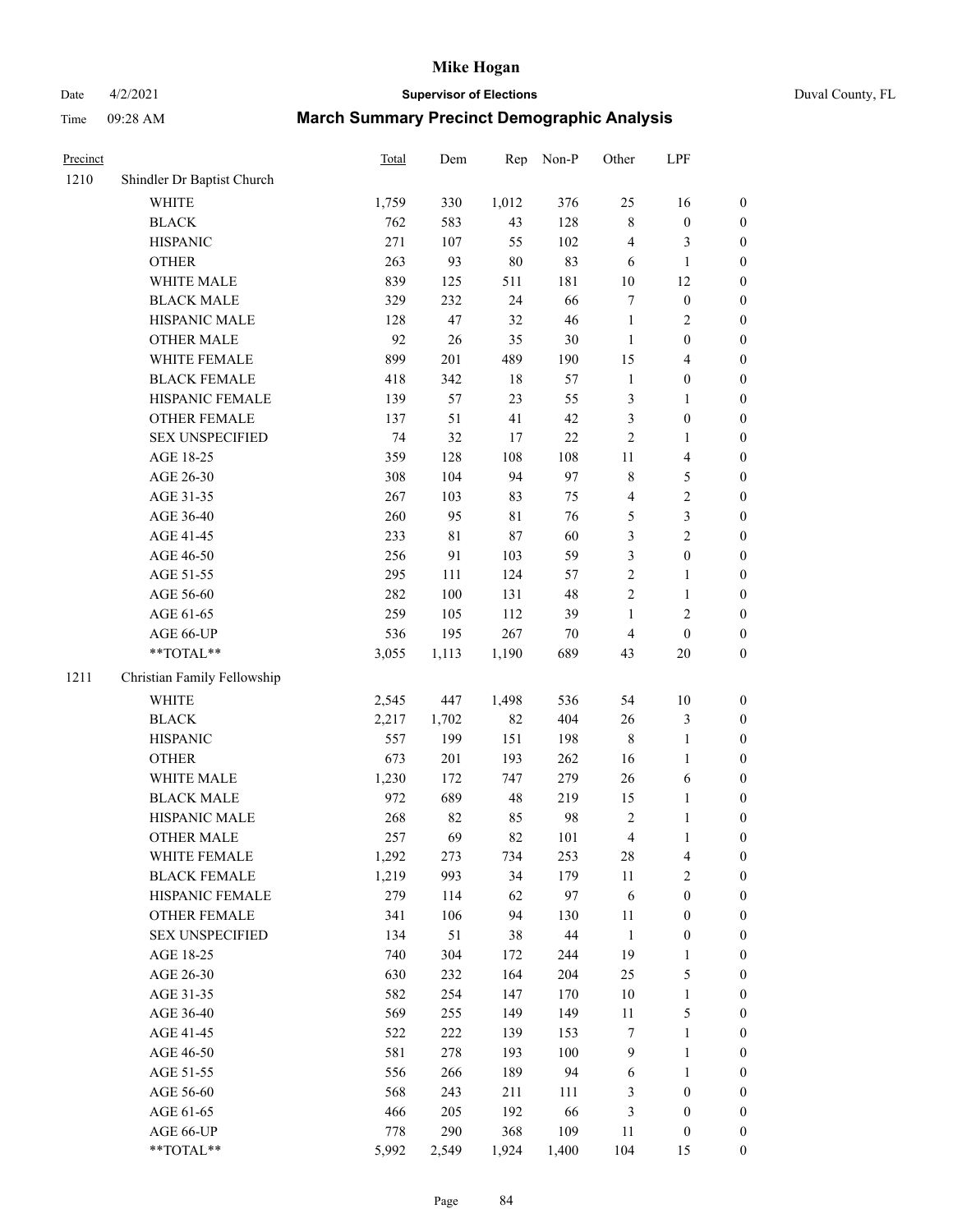# Date 4/2/2021 **Supervisor of Elections** Duval County, FL

| Precinct |                         | Total | Dem    | Rep    | Non-P | Other            | LPF              |                  |
|----------|-------------------------|-------|--------|--------|-------|------------------|------------------|------------------|
| 1212     | West Regional Library   |       |        |        |       |                  |                  |                  |
|          | WHITE                   | 2,962 | 466    | 1,901  | 547   | 37               | 11               | 0                |
|          | <b>BLACK</b>            | 2,939 | 2,361  | 107    | 433   | 38               | $\boldsymbol{0}$ | 0                |
|          | <b>HISPANIC</b>         | 442   | 171    | 105    | 159   | $\sqrt{6}$       | $\mathbf{1}$     | $\boldsymbol{0}$ |
|          | <b>OTHER</b>            | 584   | 210    | 154    | 211   | 9                | $\boldsymbol{0}$ | $\boldsymbol{0}$ |
|          | WHITE MALE              | 1,383 | 178    | 920    | 256   | 21               | $\,$ 8 $\,$      | $\boldsymbol{0}$ |
|          | <b>BLACK MALE</b>       | 1,258 | 968    | 52     | 218   | $20\,$           | $\boldsymbol{0}$ | $\boldsymbol{0}$ |
|          | HISPANIC MALE           | 217   | 76     | 62     | 73    | 5                | $\mathbf{1}$     | $\boldsymbol{0}$ |
|          | <b>OTHER MALE</b>       | 215   | 71     | 65     | 74    | 5                | $\boldsymbol{0}$ | $\boldsymbol{0}$ |
|          | WHITE FEMALE            | 1,538 | 283    | 957    | 279   | 16               | 3                | $\boldsymbol{0}$ |
|          | <b>BLACK FEMALE</b>     | 1,623 | 1,349  | 52     | 204   | 18               | $\boldsymbol{0}$ | $\boldsymbol{0}$ |
|          | HISPANIC FEMALE         | 215   | 92     | $40\,$ | 82    | $\mathbf{1}$     | $\boldsymbol{0}$ | $\boldsymbol{0}$ |
|          | OTHER FEMALE            | 274   | 108    | $77\,$ | 86    | 3                | $\boldsymbol{0}$ | $\boldsymbol{0}$ |
|          | <b>SEX UNSPECIFIED</b>  | 204   | 83     | 42     | 78    | $\mathbf{1}$     | $\boldsymbol{0}$ | $\boldsymbol{0}$ |
|          | AGE 18-25               | 860   | 414    | 177    | 246   | $22\,$           | $\mathbf{1}$     | $\boldsymbol{0}$ |
|          | AGE 26-30               | 574   | 237    | 155    | 170   | $11\,$           | $\mathbf{1}$     | $\boldsymbol{0}$ |
|          | AGE 31-35               | 683   | 302    | 206    | 168   | $\boldsymbol{7}$ | $\boldsymbol{0}$ | $\boldsymbol{0}$ |
|          | AGE 36-40               | 700   | 329    | 210    | 149   | $10\,$           | $\sqrt{2}$       | $\boldsymbol{0}$ |
|          | AGE 41-45               | 722   | 360    | 221    | 130   | $\mathbf{9}$     | $\sqrt{2}$       | $\boldsymbol{0}$ |
|          | AGE 46-50               | 707   | 350    | 215    | 125   | 14               | 3                | $\boldsymbol{0}$ |
|          | AGE 51-55               | 650   | 338    | 202    | 102   | 7                | $\mathbf{1}$     | $\boldsymbol{0}$ |
|          | AGE 56-60               | 638   | 291    | 260    | 84    | 3                | $\boldsymbol{0}$ | 0                |
|          | AGE 61-65               | 474   | 231    | 188    | 52    | $\mathbf{1}$     | $\overline{2}$   | $\boldsymbol{0}$ |
|          | AGE 66-UP               | 919   | 356    | 433    | 124   | $\sqrt{6}$       | $\boldsymbol{0}$ | $\boldsymbol{0}$ |
|          | **TOTAL**               | 6,927 | 3,208  | 2,267  | 1,350 | 90               | 12               | $\boldsymbol{0}$ |
| 1213     | New Hope Baptist Temple |       |        |        |       |                  |                  |                  |
|          | <b>WHITE</b>            | 2,569 | 491    | 1,462  | 567   | 35               | 14               | $\boldsymbol{0}$ |
|          | <b>BLACK</b>            | 1,903 | 1,486  | 72     | 325   | 19               | $\mathbf{1}$     | $\boldsymbol{0}$ |
|          | <b>HISPANIC</b>         | 440   | 169    | 61     | 204   | 6                | $\boldsymbol{0}$ | $\boldsymbol{0}$ |
|          | <b>OTHER</b>            | 405   | 139    | 107    | 154   | 5                | $\boldsymbol{0}$ | $\boldsymbol{0}$ |
|          | WHITE MALE              | 1,200 | 175    | 741    | 257   | 16               | $11\,$           | $\boldsymbol{0}$ |
|          | <b>BLACK MALE</b>       | 711   | 516    | 36     | 146   | 12               | $\mathbf{1}$     | $\boldsymbol{0}$ |
|          | HISPANIC MALE           | 202   | $72\,$ | 29     | 98    | $\mathfrak{Z}$   | $\boldsymbol{0}$ | 0                |
|          | <b>OTHER MALE</b>       | 138   | 47     | 37     | 52    | $\overline{c}$   | $\boldsymbol{0}$ | $\boldsymbol{0}$ |
|          | WHITE FEMALE            | 1,327 | 304    | 697    | 304   | 19               | 3                | 0                |
|          | <b>BLACK FEMALE</b>     | 1,161 | 945    | 35     | 174   | 7                | $\boldsymbol{0}$ | $\boldsymbol{0}$ |
|          | HISPANIC FEMALE         | 227   | 94     | 32     | 98    | 3                | $\boldsymbol{0}$ | $\overline{0}$   |
|          | OTHER FEMALE            | 192   | 71     | 54     | 64    | 3                | $\boldsymbol{0}$ | $\overline{0}$   |
|          | <b>SEX UNSPECIFIED</b>  | 159   | 61     | 41     | 57    | $\boldsymbol{0}$ | $\boldsymbol{0}$ | 0                |
|          | AGE 18-25               | 645   | 269    | 131    | 233   | $10\,$           | $\sqrt{2}$       | 0                |
|          | AGE 26-30               | 572   | 240    | 121    | 196   | $11\,$           | $\overline{4}$   | 0                |
|          | AGE 31-35               | 531   | 230    | 123    | 168   | 9                | $\mathbf{1}$     | 0                |
|          | AGE 36-40               | 469   | 217    | 114    | 133   | 5                | $\boldsymbol{0}$ | 0                |
|          | AGE 41-45               | 430   | 196    | 105    | 118   | $\,$ 8 $\,$      | 3                | 0                |
|          | AGE 46-50               | 424   | 189    | 137    | 91    | 4                | 3                | 0                |
|          | AGE 51-55               | 512   | 243    | 168    | 94    | 6                | $\mathbf{1}$     | 0                |
|          | AGE 56-60               | 445   | 194    | 177    | 72    | $\overline{c}$   | $\boldsymbol{0}$ | 0                |
|          | AGE 61-65               | 460   | 194    | 210    | 51    | 4                | 1                | $\boldsymbol{0}$ |
|          | AGE 66-UP               | 829   | 313    | 416    | 94    | 6                | $\boldsymbol{0}$ | 0                |
|          | **TOTAL**               | 5,317 | 2,285  | 1,702  | 1,250 | 65               | 15               | $\boldsymbol{0}$ |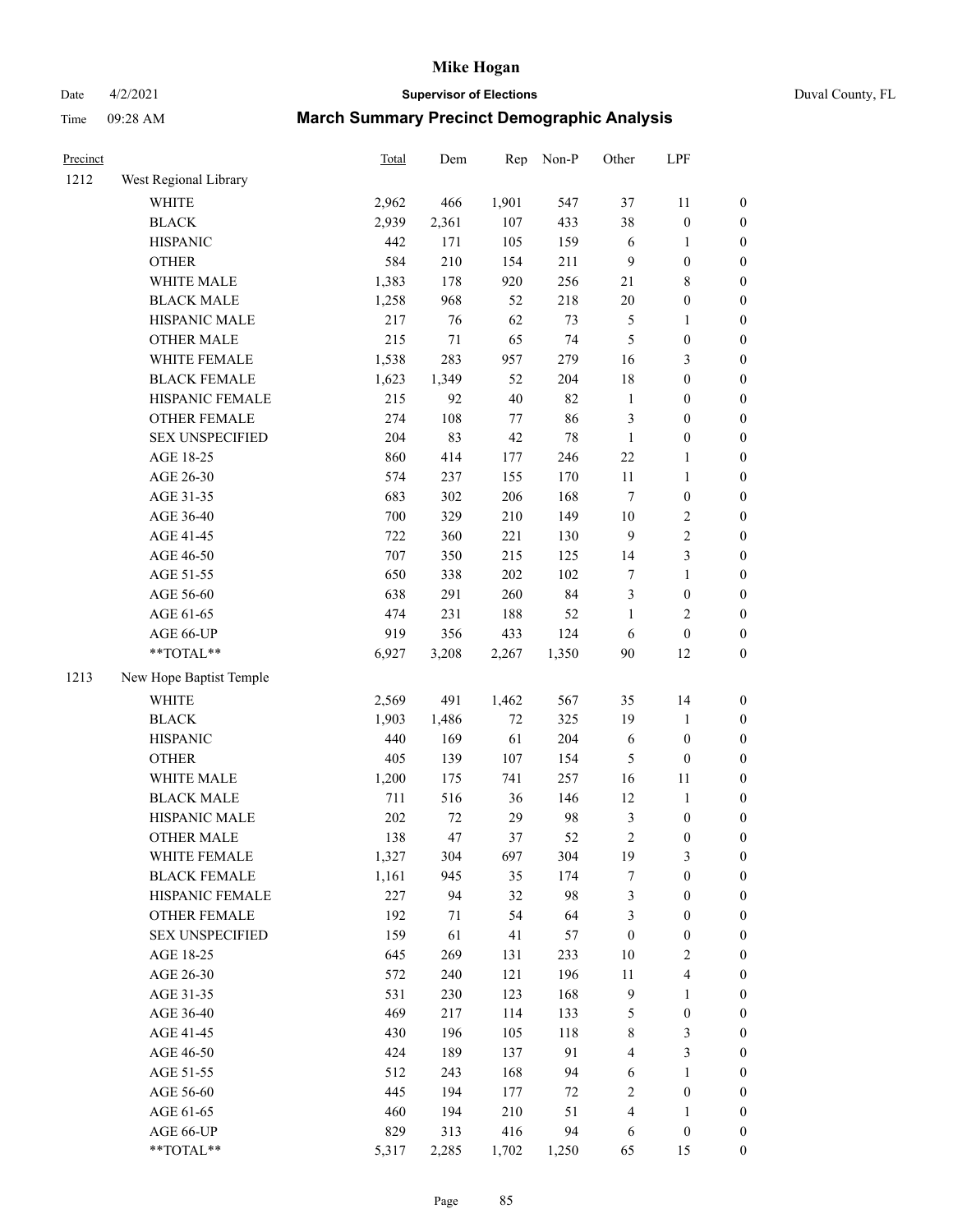# Date 4/2/2021 **Supervisor of Elections** Duval County, FL

| Precinct |                                                             | <b>Total</b> | Dem | Rep              | Non-P          | Other            | LPF              |                  |
|----------|-------------------------------------------------------------|--------------|-----|------------------|----------------|------------------|------------------|------------------|
| 1301     | Bennie Furlong Senior Center                                |              |     |                  |                |                  |                  |                  |
|          | <b>WHITE</b>                                                | 3,083        | 776 | 1,640            | 597            | 53               | 17               | 0                |
|          | <b>BLACK</b>                                                | 35           | 25  | 3                | $\tau$         | $\boldsymbol{0}$ | $\boldsymbol{0}$ | 0                |
|          | <b>HISPANIC</b>                                             | 58           | 21  | 19               | $17\,$         | $\mathbf{1}$     | $\boldsymbol{0}$ | $\boldsymbol{0}$ |
|          | <b>OTHER</b>                                                | 172          | 55  | 45               | 63             | 6                | 3                | $\boldsymbol{0}$ |
|          | WHITE MALE                                                  | 1,527        | 325 | 847              | 320            | 23               | 12               | $\boldsymbol{0}$ |
|          | <b>BLACK MALE</b>                                           | 16           | 12  | $\mathbf{1}$     | 3              | $\boldsymbol{0}$ | $\boldsymbol{0}$ | $\boldsymbol{0}$ |
|          | HISPANIC MALE                                               | 24           | 6   | $\,$ 8 $\,$      | 10             | $\boldsymbol{0}$ | $\boldsymbol{0}$ | $\boldsymbol{0}$ |
|          | <b>OTHER MALE</b>                                           | 67           | 19  | 24               | 21             | $\overline{c}$   | $\mathbf{1}$     | $\boldsymbol{0}$ |
|          | WHITE FEMALE                                                | 1,521        | 441 | 777              | 269            | 29               | 5                | $\boldsymbol{0}$ |
|          | <b>BLACK FEMALE</b>                                         | 17           | 12  | $\sqrt{2}$       | 3              | $\boldsymbol{0}$ | $\boldsymbol{0}$ | $\boldsymbol{0}$ |
|          | HISPANIC FEMALE                                             | 33           | 15  | 11               | 6              | 1                | $\boldsymbol{0}$ | 0                |
|          | <b>OTHER FEMALE</b>                                         | 69           | 26  | 18               | 21             | $\overline{c}$   | $\sqrt{2}$       | $\boldsymbol{0}$ |
|          | <b>SEX UNSPECIFIED</b>                                      | 74           | 21  | 19               | 31             | 3                | $\boldsymbol{0}$ | $\boldsymbol{0}$ |
|          | AGE 18-25                                                   | 291          | 73  | 128              | $77 \,$        | $10\,$           | $\mathfrak{Z}$   | $\boldsymbol{0}$ |
|          | AGE 26-30                                                   | 257          | 48  | 120              | 78             | 5                | 6                | $\boldsymbol{0}$ |
|          | AGE 31-35                                                   | 288          | 69  | 121              | 86             | 9                | 3                | $\boldsymbol{0}$ |
|          | AGE 36-40                                                   | 209          | 58  | 94               | 54             | $\mathbf{2}$     | $\mathbf{1}$     | $\boldsymbol{0}$ |
|          | AGE 41-45                                                   | 236          | 65  | 102              | 63             | 4                | $\mathbf{2}$     | $\overline{0}$   |
|          | AGE 46-50                                                   | 269          | 65  | 129              | 65             | 9                | $\mathbf{1}$     | $\boldsymbol{0}$ |
|          | AGE 51-55                                                   | 274          | 51  | 177              | 43             | $\mathbf{2}$     | $\mathbf{1}$     | $\boldsymbol{0}$ |
|          | AGE 56-60                                                   | 346          | 91  | 191              | 54             | 8                | $\sqrt{2}$       | 0                |
|          | AGE 61-65                                                   | 368          | 83  | 229              | 53             | 3                | $\boldsymbol{0}$ | $\boldsymbol{0}$ |
|          | AGE 66-UP                                                   | 810          | 274 | 416              | 111            | 8                | $\mathbf{1}$     | $\boldsymbol{0}$ |
|          | $\mathrm{*}\mathrm{*} \mathrm{TOTAL} \mathrm{*} \mathrm{*}$ | 3,348        | 877 | 1,707            | 684            | 60               | 20               | $\boldsymbol{0}$ |
|          |                                                             |              |     |                  |                |                  |                  |                  |
| 1302     | Bethlehem Lutheran Church                                   |              |     |                  |                |                  |                  |                  |
|          | <b>WHITE</b>                                                | 2,960        | 656 | 1,702            | 554            | 26               | $22\,$           | $\boldsymbol{0}$ |
|          | <b>BLACK</b>                                                | 25           | 16  | $\overline{4}$   | $\overline{4}$ | $\mathbf{1}$     | $\boldsymbol{0}$ | $\boldsymbol{0}$ |
|          | <b>HISPANIC</b>                                             | 61           | 18  | 24               | 14             | 3                | $\mathfrak{2}$   | $\boldsymbol{0}$ |
|          | <b>OTHER</b>                                                | 169          | 42  | 69               | 52             | 6                | $\boldsymbol{0}$ | $\boldsymbol{0}$ |
|          | WHITE MALE                                                  | 1,475        | 260 | 882              | 301            | 13               | 19               | $\boldsymbol{0}$ |
|          | <b>BLACK MALE</b>                                           | 16           | 10  | $\sqrt{2}$       | $\mathfrak{Z}$ | $\mathbf{1}$     | $\boldsymbol{0}$ | $\boldsymbol{0}$ |
|          | HISPANIC MALE                                               | $20\,$       | 6   | $\boldsymbol{7}$ | 6              | $\boldsymbol{0}$ | 1                | 0                |
|          | <b>OTHER MALE</b>                                           | 73           | 18  | 31               | 20             | 4                | $\boldsymbol{0}$ | $\boldsymbol{0}$ |
|          | WHITE FEMALE                                                | 1,450        | 392 | 797              | 245            | 13               | 3                | 0                |
|          | <b>BLACK FEMALE</b>                                         | 8            | 6   | $\mathbf{1}$     | 1              | $\boldsymbol{0}$ | $\boldsymbol{0}$ | $\overline{0}$   |
|          | HISPANIC FEMALE                                             | 41           | 12  | $17\,$           | $\,$ 8 $\,$    | 3                | $\mathbf{1}$     | $\overline{0}$   |
|          | OTHER FEMALE                                                | 58           | 15  | 29               | 13             | 1                | $\boldsymbol{0}$ | $\overline{0}$   |
|          | <b>SEX UNSPECIFIED</b>                                      | 74           | 13  | 33               | $27\,$         | $\mathbf{1}$     | $\boldsymbol{0}$ | 0                |
|          | AGE 18-25                                                   | 284          | 66  | 147              | 61             | 7                | 3                | 0                |
|          | AGE 26-30                                                   | 309          | 60  | 169              | $71\,$         | 7                | $\sqrt{2}$       | 0                |
|          | AGE 31-35                                                   | 331          | 67  | 160              | 96             | 3                | 5                | 0                |
|          | AGE 36-40                                                   | 322          | 66  | 174              | 75             | 4                | $\mathfrak{Z}$   | 0                |
|          | AGE 41-45                                                   | 273          | 62  | 133              | 74             | $\mathbf{2}$     | $\sqrt{2}$       | 0                |
|          | AGE 46-50                                                   | 248          | 54  | 133              | 58             | 1                | $\sqrt{2}$       | 0                |
|          | AGE 51-55                                                   | 247          | 49  | 155              | 39             | 2                | $\overline{c}$   | 0                |
|          | AGE 56-60                                                   | 291          | 57  | 190              | 40             | 3                | $\mathbf{1}$     | $\boldsymbol{0}$ |
|          | AGE 61-65                                                   | 300          | 81  | 184              | 31             | 3                | $\mathbf{1}$     | $\overline{0}$   |
|          | AGE 66-UP                                                   | 610          | 170 | 354              | 79             | 4                | $\mathfrak{Z}$   | 0                |
|          | **TOTAL**                                                   | 3,215        | 732 | 1,799            | 624            | 36               | 24               | $\boldsymbol{0}$ |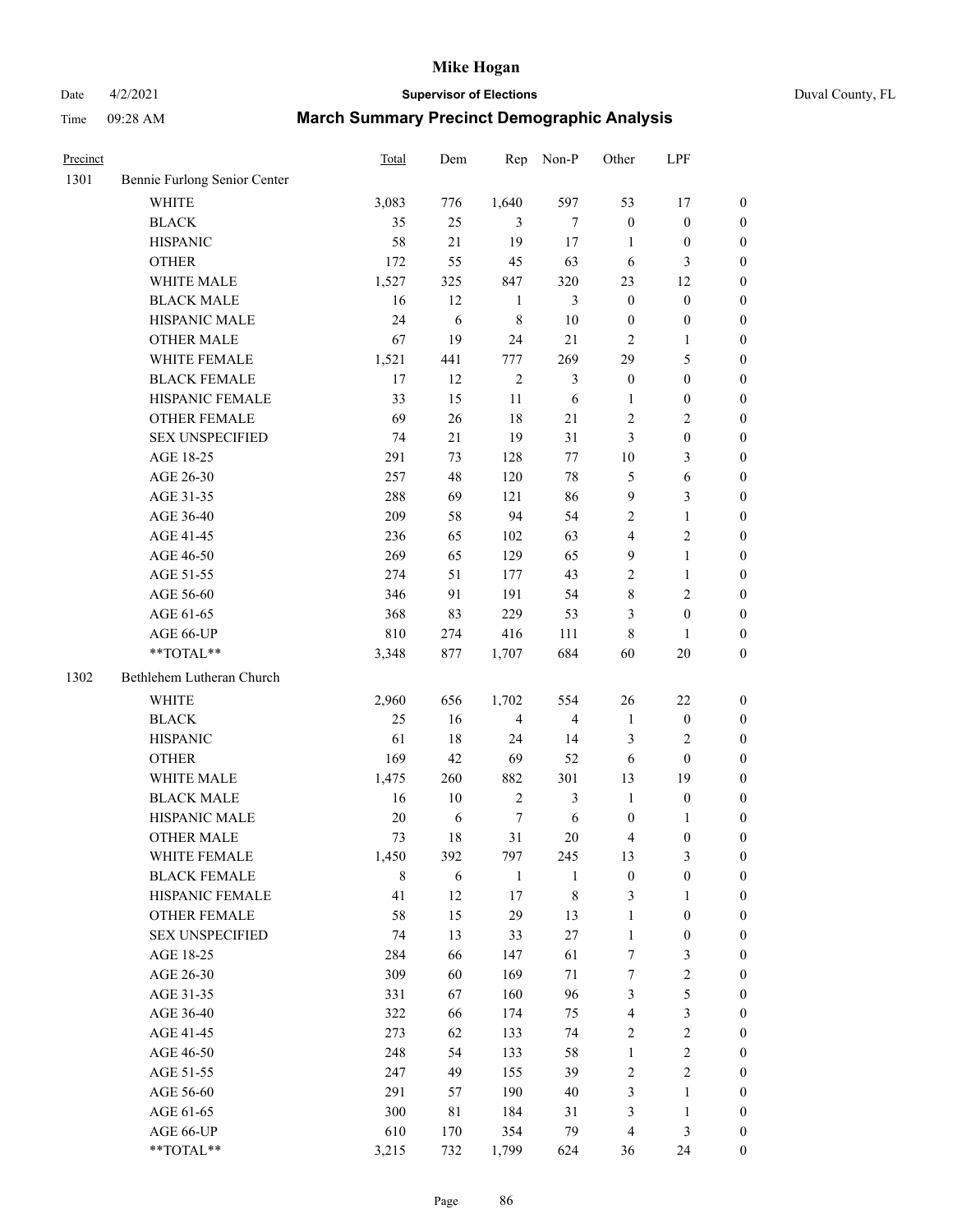Date 4/2/2021 **Supervisor of Elections** Duval County, FL

| Precinct |                                                             | Total  | Dem              | Rep            | Non-P  | Other                   | LPF              |                  |
|----------|-------------------------------------------------------------|--------|------------------|----------------|--------|-------------------------|------------------|------------------|
| 1303     | American Legion Post 129                                    |        |                  |                |        |                         |                  |                  |
|          | <b>WHITE</b>                                                | 2,571  | 610              | 1,344          | 563    | 44                      | 10               | $\boldsymbol{0}$ |
|          | $\operatorname{BLACK}$                                      | 120    | 91               | $\overline{4}$ | 24     | $\mathbf{1}$            | $\boldsymbol{0}$ | $\boldsymbol{0}$ |
|          | <b>HISPANIC</b>                                             | $80\,$ | 24               | 33             | 23     | $\boldsymbol{0}$        | $\boldsymbol{0}$ | $\boldsymbol{0}$ |
|          | <b>OTHER</b>                                                | 163    | 33               | 73             | 51     | 5                       | $\mathbf{1}$     | $\boldsymbol{0}$ |
|          | WHITE MALE                                                  | 1,246  | 251              | 682            | 285    | $22\,$                  | 6                | $\boldsymbol{0}$ |
|          | <b>BLACK MALE</b>                                           | 58     | 37               | $\overline{2}$ | 18     | $\mathbf{1}$            | $\boldsymbol{0}$ | $\boldsymbol{0}$ |
|          | HISPANIC MALE                                               | 34     | $\mathfrak{Z}$   | $17\,$         | 14     | $\boldsymbol{0}$        | $\boldsymbol{0}$ | $\boldsymbol{0}$ |
|          | <b>OTHER MALE</b>                                           | 56     | $11\,$           | $27\,$         | 17     | 1                       | $\boldsymbol{0}$ | $\boldsymbol{0}$ |
|          | WHITE FEMALE                                                | 1,310  | 358              | 653            | 273    | $22\,$                  | $\overline{4}$   | 0                |
|          | <b>BLACK FEMALE</b>                                         | 60     | 52               | $\sqrt{2}$     | 6      | $\boldsymbol{0}$        | $\boldsymbol{0}$ | $\boldsymbol{0}$ |
|          | HISPANIC FEMALE                                             | 45     | 21               | 15             | 9      | $\boldsymbol{0}$        | $\boldsymbol{0}$ | $\boldsymbol{0}$ |
|          | OTHER FEMALE                                                | 65     | 16               | 31             | 15     | 3                       | $\boldsymbol{0}$ | $\boldsymbol{0}$ |
|          | <b>SEX UNSPECIFIED</b>                                      | 60     | $\boldsymbol{9}$ | 25             | 24     | $\mathbf{1}$            | $\mathbf{1}$     | $\boldsymbol{0}$ |
|          | AGE 18-25                                                   | 284    | $77\,$           | 116            | 82     | 5                       | $\overline{4}$   | $\boldsymbol{0}$ |
|          | AGE 26-30                                                   | 325    | 67               | 148            | 104    | $\sqrt{6}$              | $\boldsymbol{0}$ | $\boldsymbol{0}$ |
|          | AGE 31-35                                                   | 269    | 66               | 112            | 85     | 5                       | $\mathbf{1}$     | $\boldsymbol{0}$ |
|          | AGE 36-40                                                   | 253    | 67               | 102            | 73     | $\boldsymbol{7}$        | $\overline{4}$   | $\boldsymbol{0}$ |
|          | AGE 41-45                                                   | 212    | 49               | 105            | 54     | $\overline{\mathbf{4}}$ | $\boldsymbol{0}$ | $\boldsymbol{0}$ |
|          | AGE 46-50                                                   | 197    | $40\,$           | 106            | 45     | 5                       | 1                | 0                |
|          | AGE 51-55                                                   | 211    | 50               | 118            | 37     | $\sqrt{6}$              | $\boldsymbol{0}$ | $\boldsymbol{0}$ |
|          | AGE 56-60                                                   | 268    | 66               | 146            | 53     | 3                       | $\boldsymbol{0}$ | $\boldsymbol{0}$ |
|          | AGE 61-65                                                   | 278    | 89               | 141            | $44\,$ | $\overline{4}$          | $\boldsymbol{0}$ | $\boldsymbol{0}$ |
|          | AGE 66-UP                                                   | 637    | 187              | 360            | 84     | 5                       | $\mathbf{1}$     | $\boldsymbol{0}$ |
|          | $\mathrm{*}\mathrm{*} \mathrm{TOTAL} \mathrm{*} \mathrm{*}$ | 2,934  | 758              | 1,454          | 661    | 50                      | $11\,$           | $\boldsymbol{0}$ |
| 1304     | Jacksonville Beach City Hall                                |        |                  |                |        |                         |                  |                  |
|          | <b>WHITE</b>                                                | 2,733  | 718              | 1,275          | 670    | 52                      | $18\,$           | $\boldsymbol{0}$ |
|          | <b>BLACK</b>                                                | 250    | 192              | 11             | $46\,$ | $\boldsymbol{0}$        | $\mathbf{1}$     | $\boldsymbol{0}$ |
|          | <b>HISPANIC</b>                                             | 114    | 41               | 41             | $28\,$ | 4                       | $\boldsymbol{0}$ | $\boldsymbol{0}$ |
|          | <b>OTHER</b>                                                | 220    | 62               | 56             | 93     | $\,$ 8 $\,$             | $\mathbf{1}$     | $\boldsymbol{0}$ |
|          | WHITE MALE                                                  | 1,351  | 289              | 645            | 381    | 24                      | 12               | 0                |
|          | <b>BLACK MALE</b>                                           | 91     | 64               | 3              | 23     | $\boldsymbol{0}$        | $\mathbf{1}$     | 0                |
|          | HISPANIC MALE                                               | 59     | $18\,$           | 26             | 15     | $\boldsymbol{0}$        | $\boldsymbol{0}$ | 0                |
|          | <b>OTHER MALE</b>                                           | 88     | 23               | 24             | 36     | 4                       | $\mathbf{1}$     | $\boldsymbol{0}$ |
|          | WHITE FEMALE                                                | 1,353  | 422              | 614            | 284    | 28                      | 5                | $\boldsymbol{0}$ |
|          | <b>BLACK FEMALE</b>                                         | 156    | 125              | $\,8\,$        | 23     | $\boldsymbol{0}$        | $\boldsymbol{0}$ | $\overline{0}$   |
|          | HISPANIC FEMALE                                             | 52     | 21               | 15             | 12     | 4                       | $\boldsymbol{0}$ | 0                |
|          | <b>OTHER FEMALE</b>                                         | 95     | 31               | 24             | $37\,$ | 3                       | $\boldsymbol{0}$ | 0                |
|          | <b>SEX UNSPECIFIED</b>                                      | 71     | $20\,$           | 24             | $25\,$ | $\mathbf{1}$            | $\mathbf{1}$     | 0                |
|          | AGE 18-25                                                   | 308    | 104              | 100            | 93     | $10\,$                  | $\mathbf{1}$     | 0                |
|          | AGE 26-30                                                   | 488    | 135              | 188            | 150    | 12                      | 3                | 0                |
|          | AGE 31-35                                                   | 370    | 109              | 132            | 116    | 8                       | 5                | 0                |
|          | AGE 36-40                                                   | 308    | $80\,$           | 104            | 117    | 5                       | $\sqrt{2}$       | 0                |
|          | AGE 41-45                                                   | 221    | 63               | 84             | 64     | $\,$ 8 $\,$             | $\sqrt{2}$       | 0                |
|          | AGE 46-50                                                   | 229    | 63               | 105            | 59     | $\mathbf{1}$            | $\mathbf{1}$     | $\boldsymbol{0}$ |
|          | AGE 51-55                                                   | 237    | 66               | 114            | 54     | $\mathbf{1}$            | $\sqrt{2}$       | $\boldsymbol{0}$ |
|          | AGE 56-60                                                   | 274    | 74               | 138            | 53     | 7                       | $\mathfrak{2}$   | 0                |
|          | AGE 61-65                                                   | 203    | 74               | 94             | 32     | 3                       | $\boldsymbol{0}$ | $\overline{0}$   |
|          | AGE 66-UP                                                   | 679    | 245              | 324            | 99     | 9                       | $\sqrt{2}$       | $\overline{0}$   |
|          | **TOTAL**                                                   | 3,317  | 1,013            | 1,383          | 837    | 64                      | 20               | $\boldsymbol{0}$ |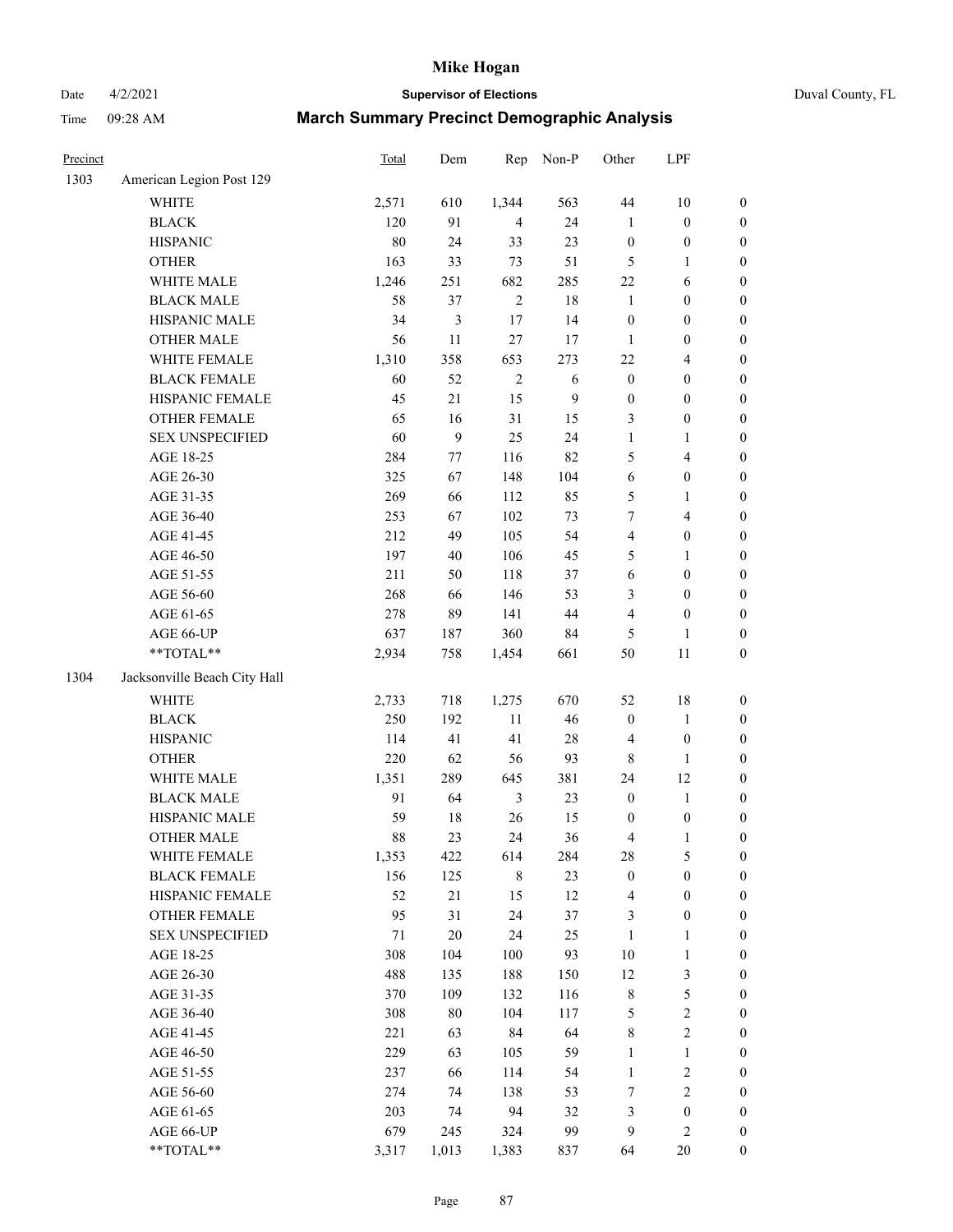Date 4/2/2021 **Supervisor of Elections** Duval County, FL

| Precinct |                                                             | <b>Total</b> | Dem              | Rep                     | Non-P            | Other            | LPF              |                  |
|----------|-------------------------------------------------------------|--------------|------------------|-------------------------|------------------|------------------|------------------|------------------|
| 1305     | Beaches Regional Library                                    |              |                  |                         |                  |                  |                  |                  |
|          | <b>WHITE</b>                                                | 2,718        | 763              | 1,366                   | 539              | 35               | 15               | $\boldsymbol{0}$ |
|          | <b>BLACK</b>                                                | 22           | 14               | $\overline{2}$          | $\overline{4}$   | $\overline{c}$   | $\boldsymbol{0}$ | $\boldsymbol{0}$ |
|          | <b>HISPANIC</b>                                             | 64           | 25               | 21                      | 16               | $\mathbf{1}$     | $\mathbf{1}$     | $\boldsymbol{0}$ |
|          | <b>OTHER</b>                                                | 133          | 39               | 50                      | 39               | 3                | $\mathfrak{2}$   | $\boldsymbol{0}$ |
|          | WHITE MALE                                                  | 1,268        | 267              | 693                     | 281              | 16               | 11               | $\boldsymbol{0}$ |
|          | <b>BLACK MALE</b>                                           | 14           | 7                | $\overline{2}$          | $\mathfrak{Z}$   | 2                | $\boldsymbol{0}$ | $\boldsymbol{0}$ |
|          | HISPANIC MALE                                               | 26           | $\boldsymbol{9}$ | $\boldsymbol{9}$        | $\boldsymbol{7}$ | $\mathbf{1}$     | $\boldsymbol{0}$ | $\boldsymbol{0}$ |
|          | <b>OTHER MALE</b>                                           | 49           | 12               | $20\,$                  | 14               | 2                | $\mathbf{1}$     | $\boldsymbol{0}$ |
|          | WHITE FEMALE                                                | 1,419        | 487              | 658                     | 252              | 18               | $\overline{4}$   | 0                |
|          | <b>BLACK FEMALE</b>                                         | 8            | $\boldsymbol{7}$ | $\boldsymbol{0}$        | $\mathbf{1}$     | $\boldsymbol{0}$ | $\boldsymbol{0}$ | $\boldsymbol{0}$ |
|          | HISPANIC FEMALE                                             | 36           | 15               | $11\,$                  | 9                | $\boldsymbol{0}$ | $\mathbf{1}$     | $\boldsymbol{0}$ |
|          | <b>OTHER FEMALE</b>                                         | 55           | 21               | 18                      | 14               | 1                | $\mathbf{1}$     | $\boldsymbol{0}$ |
|          | <b>SEX UNSPECIFIED</b>                                      | 62           | 16               | 28                      | 17               | $\mathbf{1}$     | $\boldsymbol{0}$ | $\boldsymbol{0}$ |
|          | AGE 18-25                                                   | 268          | $8\sqrt{1}$      | 104                     | 71               | 9                | $\mathfrak{Z}$   | $\boldsymbol{0}$ |
|          | AGE 26-30                                                   | 275          | 90               | 113                     | 64               | 5                | $\mathfrak{Z}$   | $\boldsymbol{0}$ |
|          | AGE 31-35                                                   | 264          | 75               | 107                     | 75               | 5                | $\overline{c}$   | $\boldsymbol{0}$ |
|          | AGE 36-40                                                   | 259          | 63               | 114                     | $77\,$           | 4                | $\mathbf{1}$     | $\boldsymbol{0}$ |
|          | AGE 41-45                                                   | 184          | 53               | 82                      | 43               | $\overline{c}$   | $\overline{4}$   | $\boldsymbol{0}$ |
|          | AGE 46-50                                                   | 247          | 56               | 128                     | 59               | $\overline{2}$   | $\sqrt{2}$       | 0                |
|          | AGE 51-55                                                   | 237          | 57               | 125                     | 46               | $\tau$           | $\sqrt{2}$       | $\boldsymbol{0}$ |
|          | AGE 56-60                                                   | 264          | 67               | 155                     | 38               | 4                | $\boldsymbol{0}$ | $\boldsymbol{0}$ |
|          | AGE 61-65                                                   | 287          | 72               | 159                     | 54               | 1                | 1                | $\boldsymbol{0}$ |
|          | AGE 66-UP                                                   | 652          | 227              | 352                     | 71               | 2                | $\boldsymbol{0}$ | $\boldsymbol{0}$ |
|          | $\mathrm{*}\mathrm{*} \mathrm{TOTAL} \mathrm{*} \mathrm{*}$ | 2,937        | 841              | 1,439                   | 598              | 41               | 18               | $\boldsymbol{0}$ |
| 1306     | Atlantic Beach City Hall                                    |              |                  |                         |                  |                  |                  |                  |
|          | <b>WHITE</b>                                                | 2,309        | 738              | 1,039                   | 492              | 32               | $\,$ 8 $\,$      | $\boldsymbol{0}$ |
|          | <b>BLACK</b>                                                | 93           | $71\,$           | 5                       | 17               | $\boldsymbol{0}$ | $\boldsymbol{0}$ | $\boldsymbol{0}$ |
|          | <b>HISPANIC</b>                                             | 50           | 24               | 12                      | 14               | $\boldsymbol{0}$ | $\boldsymbol{0}$ | $\boldsymbol{0}$ |
|          | <b>OTHER</b>                                                | 164          | 44               | 56                      | 60               | $\overline{2}$   | $\sqrt{2}$       | $\boldsymbol{0}$ |
|          | WHITE MALE                                                  | 1,091        | 284              | 525                     | 261              | 15               | 6                | $\boldsymbol{0}$ |
|          | <b>BLACK MALE</b>                                           | 49           | 34               | 3                       | 12               | $\boldsymbol{0}$ | $\boldsymbol{0}$ | 0                |
|          | HISPANIC MALE                                               | 25           | $10\,$           | $\,8\,$                 | $\boldsymbol{7}$ | $\boldsymbol{0}$ | $\boldsymbol{0}$ | 0                |
|          | <b>OTHER MALE</b>                                           | 49           | 9                | $17\,$                  | 23               | $\boldsymbol{0}$ | $\boldsymbol{0}$ | $\boldsymbol{0}$ |
|          | WHITE FEMALE                                                | 1,197        | 446              | 507                     | 225              | $17\,$           | $\sqrt{2}$       | $\boldsymbol{0}$ |
|          | <b>BLACK FEMALE</b>                                         | 44           | 37               | $\boldsymbol{2}$        | 5                | $\boldsymbol{0}$ | $\boldsymbol{0}$ | $\overline{0}$   |
|          | HISPANIC FEMALE                                             | 24           | 14               | $\overline{\mathbf{4}}$ | 6                | $\boldsymbol{0}$ | $\boldsymbol{0}$ | $\overline{0}$   |
|          | <b>OTHER FEMALE</b>                                         | 73           | 26               | 26                      | 19               | $\mathbf{1}$     | $\mathbf{1}$     | $\overline{0}$   |
|          | <b>SEX UNSPECIFIED</b>                                      | 64           | 17               | $20\,$                  | $25\,$           | $\mathbf{1}$     | $\mathbf{1}$     | $\theta$         |
|          | AGE 18-25                                                   | 215          | 72               | $80\,$                  | 58               | 4                | $\mathbf{1}$     | 0                |
|          | AGE 26-30                                                   | 223          | $72\,$           | $80\,$                  | 62               | $\mathbf{9}$     | $\boldsymbol{0}$ | 0                |
|          | AGE 31-35                                                   | 242          | $8\sqrt{1}$      | 86                      | 65               | $\mathbf{9}$     | $\mathbf{1}$     | 0                |
|          | AGE 36-40                                                   | 213          | 67               | 72                      | 69               | 2                | $\mathfrak{Z}$   | 0                |
|          | AGE 41-45                                                   | 195          | 63               | 75                      | 53               | 3                | $\mathbf{1}$     | $\overline{0}$   |
|          | AGE 46-50                                                   | 206          | 61               | 87                      | 54               | 3                | $\mathbf{1}$     | $\boldsymbol{0}$ |
|          | AGE 51-55                                                   | 194          | 61               | 92                      | 38               | 2                | $\mathbf{1}$     | $\boldsymbol{0}$ |
|          | AGE 56-60                                                   | 244          | 59               | 135                     | 50               | $\boldsymbol{0}$ | $\boldsymbol{0}$ | 0                |
|          | AGE 61-65                                                   | 257          | 101              | 113                     | 42               | $\mathbf{1}$     | $\boldsymbol{0}$ | $\overline{0}$   |
|          | AGE 66-UP                                                   | 627          | 240              | 292                     | 92               | $\mathbf{1}$     | $\sqrt{2}$       | $\overline{0}$   |
|          | **TOTAL**                                                   | 2,616        | 877              | 1,112                   | 583              | 34               | 10               | $\boldsymbol{0}$ |
|          |                                                             |              |                  |                         |                  |                  |                  |                  |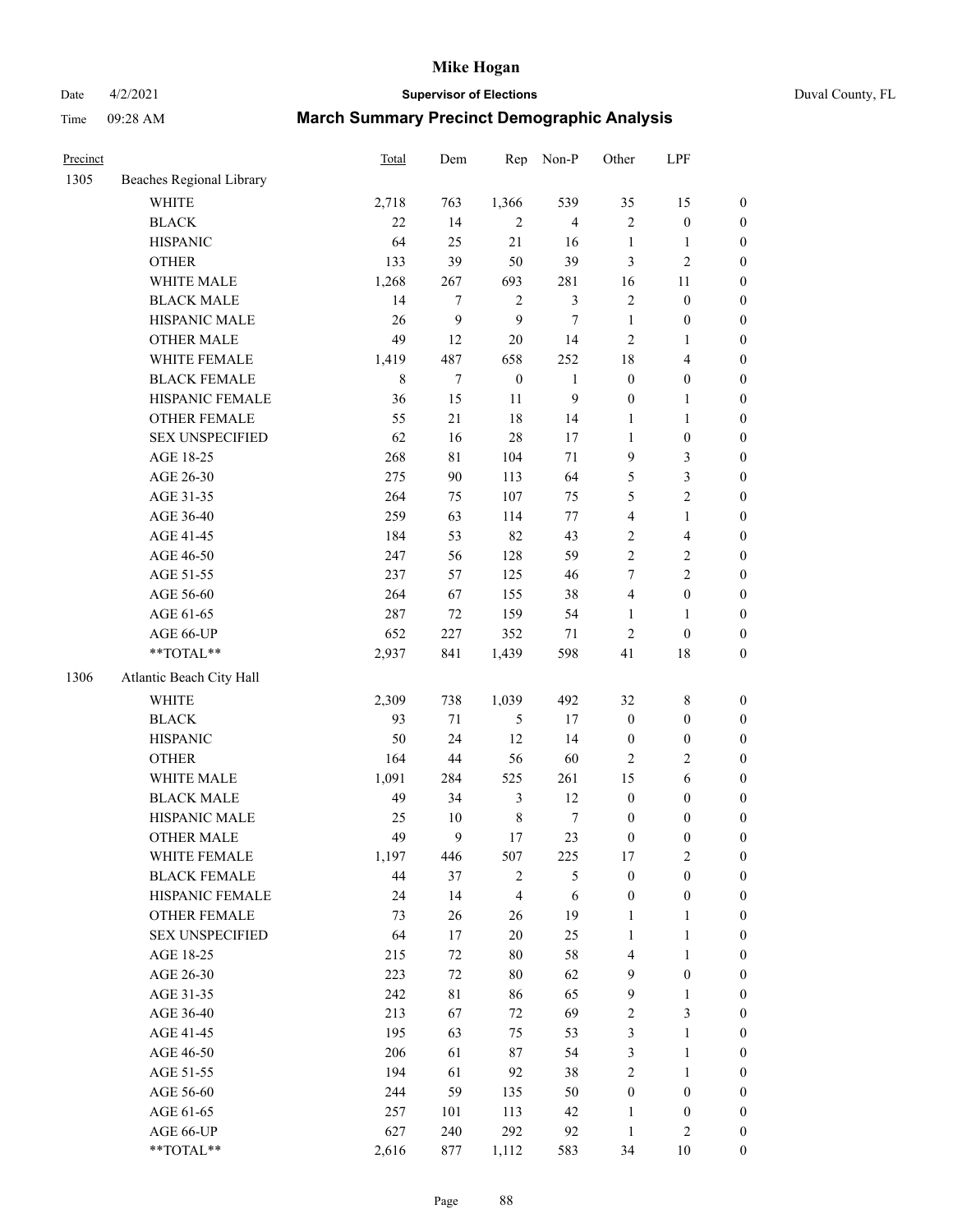# Date 4/2/2021 **Supervisor of Elections** Duval County, FL

| Precinct |                               | Total  | Dem              | Rep            | Non-P          | Other            | LPF              |                  |
|----------|-------------------------------|--------|------------------|----------------|----------------|------------------|------------------|------------------|
| 1307     | Adele Grage Cultural Center   |        |                  |                |                |                  |                  |                  |
|          | <b>WHITE</b>                  | 2,785  | 780              | 1,459          | 498            | 35               | 13               | 0                |
|          | <b>BLACK</b>                  | 20     | 12               | 3              | $\overline{4}$ | $\boldsymbol{0}$ | $\mathbf{1}$     | 0                |
|          | <b>HISPANIC</b>               | 49     | 17               | 23             | 9              | $\boldsymbol{0}$ | $\boldsymbol{0}$ | $\boldsymbol{0}$ |
|          | <b>OTHER</b>                  | 150    | 36               | 60             | 50             | 4                | $\boldsymbol{0}$ | $\boldsymbol{0}$ |
|          | WHITE MALE                    | 1,283  | 288              | 710            | 258            | 17               | 10               | $\boldsymbol{0}$ |
|          | <b>BLACK MALE</b>             | 11     | 6                | $\mathbf{1}$   | $\mathfrak{Z}$ | $\boldsymbol{0}$ | 1                | $\boldsymbol{0}$ |
|          | HISPANIC MALE                 | 24     | 6                | 11             | $\tau$         | $\boldsymbol{0}$ | $\boldsymbol{0}$ | $\boldsymbol{0}$ |
|          | <b>OTHER MALE</b>             | 59     | 12               | $28\,$         | 19             | $\boldsymbol{0}$ | $\boldsymbol{0}$ | $\boldsymbol{0}$ |
|          | WHITE FEMALE                  | 1,484  | 485              | 740            | 238            | 18               | $\mathfrak{Z}$   | $\boldsymbol{0}$ |
|          | <b>BLACK FEMALE</b>           | 9      | 6                | $\sqrt{2}$     | $\mathbf{1}$   | $\boldsymbol{0}$ | $\boldsymbol{0}$ | $\boldsymbol{0}$ |
|          | HISPANIC FEMALE               | 23     | 11               | $10\,$         | $\sqrt{2}$     | $\boldsymbol{0}$ | $\boldsymbol{0}$ | $\boldsymbol{0}$ |
|          | OTHER FEMALE                  | 62     | 17               | 24             | 18             | 3                | $\boldsymbol{0}$ | $\boldsymbol{0}$ |
|          | <b>SEX UNSPECIFIED</b>        | 49     | 14               | 19             | 15             | $\mathbf{1}$     | $\boldsymbol{0}$ | $\boldsymbol{0}$ |
|          | AGE 18-25                     | 221    | 69               | 98             | 45             | 7                | $\sqrt{2}$       | $\boldsymbol{0}$ |
|          | AGE 26-30                     | 125    | 38               | 51             | 33             | 3                | $\boldsymbol{0}$ | $\boldsymbol{0}$ |
|          | AGE 31-35                     | 107    | 33               | 36             | 34             | 3                | $\mathbf{1}$     | $\boldsymbol{0}$ |
|          | AGE 36-40                     | 148    | 33               | 58             | 53             | 3                | $\mathbf{1}$     | $\boldsymbol{0}$ |
|          | AGE 41-45                     | 130    | 35               | 64             | $30\,$         | $\boldsymbol{0}$ | $\mathbf{1}$     | $\boldsymbol{0}$ |
|          | AGE 46-50                     | 141    | 35               | 55             | $46\,$         | $\mathbf{1}$     | $\overline{4}$   | $\boldsymbol{0}$ |
|          | AGE 51-55                     | 239    | 58               | 138            | 37             | $\overline{4}$   | $\sqrt{2}$       | $\boldsymbol{0}$ |
|          | AGE 56-60                     | 263    | 57               | 155            | 49             | $\sqrt{2}$       | $\boldsymbol{0}$ | $\boldsymbol{0}$ |
|          | AGE 61-65                     | 304    | 98               | 155            | $42\,$         | $\tau$           | $\mathfrak{2}$   | $\boldsymbol{0}$ |
|          | AGE 66-UP                     | 1,326  | 389              | 735            | 192            | 9                | $\mathbf{1}$     | $\boldsymbol{0}$ |
|          | **TOTAL**                     | 3,004  | 845              | 1,545          | 561            | 39               | 14               | $\boldsymbol{0}$ |
|          |                               |        |                  |                |                |                  |                  |                  |
| 1308     | Community Presbyterian Church |        |                  |                |                |                  |                  |                  |
|          | WHITE                         | 2,580  | 722              | 1,264          | 546            | 34               | 14               | $\boldsymbol{0}$ |
|          | <b>BLACK</b>                  | 365    | 295              | 16             | 53             | $\boldsymbol{0}$ | $\mathbf{1}$     | $\boldsymbol{0}$ |
|          | <b>HISPANIC</b>               | 74     | 30               | 22             | 22             | $\boldsymbol{0}$ | $\boldsymbol{0}$ | $\boldsymbol{0}$ |
|          | <b>OTHER</b>                  | 165    | 59               | 52             | 49             | 4                | $\mathbf{1}$     | $\boldsymbol{0}$ |
|          | WHITE MALE                    | 1,204  | 280              | 629            | 275            | $10\,$           | 10               | $\boldsymbol{0}$ |
|          | <b>BLACK MALE</b>             | 149    | 108              | 12             | 29             | $\boldsymbol{0}$ | $\boldsymbol{0}$ | $\boldsymbol{0}$ |
|          | HISPANIC MALE                 | $28\,$ | $\boldsymbol{9}$ | $\,8\,$        | 11             | $\boldsymbol{0}$ | $\boldsymbol{0}$ | 0                |
|          | <b>OTHER MALE</b>             | 54     | 16               | 21             | 14             | 3                | $\boldsymbol{0}$ | $\boldsymbol{0}$ |
|          | WHITE FEMALE                  | 1,354  | 435              | 628            | 264            | 23               | 4                | 0                |
|          | <b>BLACK FEMALE</b>           | 210    | 182              | $\overline{4}$ | 23             | $\boldsymbol{0}$ | $\mathbf{1}$     | $\overline{0}$   |
|          | HISPANIC FEMALE               | 45     | $20\,$           | 14             | $11\,$         | $\boldsymbol{0}$ | $\boldsymbol{0}$ | $\overline{0}$   |
|          | <b>OTHER FEMALE</b>           | 67     | $28\,$           | $20\,$         | 18             | $\mathbf{1}$     | $\boldsymbol{0}$ | 0                |
|          | <b>SEX UNSPECIFIED</b>        | 72     | $28\,$           | $18\,$         | 24             | $\mathbf{1}$     | $\mathbf{1}$     | 0                |
|          | AGE 18-25                     | 330    | 115              | 113            | 93             | 9                | $\boldsymbol{0}$ | 0                |
|          | AGE 26-30                     | 193    | 68               | 68             | 50             | 4                | 3                | 0                |
|          | AGE 31-35                     | 241    | $88\,$           | 73             | 73             | 5                | $\sqrt{2}$       | 0                |
|          | AGE 36-40                     | 259    | 77               | 97             | $80\,$         | $\overline{c}$   | $\mathfrak{Z}$   | 0                |
|          | AGE 41-45                     | 232    | 71               | $90\,$         | 67             | $\mathbf{1}$     | 3                | 0                |
|          | AGE 46-50                     | 257    | 86               | 112            | 58             | $\boldsymbol{0}$ | $\mathbf{1}$     | 0                |
|          | AGE 51-55                     | 264    | 76               | 126            | 54             | 5                | 3                | 0                |
|          | AGE 56-60                     | 372    | 120              | 180            | 64             | 7                | 1                | 0                |
|          | AGE 61-65                     | 299    | 108              | 155            | 35             | $\mathbf{1}$     | $\boldsymbol{0}$ | 0                |
|          | AGE 66-UP                     | 737    | 297              | 340            | 96             | 4                | $\boldsymbol{0}$ | 0                |
|          | **TOTAL**                     | 3,184  | 1,106            | 1,354          | 670            | 38               | 16               | $\boldsymbol{0}$ |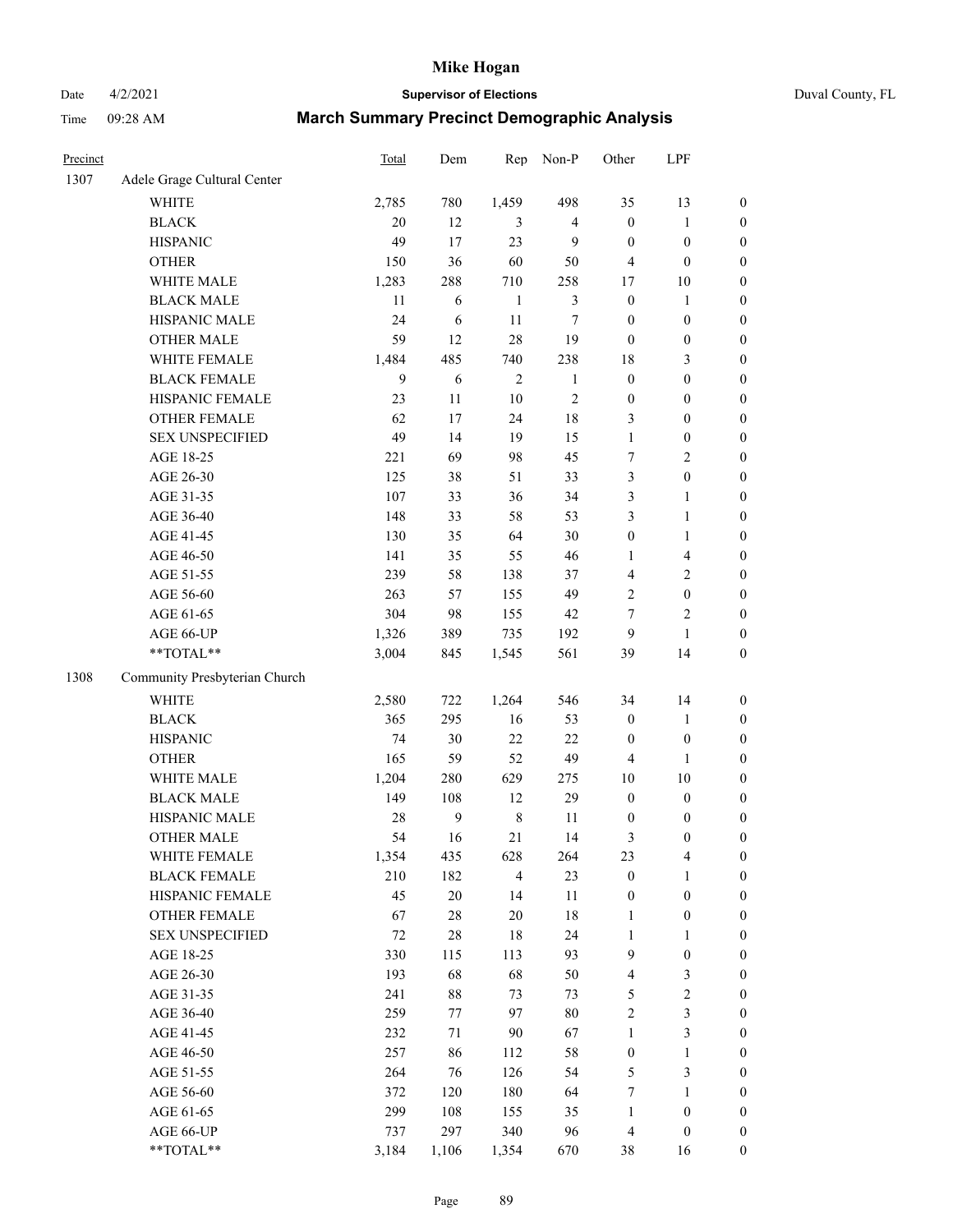# Date 4/2/2021 **Supervisor of Elections** Duval County, FL

| Precinct |                                       | Total  | Dem    | Rep            | Non-P            | Other            | LPF                    |                       |
|----------|---------------------------------------|--------|--------|----------------|------------------|------------------|------------------------|-----------------------|
| 1309     | Christ United Methodist Church        |        |        |                |                  |                  |                        |                       |
|          | <b>WHITE</b>                          | 2,830  | 707    | 1,443          | 618              | 46               | 16                     | 0                     |
|          | <b>BLACK</b>                          | 40     | 19     | 6              | 12               | 3                | $\boldsymbol{0}$       | 0                     |
|          | <b>HISPANIC</b>                       | 59     | 17     | 26             | 14               | $\mathbf{1}$     | $\mathbf{1}$           | 0                     |
|          | <b>OTHER</b>                          | 161    | 36     | 47             | $71\,$           | 3                | $\overline{4}$         | $\boldsymbol{0}$      |
|          | WHITE MALE                            | 1,359  | 246    | 748            | 328              | 26               | 11                     | $\boldsymbol{0}$      |
|          | <b>BLACK MALE</b>                     | 20     | 10     | $\mathfrak{2}$ | 6                | 2                | $\boldsymbol{0}$       | $\boldsymbol{0}$      |
|          | HISPANIC MALE                         | 29     | 6      | 14             | $\,8\,$          | $\mathbf{1}$     | $\boldsymbol{0}$       | $\boldsymbol{0}$      |
|          | <b>OTHER MALE</b>                     | 59     | 12     | 16             | 27               | $\overline{c}$   | $\mathfrak{2}$         | $\boldsymbol{0}$      |
|          | WHITE FEMALE                          | 1,437  | 457    | 678            | 277              | $20\,$           | 5                      | $\boldsymbol{0}$      |
|          | <b>BLACK FEMALE</b>                   | $20\,$ | 9      | $\overline{4}$ | 6                | $\mathbf{1}$     | $\boldsymbol{0}$       | 0                     |
|          | HISPANIC FEMALE                       | 29     | 11     | 11             | 6                | 0                | $\mathbf{1}$           | 0                     |
|          | OTHER FEMALE                          | 68     | 18     | 24             | 24               | 0                | $\sqrt{2}$             | 0                     |
|          | <b>SEX UNSPECIFIED</b>                | 68     | 10     | 25             | 32               | $\mathbf{1}$     | $\boldsymbol{0}$       | $\boldsymbol{0}$      |
|          | AGE 18-25                             | 299    | 61     | 126            | 98               | $10\,$           | $\overline{4}$         | $\boldsymbol{0}$      |
|          | AGE 26-30                             | 246    | 66     | 95             | 79               | 6                | $\boldsymbol{0}$       | $\boldsymbol{0}$      |
|          | AGE 31-35                             | 296    | 71     | 116            | 97               | 9                | $\mathfrak{Z}$         | $\boldsymbol{0}$      |
|          | AGE 36-40                             | 317    | 72     | 152            | 83               | 5                | 5                      | $\boldsymbol{0}$      |
|          | AGE 41-45                             | 271    | 68     | 113            | 83               | 5                | $\overline{c}$         | $\overline{0}$        |
|          | AGE 46-50                             | 256    | 54     | 128            | 69               | $\overline{c}$   | 3                      | $\boldsymbol{0}$      |
|          | AGE 51-55                             | 242    | 56     | 132            | 51               | $\mathbf{2}$     | $\mathbf{1}$           | 0                     |
|          |                                       | 252    | 54     | 142            | 49               | 5                | $\sqrt{2}$             |                       |
|          | AGE 56-60<br>AGE 61-65                | 287    | 68     | 171            | 44               | 4                | $\boldsymbol{0}$       | 0<br>0                |
|          |                                       | 624    | 209    | 347            |                  |                  |                        |                       |
|          | AGE 66-UP<br>**TOTAL**                | 3,090  | 779    |                | 62               | 5<br>53          | $\mathbf{1}$<br>$21\,$ | 0<br>$\boldsymbol{0}$ |
|          |                                       |        |        | 1,522          | 715              |                  |                        |                       |
| 1310     | First Christian Church of the Beaches |        |        |                |                  |                  |                        |                       |
|          | <b>WHITE</b>                          | 2,927  | 717    | 1,470          | 670              | 54               | 16                     | $\boldsymbol{0}$      |
|          | <b>BLACK</b>                          | 41     | 24     | $\tau$         | 9                | $\mathbf{1}$     | $\boldsymbol{0}$       | $\boldsymbol{0}$      |
|          | <b>HISPANIC</b>                       | 93     | 27     | 38             | 23               | 5                | $\boldsymbol{0}$       | $\boldsymbol{0}$      |
|          | <b>OTHER</b>                          | 180    | 40     | 59             | 75               | 3                | 3                      | $\overline{0}$        |
|          | WHITE MALE                            | 1,445  | 304    | 724            | 374              | 29               | 14                     | $\overline{0}$        |
|          | <b>BLACK MALE</b>                     | 22     | $10\,$ | $\overline{4}$ | $\boldsymbol{7}$ | $\mathbf{1}$     | $\boldsymbol{0}$       | $\boldsymbol{0}$      |
|          | HISPANIC MALE                         | 44     | 10     | 23             | $\overline{9}$   | 2                | $\boldsymbol{0}$       | 0                     |
|          | <b>OTHER MALE</b>                     | 68     | 11     | 23             | 31               | 2                | $\mathbf{1}$           | 0                     |
|          | WHITE FEMALE                          | 1,458  | 409    | 733            | 289              | 25               | $\overline{c}$         | 0                     |
|          | <b>BLACK FEMALE</b>                   | 18     | 13     | 3              | $\mathfrak{2}$   | $\boldsymbol{0}$ | $\boldsymbol{0}$       | $\overline{0}$        |
|          | HISPANIC FEMALE                       | 49     | 17     | 15             | 14               | 3                | $\boldsymbol{0}$       | $\overline{0}$        |
|          | OTHER FEMALE                          | 72     | $22\,$ | 29             | 20               | $\boldsymbol{0}$ | $\mathbf{1}$           | $\overline{0}$        |
|          | <b>SEX UNSPECIFIED</b>                | 65     | 12     | $20\,$         | 31               | 1                | $\mathbf{1}$           | 0                     |
|          | AGE 18-25                             | 300    | 76     | 120            | 86               | 15               | 3                      | 0                     |
|          | AGE 26-30                             | 351    | 84     | 135            | 121              | 9                | $\sqrt{2}$             | 0                     |
|          | AGE 31-35                             | 355    | 89     | 148            | 111              | 4                | 3                      | 0                     |
|          | AGE 36-40                             | 266    | 71     | 105            | 78               | 9                | $\mathfrak{Z}$         | 0                     |
|          | AGE 41-45                             | 236    | 61     | 103            | 63               | 5                | $\overline{4}$         | 0                     |
|          | AGE 46-50                             | 222    | 58     | 108            | 51               | 3                | $\sqrt{2}$             | 0                     |
|          | AGE 51-55                             | 275    | 62     | 158            | 52               | 3                | $\boldsymbol{0}$       | $\overline{0}$        |
|          | AGE 56-60                             | 319    | 64     | 183            | 64               | 6                | $\sqrt{2}$             | $\overline{0}$        |
|          | AGE 61-65                             | 273    | 64     | 144            | 62               | 3                | $\boldsymbol{0}$       | $\overline{0}$        |
|          | AGE 66-UP                             | 644    | 179    | 370            | 89               | 6                | $\boldsymbol{0}$       | 0                     |
|          | **TOTAL**                             | 3,241  | 808    | 1,574          | 777              | 63               | 19                     | $\boldsymbol{0}$      |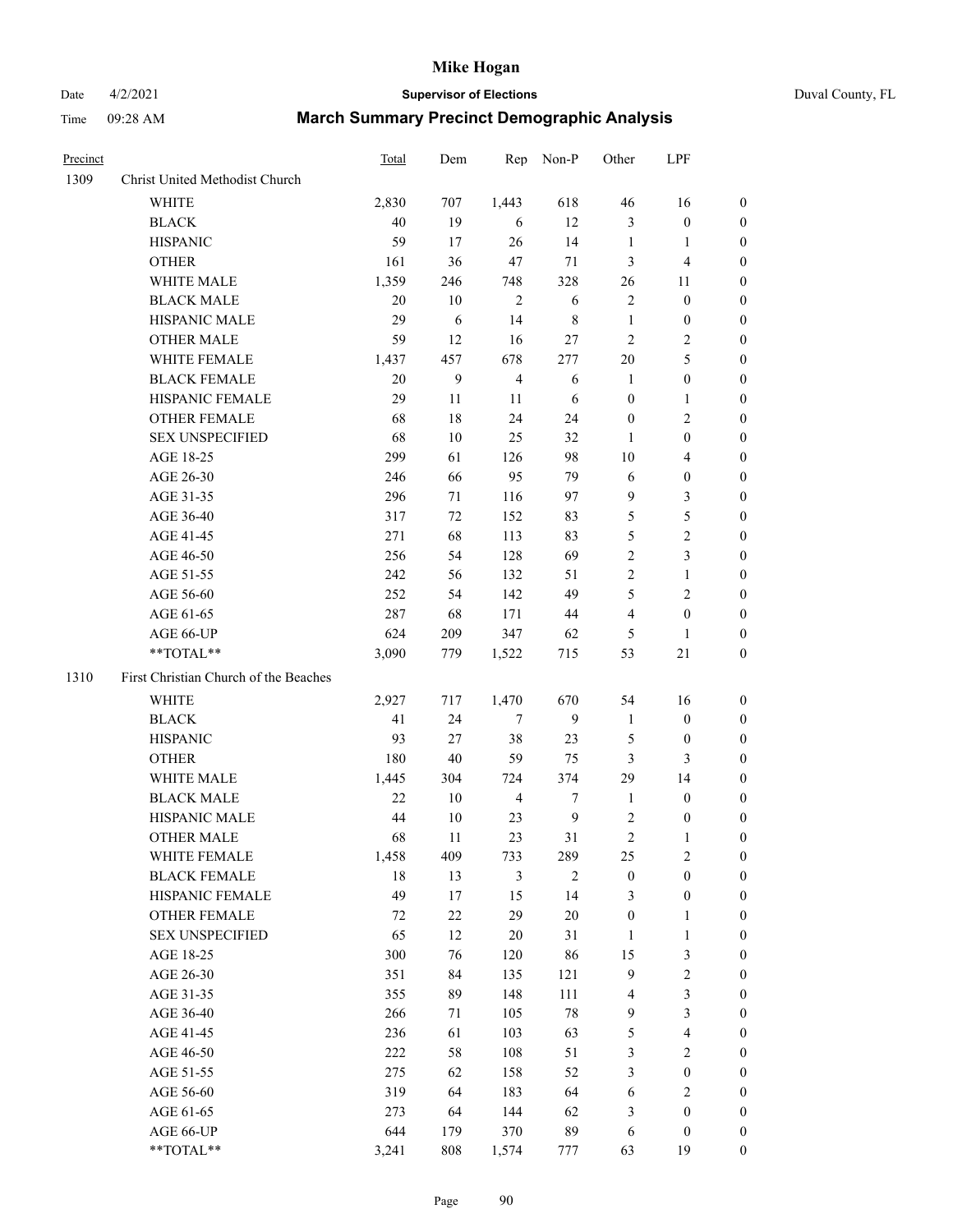Date 4/2/2021 **Supervisor of Elections** Duval County, FL

| Precinct |                                     | Total    | Dem       | Rep            | Non-P                   | Other                    | LPF                                  |                                      |
|----------|-------------------------------------|----------|-----------|----------------|-------------------------|--------------------------|--------------------------------------|--------------------------------------|
| 1311     | Hampton Inn                         |          |           |                |                         |                          |                                      |                                      |
|          | <b>WHITE</b>                        | 3,436    | 773       | 1,848          | 735                     | 58                       | $22\,$                               | $\boldsymbol{0}$                     |
|          | <b>BLACK</b>                        | 74       | 52        | 7              | 13                      | $\mathbf{1}$             | $\mathbf{1}$                         | $\boldsymbol{0}$                     |
|          | <b>HISPANIC</b>                     | 88       | 33        | 33             | $20\,$                  | $\sqrt{2}$               | $\boldsymbol{0}$                     | $\boldsymbol{0}$                     |
|          | <b>OTHER</b>                        | 240      | 64        | 105            | 68                      | $\mathbf{1}$             | $\mathfrak{2}$                       | $\boldsymbol{0}$                     |
|          | WHITE MALE                          | 1,584    | 274       | 907            | 368                     | 23                       | 12                                   | $\boldsymbol{0}$                     |
|          | <b>BLACK MALE</b>                   | 46       | 31        | 5              | $\boldsymbol{9}$        | $\mathbf{1}$             | $\boldsymbol{0}$                     | $\boldsymbol{0}$                     |
|          | HISPANIC MALE                       | 27       | $11\,$    | $10\,$         | $\sqrt{6}$              | $\boldsymbol{0}$         | $\boldsymbol{0}$                     | $\boldsymbol{0}$                     |
|          | <b>OTHER MALE</b>                   | 95       | 24        | 46             | 23                      | $\boldsymbol{0}$         | $\mathfrak{2}$                       | $\overline{0}$                       |
|          | WHITE FEMALE                        | 1,819    | 491       | 929            | 354                     | 35                       | $10\,$                               | $\boldsymbol{0}$                     |
|          | <b>BLACK FEMALE</b>                 | 28       | 21        | $\overline{2}$ | $\overline{\mathbf{4}}$ | $\boldsymbol{0}$         | $\mathbf{1}$                         | 0                                    |
|          | HISPANIC FEMALE                     | 58       | 22        | 22             | 12                      | 2                        | $\boldsymbol{0}$                     | $\boldsymbol{0}$                     |
|          | <b>OTHER FEMALE</b>                 | 110      | 34        | 48             | $27\,$                  | $\mathbf{1}$             | $\boldsymbol{0}$                     | $\boldsymbol{0}$                     |
|          | <b>SEX UNSPECIFIED</b>              | 71       | 14        | 24             | 33                      | $\boldsymbol{0}$         | $\boldsymbol{0}$                     | $\boldsymbol{0}$                     |
|          | AGE 18-25                           | 333      | 73        | 148            | 96                      | 13                       | $\mathfrak{Z}$                       | $\boldsymbol{0}$                     |
|          | AGE 26-30                           | 347      | 90        | 167            | $8\sqrt{1}$             | 6                        | $\mathfrak{Z}$                       | $\boldsymbol{0}$                     |
|          | AGE 31-35                           | 373      | 59        | 188            | 118                     | 4                        | $\overline{4}$                       | $\boldsymbol{0}$                     |
|          | AGE 36-40                           | 339      | 83        | 152            | 93                      | 8                        | $\mathfrak{Z}$                       | $\boldsymbol{0}$                     |
|          | AGE 41-45                           | 298      | 75        | 129            | $88\,$                  | 3                        | $\mathfrak{Z}$                       | $\boldsymbol{0}$                     |
|          | AGE 46-50                           | 277      | 50        | 153            | 65                      | 5                        | $\overline{\mathbf{4}}$              | $\boldsymbol{0}$                     |
|          | AGE 51-55                           | 324      | 53        | 199            | 64                      | 5                        | $\mathfrak{Z}$                       | 0                                    |
|          | AGE 56-60                           | 348      | $80\,$    | 202            | 56                      | 9                        | $\mathbf{1}$                         | $\boldsymbol{0}$                     |
|          | AGE 61-65                           | 326      | 104       | 176            | 43                      | 2                        | $\mathbf{1}$                         | $\boldsymbol{0}$                     |
|          | AGE 66-UP                           | 873      | 255       | 479            | 132                     | 7                        | $\boldsymbol{0}$                     | $\boldsymbol{0}$                     |
|          | **TOTAL**                           | 3,838    | 922       | 1,993          | 836                     | 62                       | 25                                   | $\boldsymbol{0}$                     |
| 1312     | Oceanside Church of Christ          |          |           |                |                         |                          |                                      |                                      |
|          | WHITE                               | 1,954    | 531       | 838            | 541                     | 30                       | 14                                   |                                      |
|          | <b>BLACK</b>                        | 340      | 248       | 16             | 72                      | 4                        | $\boldsymbol{0}$                     | $\boldsymbol{0}$<br>$\boldsymbol{0}$ |
|          | <b>HISPANIC</b>                     | 139      | 64        | 33             | 39                      | 3                        | $\boldsymbol{0}$                     | $\boldsymbol{0}$                     |
|          | <b>OTHER</b>                        | 187      |           | 51             |                         |                          | $\sqrt{2}$                           |                                      |
|          | WHITE MALE                          |          | 57        |                | 74                      | 3                        | $\boldsymbol{9}$                     | $\boldsymbol{0}$                     |
|          | <b>BLACK MALE</b>                   | 944      | 185<br>97 | 441<br>$10\,$  | 299<br>40               | $10\,$<br>$\overline{c}$ | $\boldsymbol{0}$                     | $\boldsymbol{0}$                     |
|          |                                     | 149      |           |                |                         |                          |                                      | $\boldsymbol{0}$                     |
|          | HISPANIC MALE<br><b>OTHER MALE</b>  | 62<br>63 | 24<br>17  | 17<br>14       | 21<br>32                | $\boldsymbol{0}$         | $\boldsymbol{0}$<br>$\boldsymbol{0}$ | 0                                    |
|          |                                     |          |           |                |                         | $\boldsymbol{0}$         |                                      | $\boldsymbol{0}$                     |
|          | WHITE FEMALE<br><b>BLACK FEMALE</b> | 993      | 338       | 391            | 239                     | 20                       | 5                                    | $\overline{0}$                       |
|          |                                     | 183      | 147       | 5              | 29                      | 2                        | $\boldsymbol{0}$                     | $\overline{0}$                       |
|          | HISPANIC FEMALE                     | 76       | $40\,$    | 15             | 18                      | 3                        | $\boldsymbol{0}$                     | $\overline{0}$                       |
|          | <b>OTHER FEMALE</b>                 | 86       | 29        | 28             | 26                      | $\mathbf{1}$             | $\mathfrak{2}$                       | 0                                    |
|          | <b>SEX UNSPECIFIED</b>              | 64       | 23        | 17             | $22\,$                  | $\overline{c}$           | $\boldsymbol{0}$                     | 0                                    |
|          | AGE 18-25                           | 290      | 97        | 85             | 94                      | 9                        | $\mathfrak s$                        | $\theta$                             |
|          | AGE 26-30                           | 326      | 104       | 106            | 108                     | 5                        | $\mathfrak{Z}$                       | 0                                    |
|          | AGE 31-35                           | 310      | 95        | 94             | 110                     | 8                        | $\mathfrak{Z}$                       | 0                                    |
|          | AGE 36-40                           | 282      | 99        | 78             | 96                      | 6                        | $\mathfrak{Z}$                       | 0                                    |
|          | AGE 41-45                           | 210      | 78        | 61             | 70                      | 1                        | $\boldsymbol{0}$                     | 0                                    |
|          | AGE 46-50                           | 231      | 66        | 89             | $72\,$                  | 4                        | $\boldsymbol{0}$                     | 0                                    |
|          | AGE 51-55                           | 205      | 58        | 98             | 48                      | $\boldsymbol{0}$         | 1                                    | $\boldsymbol{0}$                     |
|          | AGE 56-60                           | 230      | 69        | 116            | 43                      | 1                        | $\mathbf{1}$                         | $\boldsymbol{0}$                     |
|          | AGE 61-65                           | 201      | 88        | 84             | 27                      | 2                        | $\boldsymbol{0}$                     | 0                                    |
|          | AGE 66-UP                           | 335      | 146       | 127            | 58                      | 4                        | $\boldsymbol{0}$                     | 0                                    |
|          | **TOTAL**                           | 2,620    | 900       | 938            | 726                     | 40                       | 16                                   | $\boldsymbol{0}$                     |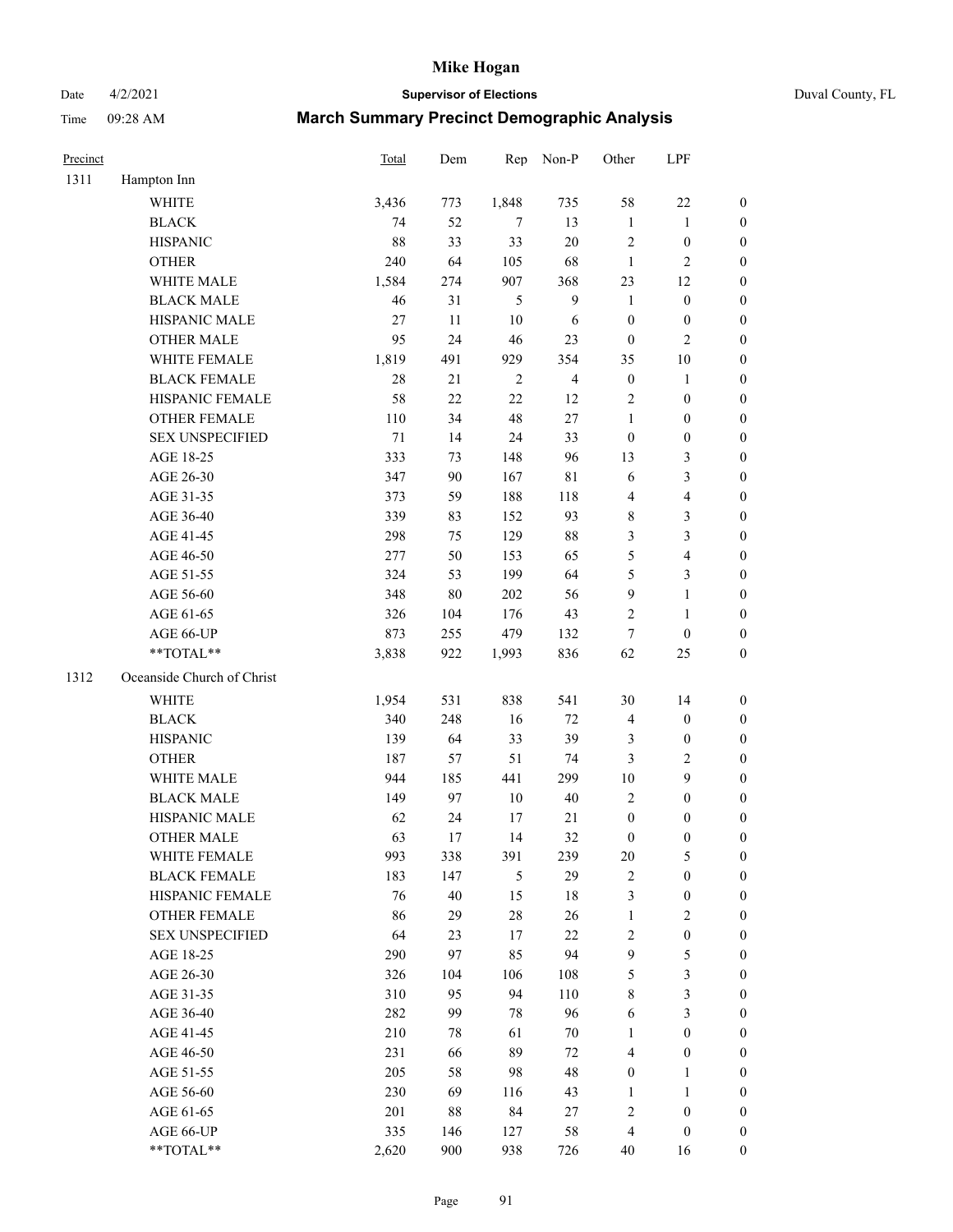# Date 4/2/2021 **Supervisor of Elections** Duval County, FL

| Precinct |                          | <b>Total</b> | Dem         | Rep            | Non-P  | Other            | LPF                     |                  |
|----------|--------------------------|--------------|-------------|----------------|--------|------------------|-------------------------|------------------|
| 1313     | Rivertown Church         |              |             |                |        |                  |                         |                  |
|          | <b>WHITE</b>             | 3,758        | 654         | 2,319          | 732    | 43               | $10\,$                  | 0                |
|          | <b>BLACK</b>             | 206          | 151         | 9              | 45     | $\mathbf{1}$     | $\boldsymbol{0}$        | 0                |
|          | <b>HISPANIC</b>          | 170          | 66          | 50             | 50     | 3                | $\mathbf{1}$            | $\boldsymbol{0}$ |
|          | <b>OTHER</b>             | 306          | 65          | 117            | 117    | 6                | $\mathbf{1}$            | $\boldsymbol{0}$ |
|          | WHITE MALE               | 1,857        | 243         | 1,188          | 404    | 17               | $\mathfrak{S}$          | $\boldsymbol{0}$ |
|          | <b>BLACK MALE</b>        | 70           | 45          | 6              | 18     | $\mathbf{1}$     | $\boldsymbol{0}$        | $\boldsymbol{0}$ |
|          | HISPANIC MALE            | 85           | $28\,$      | 27             | $27\,$ | $\overline{c}$   | $\mathbf{1}$            | $\boldsymbol{0}$ |
|          | <b>OTHER MALE</b>        | 102          | 24          | 33             | 45     | $\boldsymbol{0}$ | $\boldsymbol{0}$        | $\boldsymbol{0}$ |
|          | WHITE FEMALE             | 1,869        | 408         | 1,109          | 321    | 26               | $\mathfrak{S}$          | $\boldsymbol{0}$ |
|          | <b>BLACK FEMALE</b>      | 136          | 106         | 3              | $27\,$ | $\boldsymbol{0}$ | $\boldsymbol{0}$        | $\boldsymbol{0}$ |
|          | HISPANIC FEMALE          | 82           | 36          | 22             | 23     | $\mathbf{1}$     | $\boldsymbol{0}$        | 0                |
|          | <b>OTHER FEMALE</b>      | 145          | 30          | 65             | 44     | 5                | $\mathbf{1}$            | $\boldsymbol{0}$ |
|          | <b>SEX UNSPECIFIED</b>   | 94           | 16          | 42             | 35     | $\mathbf{1}$     | $\boldsymbol{0}$        | $\boldsymbol{0}$ |
|          | AGE 18-25                | 437          | 106         | 186            | 138    | 7                | $\boldsymbol{0}$        | $\boldsymbol{0}$ |
|          | AGE 26-30                | 336          | 100         | 135            | 93     | 3                | 5                       | $\boldsymbol{0}$ |
|          | AGE 31-35                | 358          | 99          | 157            | 98     | 4                | $\boldsymbol{0}$        | $\boldsymbol{0}$ |
|          | AGE 36-40                | 384          | 79          | 193            | 98     | $10\,$           | $\overline{\mathbf{4}}$ | $\boldsymbol{0}$ |
|          | AGE 41-45                | 380          | 86          | 181            | 108    | 5                | $\boldsymbol{0}$        | $\boldsymbol{0}$ |
|          | AGE 46-50                | 351          | 59          | 215            | 72     | 5                | $\boldsymbol{0}$        | $\boldsymbol{0}$ |
|          | AGE 51-55                | 344          | 64          | 209            | 66     | $\overline{4}$   | $\mathbf{1}$            | $\boldsymbol{0}$ |
|          | AGE 56-60                | 428          | 62          | 288            | 73     | $\overline{4}$   | $\mathbf{1}$            | 0                |
|          | AGE 61-65                | 355          | 52          | 233            | 64     | 5                | $\mathbf{1}$            | 0                |
|          | AGE 66-UP                | 1,067        | 229         | 698            | 134    | 6                | $\boldsymbol{0}$        | $\boldsymbol{0}$ |
|          | **TOTAL**                | 4,440        | 936         | 2,495          | 944    | 53               | 12                      | $\boldsymbol{0}$ |
| 1314     | Mayport Community Center |              |             |                |        |                  |                         |                  |
|          | WHITE                    | 792          | 131         | 440            | 198    | 15               | $8\,$                   | $\boldsymbol{0}$ |
|          | <b>BLACK</b>             | 166          | 106         | 10             | 43     | 7                | $\boldsymbol{0}$        | $\boldsymbol{0}$ |
|          | <b>HISPANIC</b>          | 91           | 30          | 29             | $28\,$ | $\boldsymbol{0}$ | $\overline{4}$          | $\boldsymbol{0}$ |
|          | <b>OTHER</b>             | 127          | 32          | 52             | 38     | 5                | $\boldsymbol{0}$        | $\boldsymbol{0}$ |
|          | WHITE MALE               | 402          | 49          | 240            | 100    | 8                | $\mathfrak{S}$          | $\boldsymbol{0}$ |
|          | <b>BLACK MALE</b>        | 74           | 40          | $\mathfrak{H}$ | 25     | $\overline{4}$   | $\boldsymbol{0}$        | $\boldsymbol{0}$ |
|          | HISPANIC MALE            | 44           | 13          | 14             | 14     | $\boldsymbol{0}$ | $\mathfrak{Z}$          | $\boldsymbol{0}$ |
|          | OTHER MALE               | 44           | 9           | 20             | 11     | 4                | $\boldsymbol{0}$        | $\boldsymbol{0}$ |
|          | WHITE FEMALE             | 372          | 79          | 190            | 93     | 7                | 3                       | 0                |
|          | <b>BLACK FEMALE</b>      | 89           | 64          | 5              | 17     | 3                | $\boldsymbol{0}$        | $\boldsymbol{0}$ |
|          | HISPANIC FEMALE          | 44           | 15          | 14             | 14     | $\boldsymbol{0}$ | 1                       | $\overline{0}$   |
|          | OTHER FEMALE             | 61           | 16          | 24             | $21\,$ | $\boldsymbol{0}$ | $\boldsymbol{0}$        | 0                |
|          | <b>SEX UNSPECIFIED</b>   | 46           | 14          | 19             | 12     | $\mathbf{1}$     | $\boldsymbol{0}$        | 0                |
|          | AGE 18-25                | 156          | 41          | 60             | 48     | 4                | $\mathfrak{Z}$          | 0                |
|          | AGE 26-30                | 127          | 34          | 42             | 47     | $\overline{c}$   | $\sqrt{2}$              | 0                |
|          | AGE 31-35                | 154          | 39          | 57             | 49     | 6                | $\mathfrak{Z}$          | 0                |
|          | AGE 36-40                | 192          | 53          | 84             | 49     | 2                | $\overline{\mathbf{4}}$ | 0                |
|          | AGE 41-45                | 134          | 30          | 67             | 34     | 3                | $\boldsymbol{0}$        | 0                |
|          | AGE 46-50                | 131          | 29          | 70             | 28     | 4                | $\boldsymbol{0}$        | 0                |
|          | AGE 51-55                | $70\,$       | $\,$ 8 $\,$ | 44             | 15     | 3                | $\boldsymbol{0}$        | 0                |
|          | AGE 56-60                | 67           | 22          | 30             | 14     | $\mathbf{1}$     | $\boldsymbol{0}$        | 0                |
|          | AGE 61-65                | 54           | 11          | 30             | 12     | $\mathbf{1}$     | $\boldsymbol{0}$        | 0                |
|          | AGE 66-UP                | 91           | 32          | 47             | 11     | $\mathbf{1}$     | $\boldsymbol{0}$        | 0                |
|          | **TOTAL**                | 1,176        | 299         | 531            | 307    | 27               | 12                      | $\boldsymbol{0}$ |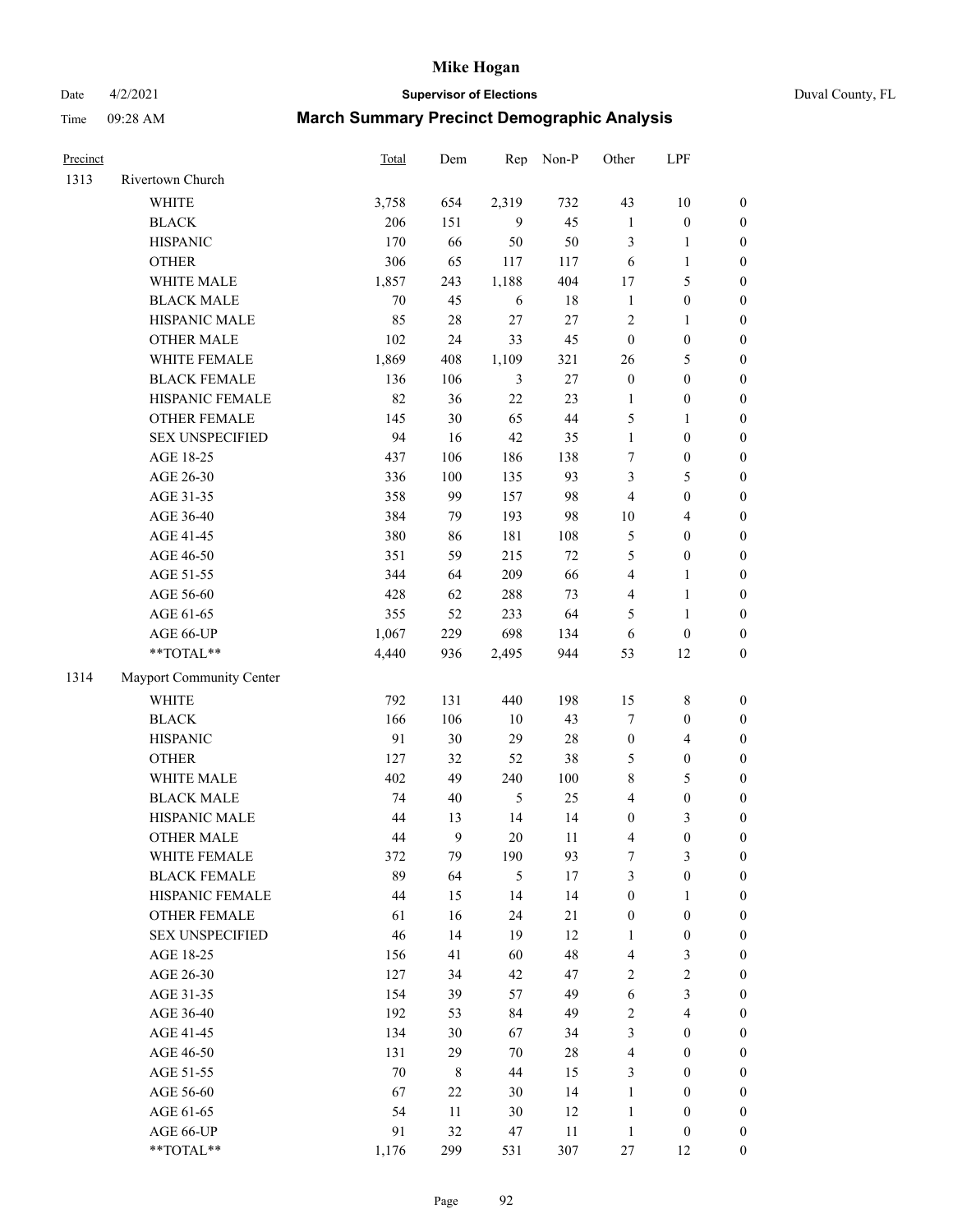Date 4/2/2021 **Supervisor of Elections** Duval County, FL

| Precinct |                            | Total | Dem   | Rep    | Non-P  | Other          | LPF              |                  |
|----------|----------------------------|-------|-------|--------|--------|----------------|------------------|------------------|
| 1315     | USO Center of Jacksonville |       |       |        |        |                |                  |                  |
|          | <b>WHITE</b>               | 4,387 | 1,041 | 2,016  | 1,217  | 78             | 35               | 0                |
|          | <b>BLACK</b>               | 824   | 577   | 59     | 172    | 12             | $\overline{4}$   | 0                |
|          | <b>HISPANIC</b>            | 454   | 159   | 110    | 173    | $\tau$         | $\mathfrak s$    | $\boldsymbol{0}$ |
|          | <b>OTHER</b>               | 601   | 162   | 186    | 243    | 7              | $\mathfrak{Z}$   | $\boldsymbol{0}$ |
|          | WHITE MALE                 | 2,097 | 406   | 1,020  | 607    | 41             | 23               | $\boldsymbol{0}$ |
|          | <b>BLACK MALE</b>          | 378   | 234   | 34     | 103    | 4              | $\mathfrak{Z}$   | $\boldsymbol{0}$ |
|          | HISPANIC MALE              | 216   | 63    | 60     | 86     | 5              | $\sqrt{2}$       | $\boldsymbol{0}$ |
|          | <b>OTHER MALE</b>          | 238   | 57    | 85     | 92     | $\mathbf{1}$   | $\mathfrak{Z}$   | $\boldsymbol{0}$ |
|          | WHITE FEMALE               | 2,239 | 621   | 977    | 593    | 36             | 12               | $\boldsymbol{0}$ |
|          | <b>BLACK FEMALE</b>        | 431   | 330   | 25     | 68     | 8              | $\boldsymbol{0}$ | 0                |
|          | HISPANIC FEMALE            | 225   | 90    | 47     | 84     | $\mathbf{2}$   | $\sqrt{2}$       | 0                |
|          | OTHER FEMALE               | 261   | 75    | 83     | 100    | 3              | $\boldsymbol{0}$ | $\boldsymbol{0}$ |
|          | <b>SEX UNSPECIFIED</b>     | 181   | 63    | 40     | $72\,$ | 4              | $\sqrt{2}$       | $\boldsymbol{0}$ |
|          | AGE 18-25                  | 729   | 239   | 199    | 263    | 21             | $\boldsymbol{7}$ | $\boldsymbol{0}$ |
|          | AGE 26-30                  | 736   | 202   | 224    | 279    | 19             | 12               | $\boldsymbol{0}$ |
|          | AGE 31-35                  | 682   | 206   | 211    | 246    | 10             | $\boldsymbol{9}$ | $\boldsymbol{0}$ |
|          | AGE 36-40                  | 637   | 204   | 201    | 213    | $10\,$         | $\boldsymbol{9}$ | $\boldsymbol{0}$ |
|          | AGE 41-45                  | 481   | 123   | 177    | 174    | $\sqrt{6}$     | $\mathbf{1}$     | $\boldsymbol{0}$ |
|          | AGE 46-50                  | 511   | 157   | 192    | 150    | 9              | $\mathfrak{Z}$   | $\boldsymbol{0}$ |
|          | AGE 51-55                  | 468   | 130   | 221    | 111    | 5              | $\mathbf{1}$     | $\boldsymbol{0}$ |
|          | AGE 56-60                  | 529   | 169   | 242    | 112    | 5              | $\mathbf{1}$     | 0                |
|          | AGE 61-65                  | 492   | 170   | 210    | 99     | $10\,$         | $\mathfrak{Z}$   | $\boldsymbol{0}$ |
|          | AGE 66-UP                  | 1,001 | 339   | 494    | 158    | 9              | $\mathbf{1}$     | $\boldsymbol{0}$ |
|          | $**TOTAL**$                | 6,266 | 1,939 | 2,371  | 1,805  | 104            | 47               | $\boldsymbol{0}$ |
| 1401     | Church at Argyle           |       |       |        |        |                |                  |                  |
|          | <b>WHITE</b>               | 1,555 | 340   | 823    | 346    | 37             | $\mathbf{9}$     | $\boldsymbol{0}$ |
|          | <b>BLACK</b>               | 864   | 664   | 43     | 140    | 17             | $\boldsymbol{0}$ | $\boldsymbol{0}$ |
|          | <b>HISPANIC</b>            | 266   | 116   | 54     | 90     | 5              | $\mathbf{1}$     | $\boldsymbol{0}$ |
|          | <b>OTHER</b>               | 316   | 103   | 89     | 112    | 8              | $\overline{4}$   | $\boldsymbol{0}$ |
|          | WHITE MALE                 | 708   | 123   | 392    | 173    | 15             | $\mathfrak{S}$   | $\boldsymbol{0}$ |
|          | <b>BLACK MALE</b>          | 324   | 224   | 24     | 67     | 9              | $\boldsymbol{0}$ | $\boldsymbol{0}$ |
|          | HISPANIC MALE              | 109   | 45    | 23     | $38\,$ | 3              | $\boldsymbol{0}$ | 0                |
|          | <b>OTHER MALE</b>          | 113   | 27    | 43     | 36     | 4              | $\mathfrak{Z}$   | $\boldsymbol{0}$ |
|          | WHITE FEMALE               | 836   | 216   | 424    | 170    | 22             | 4                | 0                |
|          | <b>BLACK FEMALE</b>        | 532   | 434   | 18     | 72     | 8              | $\boldsymbol{0}$ | $\overline{0}$   |
|          | HISPANIC FEMALE            | 153   | 69    | 31     | 51     | $\overline{c}$ | $\boldsymbol{0}$ | $\overline{0}$   |
|          | <b>OTHER FEMALE</b>        | 165   | 67    | 39     | 55     | 3              | $\mathbf{1}$     | 0                |
|          | <b>SEX UNSPECIFIED</b>     | 61    | 18    | 15     | 26     | 1              | $\mathbf{1}$     | 0                |
|          | AGE 18-25                  | 315   | 126   | 76     | 95     | 15             | 3                | 0                |
|          | AGE 26-30                  | 351   | 158   | $70\,$ | 111    | $10\,$         | $\sqrt{2}$       | 0                |
|          | AGE 31-35                  | 328   | 140   | 84     | 95     | 5              | $\overline{4}$   | 0                |
|          | AGE 36-40                  | 290   | 127   | 79     | 73     | 9              | $\sqrt{2}$       | 0                |
|          | AGE 41-45                  | 226   | 85    | 66     | 68     | 6              | $\mathbf{1}$     | 0                |
|          | AGE 46-50                  | 245   | 96    | 96     | 47     | 5              | $\mathbf{1}$     | 0                |
|          | AGE 51-55                  | 251   | 115   | 91     | 42     | 3              | $\boldsymbol{0}$ | 0                |
|          | AGE 56-60                  | 252   | 99    | 107    | 44     | $\overline{c}$ | $\boldsymbol{0}$ | 0                |
|          | AGE 61-65                  | 246   | 88    | 114    | 41     | 3              | $\boldsymbol{0}$ | 0                |
|          | AGE 66-UP                  | 497   | 189   | 226    | 72     | 9              | $\mathbf{1}$     | 0                |
|          | **TOTAL**                  | 3,001 | 1,223 | 1,009  | 688    | 67             | 14               | $\boldsymbol{0}$ |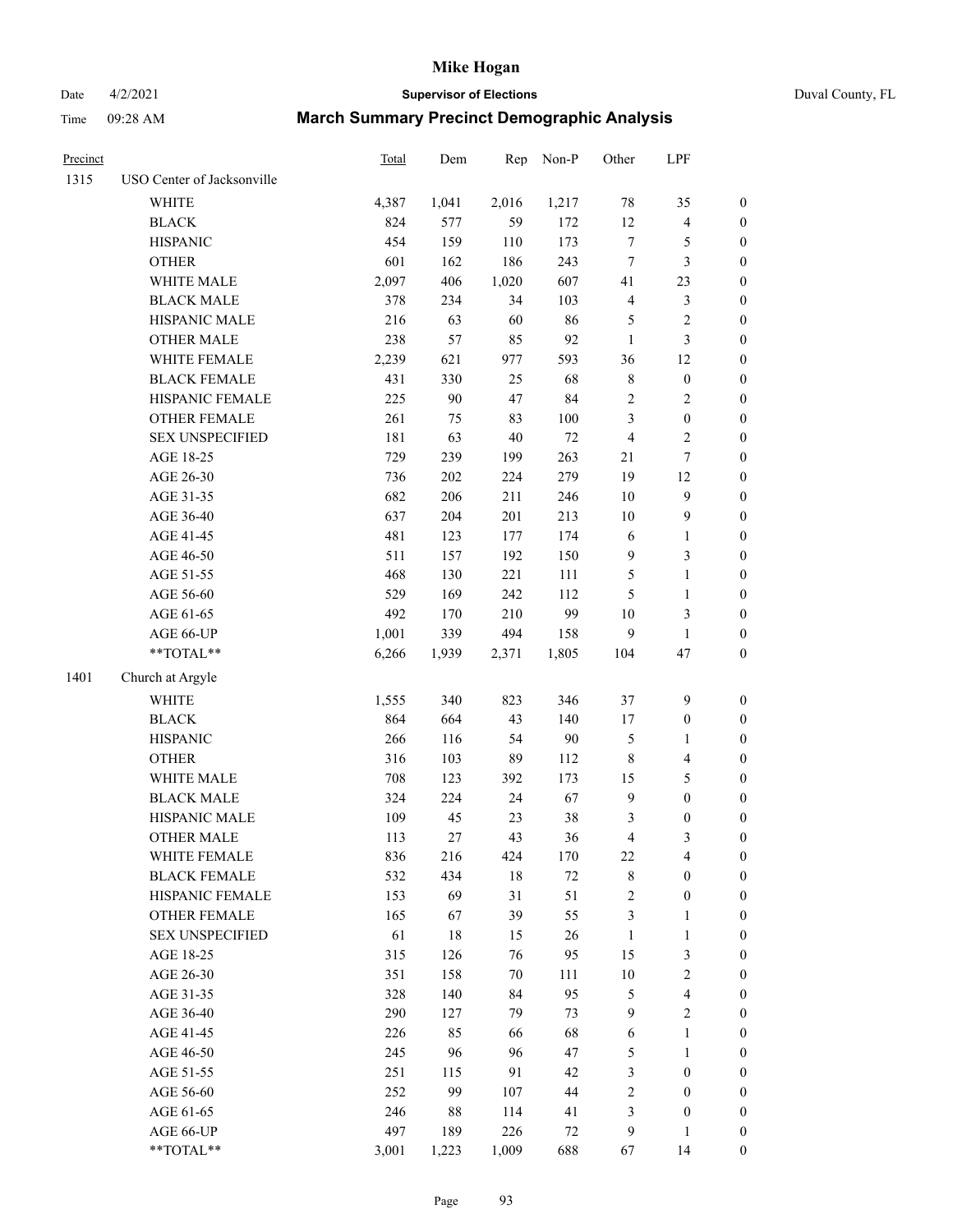# Date 4/2/2021 **Supervisor of Elections** Duval County, FL

| Precinct |                              | Total | Dem    | Rep         | Non-P  | Other                   | LPF              |                  |
|----------|------------------------------|-------|--------|-------------|--------|-------------------------|------------------|------------------|
| 1402     | Kirkwood Presbyterian Church |       |        |             |        |                         |                  |                  |
|          | <b>WHITE</b>                 | 1,488 | 250    | 918         | 287    | 22                      | 11               | 0                |
|          | <b>BLACK</b>                 | 823   | 636    | 45          | 131    | $\boldsymbol{9}$        | $\sqrt{2}$       | 0                |
|          | <b>HISPANIC</b>              | 253   | 95     | 76          | $78\,$ | 3                       | $\mathbf{1}$     | $\boldsymbol{0}$ |
|          | <b>OTHER</b>                 | 431   | 107    | 158         | 157    | 9                       | $\boldsymbol{0}$ | $\boldsymbol{0}$ |
|          | WHITE MALE                   | 733   | 107    | 462         | 147    | $\,$ $\,$               | $\boldsymbol{9}$ | $\boldsymbol{0}$ |
|          | <b>BLACK MALE</b>            | 363   | 265    | 26          | 67     | 3                       | $\sqrt{2}$       | $\boldsymbol{0}$ |
|          | HISPANIC MALE                | 119   | $40\,$ | 42          | 34     | $\sqrt{2}$              | $\mathbf{1}$     | $\boldsymbol{0}$ |
|          | <b>OTHER MALE</b>            | 164   | 42     | 65          | 53     | 4                       | $\boldsymbol{0}$ | $\boldsymbol{0}$ |
|          | WHITE FEMALE                 | 739   | 142    | 446         | 135    | 14                      | $\mathbf{2}$     | $\boldsymbol{0}$ |
|          | <b>BLACK FEMALE</b>          | 449   | 363    | $18\,$      | 62     | 6                       | $\boldsymbol{0}$ | $\boldsymbol{0}$ |
|          | HISPANIC FEMALE              | 134   | 55     | 34          | 44     | $\mathbf{1}$            | $\boldsymbol{0}$ | $\boldsymbol{0}$ |
|          | OTHER FEMALE                 | 213   | 56     | 85          | 68     | 4                       | $\boldsymbol{0}$ | $\boldsymbol{0}$ |
|          | <b>SEX UNSPECIFIED</b>       | 81    | 18     | 19          | 43     | $\mathbf{1}$            | $\boldsymbol{0}$ | $\boldsymbol{0}$ |
|          | AGE 18-25                    | 263   | 101    | 61          | 97     | $\sqrt{2}$              | $\sqrt{2}$       | $\boldsymbol{0}$ |
|          | AGE 26-30                    | 266   | 94     | 76          | 87     | 6                       | $\mathfrak{Z}$   | $\boldsymbol{0}$ |
|          | AGE 31-35                    | 277   | 90     | 97          | 86     | $\sqrt{2}$              | $\sqrt{2}$       | $\boldsymbol{0}$ |
|          | AGE 36-40                    | 259   | 117    | 66          | 62     | $10\,$                  | $\overline{4}$   | $\boldsymbol{0}$ |
|          | AGE 41-45                    | 253   | 105    | $8\sqrt{1}$ | 62     | $\overline{\mathbf{4}}$ | $\mathbf{1}$     | $\boldsymbol{0}$ |
|          | AGE 46-50                    | 233   | 79     | 100         | 49     | 4                       | $\mathbf{1}$     | $\boldsymbol{0}$ |
|          | AGE 51-55                    | 273   | 103    | 119         | 49     | 2                       | $\boldsymbol{0}$ | $\boldsymbol{0}$ |
|          | AGE 56-60                    | 309   | 110    | 145         | 50     | $\overline{4}$          | $\boldsymbol{0}$ | 0                |
|          | AGE 61-65                    | 277   | 84     | 147         | $40\,$ | 6                       | $\boldsymbol{0}$ | $\boldsymbol{0}$ |
|          | AGE 66-UP                    | 585   | 205    | 305         | 71     | 3                       | $\mathbf{1}$     | $\boldsymbol{0}$ |
|          | **TOTAL**                    | 2,995 | 1,088  | 1,197       | 653    | 43                      | 14               | $\boldsymbol{0}$ |
| 1403     | Argyle Branch Library        |       |        |             |        |                         |                  |                  |
|          | <b>WHITE</b>                 | 1,467 | 277    | 810         | 341    | 32                      | $\boldsymbol{7}$ | $\boldsymbol{0}$ |
|          | <b>BLACK</b>                 | 786   | 604    | 25          | 145    | $11\,$                  | $\mathbf{1}$     | $\boldsymbol{0}$ |
|          | <b>HISPANIC</b>              | 305   | 111    | $80\,$      | 111    | 3                       | $\boldsymbol{0}$ | $\boldsymbol{0}$ |
|          | <b>OTHER</b>                 | 303   | $90\,$ | 105         | 102    | 6                       | $\boldsymbol{0}$ | $\boldsymbol{0}$ |
|          | WHITE MALE                   | 692   | 111    | 397         | 162    | 15                      | $\boldsymbol{7}$ | $\boldsymbol{0}$ |
|          | <b>BLACK MALE</b>            | 338   | 241    | 13          | 74     | $\boldsymbol{9}$        | $\mathbf{1}$     | $\boldsymbol{0}$ |
|          | HISPANIC MALE                | 141   | 46     | 41          | 53     | $\mathbf{1}$            | $\boldsymbol{0}$ | 0                |
|          | <b>OTHER MALE</b>            | 120   | 30     | 46          | 43     | $\mathbf{1}$            | $\boldsymbol{0}$ | $\boldsymbol{0}$ |
|          | WHITE FEMALE                 | 762   | 165    | 405         | 176    | 16                      | 0                | 0                |
|          | <b>BLACK FEMALE</b>          | 433   | 353    | 11          | 67     | $\sqrt{2}$              | $\boldsymbol{0}$ | $\overline{0}$   |
|          | HISPANIC FEMALE              | 158   | 62     | 38          | 56     | $\boldsymbol{2}$        | $\boldsymbol{0}$ | $\overline{0}$   |
|          | OTHER FEMALE                 | 146   | $44\,$ | 54          | 43     | 5                       | $\boldsymbol{0}$ | 0                |
|          | <b>SEX UNSPECIFIED</b>       | 71    | 30     | 15          | 25     | $\mathbf{1}$            | $\boldsymbol{0}$ | 0                |
|          | AGE 18-25                    | 318   | 119    | 66          | 123    | $10\,$                  | $\boldsymbol{0}$ | 0                |
|          | AGE 26-30                    | 279   | 103    | 86          | 83     | 7                       | $\boldsymbol{0}$ | 0                |
|          | AGE 31-35                    | 302   | 95     | 92          | 110    | 5                       | $\boldsymbol{0}$ | 0                |
|          | AGE 36-40                    | 294   | 126    | 75          | 86     | 3                       | $\overline{4}$   | 0                |
|          | AGE 41-45                    | 262   | 102    | 69          | 82     | $\,$ 8 $\,$             | $\mathbf{1}$     | 0                |
|          | AGE 46-50                    | 245   | 102    | 89          | 46     | 7                       | $\mathbf{1}$     | 0                |
|          | AGE 51-55                    | 221   | 89     | 85          | 45     | $\sqrt{2}$              | $\boldsymbol{0}$ | 0                |
|          | AGE 56-60                    | 248   | 82     | 130         | 32     | 3                       | 1                | 0                |
|          | AGE 61-65                    | 234   | 96     | 104         | $30\,$ | 3                       | $\mathbf{1}$     | $\overline{0}$   |
|          | AGE 66-UP                    | 458   | 168    | 224         | 62     | 4                       | $\boldsymbol{0}$ | 0                |
|          | **TOTAL**                    | 2,861 | 1,082  | 1,020       | 699    | 52                      | $\,$ 8 $\,$      | $\boldsymbol{0}$ |
|          |                              |       |        |             |        |                         |                  |                  |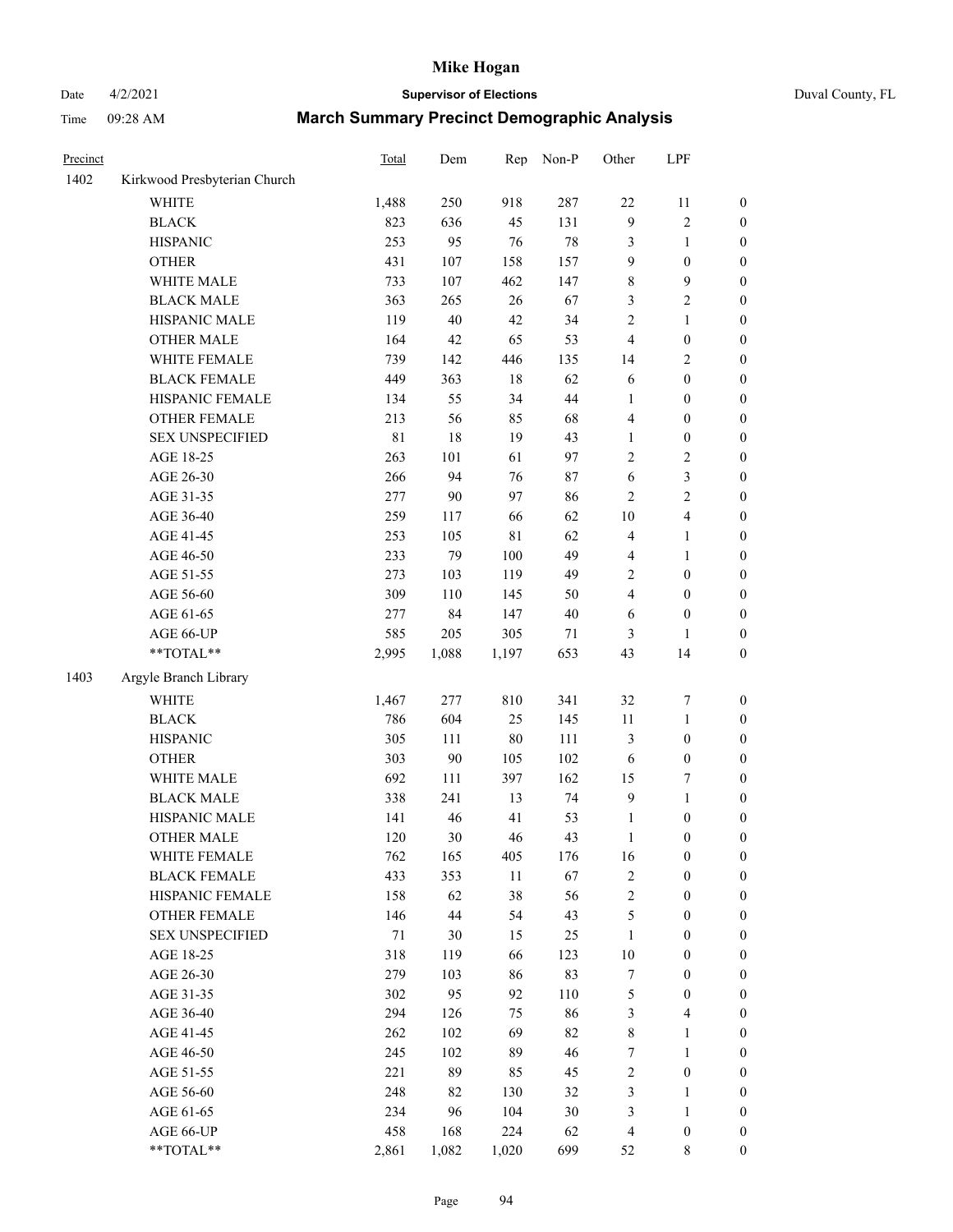# Date 4/2/2021 **Supervisor of Elections** Duval County, FL

| Precinct |                            | <b>Total</b> | Dem    | Rep            | Non-P            | Other                   | LPF              |                  |
|----------|----------------------------|--------------|--------|----------------|------------------|-------------------------|------------------|------------------|
| 1404     | Grace Church of Avondale   |              |        |                |                  |                         |                  |                  |
|          | <b>WHITE</b>               | 3,959        | 1,650  | 1,518          | 708              | 53                      | 30               | 0                |
|          | <b>BLACK</b>               | 92           | 69     | 6              | 15               | $\mathbf{1}$            | $\mathbf{1}$     | 0                |
|          | <b>HISPANIC</b>            | 159          | 81     | 31             | 39               | $\sqrt{6}$              | $\sqrt{2}$       | $\boldsymbol{0}$ |
|          | <b>OTHER</b>               | 264          | 110    | 55             | 95               | 3                       | $\mathbf{1}$     | $\boldsymbol{0}$ |
|          | WHITE MALE                 | 1,857        | 665    | 756            | 393              | 23                      | 20               | $\boldsymbol{0}$ |
|          | <b>BLACK MALE</b>          | 51           | 36     | $\mathfrak{Z}$ | $10\,$           | $\mathbf{1}$            | 1                | $\boldsymbol{0}$ |
|          | HISPANIC MALE              | 69           | 35     | 15             | 16               | 2                       | $\mathbf{1}$     | $\boldsymbol{0}$ |
|          | <b>OTHER MALE</b>          | 110          | 45     | 21             | 43               | $\mathbf{1}$            | $\boldsymbol{0}$ | $\boldsymbol{0}$ |
|          | WHITE FEMALE               | 2,075        | 977    | 753            | 306              | 29                      | 10               | $\boldsymbol{0}$ |
|          | <b>BLACK FEMALE</b>        | 39           | 31     | $\mathfrak{Z}$ | $\mathfrak s$    | $\boldsymbol{0}$        | $\boldsymbol{0}$ | $\boldsymbol{0}$ |
|          | HISPANIC FEMALE            | $88\,$       | 45     | 16             | 22               | 4                       | $\mathbf{1}$     | 0                |
|          | OTHER FEMALE               | 107          | 51     | 22             | 32               | $\overline{c}$          | $\boldsymbol{0}$ | $\boldsymbol{0}$ |
|          | <b>SEX UNSPECIFIED</b>     | 78           | 25     | 21             | 30               | $\mathbf{1}$            | $\mathbf{1}$     | $\boldsymbol{0}$ |
|          | AGE 18-25                  | 346          | 151    | 103            | 83               | 6                       | $\mathfrak{Z}$   | $\boldsymbol{0}$ |
|          | AGE 26-30                  | 464          | 194    | 150            | 107              | 9                       | $\overline{4}$   | $\boldsymbol{0}$ |
|          | AGE 31-35                  | 523          | 219    | 163            | 130              | 8                       | $\mathfrak{Z}$   | $\boldsymbol{0}$ |
|          | AGE 36-40                  | 498          | 225    | 130            | 130              | 8                       | 5                | $\boldsymbol{0}$ |
|          | AGE 41-45                  | 378          | 164    | 104            | 93               | 8                       | $\boldsymbol{9}$ | $\boldsymbol{0}$ |
|          | AGE 46-50                  | 345          | 146    | 129            | 61               | 5                       | $\overline{4}$   | $\boldsymbol{0}$ |
|          | AGE 51-55                  | 378          | 133    | 151            | $90\,$           | $\overline{\mathbf{4}}$ | $\boldsymbol{0}$ | $\boldsymbol{0}$ |
|          | AGE 56-60                  | 376          | 153    | 163            | 52               | 6                       | $\sqrt{2}$       | 0                |
|          | AGE 61-65                  | 324          | 147    | 128            | 43               | 4                       | $\sqrt{2}$       | $\boldsymbol{0}$ |
|          | AGE 66-UP                  | 842          | 378    | 389            | 68               | 5                       | $\overline{c}$   | $\boldsymbol{0}$ |
|          | $**TOTAL**$                | 4,474        | 1,910  | 1,610          | 857              | 63                      | 34               | $\boldsymbol{0}$ |
| 1405     | Murray Hill Baptist Church |              |        |                |                  |                         |                  |                  |
|          | <b>WHITE</b>               | 1,867        | 789    | 679            | 354              | 25                      | 20               | $\boldsymbol{0}$ |
|          | <b>BLACK</b>               | 187          | 147    | $10\,$         | 30               | $\boldsymbol{0}$        | $\boldsymbol{0}$ | $\boldsymbol{0}$ |
|          | <b>HISPANIC</b>            | 108          | 54     | 27             | 25               | $\mathbf{1}$            | $\mathbf{1}$     | $\boldsymbol{0}$ |
|          | <b>OTHER</b>               | 145          | 62     | 35             | 43               | 3                       | $\sqrt{2}$       | $\boldsymbol{0}$ |
|          | WHITE MALE                 | 846          | 317    | 321            | 184              | 12                      | 12               | $\boldsymbol{0}$ |
|          | <b>BLACK MALE</b>          | $78\,$       | 57     | $\mathfrak{H}$ | 16               | $\boldsymbol{0}$        | $\boldsymbol{0}$ | $\boldsymbol{0}$ |
|          | HISPANIC MALE              | 43           | 21     | 13             | $\boldsymbol{9}$ | $\boldsymbol{0}$        | $\boldsymbol{0}$ | 0                |
|          | <b>OTHER MALE</b>          | 61           | 22     | 16             | 21               | 1                       | $\mathbf{1}$     | $\boldsymbol{0}$ |
|          | WHITE FEMALE               | 997          | 465    | 348            | 164              | 13                      | 7                | 0                |
|          | <b>BLACK FEMALE</b>        | 106          | 87     | $\mathfrak{S}$ | 14               | $\boldsymbol{0}$        | $\boldsymbol{0}$ | $\overline{0}$   |
|          | HISPANIC FEMALE            | 61           | 31     | 13             | 15               | $\mathbf{1}$            | $\mathbf{1}$     | $\overline{0}$   |
|          | OTHER FEMALE               | 51           | $28\,$ | 12             | 9                | 2                       | $\boldsymbol{0}$ | 0                |
|          | <b>SEX UNSPECIFIED</b>     | 64           | 24     | $18\,$         | $20\,$           | $\boldsymbol{0}$        | $\mathfrak{2}$   | 0                |
|          | AGE 18-25                  | 145          | 65     | 27             | 45               | 6                       | $\sqrt{2}$       | 0                |
|          | AGE 26-30                  | 274          | 136    | 62             | 65               | 6                       | 5                | 0                |
|          | AGE 31-35                  | 330          | 174    | 78             | 65               | 6                       | $\boldsymbol{7}$ | 0                |
|          | AGE 36-40                  | 228          | 121    | 53             | 51               | 2                       | $\mathbf{1}$     | 0                |
|          | AGE 41-45                  | 195          | 99     | 47             | 45               | 1                       | $\mathfrak{Z}$   | 0                |
|          | AGE 46-50                  | 150          | 59     | 49             | 36               | 3                       | 3                | 0                |
|          | AGE 51-55                  | 154          | 55     | 62             | 36               | $\boldsymbol{0}$        | $\mathbf{1}$     | 0                |
|          | AGE 56-60                  | 152          | 59     | 63             | 28               | 2                       | $\boldsymbol{0}$ | 0                |
|          | AGE 61-65                  | 168          | 65     | 76             | 27               | 0                       | $\boldsymbol{0}$ | 0                |
|          | AGE 66-UP                  | 511          | 219    | 234            | 54               | 3                       | $\mathbf{1}$     | 0                |
|          | **TOTAL**                  | 2,307        | 1,052  | 751            | 452              | 29                      | 23               | $\boldsymbol{0}$ |
|          |                            |              |        |                |                  |                         |                  |                  |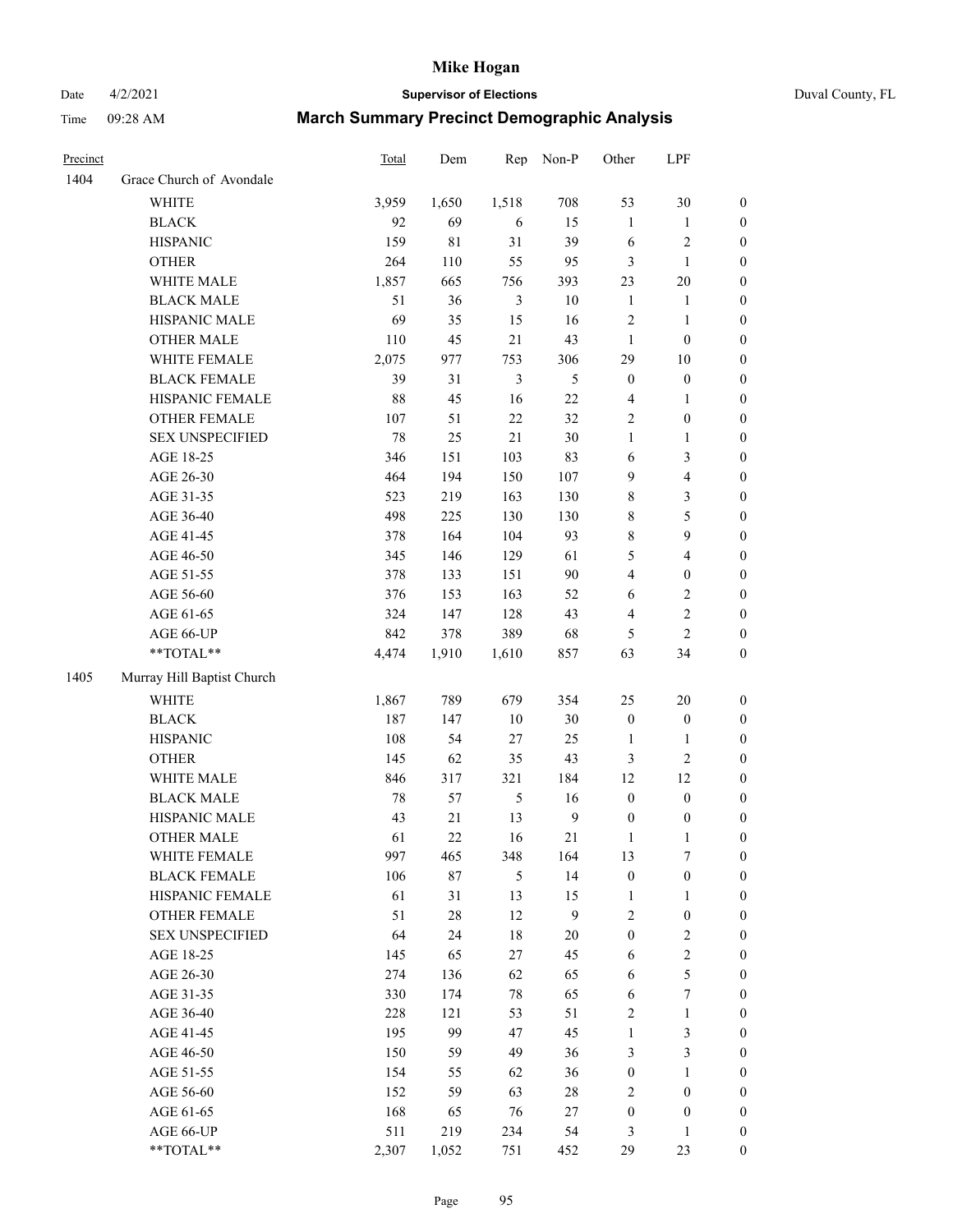# Date 4/2/2021 **Supervisor of Elections** Duval County, FL

| Precinct |                                           | <b>Total</b> | Dem         | Rep              | Non-P            | Other            | LPF              |                  |
|----------|-------------------------------------------|--------------|-------------|------------------|------------------|------------------|------------------|------------------|
| 1406     | <b>Hillcrest Baptist</b>                  |              |             |                  |                  |                  |                  |                  |
|          | <b>WHITE</b>                              | 1,056        | 221         | 607              | 212              | 9                | $\boldsymbol{7}$ | 0                |
|          | <b>BLACK</b>                              | 363          | 290         | 16               | 50               | 5                | $\sqrt{2}$       | $\boldsymbol{0}$ |
|          | <b>HISPANIC</b>                           | 156          | 67          | 38               | 48               | $\mathbf{2}$     | $\mathbf{1}$     | $\boldsymbol{0}$ |
|          | <b>OTHER</b>                              | 190          | 37          | 55               | 89               | 7                | $\sqrt{2}$       | $\boldsymbol{0}$ |
|          | WHITE MALE                                | 482          | $8\sqrt{1}$ | 296              | 98               | 3                | $\overline{4}$   | $\boldsymbol{0}$ |
|          | <b>BLACK MALE</b>                         | 158          | 119         | 11               | $22\,$           | 4                | $\sqrt{2}$       | $\boldsymbol{0}$ |
|          | HISPANIC MALE                             | 64           | 21          | 18               | 24               | $\boldsymbol{0}$ | $\mathbf{1}$     | $\boldsymbol{0}$ |
|          | <b>OTHER MALE</b>                         | $80\,$       | 16          | 27               | 34               | 1                | $\sqrt{2}$       | $\boldsymbol{0}$ |
|          | WHITE FEMALE                              | 562          | 136         | 304              | 113              | 6                | 3                | $\boldsymbol{0}$ |
|          | <b>BLACK FEMALE</b>                       | 200          | 168         | 5                | 26               | 1                | $\boldsymbol{0}$ | $\boldsymbol{0}$ |
|          | HISPANIC FEMALE                           | $88\,$       | 42          | $20\,$           | 24               | $\overline{c}$   | $\boldsymbol{0}$ | $\boldsymbol{0}$ |
|          | <b>OTHER FEMALE</b>                       | 91           | $20\,$      | 23               | 42               | 6                | $\boldsymbol{0}$ | $\boldsymbol{0}$ |
|          | <b>SEX UNSPECIFIED</b>                    | 40           | 12          | 12               | 16               | $\boldsymbol{0}$ | $\boldsymbol{0}$ | $\boldsymbol{0}$ |
|          | AGE 18-25                                 | 157          | 54          | 39               | 59               | 4                | $\mathbf{1}$     | $\boldsymbol{0}$ |
|          | AGE 26-30                                 | 149          | 48          | 45               | 47               | 5                | $\overline{4}$   | $\boldsymbol{0}$ |
|          | AGE 31-35                                 | 176          | 64          | 57               | 48               | 4                | $\mathfrak{Z}$   | $\boldsymbol{0}$ |
|          | AGE 36-40                                 | 147          | 52          | 43               | 49               | 1                | $\sqrt{2}$       | $\boldsymbol{0}$ |
|          | AGE 41-45                                 | 121          | 43          | 41               | 34               | 3                | $\boldsymbol{0}$ | $\boldsymbol{0}$ |
|          | AGE 46-50                                 | 135          | 39          | 61               | 31               | 4                | $\boldsymbol{0}$ | $\boldsymbol{0}$ |
|          | AGE 51-55                                 | 145          | 54          | 64               | 26               | 1                | $\boldsymbol{0}$ | $\boldsymbol{0}$ |
|          | AGE 56-60                                 | 186          | 56          | 97               | 31               | $\boldsymbol{0}$ | $\sqrt{2}$       | $\boldsymbol{0}$ |
|          | AGE 61-65                                 | 175          | $70\,$      | 84               | 21               | $\boldsymbol{0}$ | $\boldsymbol{0}$ | $\boldsymbol{0}$ |
|          | AGE 66-UP                                 | 374          | 135         | 185              | 53               | 1                | $\boldsymbol{0}$ | $\boldsymbol{0}$ |
|          | **TOTAL**                                 | 1,765        | 615         | 716              | 399              | 23               | 12               | $\boldsymbol{0}$ |
| 1407     | Jacksonville Association of Fire Fighters |              |             |                  |                  |                  |                  |                  |
|          | <b>WHITE</b>                              | 1,160        | 565         | 286              | 272              | 25               | 12               | $\boldsymbol{0}$ |
|          | <b>BLACK</b>                              | 263          | 204         | 12               | 43               | 3                | $\mathbf{1}$     | $\boldsymbol{0}$ |
|          | <b>HISPANIC</b>                           | 64           | 33          | $11\,$           | 16               | 4                | $\boldsymbol{0}$ | $\boldsymbol{0}$ |
|          | <b>OTHER</b>                              | 145          | 61          | 21               | 59               | 3                | 1                | $\boldsymbol{0}$ |
|          | WHITE MALE                                | 571          | 249         | 150              | 147              | 15               | 10               | $\boldsymbol{0}$ |
|          | <b>BLACK MALE</b>                         | 114          | $8\sqrt{1}$ | 6                | 25               | $\mathbf{1}$     | $\mathbf{1}$     | $\boldsymbol{0}$ |
|          | HISPANIC MALE                             | 25           | $10\,$      | $\mathfrak s$    | $\boldsymbol{9}$ | $\mathbf{1}$     | $\boldsymbol{0}$ | 0                |
|          | <b>OTHER MALE</b>                         | 59           | 26          | $\,8\,$          | 23               | $\mathbf{1}$     | $\mathbf{1}$     | $\boldsymbol{0}$ |
|          | WHITE FEMALE                              | 571          | 307         | 133              | 119              | 10               | $\overline{c}$   | 0                |
|          | <b>BLACK FEMALE</b>                       | 147          | 123         | 5                | 17               | 2                | $\boldsymbol{0}$ | $\overline{0}$   |
|          | HISPANIC FEMALE                           | 38           | $22\,$      | 6                | 7                | 3                | $\boldsymbol{0}$ | $\overline{0}$   |
|          | OTHER FEMALE                              | 57           | 25          | $10\,$           | $21\,$           | $\mathbf{1}$     | $\boldsymbol{0}$ | $\overline{0}$   |
|          | <b>SEX UNSPECIFIED</b>                    | 50           | $20\,$      | $\boldsymbol{7}$ | 22               | $\mathbf{1}$     | $\boldsymbol{0}$ | 0                |
|          | AGE 18-25                                 | 165          | 96          | $17\,$           | 44               | 8                | $\boldsymbol{0}$ | 0                |
|          | AGE 26-30                                 | 286          | 163         | 55               | 64               | 3                | $\mathbf{1}$     | 0                |
|          | AGE 31-35                                 | 307          | 148         | 56               | 87               | $11\,$           | $\mathfrak s$    | 0                |
|          | AGE 36-40                                 | 178          | $80\,$      | 32               | 59               | 3                | $\overline{4}$   | 0                |
|          | AGE 41-45                                 | 129          | 55          | 24               | $44\,$           | 4                | $\mathbf{2}$     | 0                |
|          | AGE 46-50                                 | 122          | 69          | 29               | 20               | 3                | $\mathbf{1}$     | 0                |
|          | AGE 51-55                                 | 89           | 47          | $20\,$           | 19               | $\overline{c}$   | $\mathbf{1}$     | 0                |
|          | AGE 56-60                                 | 90           | 47          | 25               | 18               | $\boldsymbol{0}$ | $\boldsymbol{0}$ | 0                |
|          | AGE 61-65                                 | $87\,$       | 54          | $20\,$           | 13               | $\boldsymbol{0}$ | $\boldsymbol{0}$ | $\overline{0}$   |
|          | AGE 66-UP                                 | 179          | 104         | 52               | $22\,$           | $\mathbf{1}$     | $\boldsymbol{0}$ | 0                |
|          | **TOTAL**                                 | 1,632        | 863         | 330              | 390              | 35               | 14               | $\boldsymbol{0}$ |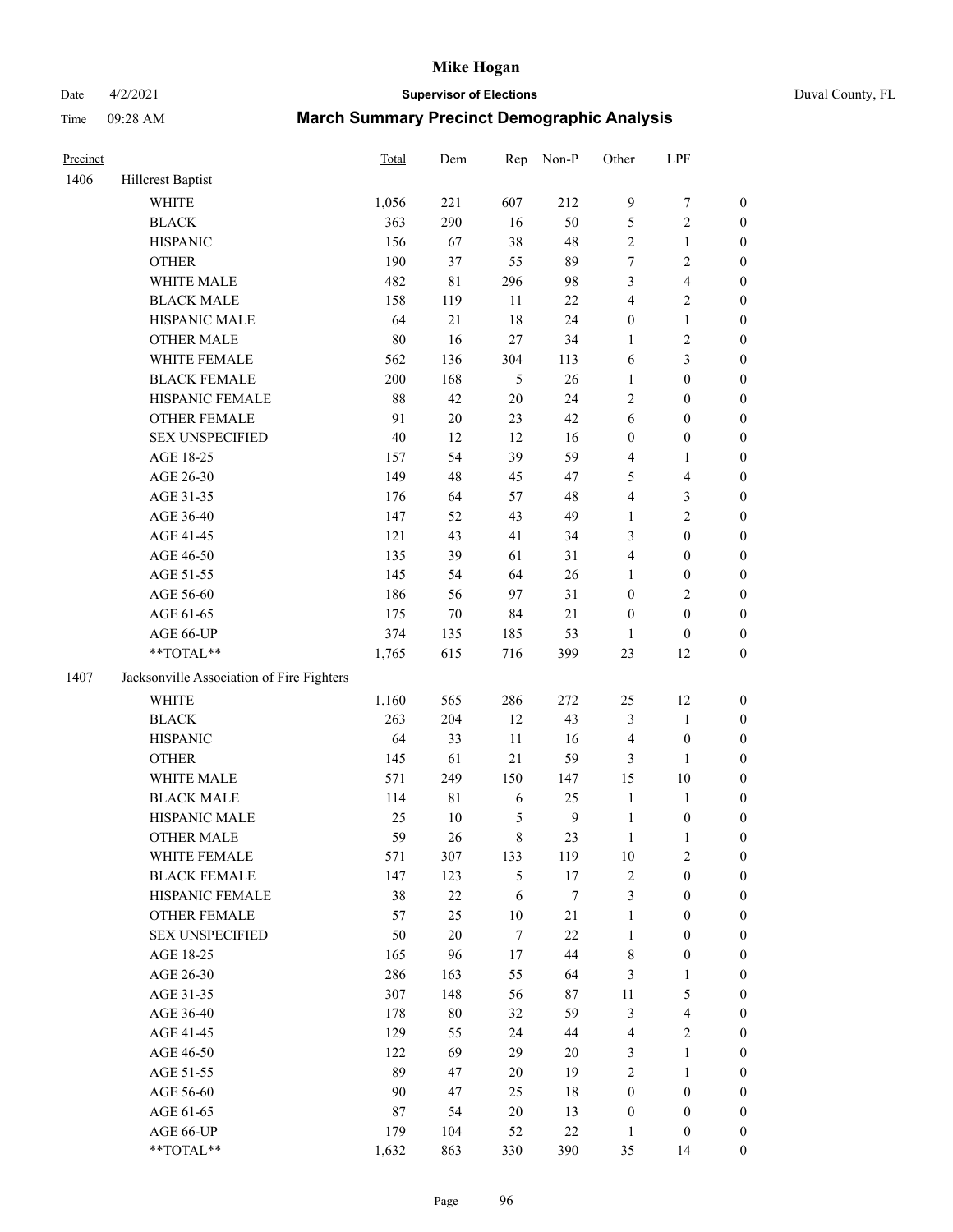# Date 4/2/2021 **Supervisor of Elections** Duval County, FL

| Precinct |                               | Total | Dem    | Rep    | Non-P   | Other                    | LPF                              |                                      |
|----------|-------------------------------|-------|--------|--------|---------|--------------------------|----------------------------------|--------------------------------------|
| 1408     | St. Johns Presbyterian Church |       |        |        |         |                          |                                  |                                      |
|          | <b>WHITE</b>                  | 3,018 | 934    | 1,465  | 558     | 41                       | 20                               | $\boldsymbol{0}$                     |
|          | <b>BLACK</b>                  | 212   | 148    | 24     | 38      | $\mathbf{2}$             | $\boldsymbol{0}$                 | $\boldsymbol{0}$                     |
|          | <b>HISPANIC</b>               | 117   | 50     | 33     | 31      | 3                        | $\boldsymbol{0}$                 | $\boldsymbol{0}$                     |
|          | <b>OTHER</b>                  | 200   | 60     | 59     | $72\,$  | 8                        | $\mathbf{1}$                     | $\boldsymbol{0}$                     |
|          | WHITE MALE                    | 1,423 | 375    | 717    | 300     | 18                       | 13                               | $\boldsymbol{0}$                     |
|          | <b>BLACK MALE</b>             | 101   | 65     | 12     | 23      | $\mathbf{1}$             | $\boldsymbol{0}$                 | $\boldsymbol{0}$                     |
|          | HISPANIC MALE                 | 60    | $27\,$ | $17\,$ | 16      | $\boldsymbol{0}$         | $\boldsymbol{0}$                 | $\boldsymbol{0}$                     |
|          | <b>OTHER MALE</b>             | 78    | 24     | 26     | 26      | $\mathbf{1}$             | $\mathbf{1}$                     | $\boldsymbol{0}$                     |
|          | WHITE FEMALE                  | 1,557 | 549    | 729    | 249     | 23                       | 7                                | $\boldsymbol{0}$                     |
|          | <b>BLACK FEMALE</b>           | 109   | 81     | 12     | 15      | $\mathbf{1}$             | $\boldsymbol{0}$                 | 0                                    |
|          | HISPANIC FEMALE               | 54    | 22     | 15     | 14      | 3                        | $\boldsymbol{0}$                 | $\boldsymbol{0}$                     |
|          | OTHER FEMALE                  | 77    | 24     | 24     | 23      | 6                        | $\boldsymbol{0}$                 | $\boldsymbol{0}$                     |
|          | <b>SEX UNSPECIFIED</b>        | 88    | 25     | 29     | 33      | $\mathbf{1}$             | $\boldsymbol{0}$                 | $\boldsymbol{0}$                     |
|          | AGE 18-25                     | 251   | 83     | 83     | 73      | 9                        | $\mathfrak{Z}$                   | $\boldsymbol{0}$                     |
|          | AGE 26-30                     | 348   | 131    | 119    | 87      | $11\,$                   | $\boldsymbol{0}$                 | $\boldsymbol{0}$                     |
|          | AGE 31-35                     | 373   | 130    | 130    | 98      | 7                        | $\,$ 8 $\,$                      | $\boldsymbol{0}$                     |
|          | AGE 36-40                     | 328   | 127    | 109    | 84      | 6                        | $\sqrt{2}$                       | $\boldsymbol{0}$                     |
|          | AGE 41-45                     | 269   | 89     | 98     | 76      | 4                        | $\sqrt{2}$                       | $\boldsymbol{0}$                     |
|          | AGE 46-50                     | 232   | 67     | 115    | $44\,$  | 4                        | $\sqrt{2}$                       | $\boldsymbol{0}$                     |
|          | AGE 51-55                     | 260   | 75     | 125    | 54      | 5                        | $\mathbf{1}$                     | 0                                    |
|          |                               | 295   | 95     | 152    | 47      | $\mathbf{1}$             |                                  |                                      |
|          | AGE 56-60                     | 362   |        | 206    | 47      |                          | $\boldsymbol{0}$<br>$\mathbf{1}$ | $\boldsymbol{0}$<br>$\boldsymbol{0}$ |
|          | AGE 61-65                     |       | 105    |        |         | 3                        | $\sqrt{2}$                       |                                      |
|          | AGE 66-UP<br>$**TOTAL**$      | 829   | 290    | 444    | 89      | $\overline{4}$           |                                  | $\boldsymbol{0}$                     |
|          |                               | 3,547 | 1,192  | 1,581  | 699     | 54                       | 21                               | $\boldsymbol{0}$                     |
| 1409     | St. Peter's Episcopal Church  |       |        |        |         |                          |                                  |                                      |
|          | WHITE                         | 3,274 | 708    | 1,805  | 685     | 64                       | 12                               | $\boldsymbol{0}$                     |
|          | <b>BLACK</b>                  | 1,337 | 991    | 54     | 272     | 19                       | $\mathbf{1}$                     | $\boldsymbol{0}$                     |
|          | <b>HISPANIC</b>               | 442   | 177    | 93     | 160     | 9                        | 3                                | $\boldsymbol{0}$                     |
|          | <b>OTHER</b>                  | 550   | 146    | 167    | 223     | 12                       | $\sqrt{2}$                       | $\boldsymbol{0}$                     |
|          | WHITE MALE                    | 1,587 | 287    | 918    | 346     | 28                       | $\,$ $\,$                        | $\boldsymbol{0}$                     |
|          | <b>BLACK MALE</b>             | 590   | 396    | 29     | 152     | 13                       | $\boldsymbol{0}$                 | $\boldsymbol{0}$                     |
|          | HISPANIC MALE                 | 216   | 71     | 54     | 86      | 4                        | 1                                | 0                                    |
|          | <b>OTHER MALE</b>             | 211   | 54     | 75     | $77 \,$ | 5                        | $\boldsymbol{0}$                 | $\boldsymbol{0}$                     |
|          | WHITE FEMALE                  | 1,640 | 415    | 859    | 328     | 34                       | $\overline{4}$                   | $\overline{0}$                       |
|          | <b>BLACK FEMALE</b>           | 722   | 578    | 23     | 114     | 6                        | $\mathbf{1}$                     | $\boldsymbol{0}$                     |
|          | HISPANIC FEMALE               | 213   | 99     | 37     | $71\,$  | 5                        | $\mathbf{1}$                     | $\boldsymbol{0}$                     |
|          | <b>OTHER FEMALE</b>           | 242   | 67     | 73     | 97      | $\overline{\mathcal{L}}$ | $\mathbf{1}$                     | 0                                    |
|          | <b>SEX UNSPECIFIED</b>        | 182   | 55     | 51     | 69      | 5                        | $\sqrt{2}$                       | 0                                    |
|          | AGE 18-25                     | 677   | 230    | 172    | 246     | 24                       | 5                                | 0                                    |
|          | AGE 26-30                     | 553   | 193    | 148    | 197     | 13                       | $\sqrt{2}$                       | 0                                    |
|          | AGE 31-35                     | 542   | 207    | 152    | 165     | 15                       | $\sqrt{3}$                       | 0                                    |
|          | AGE 36-40                     | 466   | 180    | 147    | 123     | 11                       | $\mathfrak s$                    | 0                                    |
|          | AGE 41-45                     | 456   | 158    | 163    | 126     | 9                        | $\boldsymbol{0}$                 | 0                                    |
|          | AGE 46-50                     | 446   | 164    | 181    | 95      | 6                        | $\boldsymbol{0}$                 | 0                                    |
|          | AGE 51-55                     | 436   | 160    | 160    | 110     | 6                        | $\boldsymbol{0}$                 | $\boldsymbol{0}$                     |
|          | AGE 56-60                     | 525   | 203    | 228    | 89      | 4                        | 1                                | $\boldsymbol{0}$                     |
|          | AGE 61-65                     | 482   | 169    | 240    | 68      | 4                        | $\mathbf{1}$                     | 0                                    |
|          | AGE 66-UP                     | 1,020 | 358    | 528    | 121     | 12                       | $\mathbf{1}$                     | 0                                    |
|          | **TOTAL**                     | 5,603 | 2,022  | 2,119  | 1,340   | 104                      | 18                               | $\boldsymbol{0}$                     |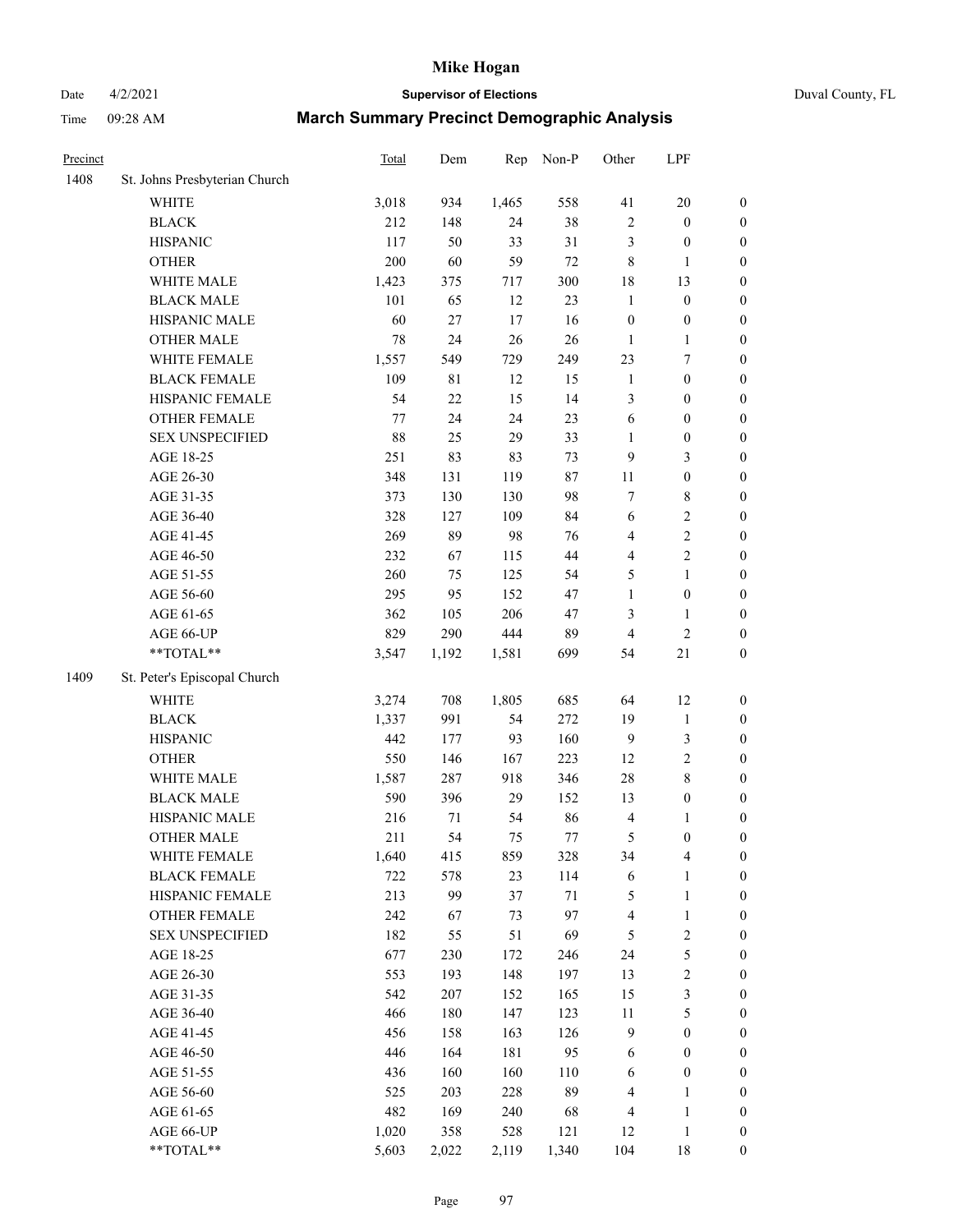# Date 4/2/2021 **Supervisor of Elections** Duval County, FL

| Precinct |                                | <b>Total</b> | Dem   | Rep            | Non-P  | Other            | LPF              |                  |
|----------|--------------------------------|--------------|-------|----------------|--------|------------------|------------------|------------------|
| 1410     | Fleet Reserve                  |              |       |                |        |                  |                  |                  |
|          | WHITE                          | 2,561        | 537   | 1,397          | 563    | 45               | 19               | 0                |
|          | <b>BLACK</b>                   | 1,639        | 1,253 | 72             | 292    | 19               | $\mathfrak{Z}$   | 0                |
|          | <b>HISPANIC</b>                | 422          | 168   | 85             | 160    | 6                | 3                | $\boldsymbol{0}$ |
|          | <b>OTHER</b>                   | 517          | 176   | 126            | 207    | 4                | $\overline{4}$   | $\boldsymbol{0}$ |
|          | WHITE MALE                     | 1,174        | 190   | 671            | 278    | 23               | 12               | $\boldsymbol{0}$ |
|          | <b>BLACK MALE</b>              | 627          | 431   | 49             | 137    | 9                | $\mathbf{1}$     | $\boldsymbol{0}$ |
|          | HISPANIC MALE                  | 187          | 72    | 40             | 73     | 2                | $\boldsymbol{0}$ | $\boldsymbol{0}$ |
|          | <b>OTHER MALE</b>              | 199          | 62    | 53             | 82     | $\mathbf{1}$     | $\mathbf{1}$     | $\boldsymbol{0}$ |
|          | WHITE FEMALE                   | 1,357        | 339   | 713            | 276    | $22\,$           | $\overline{7}$   | $\boldsymbol{0}$ |
|          | <b>BLACK FEMALE</b>            | 977          | 795   | 21             | 149    | $10\,$           | $\sqrt{2}$       | 0                |
|          | HISPANIC FEMALE                | 224          | 94    | 38             | 86     | 3                | $\mathfrak{Z}$   | 0                |
|          | OTHER FEMALE                   | 241          | 97    | 54             | 89     | $\boldsymbol{0}$ | $\mathbf{1}$     | $\boldsymbol{0}$ |
|          | <b>SEX UNSPECIFIED</b>         | 153          | 54    | 41             | 52     | 4                | $\sqrt{2}$       | $\boldsymbol{0}$ |
|          | AGE 18-25                      | 603          | 263   | 112            | 206    | $17\,$           | 5                | $\boldsymbol{0}$ |
|          | AGE 26-30                      | 494          | 202   | 112            | 169    | 8                | $\mathfrak{Z}$   | $\boldsymbol{0}$ |
|          | AGE 31-35                      | 493          | 206   | 121            | 150    | 9                | $\boldsymbol{7}$ | $\boldsymbol{0}$ |
|          | AGE 36-40                      | 433          | 191   | 97             | 136    | 5                | $\overline{4}$   | $\boldsymbol{0}$ |
|          | AGE 41-45                      | 405          | 167   | 116            | 110    | 8                | $\overline{4}$   | $\boldsymbol{0}$ |
|          | AGE 46-50                      | 413          | 176   | 141            | $90\,$ | 5                | $\mathbf{1}$     | $\boldsymbol{0}$ |
|          | AGE 51-55                      | 468          | 174   | 188            | 99     | 5                | $\sqrt{2}$       | 0                |
|          | AGE 56-60                      | 469          | 202   | 183            | $78\,$ | 5                | $\mathbf{1}$     | 0                |
|          | AGE 61-65                      | 430          | 183   | 186            | 55     | 4                | $\mathfrak{2}$   | 0                |
|          | AGE 66-UP                      | 931          | 370   | 424            | 129    | 8                | $\boldsymbol{0}$ | $\boldsymbol{0}$ |
|          | $**TOTAL**$                    | 5,139        | 2,134 | 1,680          | 1,222  | 74               | 29               | $\boldsymbol{0}$ |
| 1411     | Ortega United Methodist Church |              |       |                |        |                  |                  |                  |
|          | <b>WHITE</b>                   | 5,131        | 1,042 | 3,378          | 638    | 51               | $22\,$           | $\boldsymbol{0}$ |
|          | <b>BLACK</b>                   | 141          | 108   | 5              | 26     | 2                | $\boldsymbol{0}$ | $\boldsymbol{0}$ |
|          | <b>HISPANIC</b>                | 110          | 34    | 52             | $21\,$ | 2                | $\mathbf{1}$     | $\boldsymbol{0}$ |
|          | <b>OTHER</b>                   | 224          | 51    | 89             | 74     | 9                | $\mathbf{1}$     | $\boldsymbol{0}$ |
|          | WHITE MALE                     | 2,375        | 404   | 1,611          | 323    | 26               | 11               | $\boldsymbol{0}$ |
|          | <b>BLACK MALE</b>              | 60           | 43    | $\mathfrak{Z}$ | 13     | $\mathbf{1}$     | $\boldsymbol{0}$ | $\boldsymbol{0}$ |
|          | HISPANIC MALE                  | 54           | 17    | 25             | $10\,$ | 2                | $\boldsymbol{0}$ | 0                |
|          | <b>OTHER MALE</b>              | 77           | 14    | 34             | 26     | 3                | $\boldsymbol{0}$ | $\boldsymbol{0}$ |
|          | WHITE FEMALE                   | 2,705        | 630   | 1,735          | 304    | 25               | 11               | 0                |
|          | <b>BLACK FEMALE</b>            | 79           | 63    | $\overline{c}$ | 13     | 1                | $\boldsymbol{0}$ | $\boldsymbol{0}$ |
|          | HISPANIC FEMALE                | 56           | 17    | 27             | $11\,$ | $\boldsymbol{0}$ | $\mathbf{1}$     | $\boldsymbol{0}$ |
|          | OTHER FEMALE                   | 91           | 29    | 39             | 19     | 3                | $\mathbf{1}$     | $\overline{0}$   |
|          | <b>SEX UNSPECIFIED</b>         | 109          | 18    | 48             | 40     | 3                | $\boldsymbol{0}$ | 0                |
|          | AGE 18-25                      | 567          | 121   | 303            | 123    | 14               | 6                | 0                |
|          | AGE 26-30                      | 422          | 94    | 232            | 93     | 3                | $\boldsymbol{0}$ | 0                |
|          | AGE 31-35                      | 504          | 102   | 300            | $90\,$ | 9                | $\mathfrak{Z}$   | 0                |
|          | AGE 36-40                      | 440          | 103   | 224            | 100    | 6                | $\boldsymbol{7}$ | 0                |
|          | AGE 41-45                      | 383          | 85    | 221            | $70\,$ | 5                | $\sqrt{2}$       | 0                |
|          | AGE 46-50                      | 418          | 91    | 244            | 79     | 3                | $\mathbf{1}$     | 0                |
|          | AGE 51-55                      | 460          | 99    | 290            | 62     | $\boldsymbol{7}$ | $\sqrt{2}$       | 0                |
|          | AGE 56-60                      | 452          | 85    | 331            | 31     | 3                | $\sqrt{2}$       | $\boldsymbol{0}$ |
|          | AGE 61-65                      | 514          | 121   | 351            | 36     | 5                | $\mathbf{1}$     | $\boldsymbol{0}$ |
|          | AGE 66-UP                      | 1,446        | 334   | 1,028          | 75     | 9                | $\boldsymbol{0}$ | 0                |
|          | **TOTAL**                      | 5,606        | 1,235 | 3,524          | 759    | 64               | 24               | $\boldsymbol{0}$ |
|          |                                |              |       |                |        |                  |                  |                  |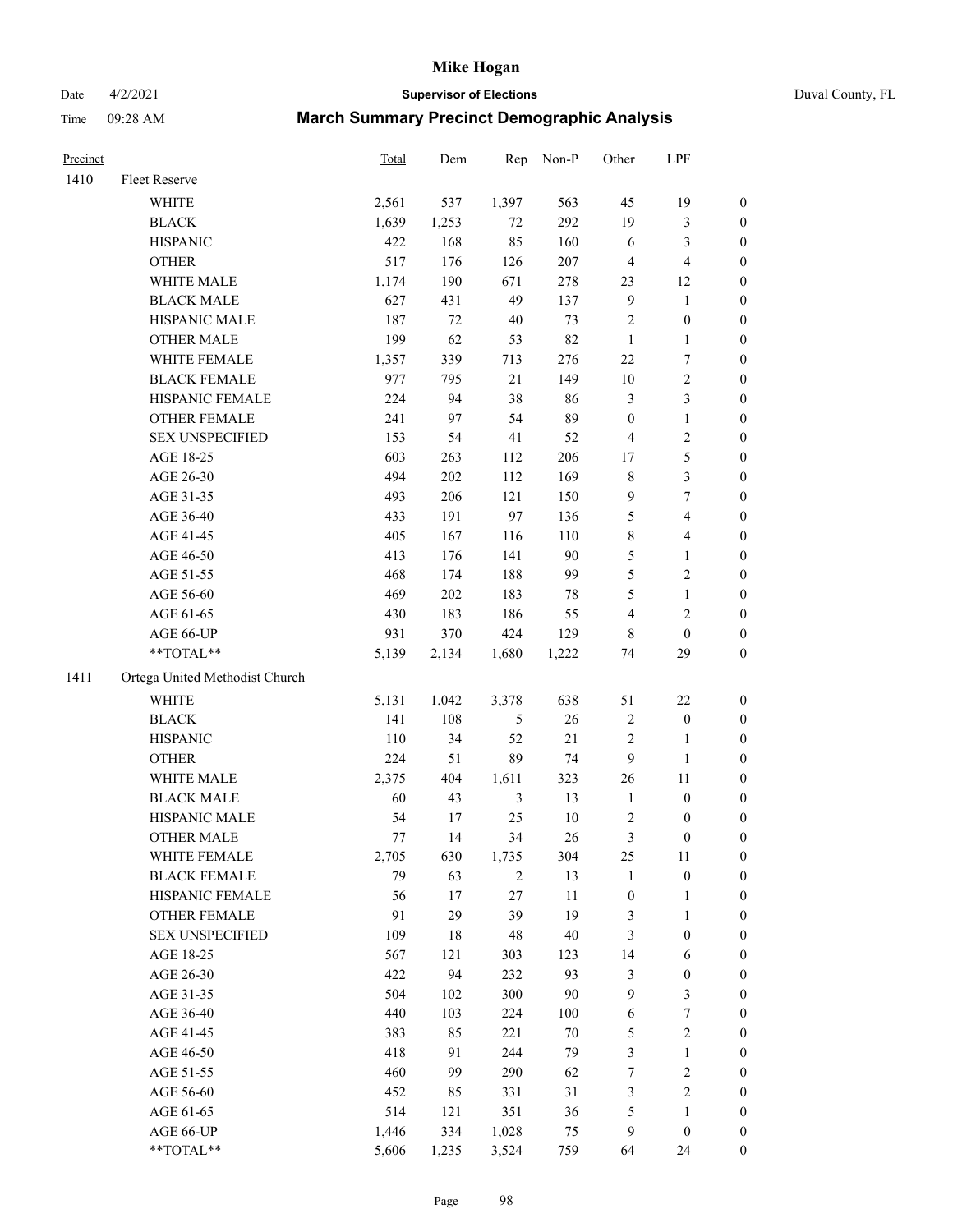# Date 4/2/2021 **Supervisor of Elections** Duval County, FL

| Precinct |                                    | <b>Total</b> | Dem    | Rep    | Non-P       | Other            | LPF              |                  |
|----------|------------------------------------|--------------|--------|--------|-------------|------------------|------------------|------------------|
| 1412     | Saint Catherine's Episcopal Church |              |        |        |             |                  |                  |                  |
|          | <b>WHITE</b>                       | 1,905        | 579    | 901    | 381         | 32               | 12               | 0                |
|          | <b>BLACK</b>                       | 578          | 461    | 15     | 96          | 6                | $\boldsymbol{0}$ | 0                |
|          | <b>HISPANIC</b>                    | 169          | 74     | 34     | 56          | 4                | $\mathbf{1}$     | $\boldsymbol{0}$ |
|          | <b>OTHER</b>                       | 207          | 61     | 46     | 93          | 6                | $\mathbf{1}$     | $\boldsymbol{0}$ |
|          | WHITE MALE                         | 879          | 241    | 442    | 170         | 16               | 10               | $\boldsymbol{0}$ |
|          | <b>BLACK MALE</b>                  | 194          | 148    | $\tau$ | 36          | 3                | $\boldsymbol{0}$ | $\boldsymbol{0}$ |
|          | HISPANIC MALE                      | $8\sqrt{1}$  | 35     | $20\,$ | 23          | $\overline{c}$   | $\mathbf{1}$     | $\boldsymbol{0}$ |
|          | <b>OTHER MALE</b>                  | 63           | 19     | 17     | 24          | $\overline{c}$   | $\mathbf{1}$     | $\boldsymbol{0}$ |
|          | WHITE FEMALE                       | 1,001        | 330    | 448    | 205         | 16               | $\sqrt{2}$       | $\boldsymbol{0}$ |
|          | <b>BLACK FEMALE</b>                | 369          | 305    | $\tau$ | 54          | 3                | $\boldsymbol{0}$ | $\boldsymbol{0}$ |
|          | HISPANIC FEMALE                    | 85           | 39     | 14     | 30          | $\overline{c}$   | $\boldsymbol{0}$ | $\boldsymbol{0}$ |
|          | <b>OTHER FEMALE</b>                | 92           | 31     | 22     | 35          | 4                | $\boldsymbol{0}$ | $\boldsymbol{0}$ |
|          | <b>SEX UNSPECIFIED</b>             | 95           | 27     | 19     | 49          | $\boldsymbol{0}$ | $\boldsymbol{0}$ | $\boldsymbol{0}$ |
|          | AGE 18-25                          | 271          | 116    | 57     | 84          | 13               | $\mathbf{1}$     | $\boldsymbol{0}$ |
|          | AGE 26-30                          | 302          | 143    | 64     | 80          | $10\,$           | 5                | $\boldsymbol{0}$ |
|          | AGE 31-35                          | 330          | 136    | 82     | 100         | 9                | 3                | $\boldsymbol{0}$ |
|          | AGE 36-40                          | 283          | 116    | 78     | $8\sqrt{1}$ | 5                | 3                | $\boldsymbol{0}$ |
|          | AGE 41-45                          | 217          | 79     | 74     | 58          | 6                | $\boldsymbol{0}$ | $\boldsymbol{0}$ |
|          | AGE 46-50                          | 217          | 89     | 77     | 49          | $\overline{c}$   | $\boldsymbol{0}$ | $\boldsymbol{0}$ |
|          | AGE 51-55                          | 209          | 89     | 89     | 31          | $\boldsymbol{0}$ | $\boldsymbol{0}$ | $\boldsymbol{0}$ |
|          | AGE 56-60                          | 289          | 107    | 126    | 53          | $\mathbf{1}$     | $\sqrt{2}$       | $\boldsymbol{0}$ |
|          | AGE 61-65                          | 244          | 97     | 114    | 31          | $\overline{c}$   | $\boldsymbol{0}$ | $\boldsymbol{0}$ |
|          | AGE 66-UP                          | 497          | 203    | 235    | 59          | $\boldsymbol{0}$ | $\boldsymbol{0}$ | $\boldsymbol{0}$ |
|          | $**TOTAL**$                        | 2,859        | 1,175  | 996    | 626         | 48               | 14               | $\boldsymbol{0}$ |
| 1413     | Trinity Lutheran Church - ELCA     |              |        |        |             |                  |                  |                  |
|          | <b>WHITE</b>                       | 3,401        | 1,515  | 1,145  | 659         | 54               | 28               | $\boldsymbol{0}$ |
|          | <b>BLACK</b>                       | 272          | 191    | 16     | 61          | 4                | $\boldsymbol{0}$ | $\boldsymbol{0}$ |
|          | <b>HISPANIC</b>                    | 148          | 81     | 24     | 43          | $\boldsymbol{0}$ | $\boldsymbol{0}$ | $\boldsymbol{0}$ |
|          | <b>OTHER</b>                       | 273          | 120    | 49     | 94          | $10\,$           | $\boldsymbol{0}$ | $\boldsymbol{0}$ |
|          | WHITE MALE                         | 1,586        | 620    | 580    | 340         | 25               | 21               | $\boldsymbol{0}$ |
|          | <b>BLACK MALE</b>                  | 123          | $88\,$ | 6      | 27          | $\overline{c}$   | $\boldsymbol{0}$ | $\boldsymbol{0}$ |
|          | HISPANIC MALE                      | $72\,$       | 37     | 13     | $22\,$      | $\boldsymbol{0}$ | $\boldsymbol{0}$ | 0                |
|          | <b>OTHER MALE</b>                  | 111          | 39     | $20\,$ | 47          | 5                | $\boldsymbol{0}$ | $\boldsymbol{0}$ |
|          | WHITE FEMALE                       | 1,782        | 884    | 549    | 313         | 29               | 7                | 0                |
|          | <b>BLACK FEMALE</b>                | 145          | 102    | 9      | 32          | $\overline{c}$   | $\boldsymbol{0}$ | $\overline{0}$   |
|          | HISPANIC FEMALE                    | $72\,$       | 42     | $10\,$ | 20          | $\boldsymbol{0}$ | $\boldsymbol{0}$ | $\overline{0}$   |
|          | OTHER FEMALE                       | 108          | 55     | $20\,$ | 30          | 3                | $\boldsymbol{0}$ | $\overline{0}$   |
|          | <b>SEX UNSPECIFIED</b>             | 95           | 40     | 27     | 26          | $\overline{c}$   | $\boldsymbol{0}$ | 0                |
|          | AGE 18-25                          | 304          | 161    | 59     | 75          | 7                | $\sqrt{2}$       | 0                |
|          | AGE 26-30                          | 587          | 276    | 123    | 162         | 18               | $\,$ 8 $\,$      | 0                |
|          | AGE 31-35                          | 630          | 320    | 138    | 155         | 13               | $\overline{4}$   | 0                |
|          | AGE 36-40                          | 462          | 196    | 124    | 123         | $10\,$           | $\mathbf{9}$     | 0                |
|          | AGE 41-45                          | 289          | 142    | 63     | 78          | 3                | $\mathfrak{Z}$   | 0                |
|          | AGE 46-50                          | 263          | 113    | 87     | 59          | 3                | $\mathbf{1}$     | 0                |
|          | AGE 51-55                          | 277          | 111    | 101    | 59          | 5                | $\mathbf{1}$     | 0                |
|          | AGE 56-60                          | 260          | 113    | 105    | 39          | 3                | $\boldsymbol{0}$ | 0                |
|          | AGE 61-65                          | 289          | 150    | 103    | 33          | 3                | $\boldsymbol{0}$ | $\overline{0}$   |
|          | AGE 66-UP                          | 733          | 325    | 331    | 74          | 3                | $\boldsymbol{0}$ | 0                |
|          | **TOTAL**                          | 4,094        | 1,907  | 1,234  | 857         | 68               | 28               | $\boldsymbol{0}$ |
|          |                                    |              |        |        |             |                  |                  |                  |